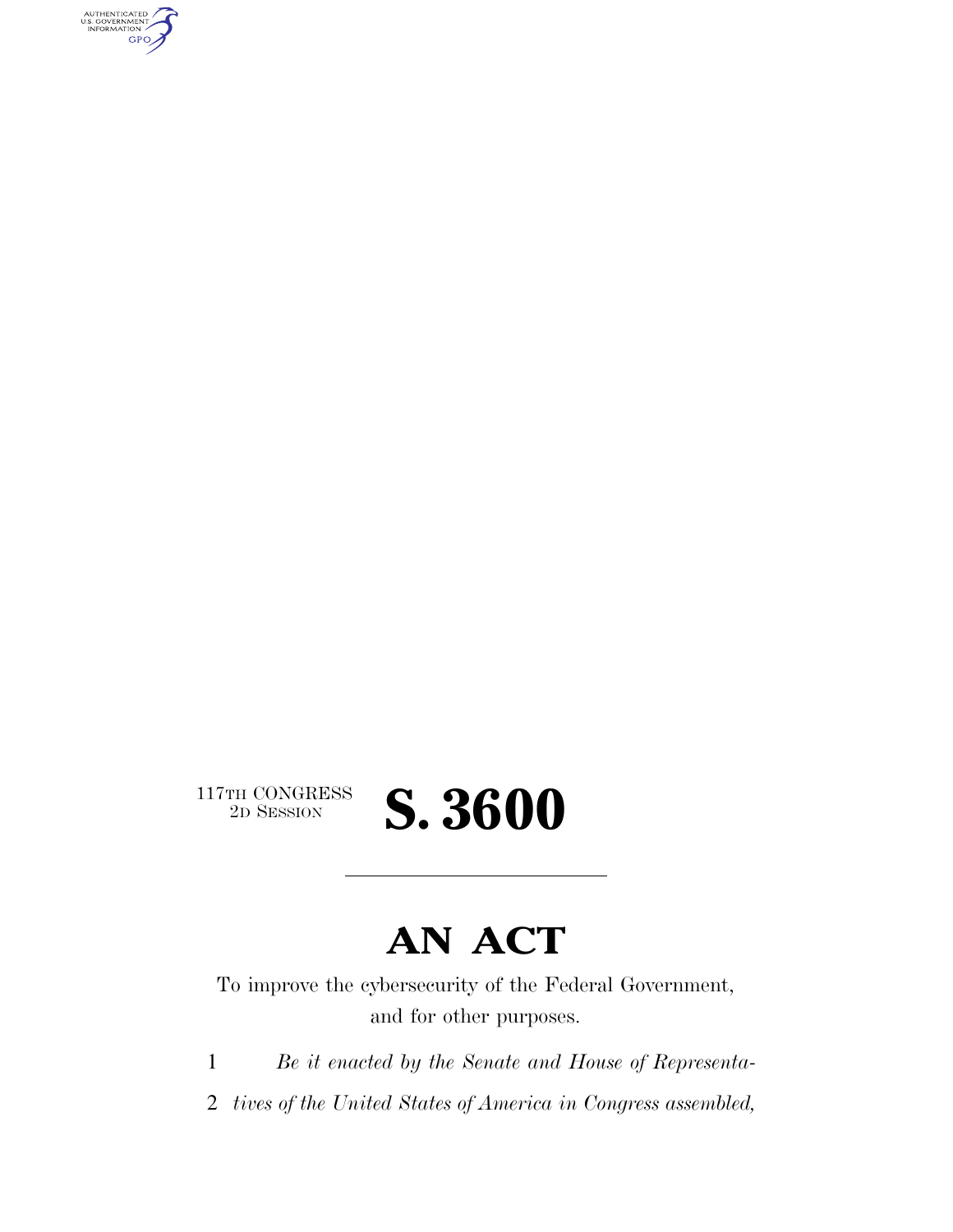## 1 **SECTION 1. SHORT TITLE.**

- 2 This Act may be cited as the ''Strengthening Amer-
- 3 ican Cybersecurity Act of 2022''.

## 4 **SEC. 2. TABLE OF CONTENTS.**

# 5 The table of contents for this Act is as follows:

Sec. 1. Short title. Sec. 2. Table of contents.

#### TITLE I—FEDERAL INFORMATION SECURITY MODERNIZATION ACT OF 2022

Sec. 101. Short title.

Sec. 102. Definitions.

Sec. 103. Title 44 amendments.

Sec. 104. Amendments to subtitle III of title 40.

- Sec. 105. Actions to enhance Federal incident transparency.
- Sec. 106. Additional guidance to agencies on FISMA updates.
- Sec. 107. Agency requirements to notify private sector entities impacted by incidents.
- Sec. 108. Mobile security standards.
- Sec. 109. Data and logging retention for incident response.
- Sec. 110. CISA agency advisors.
- Sec. 111. Federal penetration testing policy.
- Sec. 112. Ongoing threat hunting program.
- Sec. 113. Codifying vulnerability disclosure programs.
- Sec. 114. Implementing zero trust architecture.
- Sec. 115. Automation reports.
- Sec. 116. Extension of Federal acquisition security council and software inventory.
- Sec. 117. Council of the Inspectors General on Integrity and Efficiency dashboard.
- Sec. 118. Quantitative cybersecurity metrics.
- Sec. 119. Establishment of risk-based budget model.
- Sec. 120. Active cyber defensive study.
- Sec. 121. Security operations center as a service pilot.
- Sec. 122. Extension of Chief Data Officer Council.
- Sec. 123. Federal Cybersecurity Requirements.

#### TITLE II—CYBER INCIDENT REPORTING FOR CRITICAL INFRASTRUCTURE ACT OF 2022

- Sec. 201. Short title.
- Sec. 202. Definitions.
- Sec. 203. Cyber incident reporting.
- Sec. 204. Federal sharing of incident reports.
- Sec. 205. Ransomware vulnerability warning pilot program.
- Sec. 206. Ransomware threat mitigation activities.
- Sec. 207. Congressional reporting.

#### TITLE III—FEDERAL SECURE CLOUD IMPROVEMENT AND JOBS ACT OF 2022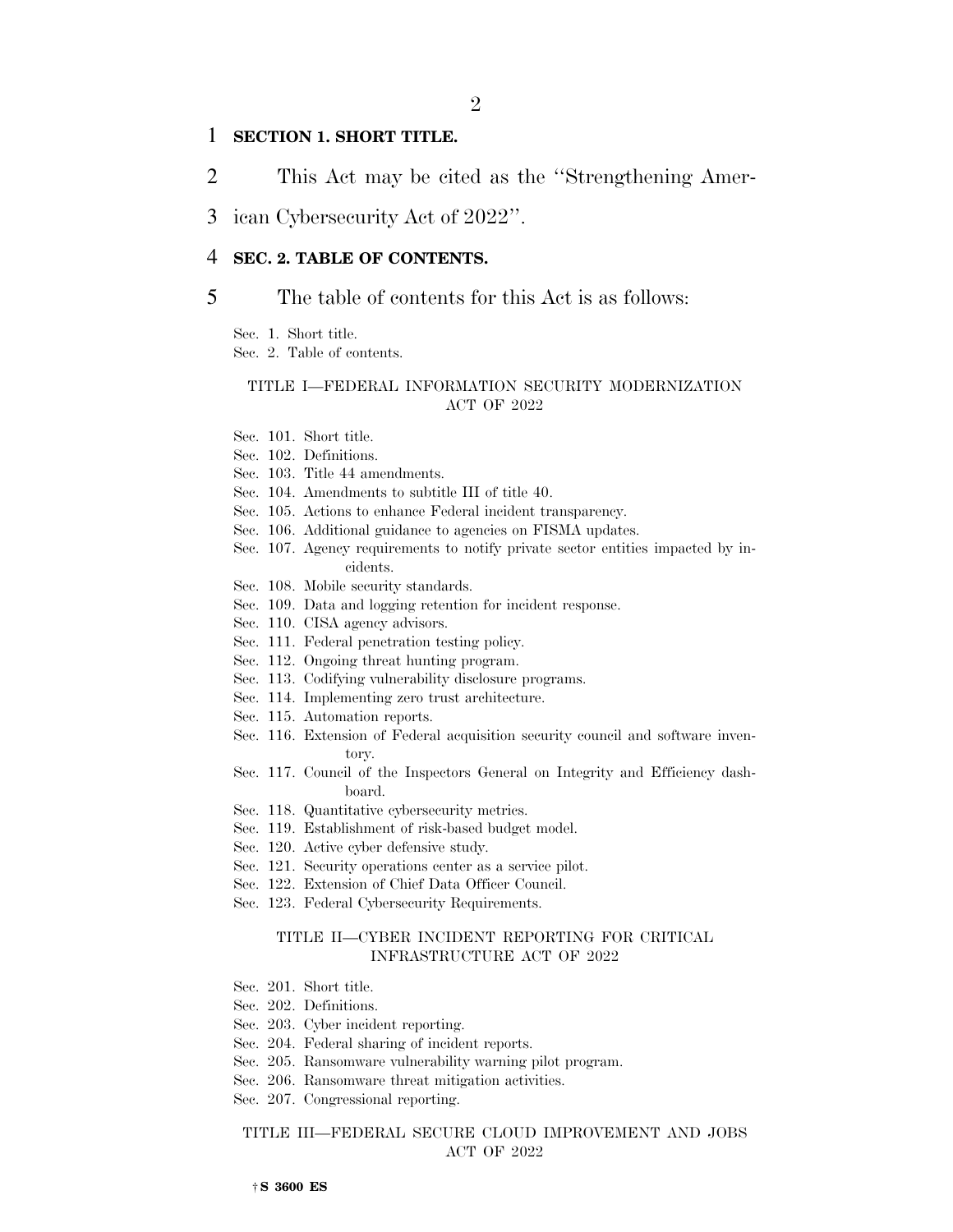Sec. 301. Short title. Sec. 302. Findings. Sec. 303. Title 44 amendments.

# **TITLE I—FEDERAL INFORMA- TION SECURITY MODERNIZA-TION ACT OF 2022**

# **SEC. 101. SHORT TITLE.**

 This title may be cited as the ''Federal Information Security Modernization Act of 2022''.

# **SEC. 102. DEFINITIONS.**

In this title, unless otherwise specified:

 (1) ADDITIONAL CYBERSECURITY PROCE- DURE.—The term ''additional cybersecurity proce- dure'' has the meaning given the term in section 3552(b) of title 44, United States Code, as amended by this title.

 (2) AGENCY.—The term ''agency'' has the meaning given the term in section 3502 of title 44, United States Code.

 (3) APPROPRIATE CONGRESSIONAL COMMIT- TEES.—The term ''appropriate congressional com-mittees'' means—

 (A) the Committee on Homeland Security and Governmental Affairs of the Senate;

 (B) the Committee on Oversight and Re-form of the House of Representatives; and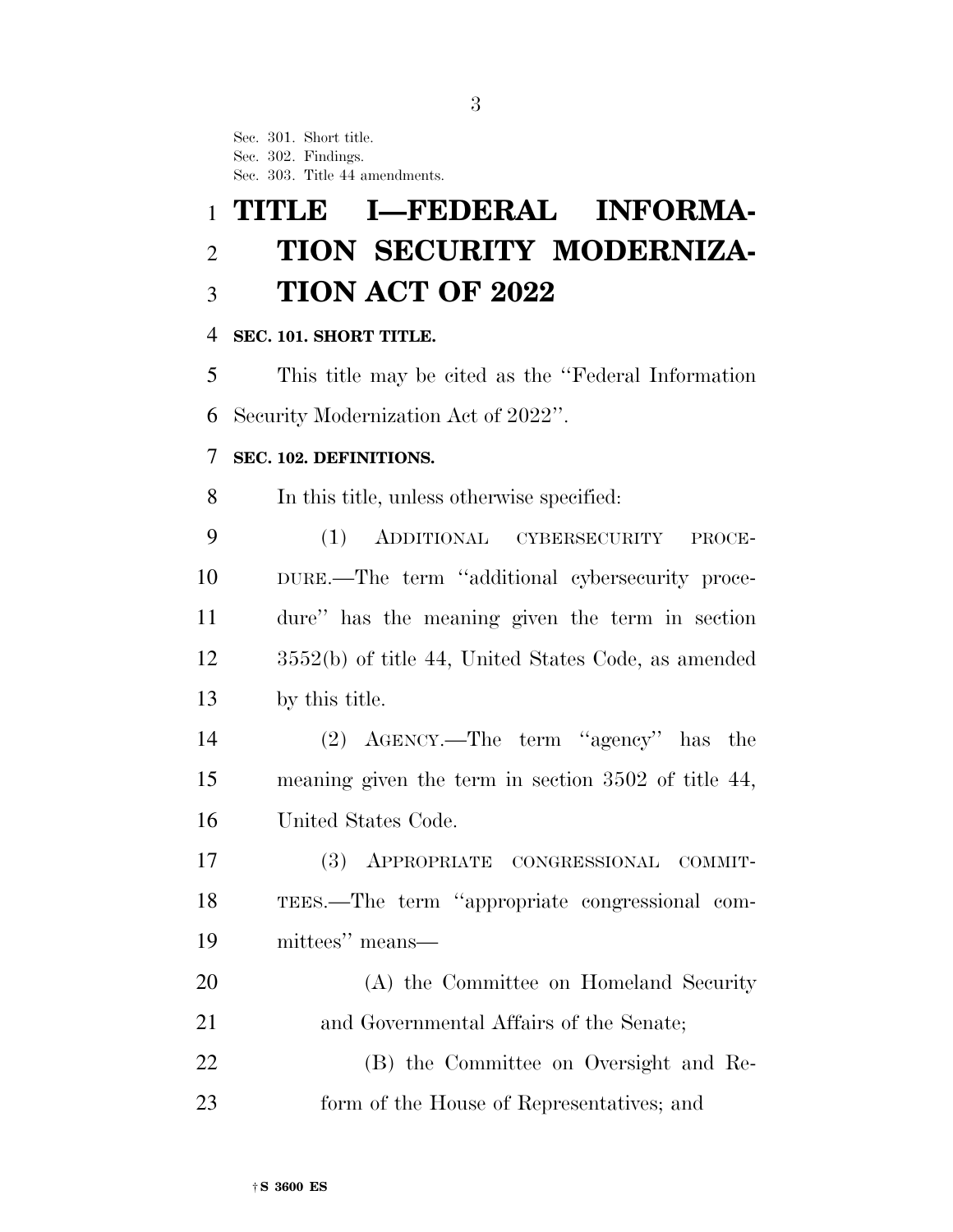| $\mathbf{1}$   | (C) the Committee on Homeland Security                  |
|----------------|---------------------------------------------------------|
| $\overline{2}$ | of the House of Representatives.                        |
| 3              | (4) DIRECTOR.—The term "Director" means                 |
| $\overline{4}$ | the Director of the Office of Management and Budg-      |
| 5              | et.                                                     |
| 6              | (5) INCIDENT.—The term "incident" has the               |
| $\overline{7}$ | meaning given the term in section $3552(b)$ of title    |
| 8              | 44, United States Code.                                 |
| 9              | (6) NATIONAL SECURITY SYSTEM.—The term                  |
| 10             | "national security system" has the meaning given        |
| 11             | the term in section $3552(b)$ of title 44, United       |
| 12             | States Code.                                            |
| 13             | (7) PENETRATION TEST.—The term "penetra-                |
| 14             | tion test" has the meaning given the term in section    |
| 15             | $3552(b)$ of title 44, United States Code, as amended   |
| 16             | by this title.                                          |
| 17             | (8) THREAT HUNTING.—The term "threat                    |
| 18             | hunting" means proactively and iteratively searching    |
| 19             | systems for threats that evade detection by auto-       |
| 20             | mated threat detection systems.                         |
| 21             | SEC. 103. TITLE 44 AMENDMENTS.                          |
| 22             | (a) SUBCHAPTER I AMENDMENTS.—Subchapter I of            |
| 23             | chapter 35 of title 44, United States Code, is amended— |
| 24             | $(1)$ in section 3504—                                  |
| 25             | (A) in subsection (a)(1)(B)—                            |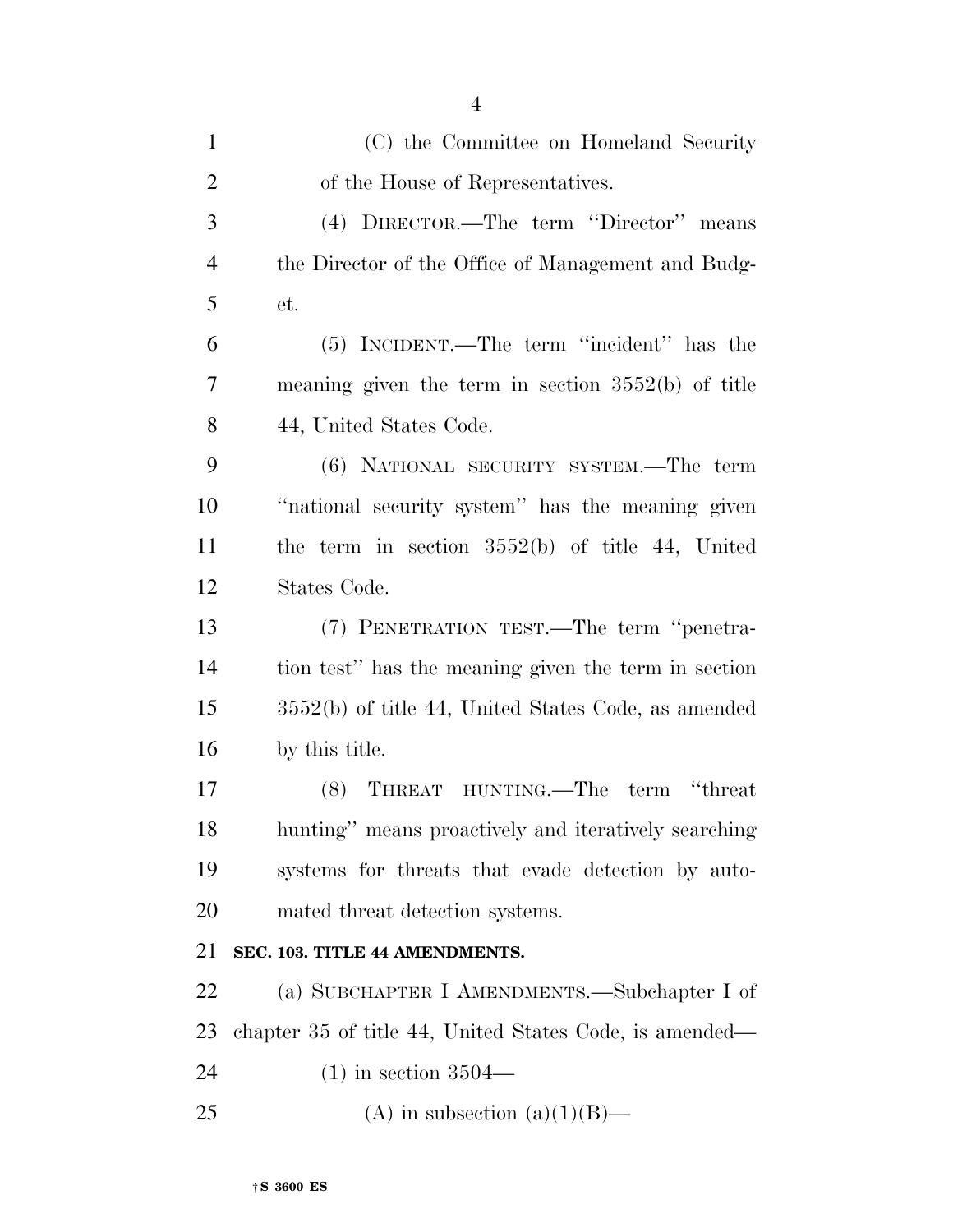| $\mathbf{1}$   | (i) by striking clause (v) and inserting                |
|----------------|---------------------------------------------------------|
| $\overline{2}$ | the following:                                          |
| 3              | "(v) confidentiality, privacy, disclosure,              |
| $\overline{4}$ | and sharing of information;";                           |
| 5              | (ii) by redesignating clause (vi) as                    |
| 6              | clause (vii); and                                       |
| 7              | (iii) by inserting after clause (v) the                 |
| 8              | following:                                              |
| 9              | $\lq\lq$ (vi) in consultation with the National         |
| 10             | Cyber Director, security of information; and";          |
| 11             | and                                                     |
| 12             | (B) in subsection (g), by striking para-                |
| 13             | $graph(1)$ and inserting the following:                 |
| 14             | $\lq(1)$ develop and oversee the implementation of      |
| 15             | policies, principles, standards, and guidelines on pri- |
| 16             | vacy, confidentiality, disclosure, and sharing, and in  |
| 17             | consultation with the National Cyber Director, over-    |
| 18             | see the implementation of policies, principles, stand-  |
| 19             | ards, and guidelines on security, of information col-   |
| 20             | lected or maintained by or for agencies; and";          |
| 21             | $(2)$ in section 3505—                                  |
| 22             | (A) by striking the first subsection des-               |
| 23             | ignated as subsection $(c)$ ;                           |
| 24             | $(B)$ in paragraph $(2)$ of the second sub-             |
| 25             | section designated as subsection (c), by insert-        |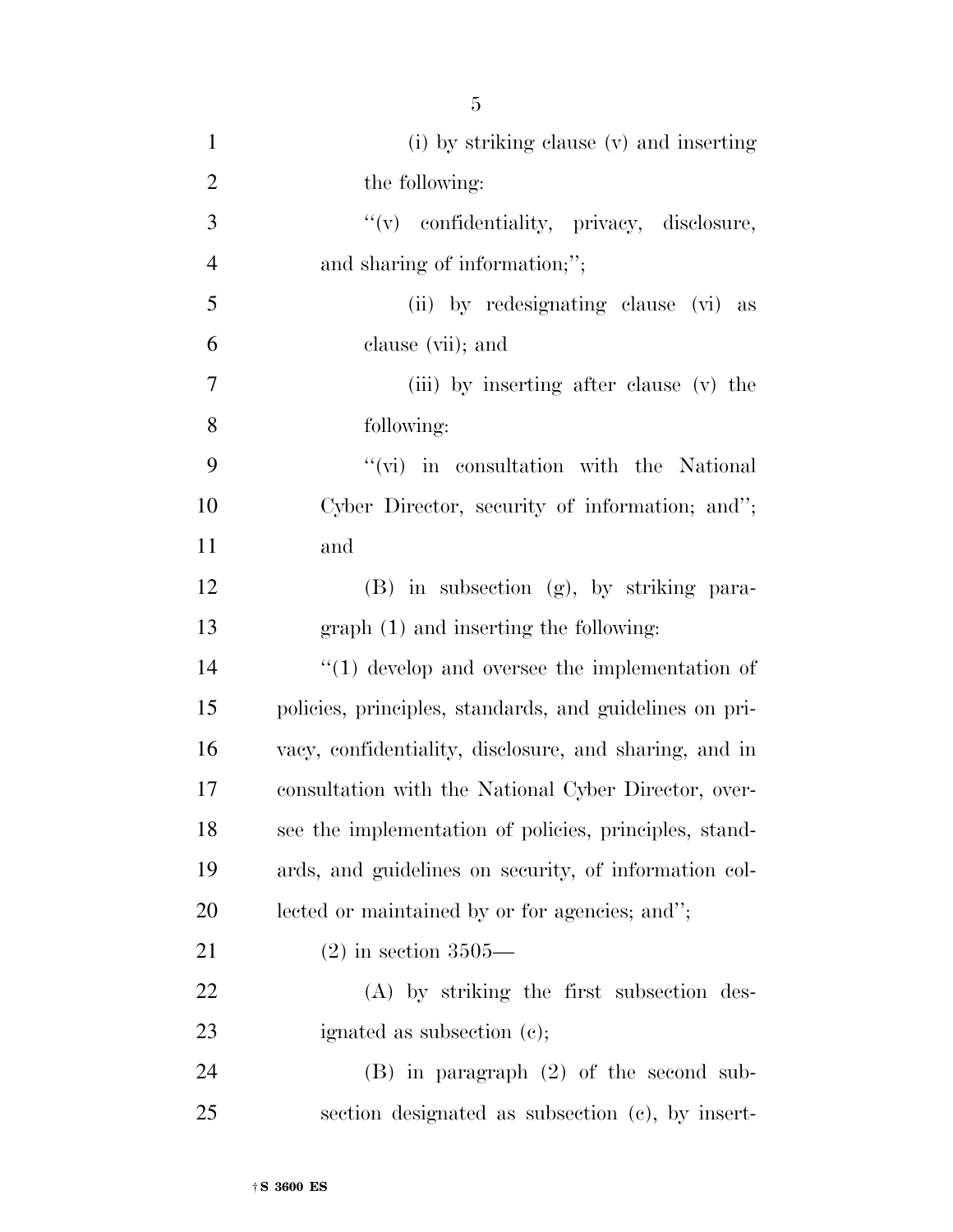| $\mathbf{1}$   | ing "an identification of internet accessible in- |
|----------------|---------------------------------------------------|
| $\overline{2}$ | formation systems and" after "an inventory        |
| 3              | under this subsection shall include";             |
| $\overline{4}$ | $(C)$ in paragraph $(3)$ of the second sub-       |
| 5              | section designated as subsection $(c)$ —          |
| 6              | (i) in subparagraph $(B)$ —                       |
| 7              | (I) by inserting "the Director of                 |
| 8              | the Cybersecurity and Infrastructure              |
| 9              | Security Agency, the National Cyber               |
| 10             | Director, and" before "the Comp-                  |
| 11             | troller General"; and                             |
| 12             | $(II)$ by striking "and" at the end;              |
| 13             | (ii) in subparagraph $(C)(v)$ , by strik-         |
| 14             | ing the period at the end and inserting ";        |
| 15             | and"; and                                         |
| 16             | (iii) by adding at the end the fol-               |
| 17             | lowing:                                           |
| 18             | "(D) maintained on a continual basis through      |
| 19             | the use of automation, machine-readable data, and |
| 20             | scanning, wherever practicable.";                 |
| 21             | $(3)$ in section 3506—                            |
| 22             | (A) in subsection (a)(3), by inserting "In        |
| 23             | carrying out these duties, the Chief Information  |
| 24             | Officer shall coordinate, as appropriate, with    |
| 25             | the Chief Data Officer in accordance with the     |

†**S 3600 ES**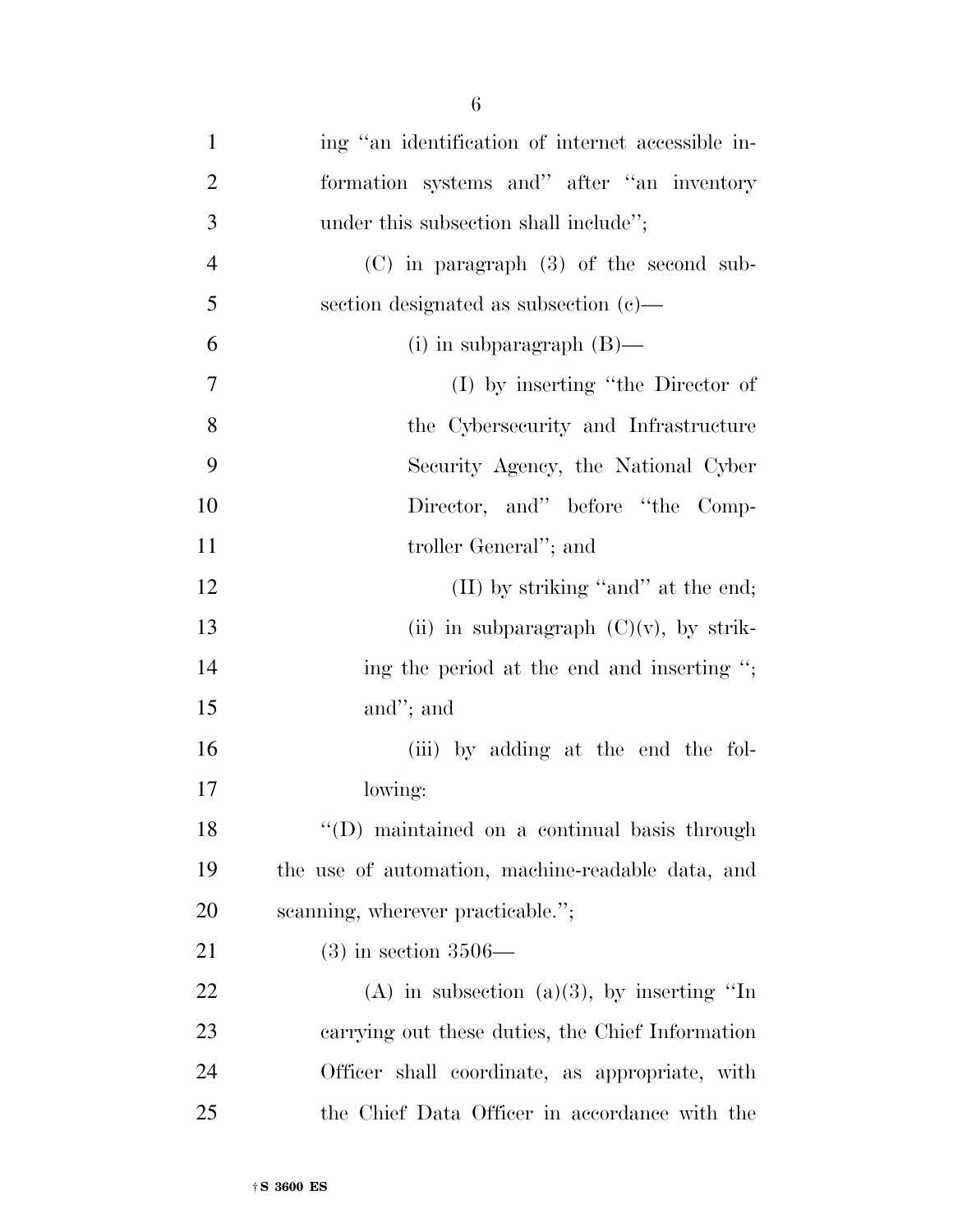| $\mathbf{1}$   | designated functions under section $3520(e)$ ."                    |
|----------------|--------------------------------------------------------------------|
| $\overline{2}$ | after "reduction of information collection bur-                    |
| 3              | dens on the public.";                                              |
| $\overline{4}$ | (B) in subsection (b)(1)(C), by inserting ",                       |
| 5              | availability" after "integrity"; and                               |
| 6              | $(C)$ in subsection $(h)(3)$ , by inserting "se-                   |
| 7              | curity," after "efficiency,"; and                                  |
| 8              | $(4)$ in section 3513—                                             |
| 9              | $(A)$ by redesignating subsection $(c)$ as sub-                    |
| 10             | section (d); and                                                   |
| 11             | (B) by inserting after subsection (b) the                          |
| 12             | following:                                                         |
| 13             | "(c) Each agency providing a written plan under sub-               |
| 14             | section (b) shall provide any portion of the written plan          |
| 15             | addressing information security to the Secretary of the            |
| 16             | Department of Homeland Security and the National Cyber             |
| 17             | Director.".                                                        |
| 18             | (b) SUBCHAPTER II DEFINITIONS.—                                    |
| 19             | (1) IN GENERAL.—Section $3552(b)$ of title 44,                     |
| 20             | United States Code, is amended—                                    |
| 21             | (A) by redesignating paragraphs $(1)$ , $(2)$ ,                    |
| 22             | $(3)$ , $(4)$ , $(5)$ , $(6)$ , and $(7)$ as paragraphs $(2)$ ,    |
| 23             | $(4)$ , $(5)$ , $(6)$ , $(7)$ , $(9)$ , and $(11)$ , respectively; |
| 24             | $(B)$ by inserting before paragraph $(2)$ , as                     |
| 25             | so redesignated, the following:                                    |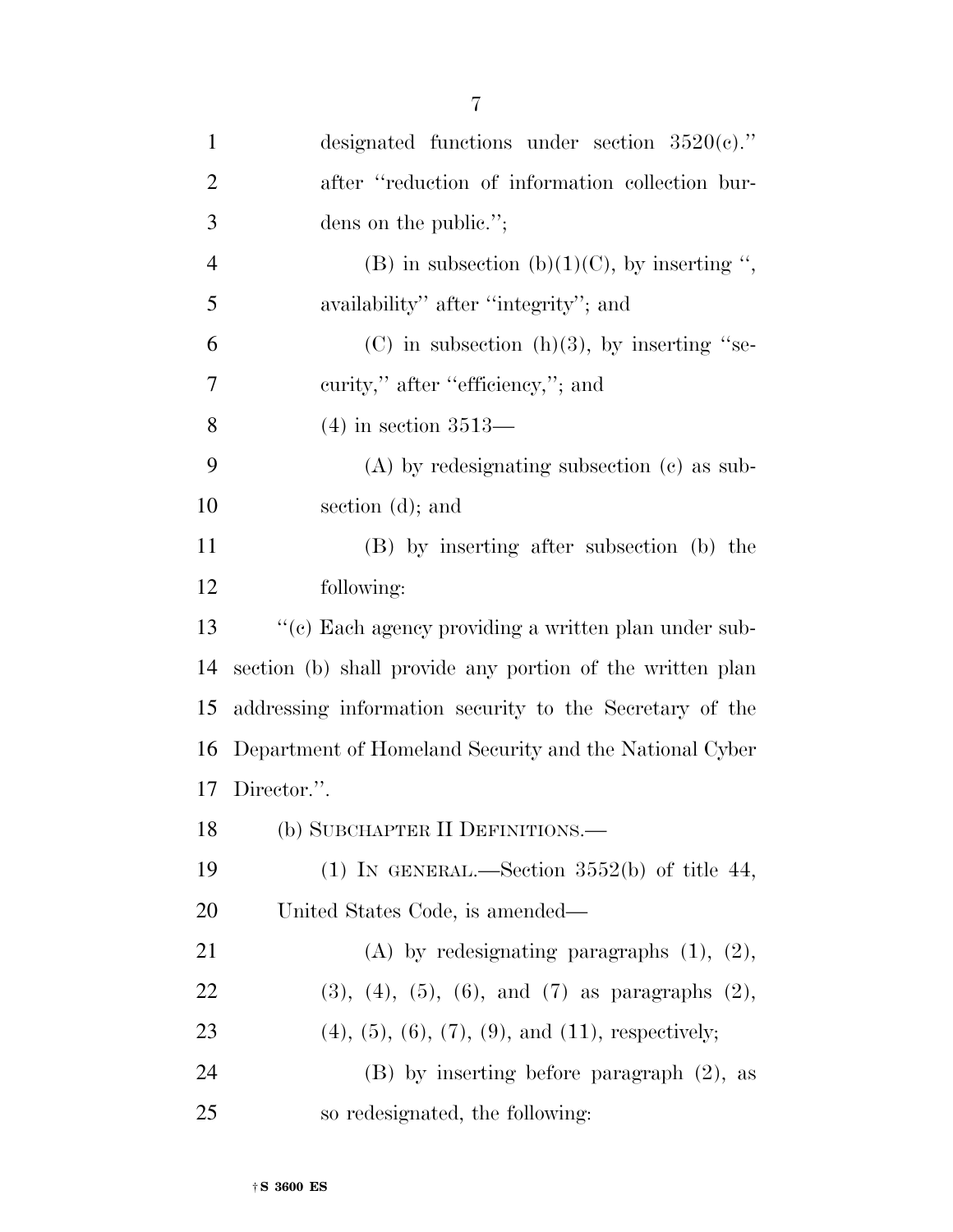| $\mathbf{1}$   | $\lq(1)$ The term 'additional cybersecurity proce-      |
|----------------|---------------------------------------------------------|
| $\overline{2}$ | dure' means a process, procedure, or other activity     |
| 3              | that is established in excess of the information secu-  |
| $\overline{4}$ | rity standards promulgated under section 11331(b)       |
| 5              | of title 40 to increase the security and reduce the cy- |
| 6              | bersecurity risk of agency systems.";                   |
| 7              | $(C)$ by inserting after paragraph $(2)$ , as so        |
| 8              | redesignated, the following:                            |
| 9              | $\lq(3)$ The term 'high value asset' means infor-       |
| 10             | mation or an information system that the head of an     |
| 11             | agency, using policies, principles, standards, or       |
| 12             | guidelines issued by the Director under section         |
| 13             | $3553(a)$ , determines to be so critical to the agency  |
| 14             | that the loss or corruption of the information or the   |
| 15             | loss of access to the information system would have     |
| 16             | a serious impact on the ability of the agency to per-   |
| 17             | form the mission of the agency or conduct busi-         |
| 18             | ness.";                                                 |
| 19             | (D) by inserting after paragraph $(7)$ , as so          |
| 20             | redesignated, the following:                            |
| 21             | " $(8)$ The term 'major incident' has the meaning       |
| 22             | given the term in guidance issued by the Director       |
| 23             | under section $3598(a)$ .";                             |
| 24             | $(E)$ by inserting after paragraph $(9)$ , as so        |
| 25             | redesignated, the following:                            |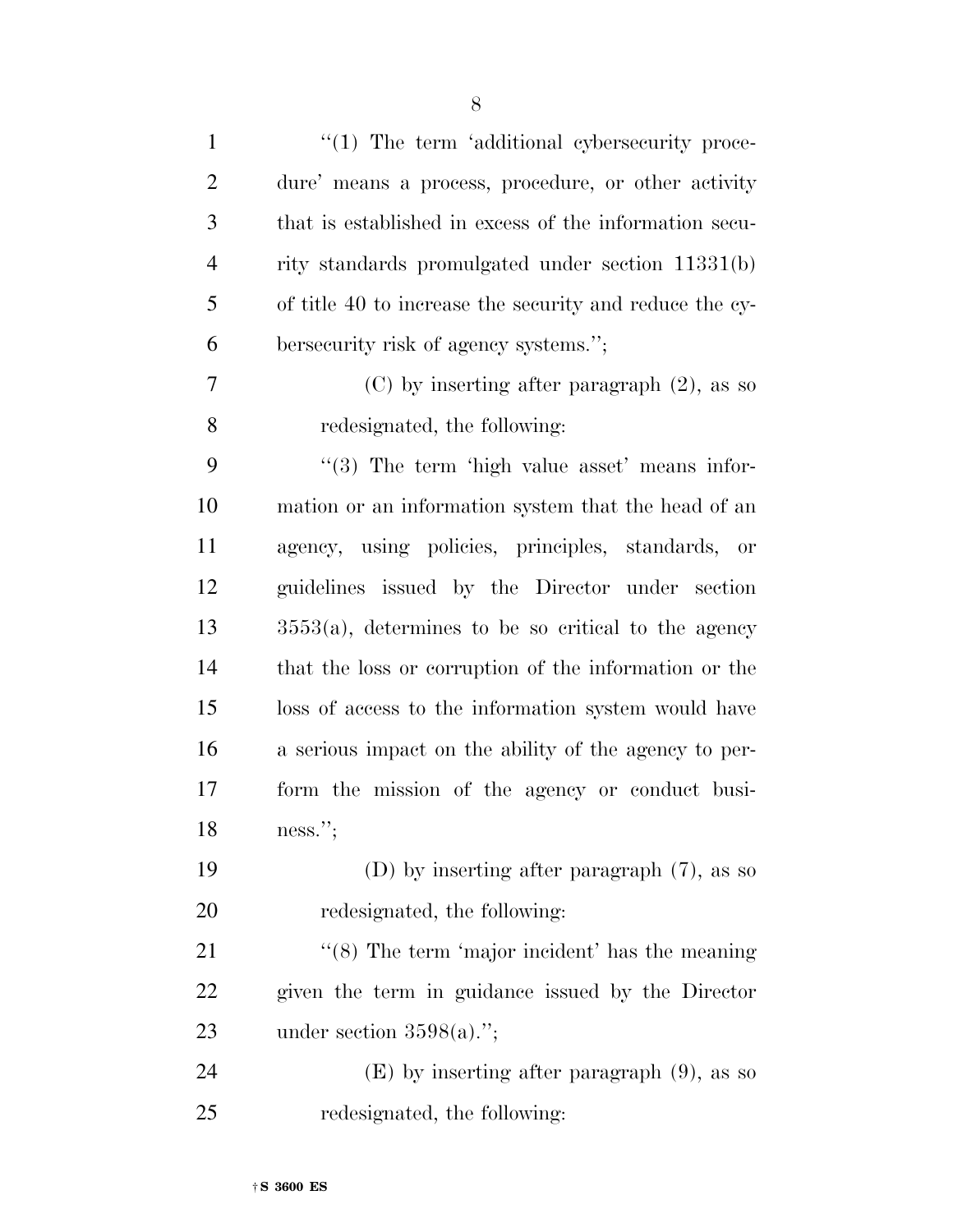| $\mathbf{1}$   | $\cdot\cdot(10)$ The term 'penetration test'—        |
|----------------|------------------------------------------------------|
| $\overline{2}$ | $\lq\lq (A)$ means an authorized assessment that     |
| 3              | emulates attempts to gain unauthorized access        |
| $\overline{4}$ | to, or disrupt the operations of, an information     |
| 5              | system or component of an information system;        |
| 6              | and                                                  |
| $\overline{7}$ | "(B) includes any additional meaning                 |
| 8              | given the term in policies, principles, standards,   |
| 9              | or guidelines issued by the Director under sec-      |
| 10             | tion $3553(a)$ ."; and                               |
| 11             | $(F)$ by inserting after paragraph $(11)$ , as       |
| 12             | so redesignated, the following:                      |
| 13             | $\lq(12)$ The term 'shared service' means a cen-     |
| 14             | tralized business or mission capability that is pro- |
| 15             | vided to multiple organizations within an agency or  |
| 16             | to multiple agencies.".                              |
| 17             | (2) CONFORMING AMENDMENTS.-                          |
| 18             | (A) HOMELAND SECURITY ACT OF 2002.                   |
| 19             | Section $1001(c)(1)(A)$ of the Homeland Secu-        |
| 20             | rity Act of 2002 (6 U.S.C. 511(1)(A)) is             |
| 21             | amended by striking "section $3552(b)(5)$ " and      |
| 22             | inserting "section $3552(b)$ ".                      |
| 23             | (B) TITLE $10$ .                                     |
| 24             | (i) SECTION 2222.—Section $2222(i)(8)$               |
| 25             | of title 10, United States Code, is amended          |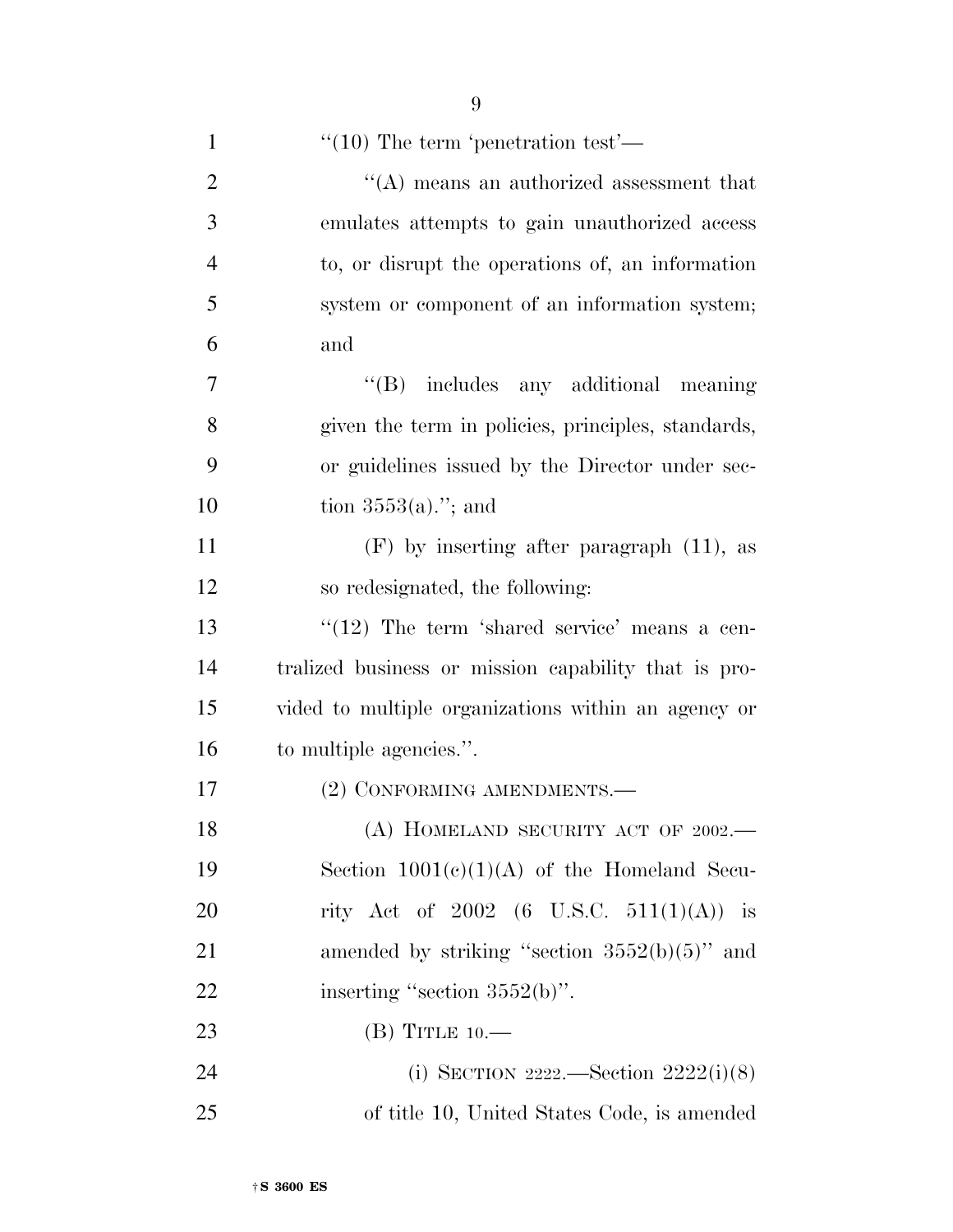| $\mathbf{1}$   | by striking "section $3552(b)(6)(A)$ " and     |
|----------------|------------------------------------------------|
| $\overline{2}$ | inserting "section $3552(b)(9)(A)$ ".          |
| 3              | (ii) SECTION 2223.—Section                     |
| $\overline{4}$ | $2223(c)(3)$ of title 10, United States Code,  |
| 5              | is amended by striking "section"               |
| 6              | $3552(b)(6)$ " and inserting "section          |
| $\overline{7}$ | $3552(b)$ ".                                   |
| 8              | (iii) SECTION $2315$ . Section $2315$ of       |
| 9              | title 10, United States Code, is amended       |
| 10             | by striking "section $3552(b)(6)$ " and in-    |
| 11             | serting "section $3552(b)$ ".                  |
| 12             | $(iv)$ SECTION 2339A.—Section                  |
| 13             | $2339a(e)(5)$ of title 10, United States       |
| 14             | Code, is amended by striking "section          |
| 15             | $3552(b)(6)$ " and inserting "section          |
| 16             | $3552(b)$ ".                                   |
| 17             | (C) HIGH-PERFORMANCE COMPUTING ACT             |
| 18             | OF 1991.—Section $207(a)$ of the High-Perform- |
| 19             | ance Computing Act of 1991 (15 U.S.C.          |
| 20             | $5527(a)$ is amended by striking "section"     |
| 21             | $3552(b)(6)(A)(i)$ " and inserting "section    |
| 22             | $3552(b)(9)(A)(i)$ ".                          |
| 23             | (D) INTERNET OF THINGS CYBERSECU-              |
| 24             | RITY IMPROVEMENT ACT OF 2020.—Section $3(5)$   |
| 25             | of the Internet of Things Cybersecurity Im-    |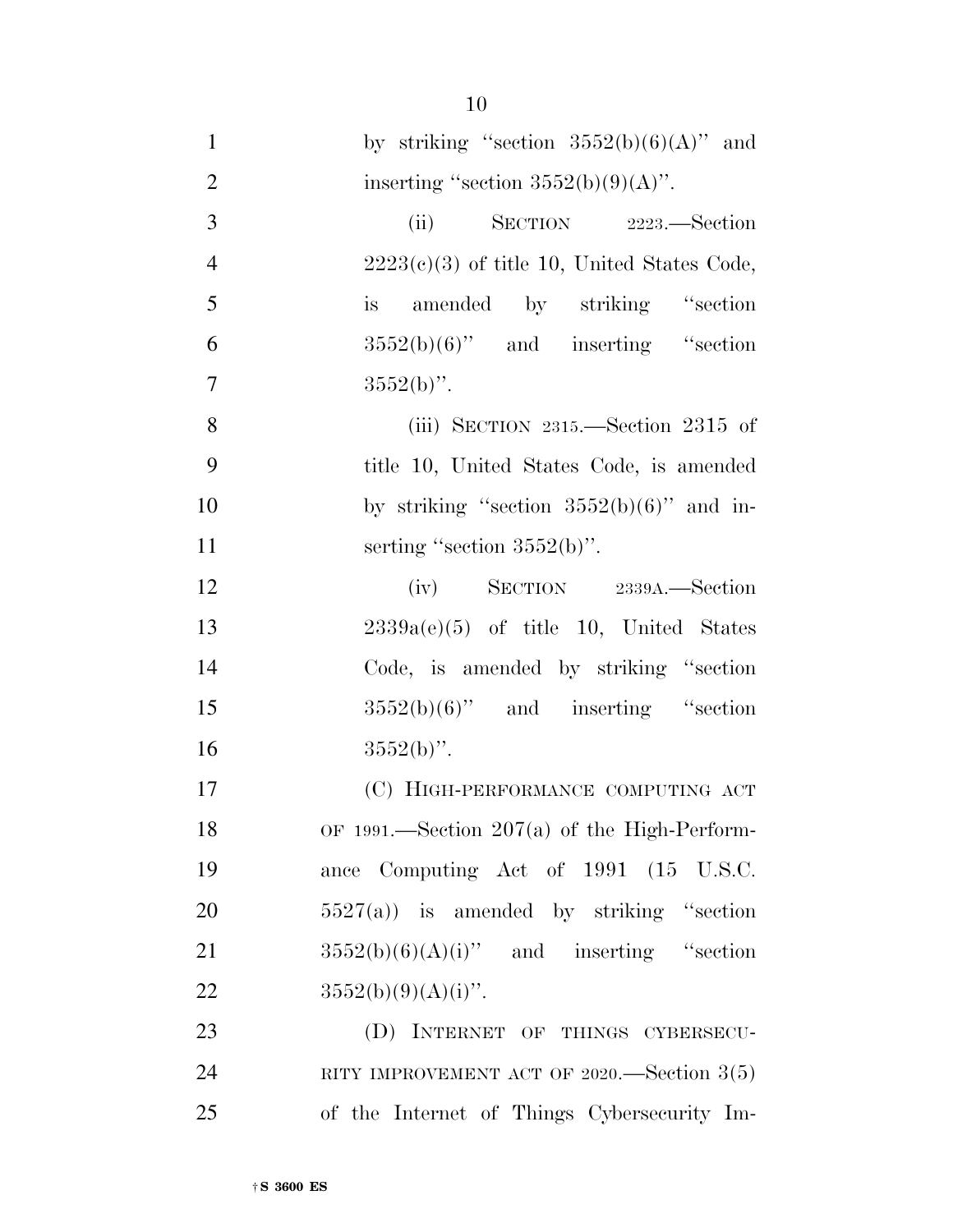| $\mathbf{1}$   | provement Act of $2020$ (15 U.S.C. $278g-3a$ ) is  |
|----------------|----------------------------------------------------|
| $\overline{2}$ | amended by striking "section $3552(b)(6)$ " and    |
| 3              | inserting "section $3552(b)$ ".                    |
| $\overline{4}$ | (E) NATIONAL DEFENSE AUTHORIZATION                 |
| 5              | FISCAL YEAR 2013.-Section<br>FOR<br>$\mathbf{ACT}$ |
| 6              | $933(e)(1)(B)$ of the National Defense Author-     |
| 7              | ization Act for Fiscal Year 2013 (10 U.S.C.        |
| 8              | 2224 note) is amended by striking "section         |
| 9              | $3542(b)(2)$ " and inserting "section $3552(b)$ ". |
| 10             | (F) IKE SKELTON NATIONAL DEFENSE AU-               |
| 11             | THORIZATION ACT FOR FISCAL YEAR 2011.—The          |
| 12             | Ike Skelton National Defense Authorization Act     |
| 13             | for Fiscal Year $2011$ (Public Law $111-383$ ) is  |
| 14             | amended—                                           |
| 15             | (i) in section $806(e)(5)$ (10 U.S.C.              |
| 16             | $2304$ note), by striking "section $3542(b)$ "     |
| 17             | and inserting "section $3552(b)$ ";                |
| 18             | (ii) in section $931(b)(3)$ (10 U.S.C.             |
| 19             | 2223 note), by striking "section                   |
| 20             | $3542(b)(2)$ " and inserting "section              |
| 21             | $3552(b)$ "; and                                   |
| 22             | (iii) in section $932(b)(2)$ (10 U.S.C.            |
| 23             | 2224 note), by striking "section                   |
| 24             | $3542(b)(2)$ " and inserting "section              |
| 25             | $3552(b)$ ".                                       |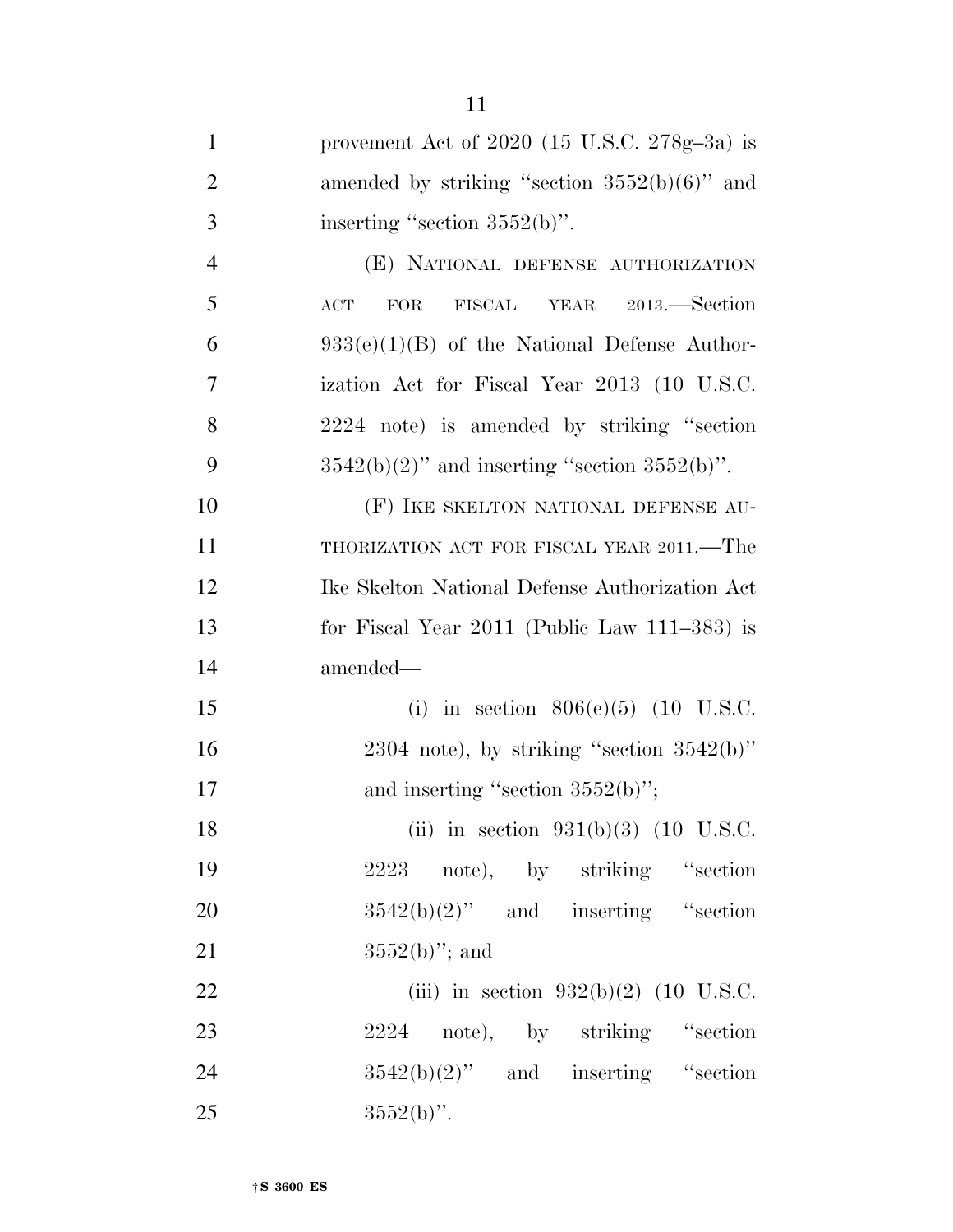| $\mathbf{1}$   | (G) E-GOVERNMENT ACT OF $2002$ . Sec-                    |
|----------------|----------------------------------------------------------|
| $\overline{2}$ | tion $301(c)(1)(A)$ of the E-Government Act of           |
| 3              | $2002$ (44 U.S.C. 3501 note) is amended by               |
| $\overline{4}$ | striking "section $3542(b)(2)$ " and inserting           |
| 5              | "section $3552(b)$ ".                                    |
| 6              | (H) NATIONAL INSTITUTE OF STANDARDS                      |
| 7              | AND TECHNOLOGY ACT.—Section 20 of the Na-                |
| 8              | tional Institute of Standards and Technology             |
| 9              | Act $(15 \text{ U.S.C. } 278 \text{g} - 3)$ is amended—  |
| 10             | (i) in subsection (a)(2), by striking                    |
| 11             | "section $3552(b)(5)$ " and inserting "sec-              |
| 12             | tion $3552(b)$ "; and                                    |
| 13             | $(ii)$ in subsection $(f)$ —                             |
| 14             | $(I)$ in paragraph $(3)$ , by striking                   |
| 15             | "section $3532(1)$ " and inserting "sec-                 |
| 16             | tion $3552(b)$ "; and                                    |
| 17             | $(II)$ in paragraph $(5)$ , by striking                  |
| 18             | "section $3532(b)(2)$ " and inserting                    |
| 19             | "section $3552(b)$ ".                                    |
| 20             | (c) SUBCHAPTER II AMENDMENTS.-Subchapter II              |
| 21             | of chapter 35 of title 44, United States Code, is amend- |
| 22             | $ed$ —                                                   |
| 23             | $(1)$ in section 3551—                                   |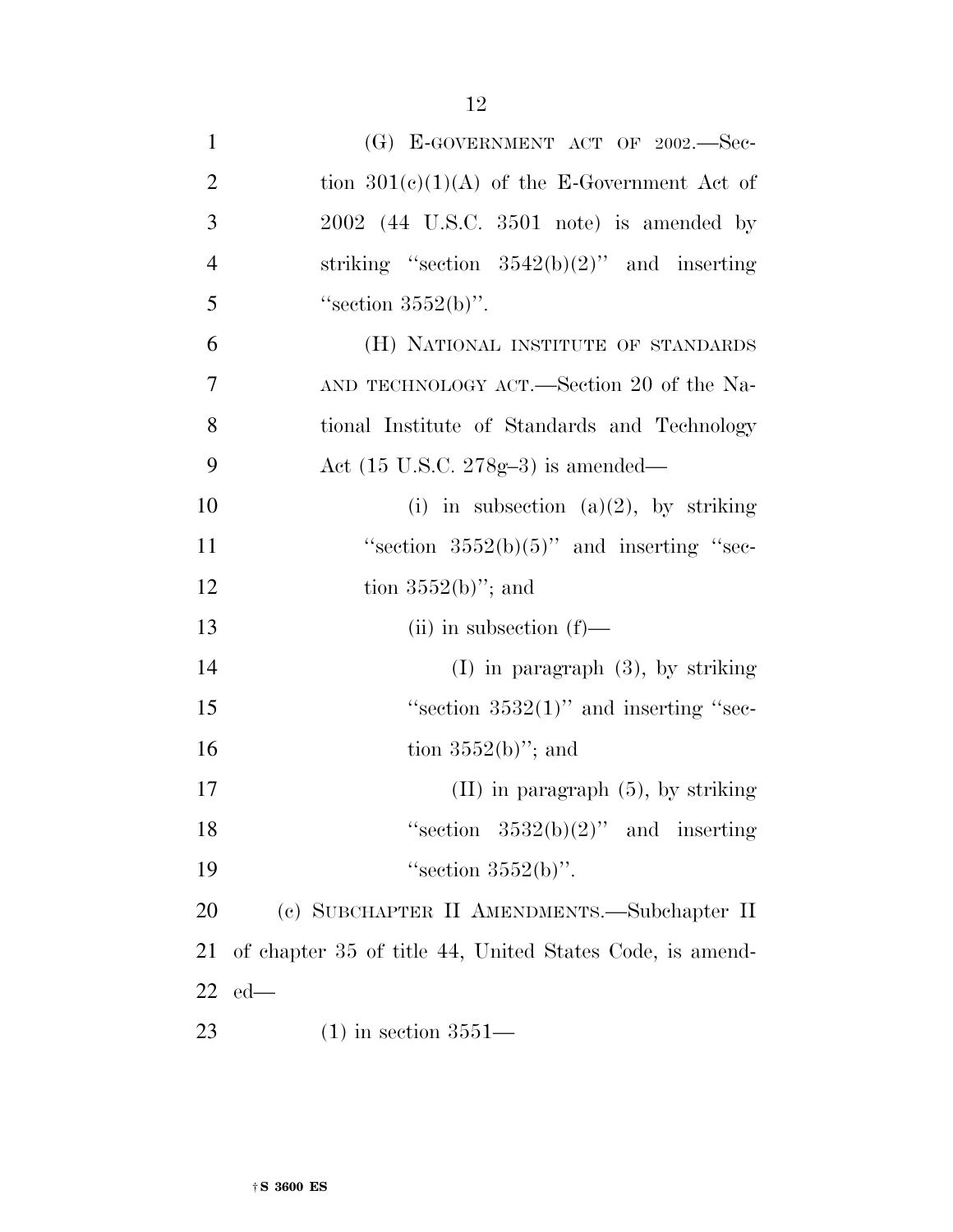| $\mathbf{1}$   | $(A)$ in paragraph $(4)$ , by striking "diag-          |
|----------------|--------------------------------------------------------|
| $\overline{2}$ | nose and improve" and inserting "integrate, de-        |
| 3              | liver, diagnose, and improve";                         |
| $\overline{4}$ | $(B)$ in paragraph $(5)$ , by striking "and" at        |
| 5              | the end;                                               |
| 6              | $(C)$ in paragraph $(6)$ , by striking the pe-         |
| 7              | riod at the end and inserting a semi colon; and        |
| 8              | (D) by adding at the end the following:                |
| 9              | $\lq(7)$ recognize that each agency has specific       |
| 10             | mission requirements and, at times, unique cyberse-    |
| 11             | curity requirements to meet the mission of the agen-   |
| 12             | cy;                                                    |
| 13             | $(8)$ recognize that each agency does not have         |
| 14             | the same resources to secure agency systems, and an    |
| 15             | agency should not be expected to have the capability   |
| 16             | to secure the systems of the agency from advanced      |
| 17             | adversaries alone; and                                 |
| 18             | $\lq(9)$ recognize that a holistic Federal cybersecu-  |
| 19             | rity model is necessary to account for differences be- |
| 20             | tween the missions and capabilities of agencies.";     |
| 21             | $(2)$ in section 3553—                                 |
| 22             | $(A)$ in subsection $(a)$ —                            |
| 23             | (i) in paragraph $(1)$ , by inserting ", in            |
| 24             | consultation with the Secretary and the                |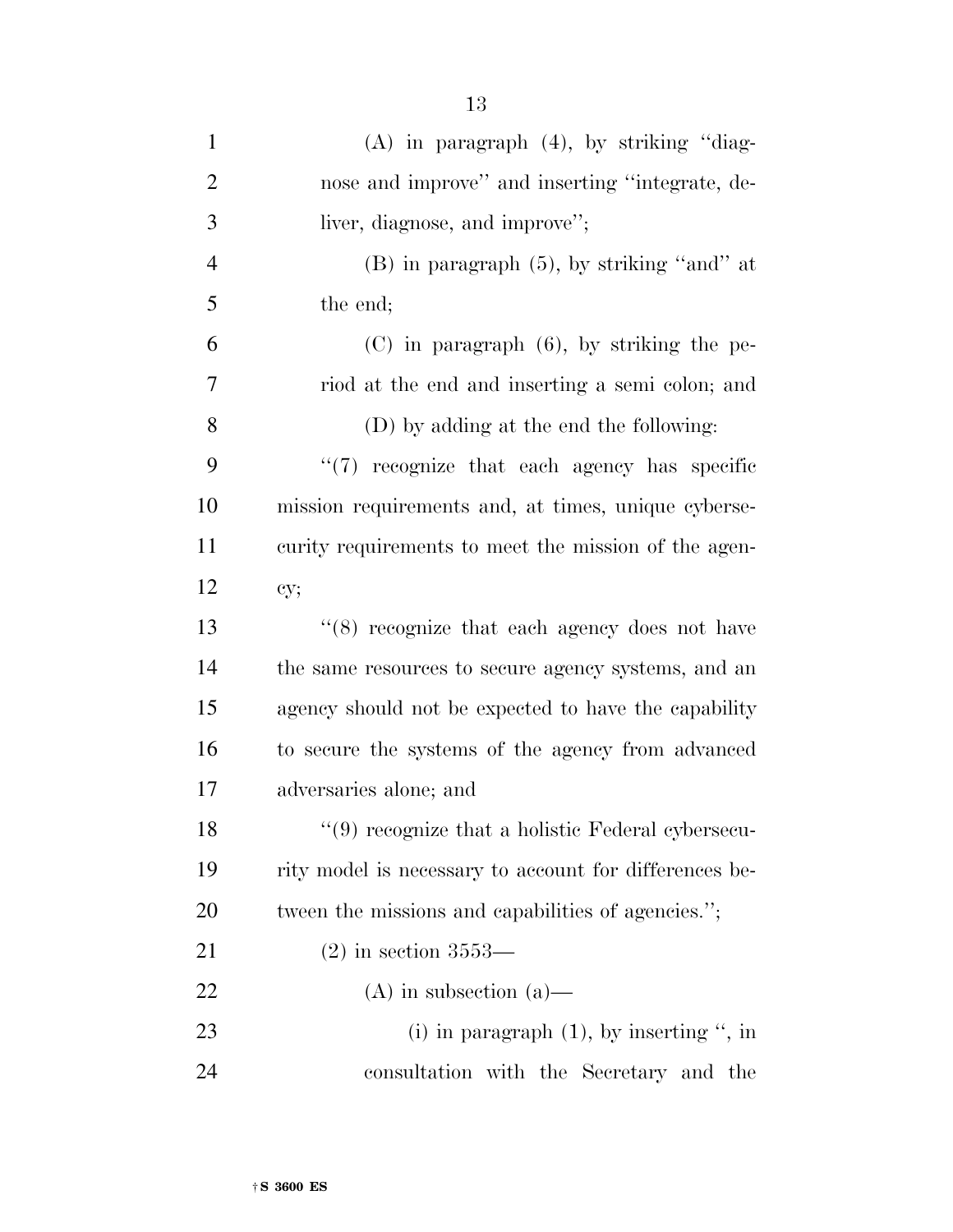| $\mathbf{1}$   | National Cyber Director," before "over-              |
|----------------|------------------------------------------------------|
| $\overline{2}$ | $\seeing$ ";                                         |
| 3              | in paragraph $(5)$ , by striking<br>(ii)             |
| $\overline{4}$ | "and" at the end; and                                |
| 5              | (iii) by adding at the end the fol-                  |
| 6              | lowing:                                              |
| $\overline{7}$ | $\lq(8)$ promoting, in consultation with the Direc-  |
| 8              | tor of the Cybersecurity and Infrastructure Security |
| 9              | Agency, the National Cyber Director, and the Direc-  |
| 10             | tor of the National Institute of Standards and Tech- |
| 11             | $nology$ —                                           |
| 12             | $\lq\lq$ the use of automation to improve            |
| 13             | Federal cybersecurity and visibility with respect    |
| 14             | to the implementation of Federal cybersecurity;      |
| 15             | and                                                  |
| 16             | $\lq\lq$ (B) the use of presumption of com-          |
| 17             | promise and least privilege principles to improve    |
| 18             | resiliency and timely response actions to inci-      |
| 19             | dents on Federal systems.";                          |
| 20             | $(B)$ in subsection $(b)$ —                          |
| 21             | (i) in the matter preceding paragraph                |
| 22             | $(1)$ , by inserting "and the National Cyber"        |
| 23             | Director" after "Director"; and                      |
| 24             | (ii) in paragraph $(2)(A)$ , by inserting            |
| 25             | "and reporting requirements under sub-               |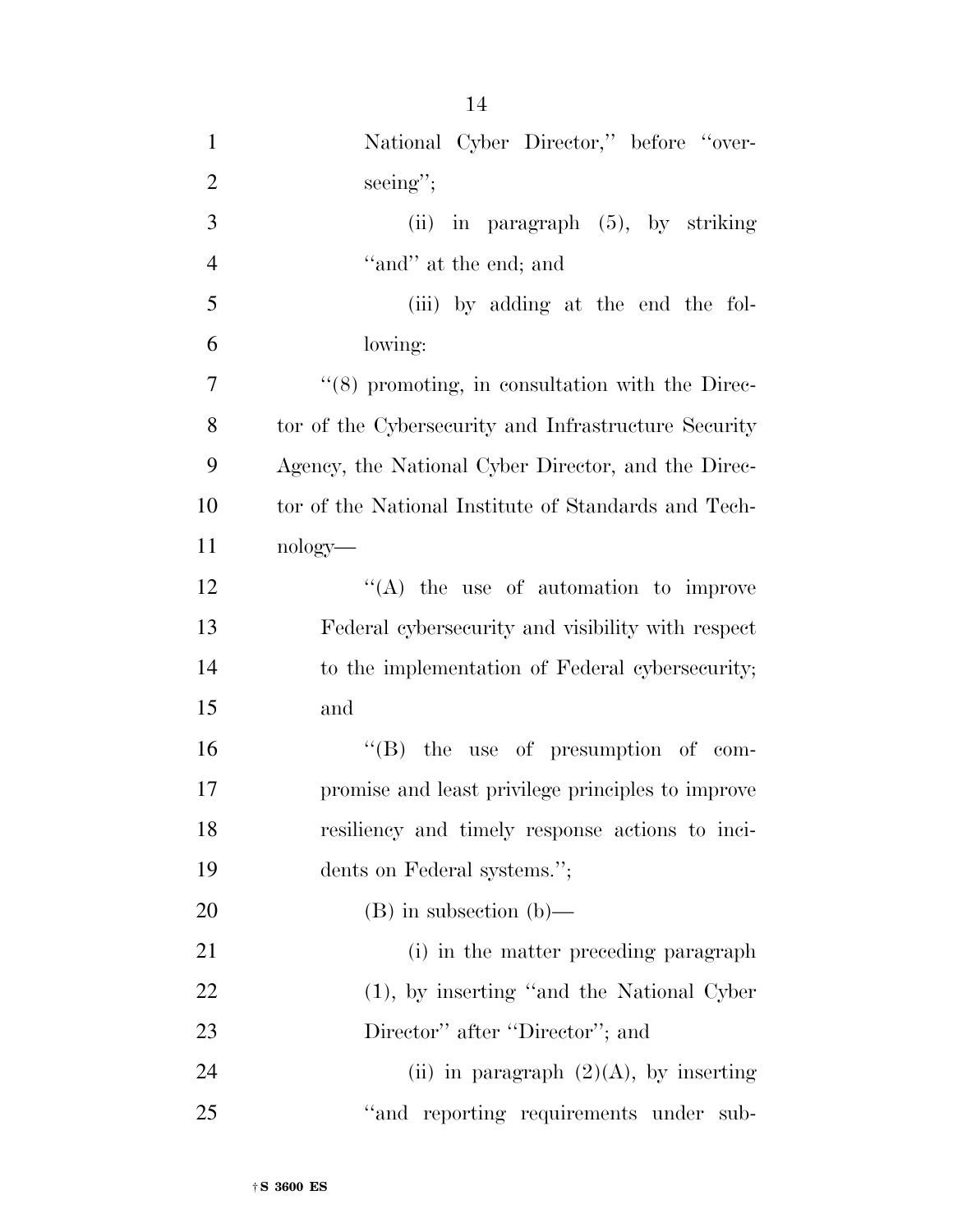| $\mathbf{1}$   | chapter IV of this chapter" after "section"         |
|----------------|-----------------------------------------------------|
| $\overline{2}$ | $3556$ "; and                                       |
| 3              | $(C)$ in subsection $(e)$ —                         |
| $\overline{4}$ | (i) in the matter preceding paragraph               |
| 5              | $(1)$ —                                             |
| 6              | (I) by striking "each year" and                     |
| 7              | inserting "each year during which                   |
| 8              | agencies are required to submit re-                 |
| 9              | ports under section $3554(e)$ "; and                |
| 10             | (II) by striking "preceding year"                   |
| 11             | and inserting "preceding 2 years";                  |
| 12             | (ii) by striking paragraph $(1)$ ;                  |
| 13             | (iii) by redesignating paragraphs $(2)$ ,           |
| 14             | $(3)$ , and $(4)$ as paragraphs $(1)$ , $(2)$ , and |
| 15             | $(3)$ , respectively;                               |
| 16             | $(iv)$ in paragraph $(3)$ , as so redesig-          |
| 17             | nated, by striking "and" at the end;                |
| 18             | $(v)$ by inserting after paragraph $(3)$ ,          |
| 19             | as so redesignated the following:                   |
| 20             | $``(4)$ a summary of each assessment of Federal     |
| 21             | risk posture performed under subsection (i);"; and  |
| 22             | $(vi)$ in paragraph $(5)$ , by striking the         |
| 23             | period at the end and inserting "; and";            |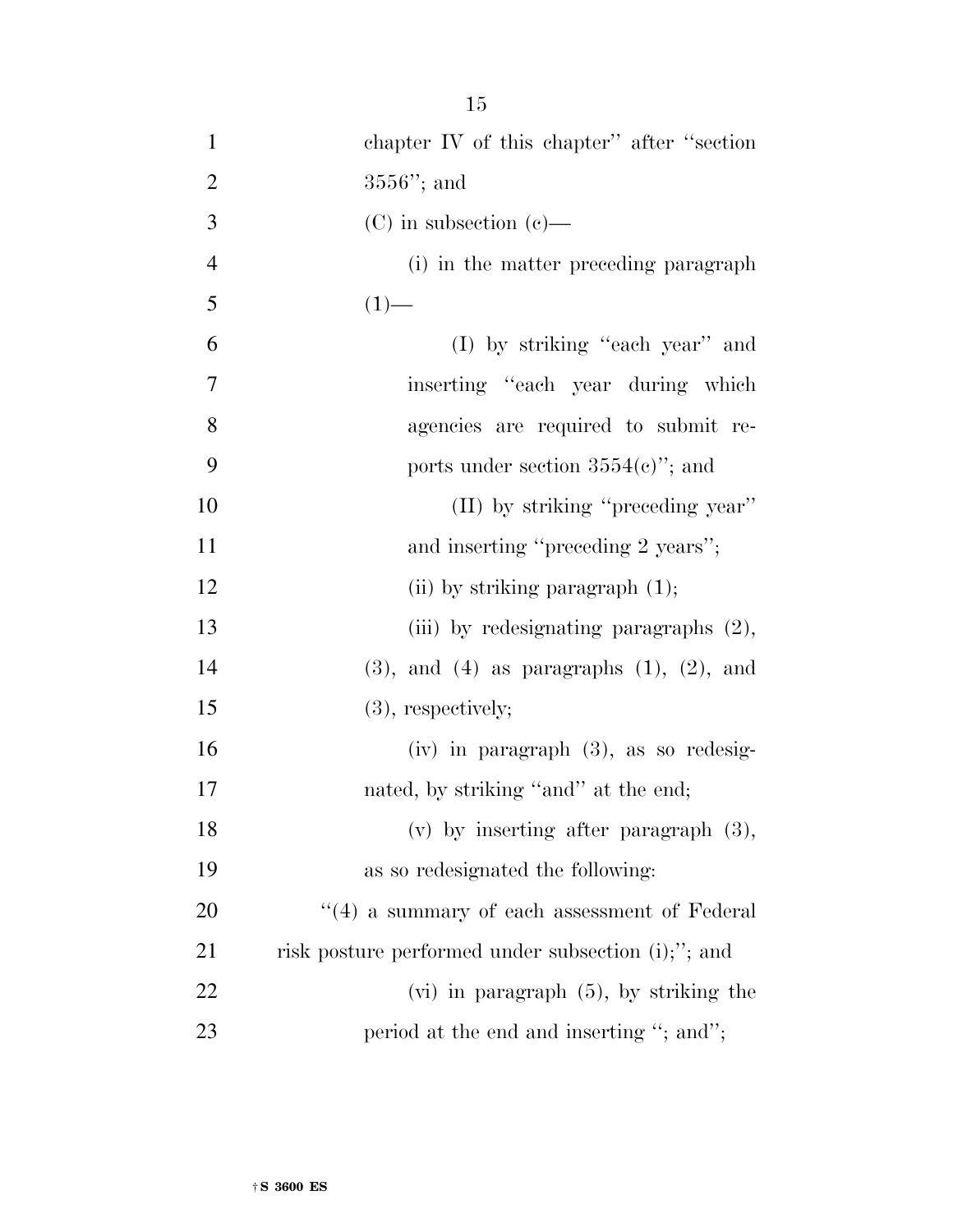| $\mathbf{1}$   | (D) by redesignating subsections (i), (j),                         |
|----------------|--------------------------------------------------------------------|
| $\overline{2}$ | $(k)$ , and $(l)$ as subsections $(j)$ , $(k)$ , $(l)$ , and $(m)$ |
| 3              | respectively;                                                      |
| $\overline{4}$ | (E) by inserting after subsection (h) the                          |
| 5              | following:                                                         |
| 6              | "(i) FEDERAL RISK ASSESSMENTS.—On an ongoing                       |
| 7              | and continuous basis, the Director of the Cybersecurity            |
| 8              | and Infrastructure Security Agency shall perform assess-           |
| 9              | ments of Federal risk posture using any available informa-         |
| 10             | tion on the cybersecurity posture of agencies, and brief           |
| 11             | the Director and National Cyber Director on the findings           |
| 12             | of those assessments including—                                    |
| 13             | $\cdot$ (1) the status of agency cybersecurity remedial            |
| 14             | actions described in section $3554(b)(7)$ ;                        |
| 15             | $\lq(2)$ any vulnerability information relating to                 |
| 16             | the systems of an agency that is known by the agen-                |
| 17             | cy;                                                                |
| 18             | "(3) analysis of incident information under sec-                   |
| 19             | tion $3597$ ;                                                      |
| 20             | $(4)$ evaluation of penetration testing per-                       |
| 21             | formed under section 3559A;                                        |
| 22             | $\lq(5)$ evaluation of vulnerability disclosure pro-               |
| 23             | gram information under section 3559B;                              |
| 24             | $``(6)$ evaluation of agency threat hunting re-                    |
| 25             | sults;                                                             |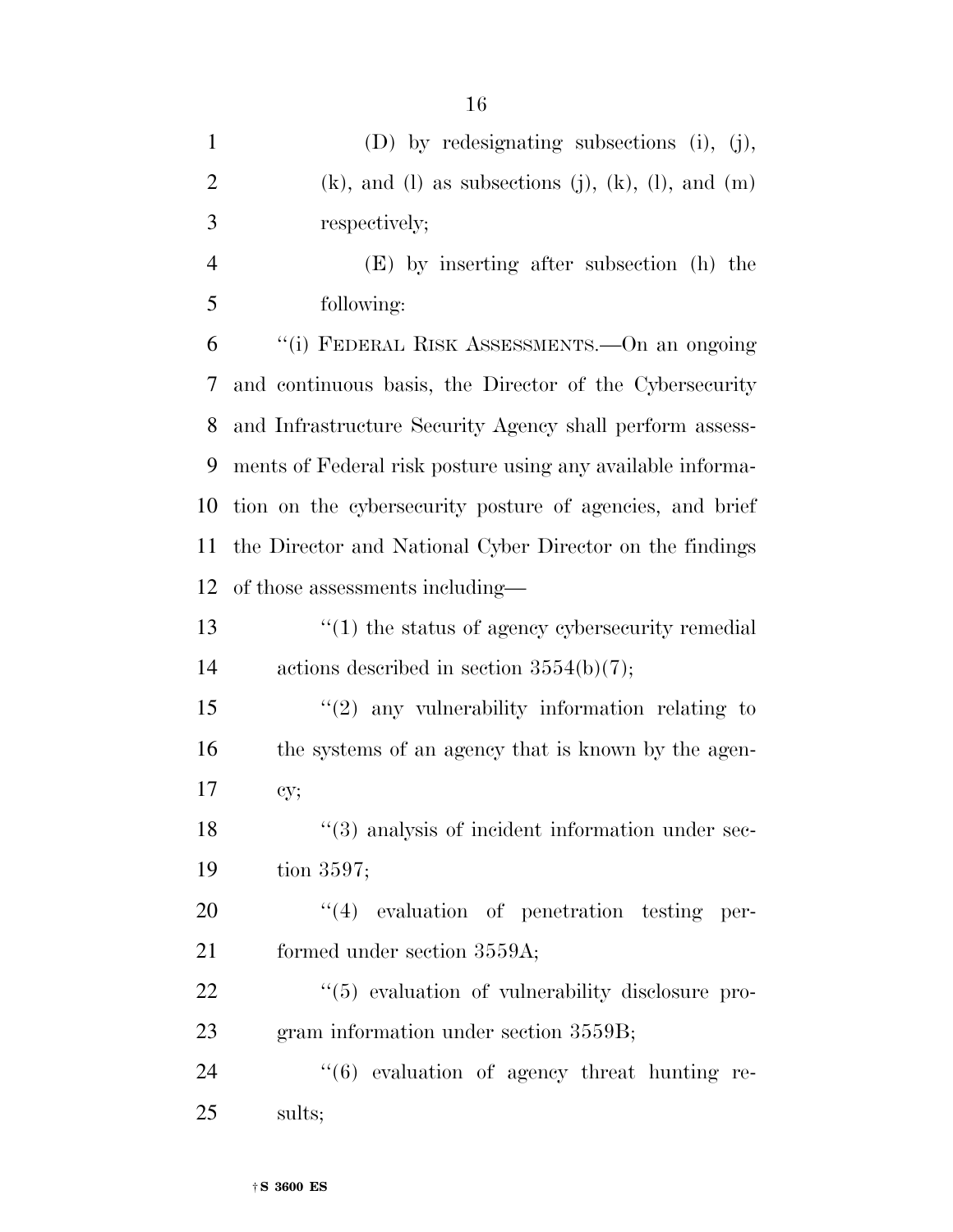| $\mathbf{1}$   | "(7) evaluation of Federal and non-Federal                |
|----------------|-----------------------------------------------------------|
| $\overline{2}$ | cyber threat intelligence;                                |
| 3              | $\lq(8)$ data on agency compliance with standards         |
| $\overline{4}$ | issued under section 11331 of title 40;                   |
| 5              | $"(9)$ agency system risk assessments performed           |
| 6              | under section $3554(a)(1)(A)$ ; and                       |
| 7              | $\cdot$ (10) any other information the Director of the    |
| 8              | Cybersecurity and Infrastructure Security Agency          |
| 9              | determines relevant.";                                    |
| 10             | $(F)$ in subsection (j), as so redesignated—              |
| 11             | (i) by striking "regarding the spe-                       |
| 12             | cific" and inserting "that includes a sum-                |
|                |                                                           |
| 13             | mary of-                                                  |
| 14             | $\lq(1)$ the specific";                                   |
| 15             | (ii) in paragraph $(1)$ , as so des-                      |
| 16             | ignated, by striking the period at the end                |
| 17             | and inserting "; and" and                                 |
| 18             | (iii) by adding at the end the fol-                       |
| 19             | lowing:                                                   |
| <b>20</b>      | $\lq(2)$ the trends identified in the Federal risk        |
| 21             | assessment performed under subsection (i)."; and          |
| 22             | (G) by adding at the end the following:                   |
| 23             | "(n) BINDING OPERATIONAL DIRECTIVES.—If the               |
| 24             | Director of the Cybersecurity and Infrastructure Security |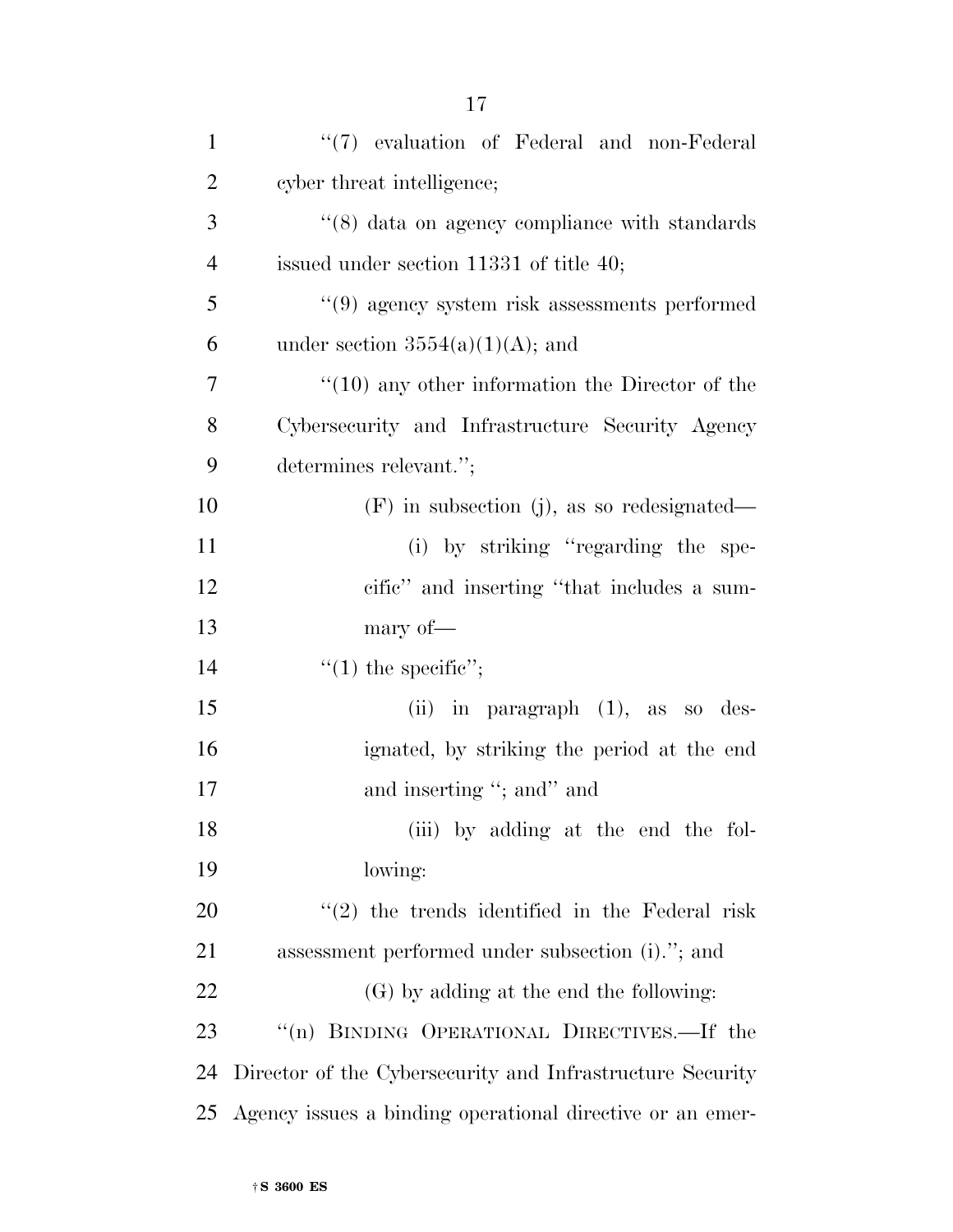gency directive under this section, not later than 4 days after the date on which the binding operational directive requires an agency to take an action, the Director of the Cybersecurity and Infrastructure Security Agency shall provide to the Director, National Cyber Director, the Committee on Homeland Security and Governmental Af- fairs of the Senate and the Committee on Oversight and Reform of the House of Representatives the status of the implementation of the binding operational directive at the agency.

11 "(0) REVIEW OF OFFICE OF MANAGEMENT AND BUDGET GUIDANCE AND POLICY.—

''(1) REVIEW.—

 ''(A) IN GENERAL.—Not less frequently than once every 3 years, the Director, in con- sultation with the Chief Information Officers Council, the Director of the Cybersecurity and Infrastructure Security Agency, the National Cyber Director, the Comptroller General of the United States, and the Council of the Inspec-21 tors General on Integrity and Efficiency, shall—

23  $\frac{1}{2}$  '(i) review the efficacy of the guid- ance and policy developed by the Director 25 under subsection (a)(1) in reducing cyber-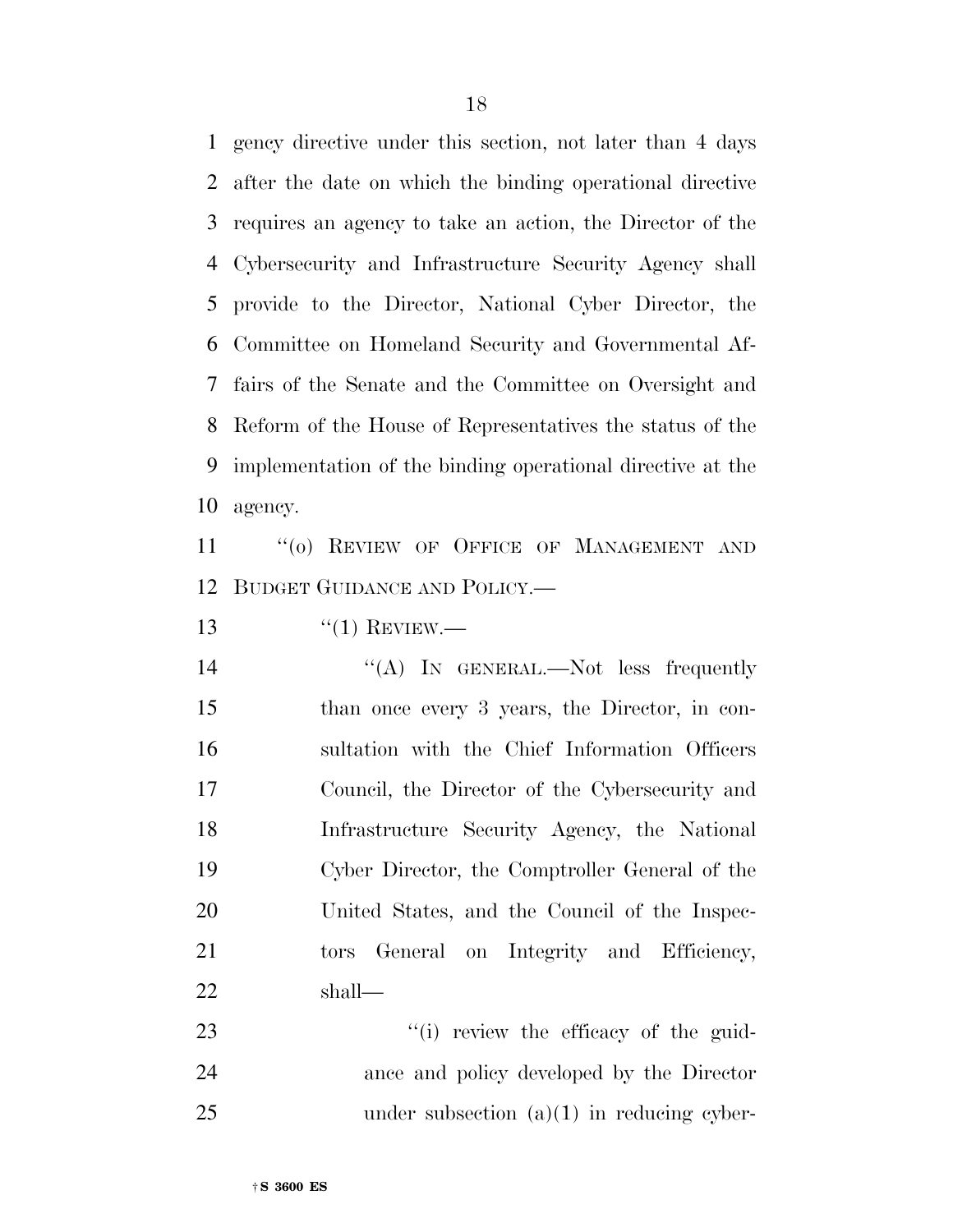| $\mathbf{1}$   | security risks, including an assessment of             |
|----------------|--------------------------------------------------------|
| $\overline{2}$ | the requirements for agencies to report in-            |
| 3              | formation to the Director; and                         |
| $\overline{4}$ | "(ii) determine whether any changes                    |
| 5              | to the guidance or policy developed under              |
| 6              | subsection $(a)(1)$ is appropriate.                    |
| 7              | "(B) CONSIDERATIONS.—In conducting                     |
| 8              | the review required under subparagraph (A),            |
| 9              | the Director shall consider—                           |
| 10             | "(i) the Federal risk assessments per-                 |
| 11             | formed under subsection (i);                           |
| 12             | "(ii) the cumulative reporting and                     |
| 13             | compliance burden to agencies; and                     |
| 14             | "(iii) the clarity of the requirements                 |
| 15             | and deadlines contained in guidance and                |
| 16             | policy documents.                                      |
| 17             | "(2) UPDATED GUIDANCE.—Not later than $90$             |
| 18             | days after the date on which a review is completed     |
| 19             | under paragraph (1), the Director shall issue up-      |
| 20             | dated guidance or policy to agencies determined ap-    |
| 21             | propriate by the Director, based on the results of the |
| 22             | review.                                                |
| 23             | "(3) PUBLIC REPORT.—Not later than 30 days             |
|                |                                                        |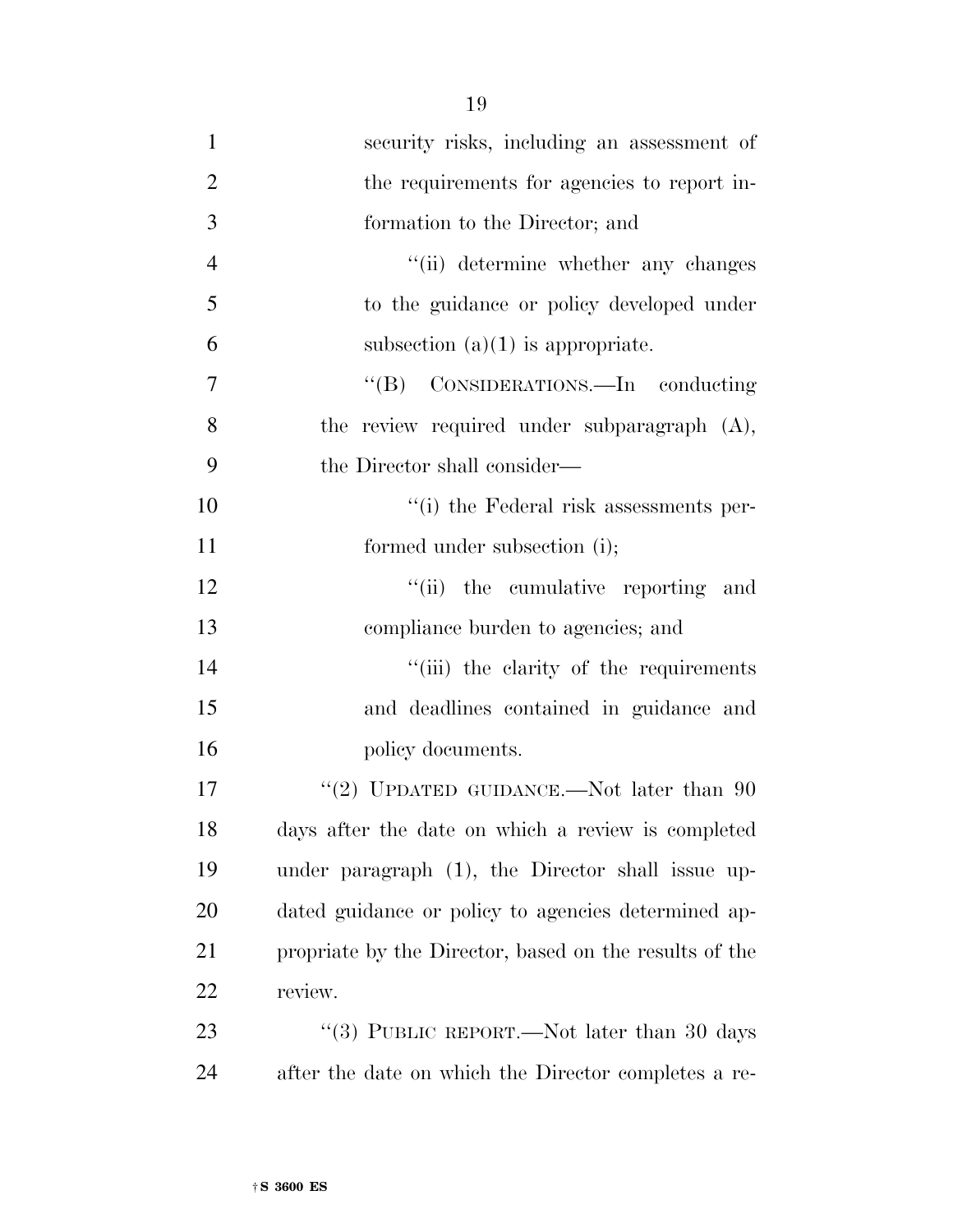| $\mathbf{1}$   | view under paragraph (1), the Director shall make         |
|----------------|-----------------------------------------------------------|
| $\overline{2}$ | publicly available a report that includes—                |
| 3              | $\lq\lq$ an overview of the guidance and pol-             |
| $\overline{4}$ | icy developed under subsection $(a)(1)$ that is in        |
| 5              | effect;                                                   |
| 6              | "(B) the cybersecurity risk mitigation, or                |
| $\tau$         | other cybersecurity benefit, offered by each              |
| 8              | guidance or policy described in subparagraph              |
| 9              | (A);                                                      |
| 10             | " $(C)$ a summary of the guidance or policy"              |
| 11             | developed under subsection $(a)(1)$ to which              |
| 12             | changes were determined appropriate during                |
| 13             | the review; and                                           |
| 14             | $\lq\lq$ ) the changes that are anticipated to            |
| 15             | be included in the updated guidance or policy             |
| 16             | issued under paragraph (2).                               |
| 17             | "(4) CONGRESSIONAL BRIEFING.—Not later                    |
| 18             | than 60 days after the date on which a review is          |
| 19             | completed under paragraph (1), the Director shall         |
| 20             | provide to the Committee on Homeland Security and         |
| 21             | Governmental Affairs of the Senate and the Com-           |
| 22             | mittee on Oversight and Reform of the House of            |
| 23             | Representatives a briefing on the review.                 |
| 24             | AUTOMATED STANDARD<br>$\lq( p )$<br><b>IMPLEMENTATION</b> |
| 25             | VERIFICATION.—When the Director of the National Insti-    |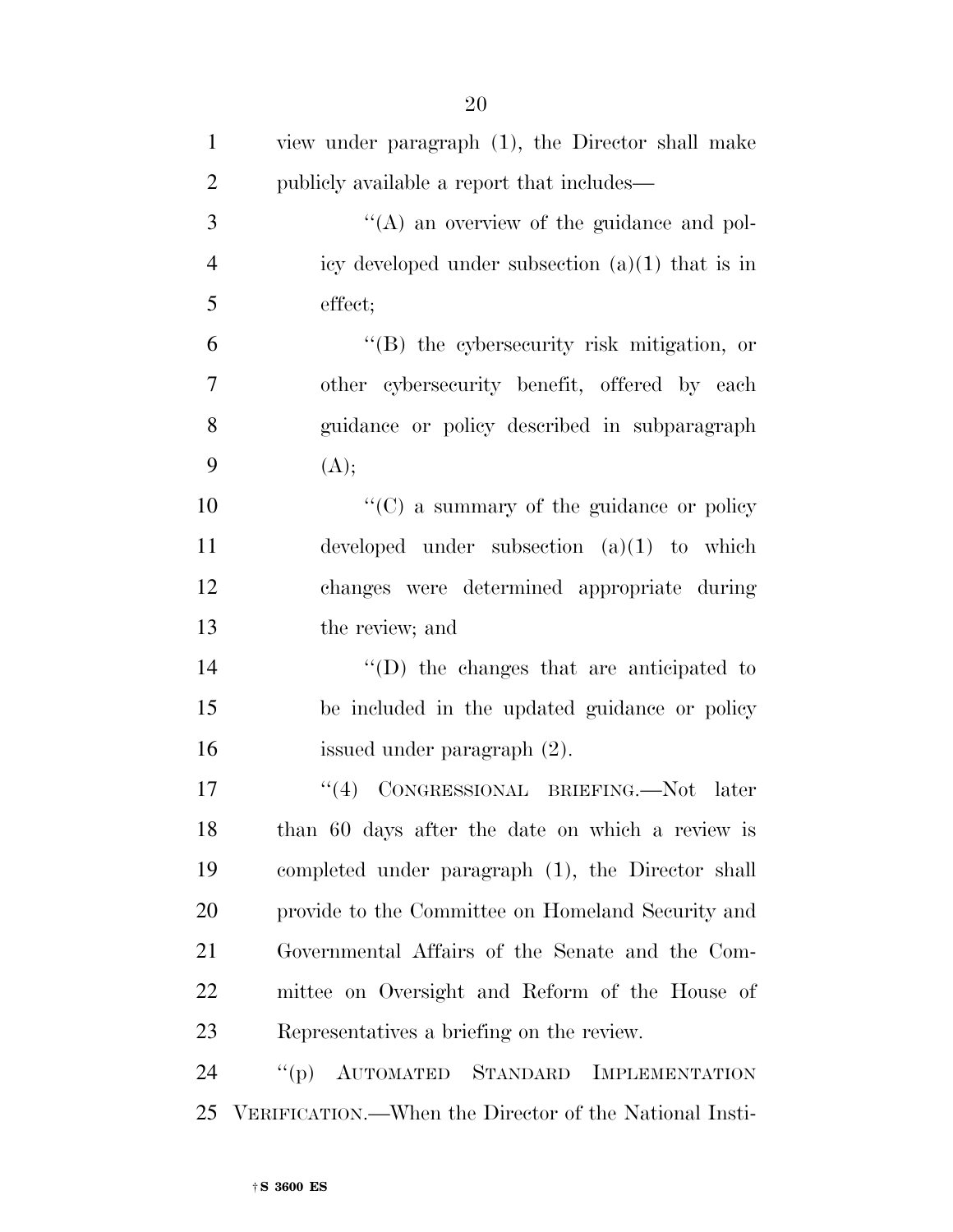| $\mathbf{1}$ | tute of Standards and Technology issues a proposed                    |
|--------------|-----------------------------------------------------------------------|
| 2            | standard pursuant to paragraphs $(2)$ or $(3)$ of section             |
| 3            | $20(a)$ of the National Institute of Standards and Tech-              |
| 4            | nology Act $(15 \text{ U.S.C. } 278g-3(a))$ , the Director of the Na- |
| 5            | tional Institute of Standards and Technology shall con-               |
| 6            | sider developing and, if appropriate and practical, develop,          |
| 7            | in consultation with the Director of the Cybersecurity and            |
| 8            | Infrastructure Security Agency, specifications to enable              |
| 9            | the automated verification of the implementation of the               |
| 10           | controls within the standard.";                                       |
| 11           | $(3)$ in section $3554-$                                              |
| 12           | $(A)$ in subsection $(a)$ —                                           |
| 13           | (i) in paragraph $(1)$ —                                              |
| 14           | (I) by redesignating subpara-                                         |
| 15           | graphs $(A)$ , $(B)$ , and $(C)$ as subpara-                          |
| 16           | graphs $(B)$ , $(C)$ , and $(D)$ , respectively;                      |
| 17           | (II) by inserting before subpara-                                     |
| 18           | $graph$ (B), as so redesignated, the fol-                             |
| 19           | lowing:                                                               |
| 20           | "(A) on an ongoing and continuous basis,                              |
| 21           | performing agency system risk assessments                             |
| 22           | $that-$                                                               |
| 23           | "(i) identify and document the high                                   |
| 24           | value assets of the agency using guidance                             |
| 25           | from the Director;                                                    |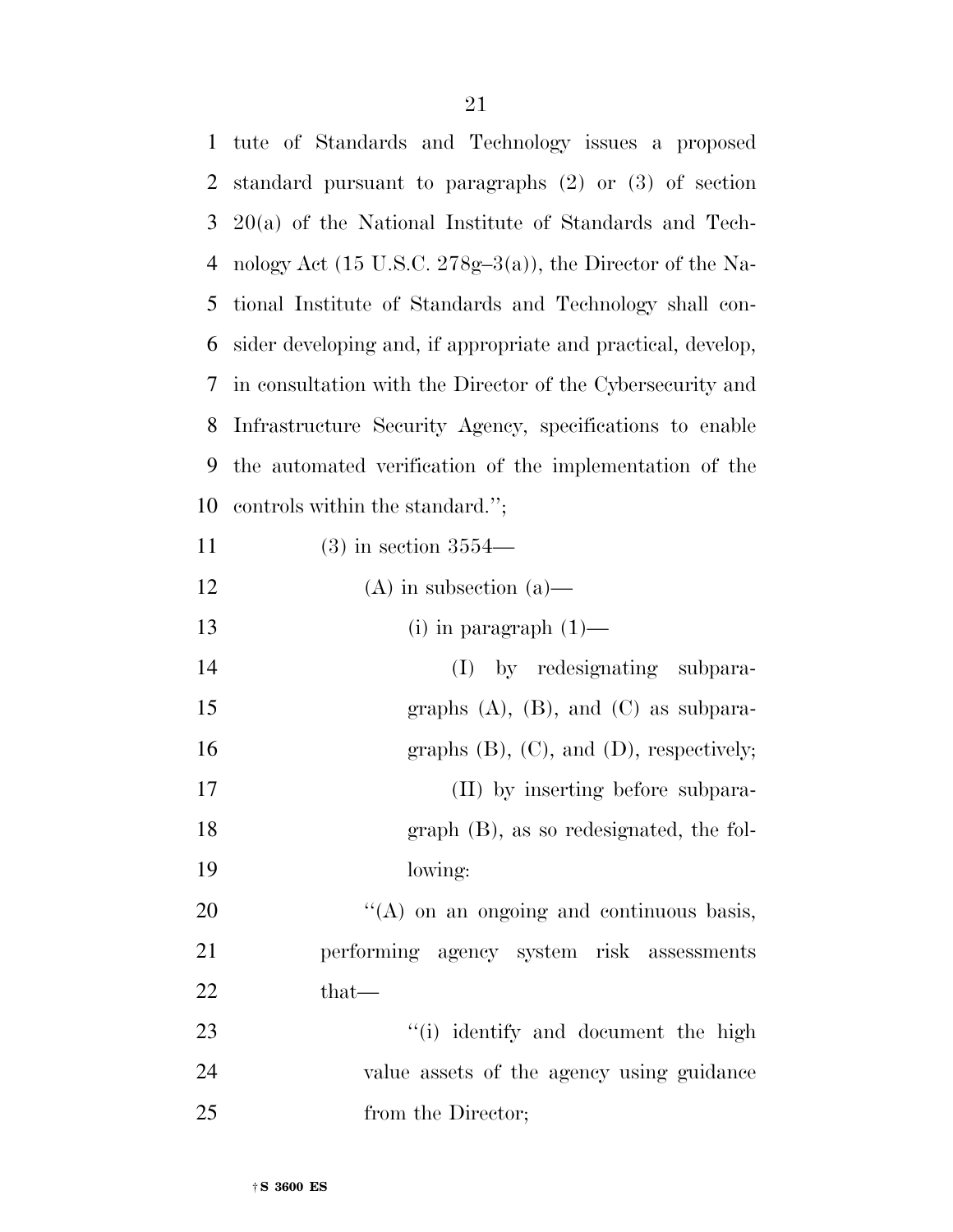| $\mathbf{1}$   | "(ii) evaluate the data assets inven-           |
|----------------|-------------------------------------------------|
| $\overline{2}$ | toried under section 3511 for sensitivity to    |
| 3              | compromises in confidentiality, integrity,      |
| $\overline{4}$ | and availability;                               |
| 5              | "(iii) identify agency systems that             |
| 6              | have access to or hold the data assets          |
| 7              | inventoried under section 3511;                 |
| 8              | $\lq\lq$ (iv) evaluate the threats facing agen- |
| 9              | cy systems and data, including high value       |
| 10             | assets, based on Federal and non-Federal        |
| 11             | cyber threat intelligence products, where       |
| 12             | available;                                      |
| 13             | $f'(v)$ evaluate the vulnerability of           |
| 14             | agency systems and data, including high         |
| 15             | value assets, including by analyzing—           |
| 16             | $\lq\lq$ the results of penetration             |
| 17             | testing performed by the Department             |
| 18             | of Homeland Security under section              |
| 19             | 3553(b)(9);                                     |
| 20             | $\lq\lq$ (II) the results of penetration        |
| 21             | testing performed under section                 |
| 22             | 3559A;                                          |
| 23             | "(III) information provided to                  |
| 24             | the agency through the vulnerability            |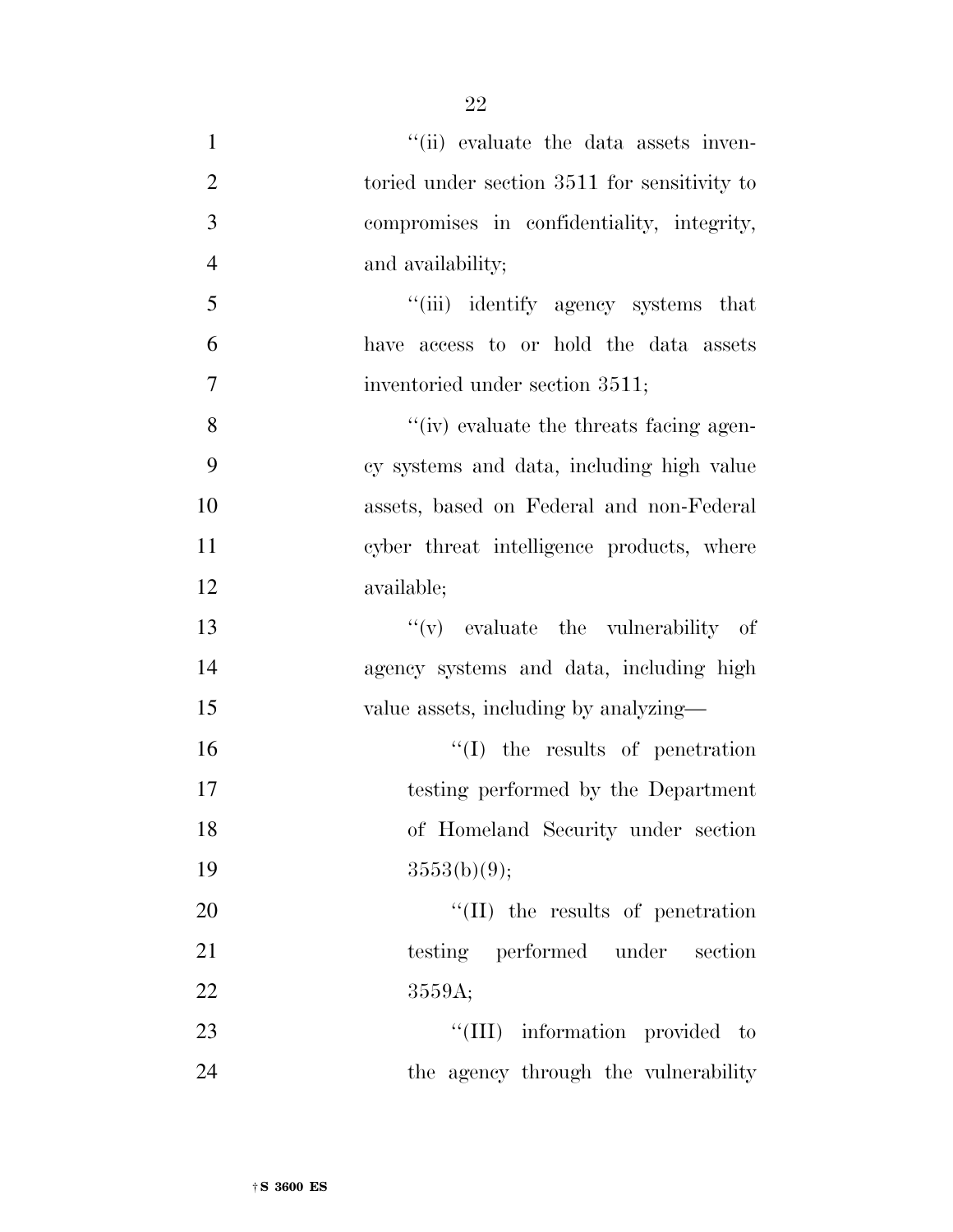- disclosure program of the agency 2 under section 3559B; ''(IV) incidents; and 4 ''(V) any other vulnerability in- formation relating to agency systems that is known to the agency; 7  $''(\vec{v})$  assess the impacts of potential agency incidents to agency systems, data, and operations based on the evaluations described in clauses (ii) and (iv) and the agency systems identified under clause 12 (iii); and 13  $''(\vec{v})$  assess the consequences of po- tential incidents occurring on agency sys- tems that would impact systems at other agencies, including due to interconnectivity between different agency systems or oper- ational reliance on the operations of the 19 system or data in the system;";
- (III) in subparagraph (B), as so redesignated, in the matter preceding clause (i), by striking ''providing in- formation'' and inserting ''using infor-mation from the assessment con-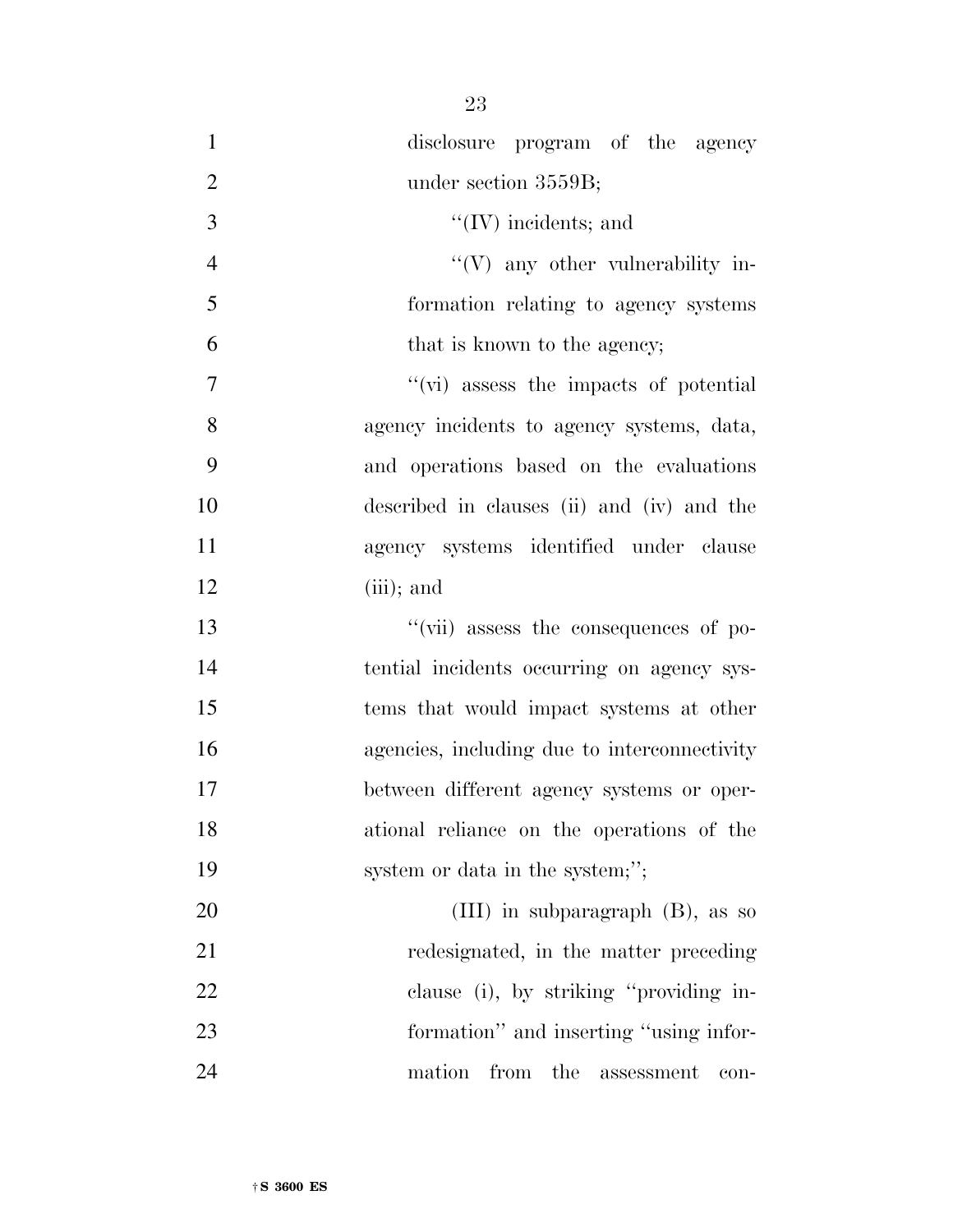| $\mathbf{1}$   | ducted under subparagraph (A), pro-         |
|----------------|---------------------------------------------|
| $\overline{2}$ | viding information";                        |
| 3              | $(IV)$ in subparagraph $(C)$ , as so        |
| $\overline{4}$ | redesignated—                               |
| 5              | (aa) in clause (ii) by insert-              |
| 6              | ing "binding" before "oper-                 |
| 7              | ational"; and                               |
| 8              | $(bb)$ in clause $(vi)$ , by strik-         |
| 9              | ing "and" at the end; and                   |
| 10             | (V) by adding at the end the fol-           |
| 11             | lowing:                                     |
| 12             | "(E) providing an update on the ongoing     |
| 13             | and continuous assessment performed under   |
| 14             | subparagraph $(A)$ —                        |
| 15             | $\lq\lq$ (i) upon request, to the inspector |
| 16             | general of the agency or the Comptroller    |
| 17             | General of the United States; and           |
| 18             | "(ii) on a periodic basis, as deter-        |
| 19             | mined by guidance issued by the Director    |
| 20             | but not less frequently than annually, to-  |
| 21             | $\lq\lq$ (I) the Director;                  |
| 22             | $\lq\lq$ (II) the Director of the Cyberse-  |
| 23             | curity and Infrastructure Security          |
| 24             | Agency; and                                 |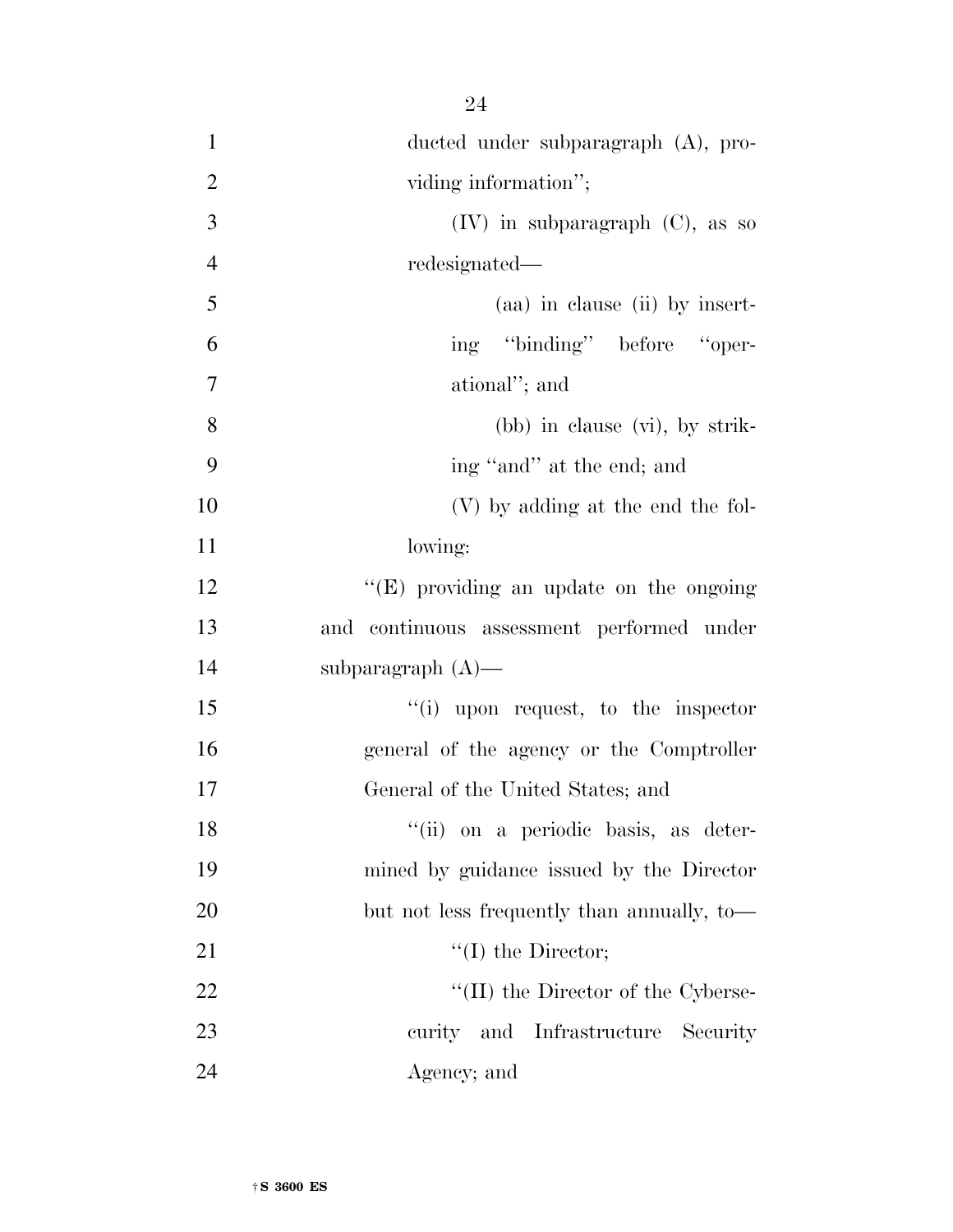| $\mathbf{1}$   | "(III) the National Cyber Direc-                  |
|----------------|---------------------------------------------------|
| $\overline{2}$ | tor;                                              |
| 3              | $\lq\lq(F)$ in consultation with the Director of  |
| $\overline{4}$ | the Cybersecurity and Infrastructure Security     |
| 5              | Agency and not less frequently than once every    |
| 6              | 3 years, performing an evaluation of whether      |
| $\overline{7}$ | additional cybersecurity procedures are appro-    |
| 8              | priate for securing a system of, or under the     |
| 9              | supervision of, the agency, which shall—          |
| 10             | "(i) be completed considering the                 |
| 11             | agency system risk assessment performed           |
| 12             | under subparagraph $(A)$ ; and                    |
| 13             | "(ii) include a specific evaluation for           |
| 14             | high value assets;                                |
| 15             | $\lq\lq(G)$ not later than 30 days after com-     |
| 16             | pleting the evaluation performed under sub-       |
| 17             | paragraph $(F)$ , providing the evaluation and an |
| 18             | implementation plan, if applicable, for using ad- |
| 19             | ditional cybersecurity procedures determined to   |
| 20             | be appropriate to-                                |
| 21             | "(i) the Director of the Cybersecurity            |
| 22             | and Infrastructure Security Agency;               |
| 23             | $\lq\lq$ (ii) the Director; and                   |
| 24             | "(iii) the National Cyber Director;               |
| 25             | and                                               |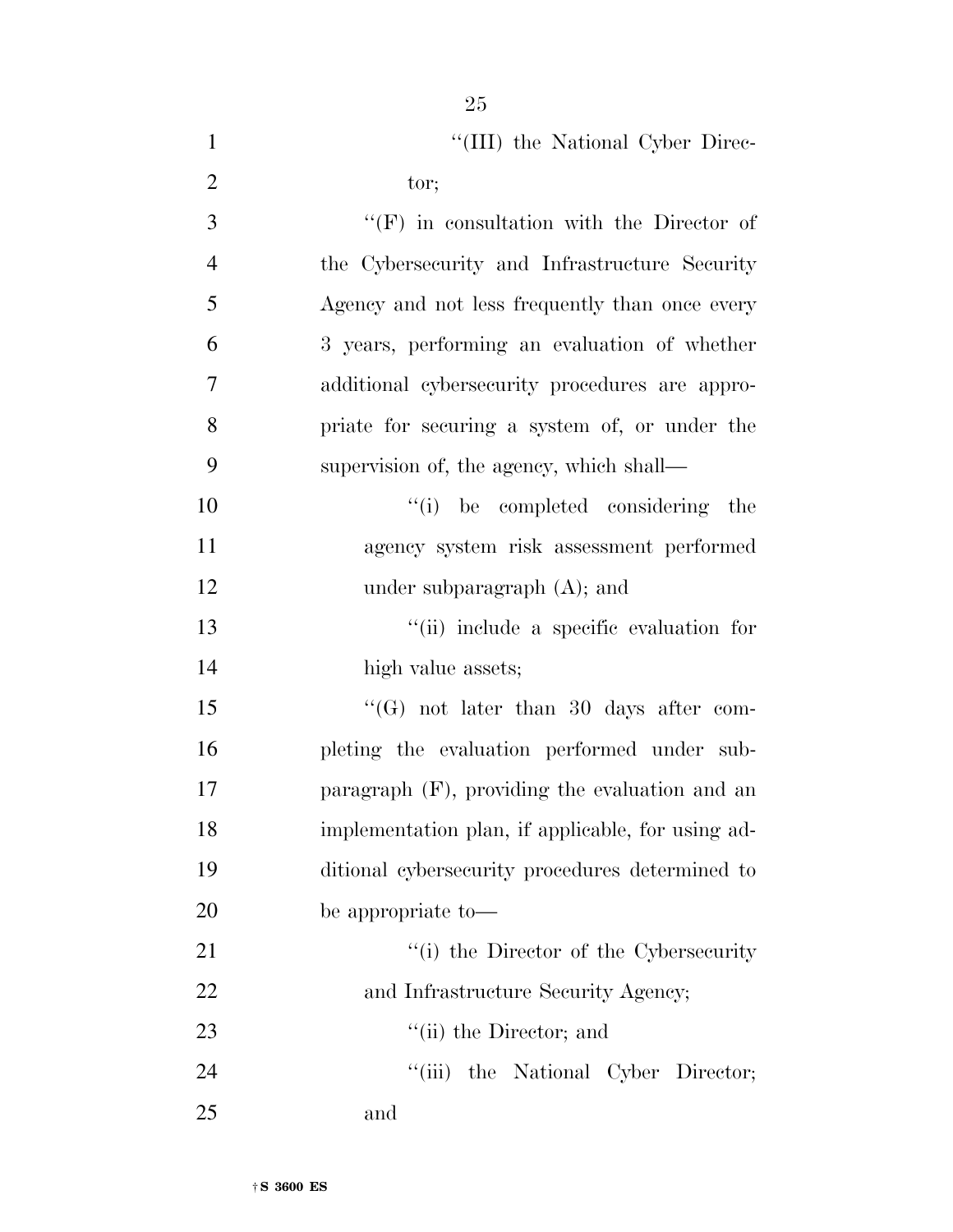| $\mathbf{1}$   | $\lq\lq(H)$ if the head of the agency determines  |
|----------------|---------------------------------------------------|
| $\overline{2}$ | there is need for additional cybersecurity proce- |
| 3              | dures, ensuring that those additional cybersecu-  |
| $\overline{4}$ | rity procedures are reflected in the budget re-   |
| 5              | quest of the agency;";                            |
| 6              | (ii) in paragraph $(2)$ —                         |
| 7              | (I) in subparagraph $(A)$ , by in-                |
| 8              | serting "in accordance with the agen-             |
| 9              | cy system risk assessment performed               |
| 10             | under paragraph $(1)(A)$ " after "infor-          |
| 11             | mation systems";                                  |
| 12             | (II) in subparagraph $(B)$ —                      |
| 13             | (aa) by striking "in accord-                      |
| 14             | ance with standards" and insert-                  |
| 15             | ing "in accordance with—                          |
| 16             | "(i) standards"; and                              |
| 17             | (bb) by adding at the end                         |
| 18             | the following:                                    |
| 19             | "(ii) the evaluation performed under              |
| 20             | paragraph $(1)(F)$ ; and                          |
| 21             | "(iii) the implementation plan de-                |
| 22             | scribed in paragraph $(1)(G);$ "; and             |
| 23             | (III) in subparagraph $(D)$ , by in-              |
| 24             | serting ", through the use of penetra-            |
| 25             | tion testing, the vulnerability disclo-           |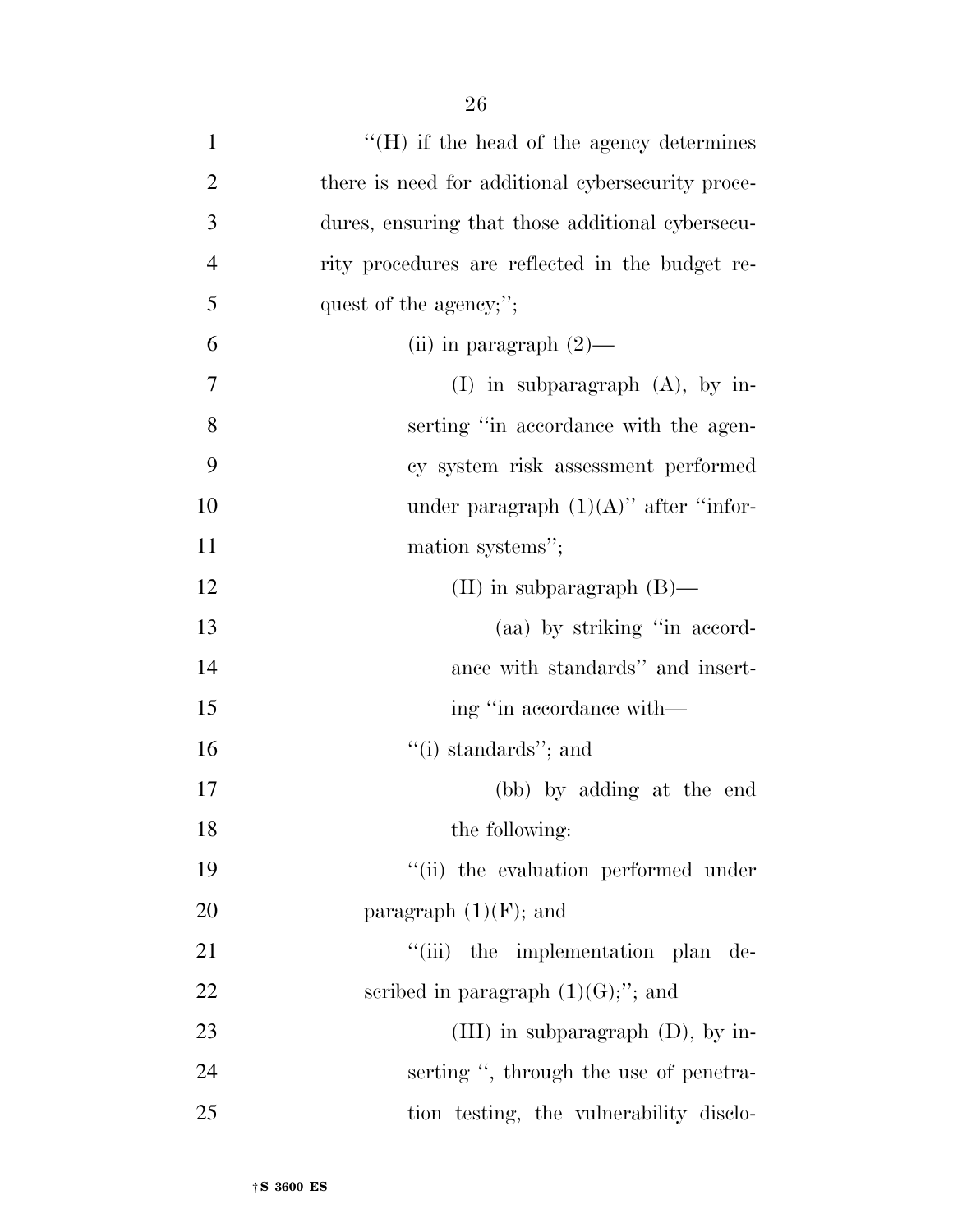| $\mathbf{1}$   | sure program established under sec-     |
|----------------|-----------------------------------------|
| $\overline{2}$ | tion 3559B, and other means," after     |
| 3              | "periodically";                         |
| $\overline{4}$ | (iii) in paragraph $(3)$ —              |
| 5              | (I) in subparagraph $(A)$ —             |
| 6              | (aa) in clause (iii), by strik-         |
| 7              | ing "and" at the end;                   |
| 8              | (bb) in clause (iv), by add-            |
| 9              | ing "and" at the end; and               |
| 10             | (cc) by adding at the end               |
| 11             | the following:                          |
| 12             | $\mathfrak{t}(\mathbf{v})$ ensure that— |
| 13             | $\lq\lq$ senior agency information      |
| 14             | security officers of component agen-    |
| 15             | cies carry out responsibilities under   |
| 16             | this subchapter, as directed by the     |
| 17             | senior agency information security of-  |
| 18             | ficer of the agency or an equivalent    |
| 19             | official; and                           |
| 20             | "(II) senior agency information         |
| 21             | security officers of component agen-    |
| 22             | cies report to-                         |
| 23             | "(aa) the senior information            |
| 24             | security officer of the agency or       |
| 25             | an equivalent official; and             |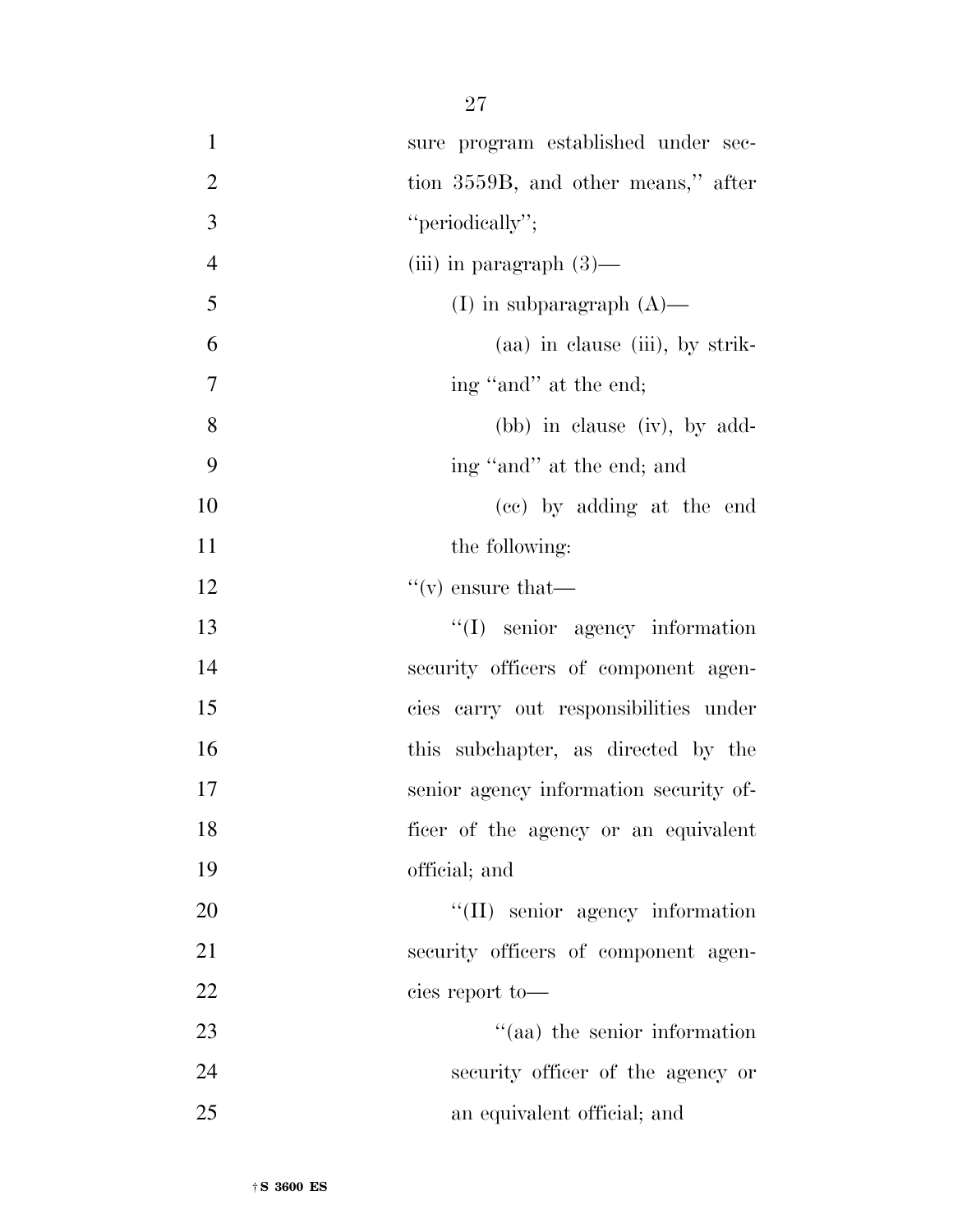| $\mathbf{1}$   | "(bb) the Chief Information                         |
|----------------|-----------------------------------------------------|
| $\overline{2}$ | Officer of the component agency                     |
| 3              | or an equivalent official;"; and                    |
| $\overline{4}$ | $(iv)$ in paragraph $(5)$ , by inserting            |
| 5              | "and the Director of the Cybersecurity and          |
| 6              | Infrastructure Security Agency" before              |
| 7              | "on the effectiveness";                             |
| 8              | $(B)$ in subsection $(b)$ —                         |
| 9              | (i) by striking paragraph $(1)$ and in-             |
| 10             | serting the following:                              |
| 11             | "(1) pursuant to subsection $(a)(1)(A)$ , per-      |
| 12             | forming ongoing and continuous agency system risk   |
| 13             | assessments, which may include using guidelines and |
| 14             | automated tools consistent with standards<br>and    |
| 15             | guidelines promulgated under section 11331 of title |
| 16             | 40, as applicable;";                                |
| 17             | (ii) in paragraph $(2)$ —                           |
| 18             | $(I)$ by striking subparagraph $(B)$                |
| 19             | and inserting the following:                        |
| 20             | "(B) comply with the risk-based cyber               |
| 21             | budget model developed pursuant to section          |
| 22             | $3553(a)(7);$ "; and                                |
| 23             | (II) in subparagraph $(D)$ —                        |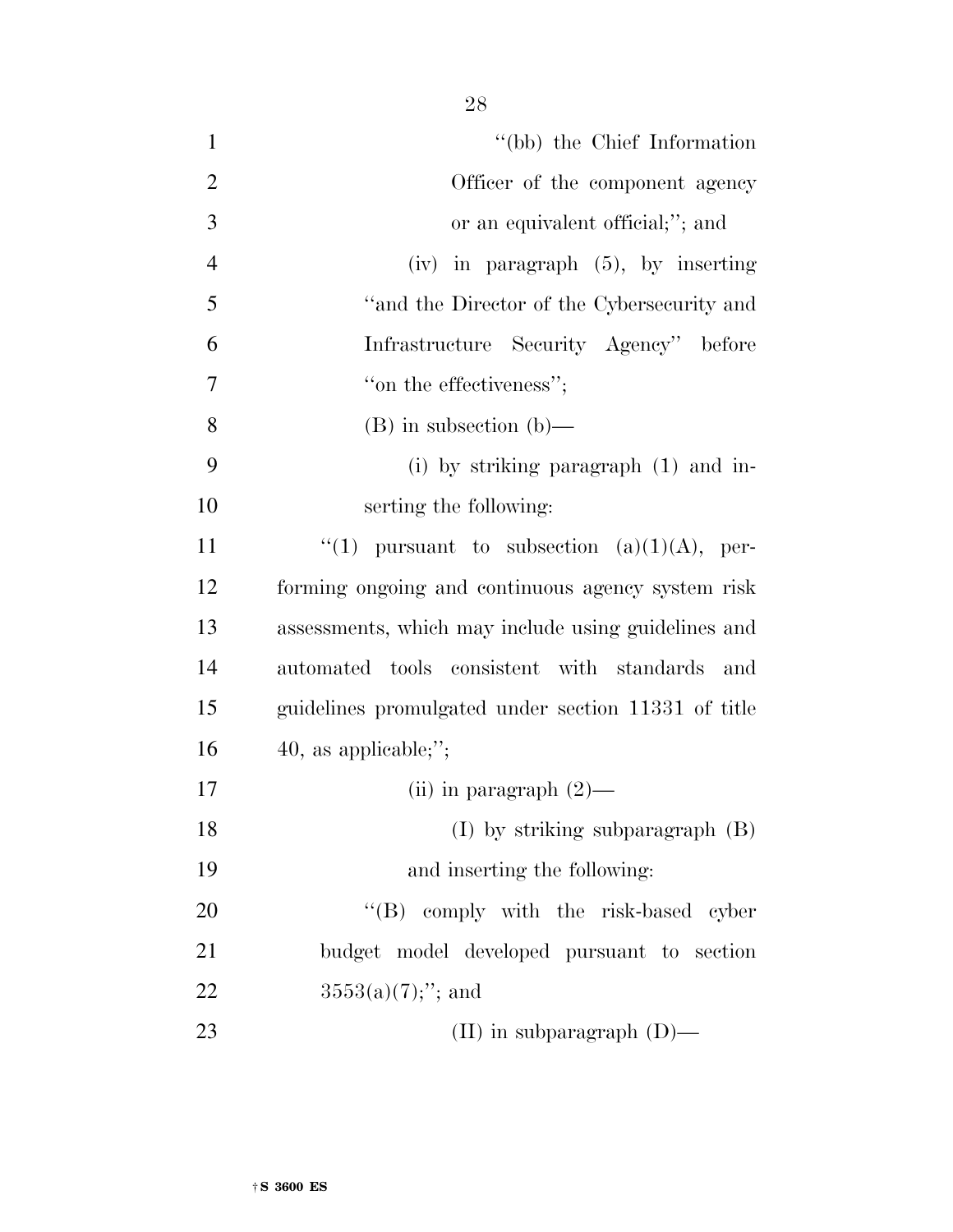| $\mathbf{1}$<br>(aa) by redesignating               |  |
|-----------------------------------------------------|--|
| $\overline{2}$<br>clauses (iii) and (iv) as clauses |  |
| 3<br>$(iv)$ and $(v)$ , respectively;               |  |
| $\overline{4}$<br>(bb) by inserting after           |  |
| 5<br>clause (ii) the following:                     |  |
| 6<br>"(iii) binding operational directives          |  |
| $\tau$<br>and emergency directives promulgated by   |  |
| 8<br>the Director of the Cybersecurity and In-      |  |
| 9<br>frastructure Security Agency under section     |  |
| 10<br>$3553;$ "; and                                |  |
| 11<br>$(ce)$ in clause $(iv)$ , as so re-           |  |
| 12<br>designated, by striking "as deter-            |  |
| 13<br>mined by the agency; and" and                 |  |
| 14<br>inserting "as determined by the               |  |
| 15<br>agency, considering the agency                |  |
| 16<br>risk assessment performed under               |  |
| 17<br>subsection $(a)(1)(A)$ ; and                  |  |
| (iii) in paragraph $(5)(A)$ , by inserting<br>18    |  |
| 19<br>", including penetration testing, as appro-   |  |
| 20<br>priate," after "shall include testing";       |  |
| 21<br>$(iv)$ in paragraph $(6)$ , by striking       |  |
| 22<br>"planning, implementing, evaluating, and      |  |
| 23<br>documenting" and inserting "planning and      |  |
| 24<br>implementing and, in consultation with the    |  |
| 25<br>Director of the Cybersecurity and Infra-      |  |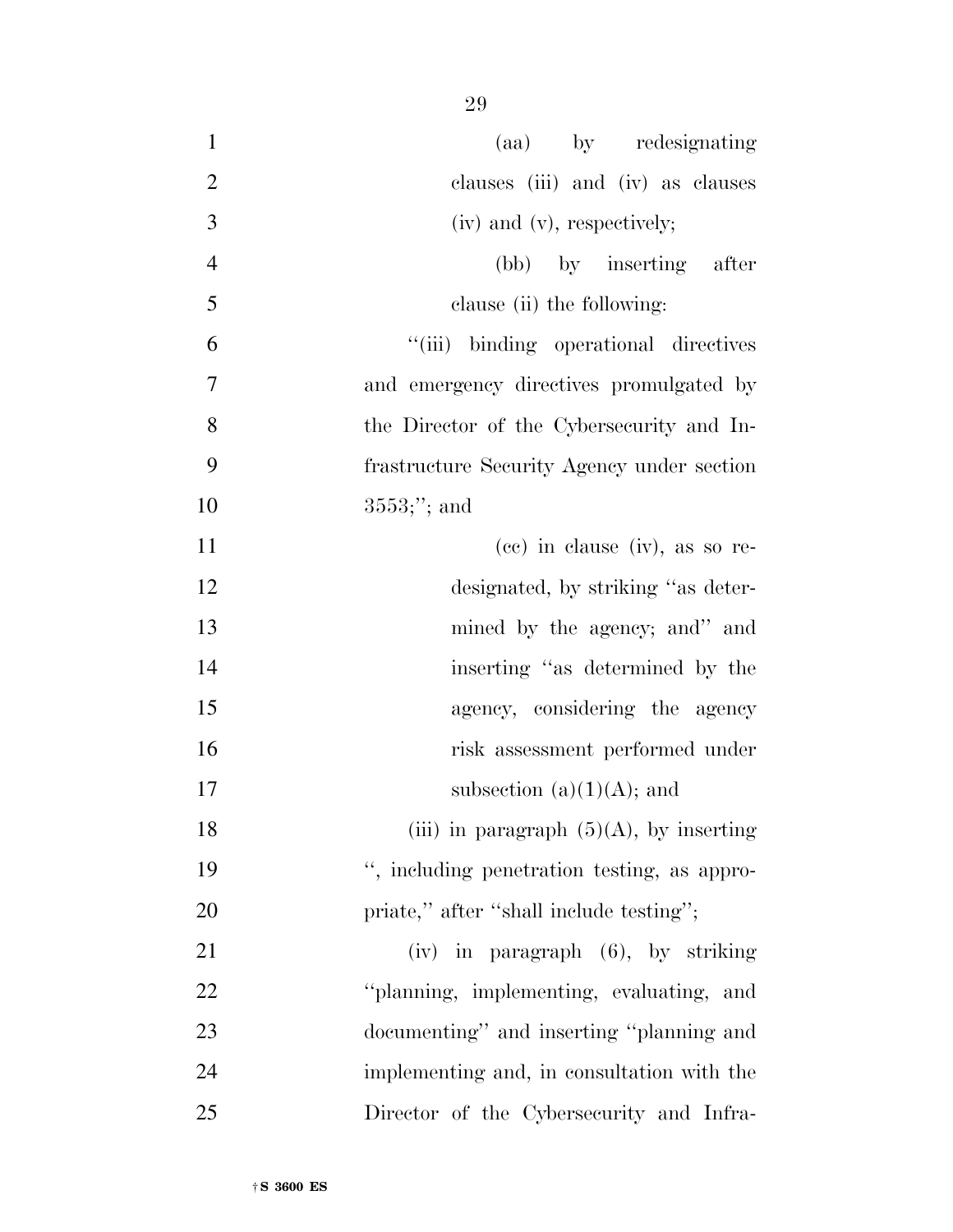| $\mathbf{1}$   | structure Security Agency, evaluating and             |
|----------------|-------------------------------------------------------|
| $\overline{2}$ | documenting";                                         |
| 3              | $(v)$ by redesignating paragraphs $(7)$               |
| $\overline{4}$ | and $(8)$ as paragraphs $(8)$ and $(9)$ , respec-     |
| 5              | tively;                                               |
| 6              | $(vi)$ by inserting after paragraph $(6)$             |
| 7              | the following:                                        |
| 8              | $\lq(7)$ a process for providing the status of every  |
| 9              | remedial action and unremediated identified system    |
| 10             | vulnerability to the Director and the Director of the |
| 11             | Cybersecurity and Infrastructure Security Agency,     |
| 12             | using automation and machine-readable data to the     |
| 13             | greatest extent practicable;"; and                    |
| 14             | (vii) in paragraph $(8)(C)$ , as so redes-            |
| 15             | ignated—                                              |
| 16             | (I) by striking clause (ii) and in-                   |
| 17             | serting the following:                                |
| 18             | "(ii) notifying and consulting with the               |
| 19             | Federal information security incident cen-            |
| 20             | ter established under section 3556 pursu-             |
| 21             | ant to the requirements of section $3594;$ ";         |
| <u>22</u>      | (II) by redesignating clause (iii)                    |
| 23             | as clause $(iv);$                                     |
| 24             | (III) by inserting after clause (ii)                  |
| 25             | the following:                                        |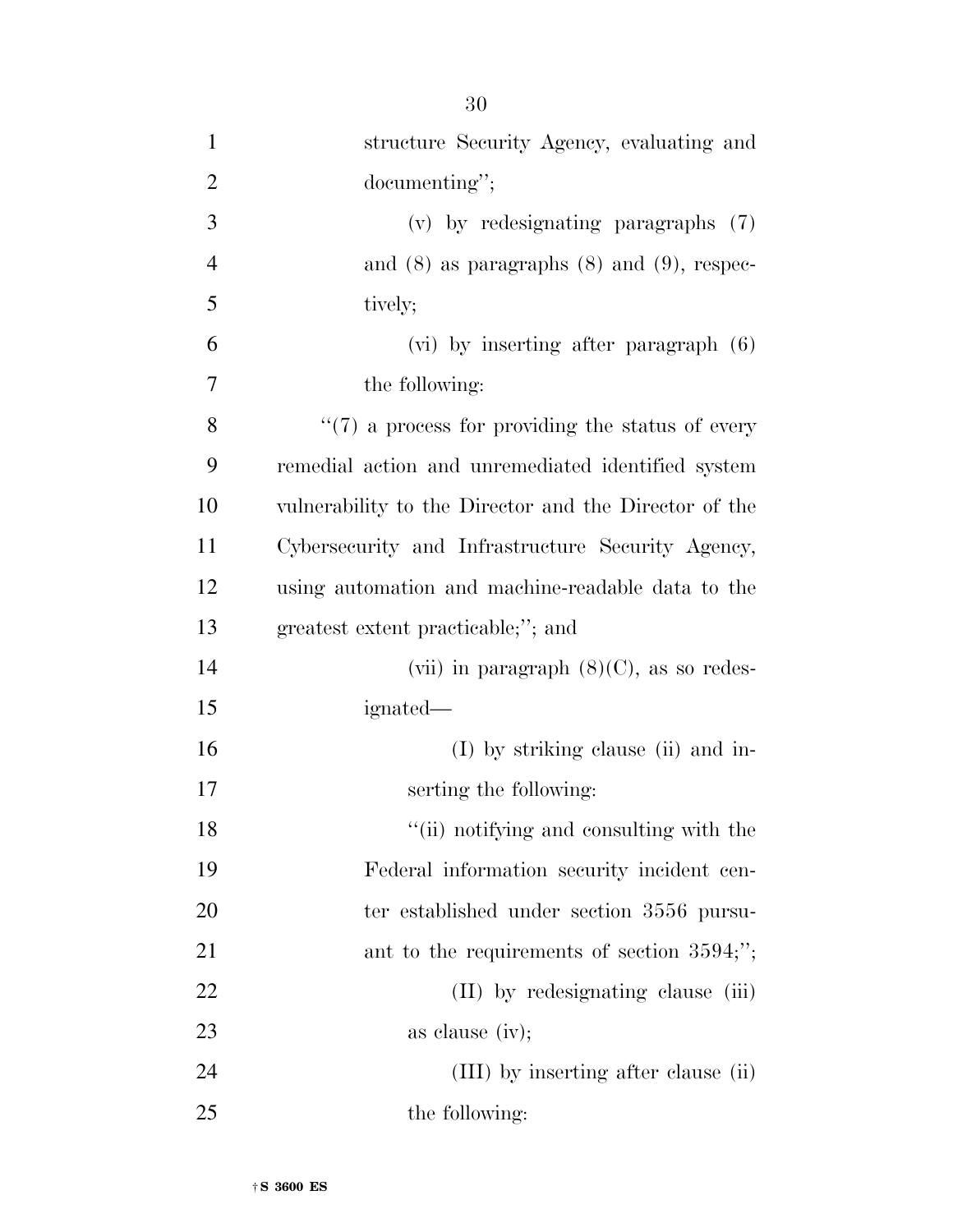| $\mathbf{1}$   | "(iii) performing the notifications and                |
|----------------|--------------------------------------------------------|
| $\overline{2}$ | other activities required under subchapter             |
| 3              | IV of this chapter; and"; and                          |
| $\overline{4}$ | $(IV)$ in clause (iv), as so redesig-                  |
| 5              | nated—                                                 |
| 6              | (aa) in subclause $(I)$ , by                           |
| 7              | striking "and relevant offices of                      |
| 8              | inspectors general";                                   |
| 9              | (bb) in subclause $(II)$ , by                          |
| 10             | adding "and" at the end;                               |
| 11             | (cc) by striking subclause                             |
| 12             | $(III);$ and                                           |
| 13             | (dd) by redesignating sub-                             |
| 14             | clause $(IV)$ as subclause $(III);$                    |
| 15             | $(C)$ in subsection $(e)$ —                            |
| 16             | (i) by redesignating paragraph $(2)$ as                |
| 17             | paragraph $(5)$ ;                                      |
| 18             | (ii) by striking paragraph (1) and in-                 |
| 19             | serting the following:                                 |
| 20             | "(1) BIANNUAL REPORT.—Not later than 2                 |
| 21             | years after the date of enactment of the Federal In-   |
| 22             | formation Security Modernization Act of 2022 and       |
| 23             | not less frequently than once every 2 years there-     |
| 24             | after, using the continuous and ongoing agency sys-    |
| 25             | tem risk assessment under subsection $(a)(1)(A)$ , the |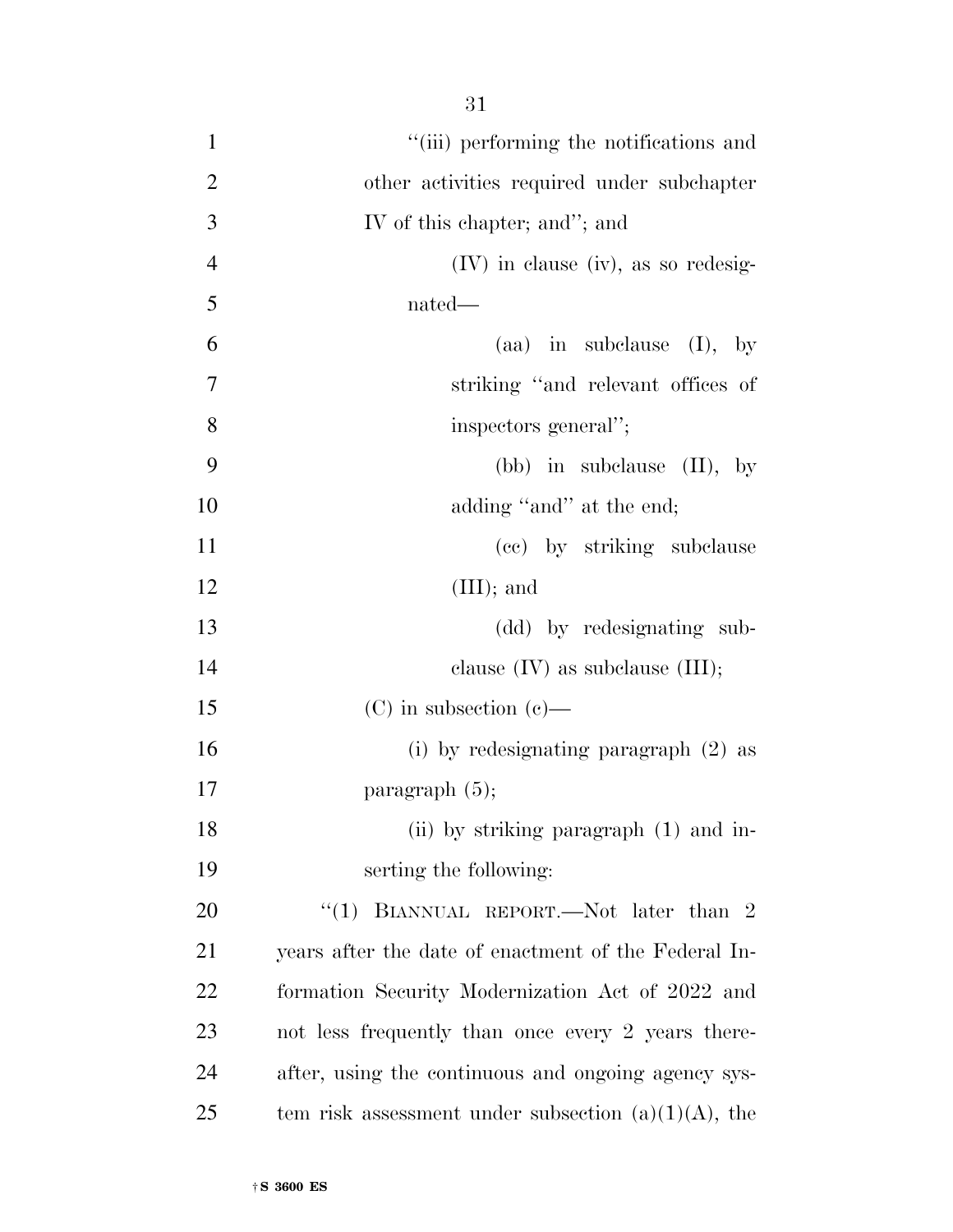| $\mathbf{1}$   | head of each agency shall submit to the Director,    |
|----------------|------------------------------------------------------|
| $\overline{2}$ | the Director of the Cybersecurity and Infrastructure |
| 3              | Security Agency, the majority and minority leaders   |
| $\overline{4}$ | of the Senate, the Speaker and minority leader of    |
| 5              | the House of Representatives, the Committee on       |
| 6              | Homeland Security and Governmental Affairs of the    |
| 7              | Senate, the Committee on Oversight and Reform of     |
| 8              | the House of Representatives, the Committee on       |
| 9              | Homeland Security of the House of Representatives,   |
| 10             | the Committee on Commerce, Science, and Trans-       |
| 11             | portation of the Senate, the Committee on Science,   |
| 12             | Space, and Technology of the House of Representa-    |
| 13             | tives, the appropriate authorization and appropria-  |
| 14             | tions committees of Congress, the National Cyber     |
| 15             | Director, and the Comptroller General of the United  |
| 16             | States a report that—                                |
| 17             | $\lq\lq$ summarizes the agency system risk           |
| 18             | assessment performed under subsection                |
| 19             | (a)(1)(A);                                           |
| 20             | $\lq\lq$ evaluates the adequacy and effective-       |
| 21             | ness of information security policies, proce-        |
| 22             | dures, and practices of the agency to address        |
|                |                                                      |

 the risks identified in the agency system risk assessment performed under subsection

25 (a)(1)(A), including an analysis of the agency's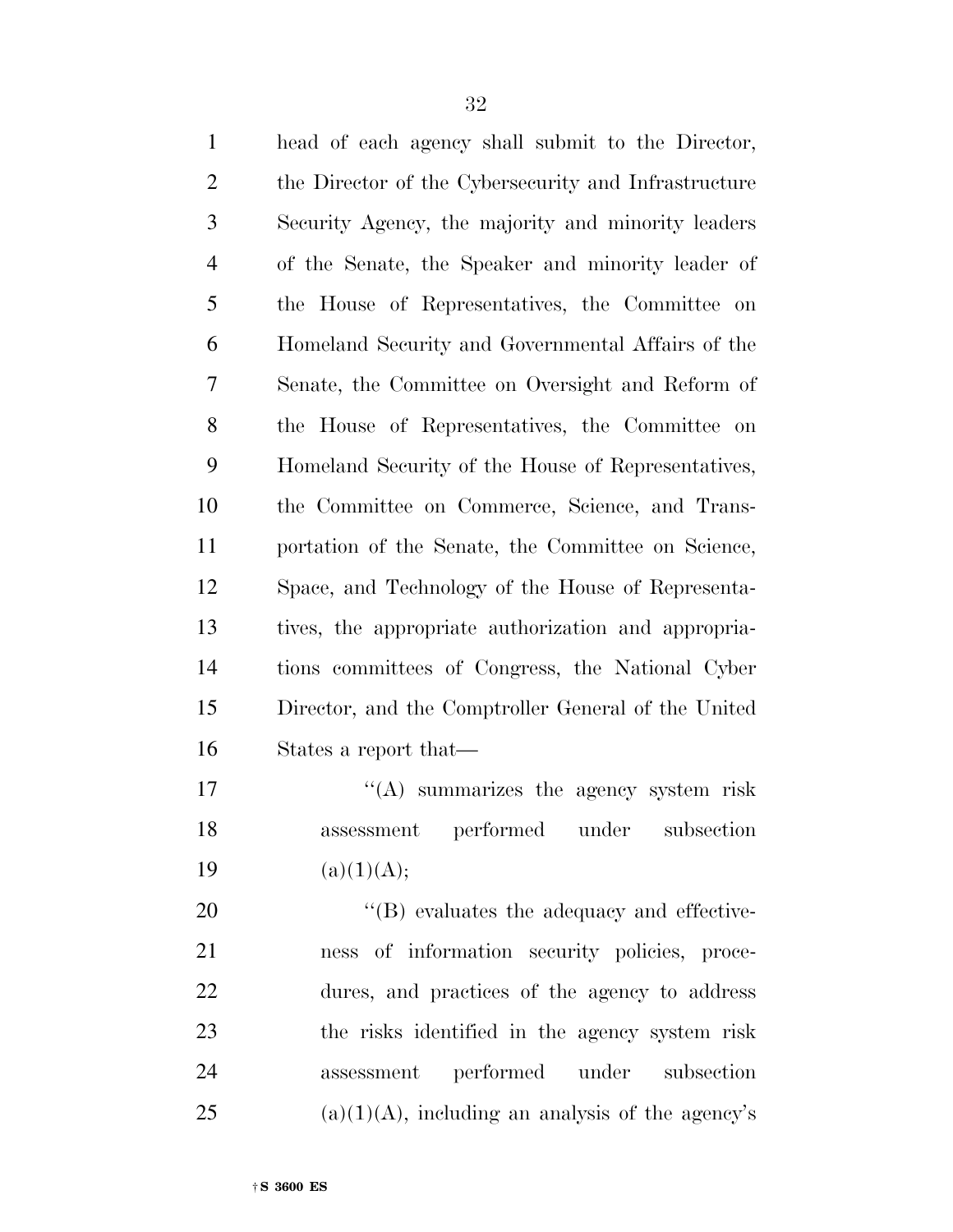cybersecurity and incident response capabilities using the metrics established under section  $3 \qquad 224(c)$  of the Cybersecurity Act of 2015 (6) 4 U.S.C.  $1522(e)$ ; ''(C) summarizes the evaluation and imple- mentation plans described in subparagraphs (F) 7 and (G) of subsection (a)(1) and whether those evaluation and implementation plans call for the use of additional cybersecurity procedures determined to be appropriate by the agency; and 12 ''(D) summarizes the status of remedial actions identified by inspector general of the agency, the Comptroller General of the United States, and any other source determined appro-**priate by the head of the agency.**  ''(2) UNCLASSIFIED REPORTS.—Each report submitted under paragraph (1)—  $\langle (A) \rangle$  shall be, to the greatest extent prac- ticable, in an unclassified and otherwise uncon-21 trolled form; and  $\text{``(B)}$  may include a classified annex. 23 "(3) ACCESS TO INFORMATION.—The head of an agency shall ensure that, to the greatest extent practicable, information is included in the unclassi-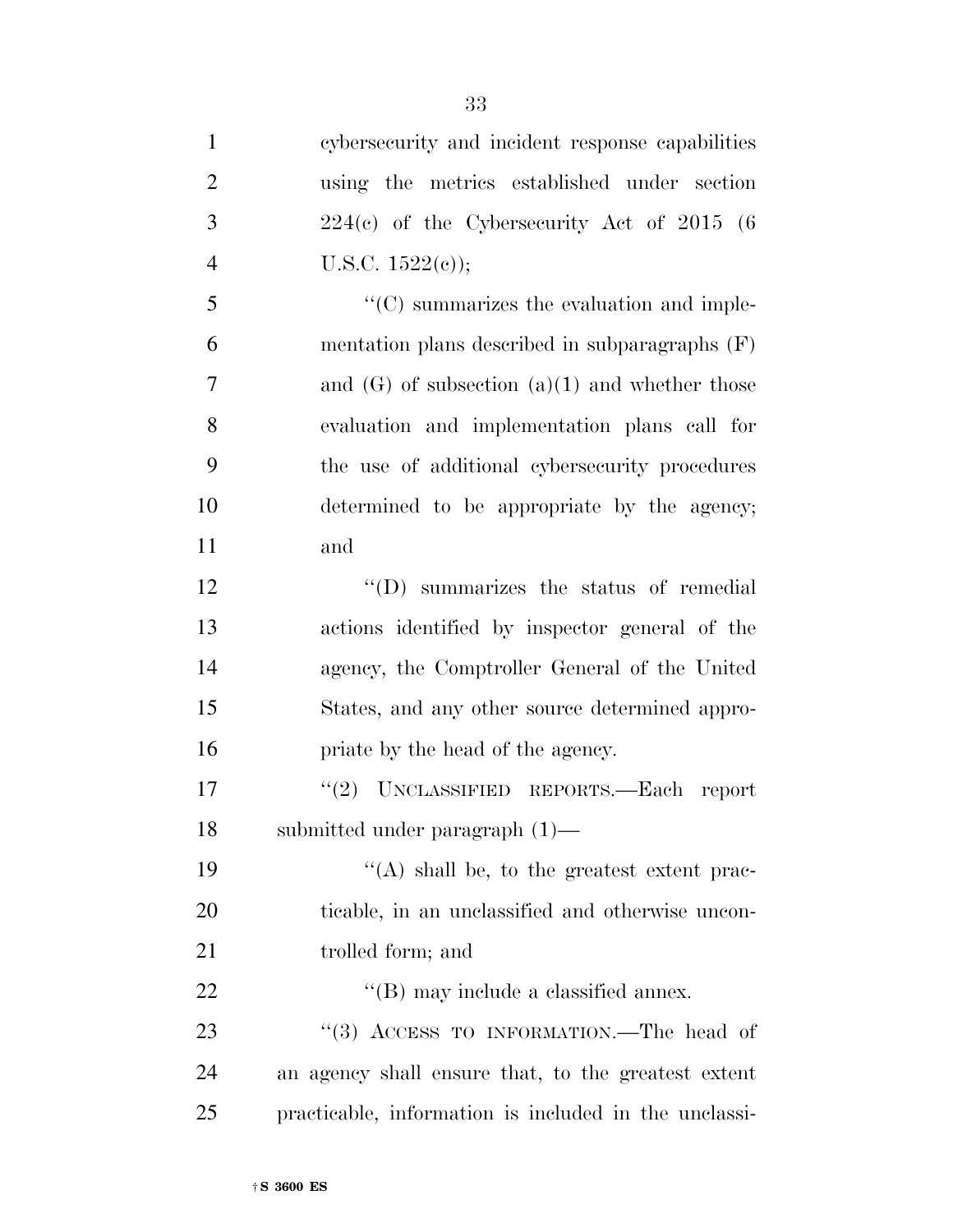| $\mathbf{1}$   | fied form of the report submitted by the agency       |
|----------------|-------------------------------------------------------|
| $\overline{2}$ | under paragraph $(2)(A)$ .                            |
| 3              | "(4) BRIEFINGS.—During each year during               |
| $\overline{4}$ | which a report is not required to be submitted under  |
| 5              | paragraph (1), the Director shall provide to the con- |
| 6              | gressional committees described in paragraph (1) a    |
| 7              | briefing summarizing current agency and Federal       |
| 8              | risk postures."; and                                  |
| 9              | (iii) in paragraph $(5)$ , as so redesig-             |
| 10             | nated, by striking the period at the end              |
| 11             | and inserting ", including the reporting              |
| 12             | procedures established under<br>section               |
| 13             | $11315(d)$ of title 40 and subsection                 |
| 14             | $(a)(3)(A)(v)$ of this section"; and                  |
| 15             | (D) in subsection (d)(1), in the matter pre-          |
| 16             | ceding subparagraph $(A)$ , by inserting "and the     |
| 17             | National Cyber Director" after "the Director";        |
| 18             | and                                                   |
| 19             | (E) by adding at the end the following:               |
| 20             | "(f) REPORTING STRUCTURE EXEMPTION.—                  |
| 21             | "(1) IN GENERAL.—On an annual basis, the              |
| 22             | Director may exempt an agency from the reporting      |
| 23             | requirement<br>under<br>subsection<br>structure       |
| 24             | (a)(3)(A)(v)(II).                                     |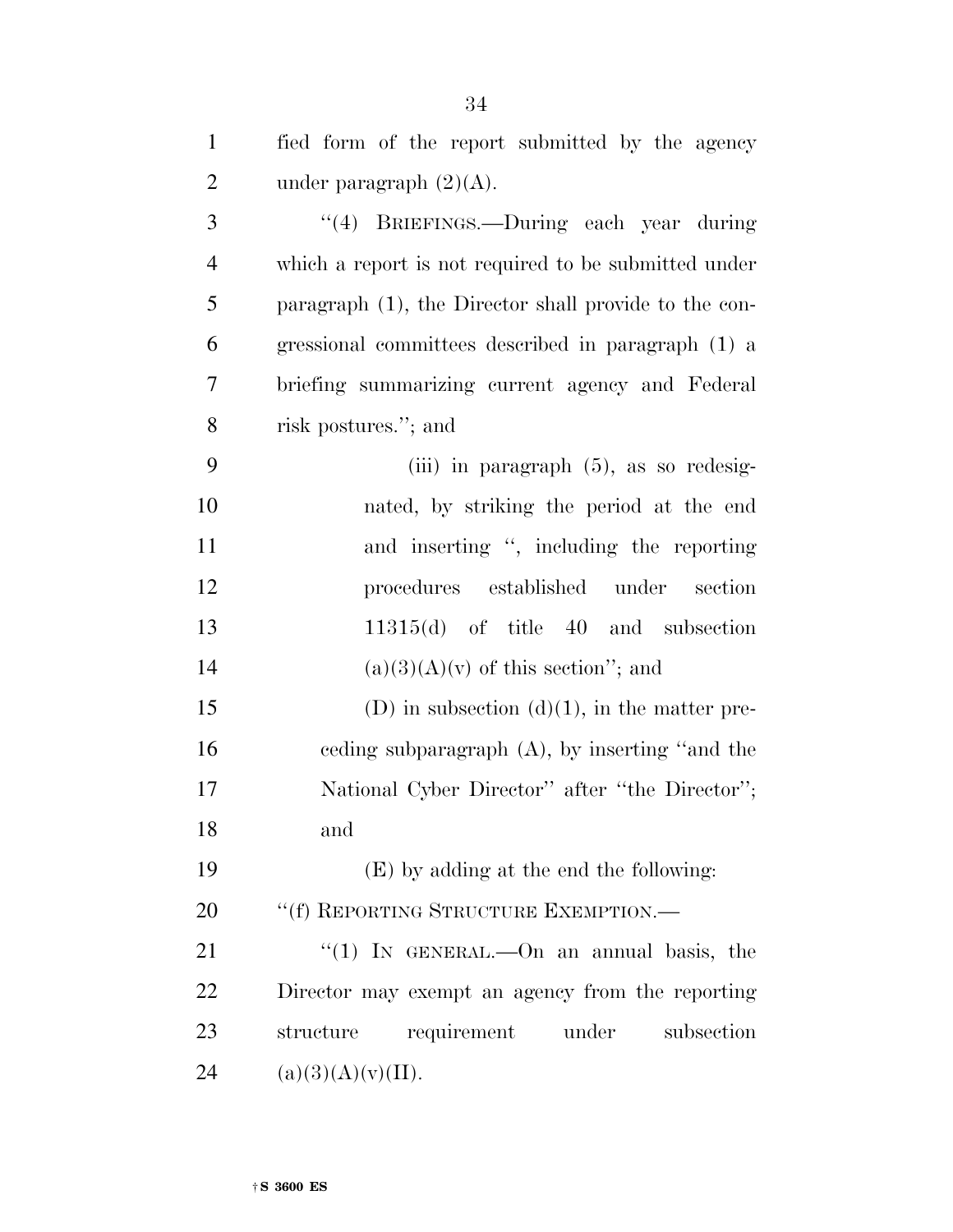| $\mathbf{1}$   | "(2) REPORT.—On an annual basis, the Direc-          |
|----------------|------------------------------------------------------|
| $\overline{2}$ | tor shall submit a report to the Committee<br>on     |
| 3              | Homeland Security and Governmental Affairs of the    |
| $\overline{4}$ | Senate and the Committee on Oversight and Reform     |
| 5              | of the House of Representatives that includes a list |
| 6              | of each exemption granted under paragraph (1) and    |
| 7              | the associated rationale for each exemption.         |
| 8              | "(3) COMPONENT OF OTHER REPORT.—The re-              |
| 9              | port required under paragraph (2) may be incor-      |
| 10             | porated into any other annual report required under  |
| 11             | this chapter.";                                      |
| 12             | $(4)$ in section 3555—                               |
| 13             | (A) in the section heading, by striking              |
| 14             | "ANNUAL INDEPENDENT" and inserting                   |
| 15             | "INDEPENDENT";                                       |
| 16             | $(B)$ in subsection $(a)$ —                          |
| 17             | $(i)$ in paragraph $(1)$ , by inserting              |
| 18             | "during which a report is required to be             |
| 19             | submitted under section $3553(e)$ ," after           |
| 20             | "Each year";                                         |
| 21             | (ii) in paragraph $(2)(A)$ , by inserting            |
| 22             | ", including by penetration testing and              |
| 23             | analyzing the vulnerability disclosure pro-          |
| 24             | gram of the agency" after "information               |
| 25             | systems"; and                                        |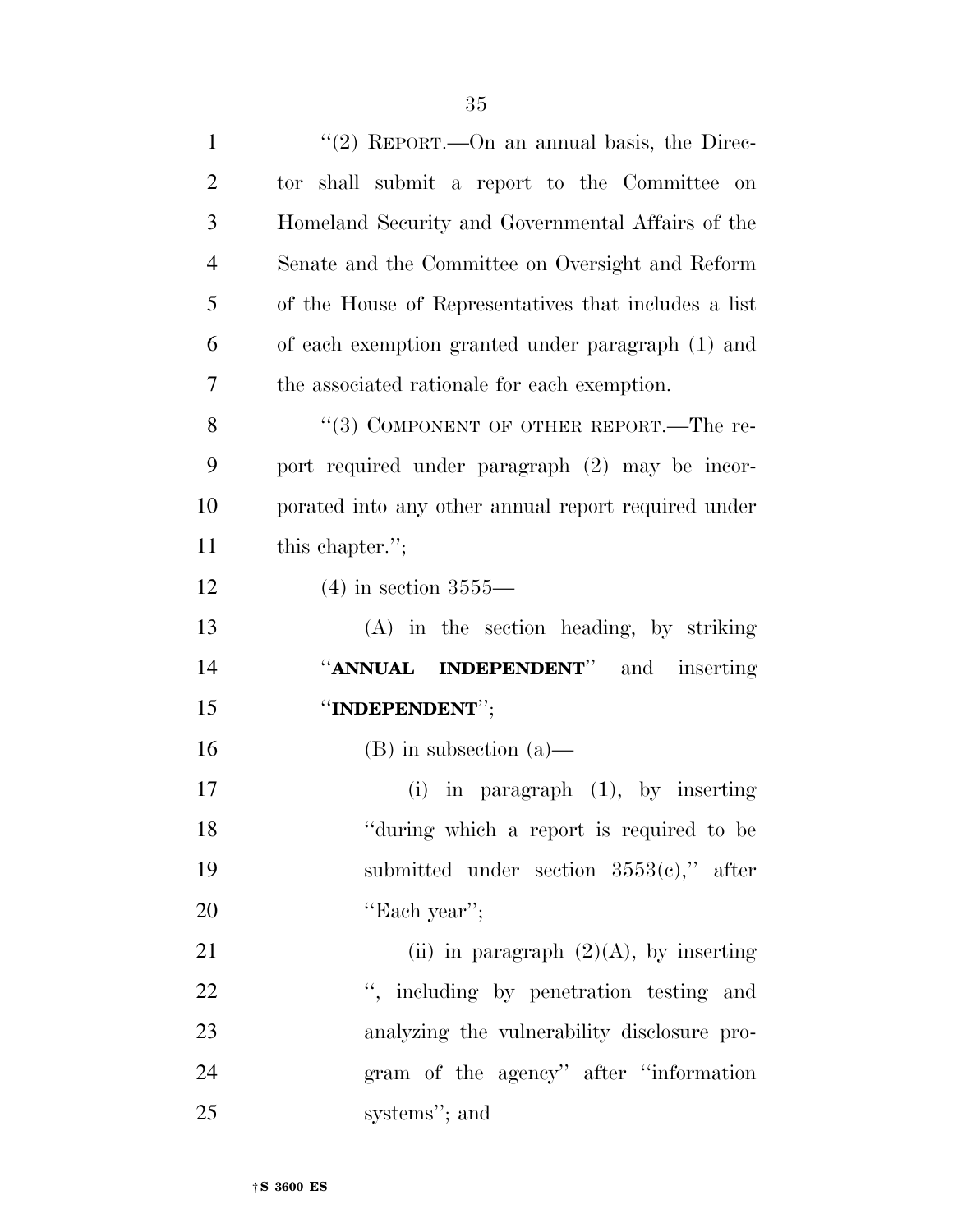| $\mathbf{1}$   | (iii) by adding at the end the fol-                           |
|----------------|---------------------------------------------------------------|
| $\mathbf{2}$   | lowing:                                                       |
| 3              | "(3) An evaluation under this section may include             |
| $\overline{4}$ | recommendations for improving the cybersecurity posture       |
| 5              | of the agency.";                                              |
| 6              | (C) in subsection (b)(1), by striking "an-                    |
| 7              | $\text{m}\text{a}$ !";                                        |
| $8\,$          | (D) in subsection (e)(1), by inserting "dur-                  |
| 9              | ing which a report is required to be submitted                |
| 10             | under section $3553(c)$ " after "Each year";                  |
| 11             | (E) by striking subsection (f) and inserting                  |
| 12             | the following:                                                |
| 13             | "(f) PROTECTION OF INFORMATION.—(1) Agencies,                 |
| 14             | evaluators, and other recipients of information that, if dis- |
| 15             | closed, may cause grave harm to the efforts of Federal        |
| 16             | information security officers, shall take appropriate steps   |
| 17             | to ensure the protection of that information, including       |
|                | 18 safeguarding the information from public disclosure.       |
| 19             | " $(2)$ The protections required under paragraph $(1)$        |
| 20             | shall be commensurate with the risk and comply with all       |
| 21             | applicable laws and regulations.                              |
| 22             | $\cdot$ (3) With respect to information that is not related   |
|                |                                                               |

 to national security systems, agencies and evaluators shall make a summary of the information unclassified and pub-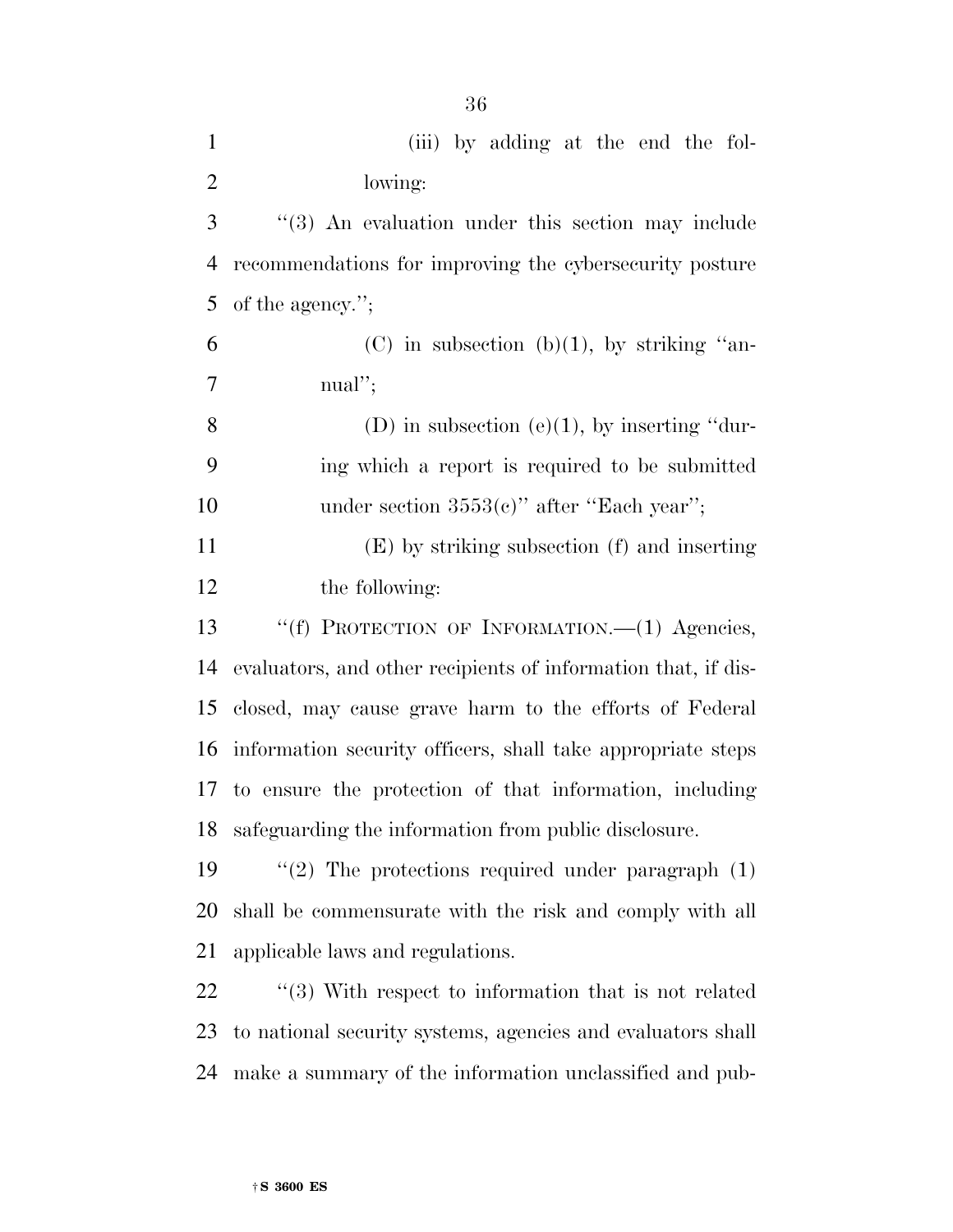| $\mathbf{1}$   | licly available, including information that does not iden- |
|----------------|------------------------------------------------------------|
| $\overline{2}$ | tify—                                                      |
| 3              | $\lq\lq$ specific information system incidents; or         |
| $\overline{4}$ | $\lq\lq (B)$<br>specific information<br>system             |
| 5              | vulnerabilities.";                                         |
| 6              | (F) in subsection (g)(2)—                                  |
| 7              | (i) by striking "this subsection shall"                    |
| 8              | and inserting "this subsection—                            |
| 9              | $\lq\lq$ shall";                                           |
| 10             | (ii) in subparagraph $(A)$ , as so des-                    |
| 11             | ignated, by striking the period at the end                 |
| 12             | and inserting "; and"; and                                 |
| 13             | (iii) by adding at the end the fol-                        |
| 14             | lowing:                                                    |
| 15             | $\lq\lq$ identify any entity that performs an inde-        |
| 16             | pendent evaluation under subsection (b)."; and             |
| 17             | $(G)$ by striking subsection (j) and inserting             |
| 18             | the following:                                             |
| 19             | $``(j)$ GUIDANCE.—                                         |
| 20             | "(1) IN GENERAL.—The Director, in consulta-                |
| 21             | tion with the Director of the Cybersecurity and In-        |
| <u>22</u>      | frastructure Security Agency, the Chief Information        |
| 23             | Officers Council, the Council of the Inspectors Gen-       |
| 24             | eral on Integrity and Efficiency, and other interested     |
| 25             | parties as appropriate, shall ensure the development       |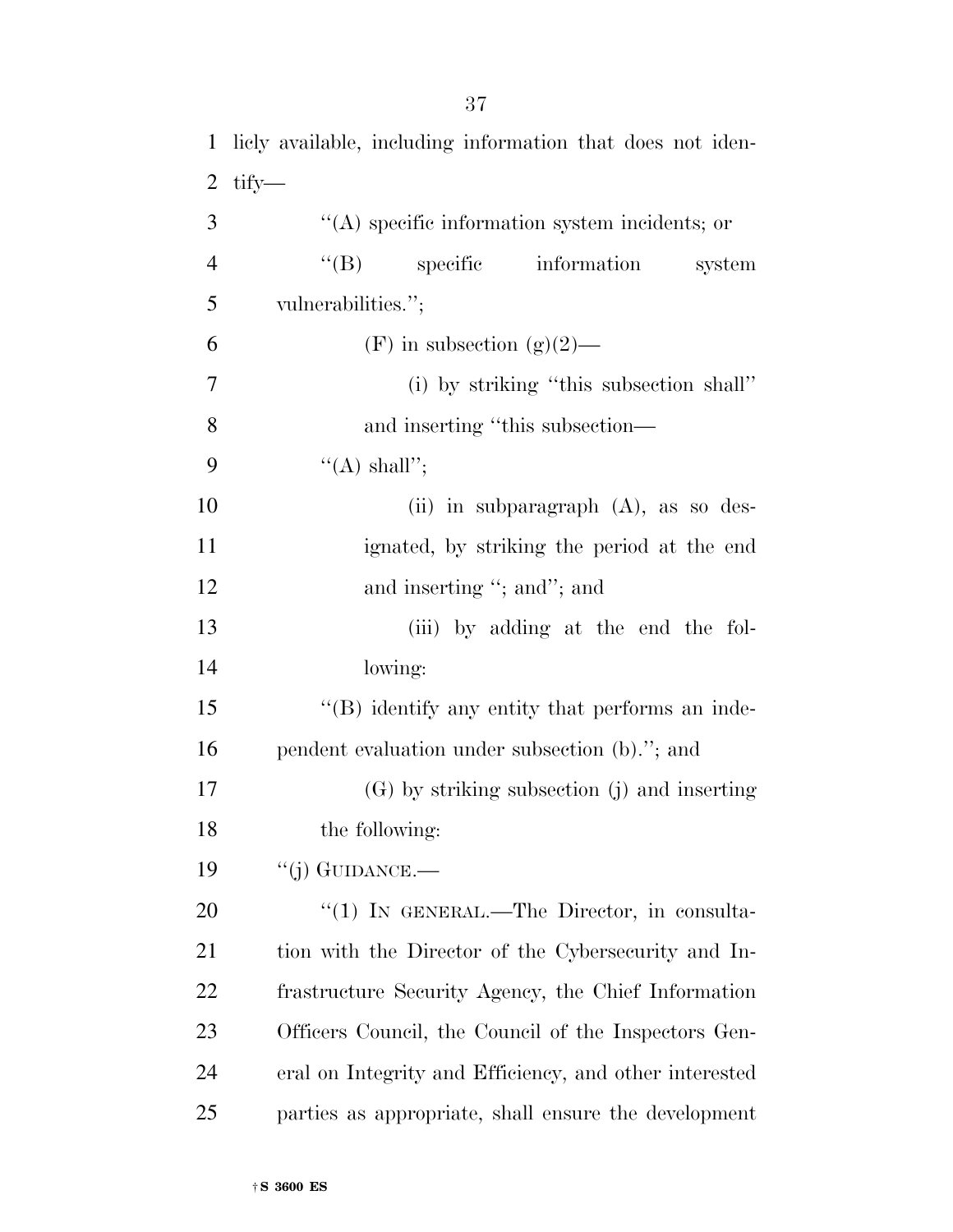| $\mathbf{1}$   | of risk-based guidance for evaluating the effective- |
|----------------|------------------------------------------------------|
| $\overline{2}$ | ness of an information security program and prac-    |
| 3              | tices                                                |
| $\overline{4}$ | "(2) PRIORITIES.—The risk-based guidance de-         |
| 5              | veloped under paragraph (1) shall include—           |
| 6              | $\cdot$ (A) the identification of the most common    |
| 7              | successful threat patterns experienced by each       |
| 8              | agency;                                              |
| 9              | $\lq\lq$ the identification of security controls     |
| 10             | that address the threat patterns described in        |
| 11             | subparagraph $(A)$ ;                                 |
| 12             | $\cdot$ (C) any other security risks unique to the   |
| 13             | networks of each agency; and                         |
| 14             | "(D) any other element the Director, in              |
| 15             | consultation with the Director of the Cybersecu-     |
| 16             | rity and Infrastructure Security Agency and the      |
| 17             | Council of the Inspectors General on Integrity       |
| 18             | and Efficiency, determines appropriate."; and        |
| 19             | $(5)$ in section 3556(a)—                            |
| 20             | $(A)$ in the matter preceding paragraph $(1)$ ,      |
| 21             | by inserting "within the Cybersecurity and In-       |
| 22             | frastructure Security Agency" after "incident"       |
| 23             | center"; and                                         |
| 24             | in paragraph (4), by striking<br>(B)                 |
| 25             | "3554(b)" and inserting "3554(a)(1)(A)".             |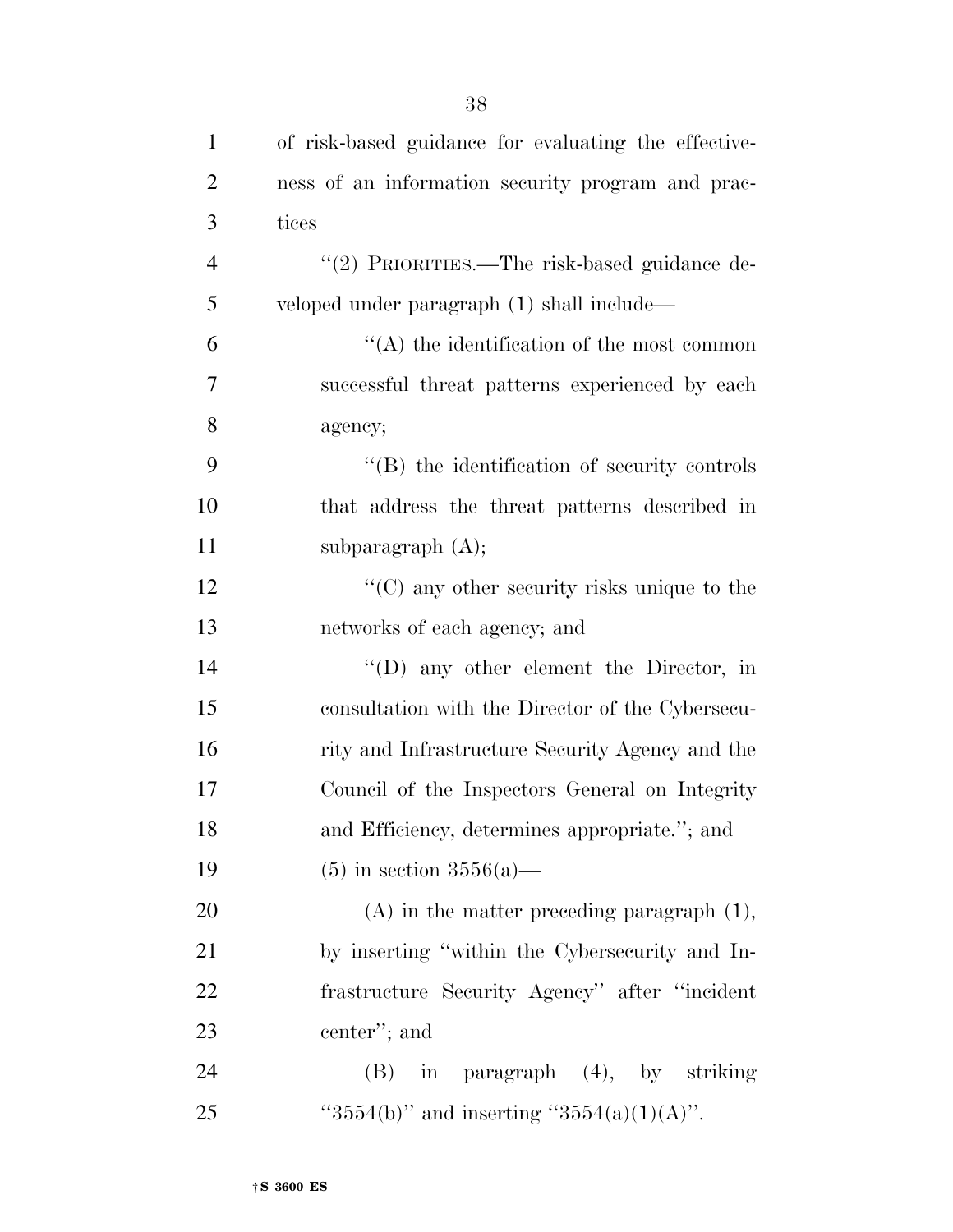| $\mathbf{1}$   | (d) CONFORMING AMENDMENTS.-                        |
|----------------|----------------------------------------------------|
| $\overline{2}$ | (1) TABLE OF SECTIONS.—The table of sections       |
| 3              | for chapter 35 of title 44, United States Code, is |
| $\overline{4}$ | amended by striking the item relating to section   |
| 5              | 3555 and inserting the following:                  |
|                | "3555. Independent evaluation".                    |
| 6              | (2) OMB REPORTS.—Section $226(c)$ of the Cy-       |
| 7              | bersecurity Act of $2015$ (6 U.S.C. $1524(c)$ ) is |
| 8              | amended—                                           |
| 9              | $(A)$ in paragraph $(1)(B)$ , in the matter        |
| 10             | preceding clause (i), by striking "annually        |
| 11             | thereafter" and inserting "thereafter during the   |
| 12             | years during which a report is required to be      |
| 13             | submitted under section $3553(c)$ of title 44,     |
| 14             | United States Code"; and                           |
| 15             | $(B)$ in paragraph $(2)(B)$ , in the matter        |
| 16             | $preceding clause (i)$ —                           |
| 17             | (i) by striking "annually thereafter"              |
| 18             | and inserting "thereafter during the years"        |
| 19             | during which a report is required to be            |
| 20             | submitted under section $3553(c)$ of title         |
| 21             | 44, United States Code"; and                       |
| 22             | (ii) by striking "the report required              |
| 23             | under section $3553(c)$ of title 44, United        |
| 24             | States Code" and inserting "that report".          |
|                |                                                    |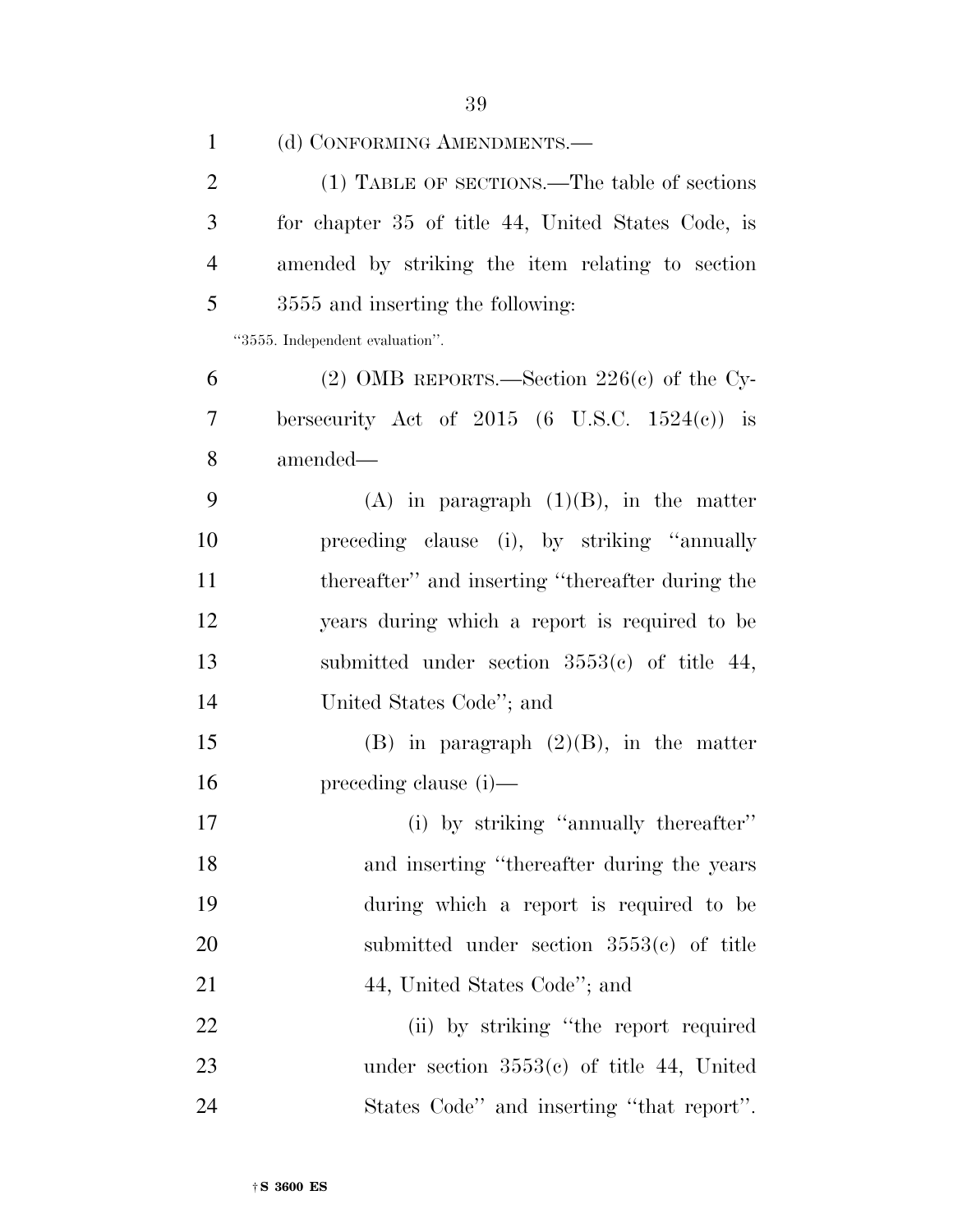| $\mathbf{1}$   | (3)<br>NIST RESPONSIBILITIES.—Section                        |
|----------------|--------------------------------------------------------------|
| $\overline{2}$ | $20(d)(3)(B)$ of the National Institute of Standards         |
| 3              | and Technology Act $(15 \text{ U.S.C. } 278g-3(d)(3)(B))$ is |
| $\overline{4}$ | amended by striking "annual".                                |
| 5              | (e) FEDERAL SYSTEM INCIDENT RESPONSE.                        |
| 6              | (1) IN GENERAL.—Chapter $35$ of title 44,                    |
| 7              | United States Code, is amended by adding at the              |
| 8              | end the following:                                           |
| 9              | "SUBCHAPTER IV—FEDERAL SYSTEM                                |
| 10             | INCIDENT RESPONSE                                            |
| 11             | "§3591. Definitions                                          |
| 12             | "(a) IN GENERAL.—Except as provided in subsection            |
| 13             | $(b)$ , the definitions under sections 3502 and 3552 shall   |
| 14             | apply to this subchapter.                                    |
| 15             | "(b) ADDITIONAL DEFINITIONS.—As used in this                 |
| 16             | subchapter:                                                  |
| 17             | $\cdot$ (1) APPROPRIATE REPORTING ENTITIES.—The              |
| 18             | term 'appropriate reporting entities' means—                 |
| 19             | "(A) the majority and minority leaders of                    |
| 20             | the Senate;                                                  |
| 21             | "(B) the Speaker and minority leader of                      |
| 22             | the House of Representatives;                                |
| 23             | "(C) the Committee on Homeland Security                      |
| 24             | and Governmental Affairs of the Senate;                      |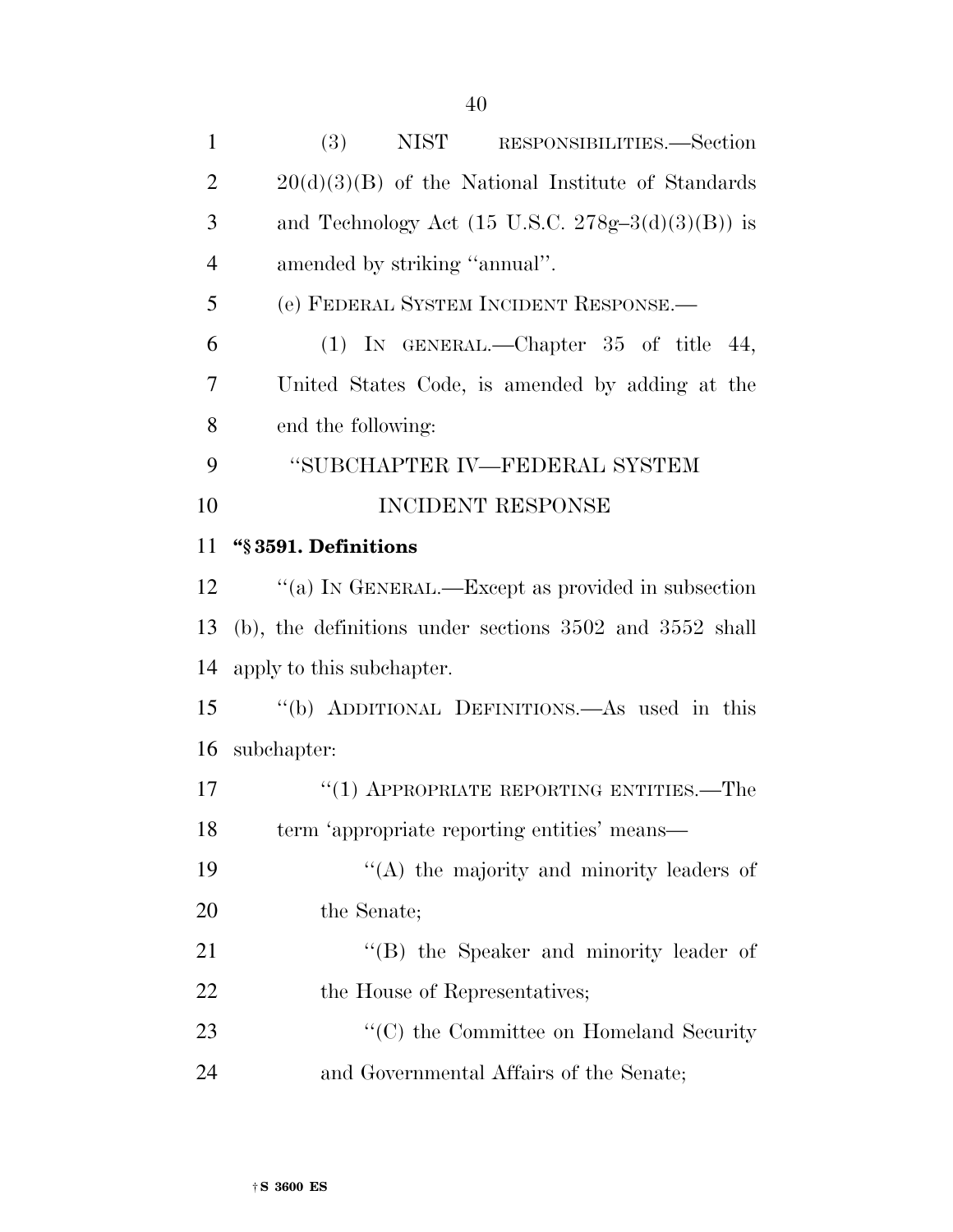| $\mathbf{1}$   | "(D) the Committee on Oversight and Re-            |
|----------------|----------------------------------------------------|
| $\overline{2}$ | form of the House of Representatives;              |
| 3              | "(E) the Committee on Homeland Security            |
| $\overline{4}$ | of the House of Representatives;                   |
| 5              | $\lq\lq(F)$ the appropriate authorization and ap-  |
| 6              | propriations committees of Congress;               |
| 7              | $\lq\lq(G)$ the Director;                          |
| 8              | "(H) the Director of the Cybersecurity and         |
| 9              | Infrastructure Security Agency;                    |
| 10             | "(I) the National Cyber Director;                  |
| 11             | $``(J)$ the Comptroller General of the United      |
| 12             | States; and                                        |
| 13             | $\lq\lq$ (K) the inspector general of any impacted |
| 14             | agency.                                            |
| 15             | $"$ (2) AWARDEE.—The term 'awardee'—               |
| 16             | "(A) means a person, business, or other            |
| 17             | entity that receives a grant from, or is a party   |
| 18             | to a cooperative agreement or an other trans-      |
| 19             | action agreement with, an agency; and              |
| 20             | "(B) includes any subgrantee of a person,          |
| 21             | business, or other entity described in subpara-    |
| 22             | graph(A).                                          |
| 23             | "(3) BREACH.—The term 'breach'—                    |
| 24             | $\lq\lq$ means the loss, control, compromise,      |
| 25             | unauthorized disclosure, or unauthorized acqui-    |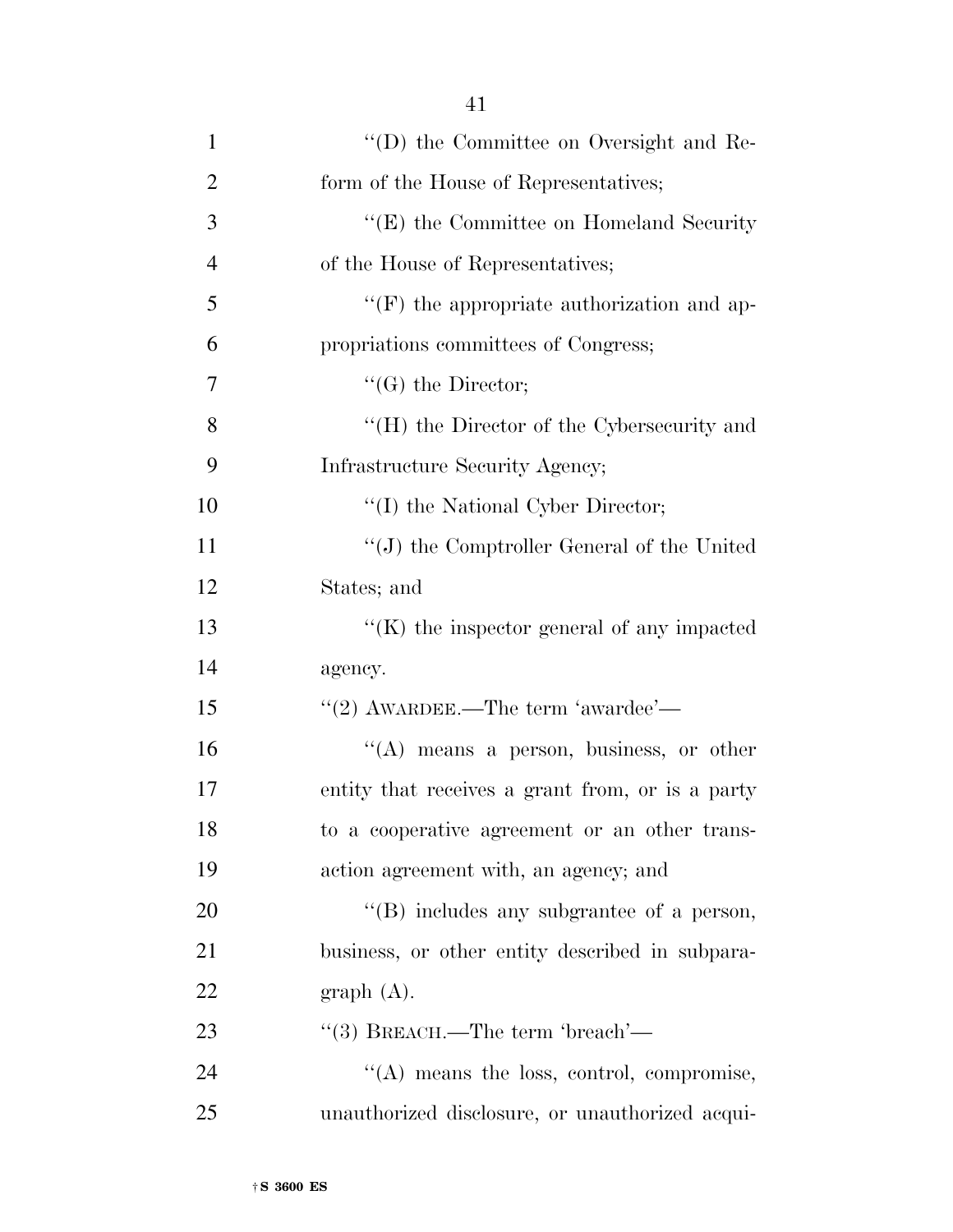| $\mathbf{1}$   | sition of personally identifiable information or     |
|----------------|------------------------------------------------------|
| $\overline{2}$ | any similar occurrence; and                          |
| 3              | $\lq\lq (B)$ includes any additional meaning         |
| $\overline{4}$ | given the term in policies, principles, standards,   |
| 5              | or guidelines issued by the Director under sec-      |
| 6              | tion $3553(a)$ .                                     |
| 7              | $``(4)$ CONTRACTOR.—The term 'contractor'            |
| 8              | means a prime contractor of an agency or a subcon-   |
| 9              | tractor of a prime contractor of an agency.          |
| 10             | "(5) FEDERAL INFORMATION.—The term 'Fed-             |
| 11             | eral information' means information created, col-    |
| 12             | lected, processed, maintained, disseminated, dis-    |
| 13             | closed, or disposed of by or for the Federal Govern- |
| 14             | ment in any medium or form.                          |
| 15             | "(6) FEDERAL INFORMATION SYSTEM.—The                 |
| 16             | term 'Federal information system' means an infor-    |
| 17             | mation system used or operated by an agency, a con-  |
| 18             | tractor, an awardee, or another organization on be-  |
| 19             | half of an agency.                                   |
| 20             | "(7) INTELLIGENCE COMMUNITY.—The term                |
| 21             | 'intelligence community' has the meaning given the   |
| 22             | term in section 3 of the National Security Act of    |
| 23             | 1947 (50 U.S.C. 3003).                               |
| 24             | "(8) NATIONWIDE CONSUMER<br><b>REPORTING</b>         |
| 25             | AGENCY.—The term 'nationwide consumer reporting      |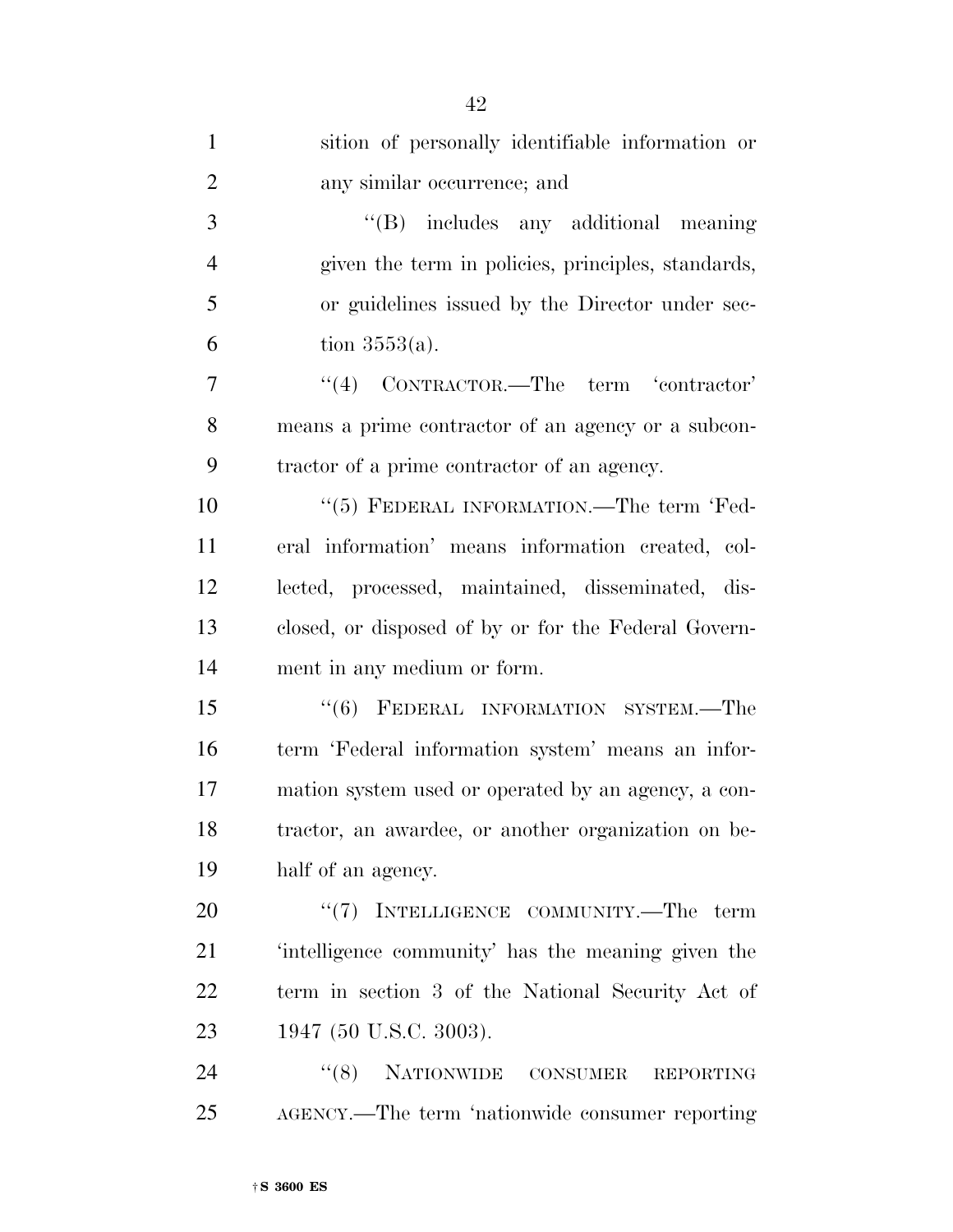agency' means a consumer reporting agency de- scribed in section 603(p) of the Fair Credit Report-3 ing Act (15 U.S.C. 1681a(p)).

 ''(9) VULNERABILITY DISCLOSURE.—The term 'vulnerability disclosure' means a vulnerability iden-tified under section 3559B.

## **''§ 3592. Notification of breach**

 ''(a) NOTIFICATION.—As expeditiously as practicable and without unreasonable delay, and in any case not later than 45 days after an agency has a reasonable basis to conclude that a breach has occurred, the head of the agen- cy, in consultation with a senior privacy officer of the agency, shall—

 $\frac{1}{2}$  (1) determine whether notice to any individual potentially affected by the breach is appropriate based on an assessment of the risk of harm to the individual that considers—

18 ''(A) the nature and sensitivity of the per- sonally identifiable information affected by the breach;

21 ''(B) the likelihood of access to and use of 22 the personally identifiable information affected 23 by the breach;

24  $\text{``(C)}$  the type of breach; and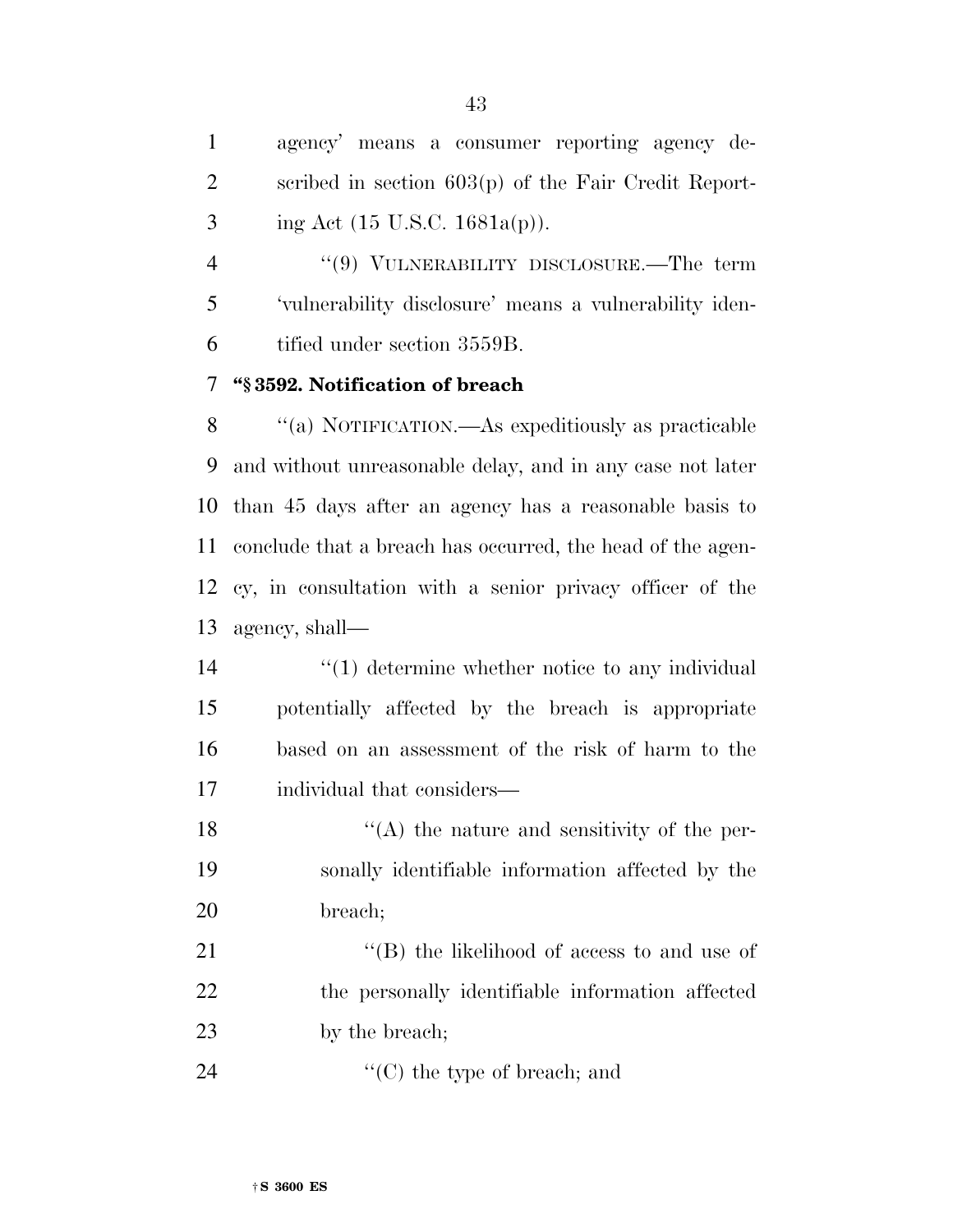| $\mathbf{1}$   | $\lq\lq$ (D) any other factors determined by the           |
|----------------|------------------------------------------------------------|
| $\overline{2}$ | Director; and                                              |
| 3              | $\lq(2)$ as appropriate, provide written notice in         |
| $\overline{4}$ | accordance with subsection (b) to each individual po-      |
| 5              | tentially affected by the breach—                          |
| 6              | "(A) to the last known mailing address of                  |
| $\overline{7}$ | the individual; or                                         |
| 8              | "(B) through an appropriate alternative                    |
| 9              | method of notification that the head of the                |
| 10             | agency or a designated senior-level individual of          |
| 11             | the agency selects based on factors determined             |
| 12             | by the Director.                                           |
| 13             | "(b) CONTENTS OF NOTICE.—Each notice of a                  |
| 14             | breach provided to an individual under subsection $(a)(2)$ |
| 15             | shall include—                                             |
| 16             | $f''(1)$ a brief description of the breach;                |
| 17             | $f'(2)$ if possible, a description of the types of         |
| 18             | personally identifiable information affected by the        |
| 19             | breach;                                                    |
| 20             | "(3) contact information of the agency that                |
| 21             | may be used to ask questions of the agency, which—         |
| 22             | "(A) shall include an e-mail address or an-                |
| 23             | other digital contact mechanism; and                       |
| 24             | $\lq\lq(B)$ may include a telephone number,                |
| 25             | mailing address, or a website;                             |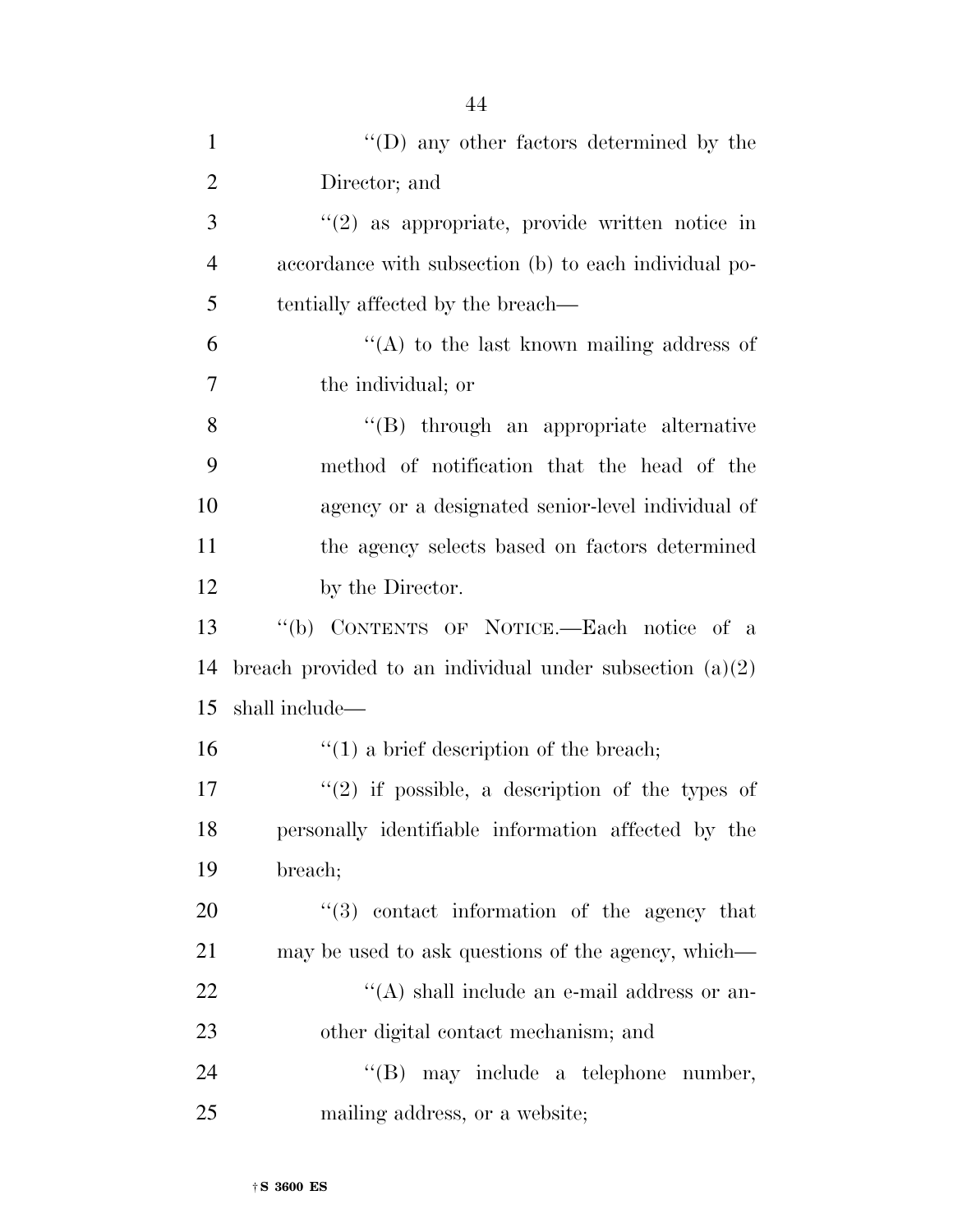1 ''(4) information on any remedy being offered 2 by the agency; 3 (5) any applicable educational materials relat-

 ing to what individuals can do in response to a breach that potentially affects their personally iden- tifiable information, including relevant contact infor- mation for Federal law enforcement agencies and each nationwide consumer reporting agency; and

9 ''(6) any other appropriate information, as de-10 termined by the head of the agency or established in 11 guidance by the Director.

12 "(c) DELAY OF NOTIFICATION.—

13 ''(1) IN GENERAL.—The Attorney General, the 14 Director of National Intelligence, or the Secretary of 15 Homeland Security may delay a notification required 16 under subsection (a) or (d) if the notification 17 would—

18 ''(A) impede a criminal investigation or a 19 national security activity;

20  $"$ (B) reveal sensitive sources and methods; 21  $\cdot$  (C) cause damage to national security; or 22 ''(D) hamper security remediation actions. 23 "(2) DOCUMENTATION.—

24 "(A) In GENERAL.—Any delay under para-25 graph (1) shall be reported in writing to the Di-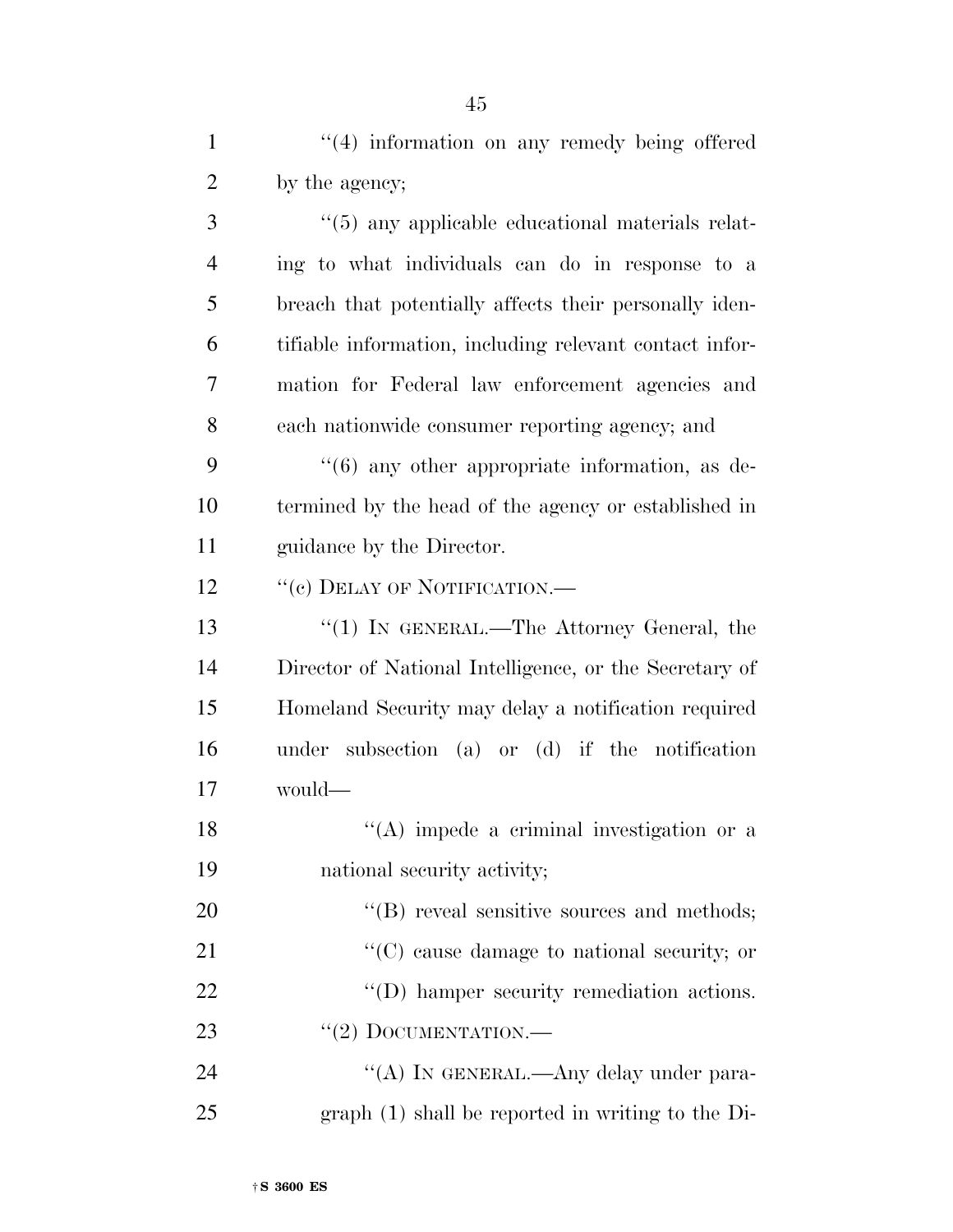| $\mathbf{1}$   | rector, the Attorney General, the Director of                  |
|----------------|----------------------------------------------------------------|
| $\overline{2}$ | National Intelligence, the Secretary of Home-                  |
| 3              | land Security, the National Cyber Director, the                |
| $\overline{4}$ | Director of the Cybersecurity and Infrastruc-                  |
| 5              | ture Security Agency, and the head of the agen-                |
| 6              | cy and the inspector general of the agency that                |
| 7              | experienced the breach.                                        |
| 8              | "(B) CONTENTS.—A report required under                         |
| 9              | subparagraph (A) shall include a written state-                |
| 10             | ment from the entity that delayed the notifica-                |
| 11             | tion explaining the need for the delay.                        |
| 12             | "(C) FORM.—The report required under                           |
| 13             | subparagraph (A) shall be unclassified but may                 |
| 14             | include a classified annex.                                    |
| 15             | "(3) RENEWAL.—A delay under paragraph $(1)$                    |
| 16             | shall be for a period of 60 days and may be renewed.           |
| 17             | "(d) UPDATE NOTIFICATION.—If an agency deter-                  |
|                | 18 mines there is a significant change in the reasonable basis |
|                | 19 to conclude that a breach occurred, a significant change    |
| 20             | to the determination made under subsection $(a)(1)$ , or that  |
| 21             | it is necessary to update the details of the information pro-  |
| 22             | vided to potentially affected individuals as described in      |
| 23             | subsection (b), the agency shall as expeditiously as prac-     |
| 24             | ticable and without unreasonable delay, and in any case        |
| 25             | not later than 30 days after such a determination, notify      |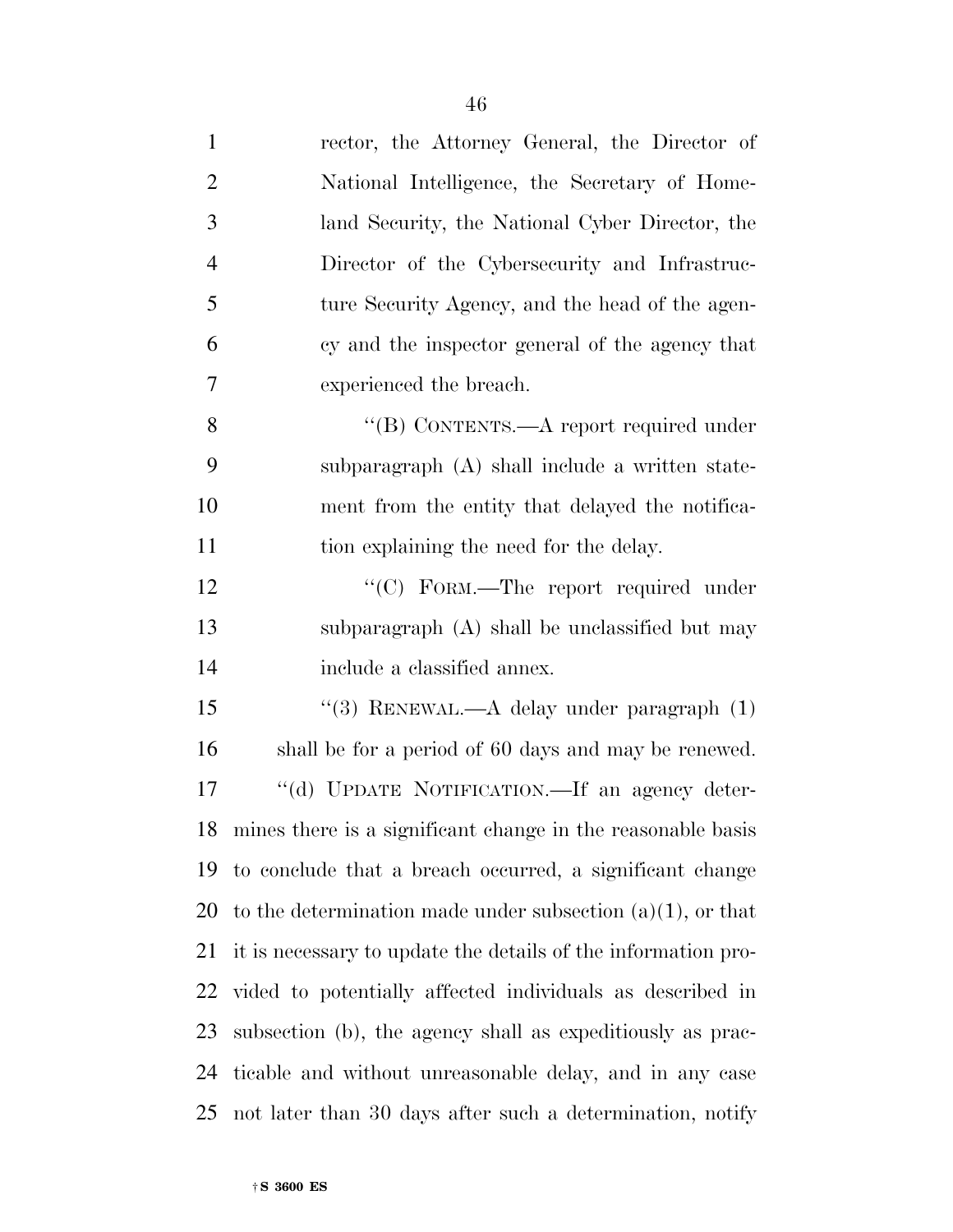| $\mathbf{1}$   | each individual who received a notification pursuant to |
|----------------|---------------------------------------------------------|
| $\overline{2}$ | subsection (a) of those changes.                        |
| 3              | "(e) RULE OF CONSTRUCTION.—Nothing in this sec-         |
| 4              | tion shall be construed to limit—                       |
| 5              | $\lq(1)$ the Director from issuing guidance relat-      |
| 6              | ing to notifications or the head of an agency from      |
| 7              | notifying individuals potentially affected by breaches  |
| 8              | that are not determined to be major incidents; or       |
| 9              | $\lq(2)$ the Director from issuing guidance relat-      |
| 10             | ing to notifications of major incidents or the head of  |
| 11             | an agency from providing more information than de-      |
| 12             | scribed in subsection (b) when notifying individuals    |
| 13             | potentially affected by breaches.                       |
| 14             | "§3593. Congressional and Executive Branch reports      |
| 15             | "(a) INITIAL REPORT.—                                   |
| 16             | "(1) IN GENERAL.—Not later than $72$ hours              |
| 17             | after an agency has a reasonable basis to conclude      |
| 18             | that a major incident occurred, the head of the         |
| 19             | agency impacted by the major incident shall submit      |
| 20             | to the appropriate reporting entities a written report  |
| 21             | and, to the extent practicable, provide a briefing to   |
| 22             | the Committee on Homeland Security and Govern-          |
| 23             | mental Affairs of the Senate, the Committee on          |
| 24             | Oversight and Reform of the House of Representa-        |
|                |                                                         |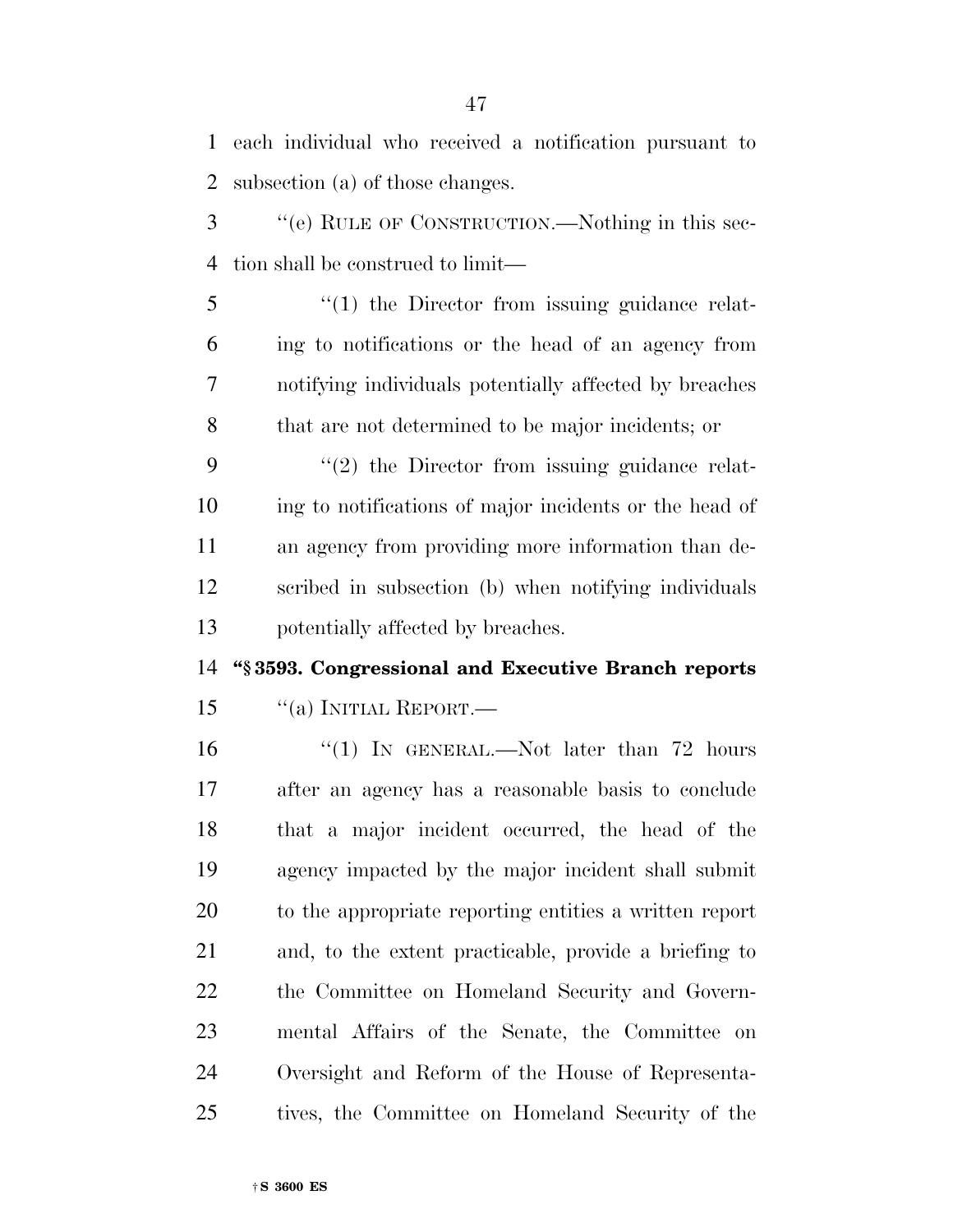| $\mathbf{1}$   | House of Representatives, and the appropriate au-         |
|----------------|-----------------------------------------------------------|
| $\overline{2}$ | thorization and appropriations committees of Con-         |
| 3              | gress, taking into account—                               |
| $\overline{4}$ | $\lq\lq$ the information known at the time of             |
| 5              | the report;                                               |
| 6              | "(B) the sensitivity of the details associ-               |
| 7              | ated with the major incident; and                         |
| 8              | $\cdot\cdot$ (C) the classification level of the informa- |
| 9              | tion contained in the report.                             |
| 10             | "(2) CONTENTS.—A report required under                    |
| 11             | paragraph (1) shall include, in a manner that ex-         |
| 12             | cludes or otherwise reasonably protects personally        |
| 13             | identifiable information and to the extent permitted      |
| 14             | by applicable law, including privacy and statistical      |
| 15             | $_{\text{laws} \rightarrow}$                              |
| 16             | $\lq\lq$ a summary of the information avail-              |
| 17             | able about the major incident, including how              |
| 18             | the major incident occurred, information indi-            |
| 19             | cating that the major incident may be a breach,           |
| 20             | and information relating to the major incident            |
| 21             | as a breach, based on information available to            |
| 22             | agency officials as of the date on which the              |
| 23             | agency submits the report;                                |
| 24             | "(B) if applicable, a description and any                 |
| 25             | associated documentation of any circumstances             |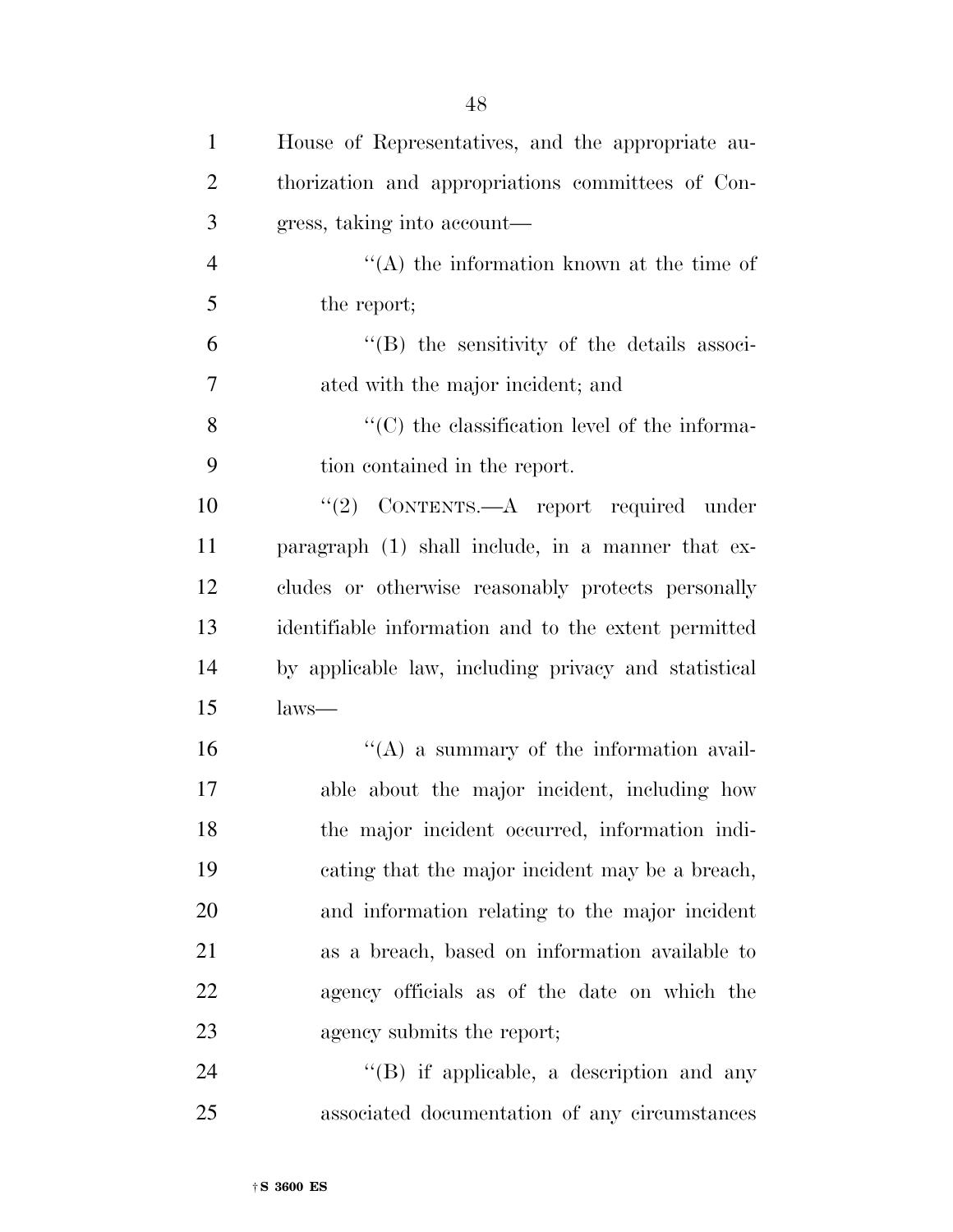necessitating a delay in a notification to individ- uals potentially affected by the major incident 3 under section  $3592(c)$ ;

 ''(C) if applicable, an assessment of the impacts to the agency, the Federal Government, or the security of the United States, based on information available to agency officials on the date on which the agency submits the report; and

 $\langle \text{`}(D) \text{ if applicable, whether any ransom has} \rangle$  been demanded or paid, or plans to be paid, by any entity operating a Federal information sys- tem or with access to a Federal information system, unless disclosure of such information may disrupt an active Federal law enforcement or national security operation.

 ''(b) SUPPLEMENTAL REPORT.—Within a reasonable amount of time, but not later than 30 days after the date on which an agency submits a written report under sub- section (a), the head of the agency shall provide to the appropriate reporting entities written updates, which may include classified annexes, on the major incident and, to the extent practicable, provide a briefing, which may in-clude a classified component, to the congressional commit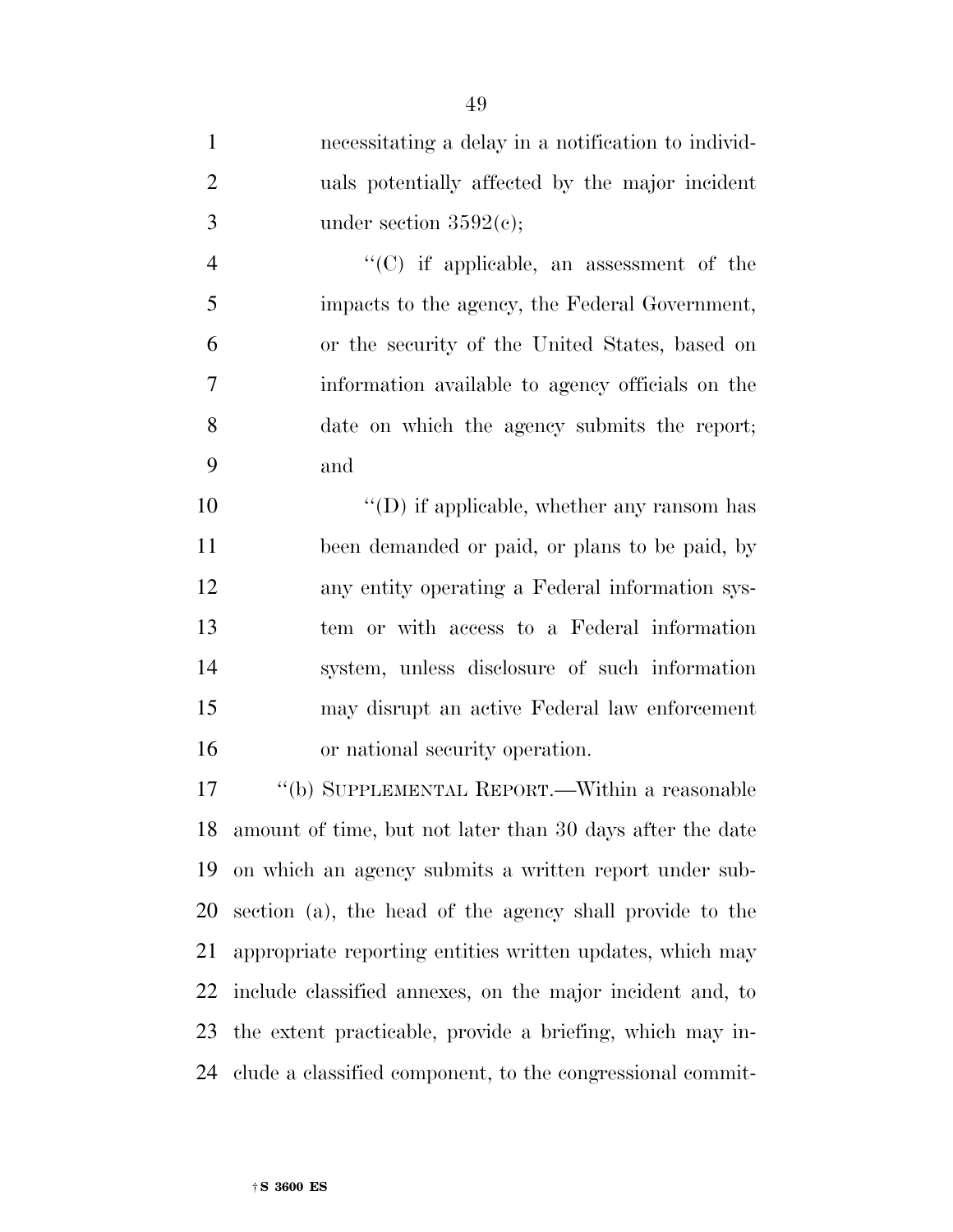tees described in subsection (a)(1), including summaries 2 of  $-$ 

 ''(1) vulnerabilities, means by which the major incident occurred, and impacts to the agency relat-ing to the major incident;

 $^{\prime\prime}(2)$  any risk assessment and subsequent risk- based security implementation of the affected infor- mation system before the date on which the major incident occurred;

 $\frac{10}{2}$  the status of compliance of the affected in- formation system with applicable security require- ments that are directly related to the cause of the incident, at the time of the major incident;

14 ''(4) an estimate of the number of individuals potentially affected by the major incident based on information available to agency officials as of the date on which the agency provides the update;

18 ''(5) an assessment of the risk of harm to indi- viduals potentially affected by the major incident based on information available to agency officials as of the date on which the agency provides the update; 22 ''(6) an update to the assessment of the risk to agency operations, or to impacts on other agency or non-Federal entity operations, affected by the major incident based on information available to agency of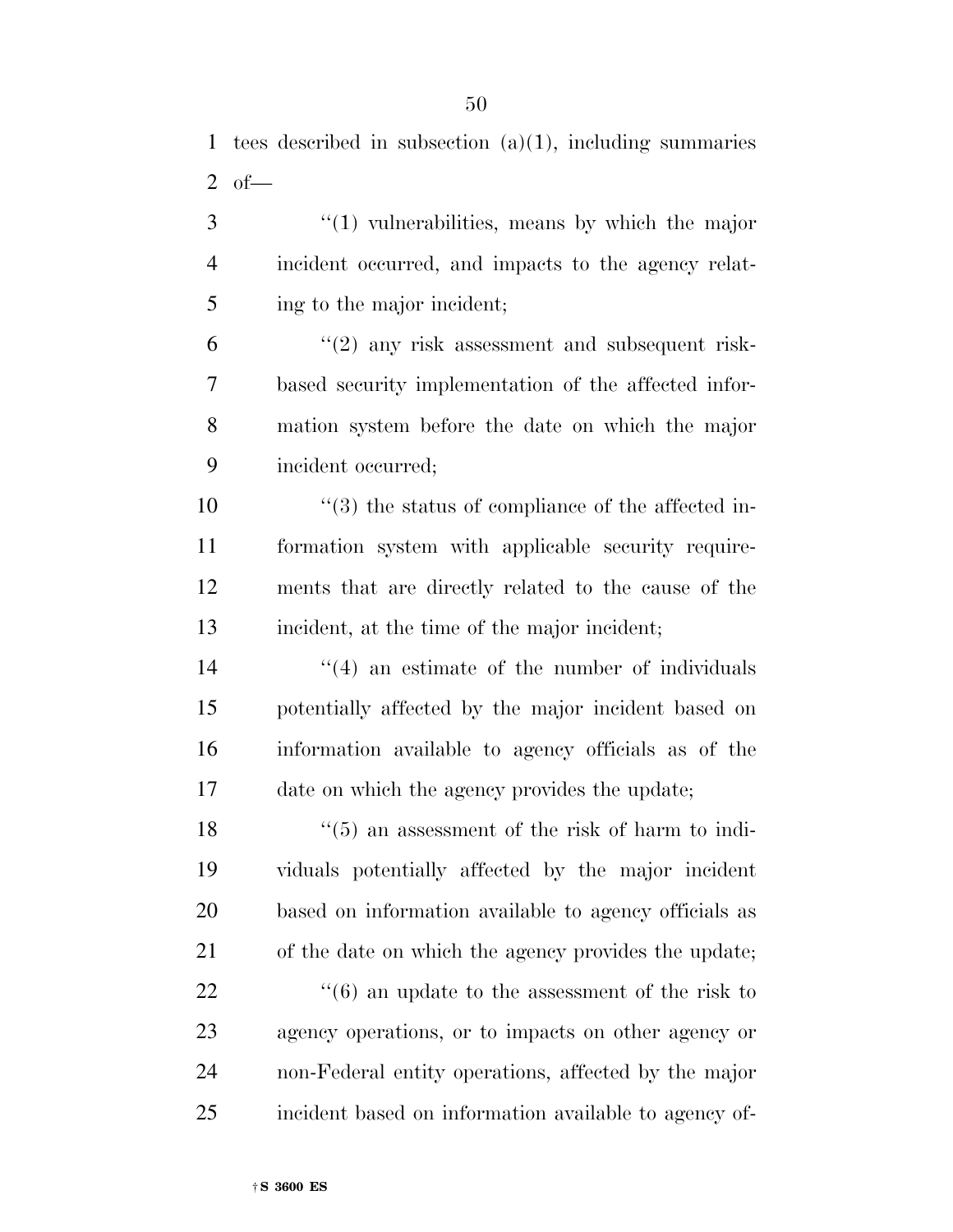ficials as of the date on which the agency provides 2 the update;

 ''(7) the detection, response, and remediation actions of the agency, including any support pro- vided by the Cybersecurity and Infrastructure Secu- rity Agency under section 3594(d) and status up- dates on the notification process described in section 3592(a), including any delay described in section  $3592(e)$ , if applicable; and

 ''(8) if applicable, a description of any cir- cumstances or data leading the head of the agency 12 to determine, pursuant to section  $3592(a)(1)$ , not to notify individuals potentially impacted by a breach. ''(c) UPDATE REPORT.—If the agency determines that there is any significant change in the understanding of the agency of the scope, scale, or consequence of a major incident for which an agency submitted a written report under subsection (a), the agency shall provide an updated report to the appropriate reporting entities that includes information relating to the change in under-standing.

 ''(d) BIANNUAL REPORT.—Each agency shall submit as part of the biannual report required under section  $24 \quad 3554(c)(1)$  of this title a description of each major inci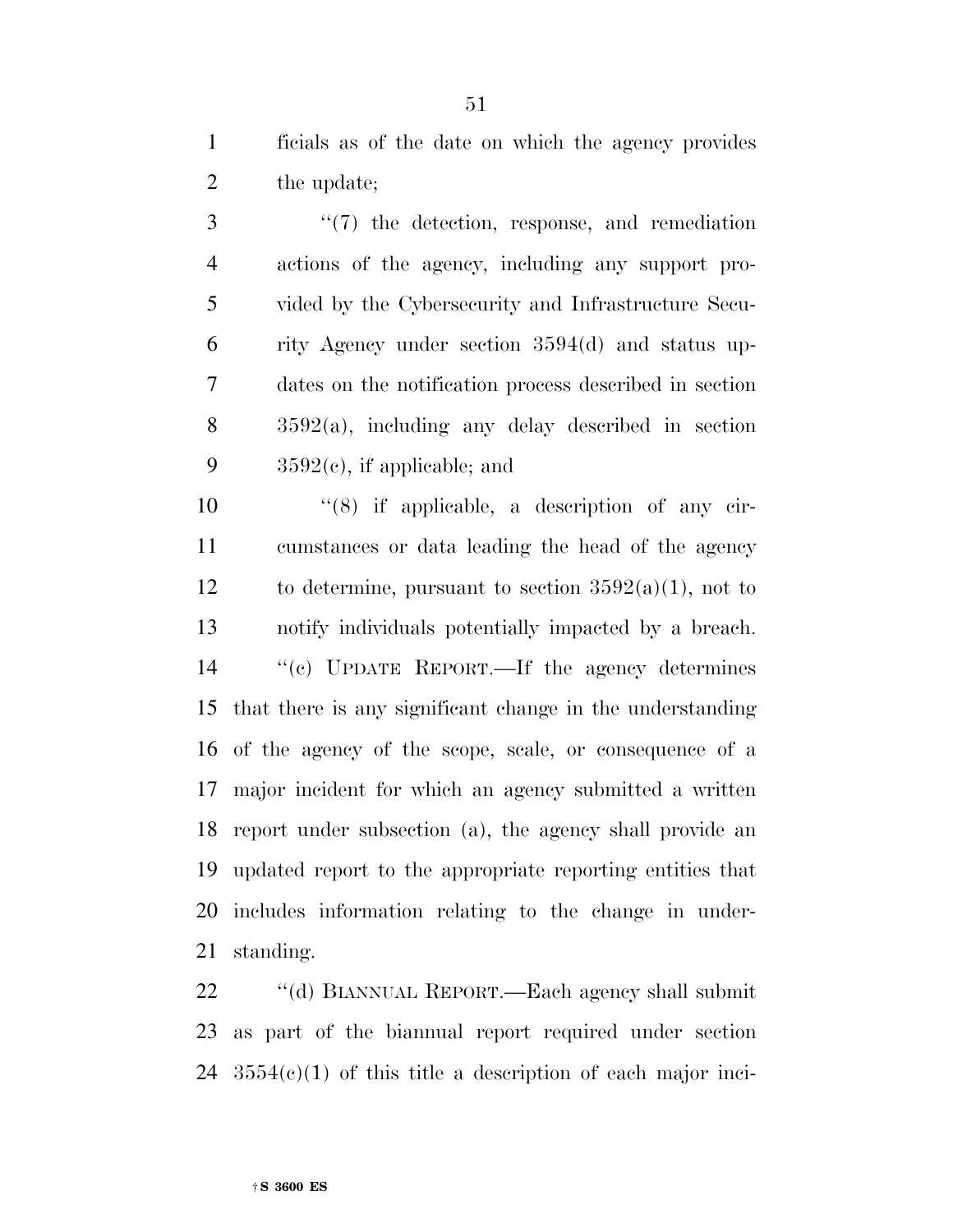dent that occurred during the 2-year period preceding the date on which the biannual report is submitted.

 ''(e) DELAY AND LACK OF NOTIFICATION REPORT.— 4 "(1) IN GENERAL.—The Director shall submit to the appropriate reporting entities an annual re- port on all notification delays granted pursuant to 7 section  $3592(e)$ .

8 "(2) LACK OF BREACH NOTIFICATION.—The Director shall submit to the appropriate reporting entities an annual report on each breach with re- spect to which the head of an agency determined, 12 pursuant to section  $3592(a)(1)$ , not to notify individ-uals potentially impacted by the breach.

 ''(3) COMPONENT OF OTHER REPORT.—The Di- rector may submit the report required under para- graph (1) as a component of the annual report sub-mitted under section 3597(b).

 ''(f) REPORT DELIVERY.—Any written report re- quired to be submitted under this section may be sub-mitted in a paper or electronic format.

21 "(g) THREAT BRIEFING.—

 $\frac{1}{2}$  (1) IN GENERAL.—Not later than 7 days after the date on which an agency has a reasonable basis to conclude that a major incident occurred, the head of the agency, jointly with the Director, the National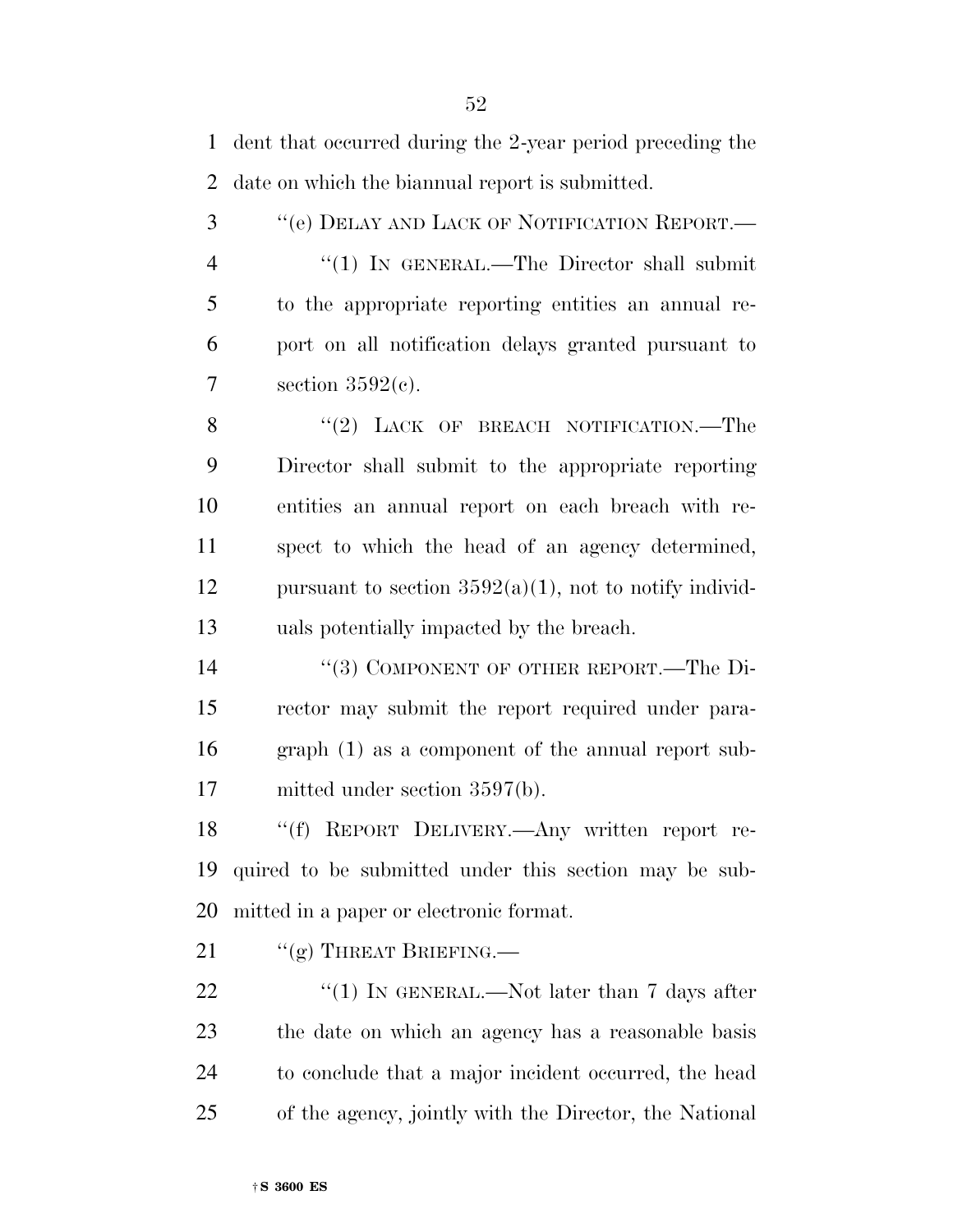| $\mathbf{1}$   | Cyber Director and any other Federal entity deter-    |
|----------------|-------------------------------------------------------|
| $\overline{2}$ | mined appropriate by the National Cyber Director,     |
| 3              | shall provide a briefing to the congressional commit- |
| $\overline{4}$ | tees described in subsection $(a)(1)$ on the threat   |
| 5              | causing the major incident.                           |
| 6              | "(2) COMPONENTS.—The briefing required                |
| 7              | under paragraph $(1)$ —                               |
| 8              | $\lq\lq$ shall, to the greatest extent prac-          |
| 9              | ticable, include an unclassified component; and       |
| 10             | $\lq\lq$ (B) may include a classified component.      |
| 11             | "(h) RULE OF CONSTRUCTION.—Nothing in this sec-       |
| 12             | tion shall be construed to limit—                     |
| 13             | $\lq(1)$ the ability of an agency to provide addi-    |
| 14             | tional reports or briefings to Congress; or           |
| 15             | $\lq(2)$ Congress from requesting additional infor-   |
| 16             | mation from agencies through reports, briefings, or   |
| 17             | other means.                                          |
| 18             | "§3594. Government information sharing and inci-      |
| 19             | dent response                                         |
| 20             | $``(a)$ In GENERAL.—                                  |
| 21             | "(1) INCIDENT REPORTING.—Subject to the               |
| 22             | limitations described in subsection (b), the head of  |
| 23             | each agency shall provide any information relating    |
| 24             | to any incident affecting the agency, whether the in- |
| 25             | formation is obtained by the Federal Government di-   |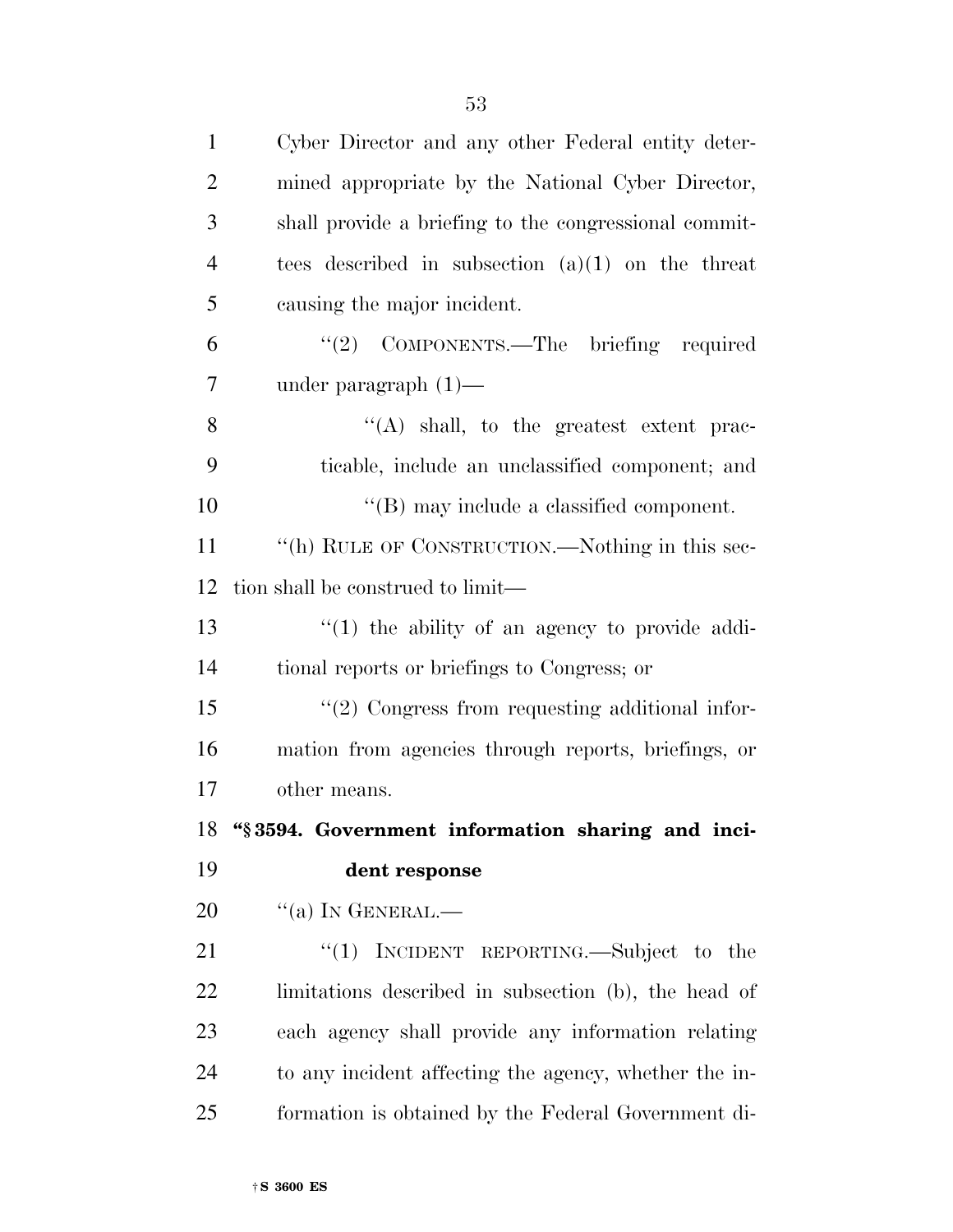| $\mathbf{1}$   | rectly or indirectly, to the Cybersecurity and Infra- |
|----------------|-------------------------------------------------------|
| $\overline{2}$ | structure Security Agency.                            |
| 3              | "(2) CONTENTS.—A provision of information             |
| $\overline{4}$ | relating to an incident made by the head of an agen-  |
| 5              | cy under paragraph $(1)$ shall—                       |
| 6              | "(A) include detailed information about               |
| 7              | the safeguards that were in place when the inci-      |
| 8              | dent occurred;                                        |
| 9              | "(B) whether the agency implemented the               |
| 10             | safeguards described in subparagraph (A) cor-         |
| 11             | rectly;                                               |
| 12             | $\lq\lq$ (C) in order to protect against a similar    |
| 13             | incident, identify-                                   |
| 14             | "(i) how the safeguards described in                  |
| 15             | subparagraph (A) should be implemented                |
| 16             | differently; and                                      |
| 17             | "(ii) additional necessary safeguards;                |
| 18             | and                                                   |
| 19             | $\lq\lq$ (D) include information to aid in incident   |
| 20             | response, such as—                                    |
| 21             | "(i) a description of the affected sys-               |
| 22             | tems or networks;                                     |
| 23             | "(ii) the estimated dates of when the                 |
| 24             | incident occurred; and                                |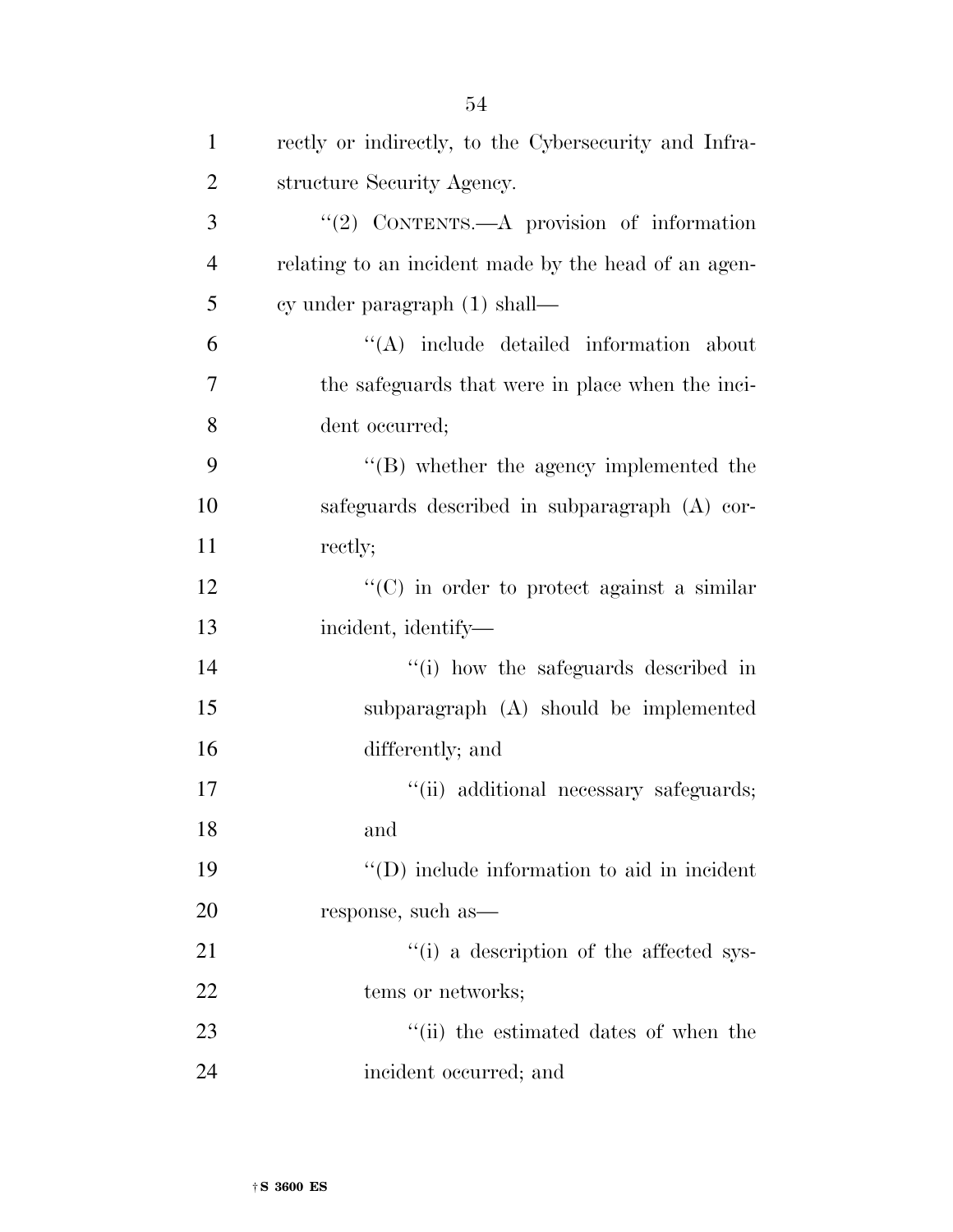| $\mathbf{1}$   | "(iii) information that could reason-                |
|----------------|------------------------------------------------------|
| $\overline{2}$ | ably help identify the party that conducted          |
| 3              | the incident or the cause of the incident,           |
| $\overline{4}$ | subject to appropriate privacy protections.          |
| 5              | "(3) INFORMATION SHARING.—The Director of            |
| 6              | the Cybersecurity and Infrastructure Security Agen-  |
| 7              | $cy$ shall—                                          |
| 8              | "(A) make incident information provided              |
| 9              | under paragraph (1) available to the Director        |
| 10             | and the National Cyber Director;                     |
| 11             | $\lq\lq (B)$ to the greatest extent practicable,     |
| 12             | share information relating to an incident with       |
| 13             | the head of any agency that may be—                  |
| 14             | "(i) impacted by the incident;                       |
| 15             | "(ii) similarly susceptible to the inci-             |
| 16             | dent; or                                             |
| 17             | "(iii) similarly targeted by the inci-               |
| 18             | dent; and                                            |
| 19             | $\lq\lq$ coordinate any necessary information        |
| 20             | sharing efforts relating to a major incident with    |
| 21             | the private sector.                                  |
| 22             | "(4) NATIONAL SECURITY SYSTEMS.—Each                 |
| 23             | agency operating or exercising control of a national |
| 24             | security system shall share information about inci-  |
| 25             | dents that occur on national security systems with   |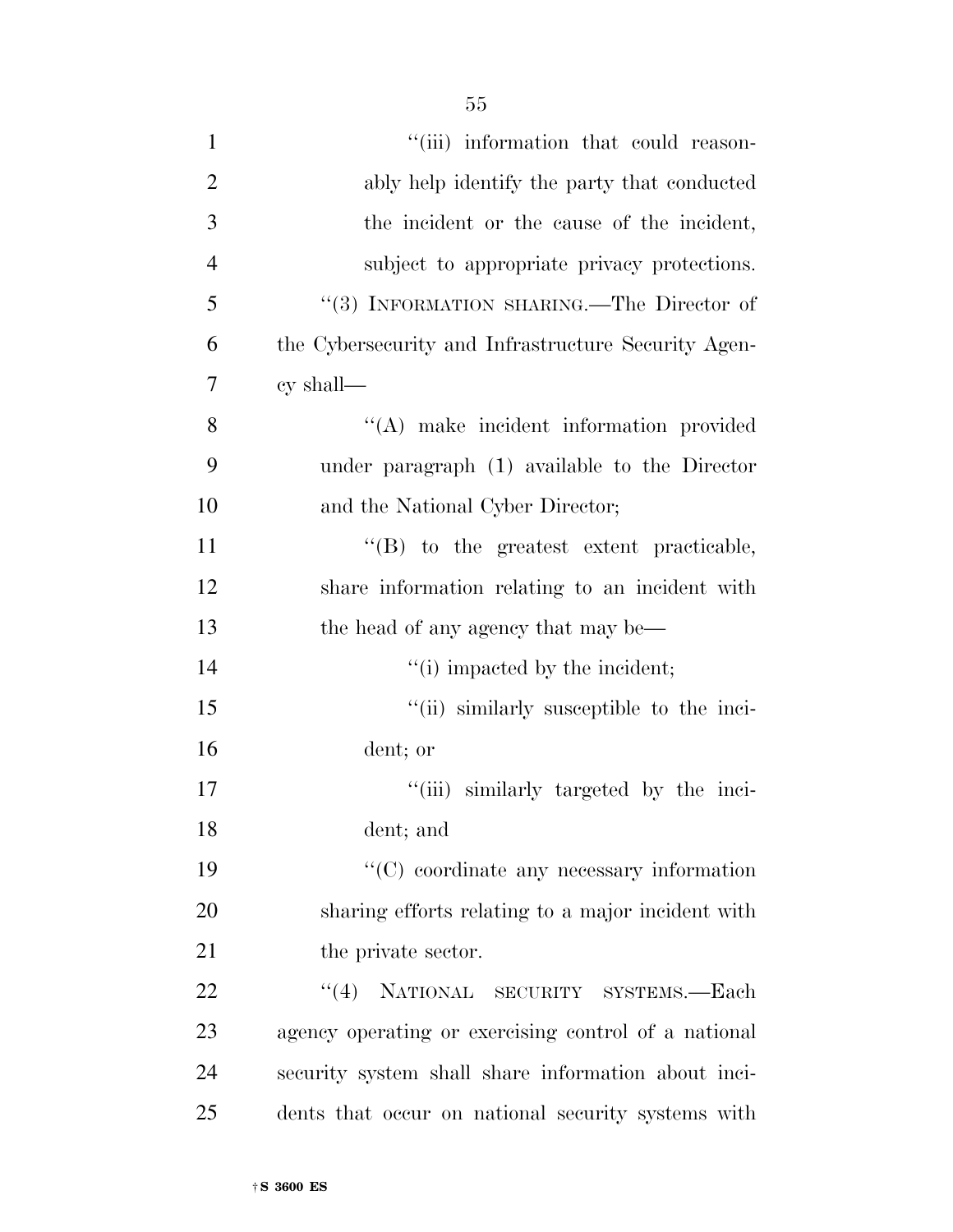the Director of the Cybersecurity and Infrastructure Security Agency to the extent consistent with stand- ards and guidelines for national security systems issued in accordance with law and as directed by the President.

 ''(b) COMPLIANCE.—In providing information and se- lecting a method to provide information under subsection (a), the head of each agency shall take into account the level of classification of the information and any informa- tion sharing limitations and protections, such as limita- tions and protections relating to law enforcement, national security, privacy, statistical confidentiality, or other fac- tors determined by the Director in order to implement subsection (a)(1) in a manner that enables automated and consistent reporting to the greatest extent practicable.

16 "(c) INCIDENT RESPONSE.—Each agency that has a reasonable basis to conclude that a major incident oc- curred involving Federal information in electronic medium or form that does not exclusively involve a national secu- rity system, regardless of delays from notification granted for a major incident that is also a breach, shall coordinate with the Cybersecurity and Infrastructure Security Agen- cy to facilitate asset response activities and provide rec-ommendations for mitigating future incidents.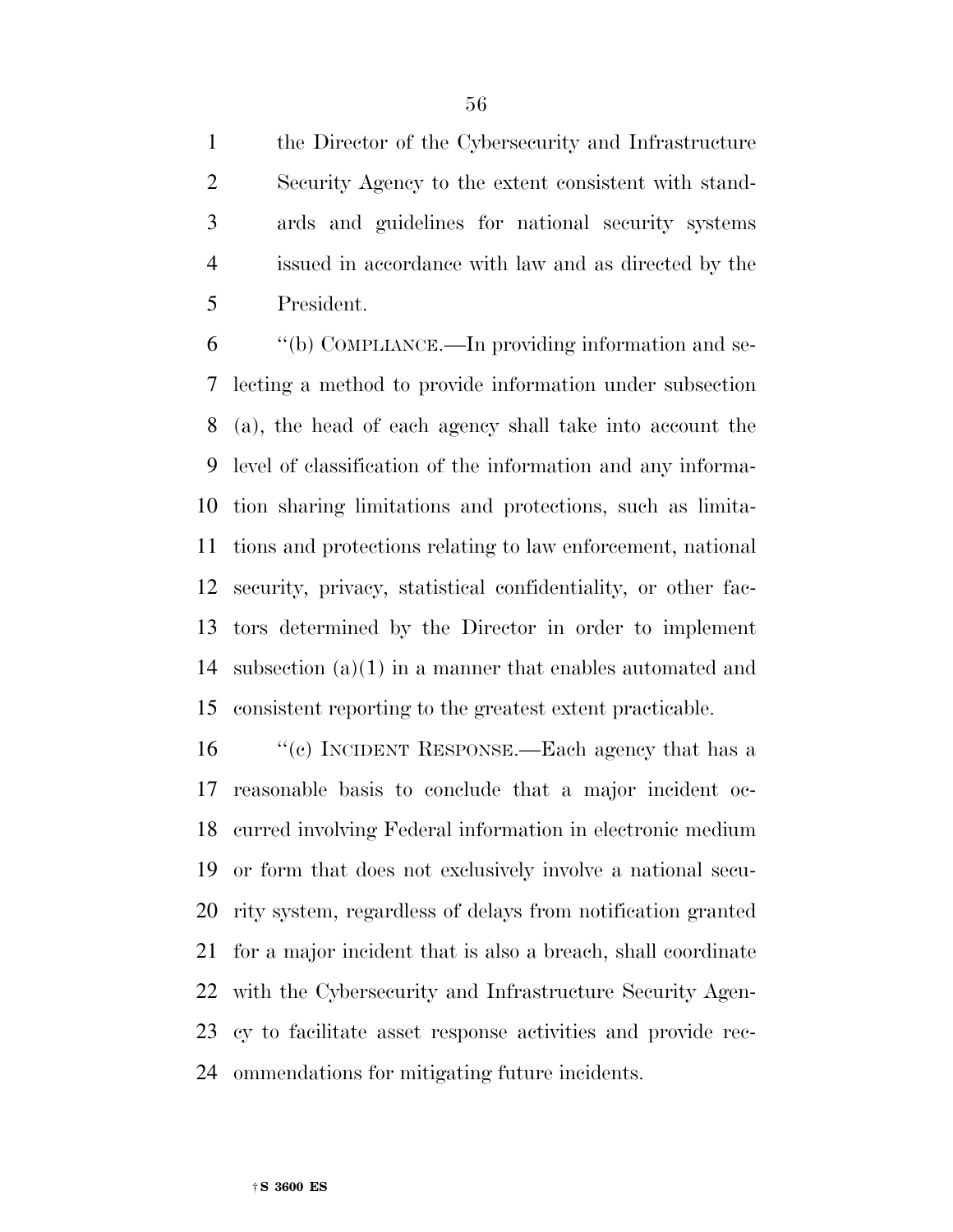## **''§ 3595. Responsibilities of contractors and awardees**

2  $"$ (a) REPORTING.

 ''(1) IN GENERAL.—Unless otherwise specified in a contract, grant, cooperative agreement, or an other transaction agreement, any contractor or awardee of an agency shall report to the agency within the same amount of time such agency is re- quired to report an incident to the Cybersecurity and Infrastructure Security Agency, if the con- tractor or awardee has a reasonable basis to suspect or conclude that—

12 ''(A) an incident or breach has occurred with respect to Federal information collected, used, or maintained by the contractor or award- ee in connection with the contract, grant, coop- erative agreement, or other transaction agree-17 ment of the contractor or awardee;

18 ''(B) an incident or breach has occurred with respect to a Federal information system used or operated by the contractor or awardee in connection with the contract, grant, coopera- tive agreement, or other transaction agreement of the contractor or awardee; or

24  $\cdot$  (C) the contractor or awardee has re- ceived information from the agency that the contractor or awardee is not authorized to re-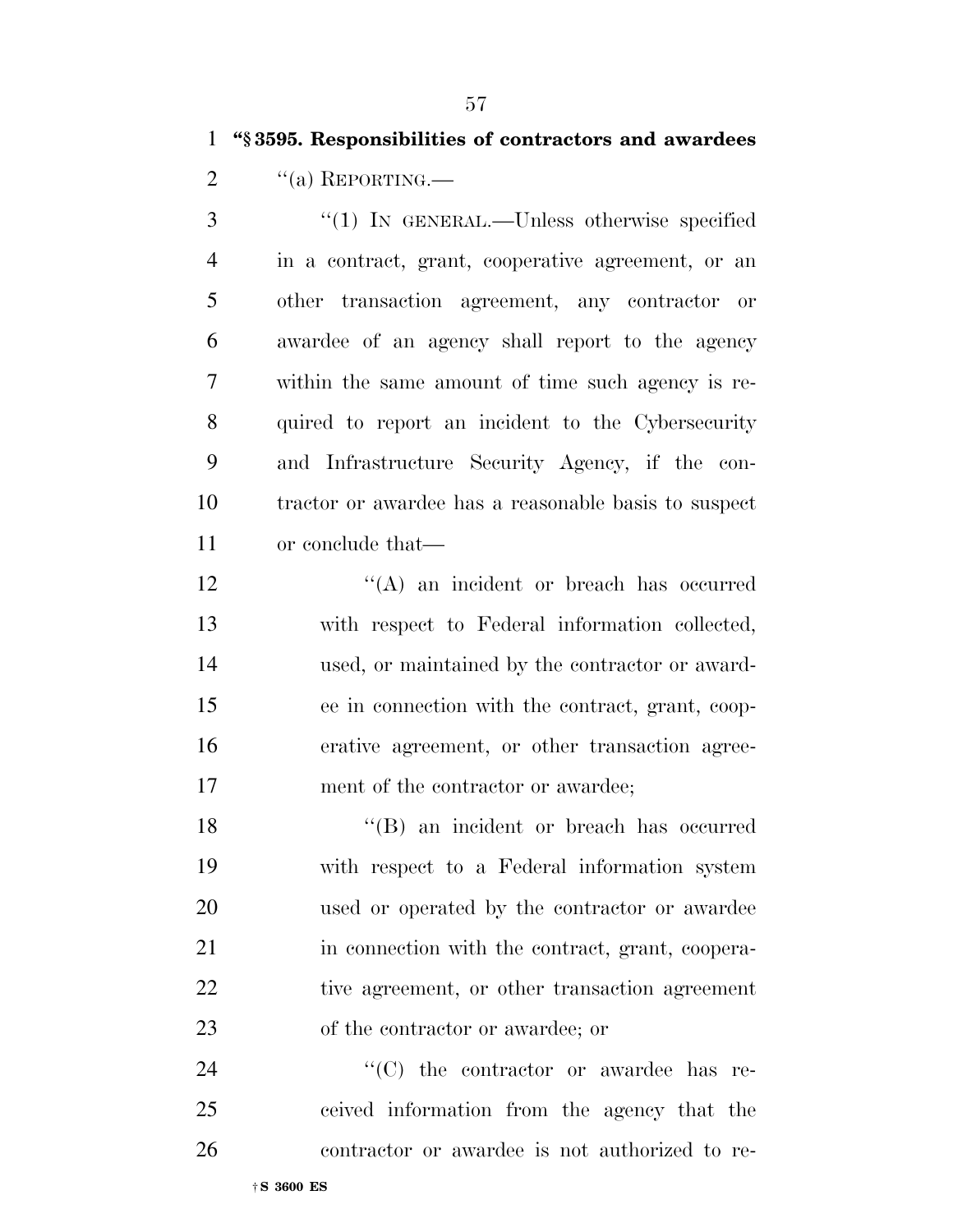| $\mathbf{1}$   | ceive in connection with the contract, grant, co-              |
|----------------|----------------------------------------------------------------|
| $\overline{2}$ | operative agreement, or other transaction agree-               |
| 3              | ment of the contractor or awardee.                             |
| $\overline{4}$ | $"(2)$ PROCEDURES.—                                            |
| 5              | "(A) MAJOR INCIDENT.—Following a re-                           |
| 6              | port of a breach or major incident by a con-                   |
| 7              | tractor or awardee under paragraph (1), the                    |
| 8              | agency, in consultation with the contractor or                 |
| 9              | awardee, shall carry out the requirements under                |
| 10             | sections 3592, 3593, and 3594 with respect to                  |
| 11             | the major incident.                                            |
| 12             | "(B) INCIDENT.—Following a report of an                        |
| 13             | incident by a contractor or awardee under para-                |
| 14             | $graph (1)$ , an agency, in consultation with the              |
| 15             | contractor or awardee, shall carry out the re-                 |
| 16             | quirements under section 3594 with respect to                  |
| 17             | the incident.                                                  |
| 18             | "(b) EFFECTIVE DATE.—This section shall apply—                 |
| 19             | $f''(1)$ on and after the date that is 1 year after            |
| 20             | the date of enactment of the Federal Information               |
| 21             | Security Modernization Act of 2022; and                        |
| <u>22</u>      | $\cdot\cdot\cdot(2)$ with respect to any contract entered into |
| 23             | on or after the date described in paragraph (1).               |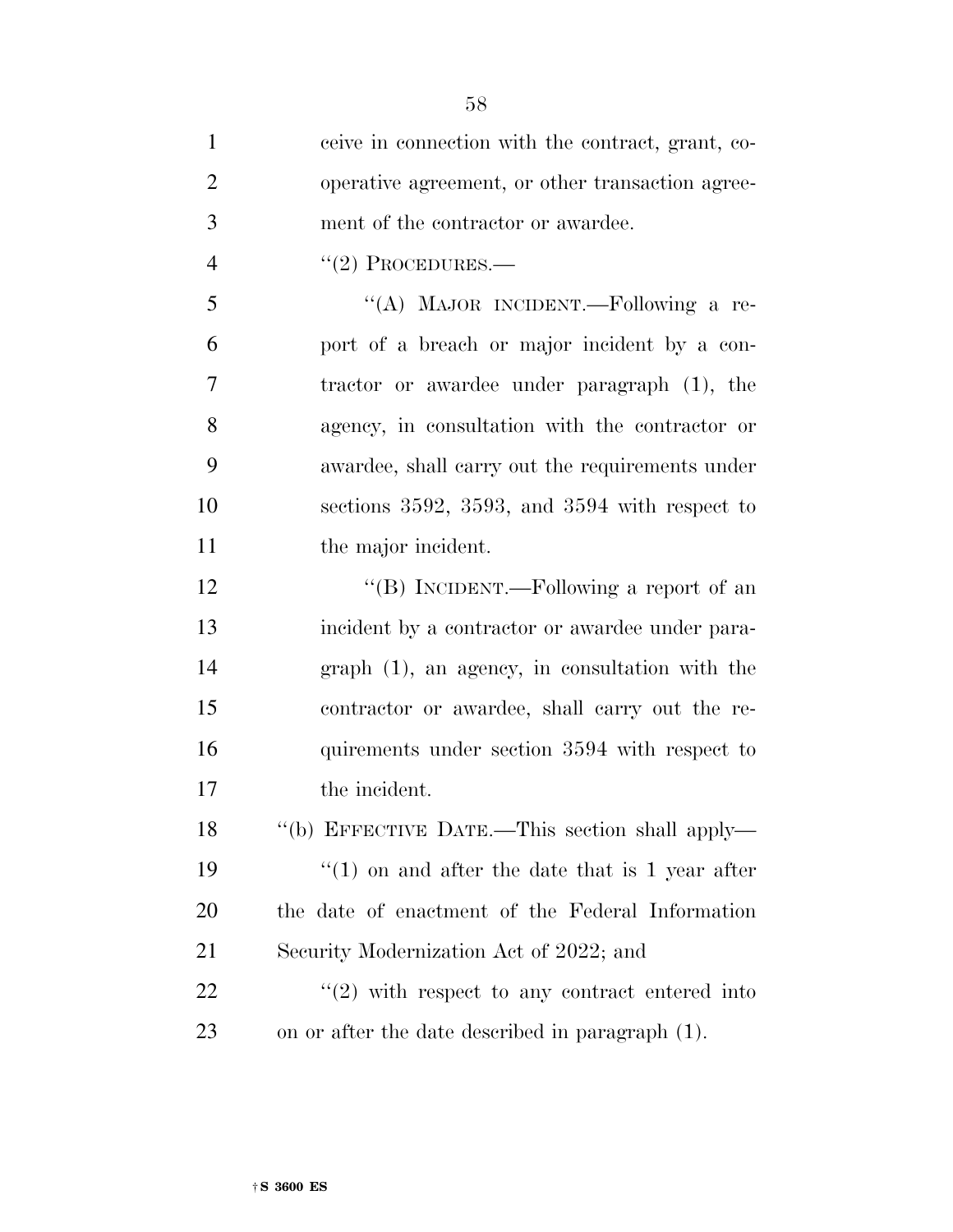## **''§ 3596. Training**

2 "(a) COVERED INDIVIDUAL DEFINED.—In this sec- tion, the term 'covered individual' means an individual who obtains access to Federal information or Federal in- formation systems because of the status of the individual as an employee, contractor, awardee, volunteer, or intern of an agency.

 ''(b) REQUIREMENT.—The head of each agency shall develop training for covered individuals on how to identify and respond to an incident, including—

11  $\frac{1}{2}$  (1) the internal process of the agency for re-porting an incident; and

 $\frac{13}{2}$  the obligation of a covered individual to re- port to the agency a confirmed major incident and any suspected incident involving information in any medium or form, including paper, oral, and elec-tronic.

18 "(c) INCLUSION IN ANNUAL TRAINING.—The train- ing developed under subsection (b) may be included as part of an annual privacy or security awareness training of an agency.

#### **''§ 3597. Analysis and report on Federal incidents**

23 ""(a) ANALYSIS OF FEDERAL INCIDENTS.—

†**S 3600 ES** 24 "(1) QUANTITATIVE AND QUALITATIVE ANAL- YSES.—The Director of the Cybersecurity and Infra-structure Security Agency shall develop, in consulta-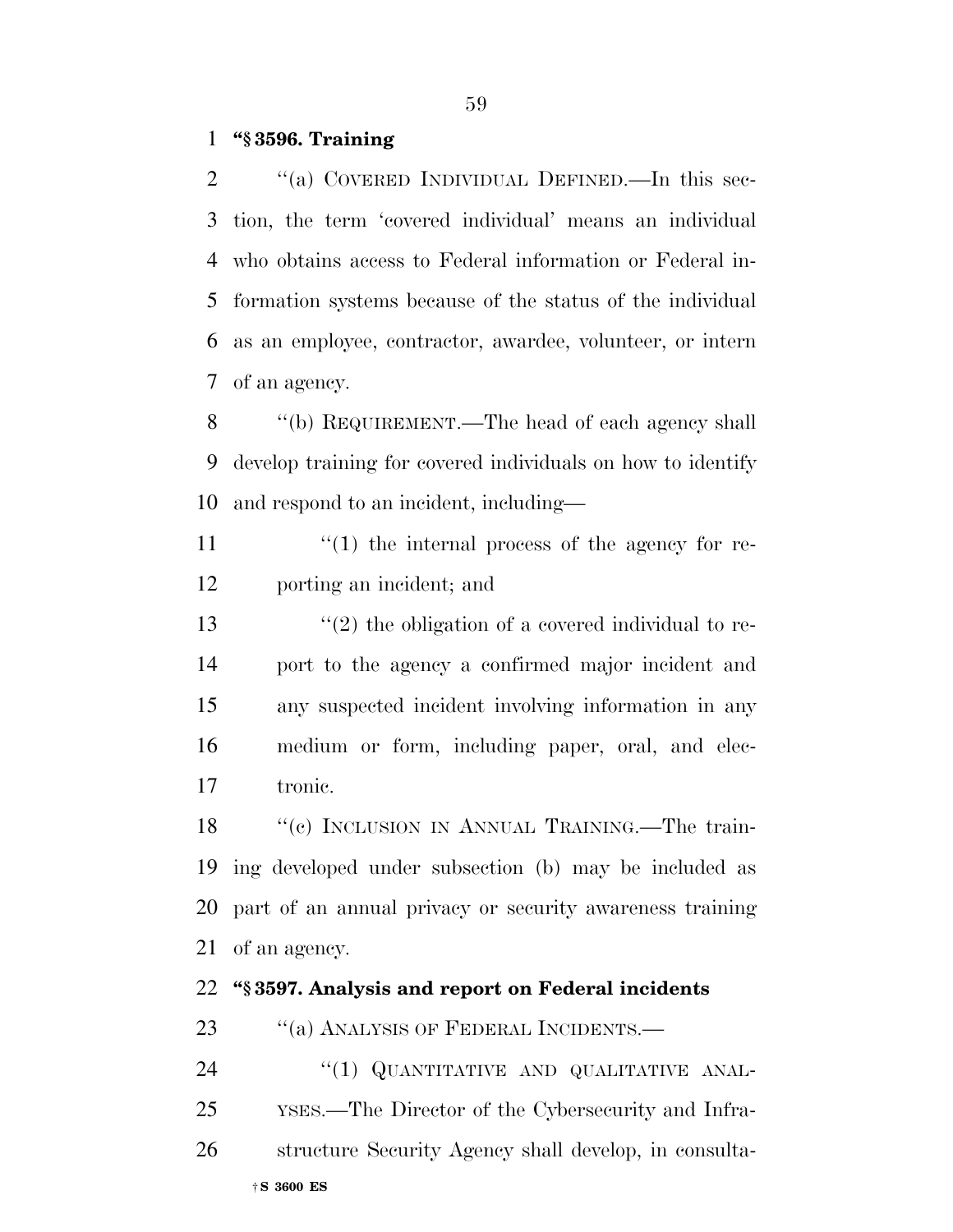| $\mathbf{1}$   | tion with the Director and the National Cyber Direc-          |
|----------------|---------------------------------------------------------------|
| $\overline{2}$ | tor, and perform continuous monitoring and quan-              |
| 3              | titative and qualitative analyses of incidents at agen-       |
| $\overline{4}$ | cies, including major incidents, including—                   |
| 5              | $\lq\lq$ the causes of incidents, including—                  |
| 6              | "(i) attacker tactics, techniques, and                        |
| 7              | procedures; and                                               |
| 8              | "(ii) system vulnerabilities, including                       |
| 9              | zero days, unpatched systems, and infor-                      |
| 10             | mation system misconfigurations;                              |
| 11             | $\lq\lq$ the scope and scale of incidents at                  |
| 12             | agencies;                                                     |
| 13             | "(C) common root causes of incidents                          |
| 14             | across multiple Federal agencies;                             |
| 15             | "(D) agency incident response, recovery,                      |
| 16             | and remediation actions and the effectiveness of              |
| 17             | those actions, as applicable;                                 |
| 18             | $\lq\lq$ <sup>"</sup> (E) lessons learned and recommendations |
| 19             | in responding to, recovering from, remediating,               |
| 20             | and mitigating future incidents; and                          |
| 21             | "(F) trends across multiple Federal agen-                     |
| 22             | cies to address intrusion detection and incident              |
| 23             | response capabilities using the metrics estab-                |
| 24             | lished under section $224(c)$ of the Cybersecurity            |
| 25             | Act of 2015 (6 U.S.C. 1522(c)).                               |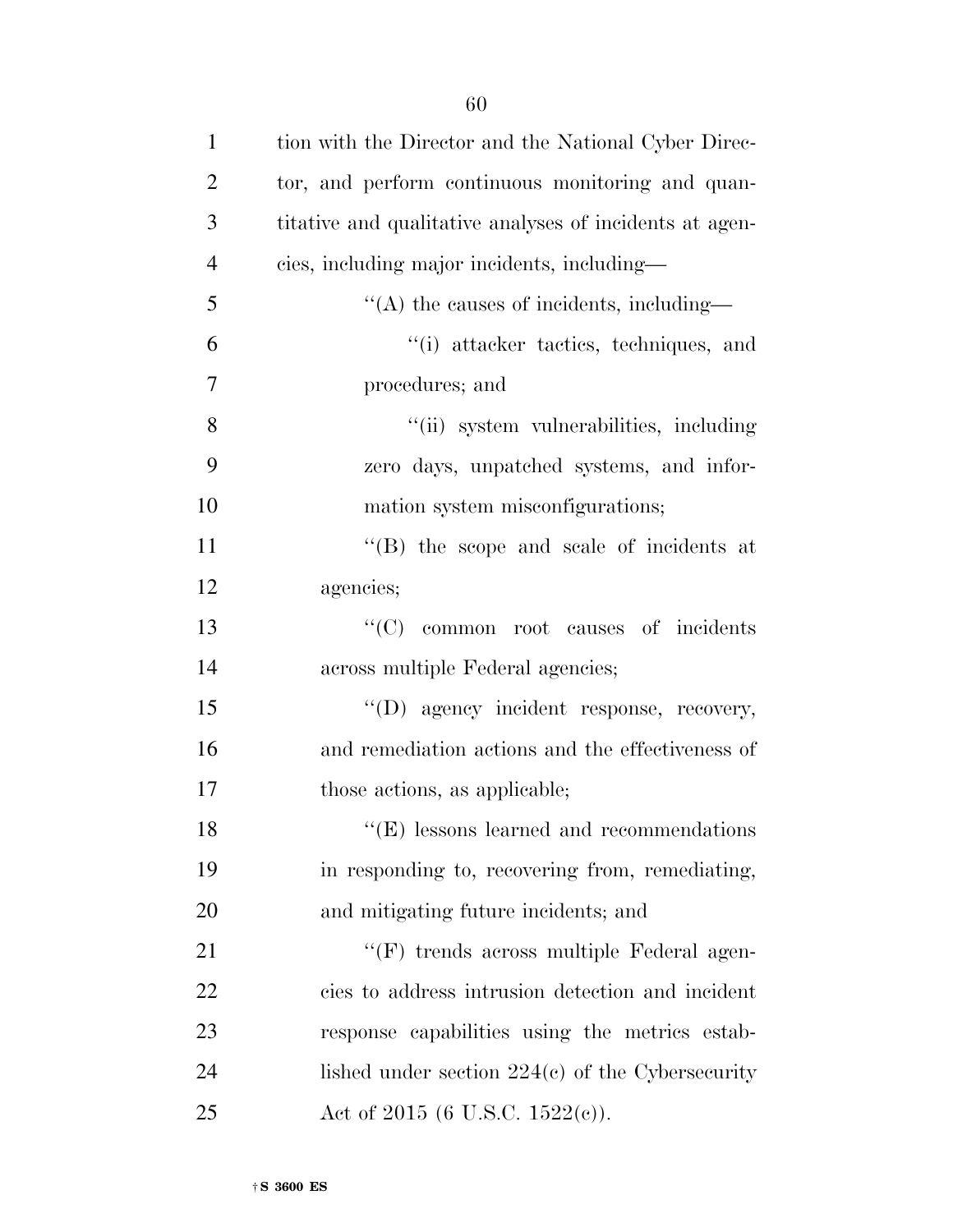| $\mathbf{1}$   | "(2) AUTOMATED ANALYSIS.—The analyses de-                  |
|----------------|------------------------------------------------------------|
| $\overline{2}$ | veloped under paragraph (1) shall, to the greatest         |
| 3              | extent practicable, use machine readable data, auto-       |
| $\overline{4}$ | mation, and machine learning processes.                    |
| 5              | $``(3)$ SHARING OF DATA AND ANALYSIS.—                     |
| 6              | "(A) IN GENERAL.—The Director shall                        |
| 7              | share on an ongoing basis the analyses required            |
| 8              | under this subsection with agencies and the Na-            |
| 9              | tional Cyber Director to-                                  |
| 10             | "(i) improve the understanding of cy-                      |
| 11             | bersecurity risk of agencies; and                          |
| 12             | "(ii) support the cybersecurity im-                        |
| 13             | provement efforts of agencies.                             |
| 14             | "(B) FORMAT.—In carrying out subpara-                      |
| 15             | graph (A), the Director shall share the anal-              |
| 16             | $y$ ses—                                                   |
| 17             | "(i) in human-readable written prod-                       |
| 18             | ucts; and                                                  |
| 19             | "(ii) to the greatest extent practicable,                  |
| 20             | in machine-readable formats in order to                    |
| 21             | enable automated intake and use by agen-                   |
| 22             | cies.                                                      |
| 23             | "(b) ANNUAL REPORT ON FEDERAL INCIDENTS.-                  |
| 24             | Not later than 2 years after the date of enactment of this |
| 25             | section, and not less frequently than annually thereafter, |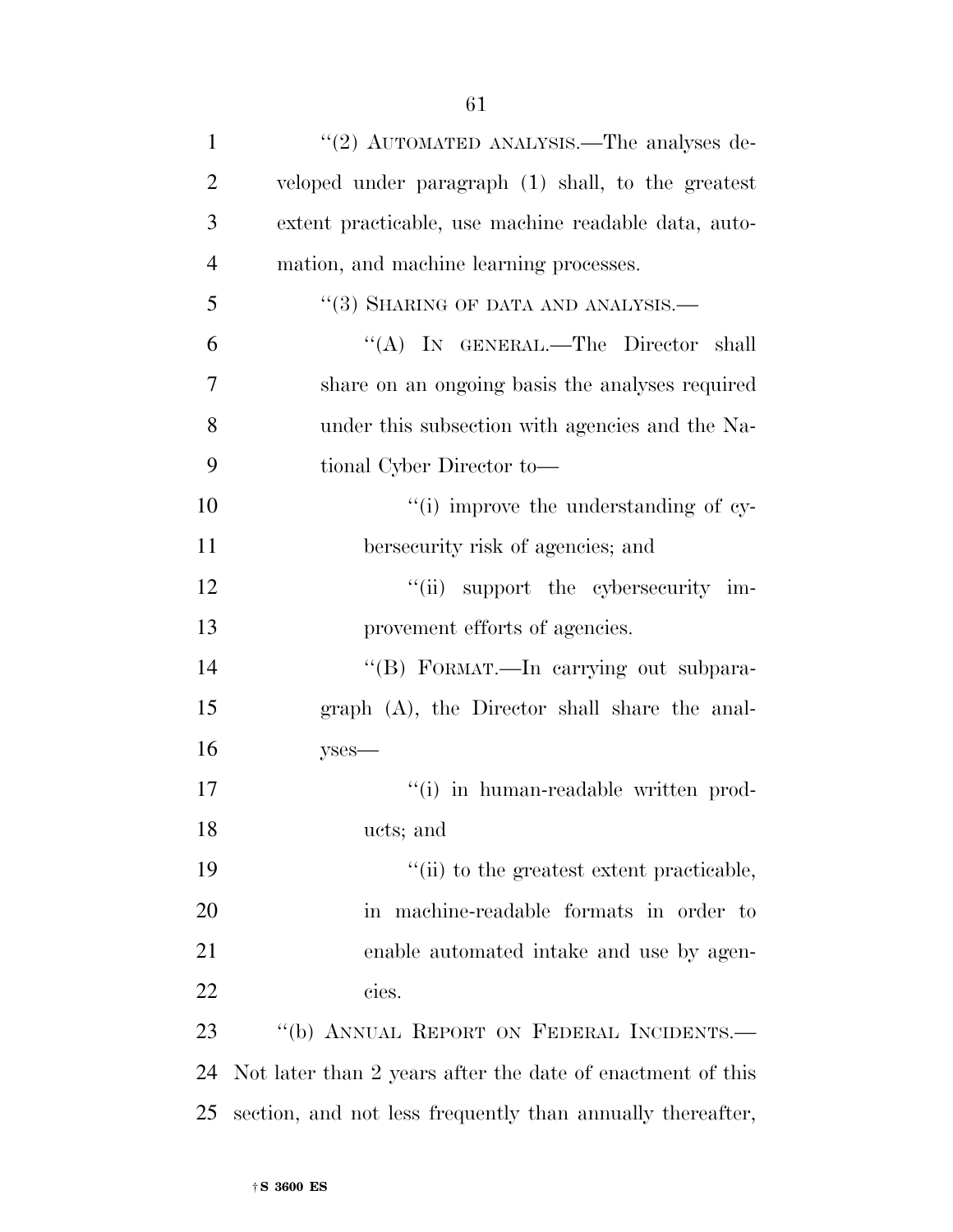the Director of the Cybersecurity and Infrastructure Secu- rity Agency, in consultation with the Director, the Na- tional Cyber Director and the heads of other Federal agen- cies, as appropriate, shall submit to the appropriate re-porting entities a report that includes—

 $6 \t\t\t\t\t\t''(1)$  a summary of causes of incidents from across the Federal Government that categorizes those incidents as incidents or major incidents;

 ''(2) the quantitative and qualitative analyses of incidents developed under subsection (a)(1) on an agency-by-agency basis and comprehensively across the Federal Government, including—

 ''(A) a specific analysis of breaches; and ''(B) an analysis of the Federal Govern- ment's performance against the metrics estab-16 lished under section 224(c) of the Cybersecurity 17 Act of 2015 (6 U.S.C. 1522(c)); and 18 ''(3) an annex for each agency that includes—  $((A)$  a description of each major incident;  $"$ (B) the total number of incidents of the

agency; and

22  $\cdot$  (C) an analysis of the agency's perform- ance against the metrics established under sec-24 tion 224(c) of the Cybersecurity Act of 2015 (6 25 U.S.C.  $1522(e)$ ).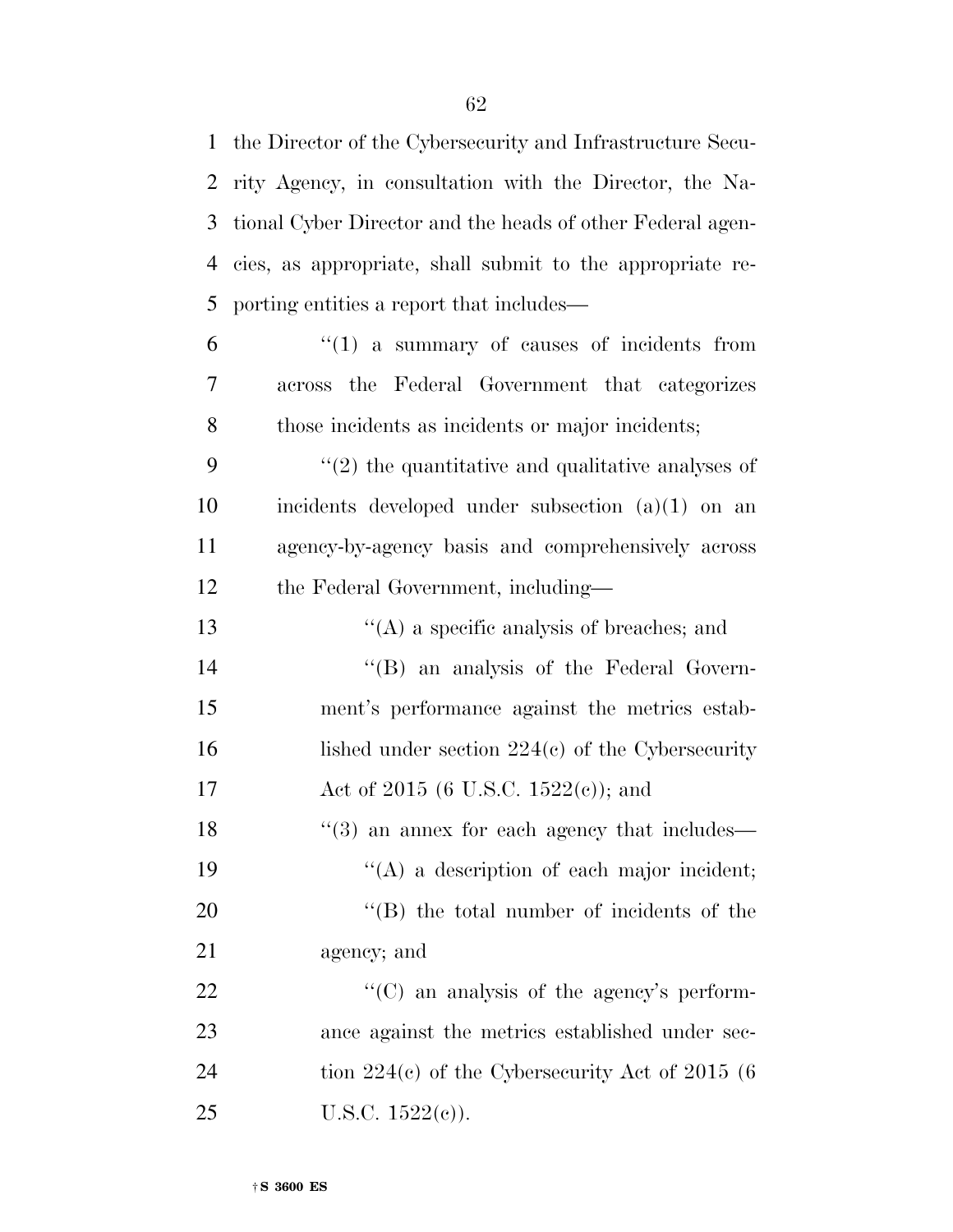1  $"$ (c) PUBLICATION.—

| $\mathbf{2}$ | "(1) IN GENERAL.— $A$ version of each report          |
|--------------|-------------------------------------------------------|
| 3            | submitted under subsection (b) shall be made pub-     |
| 4            | licly available on the website of the Cybersecurity   |
| 5            | and Infrastructure Security Agency during the year    |
| 6            | in which the report is submitted.                     |
| 7            | "(2) EXEMPTION.—The Director of the Cyber-            |
| 8            | security and Infrastructure Security Agency may ex-   |
| 9            | empt all or a portion of a report described in para-  |
| 10           | graph (1) from public publication if the Director of  |
| 11           | the Cybersecurity and Infrastructure Security Agen-   |
| 12           | cy determines the exemption is in the interest of na- |
| 13           | tional security.                                      |
| 14           | "(3) LIMITATION ON EXEMPTION.—An exemp-               |
| 15           | tion granted under paragraph (2) shall not apply to   |
| 16           | any version of a report submitted to the appropriate  |
| 17           | reporting entities under subsection (b).              |
| 18           | "(d) INFORMATION PROVIDED BY AGENCIES.-               |
| 19           | "(1) IN GENERAL.—The analysis required                |
| 20           | under subsection (a) and each report submitted        |
| 21           | under subsection (b) shall use information provided   |
| 22           | by agencies under section $3594(a)$ .                 |
| 23           | $``(2)$ NONCOMPLIANCE REPORTS.—                       |
| 24           | "(A) IN GENERAL.—Subject to subpara-                  |
| 25           | graph (B), during any year during which the           |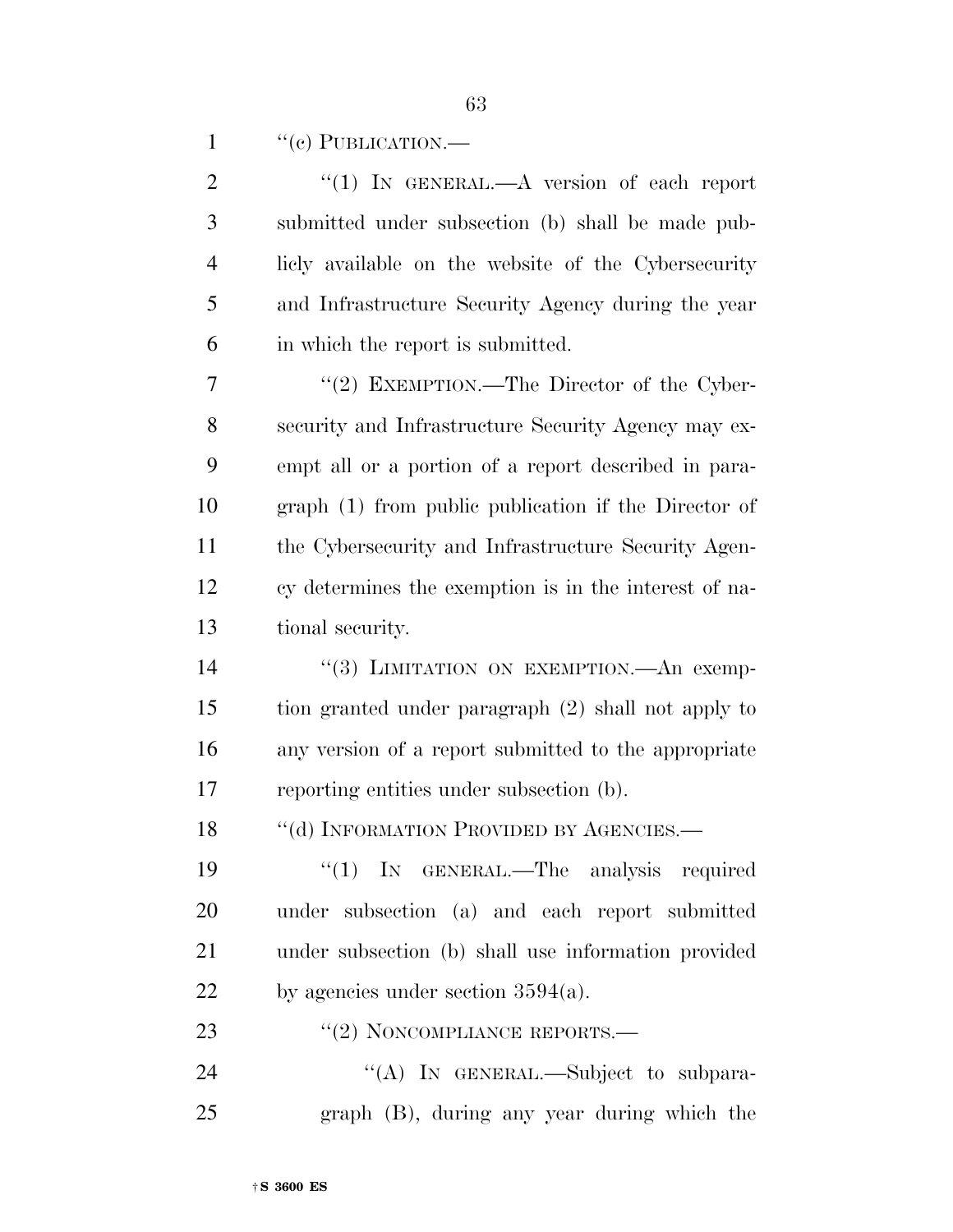| $\mathbf{1}$   | head of an agency does not provide data for an    |
|----------------|---------------------------------------------------|
| $\overline{2}$ | incident to the Cybersecurity and Infrastructure  |
| 3              | Security Agency in accordance with section        |
| $\overline{4}$ | $3594(a)$ , the head of the agency, in coordina-  |
| 5              | tion with the Director of the Cybersecurity and   |
| 6              | Infrastructure Security Agency and the Direc-     |
| 7              | tor, shall submit to the appropriate reporting    |
| 8              | entities a report that includes the information   |
| 9              | described in subsection (b) with respect to the   |
| 10             | agency.                                           |
| 11             | "(B) EXCEPTION FOR NATIONAL SECURITY              |
| 12             | SYSTEMS.—The head of an agency that owns or       |
| 13             | exercises control of a national security system   |
| 14             | shall not include data for an incident that oc-   |
| 15             | curs on a national security system in any report  |
| 16             | submitted under subparagraph (A).                 |
| 17             | "(3) NATIONAL SECURITY SYSTEM REPORTS.-           |
| 18             | "(A) IN GENERAL.—Annually, the head of            |
| 19             | an agency that operates or exercises control of   |
| 20             | a national security system shall submit a report  |
| 21             | that includes the information described in sub-   |
| 22             | section (b) with respect to the national security |
| 23             | system to the extent that the submission is con-  |
| 24             | sistent with standards and guidelines for na-     |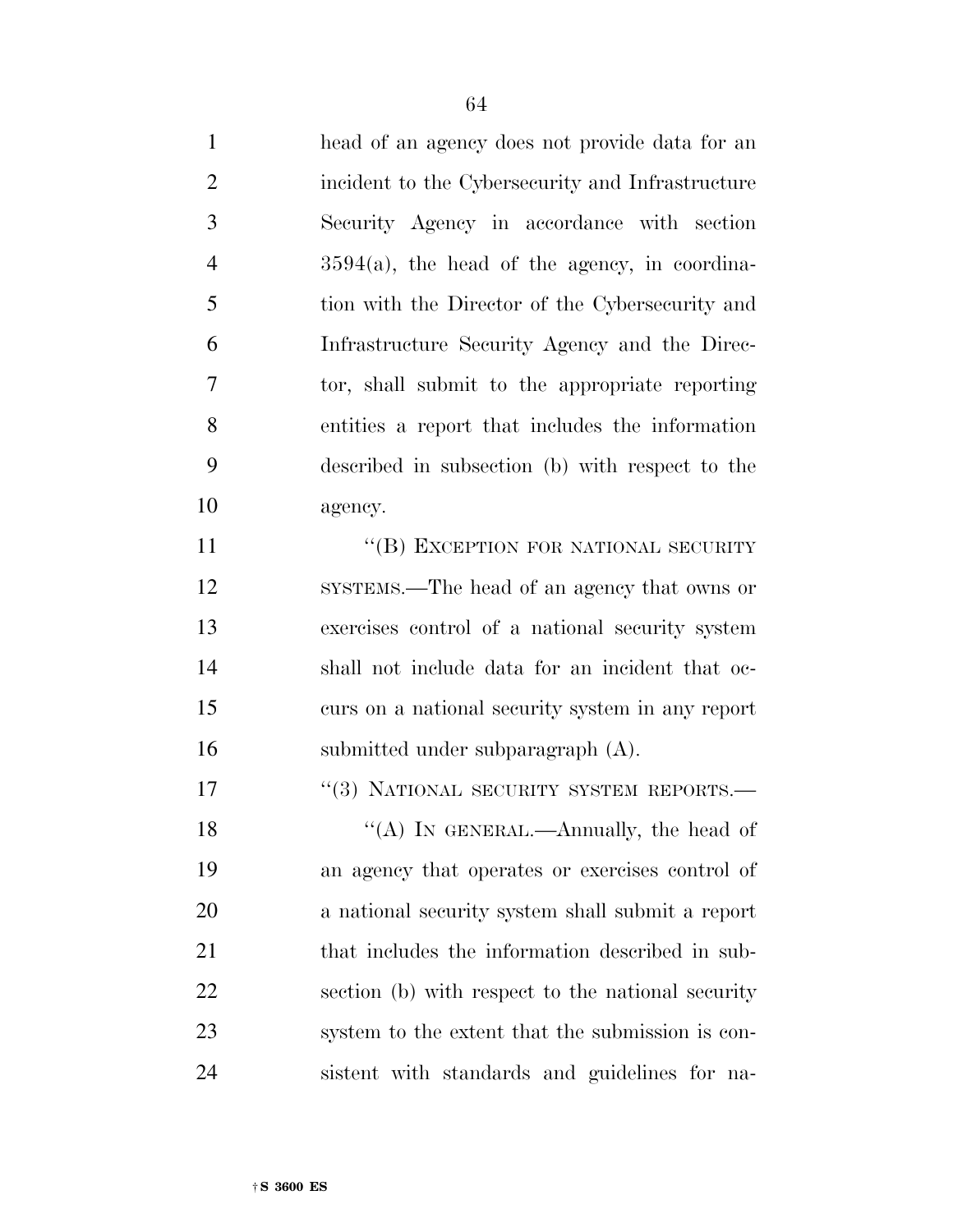| $\mathbf{1}$   | tional security systems issued in accordance  |
|----------------|-----------------------------------------------|
| $\overline{2}$ | with law and as directed by the President to— |
| 3              | "(i) the majority and minority leaders        |
| $\overline{4}$ | of the Senate,                                |
| 5              | "(ii) the Speaker and minority leader         |
| 6              | of the House of Representatives;              |
| 7              | "(iii) the Committee on Homeland Se-          |
| 8              | curity and Governmental Affairs of the        |
| 9              | Senate;                                       |
| 10             | "(iv) the Select Committee on Intel-          |
| 11             | ligence of the Senate;                        |
| 12             | $f'(v)$ the Committee on Armed Serv-          |
| 13             | ices of the Senate;                           |
| 14             | "(vi) the Committee on Appropria-             |
| 15             | tions of the Senate;                          |
| 16             | "(vii) the Committee on Oversight and         |
| 17             | Reform of the House of Representatives;       |
| 18             | "(viii) the Committee on Homeland             |
| 19             | Security of the House of Representatives;     |
| 20             | "(ix) the Permanent Select Committee          |
| 21             | on Intelligence of the House of Represent-    |
| 22             | atives;                                       |
| 23             | $f(x)$ the Committee on Armed Serv-           |
| 24             | ices of the House of Representatives; and     |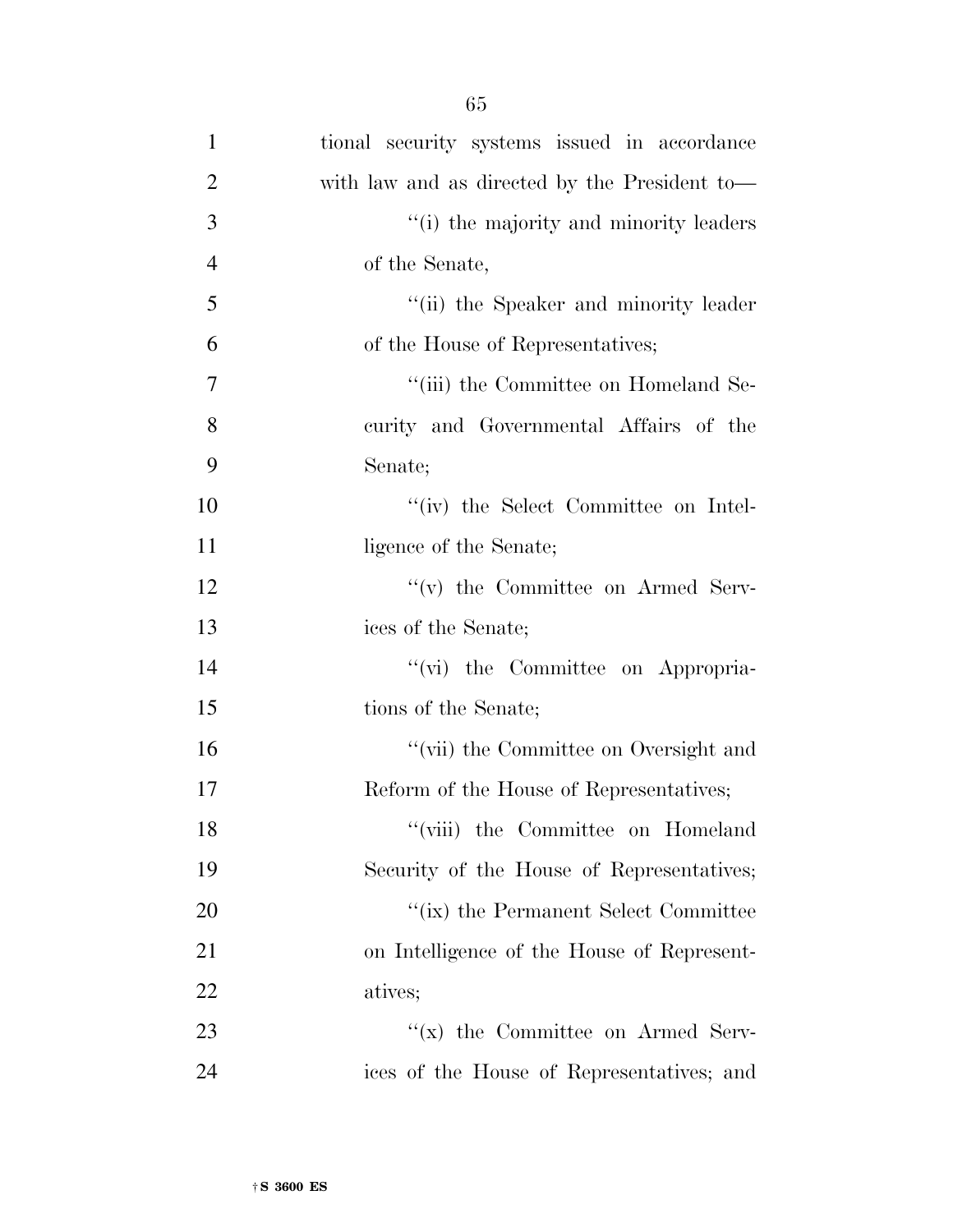| $\mathbf{1}$   | "(xi) the Committee on Appropria-                             |
|----------------|---------------------------------------------------------------|
| 2              | tions of the House of Representatives.                        |
| 3              | "(B) CLASSIFIED FORM.— $A$ report re-                         |
| $\overline{4}$ | quired under subparagraph (A) may be sub-                     |
| 5              | mitted in a classified form.                                  |
| 6              | REQUIREMENT FOR COMPILING INFORMA-<br>``(e)                   |
| 7 <sup>7</sup> | TION.—In publishing the public report required under          |
| 8              | subsection (c), the Director of the Cybersecurity and In-     |
| 9              | frastructure Security Agency shall sufficiently compile in-   |
|                | 10 formation such that no specific incident of an agency can  |
|                | 11 be identified, except with the concurrence of the Director |
|                |                                                               |

 of the Office of Management and Budget and in consulta-tion with the impacted agency.

## **''§ 3598. Major incident definition**

15 "(a) IN GENERAL.—Not later than 180 days after the date of enactment of the Federal Information Security Modernization Act of 2022, the Director, in coordination with the Director of the Cybersecurity and Infrastructure Security Agency and the National Cyber Director, shall develop and promulgate guidance on the definition of the term 'major incident' for the purposes of subchapter II and this subchapter.

 ''(b) REQUIREMENTS.—With respect to the guidance issued under subsection (a), the definition of the term 'major incident' shall—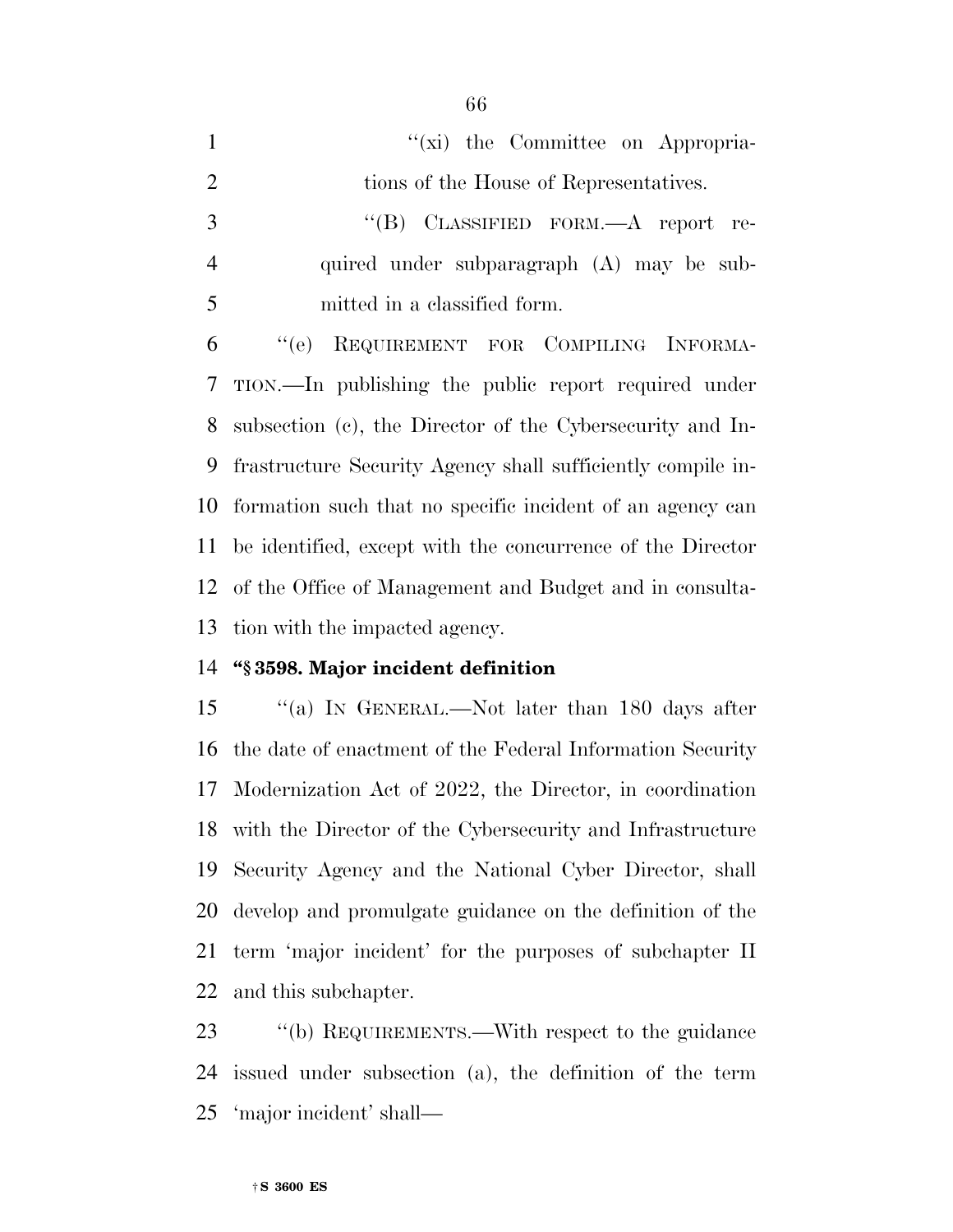| $\mathbf{1}$   | $\lq(1)$ include, with respect to any information    |
|----------------|------------------------------------------------------|
| $\overline{2}$ | collected or maintained by or on behalf of an agency |
| 3              | or an information system used or operated by an      |
| $\overline{4}$ | agency or by a contractor of an agency or another    |
| 5              | organization on behalf of an agency—                 |
| 6              | $\lq\lq$ any incident the head of the agency         |
| 7              | determines is likely to have an impact on—           |
| 8              | "(i) the national security, homeland                 |
| 9              | security, or economic security of the                |
| 10             | United States; or                                    |
| 11             | "(ii) the civil liberties or public health           |
| 12             | and safety of the people of the United               |
| 13             | States;                                              |
| 14             | $\lq\lq$ (B) any incident the head of the agency     |
| 15             | determines likely to result in an inability for the  |
| 16             | agency, a component of the agency, or the Fed-       |
| 17             | eral Government, to provide 1 or more critical       |
| 18             | services;                                            |
| 19             | " $(C)$ any incident that the head of an             |
| 20             | agency, in consultation with a senior privacy of-    |
| 21             | ficer of the agency, determines is likely to have    |
| 22             | a significant privacy impact on 1 or more indi-      |
| 23             | vidual;                                              |
| 24             | "(D) any incident that the head of the               |
| 25             | agency, in consultation with a senior privacy of-    |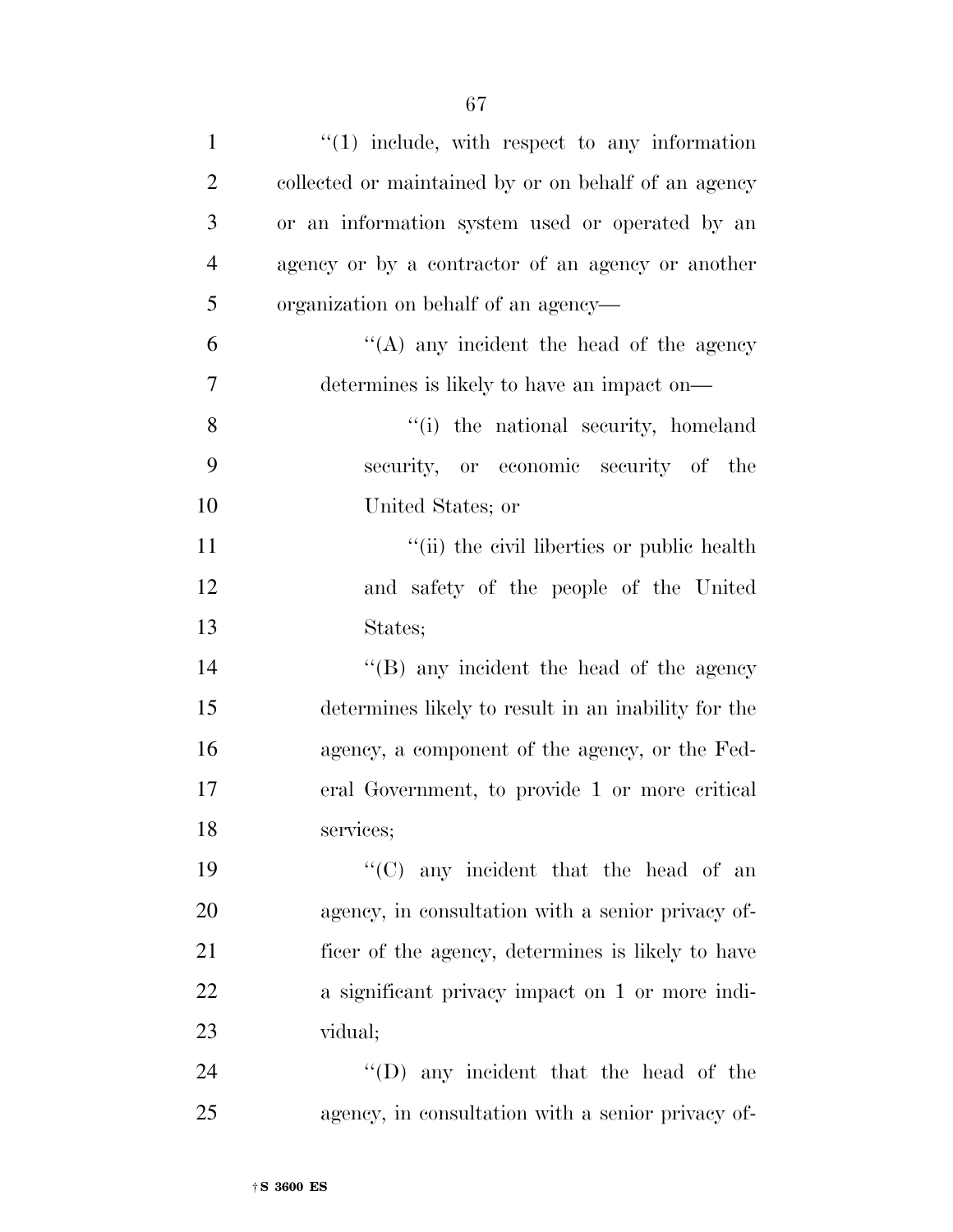| $\mathbf{1}$   | ficial of the agency, determines is likely to have   |
|----------------|------------------------------------------------------|
| $\overline{2}$ | a substantial privacy impact on a significant        |
| 3              | number of individuals;                               |
| $\overline{4}$ | " $(E)$ any incident the head of the agency"         |
| 5              | determines substantially disrupts the operations     |
| 6              | of a high value asset owned or operated by the       |
| $\overline{7}$ | agency;                                              |
| 8              | $\lq\lq(F)$ any incident involving the exposure of   |
| 9              | sensitive agency information to a foreign entity,    |
| 10             | such as the communications of the head of the        |
| 11             | agency, the head of a component of the agency,       |
| 12             | or the direct reports of the head of the agency      |
| 13             | or the head of a component of the agency; and        |
| 14             | $\lq\lq(G)$ any other type of incident determined    |
| 15             | appropriate by the Director;                         |
| 16             | $\lq(2)$ stipulate that the National Cyber Director, |
| 17             | in consultation with the Director, shall declare a   |
| 18             | major incident at each agency impacted by an inci-   |
| 19             | dent if it is determined that an incident—           |
| 20             | "(A) occurs at not less than 2 agencies;             |
| 21             | and                                                  |
| 22             | "(B) is enabled by—                                  |
| 23             | "(i) a common technical root cause,                  |
| 24             | such as a supply chain compromise, a com-            |
| 25             | mon software or hardware vulnerability; or           |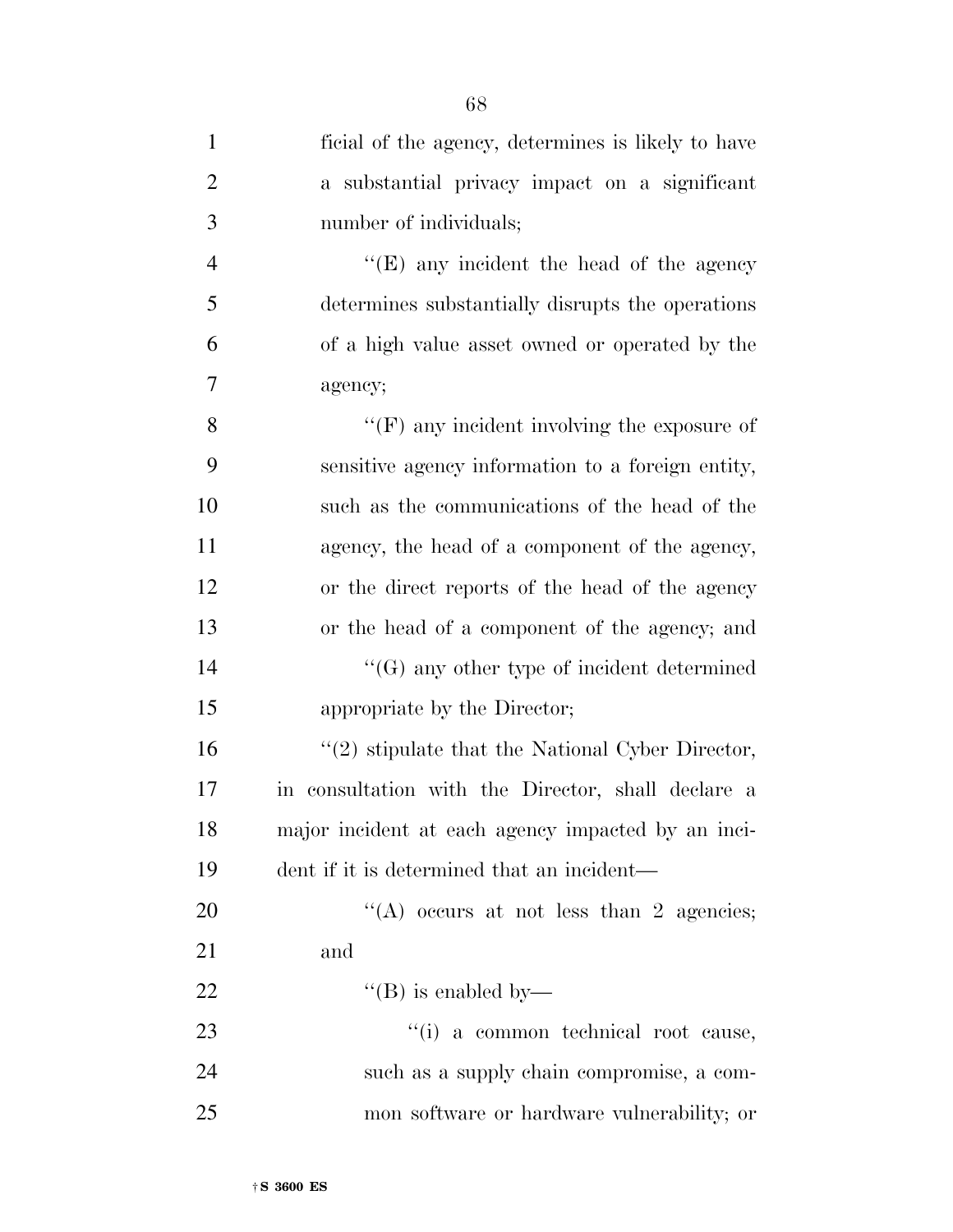| $\mathbf{1}$   | "(ii) the related activities of a com-                     |
|----------------|------------------------------------------------------------|
| $\overline{2}$ | mon threat actor; and                                      |
| 3              | $\lq(3)$ stipulate that, in determining whether an         |
| $\overline{4}$ | incident constitutes a major incident because that         |
| 5              | incident is any incident described in paragraph (1),       |
| 6              | the head of the agency shall consult with the Na-          |
| 7              | tional Cyber Director and may consult with the Di-         |
| 8              | rector of the Cybersecurity and Infrastructure Secu-       |
| 9              | rity Agency.                                               |
| 10             | "(c) SIGNIFICANT NUMBER OF INDIVIDUALS.—In de-             |
| 11             | termining what constitutes a significant number of indi-   |
| 12             | viduals under subsection $(b)(1)(D)$ , the Director—       |
| 13             | $\lq(1)$ may determine a threshold for a minimum           |
| 14             | number of individuals that constitutes a significant       |
| 15             | amount; and                                                |
| 16             | $\lq(2)$ may not determine a threshold described           |
| 17             | in paragraph $(1)$ that exceeds $5,000$ individuals.       |
|                | 18 "(d) EVALUATION AND UPDATES.—Not later than 2           |
| 19             | years after the date of enactment of the Federal Informa-  |
| 20             | tion Security Modernization Act of 2022, and not less fre- |
| 21             | quently than every 2 years thereafter, the Director shall  |
| 22             | provide a briefing to the Committee on Homeland Security   |
| 23             | and Governmental Affairs of the Senate and the Com-        |
| 24             | mittee on Oversight and Reform of the House of Rep-        |
| 25             | resentatives, which shall include—                         |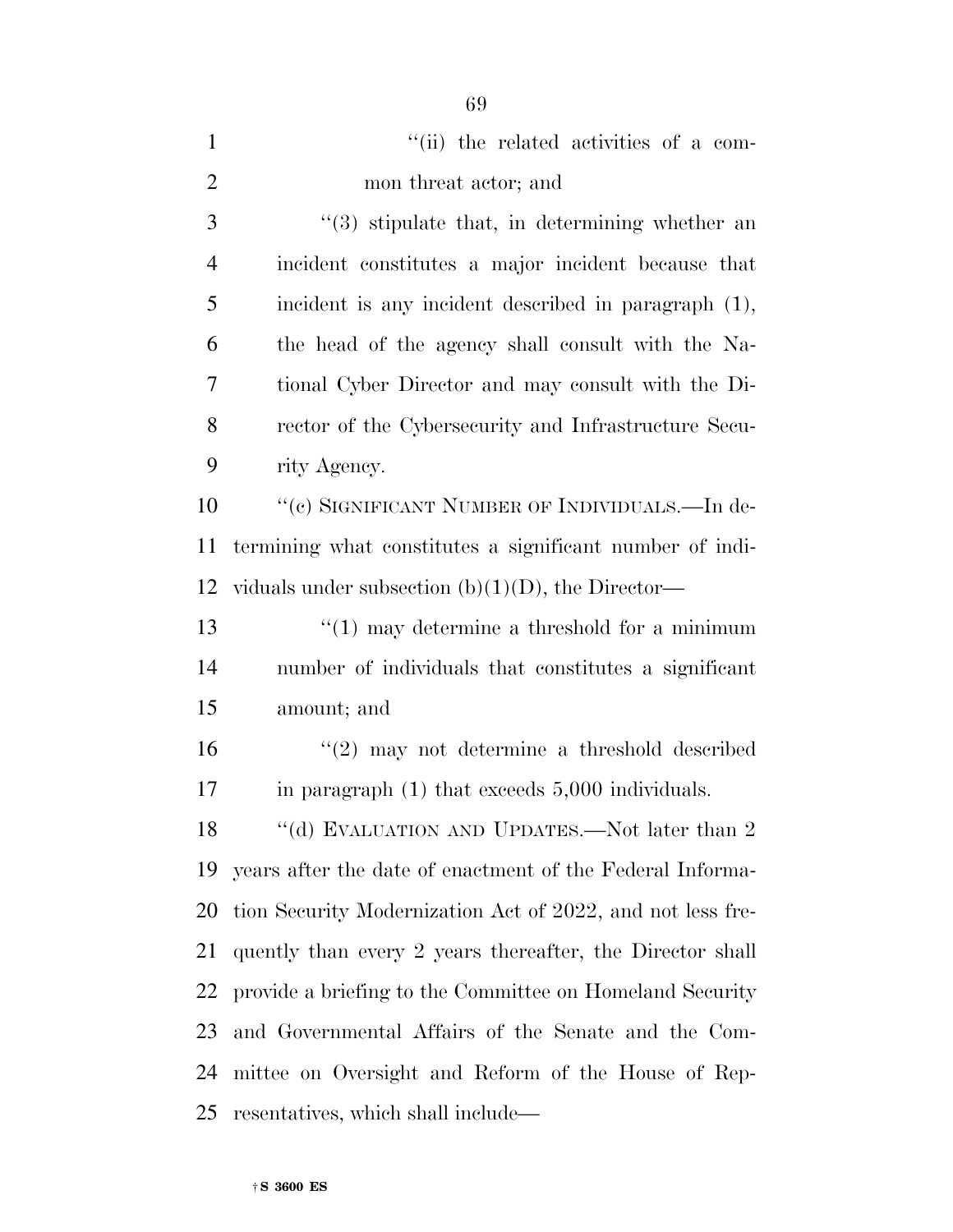| $\mathbf{1}$   | $\lq(1)$ an evaluation of any necessary updates to      |
|----------------|---------------------------------------------------------|
| $\overline{2}$ | the guidance issued under subsection (a);               |
| 3              | $\lq(2)$ an evaluation of any necessary updates to      |
| $\overline{4}$ | the definition of the term 'major incident' included    |
| 5              | in the guidance issued under subsection (a); and        |
| 6              | $\lq(3)$ an explanation of, and the analysis that       |
| 7              | led to, the definition described in paragraph $(2)$ .". |
|                |                                                         |

- 8 (2) CLERICAL AMENDMENT.—The table of sec-
- 9 tions for chapter 35 of title 44, United States Code,
- 10 is amended by adding at the end the following:

''SUBCHAPTER IV—FEDERAL SYSTEM INCIDENT RESPONSE

''3591. Definitions

''3592. Notification of breach

''3593. Congressional and Executive Branch reports

''3594. Government information sharing and incident response

''3595. Responsibilities of contractors and awardees

''3596. Training

''3597. Analysis and report on Federal incidents

''3598. Major incident definition''.

# 11 **SEC. 104. AMENDMENTS TO SUBTITLE III OF TITLE 40.**

12 (a) MODERNIZING GOVERNMENT TECHNOLOGY.—

13 Subtitle G of title X of Division A of the National Defense

14 Authorization Act for Fiscal Year 2018 (40 U.S.C. 11301

15 note) is amended in section 1078—

16 (1) by striking subsection (a) and inserting the

17 following:

18 "(a) DEFINITIONS.—In this section:

19 "(1) AGENCY.—The term 'agency' has the 20 meaning given the term in section 551 of title 5,

21 United States Code.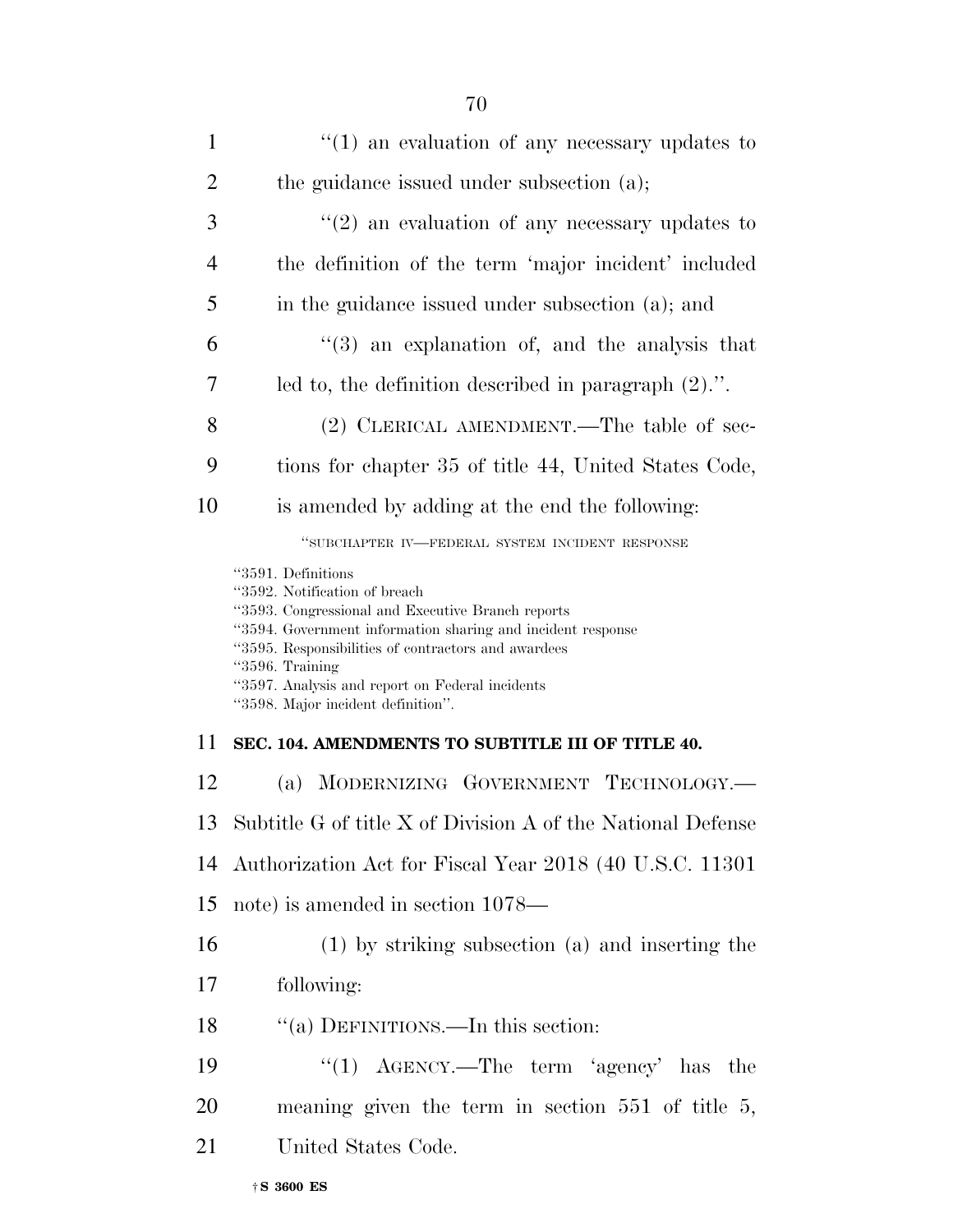| $\mathbf{1}$   | "(2) HIGH VALUE ASSET.—The term 'high               |
|----------------|-----------------------------------------------------|
| $\overline{2}$ | value asset' has the meaning given the term in sec- |
| 3              | tion 3552 of title 44, United States Code.";        |
| $\overline{4}$ | $(2)$ in subsection (b), by adding at the end the   |
| 5              | following:                                          |
| 6              | PROPOSAL EVALUATION.—The Director<br>(8)            |
| $\overline{7}$ | shall—                                              |
| 8              | "(A) give consideration for the use of              |
| 9              | amounts in the Fund to improve the security of      |
| 10             | high value assets; and                              |
| 11             | "(B) require that any proposal for the use          |
| 12             | of amounts in the Fund includes a cybersecu-        |
| 13             | rity plan, including a supply chain risk manage-    |
| 14             | ment plan, to be reviewed by the member of the      |
| 15             | Technology Modernization Board described in         |
| 16             | subsection $(c)(5)(C)$ ."; and                      |
| 17             | $(3)$ in subsection $(e)$ —                         |
| 18             | (A) in paragraph $(2)(A)(i)$ , by inserting ",      |
| 19             | including a consideration of the impact on high     |
| 20             | value assets" after "operational risks";            |
| 21             | $(B)$ in paragraph $(5)$ —                          |
| 22             | (i) in subparagraph $(A)$ , by striking             |
| 23             | "and" at the end;                                   |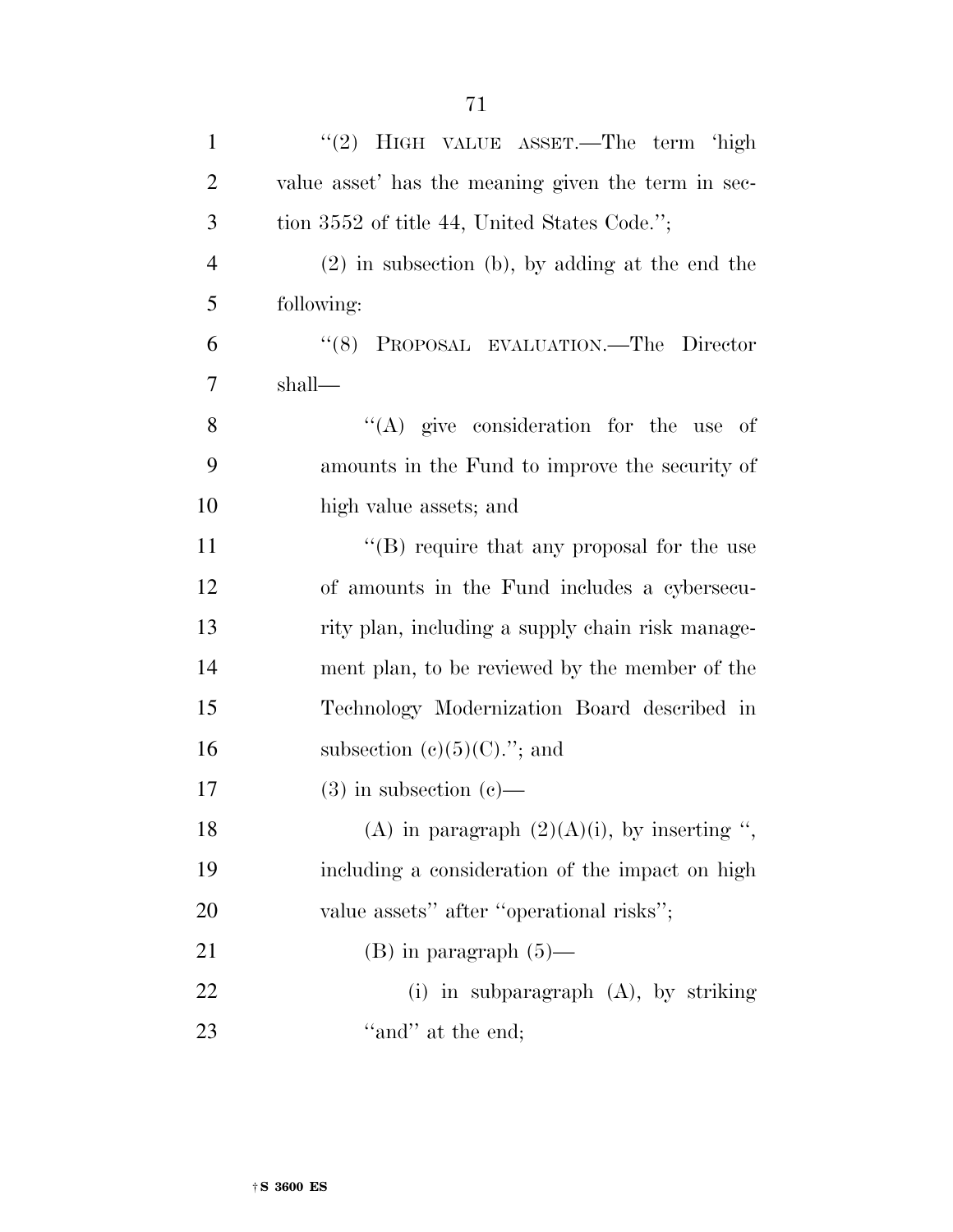| $\mathbf{1}$   | (ii) in subparagraph (B), by striking                     |
|----------------|-----------------------------------------------------------|
| $\overline{2}$ | the period at the end and inserting "and";                |
| 3              | and                                                       |
| $\overline{4}$ | (iii) by adding at the end the fol-                       |
| 5              | lowing:                                                   |
| 6              | $\lq\lq$ (C) a senior official from the Cybersecu-        |
| 7              | rity and Infrastructure Security Agency of the            |
| 8              | Department of Homeland Security, appointed                |
| 9              | by the Director."; and                                    |
| 10             | (C) in paragraph $(6)(A)$ , by striking "shall            |
| 11             | be—" and all that follows through "4 employ-              |
| 12             | ees" and inserting "shall be 4 employees".                |
| 13             | (b) SUBCHAPTER I.—Subchapter I of chapter 113 of          |
| 14             | subtitle III of title 40, United States Code, is amended— |
| 15             | $(1)$ in section 11302—                                   |
| 16             | $(A)$ in subsection (b), by striking "use, se-            |
| 17             | curity, and disposal of" and inserting "use, and          |
| 18             | disposal of, and, in consultation with the Direc-         |
| 19             | tor of the Cybersecurity and Infrastructure Se-           |
| 20             | curity Agency and the National Cyber Director,            |
| 21             | promote and improve the security of,";                    |
| 22             | $(B)$ in subsection $(c)$ —                               |
|                |                                                           |
| 23             | (i) in paragraph $(3)$ —                                  |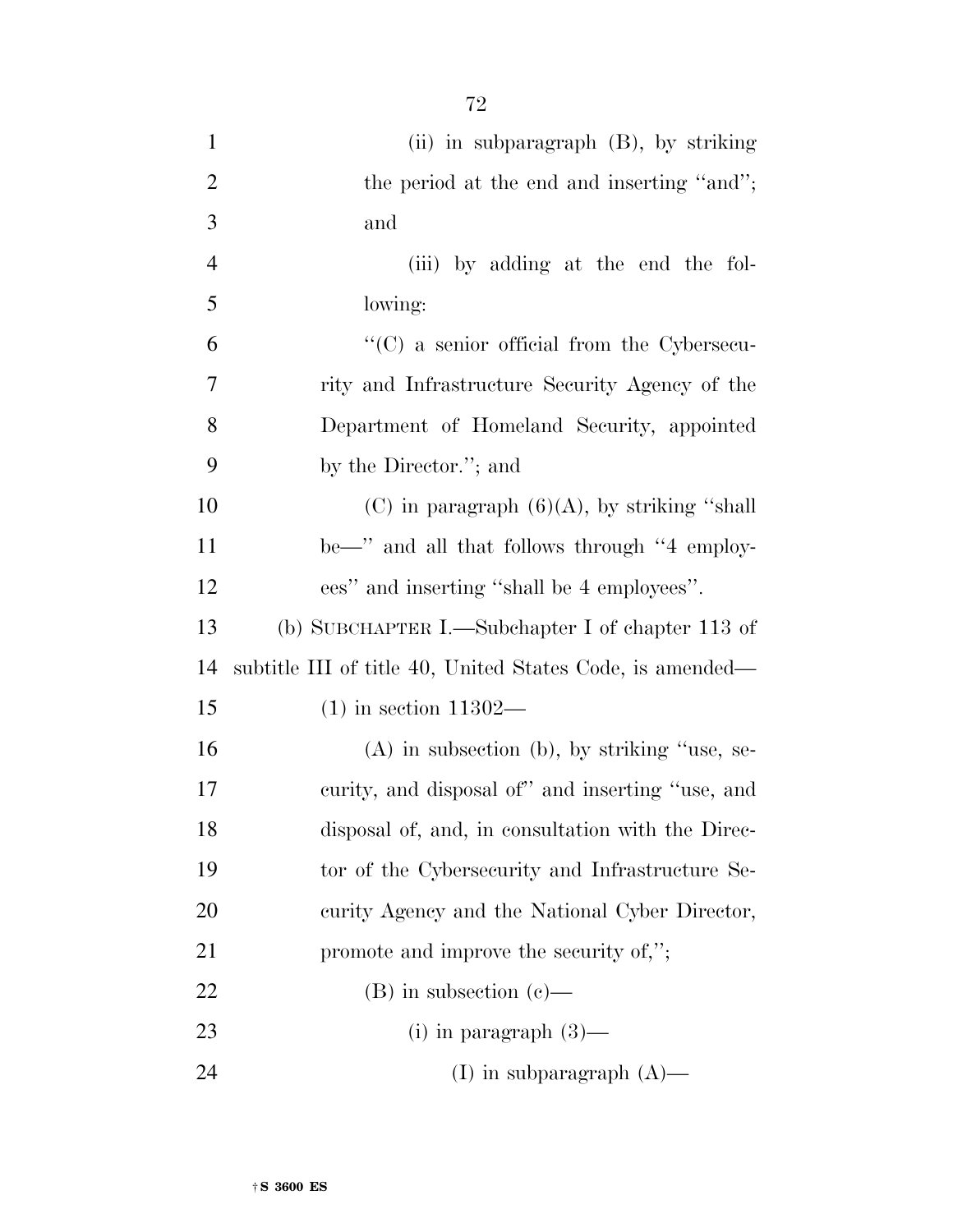| in the | ۰.<br>v |
|--------|---------|
|        |         |

| $\mathbf{1}$   | (aa) by striking "including"                   |
|----------------|------------------------------------------------|
| $\overline{2}$ | data" and inserting "which                     |
| 3              | shall—                                         |
| $\overline{4}$ | "(i) include data"; and                        |
| 5              | (bb) by adding at the end                      |
| 6              | the following:                                 |
| 7              | "(ii) specifically denote cybersecurity        |
| 8              | funding under the risk-based cyber budget      |
| 9              | model<br>developed pursuant to section         |
| 10             | $3553(a)(7)$ of title 44."; and                |
| 11             | $(II)$ in subparagraph $(B)$ , by add-         |
| 12             | ing at the end the following:                  |
| 13             | "(iii) The Director shall provide to the       |
| 14             | National Cyber Director any cybersecurity      |
| 15             | funding information described in subpara-      |
| 16             | graph $(A)(ii)$ that is provided to the Direc- |
| 17             | tor under clause (ii) of this subpara-         |
| 18             | graph.";                                       |
| 19             | $(C)$ in subsection $(f)$ —                    |
| 20             | (i) by striking "heads of executive            |
| 21             | agencies to develop" and inserting "heads"     |
| 22             | of executive agencies to—                      |
| 23             | $"(1)$ develop";                               |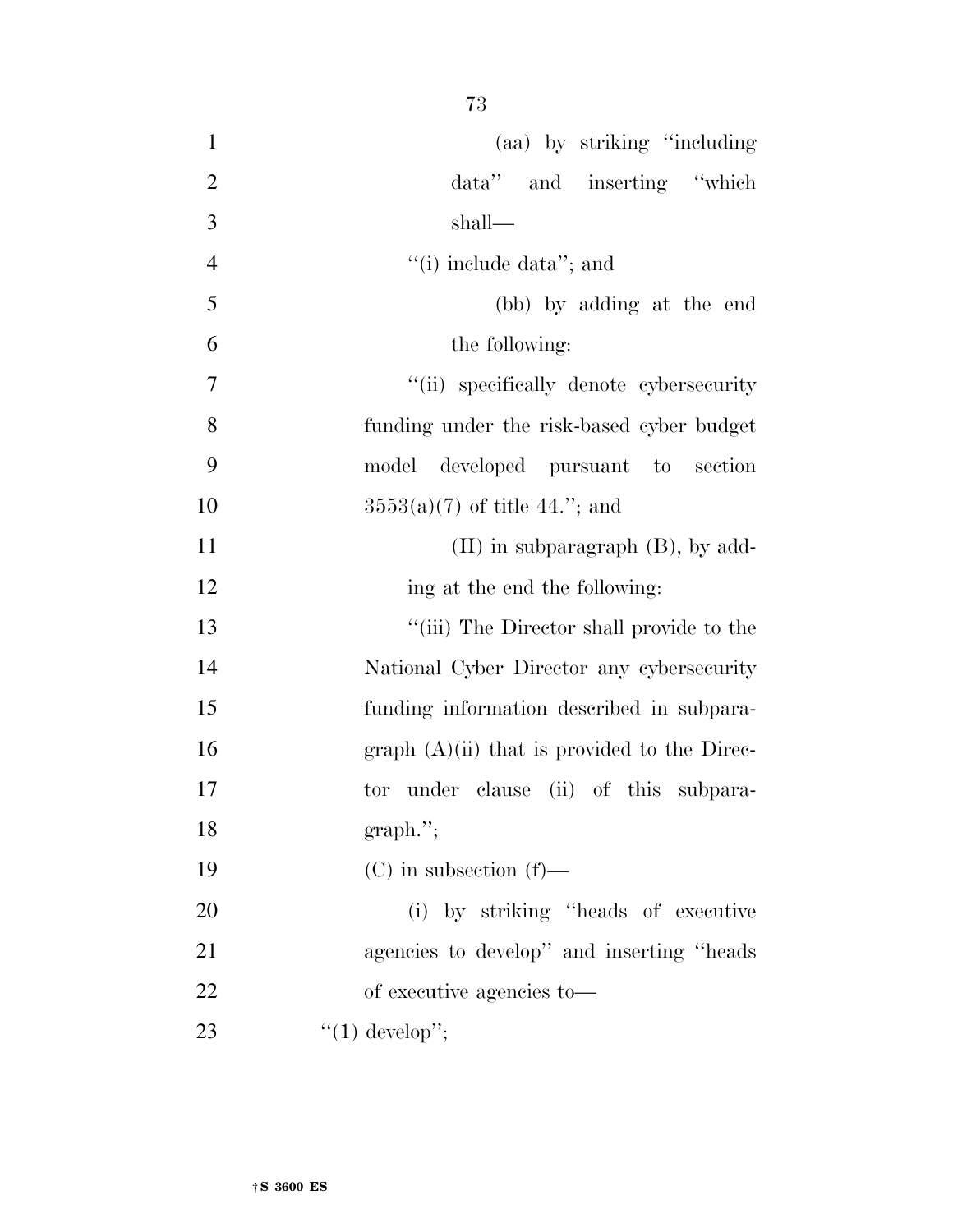| $\mathbf{1}$   | (ii) in paragraph $(1)$ , as so des-                |
|----------------|-----------------------------------------------------|
| $\mathbf{2}$   | ignated, by striking the period at the end          |
| $\overline{3}$ | and inserting "; and"; and                          |
| $\overline{4}$ | (iii) by adding at the end the fol-                 |
| 5              | lowing:                                             |
| 6              | $"(2)$ consult with the Director of the Cybersecu-  |
| 7              | rity and Infrastructure Security Agency for the de- |
| 8              | velopment and use of supply chain security best     |
| 9              | practices."; and                                    |
| 10             | (D) in subsection (h), by inserting ", in-          |
| 11             | cluding cybersecurity performances," after "the     |
| 12             | performances"; and                                  |
| 13             | $(2)$ in section 11303(b)—                          |
| 14             | (A) in paragraph $(2)(B)$ —                         |
| 15             | (i) in clause (i), by striking " $or$ " at          |
| 16             | the end;                                            |
| 17             | (ii) in clause (ii), by adding " $or$ " at          |
| 18             | the end; and                                        |
| 19             | (iii) by adding at the end the fol-                 |
| 20             | lowing:                                             |
| 21             | "(iii) whether the function should be               |
| 22             | performed by a shared service offered by            |
| 23             | another executive agency;"; and                     |
| 24             | (B) in paragraph $(5)(B)(i)$ , by inserting ",      |
| 25             | while taking into account the risk-based cyber      |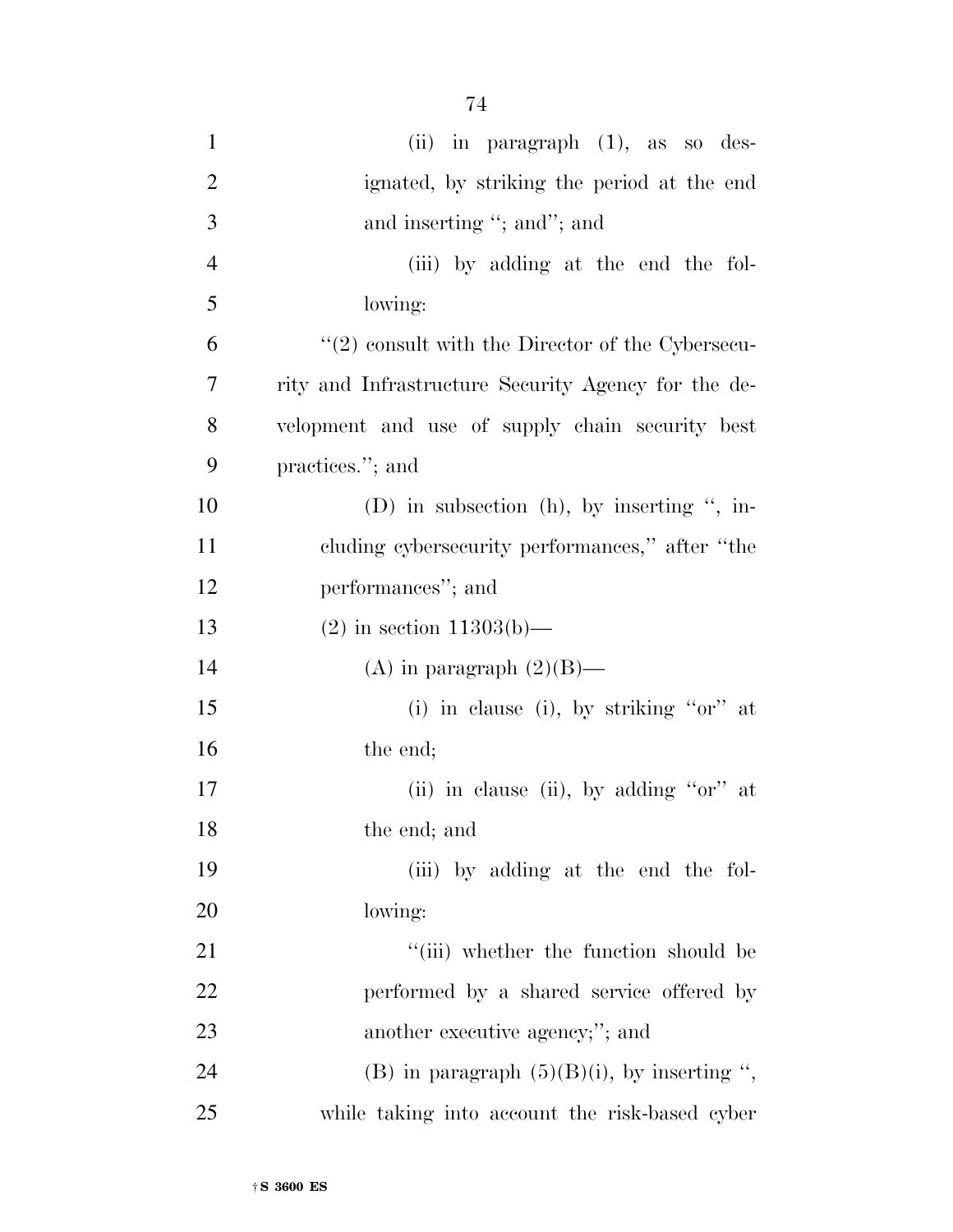| $\mathbf{1}$   | budget model developed pursuant to section                 |
|----------------|------------------------------------------------------------|
| $\overline{2}$ | $3553(a)(7)$ of title 44" after "title 31".                |
| 3              | (c) SUBCHAPTER II.—Subchapter II of chapter 113            |
| 4              | of subtitle III of title 40, United States Code, is amend- |
| 5              | $ed$ —                                                     |
| 6              | $(1)$ in section 11312(a), by inserting ", includ-         |
| 7              | ing security risks" after "managing the risks";            |
| 8              | $(2)$ in section 11313(1), by striking "efficiency"        |
| 9              | and effectiveness" and inserting "efficiency, security,    |
| 10             | and effectiveness";                                        |
| 11             | $(3)$ in section 11315, by adding at the end the           |
| 12             | following:                                                 |
| 13             | "(d) COMPONENT AGENCY CHIEF INFORMATION OF-                |
| 14             | FICERS.—The Chief Information Officer or an equivalent     |
| 15             | official of a component agency shall report to—            |
| 16             | "(1) the Chief Information Officer designated              |
| 17             | under section $3506(a)(2)$ of title 44 or an equivalent    |
| 18             | official of the agency of which the component agency       |
| 19             | is a component; and                                        |
| 20             | $\lq(2)$ the head of the component agency.                 |
| 21             | "(e) REPORTING STRUCTURE EXEMPTION.-                       |
| 22             | "(1) IN GENERAL.—On annual basis, the Direc-               |
| 23             | tor may exempt any agency from the reporting               |
| 24             | structure requirements under subsection (d).               |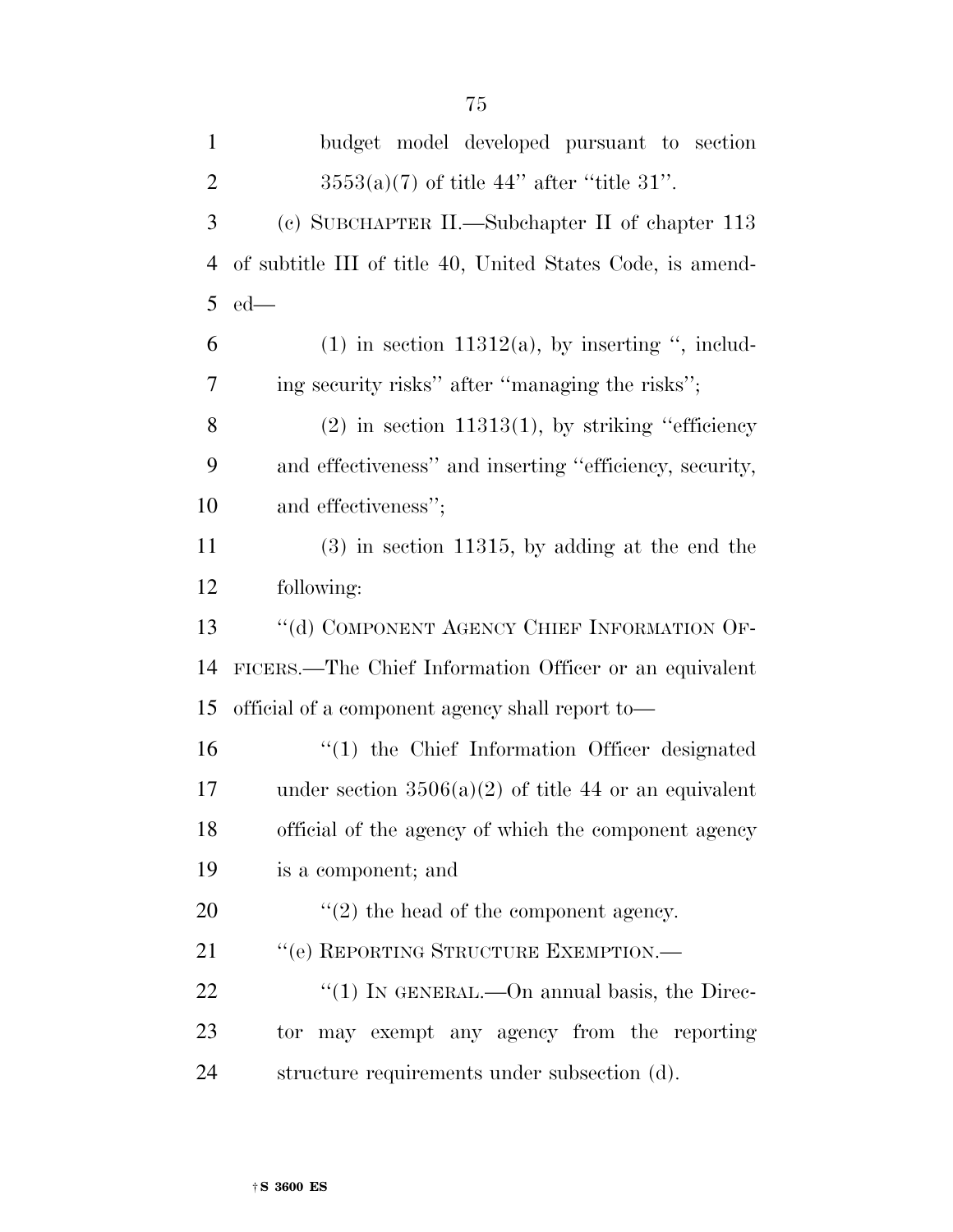| $\mathbf{1}$   | "(2) REPORT.—On an annual basis, the Direc-           |
|----------------|-------------------------------------------------------|
| $\overline{2}$ | tor shall submit to the Committee on Homeland Se-     |
| 3              | curity and Governmental Affairs of the Senate and     |
| $\overline{4}$ | the Committee on Oversight and Reform of the          |
| 5              | House of Representatives a report that includes a     |
| 6              | list of each exemption granted under paragraph (1)    |
| 7              | and the associated rationale for each exemption.      |
| 8              | "(3) COMPONENT OF OTHER REPORT.—The re-               |
| 9              | port required under paragraph (2) may be incor-       |
| 10             | porated into any other annual report required under   |
| 11             | chapter 35 of title 44, United States Code.";         |
| 12             | $(4)$ in section 11317, by inserting "security,"      |
| 13             | before "or schedule"; and                             |
| 14             | $(5)$ in section 11319(b)(1), in the paragraph        |
|                |                                                       |
| 15             | heading, by striking "CIOS" and inserting "CHIEF      |
| 16             | INFORMATION OFFICERS".                                |
|                | SEC. 105. ACTIONS TO ENHANCE FEDERAL INCIDENT         |
| 17<br>18       | <b>TRANSPARENCY.</b>                                  |
| 19             | (a) RESPONSIBILITIES OF THE CYBERSECURITY AND         |
| 20             | INFRASTRUCTURE SECURITY AGENCY.                       |
| 21             | (1) IN GENERAL.—Not later than 180 days               |
| 22             | after the date of enactment of this Act, the Director |
| 23             | of the Cybersecurity and Infrastructure Security      |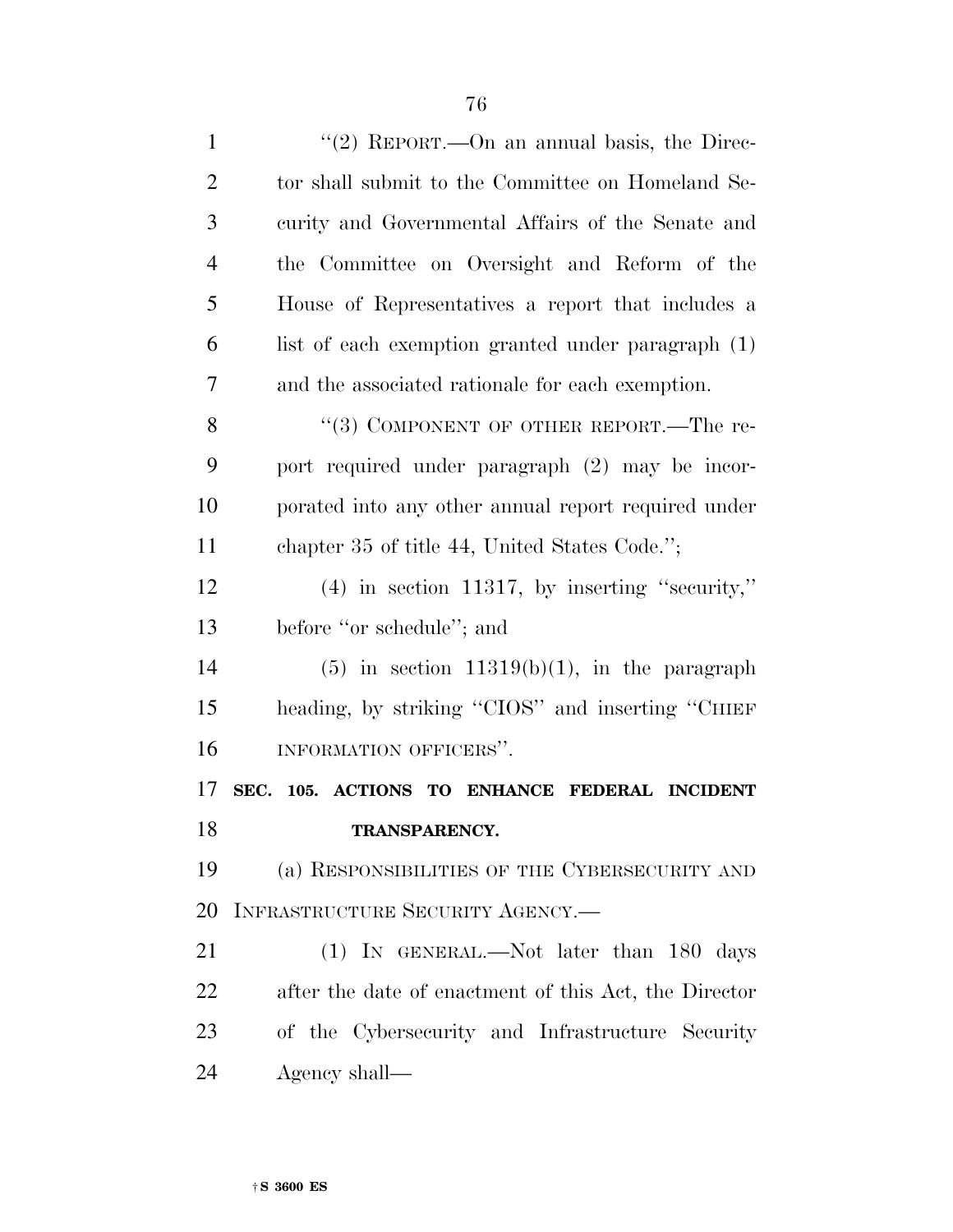| $\mathbf{1}$   | $(A)$ develop a plan for the development of         |
|----------------|-----------------------------------------------------|
| $\overline{2}$ | the analysis required under section $3597(a)$ of    |
| 3              | title 44, United States Code, as added by this      |
| $\overline{4}$ | title, and the report required under subsection     |
| 5              | (b) of that section that includes—                  |
| 6              | (i) a description of any challenges the             |
| $\overline{7}$ | Director of the Cybersecurity and Infra-            |
| 8              | structure Security Agency anticipates en-           |
| 9              | countering; and                                     |
| 10             | (ii) the use of automation and ma-                  |
| 11             | chine-readable formats for collecting, com-         |
| 12             | piling, monitoring, and analyzing data; and         |
| 13             | (B) provide to the appropriate congres-             |
| 14             | sional committees a briefing on the plan devel-     |
| 15             | oped under subparagraph (A).                        |
| 16             | (2) BRIEFING.—Not later than 1 year after the       |
| 17             | date of enactment of this Act, the Director of the  |
| 18             | Cybersecurity and Infrastructure Security Agency    |
| 19             | shall provide to the appropriate congressional com- |
| 20             | mittees a briefing on—                              |
| 21             | (A) the execution of the plan required              |
| 22             | under paragraph $(1)(A)$ ; and                      |
| 23             | (B) the development of the report required          |
| 24             | under section $3597(b)$ of title 44, United States  |

Code, as added by this title.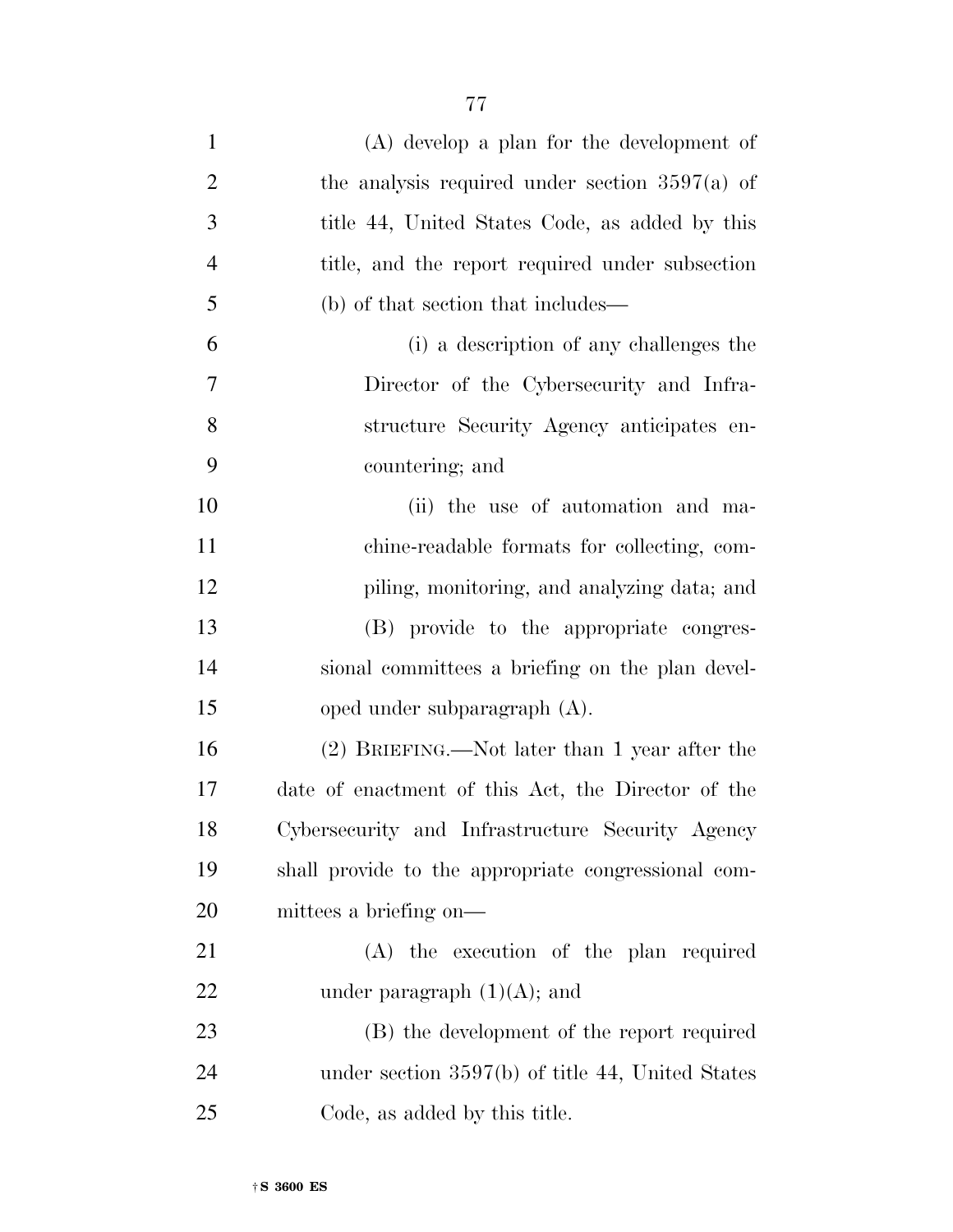| $\mathbf{1}$   | (b) RESPONSIBILITIES OF THE DIRECTOR OF THE                    |
|----------------|----------------------------------------------------------------|
| $\overline{2}$ | OFFICE OF MANAGEMENT AND BUDGET.—                              |
| 3              | (1) FISMA.—Section 2 of the Federal Informa-                   |
| $\overline{4}$ | tion Security Modernization Act of 2014 (44 U.S.C.             |
| 5              | $3554$ note) is amended—                                       |
| 6              | $(A)$ by striking subsection $(b)$ ; and                       |
| 7              | (B) by redesignating subsections<br>$\left( \mathrm{e}\right)$ |
| 8              | through (f) as subsections (b) through (e), re-                |
| 9              | spectively.                                                    |
| 10             | (2) INCIDENT DATA SHARING.—                                    |
| 11             | (A) IN GENERAL.—The Director shall de-                         |
| 12             | velop guidance, to be updated not less fre-                    |
| 13             | quently than once every 2 years, on the content,               |
| 14             | timeliness, and format of the information pro-                 |
| 15             | vided by agencies under section $3594(a)$ of title             |
| 16             | 44, United States Code, as added by this title.                |
| 17             | (B) REQUIREMENTS.—The guidance devel-                          |
| 18             | oped under subparagraph (A) shall—                             |
| 19             | (i) prioritize the availability of data                        |
| 20             | necessary to understand and analyze—                           |
| 21             | (I) the causes of incidents;                                   |
| 22             | (II) the scope and scale of inci-                              |
| 23             | dents within the environments and                              |
| 24             | systems of an agency;                                          |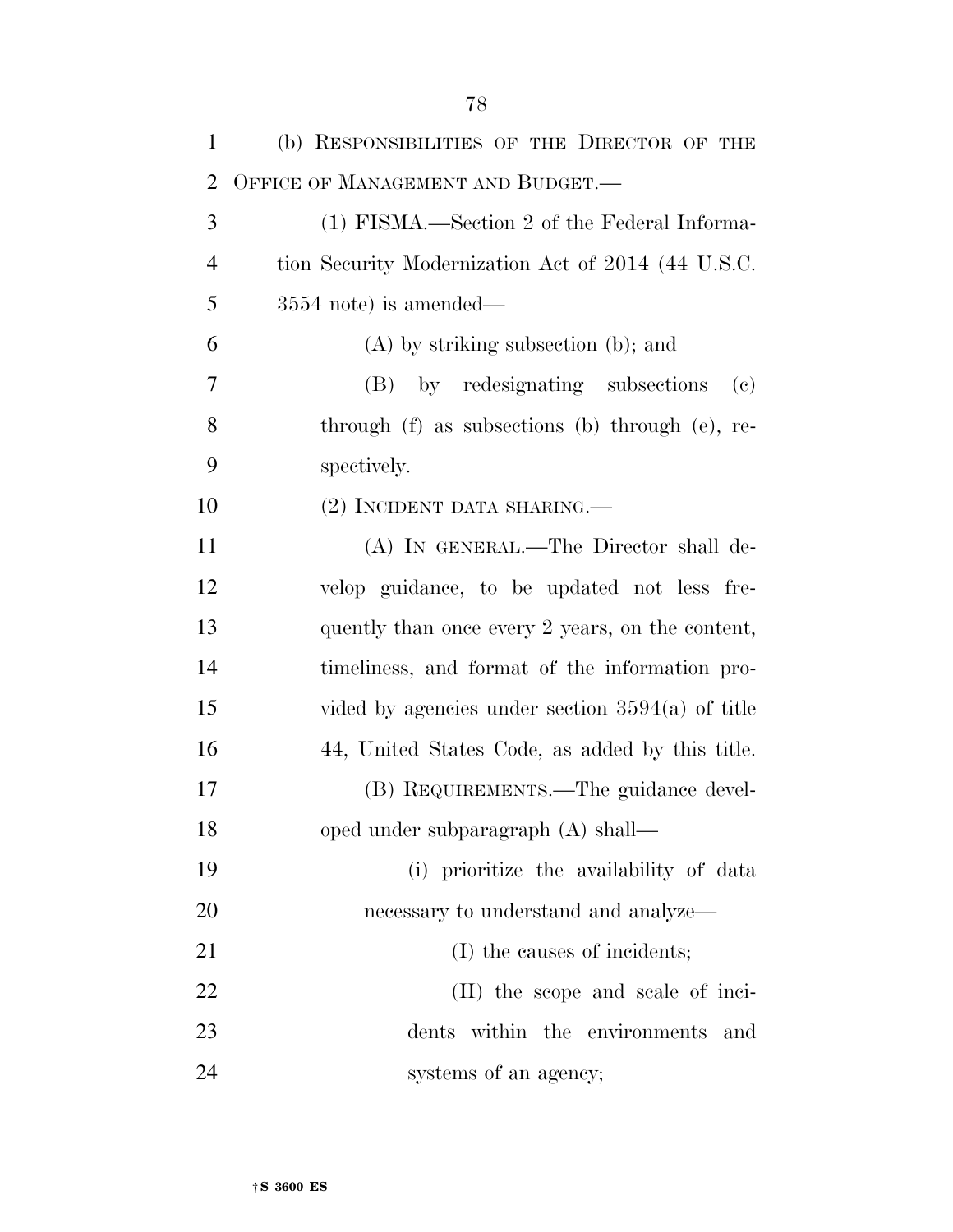- (III) a root cause analysis of in-2 cidents that— (aa) are common across the Federal Government; or (bb) have a Government- wide impact; (IV) agency response, recovery, and remediation actions and the effec- tiveness of those actions; and 10 (V) the impact of incidents; (ii) enable the efficient development  $12 \qquad \qquad \text{of}$  (I) lessons learned and rec- ommendations in responding to, recov- ering from, remediating, and miti- gating future incidents; and (II) the report on Federal inci- dents required under section 3597(b) of title 44, United States Code, as 20 added by this title; 21 (iii) include requirements for the time- liness of data production; and (iv) include requirements for using automation and machine-readable data for
- data sharing and availability.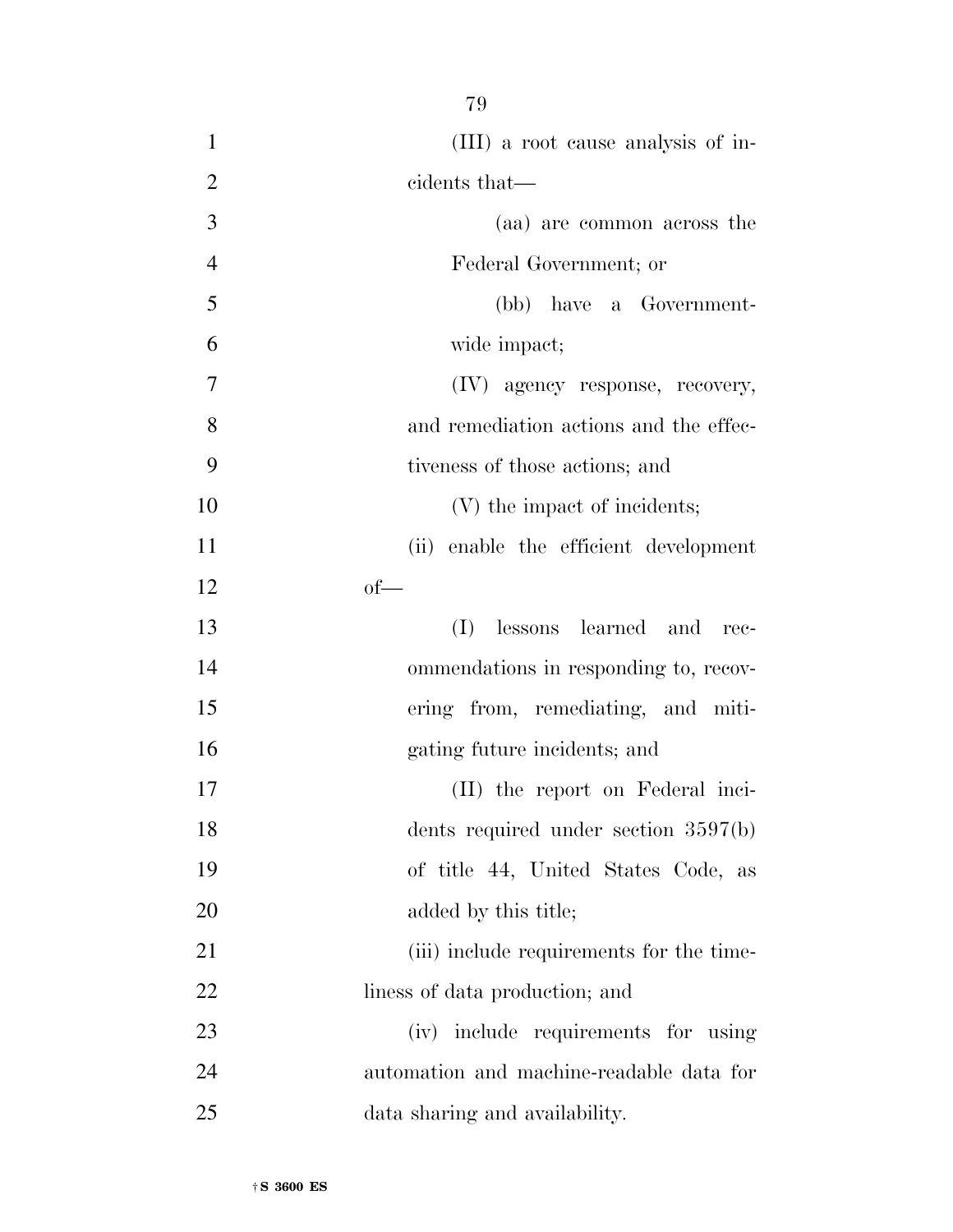(3) GUIDANCE ON RESPONDING TO INFORMA- TION REQUESTS.—Not later than 1 year after the date of enactment of this Act, the Director shall de- velop guidance for agencies to implement the re- quirement under section 3594(c) of title 44, United States Code, as added by this title, to provide infor-mation to other agencies experiencing incidents.

 (4) STANDARD GUIDANCE AND TEMPLATES.— Not later than 1 year after the date of enactment of this Act, the Director, in consultation with the Director of the Cybersecurity and Infrastructure Se- curity Agency, shall develop guidance and templates, to be reviewed and, if necessary, updated not less frequently than once every 2 years, for use by Fed- eral agencies in the activities required under sections 3592, 3593, and 3596 of title 44, United States Code, as added by this title.

 (A) IN GENERAL.—Not later than 1 year after the date of enactment of this Act, the Di- rector, in coordination with the Secretary of Homeland Security, the Secretary of Defense, the Administrator of General Services, and the heads of other agencies determined appropriate by the Director, shall issue guidance to Federal

18 (5) CONTRACTOR AND AWARDEE GUIDANCE.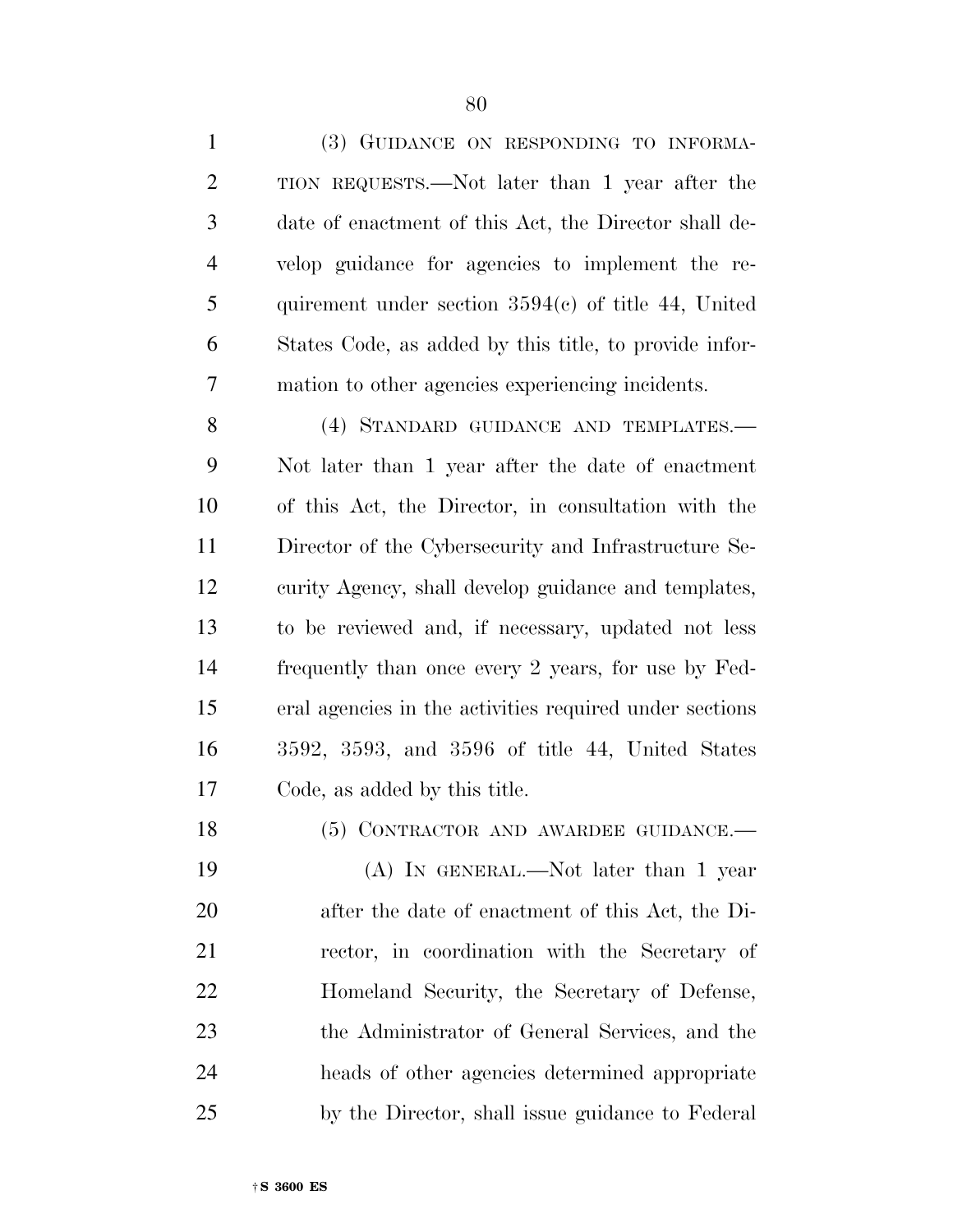| $\mathbf{1}$   | agencies on how to deconflict, to the greatest          |
|----------------|---------------------------------------------------------|
| $\overline{2}$ | extent practicable, existing regulations, policies,     |
| 3              | and procedures relating to the responsibilities of      |
| $\overline{4}$ | contractors and awardees established under sec-         |
| 5              | tion 3595 of title 44, United States Code, as           |
| 6              | added by this title.                                    |
| 7              | (B) EXISTING PROCESSES.—To the great-                   |
| 8              | extent practicable, the guidance issued<br>est          |
| 9              | under subparagraph (A) shall allow contractors          |
| 10             | and awardees to use existing processes for noti-        |
| 11             | fying Federal agencies of incidents involving in-       |
| 12             | formation of the Federal Government.                    |
| 13             | (6) UPDATED BRIEFINGS.—Not less frequently              |
| 14             | than once every 2 years, the Director shall provide     |
| 15             | to the appropriate congressional committees an up-      |
| 16             | date on the guidance and templates developed under      |
| 17             | paragraphs $(2)$ through $(4)$ .                        |
| 18             | (c) UPDATE TO THE PRIVACY ACT OF 1974.—Sec-             |
| 19             | tion $552a(b)$ of title 5, United States Code (commonly |
| 20             | known as the "Privacy Act of 1974") is amended—         |
| 21             | $(1)$ in paragraph $(11)$ , by striking "or" at the     |
| 22             | end;                                                    |
| 23             | $(2)$ in paragraph $(12)$ , by striking the period at   |
| 24             | the end and inserting "; or"; and                       |
| 25             | (3) by adding at the end the following:                 |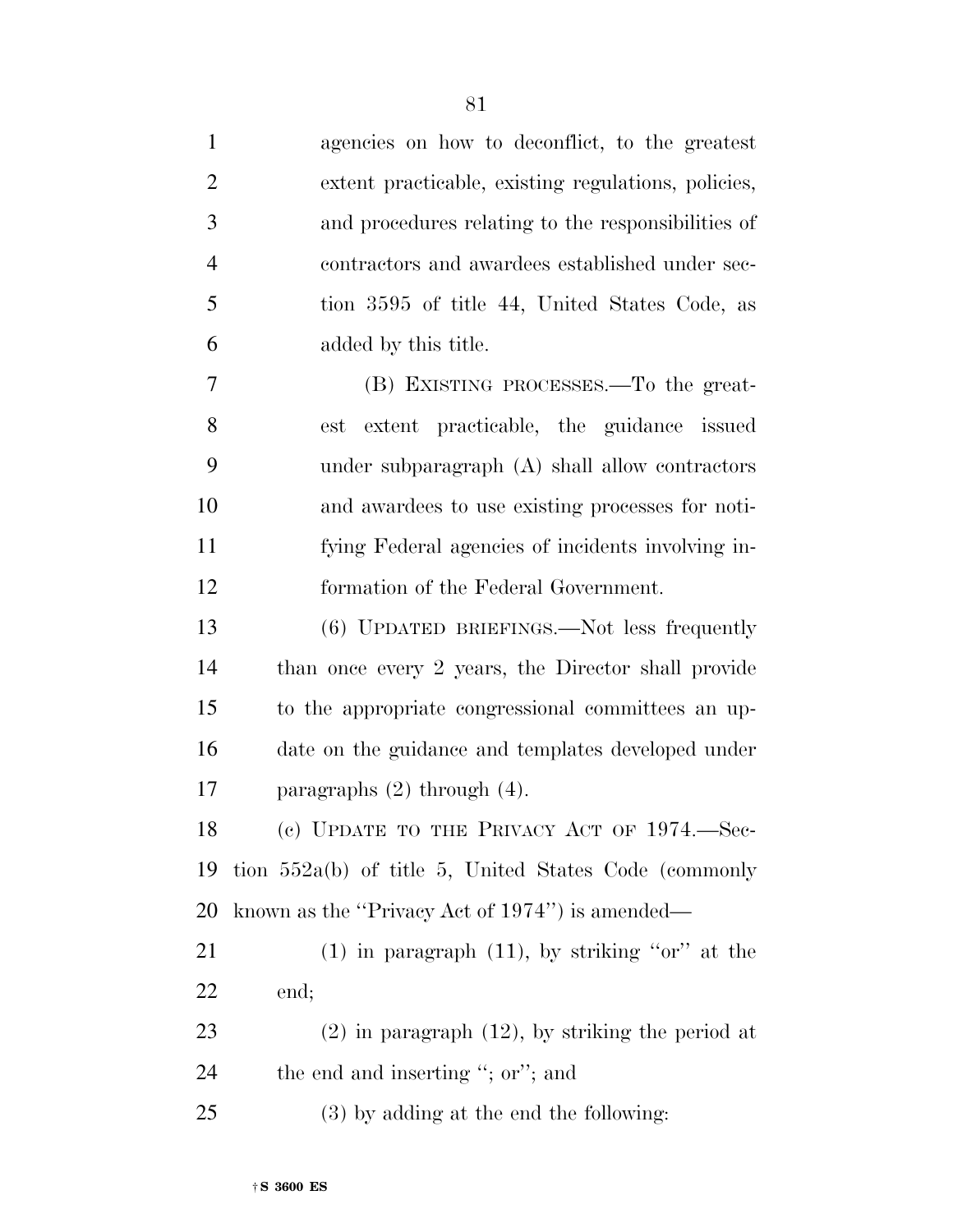$\frac{1}{2}$  (13) to another agency in furtherance of a re- sponse to an incident (as defined in section 3552 of title 44) and pursuant to the information sharing re- quirements in section 3594 of title 44 if the head of the requesting agency has made a written request to the agency that maintains the record specifying the particular portion desired and the activity for which the record is sought.''. **SEC. 106. ADDITIONAL GUIDANCE TO AGENCIES ON FISMA UPDATES.**  Not later than 1 year after the date of enactment of this Act, the Director, in consultation with the Director of the Cybersecurity and Infrastructure Security Agency, shall issue guidance for agencies on— (1) performing the ongoing and continuous agency system risk assessment required under sec-17 tion  $3554(a)(1)(A)$  of title 44, United States Code, as amended by this title; (2) implementing additional cybersecurity pro- cedures, which shall include resources for shared services; (3) establishing a process for providing the sta-23 tus of each remedial action under section  $3554(b)(7)$  of title 44, United States Code, as amended by this title, to the Director and the Cybersecurity and In-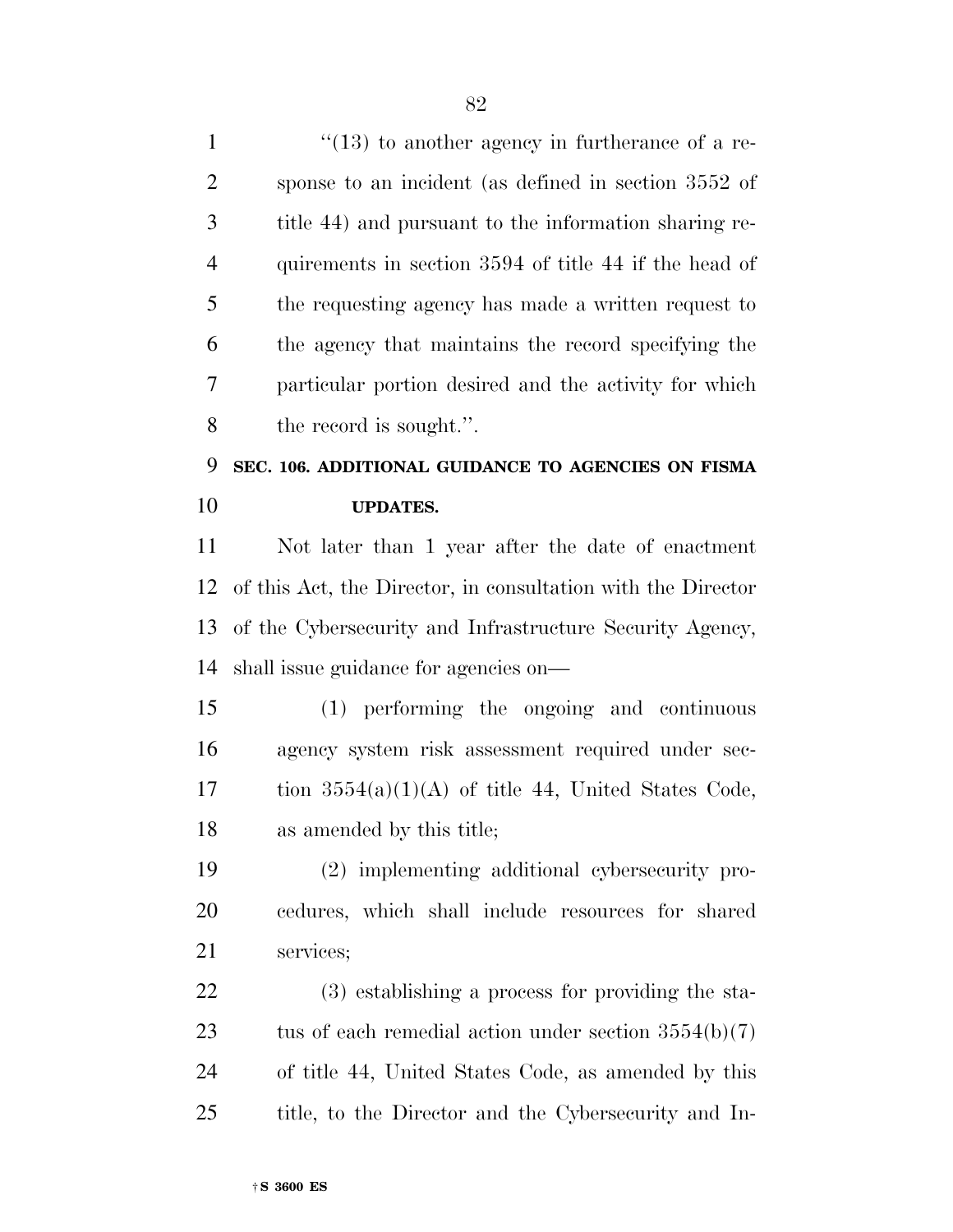| $\mathbf{1}$   | frastructure Security Agency using automation and        |
|----------------|----------------------------------------------------------|
| $\overline{2}$ | machine-readable data, as practicable, which shall       |
| 3              | include-                                                 |
| $\overline{4}$ | (A) specific guidance for the use of auto-               |
| 5              | mation and machine-readable data; and                    |
| 6              | (B) templates for providing the status of                |
| 7              | the remedial action; and                                 |
| 8              | (4) a requirement to coordinate with inspectors          |
| 9              | general of agencies to ensure consistent under-          |
| 10             | standing and application of agency policies for the      |
| 11             | purpose of evaluations by inspectors general.            |
| 12             | SEC. 107. AGENCY REQUIREMENTS TO NOTIFY PRIVATE          |
|                |                                                          |
| 13             | SECTOR ENTITIES IMPACTED BY INCIDENTS.                   |
| 14             | (a) DEFINITIONS.—In this section:                        |
| 15             | (1) REPORTING ENTITY.—The term "reporting                |
| 16             | entity" means private organization or governmental       |
| 17             | unit that is required by statute or regulation to sub-   |
| 18             | mit sensitive information to an agency.                  |
| 19             | (2) SENSITIVE INFORMATION.—The term "sen-                |
| 20             | sitive information" has the meaning given the term       |
| 21             | by the Director in guidance issued under subsection      |
| 22             | (b).                                                     |
| 23             | (b) GUIDANCE ON NOTIFICATION OF REPORTING EN-            |
| 24             | TITIES.—Not later than 180 days after the date of enact- |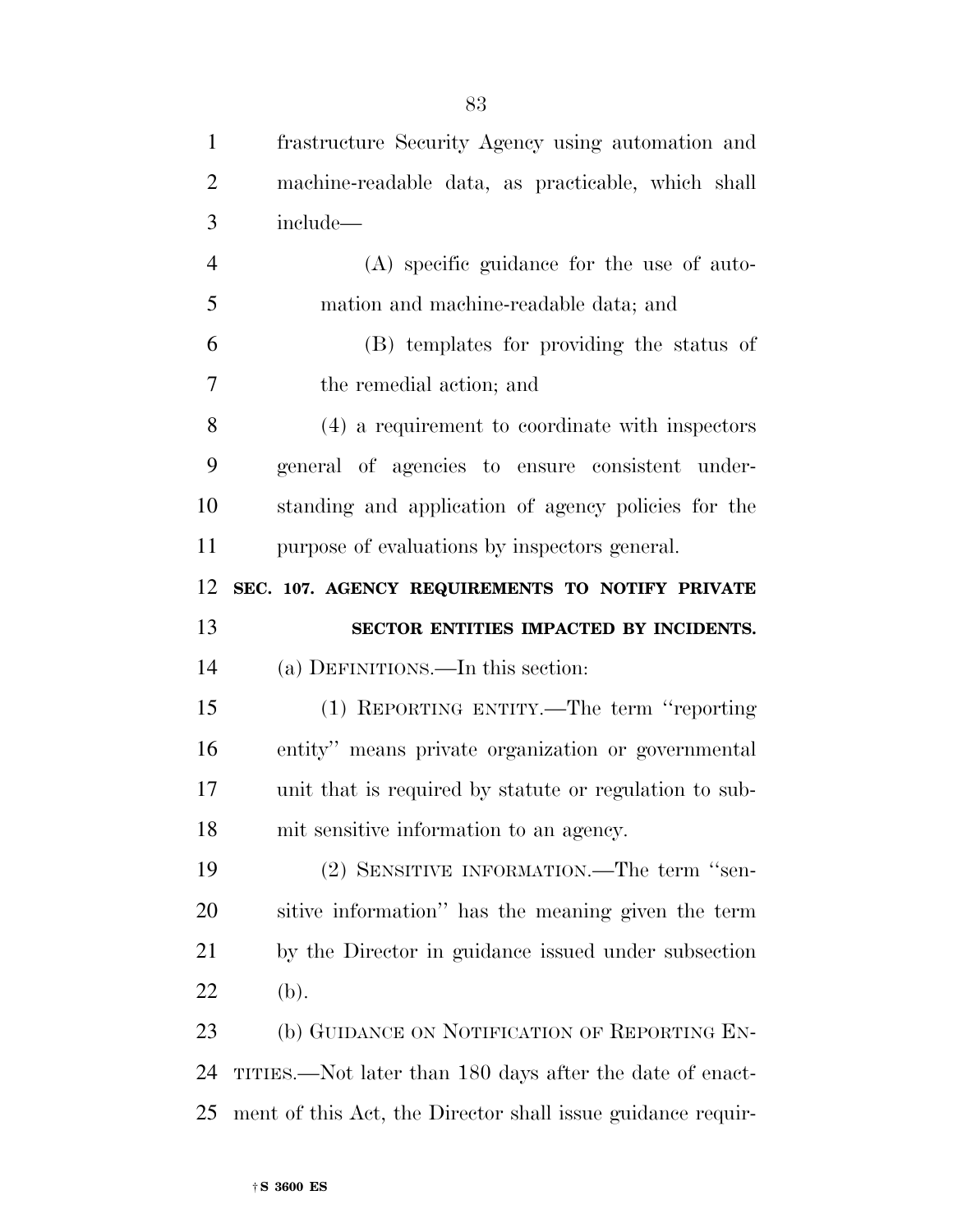of an incident that is likely to substantially affect— (1) the confidentiality or integrity of sensitive information submitted by the reporting entity to the agency pursuant to a statutory or regulatory re- quirement; or (2) the agency information system or systems used in the transmission or storage of the sensitive information described in paragraph (1). **SEC. 108. MOBILE SECURITY STANDARDS.**  (a) IN GENERAL.—Not later than 1 year after the date of enactment of this Act, the Director shall— (1) evaluate mobile application security guid- ance promulgated by the Director; and (2) issue guidance to secure mobile devices, in- cluding for mobile applications, for every agency. (b) CONTENTS.—The guidance issued under sub-18 section  $(a)(2)$  shall include— (1) a requirement, pursuant to section 3506(b)(4) of title 44, United States Code, for every agency to maintain a continuous inventory of every— (A) mobile device operated by or on behalf

of the agency; and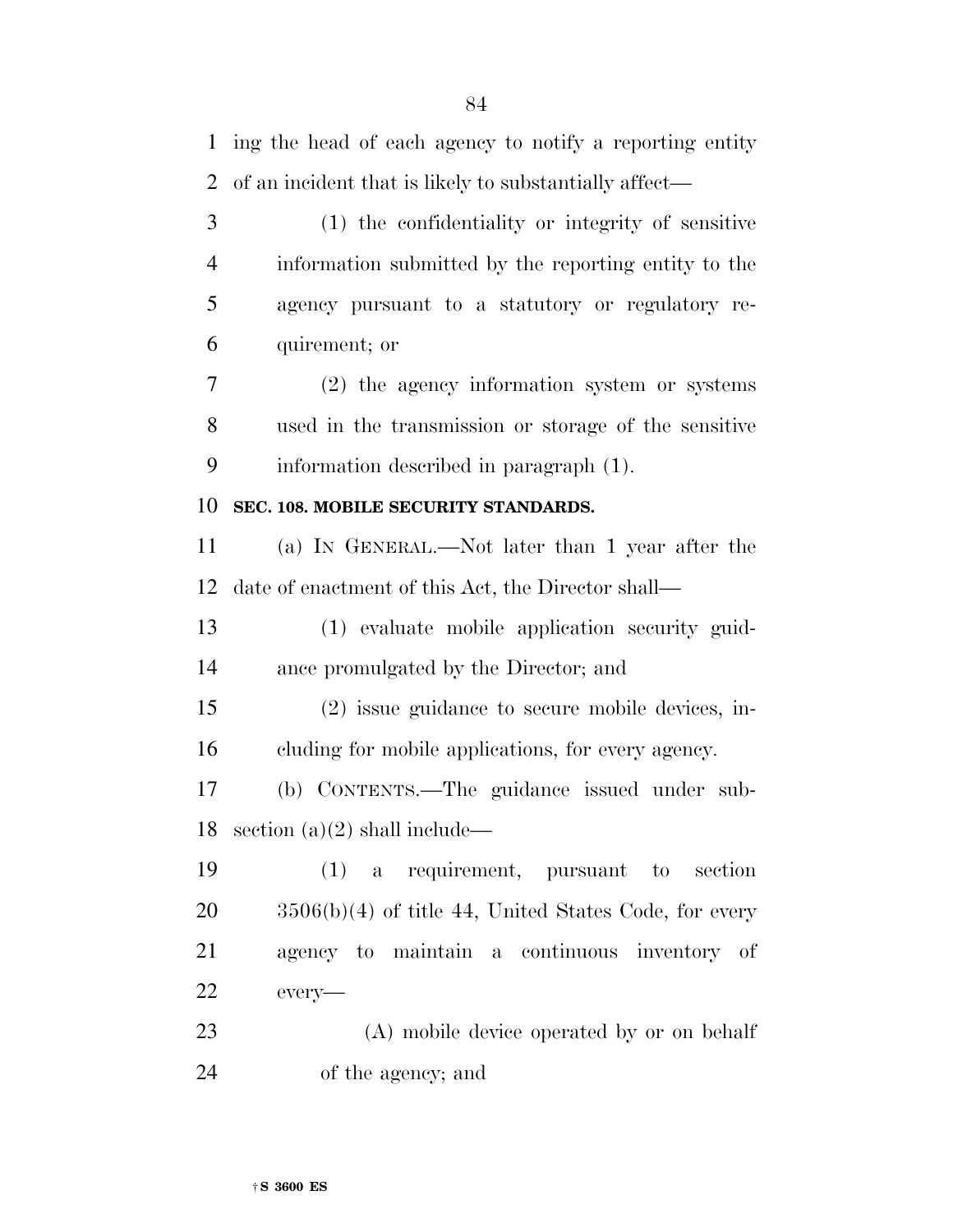| $\mathbf{1}$   | (B) vulnerability identified by the agency                  |
|----------------|-------------------------------------------------------------|
| $\overline{2}$ | associated with a mobile device; and                        |
| 3              | $(2)$ a requirement for every agency to perform             |
| $\overline{4}$ | continuous evaluation of the vulnerabilities described      |
| 5              | in paragraph $(1)(B)$ and other risks associated with       |
| 6              | the use of applications on mobile devices.                  |
| 7              | (c) INFORMATION SHARING. The Director, in co-               |
| 8              | ordination with the Director of the Cybersecurity and In-   |
| 9              | frastructure Security Agency, shall issue guidance to       |
| 10             | agencies for sharing the inventory of the agency required   |
| 11             | under subsection $(b)(1)$ with the Director of the Cyberse- |
|                | 12 curity and Infrastructure Security Agency, using automa- |
|                | 12 tion and maghing madable data to the greatest extent     |

 tion and machine-readable data to the greatest extent practicable.

 (d) BRIEFING.—Not later than 60 days after the date on which the Director issues guidance under subsection (a)(2), the Director, in coordination with the Director of the Cybersecurity and Infrastructure Security Agency, shall provide to the appropriate congressional committees a briefing on the guidance.

# **SEC. 109. DATA AND LOGGING RETENTION FOR INCIDENT RESPONSE.**

 (a) RECOMMENDATIONS.—Not later than 2 years after the date of enactment of this Act, and not less fre-quently than every 2 years thereafter, the Director of the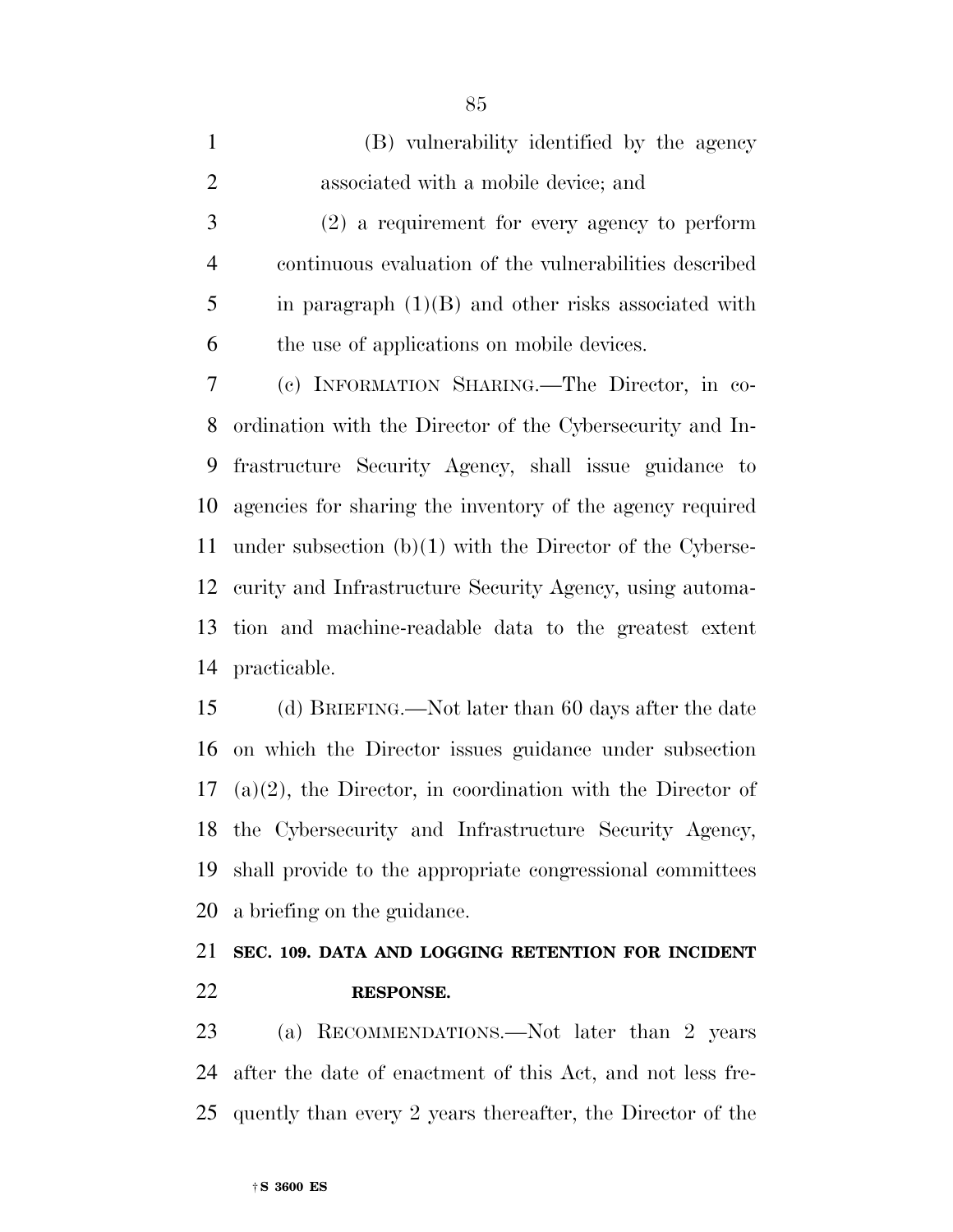| $\mathbf{1}$ | Cybersecurity and Infrastructure Security Agency, in con- |
|--------------|-----------------------------------------------------------|
| 2            | sultation with the Attorney General, shall submit to the  |
| 3            | Director recommendations on requirements for logging      |
| 4            | events on agency systems and retaining other relevant     |
| 5            | data within the systems and networks of an agency.        |
| 6            | (b) CONTENTS.—The recommendations provided                |
| 7            | under subsection (a) shall include—                       |
| 8            | $(1)$ the types of logs to be maintained;                 |
| 9            | (2) the duration that logs and other relevant             |
| 10           | data should be retained;                                  |
| 11           | (3) the time periods for agency implementation            |
| 12           | of recommended logging and security requirements;         |
| 13           | (4) how to ensure the confidentiality, integrity,         |
| 14           | and availability of logs;                                 |
| 15           | (5) requirements to ensure that, upon request,            |
| 16           | in a manner that excludes or otherwise reasonably         |
| $17\,$       | protects personally identifiable information, and to      |
| 18           | the extent permitted by applicable law (including         |
| 19           | privacy and statistical laws), agencies provide logs      |
| 20           | $to-$                                                     |
| 21           | (A) the Director of the Cybersecurity and                 |
| 22           | Infrastructure Security Agency for a cybersecu-           |
| 23           | rity purpose; and                                         |
| 24           | (B) the Director of the Federal Bureau of                 |
| 25           | Investigation, or the appropriate Federal law             |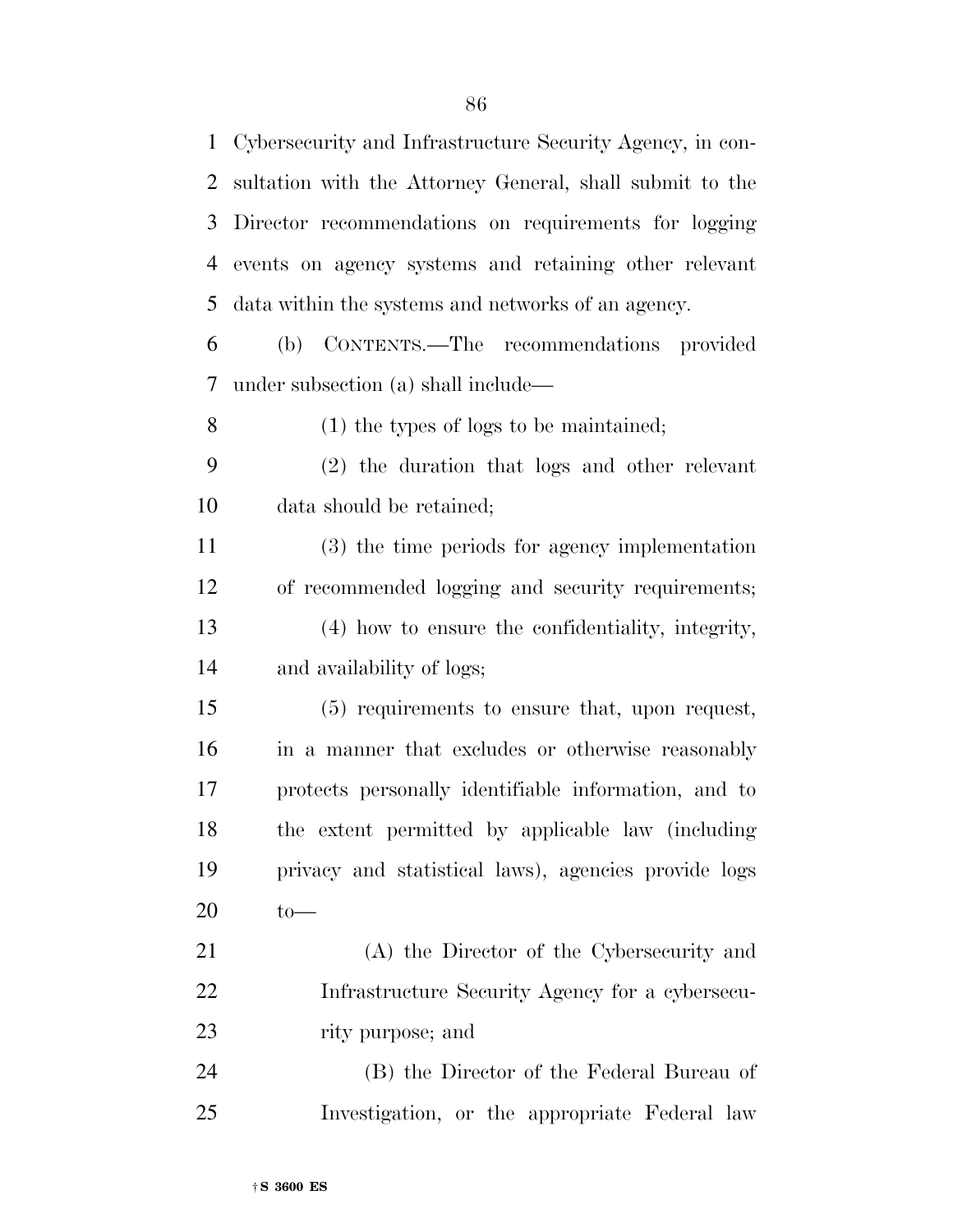enforcement agency, to investigate potential criminal activity; and

 (6) requirements to ensure that, subject to com- pliance with statistical laws and other relevant data protection requirements, the highest level security operations center of each agency has visibility into all agency logs.

 (c) GUIDANCE.—Not later than 90 days after receiv- ing the recommendations submitted under subsection (a), the Director, in consultation with the Director of the Cy- bersecurity and Infrastructure Security Agency and the Attorney General, shall, as determined to be appropriate by the Director, update guidance to agencies regarding re- quirements for logging, log retention, log management, sharing of log data with other appropriate agencies, or any other logging activity determined to be appropriate by the Director.

 (d) SUNSET.—This section shall cease to have force or effect on the date that is 10 years after the date of the enactment of this Act.

# **SEC. 110. CISA AGENCY ADVISORS.**

 (a) IN GENERAL.—Not later than 120 days after the date of enactment of this Act, the Director of the Cyberse- curity and Infrastructure Security Agency shall assign not less than 1 cybersecurity professional employed by the Cy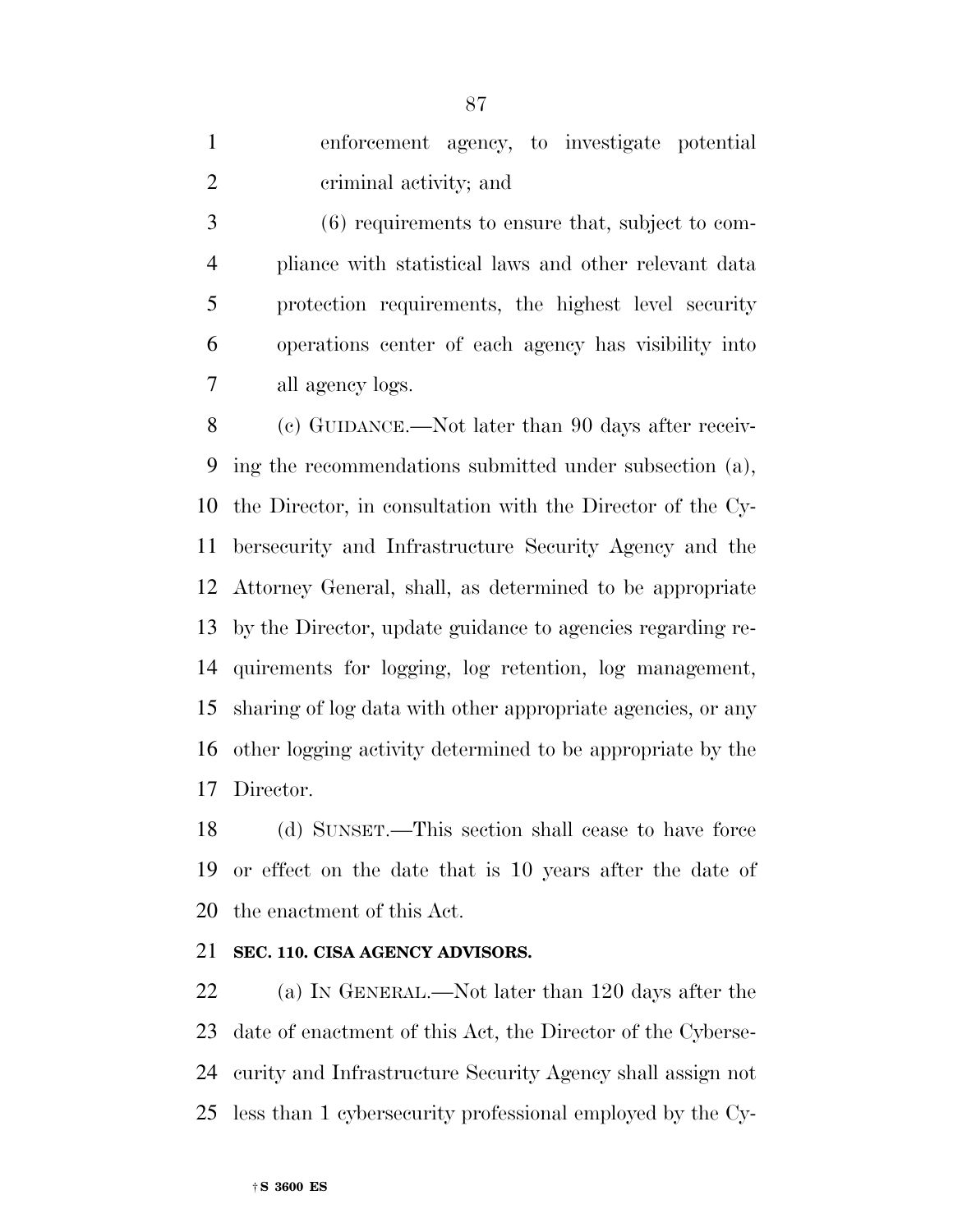bersecurity and Infrastructure Security Agency to be the Cybersecurity and Infrastructure Security Agency advisor to the senior agency information security officer of each agency.

 (b) QUALIFICATIONS.—Each advisor assigned under subsection (a) shall have knowledge of—

 (1) cybersecurity threats facing agencies, in- cluding any specific threats to the assigned agency; (2) performing risk assessments of agency sys-

tems; and

(3) other Federal cybersecurity initiatives.

 (c) DUTIES.—The duties of each advisor assigned under subsection (a) shall include—

 (1) providing ongoing assistance and advice, as requested, to the agency Chief Information Officer; (2) serving as an incident response point of contact between the assigned agency and the Cyber-security and Infrastructure Security Agency; and

 (3) familiarizing themselves with agency sys- tems, processes, and procedures to better facilitate support to the agency in responding to incidents.

 (d) LIMITATION.—An advisor assigned under sub-section (a) shall not be a contractor.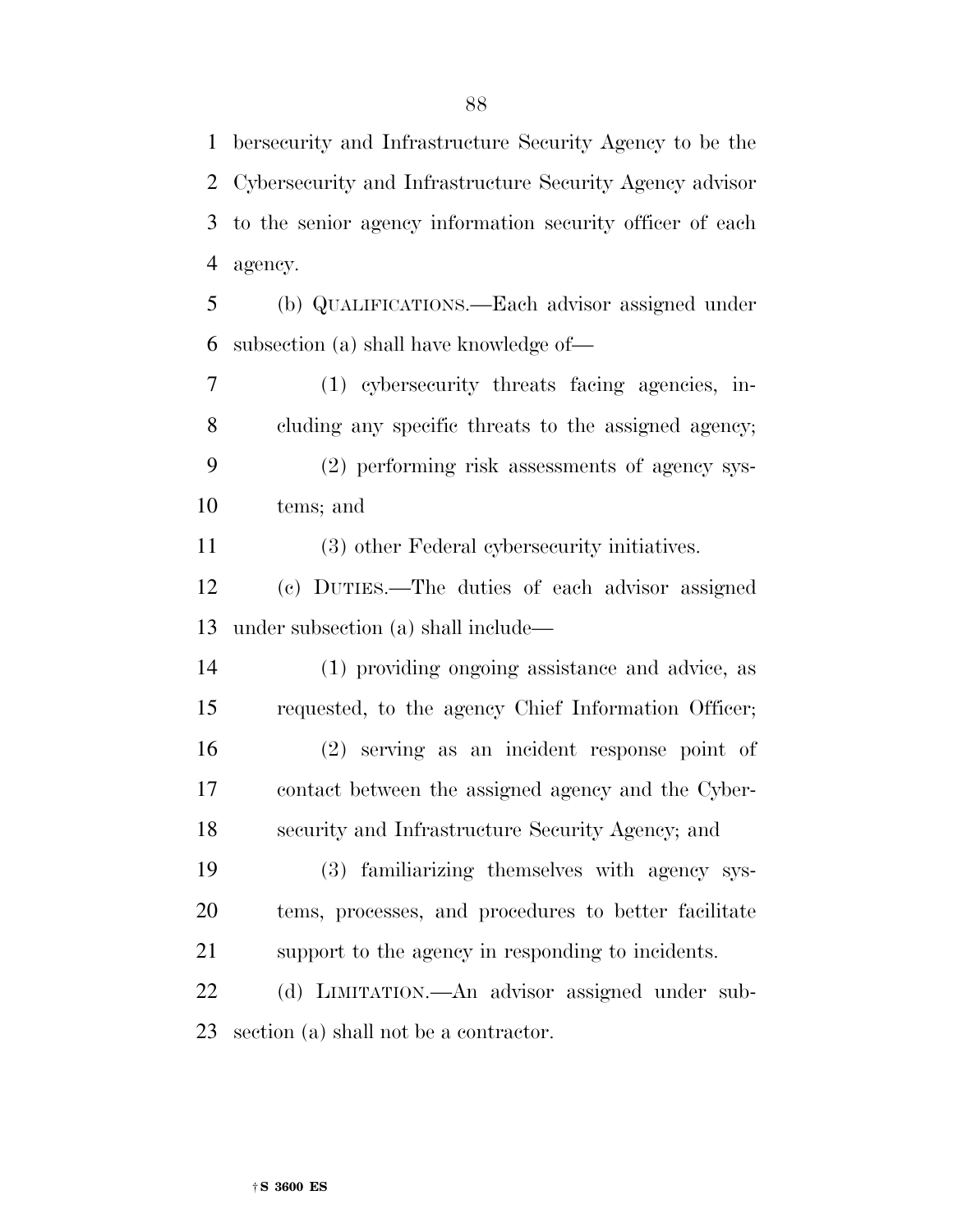(e) MULTIPLE ASSIGNMENTS.—One individual advi- sor may be assigned to multiple agency Chief Information Officers under subsection (a).

#### **SEC. 111. FEDERAL PENETRATION TESTING POLICY.**

 (a) IN GENERAL.—Subchapter II of chapter 35 of title 44, United States Code, is amended by adding at the end the following:

### **''§ 3559A. Federal penetration testing**

9 "(a) DEFINITIONS.—In this section:

10 "(1) AGENCY OPERATIONAL PLAN.—The term 'agency operational plan' means a plan of an agency for the use of penetration testing.

13 ''(2) RULES OF ENGAGEMENT.—The term 'rules of engagement' means a set of rules estab- lished by an agency for the use of penetration test-ing.

17 "(b) GUIDANCE.—

18 "(1) IN GENERAL.—The Director, in consulta- tion with the Secretary, acting through the Director of the Cybersecurity and Infrastructure Security Agency, shall issue guidance to agencies that—

22 "(A) requires agencies to use, when and where appropriate, penetration testing on agen- cy systems by both Federal and non-Federal en-tities; and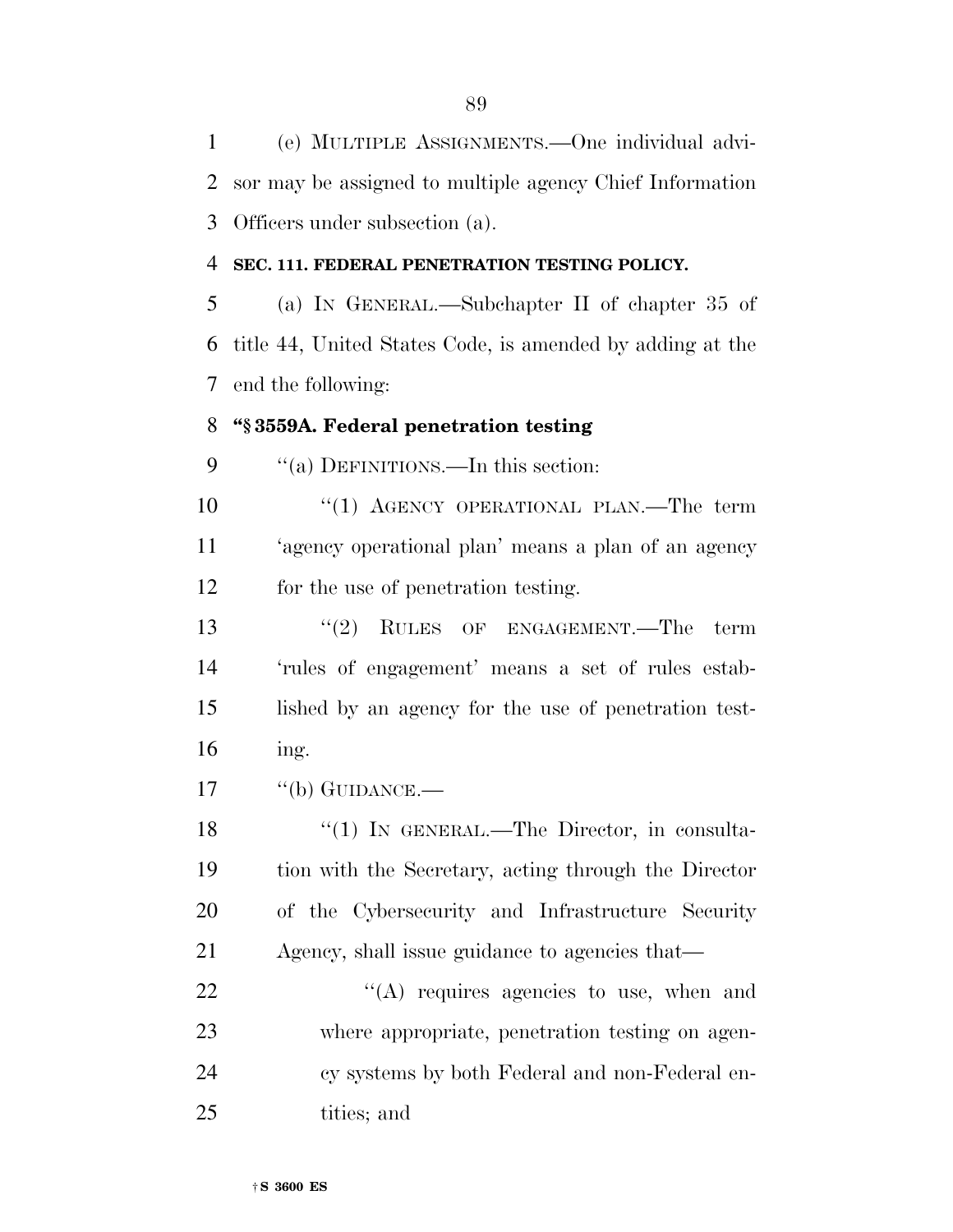| $\mathbf{1}$   | "(B) requires agencies to develop an agen-             |
|----------------|--------------------------------------------------------|
| $\overline{2}$ | cy operational plan and rules of engagement            |
| 3              | that meet the requirements under subsection            |
| $\overline{4}$ | (e).                                                   |
| 5              | $``(2)$ PENETRATION TESTING GUIDANCE.—The              |
| 6              | guidance issued under this section shall—              |
| 7              | "(A) permit an agency to use, for the pur-             |
| 8              | pose of performing penetration testing—                |
| 9              | "(i) a shared service of the agency or                 |
| 10             | another agency; or                                     |
| 11             | "(ii) an external entity, such as a ven-               |
| 12             | dor; and                                               |
| 13             | "(B) require agencies to provide the rules             |
| 14             | of engagement and results of penetration test-         |
| 15             | ing to the Director and the Director of the Cy-        |
| 16             | bersecurity and Infrastructure Security Agency,        |
| 17             | without regard to the status of the entity that        |
| 18             | performs the penetration testing.                      |
| 19             | "(c) AGENCY PLANS AND RULES OF ENGAGE-                 |
| 20             | MENT.—The agency operational plan and rules of engage- |
| 21             | ment of an agency shall—                               |
| 22             | $\lq(1)$ require the agency to-                        |
| 23             | "(A) perform penetration testing, including            |
| 24             | on the high value assets of the agency; or             |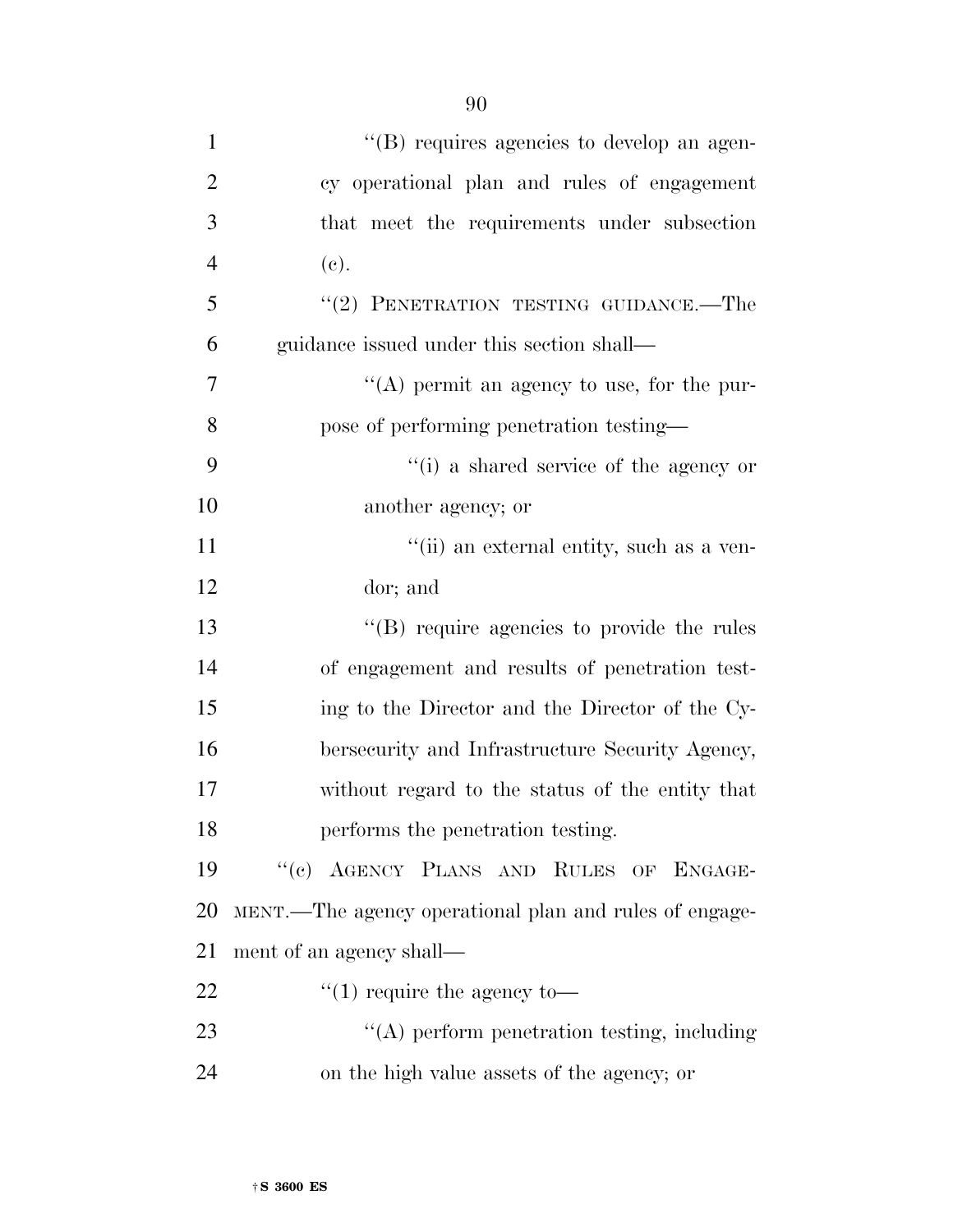| $\mathbf{1}$   | "(B) coordinate with the Director of the               |
|----------------|--------------------------------------------------------|
| $\overline{2}$ | Cybersecurity and Infrastructure Security              |
| $\mathfrak{Z}$ | Agency to ensure that penetration testing is           |
| $\overline{4}$ | being performed;                                       |
| 5              | $(2)$ establish guidelines for avoiding, as a re-      |
| 6              | sult of penetration testing—                           |
| $\overline{7}$ | $\lq\lq$ adverse impacts to the operations of          |
| 8              | the agency;                                            |
| 9              | "(B) adverse impacts to operational envi-              |
| 10             | ronments and systems of the agency; and                |
| 11             | $\lq\lq$ (C) inappropriate access to data;             |
| 12             | $(3)$ require the results of penetration testing       |
| 13             | to include feedback to improve the cybersecurity of    |
| 14             | the agency; and                                        |
| 15             | $\lq(4)$ include mechanisms for providing consist-     |
| 16             | ently formatted, and, if applicable, automated and     |
| 17             | machine-readable, data to the Director and the Di-     |
| 18             | rector of the Cybersecurity and Infrastructure Secu-   |
| 19             | rity Agency.                                           |
| 20             | "(d) RESPONSIBILITIES OF CISA.—The Director of         |
| 21             | the Cybersecurity and Infrastructure Security Agency   |
| 22             | shall-                                                 |
| 23             | $\cdot$ (1) establish a process to assess the perform- |
| 24             | ance of penetration testing by both Federal and non-   |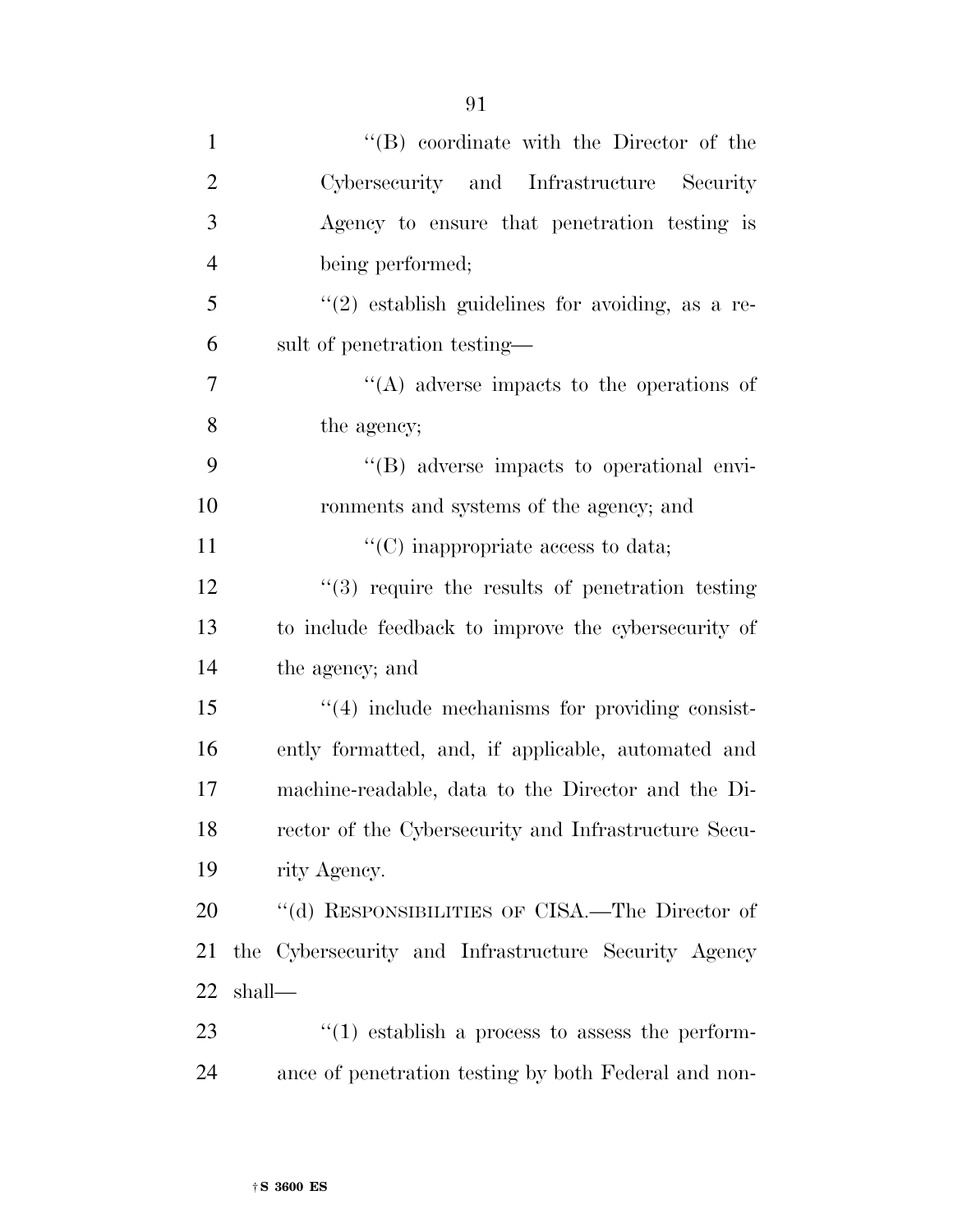| $\mathbf{1}$   | Federal entities that establishes minimum quality       |
|----------------|---------------------------------------------------------|
| $\overline{2}$ | controls for penetration testing;                       |
| 3              | $"(2)$ develop operational guidance for insti-          |
| $\overline{4}$ | tuting penetration testing programs at agencies;        |
| 5              | $\lq(3)$ develop and maintain a centralized capa-       |
| 6              | bility to offer penetration testing as a service to     |
| 7              | Federal and non-Federal entities; and                   |
| 8              | $(4)$ provide guidance to agencies on the best          |
| 9              | use of penetration testing resources.                   |
| 10             | "(e) RESPONSIBILITIES OF OMB.—The Director, in          |
| 11             | coordination with the Director of the Cybersecurity and |
| 12             | Infrastructure Security Agency, shall—                  |
| 13             | $\lq(1)$ not less frequently than annually, inven-      |
| 14             | tory all Federal penetration testing assets; and        |
| 15             | $\lq(2)$ develop and maintain a standardized proc-      |
| 16             | ess for the use of penetration testing.                 |
| 17             | "(f) PRIORITIZATION OF PENETRATION TESTING RE-          |
| 18             | SOURCES.                                                |
| 19             | "(1) IN GENERAL.—The Director, in coordina-             |
| 20             | tion with the Director of the Cybersecurity and In-     |
| 21             | frastructure Security Agency, shall develop a frame-    |
| 22             | work for prioritizing Federal penetration testing re-   |
| 23             | sources among agencies.                                 |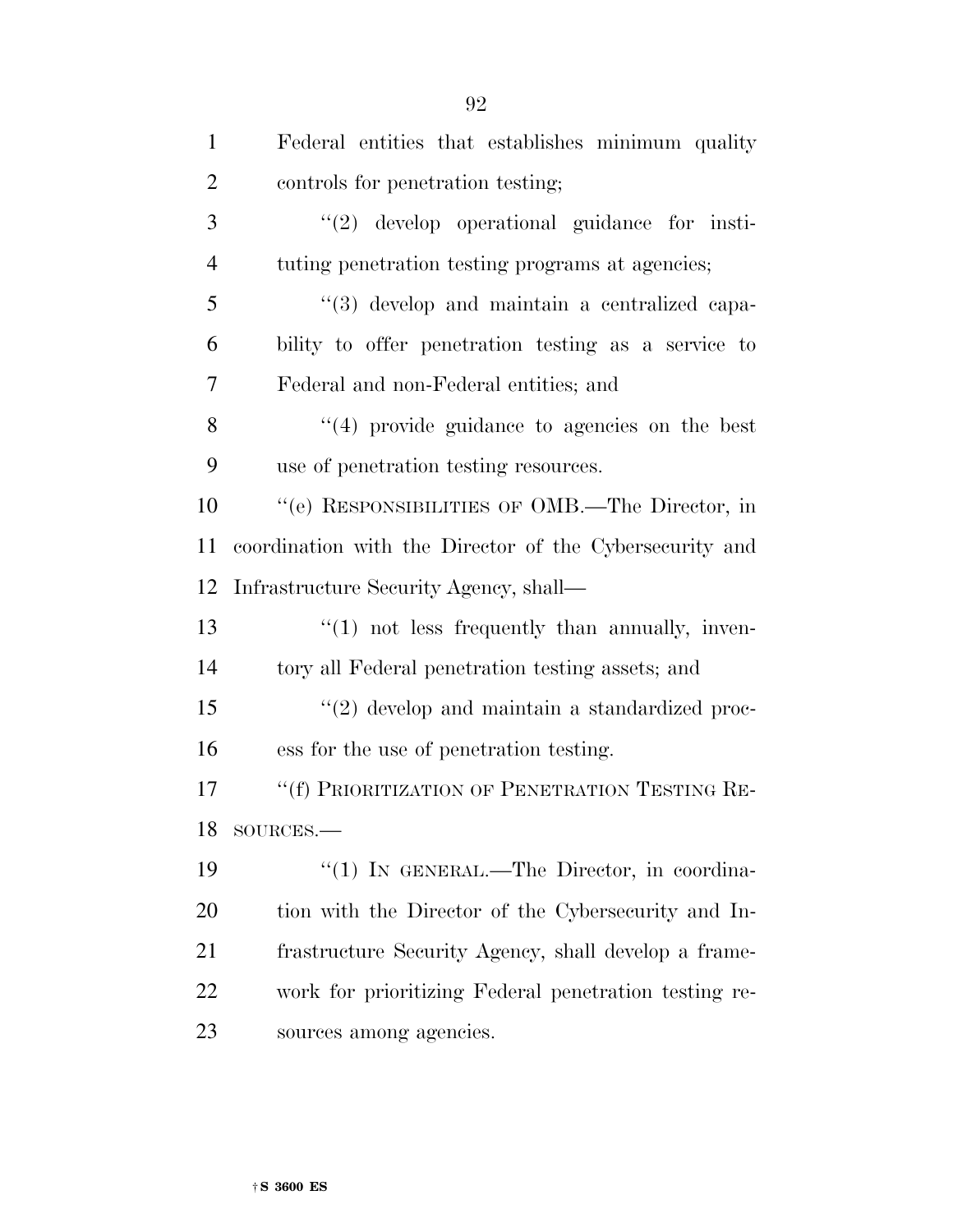| $\mathbf{1}$   | "(2) CONSIDERATIONS.—In developing the                     |
|----------------|------------------------------------------------------------|
| $\overline{2}$ | framework under this subsection, the Director shall        |
| 3              | consider—                                                  |
| $\overline{4}$ | "(A) agency system risk assessments per-                   |
| 5              | formed under section $3554(a)(1)(A);$                      |
| 6              | $\lq\lq$ the Federal risk assessment<br>per-               |
| 7              | formed under section $3553(i)$ ;                           |
| 8              | "(C) the analysis of Federal incident data                 |
| 9              | performed under section 3597; and                          |
| 10             | $\lq\lq$ (D) any other information determined ap-          |
| 11             | propriate by the Director or the Director of the           |
| 12             | Cybersecurity and Infrastructure<br>Security               |
| 13             | Agency.                                                    |
| 14             | "(g) EXCEPTION FOR NATIONAL SECURITY SYS-                  |
| 15             | TEMS.—The guidance issued under subsection (b) shall       |
| 16             | not apply to national security systems.                    |
| 17             | "(h) DELEGATION OF AUTHORITY FOR CERTAIN                   |
|                | 18 SYSTEMS.—The authorities of the Director described in   |
| 19             | subsection (b) shall be delegated—                         |
| 20             | $f''(1)$ to the Secretary of Defense in the case of        |
| 21             | systems described in section $3553(e)(2)$ ; and            |
| 22             | $f'(2)$ to the Director of National Intelligence in        |
| 23             | the case of systems described in $3553(e)(3)$ .".          |
| 24             | (b) DEADLINE FOR GUIDANCE.—Not later than 180              |
| 25             | days after the date of enactment of this Act, the Director |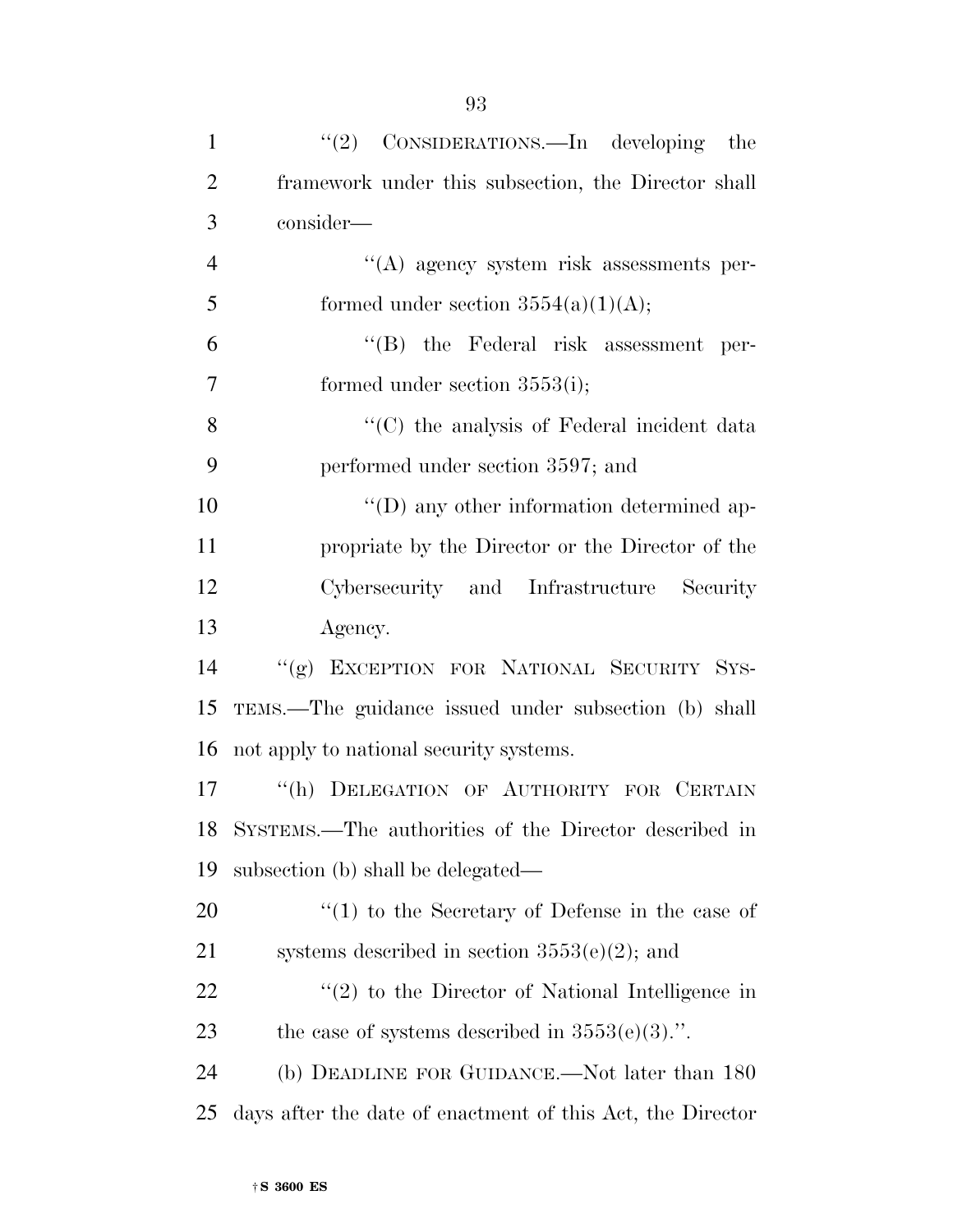shall issue the guidance required under section 3559A(b) of title 44, United States Code, as added by subsection (a).

 (c) CLERICAL AMENDMENT.—The table of sections for chapter 35 of title 44, United States Code, is amended by adding after the item relating to section 3559 the fol-lowing:

''3559A. Federal penetration testing.''.

(d) SUNSET.—

 (1) IN GENERAL.—Effective on the date that is 10 years after the date of enactment of this Act, subchapter II of chapter 35 of title 44, United States Code, is amended by striking section 3559A. (2) CLERICAL AMENDMENT.—Effective on the date that is 10 years after the date of enactment of this Act, the table of sections for chapter 35 of title 44, United States Code, is amended by striking the 17 item relating to section 3559A.

**SEC. 112. ONGOING THREAT HUNTING PROGRAM.** 

(a) THREAT HUNTING PROGRAM.—

20 (1) IN GENERAL.—Not later than 540 days after the date of enactment of this Act, the Director of the Cybersecurity and Infrastructure Security Agency shall establish a program to provide ongoing, hypothesis-driven threat-hunting services on the net-work of each agency.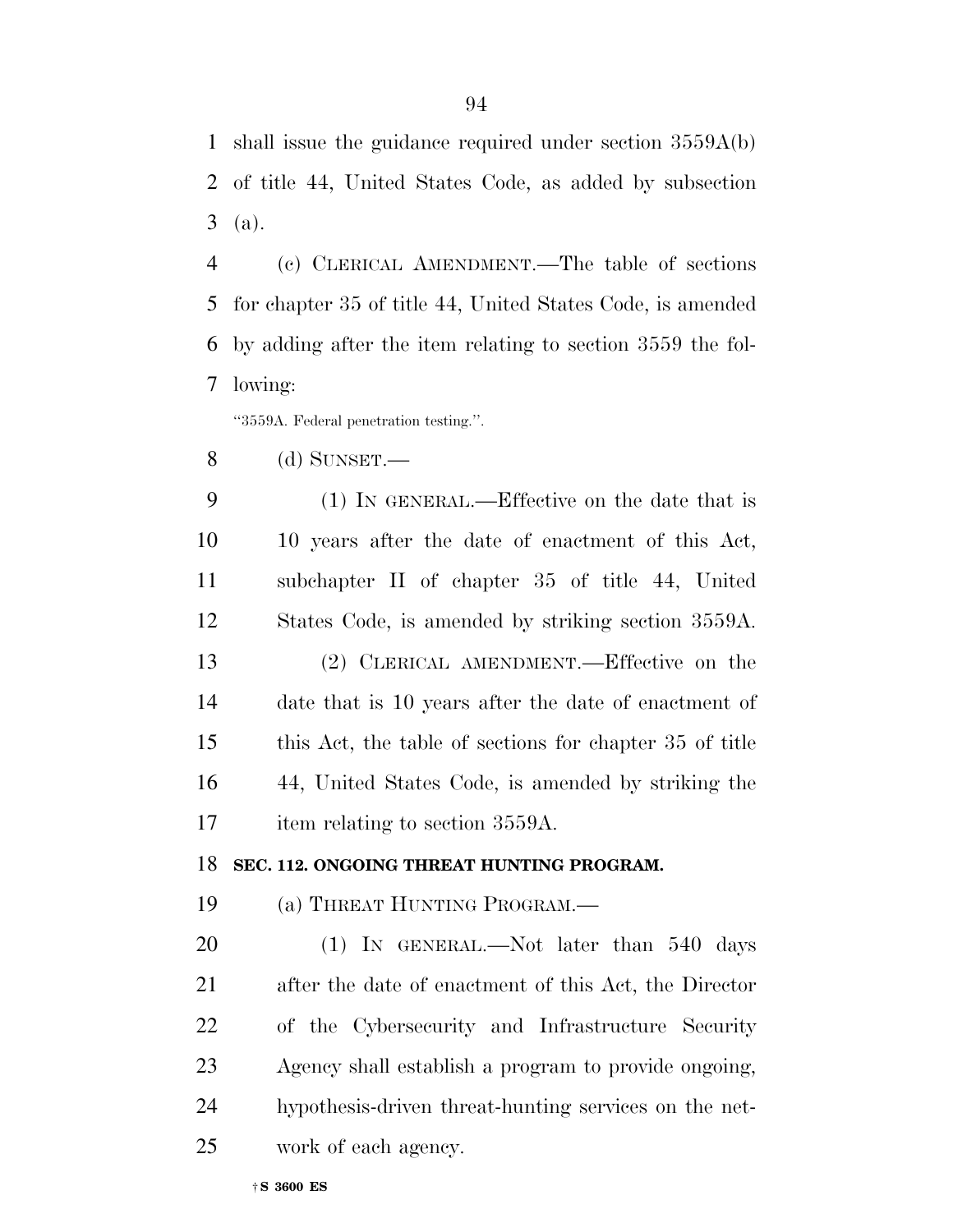| $\mathbf{1}$   | $(2)$ PLAN.—Not later than 180 days after the              |
|----------------|------------------------------------------------------------|
| $\overline{2}$ | date of enactment of this Act, the Director of the         |
| 3              | Cybersecurity and Infrastructure Security Agency           |
| 4              | shall develop a plan to establish the program re-          |
| 5              | quired under paragraph (1) that describes how the          |
| 6              | Director of the Cybersecurity and Infrastructure Se-       |
| 7              | curity Agency plans to—                                    |
| 8              | (A) determine the method for collecting,                   |
| 9              | storing, accessing, analyzing, and safeguarding            |
| 10             | appropriate agency data;                                   |
| 11             | (B) provide on-premises support to agen-                   |
| 12             | cies;                                                      |
| 13             | (C) staff threat hunting services;                         |
| 14             | (D) allocate available human and financial                 |
| 15             | resources to implement the plan; and                       |
| 16             | (E) provide input to the heads of agencies                 |
| 17             | on the use of additional cybersecurity proce-              |
| 18             | dures under section 3554 of title 44, United               |
| 19             | States Code.                                               |
| 20             | (b) REPORTS.—The Director of the Cybersecurity             |
| 21             | and Infrastructure Security Agency shall submit to the ap- |
| 22             | propriate congressional committees—                        |
| 23             | $(1)$ not later than 30 days after the date on             |
| 24             | which the Director of the Cybersecurity and Infra-         |
| 25             | structure Security Agency completes the plan re-           |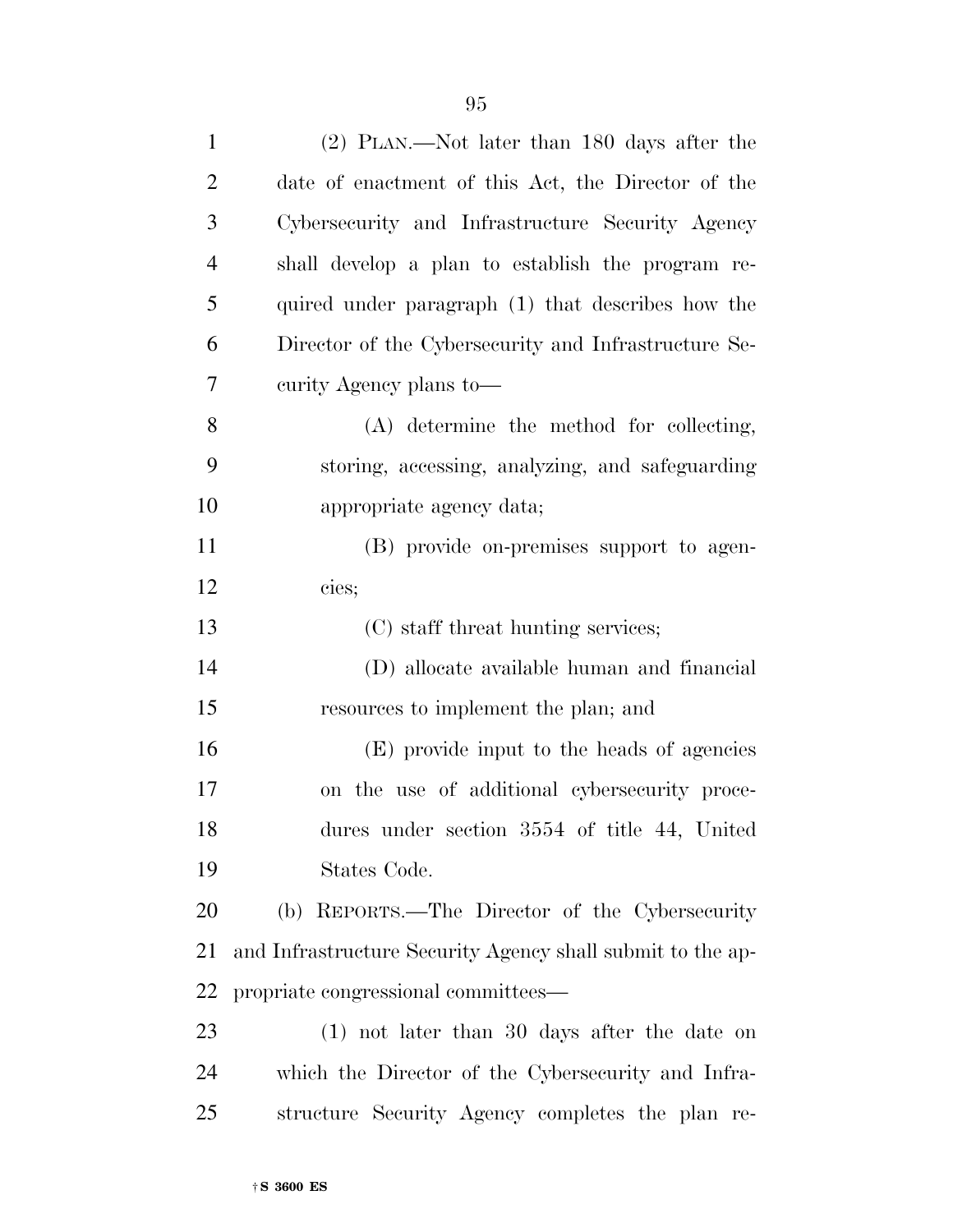| $\mathbf{1}$   | quired under subsection $(a)(2)$ , a report on the plan   |
|----------------|-----------------------------------------------------------|
| $\overline{2}$ | to provide threat hunting services to agencies;           |
| 3              | $(2)$ not less than 30 days before the date on            |
| $\overline{4}$ | which the Director of the Cybersecurity and Infra-        |
| 5              | structure Security Agency begins providing threat         |
| 6              | hunting services under the program under sub-             |
| 7              | section $(a)(1)$ , a report providing any updates to the  |
| 8              | plan developed under subsection $(a)(2)$ ; and            |
| 9              | $(3)$ not later than 1 year after the date on             |
| 10             | which the Director of the Cybersecurity and Infra-        |
| 11             | structure Security Agency begins providing threat         |
| 12             | hunting services to agencies other than the Cyberse-      |
| 13             | curity and Infrastructure Security Agency, a report       |
| 14             | describing lessons learned from providing those serv-     |
| 15             | ices.                                                     |
| 16             | SEC. 113. CODIFYING VULNERABILITY DISCLOSURE PRO-         |
| 17             | GRAMS.                                                    |
| 18             | (a) IN GENERAL.—Chapter 35 of title 44, United            |
| 19             | States Code, is amended by inserting after section 3559A, |
| 20             | as added by section 111 of this title, the following:     |
| 21             | "§3559B. Federal vulnerability disclosure programs        |
| 22             | "(a) PURPOSE; SENSE OF CONGRESS.-                         |
| 23             | "(1) PURPOSE.—The purpose of Federal vul-                 |
| 24             | nerability disclosure programs is to create a mecha-      |
| 25             | nism to use the expertise of the public to provide a      |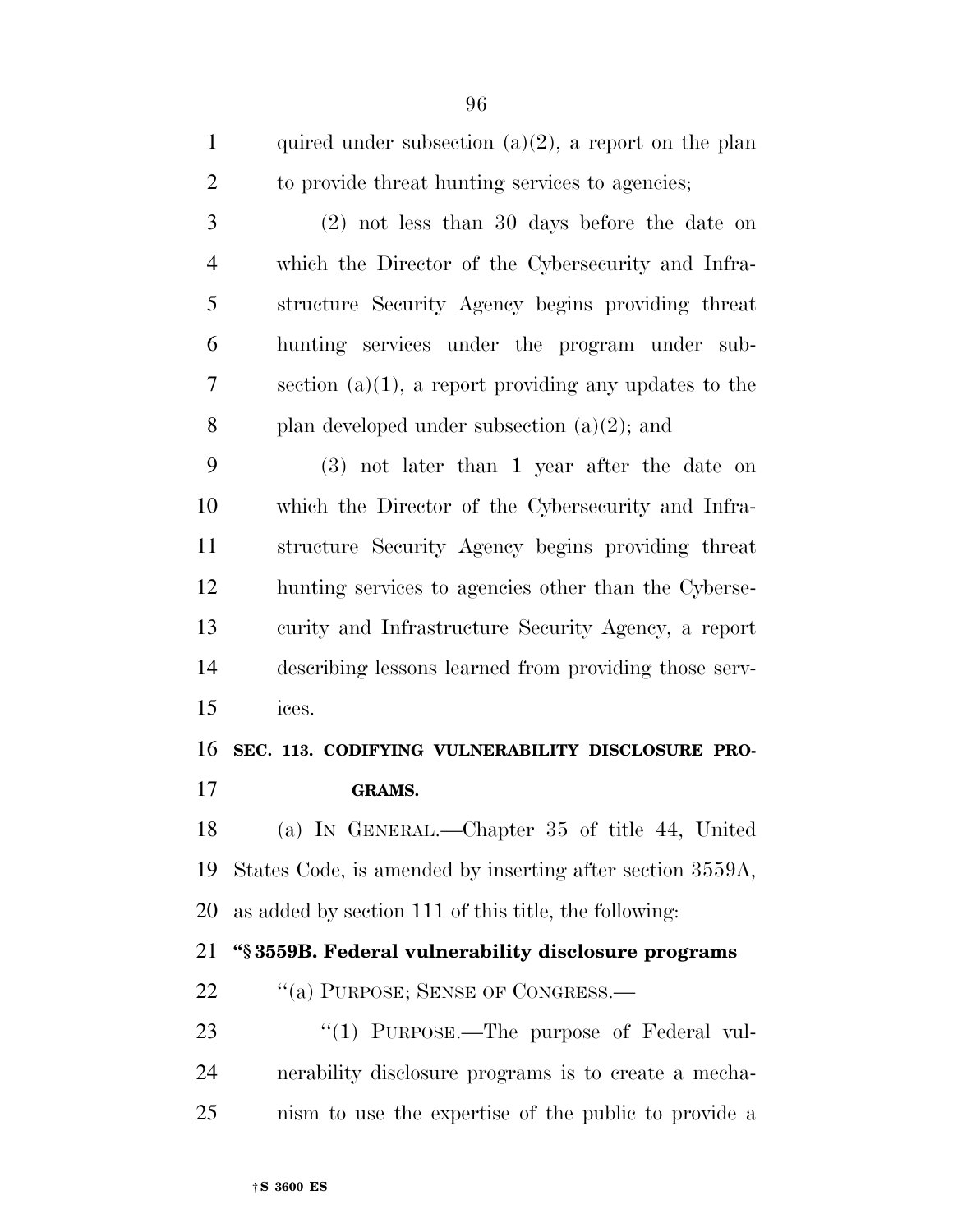| $\mathbf{1}$   | service to Federal agencies by identifying informa-    |
|----------------|--------------------------------------------------------|
| $\overline{2}$ | tion system vulnerabilities.                           |
| 3              | "(2) SENSE OF CONGRESS.—It is the sense of             |
| $\overline{4}$ | Congress that, in implementing the requirements of     |
| 5              | this section, the Federal Government should take       |
| 6              | appropriate steps to reduce real and perceived bur-    |
| 7              | dens in communications between agencies and secu-      |
| 8              | rity researchers.                                      |
| 9              | "(b) DEFINITIONS.—In this section:                     |
| 10             | "(1) REPORT.—The term 'report' means a vul-            |
| 11             | nerability disclosure made to an agency by a re-       |
| 12             | porter.                                                |
| 13             | "(2) REPORTER.—The term 'reporter' means               |
| 14             | an individual that submits a vulnerability report      |
| 15             | pursuant to the vulnerability disclosure process of an |
| 16             | agency.                                                |
| 17             | "(c) RESPONSIBILITIES OF OMB.—                         |
| 18             | "(1) LIMITATION ON LEGAL ACTION.—The Di-               |
| 19             | rector, in consultation with the Attorney General,     |
| 20             | shall issue guidance to agencies to not recommend or   |
| 21             | pursue legal action against a reporter or an indi-     |
| 22             | vidual that conducts a security research activity that |
| 23             | the head of the agency determines—                     |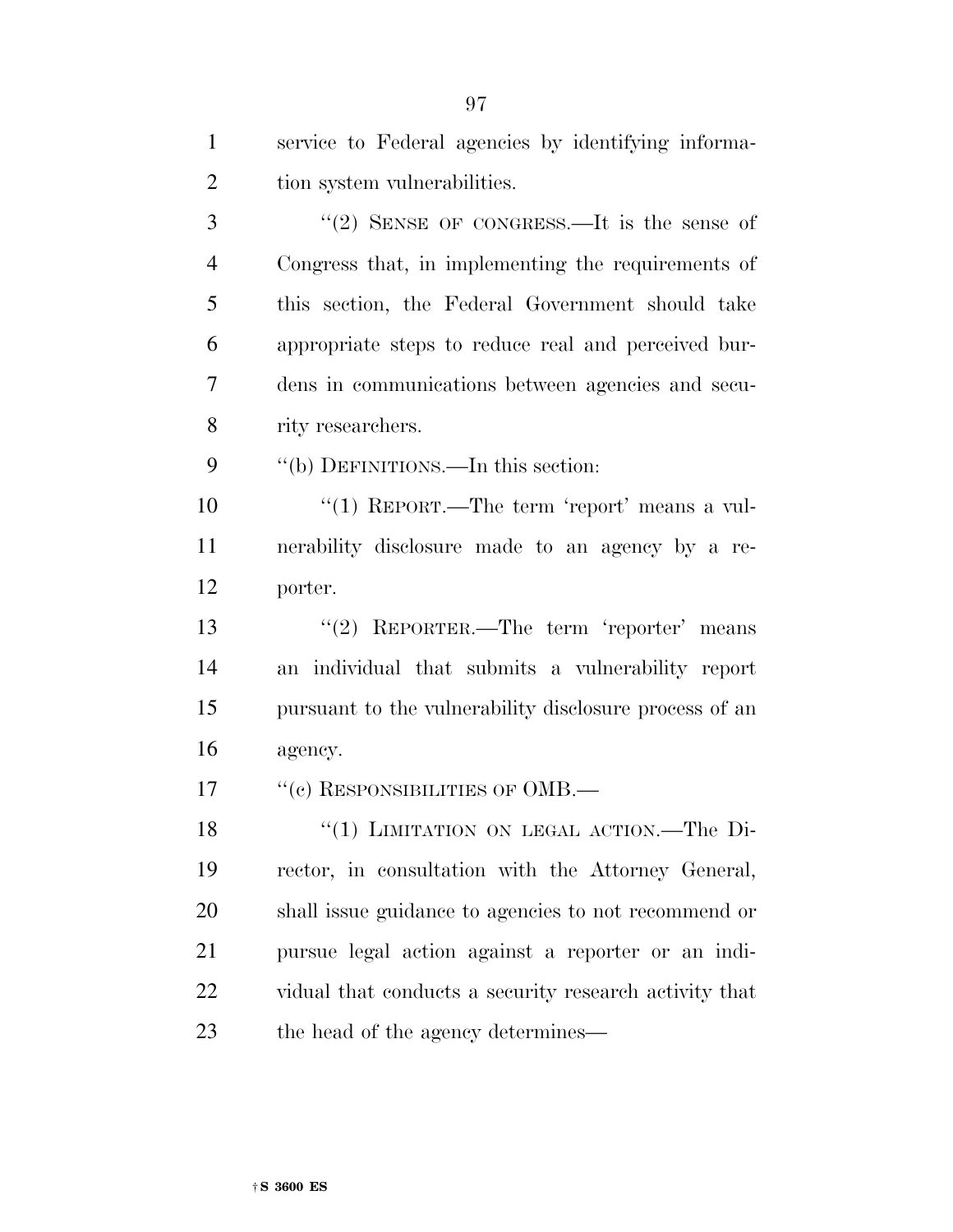| $\mathbf{1}$   | "(A) represents a good faith effort to fol-           |
|----------------|-------------------------------------------------------|
| $\overline{2}$ | low the vulnerability disclosure policy of the        |
| 3              | agency developed under subsection $(e)(2)$ ; and      |
| $\overline{4}$ | "(B) is authorized under the vulnerability            |
| 5              | disclosure policy of the agency developed under       |
| 6              | subsection $(e)(2)$ .                                 |
| 7              | "(2) SHARING INFORMATION WITH CISA.—The               |
| 8              | Director, in coordination with the Director of the    |
| 9              | Cybersecurity and Infrastructure Security Agency      |
| 10             | and in consultation with the National Cyber Direc-    |
| 11             | tor, shall issue guidance to agencies on sharing rel- |
| 12             | evant information in a consistent, automated, and     |
| 13             | machine readable manner with the Director of the      |
| 14             | Cybersecurity and Infrastructure Security Agency,     |
| 15             | including—                                            |
| 16             | "(A) any valid or credible reports of newly           |
| 17             | discovered or not publicly known vulnerabilities      |
| 18             | (including misconfigurations) on Federal infor-       |
| 19             | mation systems that use commercial software or        |
| 20             | services;                                             |
| 21             | "(B) information relating to vulnerability            |
| 22             | disclosure, coordination, or remediation activi-      |
| 23             | ties of an agency, particularly as those activities   |
| 24             | relate to outside organizations—                      |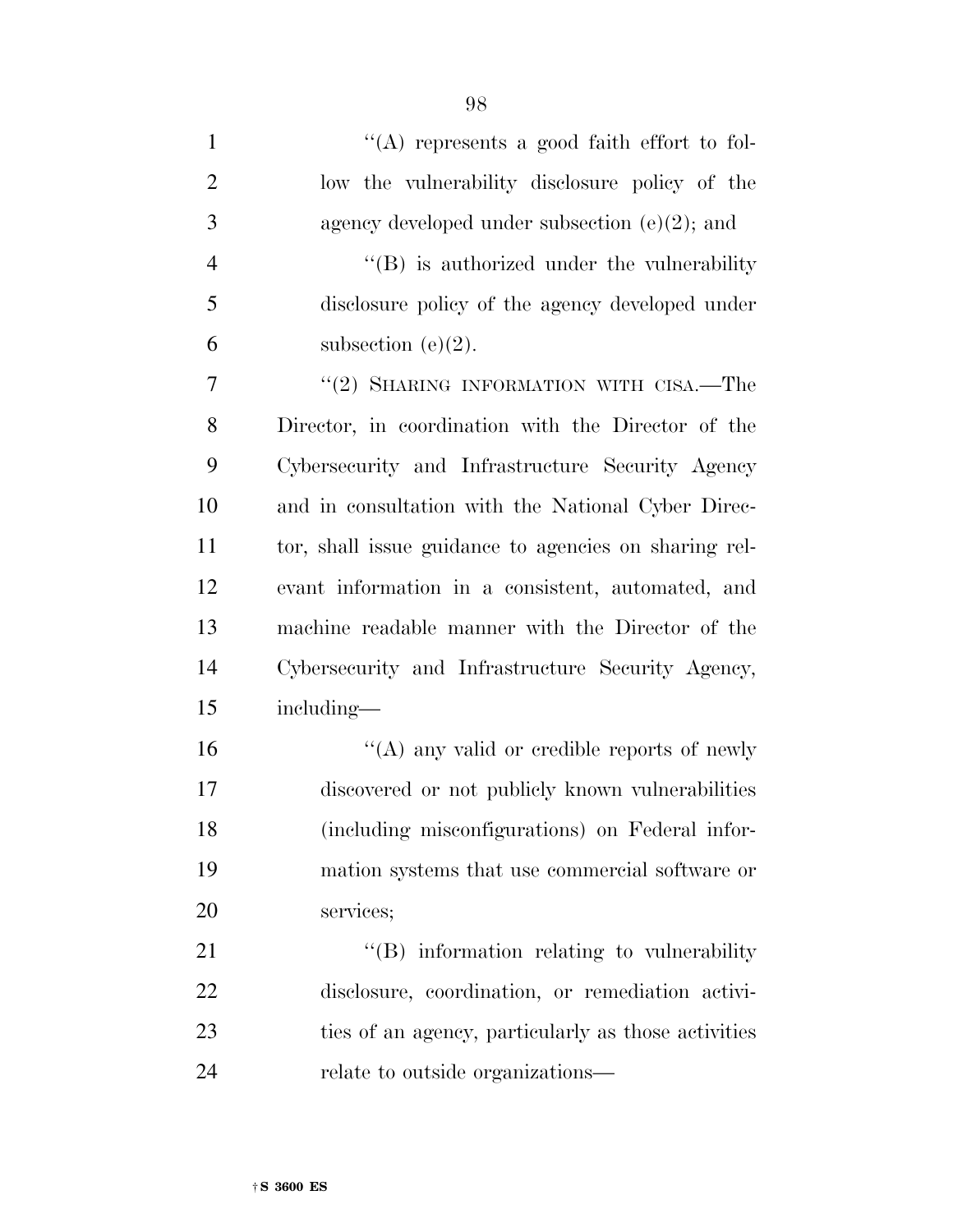| $\mathbf{1}$   | "(i) with which the head of the agency                 |
|----------------|--------------------------------------------------------|
| $\overline{2}$ | believes the Director of the Cybersecurity             |
| 3              | and Infrastructure Security Agency can as-             |
| $\overline{4}$ | sist; or                                               |
| 5              | "(ii) about which the head of the                      |
| 6              | agency believes the Director of the Cyber-             |
| $\overline{7}$ | security and Infrastructure Security Agen-             |
| 8              | cy should know; and                                    |
| 9              | $\lq\lq$ (C) any other information with respect to     |
| 10             | which the head of the agency determines helpful        |
| 11             | or necessary to involve the Director of the Cy-        |
| 12             | bersecurity and Infrastructure Security Agency.        |
| 13             | (3)<br>AGENCY VULNERABILITY<br><b>DISCLOSURE</b>       |
| 14             | POLICIES.—The Director shall issue guidance to         |
| 15             | agencies on the required minimum scope of agency       |
| 16             | systems covered by the vulnerability disclosure policy |
| 17             | of an agency required under subsection $(e)(2)$ .      |
| 18             | "(d) RESPONSIBILITIES OF CISA.—The Director of         |
| 19             | the Cybersecurity and Infrastructure Security Agency   |
| 20             | shall—                                                 |
| 21             | $\lq(1)$ provide support to agencies with respect to   |
| 22             | the implementation of the requirements of this sec-    |
| 23             | tion;                                                  |

24 ''(2) develop tools, processes, and other mecha-nisms determined appropriate to offer agencies capa-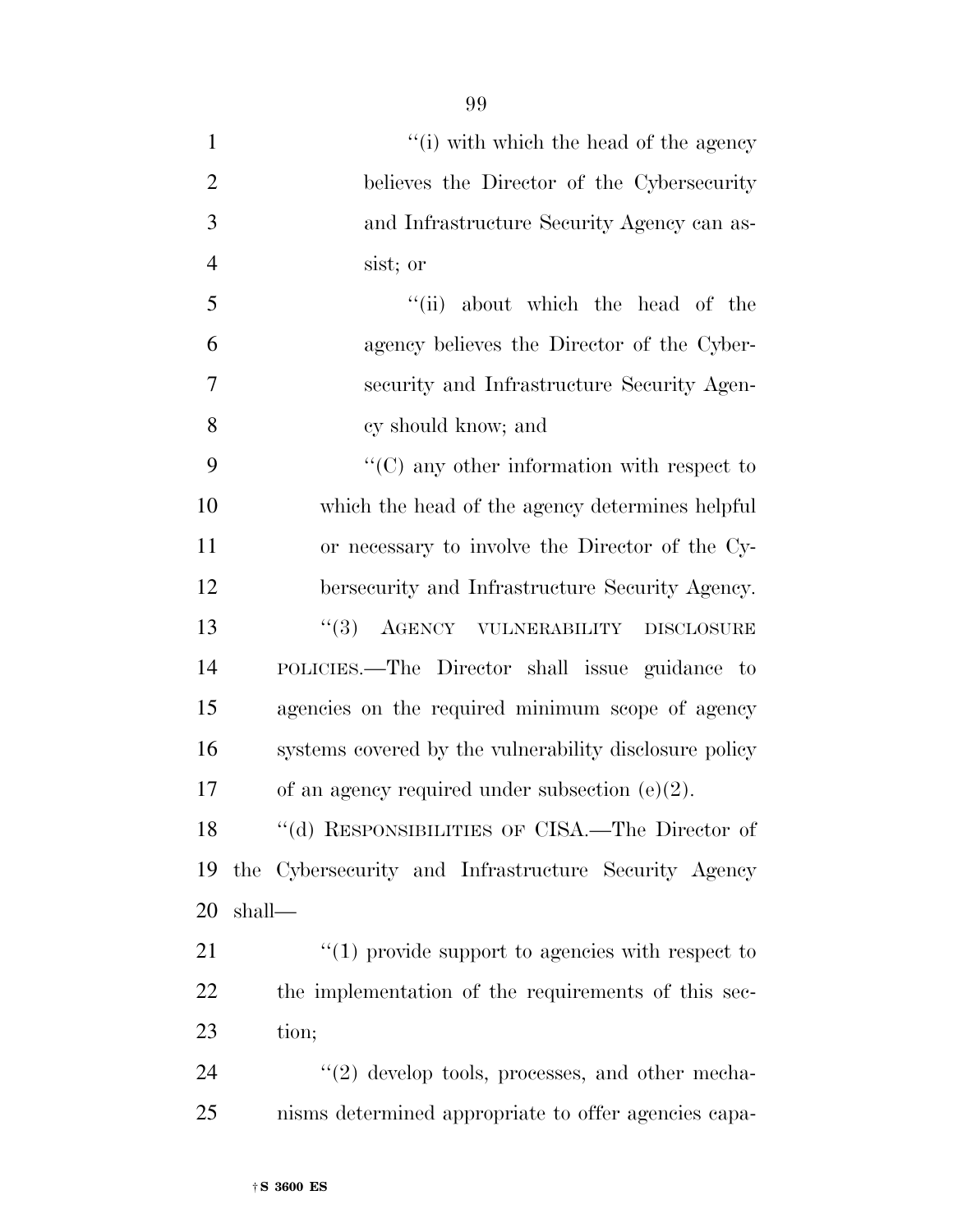| $\mathbf{1}$   | bilities to implement the requirements of this sec-      |
|----------------|----------------------------------------------------------|
| $\overline{2}$ | tion; and                                                |
| 3              | $(3)$ upon a request by an agency, assist the            |
| $\overline{4}$ | agency in the disclosure to vendors of newly identi-     |
| 5              | fied vulnerabilities in vendor products and services.    |
| 6              | "(e) RESPONSIBILITIES OF AGENCIES.-                      |
| 7              | "(1) PUBLIC INFORMATION.—The head of each                |
| 8              | agency shall make publicly available, with respect to    |
| 9              | each internet domain under the control of the agen-      |
| 10             | cy that is not a national security system—               |
| 11             | "(A) an appropriate security contact; and                |
| 12             | $\lq\lq (B)$ the component of the agency that is         |
| 13             | responsible for the internet accessible services         |
| 14             | offered at the domain.                                   |
| 15             | "(2) VULNERABILITY DISCLOSURE POLICY.                    |
| 16             | The head of each agency shall develop and make           |
| 17             | publicly available a vulnerability disclosure policy for |
| 18             | the agency, which shall—                                 |
| 19             | $\lq\lq$ describe—                                       |
| 20             | "(i) the scope of the systems of the                     |
| 21             | agency included in the vulnerability disclo-             |
| 22             | sure policy;                                             |
| 23             | "(ii) the type of information system                     |
| 24             | testing that is authorized by the agency;                |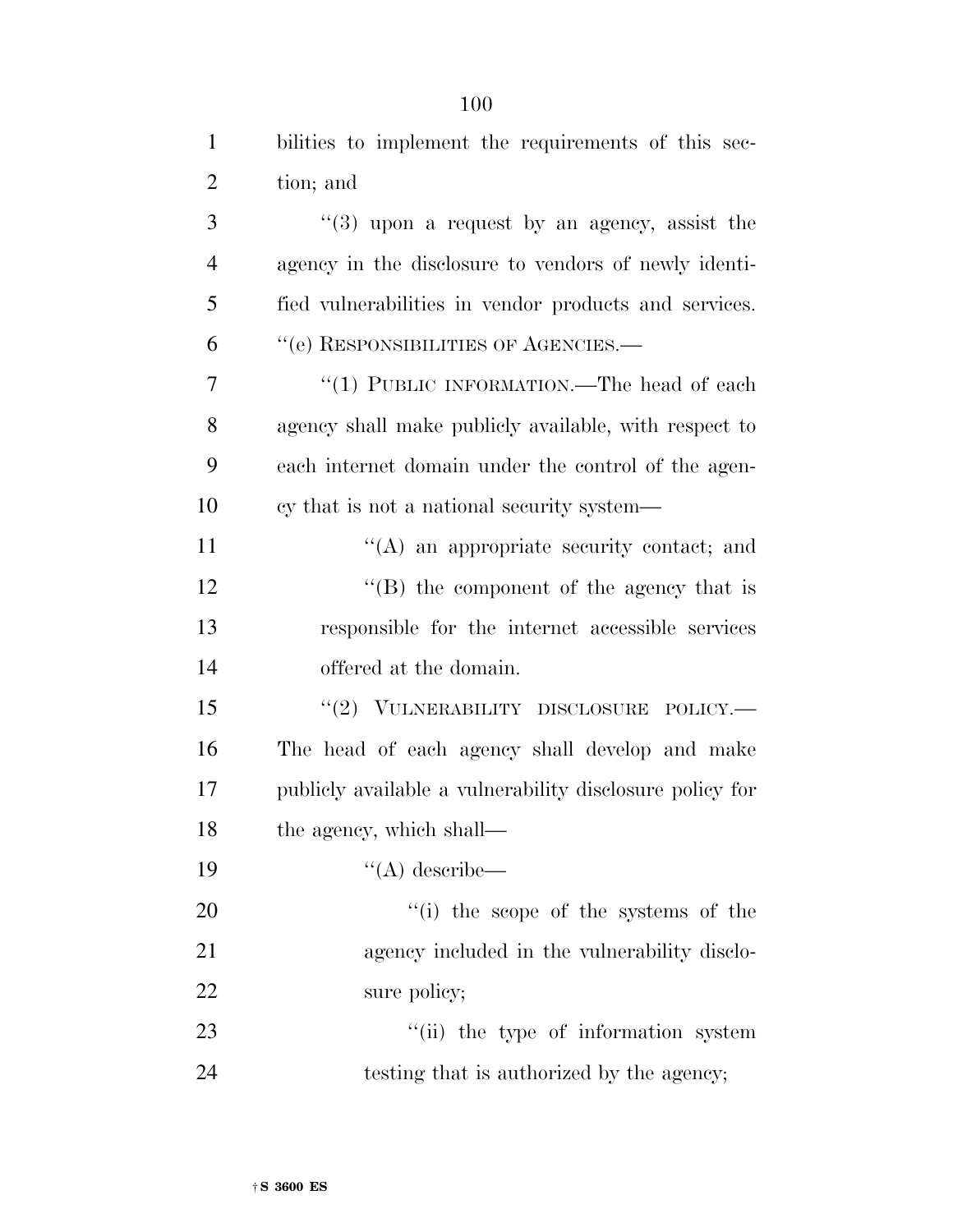| $\mathbf{1}$   | "(iii) the type of information system                |
|----------------|------------------------------------------------------|
| $\overline{2}$ | testing that is not authorized by the agen-          |
| 3              | cy; and                                              |
| $\overline{4}$ | "(iv) the disclosure policy of the agen-             |
| 5              | cy for sensitive information;                        |
| 6              | " $(B)$ with respect to a report to an agency,       |
| 7              | describe-                                            |
| 8              | "(i) how the reporter should submit                  |
| 9              | the report; and                                      |
| 10             | "(ii) if the report is not anonymous,                |
| 11             | when the reporter should anticipate an ac-           |
| 12             | knowledgment of receipt of the report by             |
| 13             | the agency;                                          |
| 14             | "(C) include any other relevant informa-             |
| 15             | tion; and                                            |
| 16             | $\lq\lq$ (D) be mature in scope and cover every      |
| 17             | internet accessible Federal information system       |
| 18             | used or operated by that agency or on behalf of      |
| 19             | that agency.                                         |
| 20             | "(3) IDENTIFIED VULNERABILITIES.—The head            |
| 21             | of each agency shall incorporate any vulnerabilities |
| 22             | reported under paragraph (2) into the vulnerability  |
| 23             | management process of the agency in order to track   |
| 24             | and remediate the vulnerability.                     |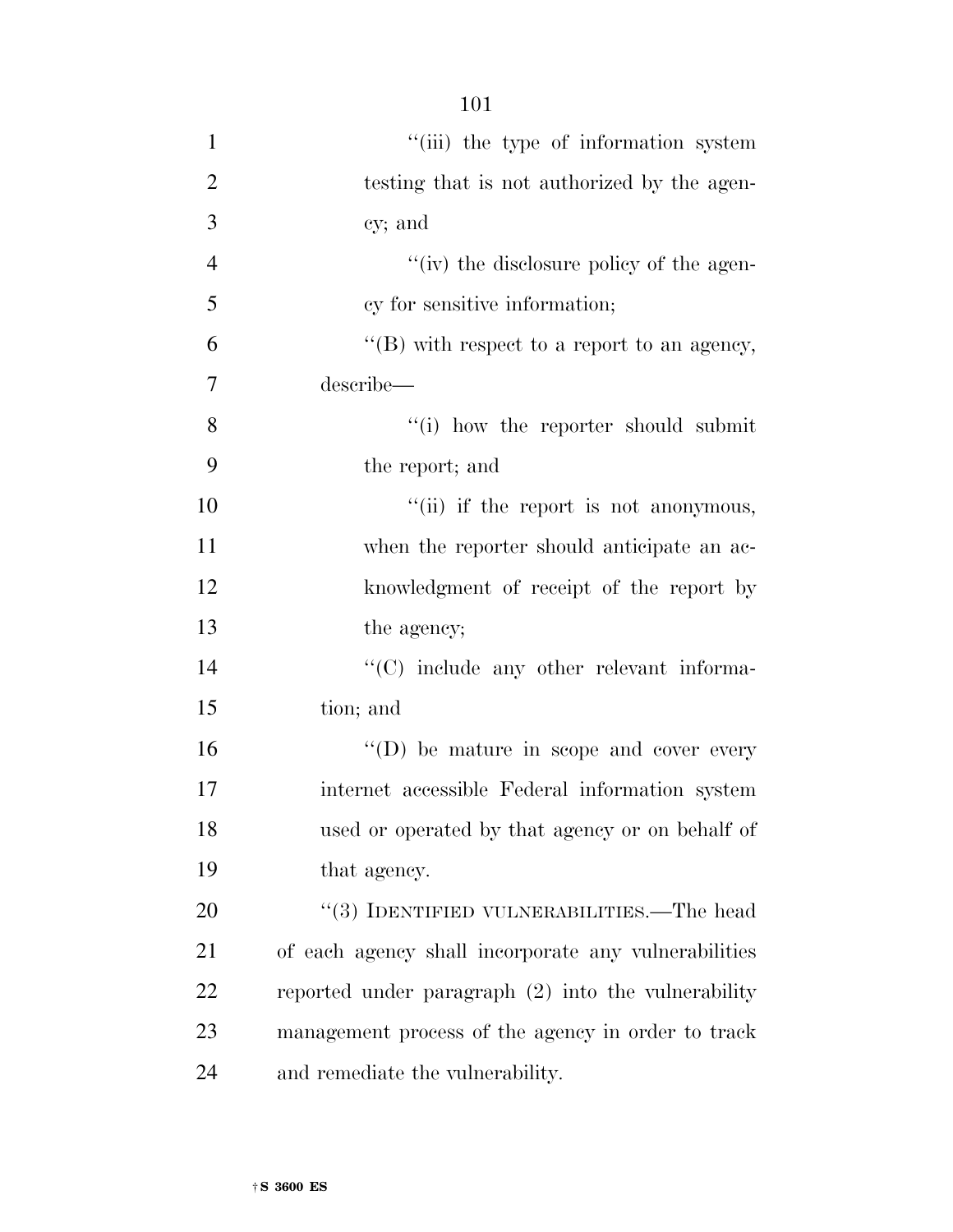''(f) CONGRESSIONAL REPORTING.—Not later than 90 days after the date of enactment of the Federal Infor- mation Security Modernization Act of 2022, and annually thereafter for a 3-year period, the Director of the Cyberse- curity and Infrastructure Security Agency, in consultation with the Director, shall provide to the Committee on Homeland Security and Governmental Affairs of the Sen- ate and the Committee on Oversight and Reform of the House of Representatives a briefing on the status of the use of vulnerability disclosure policies under this section at agencies, including, with respect to the guidance issued 12 under subsection  $(c)(3)$ , an identification of the agencies that are compliant and not compliant.

 ''(g) EXEMPTIONS.—The authorities and functions of the Director and Director of the Cybersecurity and Infra- structure Security Agency under this section shall not apply to national security systems.

18 "(h) DELEGATION OF AUTHORITY FOR CERTAIN SYSTEMS.—The authorities of the Director and the Direc- tor of the Cybersecurity and Infrastructure Security Agen-cy described in this section shall be delegated—

22 ''(1) to the Secretary of Defense in the case of 23 systems described in section  $3553(e)(2)$ ; and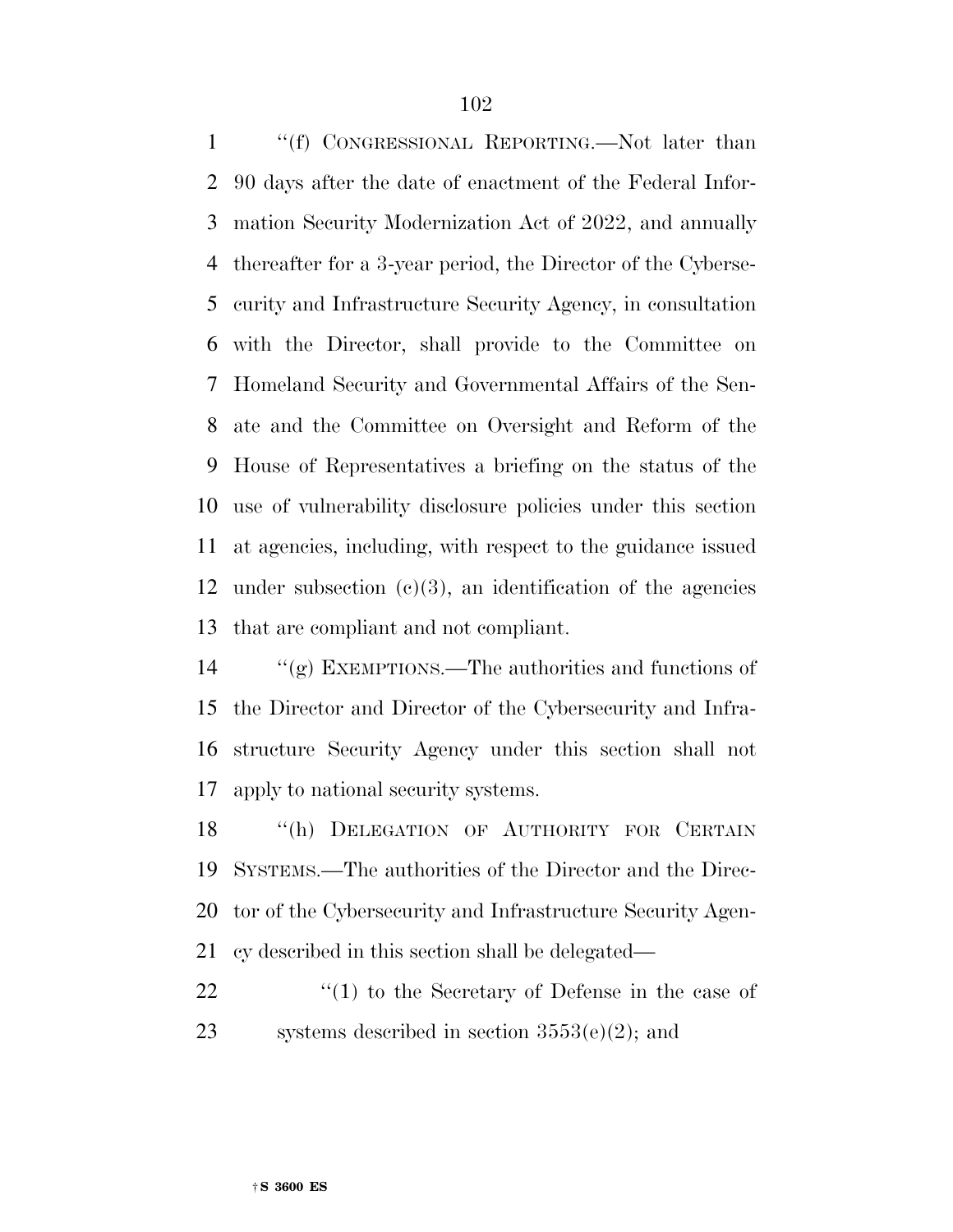1 ''(2) to the Director of National Intelligence in the case of systems described in section 3  $3553(e)(3)$ .".

 (b) CLERICAL AMENDMENT.—The table of sections for chapter 35 of title 44, United States Code, is amended by adding after the item relating to section 3559A, as added by section 111, the following:

''3559B. Federal vulnerability disclosure programs.''.

(c) SUNSET.—

 (1) IN GENERAL.—Effective on the date that is 10 years after the date of enactment of this Act, subchapter II of chapter 35 of title 44, United States Code, is amended by striking section 3559B. (2) CLERICAL AMENDMENT.—Effective on the date that is 10 years after the date of enactment of this Act, the table of sections for chapter 35 of title 44, United States Code, is amended by striking the 17 item relating to section 3559B.

## **SEC. 114. IMPLEMENTING ZERO TRUST ARCHITECTURE.**

 (a) GUIDANCE.—Not later than 18 months after the date of enactment of this Act, the Director shall provide an update to the appropriate congressional committees on progress in increasing the internal defenses of agency sys-tems, including—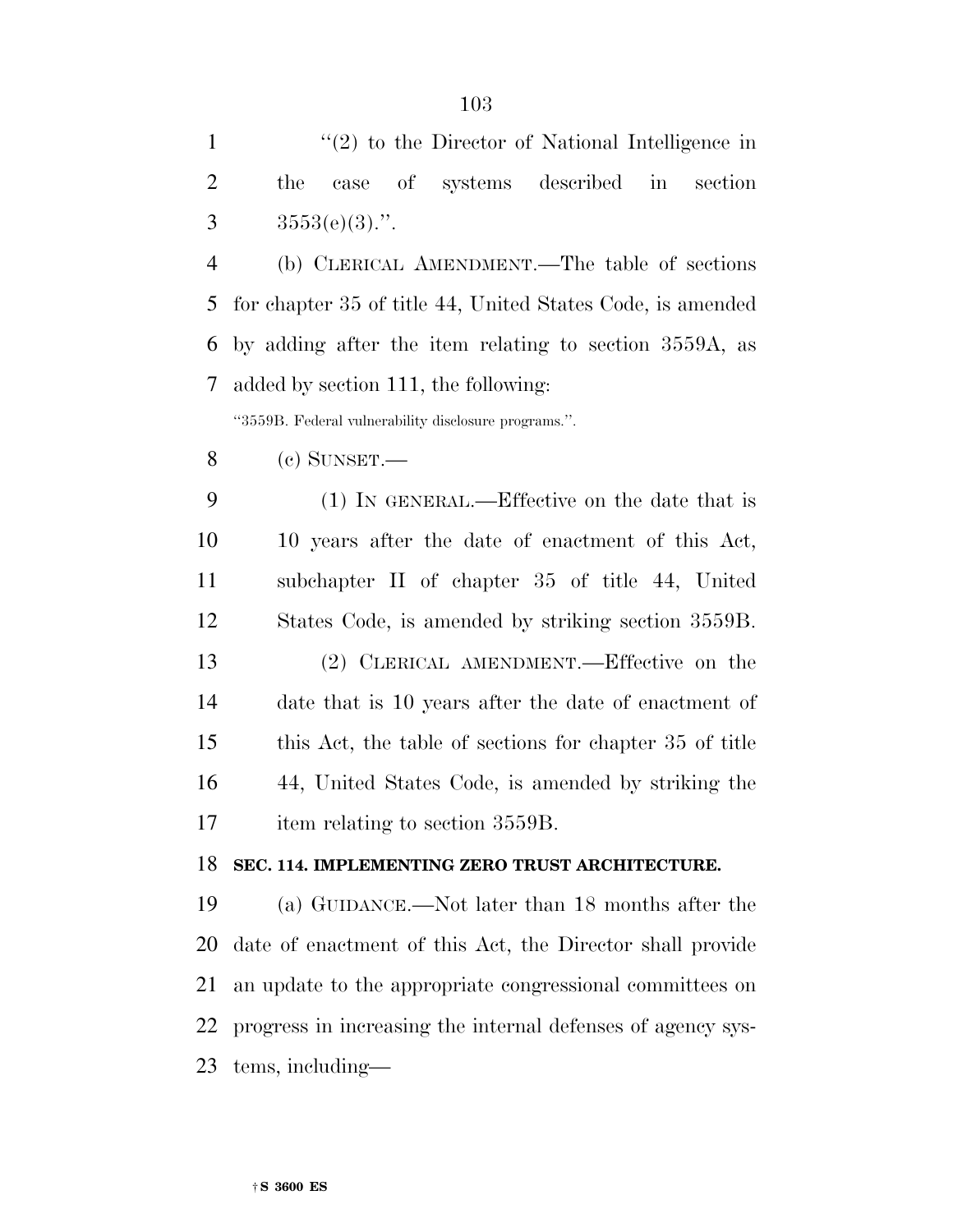| $\mathbf{1}$   | (1) shifting away from "trusted networks" to               |
|----------------|------------------------------------------------------------|
| $\overline{2}$ | implement security controls based on a presumption         |
| 3              | of compromise;                                             |
| $\overline{4}$ | (2) implementing principles of least privilege in          |
| 5              | administering information security programs;               |
| 6              | (3) limiting the ability of entities that cause in-        |
| 7              | cidents to move laterally through or between agency        |
| 8              | systems;                                                   |
| 9              | (4) identifying incidents quickly;                         |
| 10             | (5) isolating and removing unauthorized entities           |
| 11             | from agency systems as quickly as practicable, ac-         |
| 12             | counting for intelligence or law enforcement pur-          |
| 13             | poses;                                                     |
| 14             | $(6)$ otherwise increasing the resource costs for          |
| 15             | entities that cause incidents to be successful; and        |
| 16             | (7) a summary of the agency progress reports               |
| 17             | required under subsection (b).                             |
| 18             | (b) AGENCY PROGRESS REPORTS.—Not later than                |
| 19             | 270 days after the date of enactment of this Act, the head |
| 20             | of each agency shall submit to the Director a progress re- |
| 21             | port on implementing an information security program       |
| 22             | based on the presumption of compromise and least privi-    |
| 23             | lege principles, which shall include—                      |
| 24             | (1) a description of any steps the agency has              |
| 25             | completed, including progress toward achieving re-         |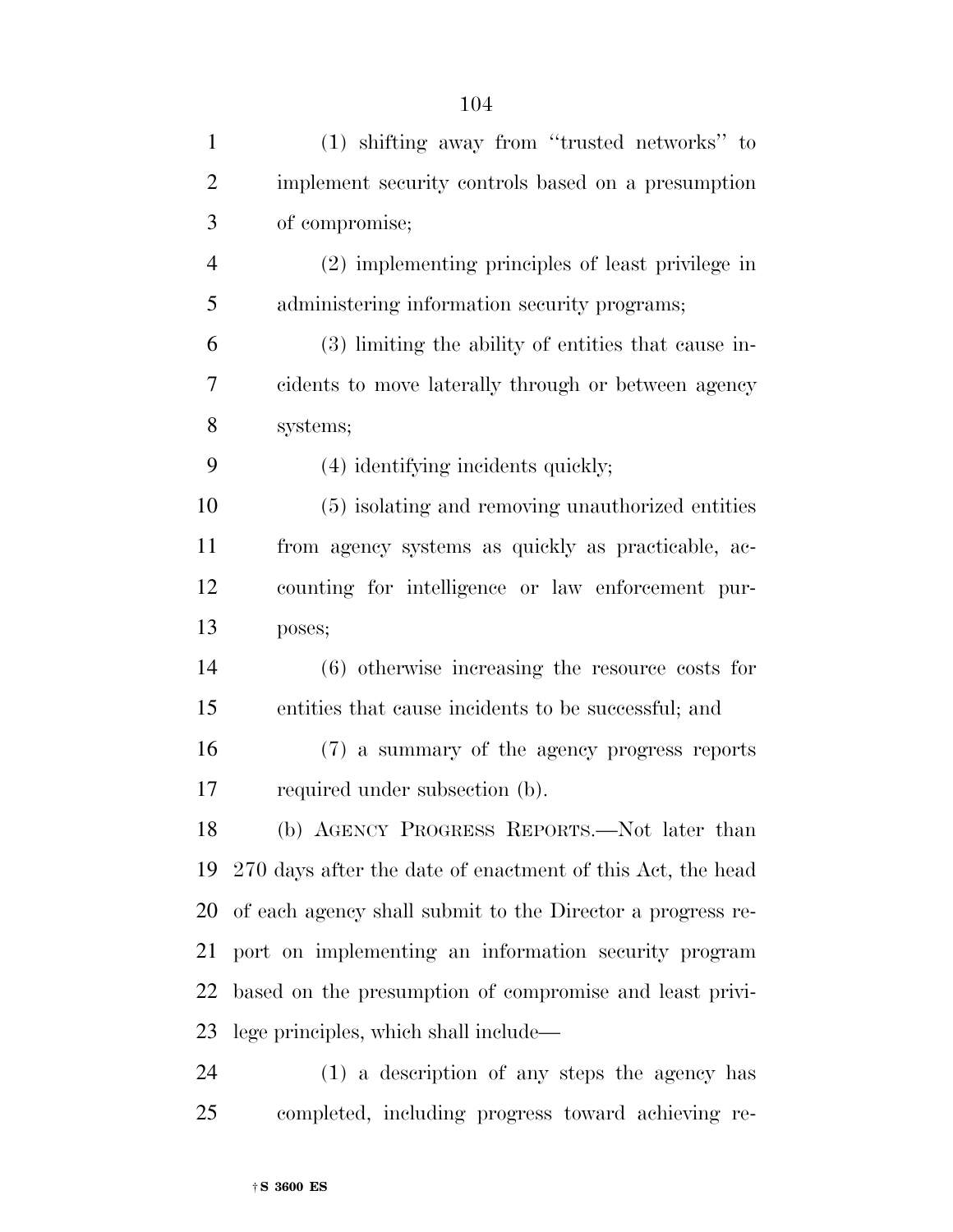|    | quirements issued by the Director, including the  |
|----|---------------------------------------------------|
| 2  | adoption of any models or reference architecture; |
| 3  | (2) an identification of activities that have not |
|    | yet been completed and that would have the most   |
| -5 | immediate security impact; and                    |
| 6  | $(3)$ a schedule to implement any planned activi- |
|    | ties.                                             |

#### **SEC. 115. AUTOMATION REPORTS.**

 (a) OMB REPORT.—Not later than 180 days after the date of enactment of this Act, the Director shall pro- vide to the appropriate congressional committees an up- date on the use of automation under paragraphs (1), 13 (5)(C), and (8)(B) of section  $3554(b)$  of title 44, United States Code.

 (b) GAO REPORT.—Not later than 1 year after the date of enactment of this Act, the Comptroller General of the United States shall perform a study on the use of automation and machine readable data across the Federal Government for cybersecurity purposes, including the automated updating of cybersecurity tools, sensors, or processes by agencies.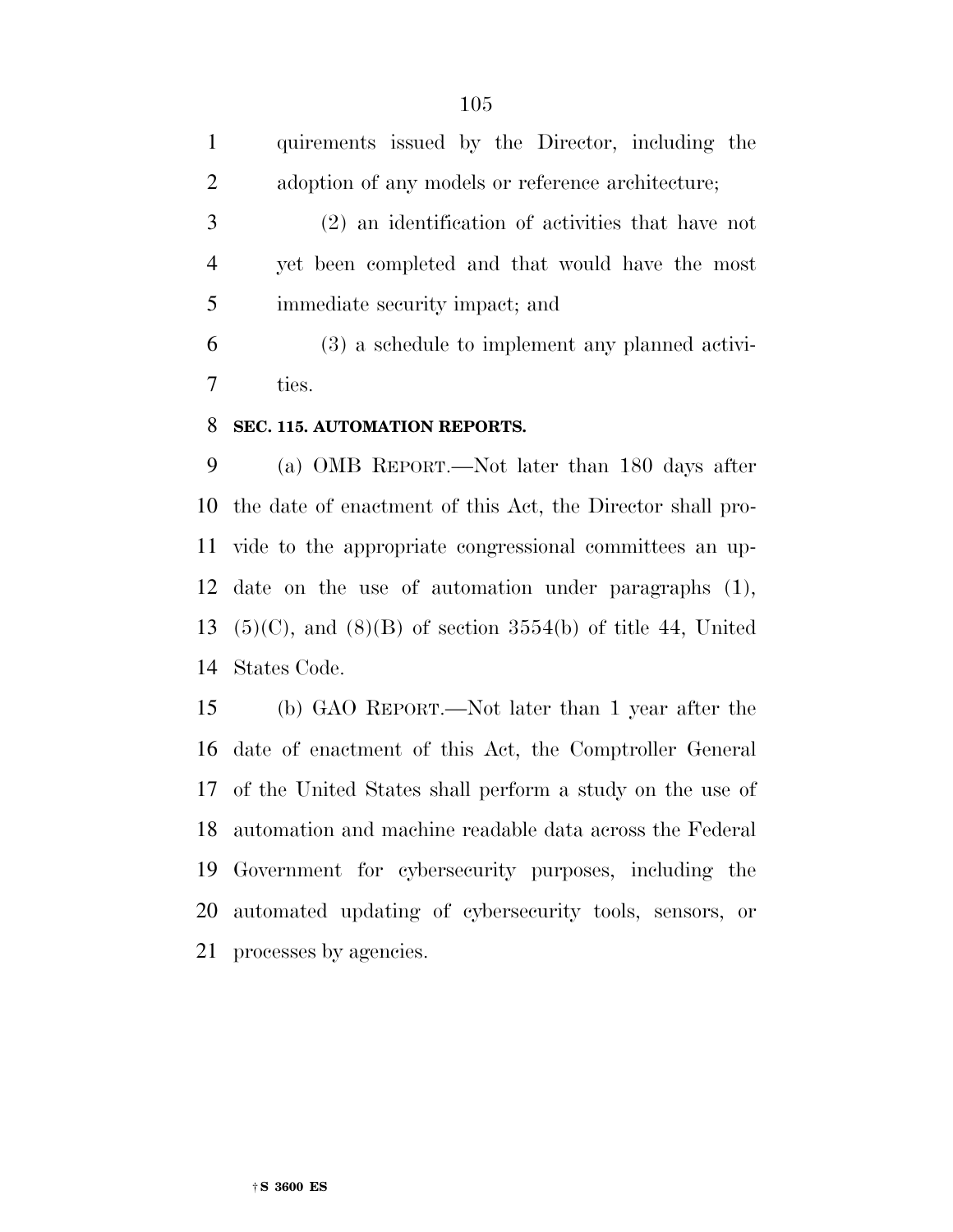|                | 106                                                             |
|----------------|-----------------------------------------------------------------|
| $\mathbf{1}$   | SEC. 116. EXTENSION OF FEDERAL ACQUISITION SECURITY             |
| $\overline{2}$ | COUNCIL AND SOFTWARE INVENTORY.                                 |
| 3              | (a) EXTENSION.—Section 1328 of title 41, United                 |
| 4              | States Code, is amended by striking "the date that" and         |
| 5              | all that follows and inserting "December 31, 2026.".            |
| 6              | (b) REQUIREMENT.—Subsection $1326(b)$ of title 41,              |
| 7              | United States Code, is amended—                                 |
| 8              | $(1)$ in paragraph $(5)$ , by striking "and" at the             |
| 9              | end;                                                            |
| 10             | $(2)$ by redesignating paragraph $(6)$ as para-                 |
| 11             | $graph(7)$ ; and                                                |
| 12             | $(3)$ by inserting after paragraph $(5)$ the fol-               |
| 13             | lowing:                                                         |
| 14             | $\cdot\cdot\cdot(6)$ maintaining an up-to-date and accurate in- |
| 15             | ventory of software in use by the agency and, if                |
| 16             | available and applicable, the components of such                |
| 17             | software, that can be communicated at the request               |
| 18             | of the Federal Acquisition Security Council, the Na-            |
| 19             | tional Cyber Director, or the Secretary of Homeland             |
| 20             | Security, acting through the Director of Cybersecu-             |
| 21             | rity and Infrastructure Security Agency; and".                  |
| 22             | SEC. 117. COUNCIL OF THE INSPECTORS GENERAL ON IN-              |
| 23             | TEGRITY AND EFFICIENCY DASHBOARD.                               |
| 24             | (a) DASHBOARD REQUIRED.—Section $11(e)(2)$ of the               |
| 25             | Inspector General Act of 1978 (5 U.S.C. App.) is amend-         |
| 26             | $ed$ —                                                          |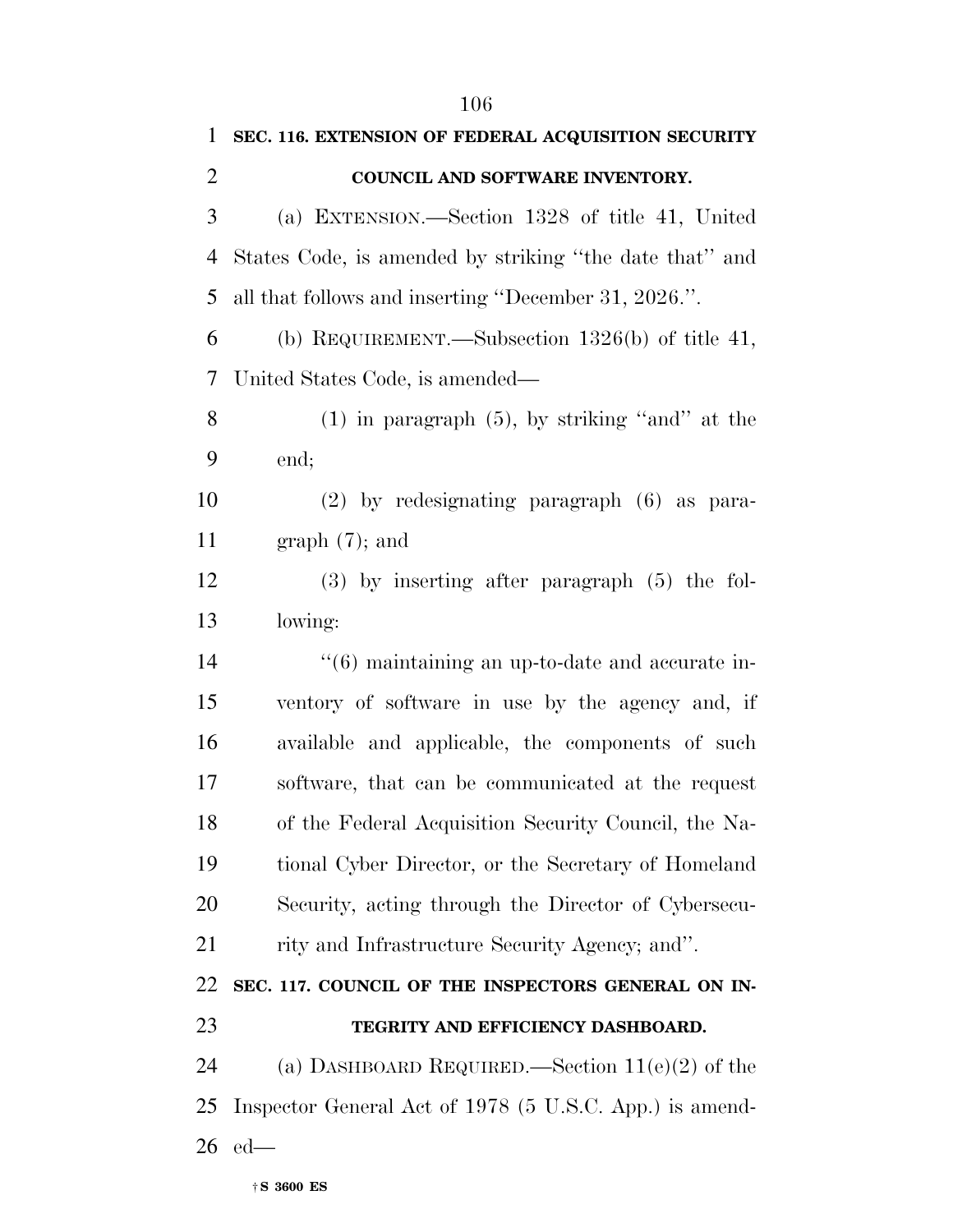| $\mathbf{1}$   | $(1)$ in subparagraph $(A)$ , by striking "and" at            |
|----------------|---------------------------------------------------------------|
| $\overline{2}$ | the end;                                                      |
| 3              | $(2)$ by redesignating subparagraph $(B)$ as sub-             |
| $\overline{4}$ | paragraph $(C)$ ; and                                         |
| 5              | $(3)$ by inserting after subparagraph $(A)$ the fol-          |
| 6              | lowing:                                                       |
| $\tau$         | $\lq\lq$ that shall include a dashboard of                    |
| 8              | open information security recommendations                     |
| 9              | identified in the independent evaluations re-                 |
| 10             | quired by section $3555(a)$ of title 44, United               |
| 11             | States Code; and".                                            |
| 12             | SEC. 118. QUANTITATIVE CYBERSECURITY METRICS.                 |
| 13             | (a) DEFINITION OF COVERED METRICS.—In this sec-               |
| 14             | tion, the term "covered metrics" means the metrics estab-     |
| 15             | lished, reviewed, and updated under section $224(c)$ of the   |
| 16             | Cybersecurity Act of 2015 (6 U.S.C. $1522(e)$ ).              |
| 17             | (b) UPDATING AND ESTABLISHING METRICS.-Not                    |
|                | 18 later than 1 year after the date of enactment of this Act, |
| 19             | and as appropriate thereafter, the Director of the Cyberse-   |
| 20             | curity and Infrastructure Security Agency, in coordination    |
| 21             | with the Director, shall—                                     |
| 22             | (1) evaluate any covered metrics established as               |
| 23             | of the date of enactment of this Act; and                     |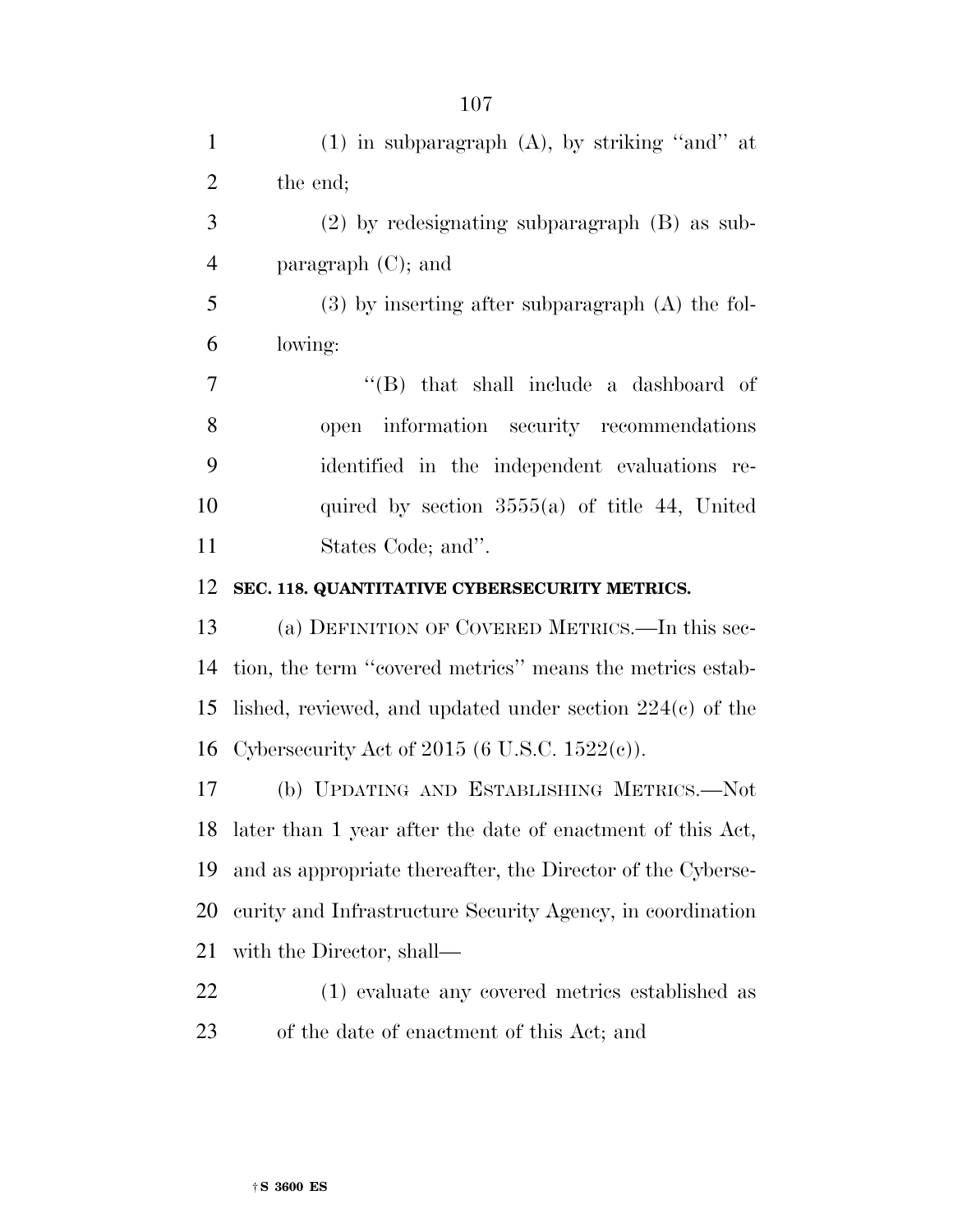| 1              | $(2)$ as appropriate and pursuant to section           |
|----------------|--------------------------------------------------------|
| $\overline{2}$ | $224(c)$ of the Cybersecurity Act of 2015 (6 U.S.C.    |
| 3              | $1522(c)$ ) update or establish new covered metrics.   |
| 4              | $(c)$ IMPLEMENTATION.—                                 |
| 5              | $(1)$ In GENERAL.—Not later than 540 days              |
| 6              | after the date of enactment of this Act, the Director, |
| 7              | in coordination with the Director of the Cybersecu-    |
|                |                                                        |

 rity and Infrastructure Security Agency, shall pro- mulgate guidance that requires each agency to use covered metrics to track trends in the cybersecurity and incident response capabilities of the agency.

 (2) PERFORMANCE DEMONSTRATION.—The guidance issued under paragraph (1) and any subse- quent guidance shall require agencies to share with the Director of the Cybersecurity and Infrastructure Security Agency data demonstrating the perform- ance of the agency using the covered metrics in-cluded in the guidance.

 (3) PENETRATION TESTS.—On not less than 2 occasions during the 2-year period following the date on which guidance is promulgated under paragraph (1), the Director shall ensure that not less than 3 agencies are subjected to substantially similar pene- tration tests, as determined by the Director, in co-ordination with the Director of the Cybersecurity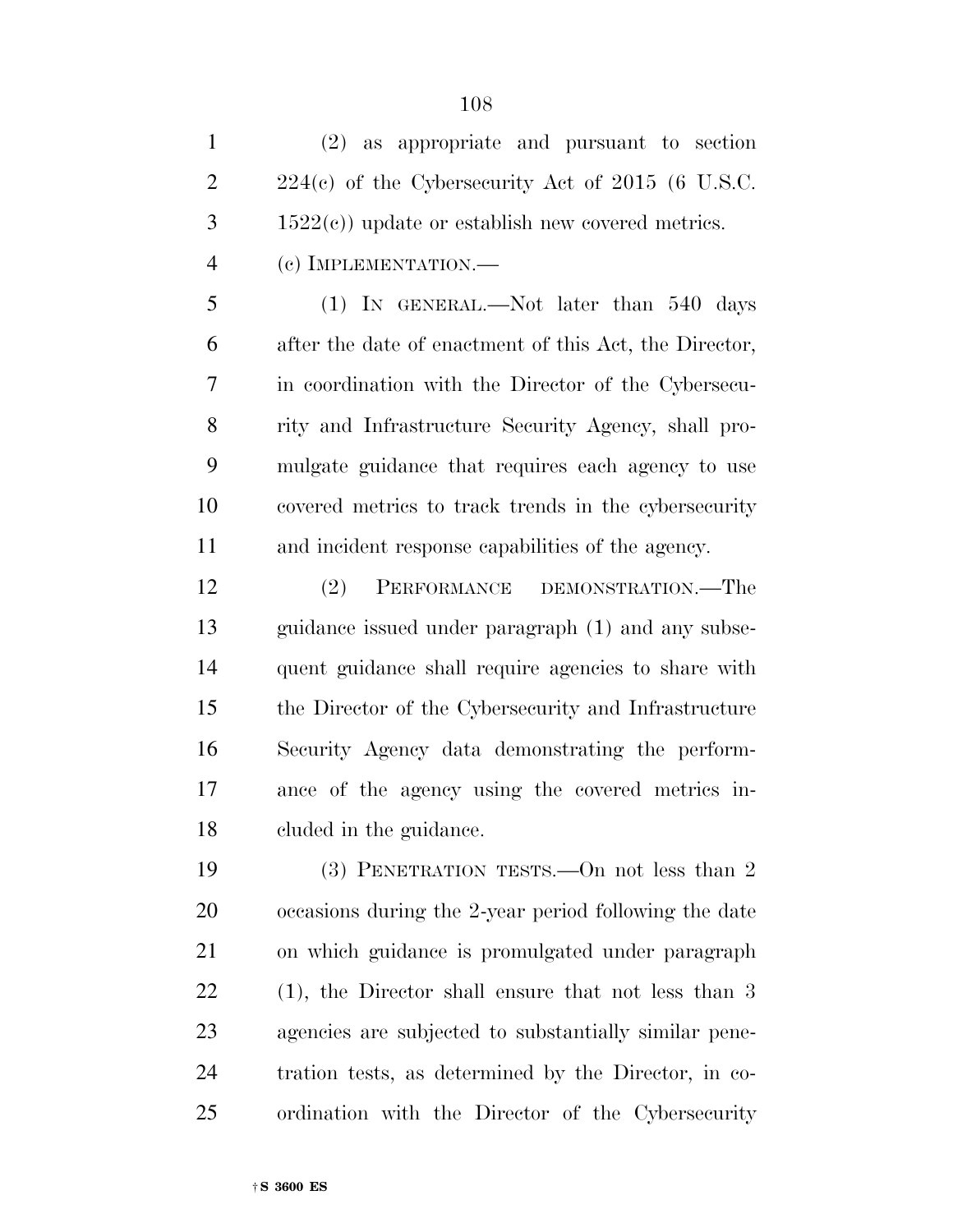| $\mathbf{1}$   | and Infrastructure Security Agency, in order to vali-      |
|----------------|------------------------------------------------------------|
| $\overline{2}$ | date the utility of the covered metrics.                   |
| 3              | (4) ANALYSIS CAPACITY.—The Director of the                 |
| $\overline{4}$ | Cybersecurity and Infrastructure Security Agency           |
| 5              | shall develop a capability that allows for the analysis    |
| 6              | of the covered metrics, including cross-agency per-        |
| 7              | formance of agency cybersecurity and incident re-          |
| 8              | sponse capability trends.                                  |
| 9              | (5) TIME-BASED METRIC.—With respect the                    |
| 10             | first update or establishment of covered metrics re-       |
| 11             | quired under subsection $(b)(2)$ , the Director of the     |
| 12             | Cybersecurity and Infrastructure Security Agency           |
| 13             | shall establish covered metrics that include not less      |
| 14             | than 1 metric addressing the time it takes for agen-       |
| 15             | cies to identify and respond to incidents.                 |
| 16             | (d) CONGRESSIONAL REPORTS.—Not later than 1                |
| 17             | year after the date of enactment of this Act, the Director |
| 18             | of the Cybersecurity and Infrastructure Security Agency,   |
| 19             | in coordination with the Director, shall submit to the ap- |
| 20             | propriate congressional committees a report on the utility |

and use of the covered metrics.

## **SEC. 119. ESTABLISHMENT OF RISK-BASED BUDGET MODEL.**

(a) DEFINITIONS.—In this section: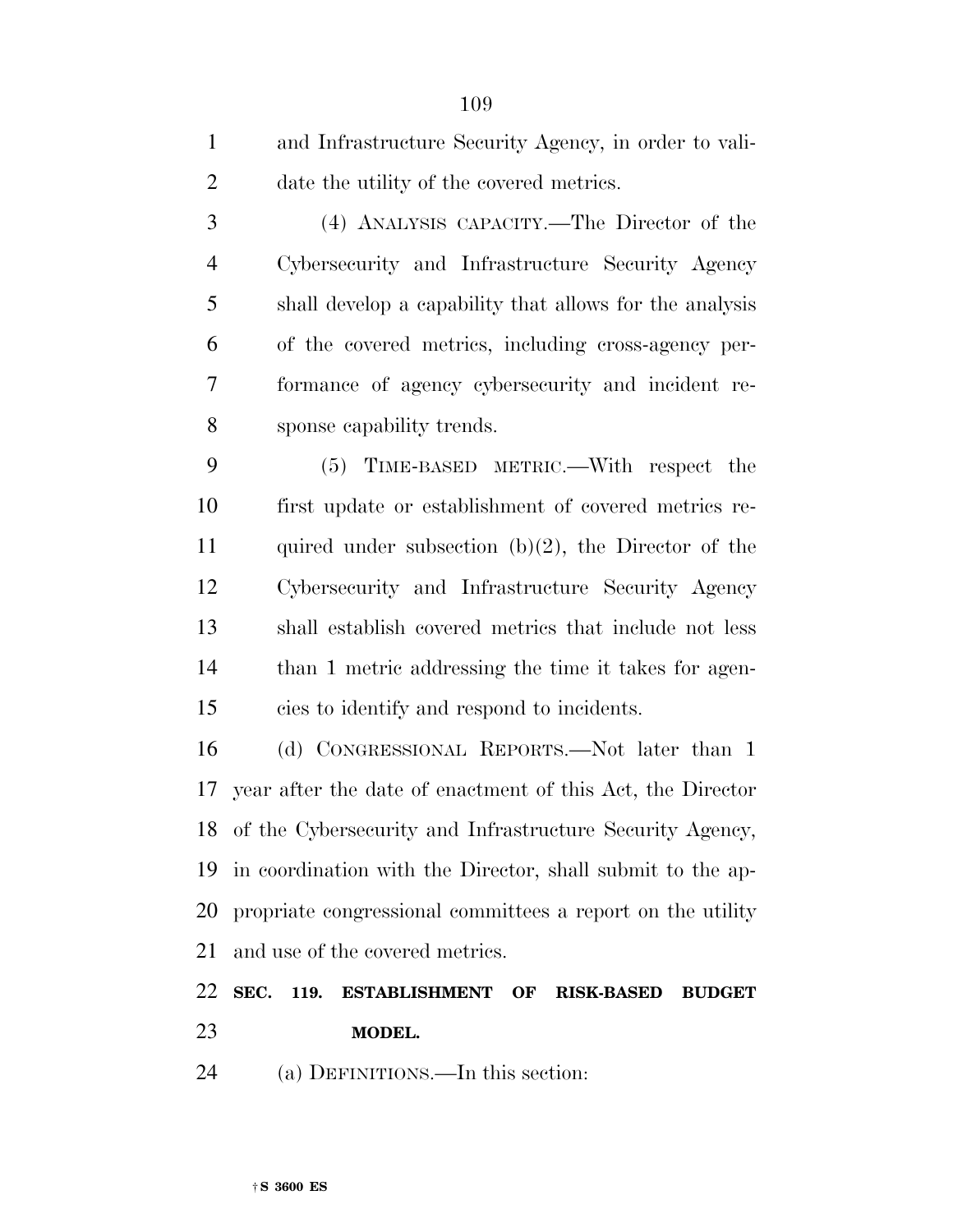| $\mathbf{1}$   | (1) APPROPRIATE CONGRESSIONAL COMMIT-              |
|----------------|----------------------------------------------------|
| $\overline{2}$ | TEES.—The term "appropriate congressional com-     |
| 3              | mittees" means—                                    |
| $\overline{4}$ | (A) the Committee on Homeland Security             |
| 5              | and Governmental Affairs and the Committee         |
| 6              | on Appropriations of the Senate; and               |
| $\overline{7}$ | (B) the Committee on Oversight and Re-             |
| 8              | form, the Committee on Homeland Security,          |
| 9              | and the Committee on Appropriations of the         |
| 10             | House of Representatives.                          |
| 11             | (2) COVERED AGENCY.—The term "covered              |
| 12             | agency" has the meaning given the term "executive" |
| 13             | agency" in section 133 of title 41, United States  |
| 14             | Code.                                              |
| 15             | (3) DIRECTOR.—The term "Director" means            |
| 16             | the Director of the Office of Management and Budg- |
| 17             | et.                                                |
| 18             | INFORMATION TECHNOLOGY.—The term                   |
| 19             | "information technology"—                          |
| 20             | $(A)$ has the meaning given the term in sec-       |
| 21             | tion 11101 of title 40, United States Code; and    |
| 22             | (B) includes the hardware and software             |
| 23             | systems of a Federal agency that monitor and       |
| 24             | control physical equipment and processes of the    |
| 25             | Federal agency.                                    |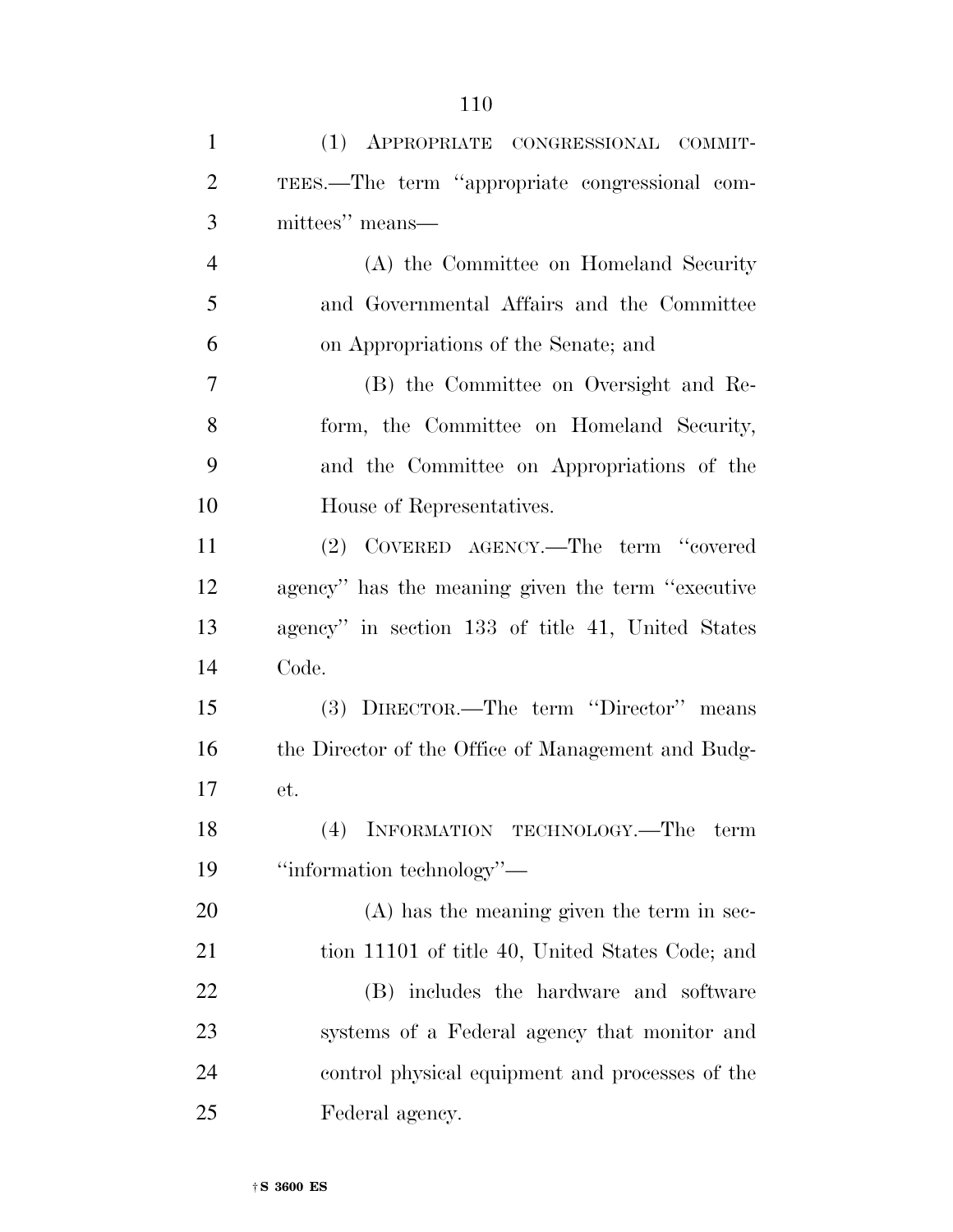| $\mathbf{1}$   | (5) RISK-BASED BUDGET.—The term "risk-              |
|----------------|-----------------------------------------------------|
| $\overline{2}$ | based budget" means a budget—                       |
| 3              | (A)<br>developed by identifying<br>and              |
| $\overline{4}$ | prioritizing cybersecurity risks<br>and             |
| 5              | vulnerabilities, including impact on agency oper-   |
| 6              | ations in the case of a cyber attack, through       |
| 7              | analysis of cyber threat intelligence, incident     |
| 8              | data, and tactics, techniques, procedures, and      |
| 9              | capabilities of cyber threats; and                  |
| 10             | (B) that allocates resources based on the           |
| 11             | risks identified and prioritized under subpara-     |
| 12             | graph(A).                                           |
| 13             | ESTABLISHMENT OF RISK-BASED<br>(b)<br><b>BUDGET</b> |
| 14             | $M$ ODEL.—                                          |
| 15             | $(1)$ In GENERAL.—                                  |
| 16             | (A) MODEL.—Not later than 1 year after              |
| 17             | the first publication of the budget submitted by    |
| 18             | the President under section 1105 of title 31,       |
| 19             | United States Code, following the date of enact-    |
| 20             | ment of this Act, the Director, in consultation     |
| 21             | with the Director of the Cybersecurity and In-      |
| 22             | frastructure Security Agency and the National       |
| 23             | Cyber Director and in coordination with the Di-     |
| 24             | rector of the National Institute of Standards       |
| 25             | and Technology, shall develop a standard model      |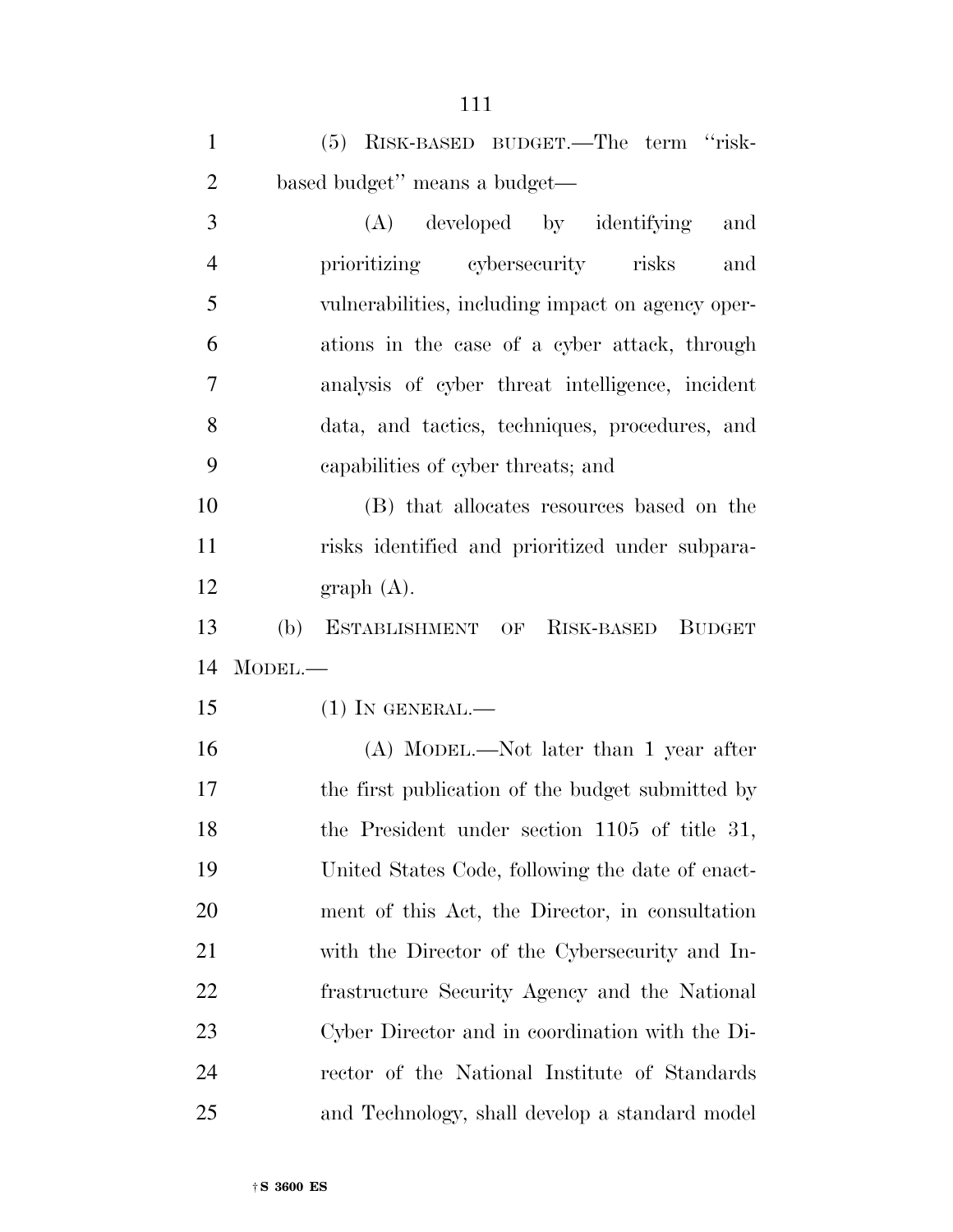|                | 114                                                 |
|----------------|-----------------------------------------------------|
| $\mathbf{1}$   | for informing a risk-based budget for cybersecu-    |
| $\overline{2}$ | rity spending.                                      |
| 3              | (B) RESPONSIBILITY OF DIRECTOR.-Sec-                |
| $\overline{4}$ | tion $3553(a)$ of title 44, United States Code, as  |
| 5              | amended by section 103 of this title, is further    |
| 6              | amended by inserting after paragraph (6) the        |
| 7              | following:                                          |
| 8              | "(7) developing a standard risk-based budget        |
| 9              | model to inform Federal agency cybersecurity budget |
| 10             | development; and".                                  |
| 11             | (C) CONTENTS OF MODEL.—The model re-                |
| 12             | quired to be developed under subparagraph $(A)$     |
| 13             | shall utilize appropriate information to evaluate   |
| 14             | risk, including, as determined appropriate by       |
| 15             | the Director—                                       |
| 16             | (i) Federal and non-Federal cyber                   |
| 17             | threat intelligence products, where avail-          |
| 18             | able, to identify threats, vulnerabilities,         |
| 19             | and risks;                                          |
| 20             | (ii) analysis of the impact of agency               |
| 21             | operations of compromise of systems, in-            |
| 22             | eluding the interconnectivity to other agen-        |
| 23             | cy systems and the operations of other              |
| 24             | agencies; and                                       |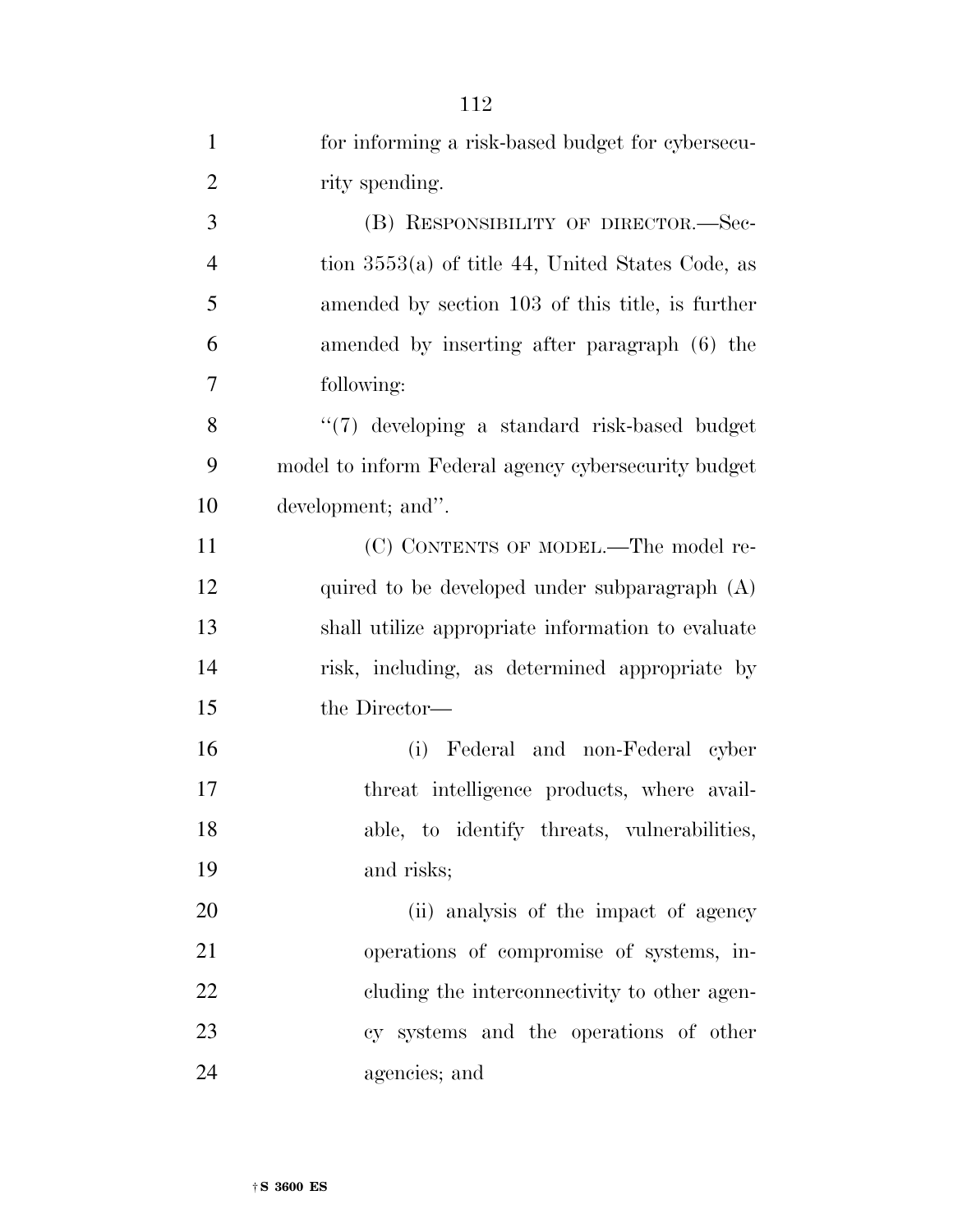| $\mathbf{1}$   | (iii) to the greatest extent practicable,       |
|----------------|-------------------------------------------------|
| $\overline{2}$ | analysis of where resources should be allo-     |
| 3              | cated to have the greatest impact on miti-      |
| $\overline{4}$ | gating current and future threats and cur-      |
| 5              | rent and future cybersecurity capabilities.     |
| 6              | (D) USE OF MODEL.—The model required            |
| 7              | to be developed under subparagraph (A) shall    |
| 8              | be used to-                                     |
| 9              | (i) inform acquisition and sustainment          |
| 10             | $of$ —                                          |
| 11             | (I) information technology and                  |
| 12             | cybersecurity tools;                            |
| 13             | (II) information technology and                 |
| 14             | cybersecurity architectures;                    |
| 15             | (III) information technology and                |
| 16             | cybersecurity personnel; and                    |
| 17             | (IV) cybersecurity and informa-                 |
| 18             | tion technology concepts of operations;         |
| 19             | and                                             |
| 20             | (ii) evaluate and inform Government-            |
| 21             | wide cybersecurity programs.                    |
| 22             | (E)<br>MODEL VARIATION.—The Director            |
| 23             | may develop multiple models under subpara-      |
| 24             | graph (A) based on different agency character-  |
| 25             | istics, such as size or cybersecurity maturity. |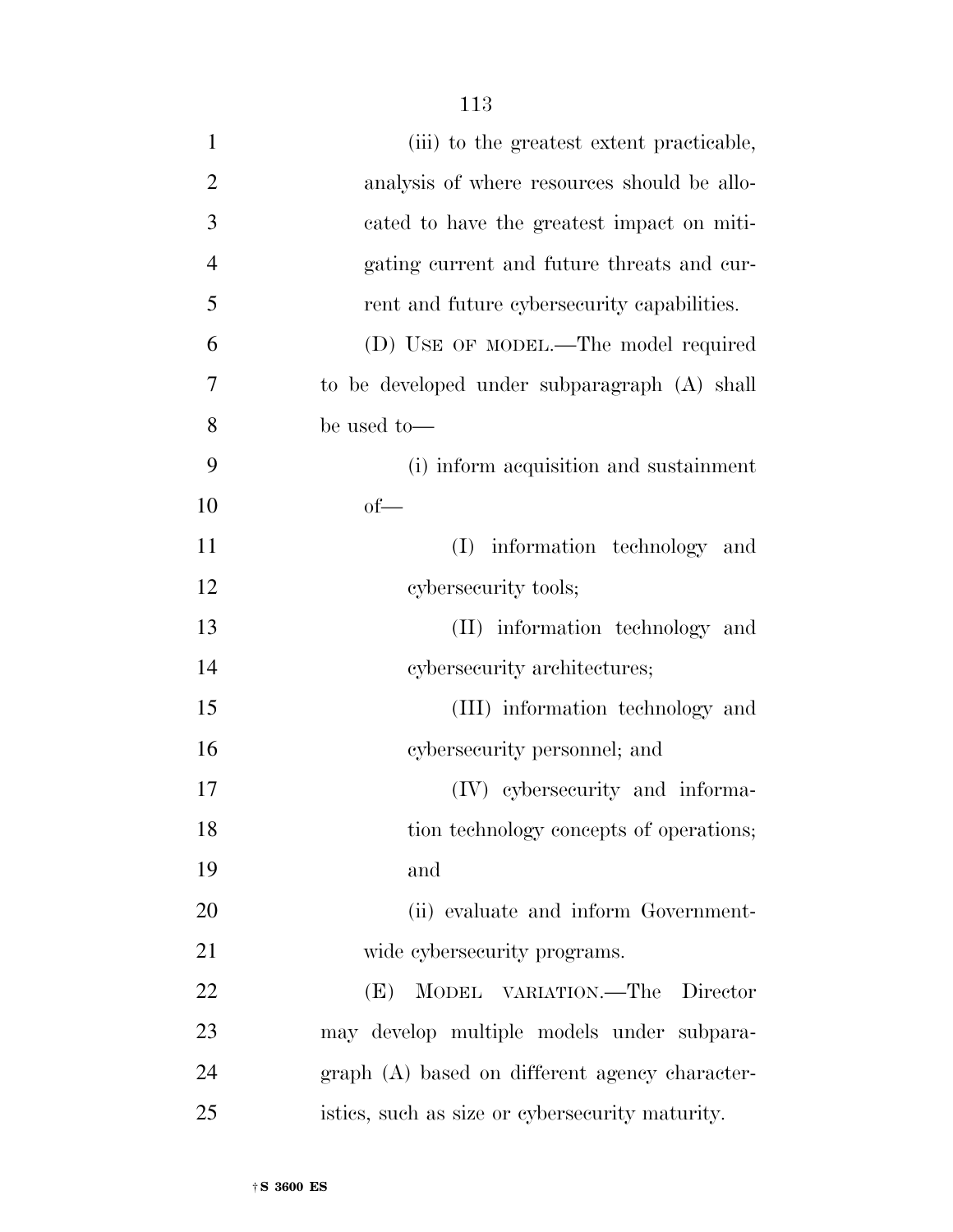| $\mathbf{1}$   | (F) REQUIRED UPDATES.—Not less fre-                 |
|----------------|-----------------------------------------------------|
| $\overline{2}$ | quently than once every 3 years, the Director       |
| 3              | shall review, and update as necessary, the          |
| $\overline{4}$ | model required to be developed under subpara-       |
| 5              | graph(A).                                           |
| 6              | (G) PUBLICATION.—Not earlier than 5                 |
| 7              | years after the date on which the model devel-      |
| 8              | oped under subparagraph $(A)$ is completed, the     |
| 9              | Director shall, taking into account any classi-     |
| 10             | fied or sensitive information, publish the model,   |
| 11             | and any updates necessary under subparagraph        |
| 12             | $(F)$ , on the public website of the Office of Man- |
| 13             | agement and Budget.                                 |
| 14             | (H) REPORTS.—Not later than 2 years                 |
| 15             | after the first publication of the budget sub-      |
| 16             | mitted by the President under section 1105 of       |
| 17             | title 31, United States Code, following the date    |
| 18             | of enactment of this Act, and annually there-       |
| 19             | after for each of the 2 following fiscal years or   |
| 20             | until the date on which the model required to       |
| 21             | be developed under subparagraph $(A)$ is com-       |
| 22             | pleted, whichever is sooner, the Director shall     |
| 23             | submit to the appropriate congressional com-        |
| 24             | mittees a report on the development of the          |
| 25             | model.                                              |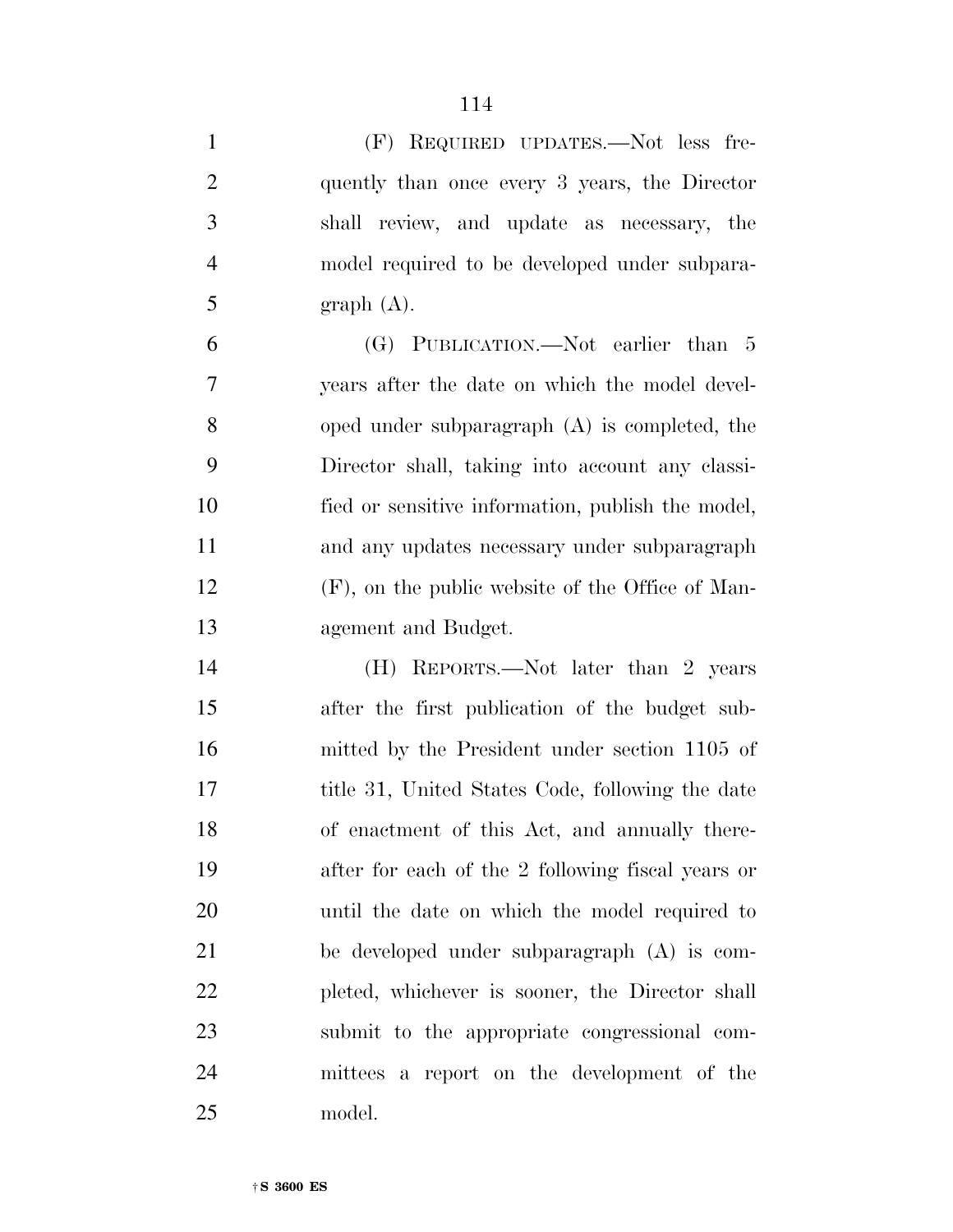| $\mathbf{1}$   | (2) PHASED IMPLEMENTATION OF RISK-BASED          |
|----------------|--------------------------------------------------|
| $\overline{2}$ | BUDGET MODEL.-                                   |
| 3              | $(A)$ INITIAL PHASE.—                            |
| $\overline{4}$ | (i) IN GENERAL.—Not later than 2                 |
| 5              | years after the date on which the model          |
| 6              | developed under paragraph (1) is com-            |
| 7              | pleted, the Director shall require not less      |
| 8              | than 5 covered agencies to use the model         |
| 9              | to inform the development of the annual          |
| 10             | cybersecurity and information technology         |
| 11             | budget requests of those covered agencies.       |
| 12             | (ii) BRIEFING.—Not later than 1 year             |
| 13             | after the date on which the covered agen-        |
| 14             | cies selected under clause (i) begin using       |
| 15             | the model developed under paragraph (1),         |
| 16             | the Director shall provide to the appro-         |
| 17             | priate congressional committees a briefing       |
| 18             | on implementation of risk-based budgeting        |
| 19             | for cybersecurity spending, an assessment        |
| 20             | of agency implementation, and an evalua-         |
| 21             | tion of whether the risk-based budget helps      |
| 22             | to mitigate cybers ecurity vulnerabilities.      |
| 23             | (B) FULL DEPLOYMENT.—Not later than              |
| 24             | 5 years after the date on which the model devel- |
| 25             | oped under paragraph (1) is completed, the       |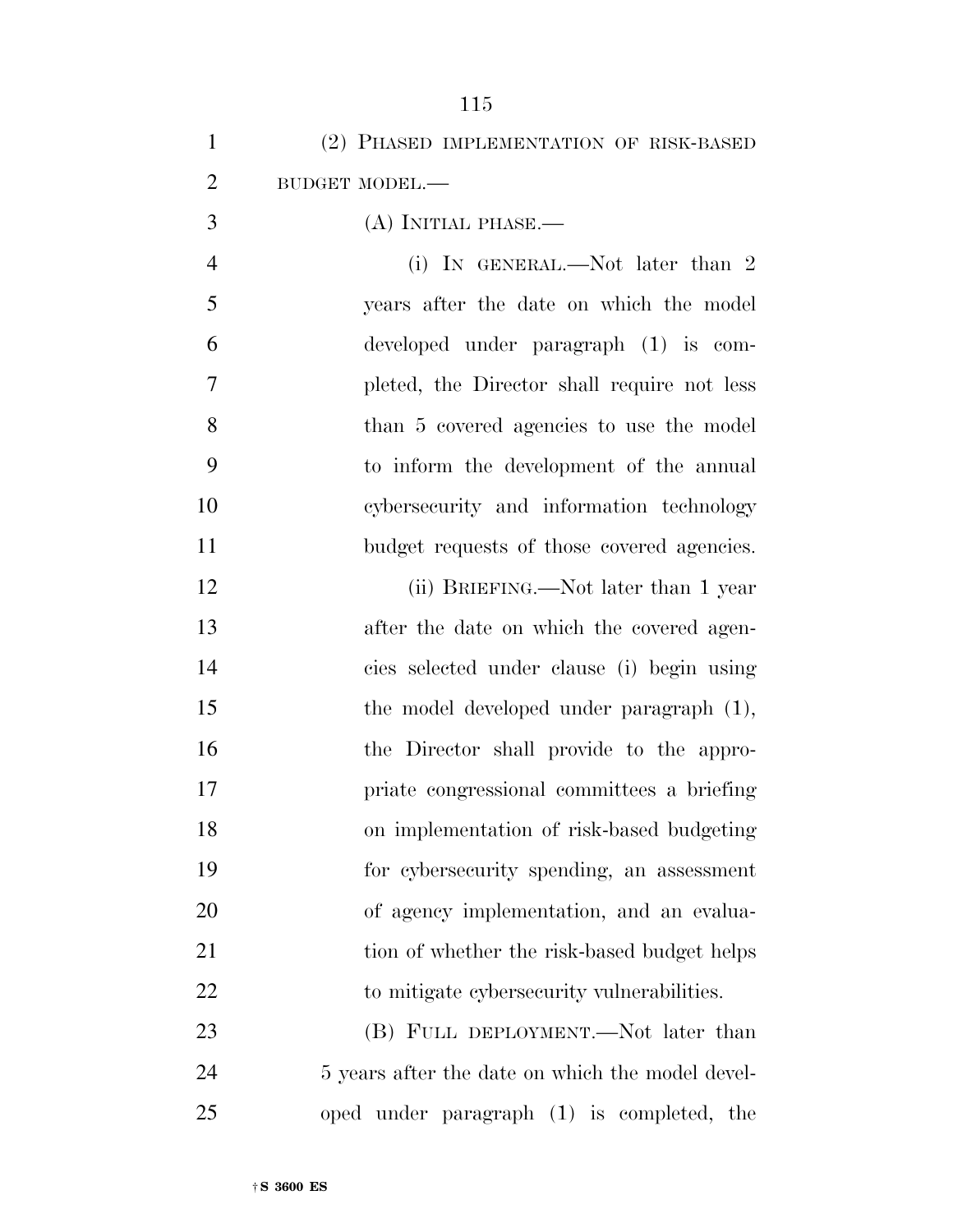| $\mathbf{1}$   | head of each covered agency shall use the            |
|----------------|------------------------------------------------------|
| $\overline{2}$ | model, or any updated model pursuant to para-        |
| 3              | graph $(1)(F)$ , to the greatest extent practicable, |
| $\overline{4}$ | to inform the development of the annual cyber-       |
| 5              | security and information technology budget re-       |
| 6              | quests of the covered agency.                        |
| 7              | (C) AGENCY PERFORMANCE PLANS.—                       |
| 8              | (i) AMENDMENT.—Section $3554(d)(2)$                  |
| 9              | of title 44, United States Code, is amended          |
| 10             | by inserting "and the risk-based budget              |
| 11             | model required under section $3553(a)(7)$ "          |
| 12             | after "paragraph $(1)$ ".                            |
| 13             | (ii) EFFECTIVE DATE.—The amend-                      |
| 14             | ment made by clause (i) shall take effect            |
| 15             | on the date that is 5 years after the date           |
| 16             | on which the model developed under para-             |
| 17             | $graph(1)$ is completed.                             |
| 18             | $(3)$ VERIFICATION.—                                 |
| 19             | $\rm{IN}$<br>(A)<br>GENERAL.—Section                 |
| 20             | $1105(a)(35)(A)(i)$ of title 31, United States       |
| 21             | Code, is amended—                                    |
| 22             | (i) in the matter preceding subclause                |
| 23             | (I), by striking "by agency, and by initia-          |
| 24             | tive area (as determined by the administra-          |
| 25             | tion)" and inserting "and by agency";                |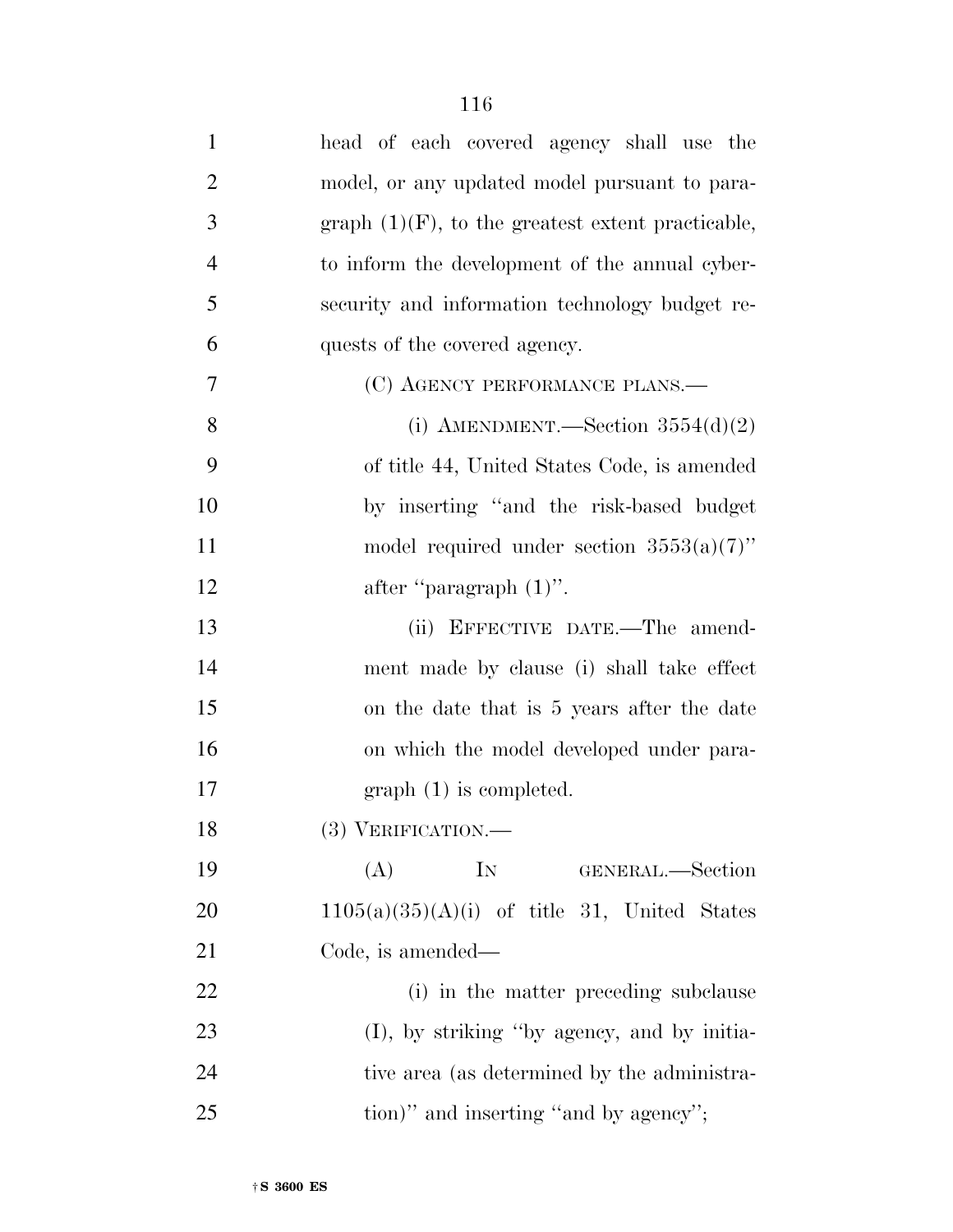| $\mathbf{1}$   | (ii) in subclause (III), by striking             |
|----------------|--------------------------------------------------|
| $\overline{2}$ | "and" at the end; and                            |
| $\overline{3}$ | (iii) by adding at the end the fol-              |
| $\overline{4}$ | lowing:                                          |
| 5              | $\lq\lq(V)$ a validation that the budg-          |
| 6              | ets submitted were informed by using             |
| 7              | a risk-based methodology; and                    |
| 8              | "(VI) a report on the progress of                |
| 9              | each agency on closing recommenda-               |
| 10             | tions identified under the independent           |
| 11             | evaluation<br>required by section                |
| 12             | $3555(a)(1)$ of title 44.".                      |
| 13             | (B) EFFECTIVE DATE.—The amendments               |
| 14             | made by subparagraph $(A)$ shall take effect on  |
| 15             | the date that is 5 years after the date on which |
| 16             | the model developed under paragraph (1) is       |
| 17             | completed.                                       |
| 18             | $(4)$ REPORTS.—                                  |
| 19             | (A) INDEPENDENT EVALUATION. Section              |
| 20             | $3555(a)(2)$ of title 44, United States Code, is |
| 21             | amended-                                         |
| <u>22</u>      | (i) in subparagraph $(B)$ , by striking          |
| 23             | "and" at the end;                                |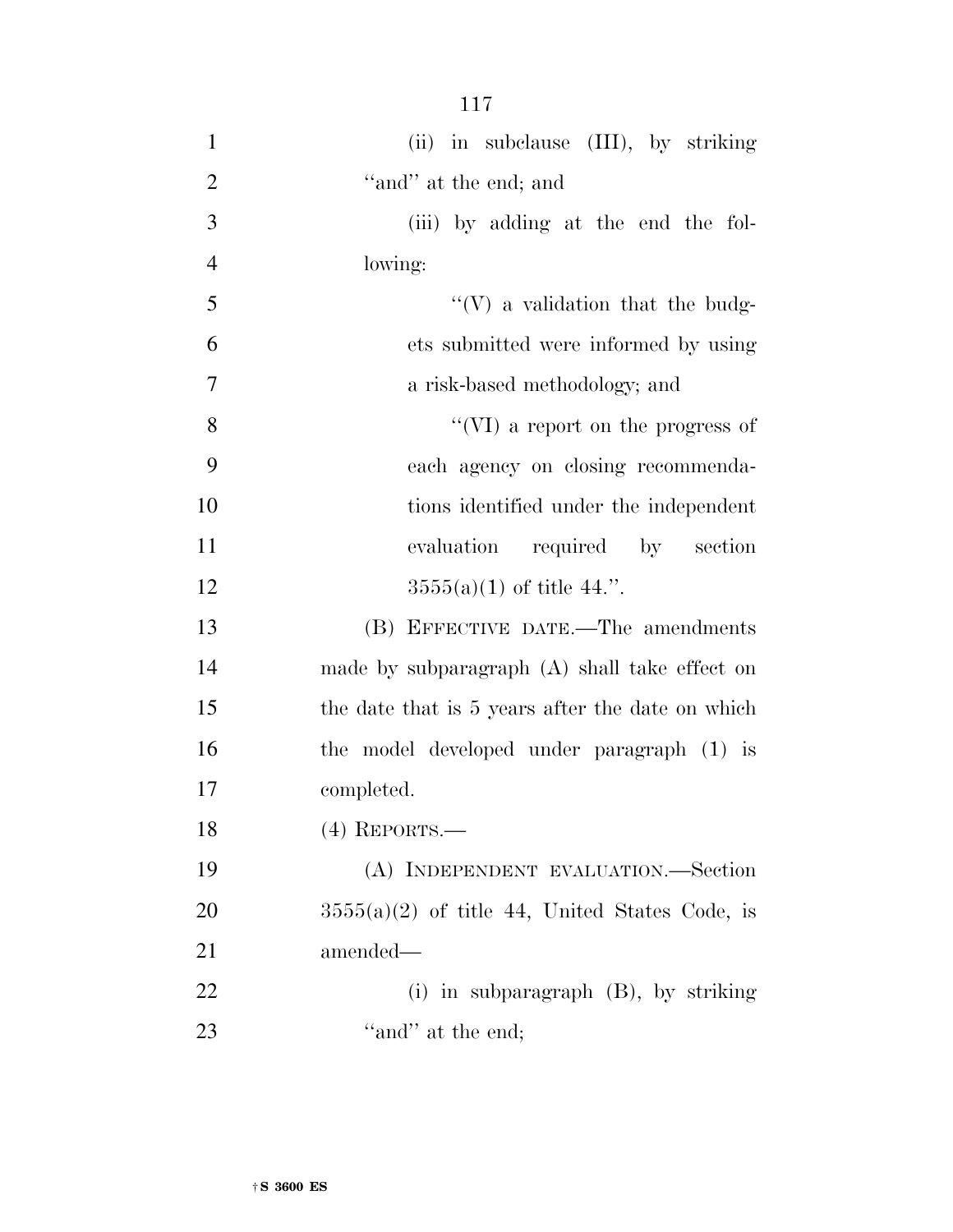| $\mathbf{1}$   | (ii) in subparagraph $(C)$ , by striking         |
|----------------|--------------------------------------------------|
| $\overline{2}$ | the period at the end and inserting ";           |
| 3              | and"; and                                        |
| $\overline{4}$ | (iii) by adding at the end the fol-              |
| 5              | lowing:                                          |
| 6              | $\lq\lq$ (D) an assessment of how the agency was |
| $\overline{7}$ | informed by the risk-based budget model re-      |
| 8              | quired under section $3553(a)(7)$ and an evalua- |
| 9              | tion of whether the model mitigates agency       |
| 10             | cyber vulnerabilities.".                         |
| 11             | (B) ASSESSMENT.—                                 |
| 12             | (i) AMENDMENT.—Section $3553(c)$ of              |
| 13             | title 44, United States Code, as amended         |
| 14             | by section 103 of this title, is further         |
| 15             | amended by inserting after paragraph (5)         |
| 16             | the following:                                   |
| 17             | $\cdot\cdot$ (6) an assessment of —              |
| 18             | "(A) Federal agency utilization of the           |
| 19             | model required under subsection $(a)(7)$ ; and   |
| 20             | $\lq\lq(B)$ whether the model mitigates the      |
| 21             | cyber vulnerabilities of the Federal Govern-     |
| 22             | ment.".                                          |
| 23             | (ii) EFFECTIVE DATE.—The amend-                  |
| 24             | ment made by clause (i) shall take effect        |

25 on the date that is 5 years after the date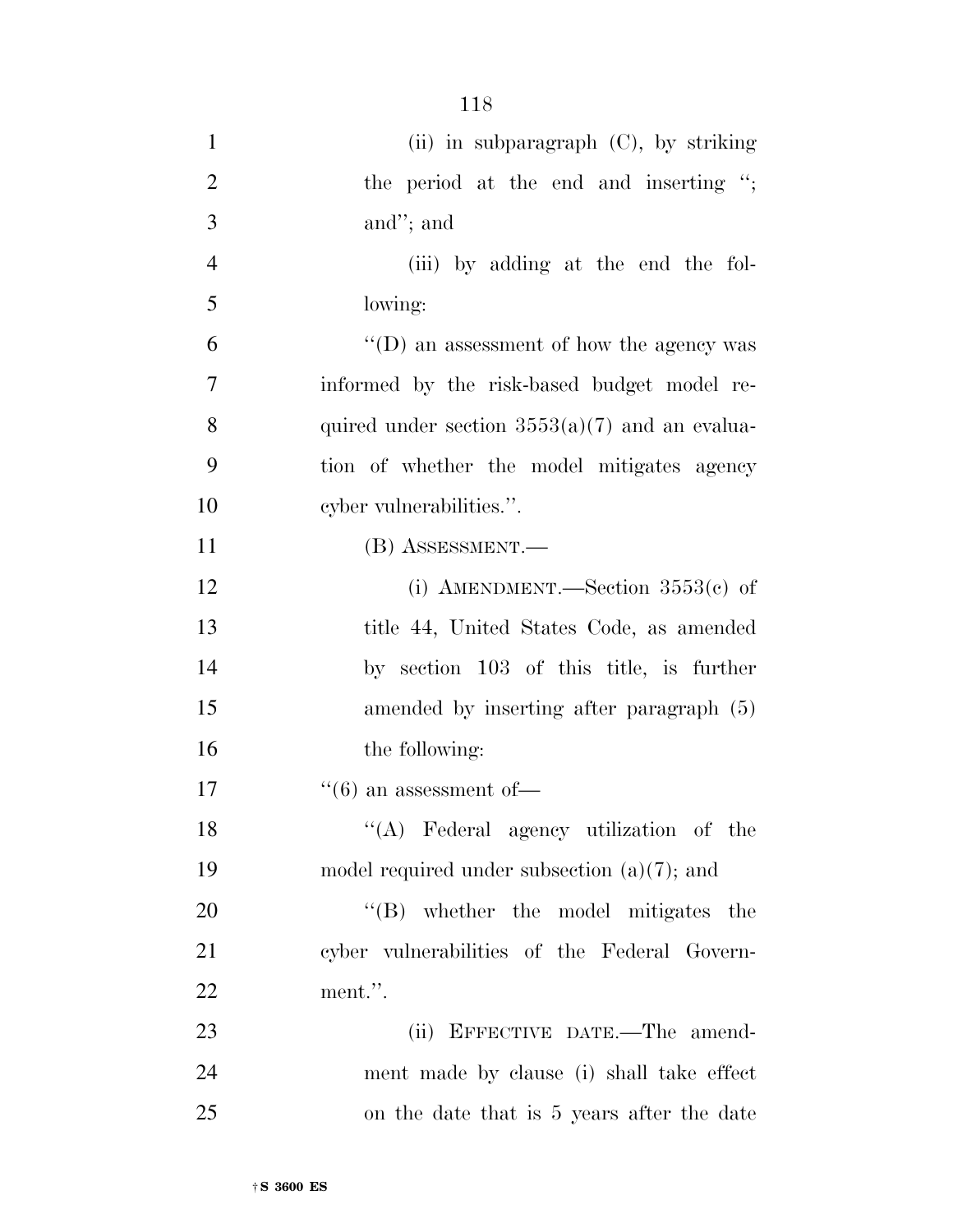| $\mathbf{1}$   | on which the model developed under para-               |
|----------------|--------------------------------------------------------|
| $\overline{2}$ | $graph(1)$ is completed.                               |
| 3              | (5) GAO REPORT.—Not later than 3 years                 |
| $\overline{4}$ | after the date on which the first budget of the Presi- |
| 5              | dent is submitted to Congress containing the valida-   |
| 6              | tion required under section $1105(a)(35)(A)(i)(V)$ of  |
| 7              | title 31, United States Code, as amended by para-      |
| 8              | graph (3), the Comptroller General of the United       |
| 9              | States shall submit to the appropriate congressional   |
| 10             | committees a report that includes—                     |
| 11             | (A) an evaluation of the success of covered            |
| 12             | agencies in utilizing the risk-based budget            |
| 13             | model;                                                 |
| 14             | (B) an evaluation of the success of covered            |
| 15             | agencies in implementing risk-based budgets;           |
| 16             | (C) an evaluation of whether the risk-based            |
| 17             | budgets developed by covered agencies are effec-       |
| 18             | tive at informing Federal Government-wide cy-          |
| 19             | bersecurity programs; and                              |
| 20             | (D) any other information relating to risk-            |
| 21             | based budgets the Comptroller General deter-           |
| 22             | mines appropriate.                                     |
| 23             | SEC. 120. ACTIVE CYBER DEFENSIVE STUDY.                |
| 24             | (a) DEFINITION.—In this section, the term "active"     |
|                |                                                        |

defense technique''—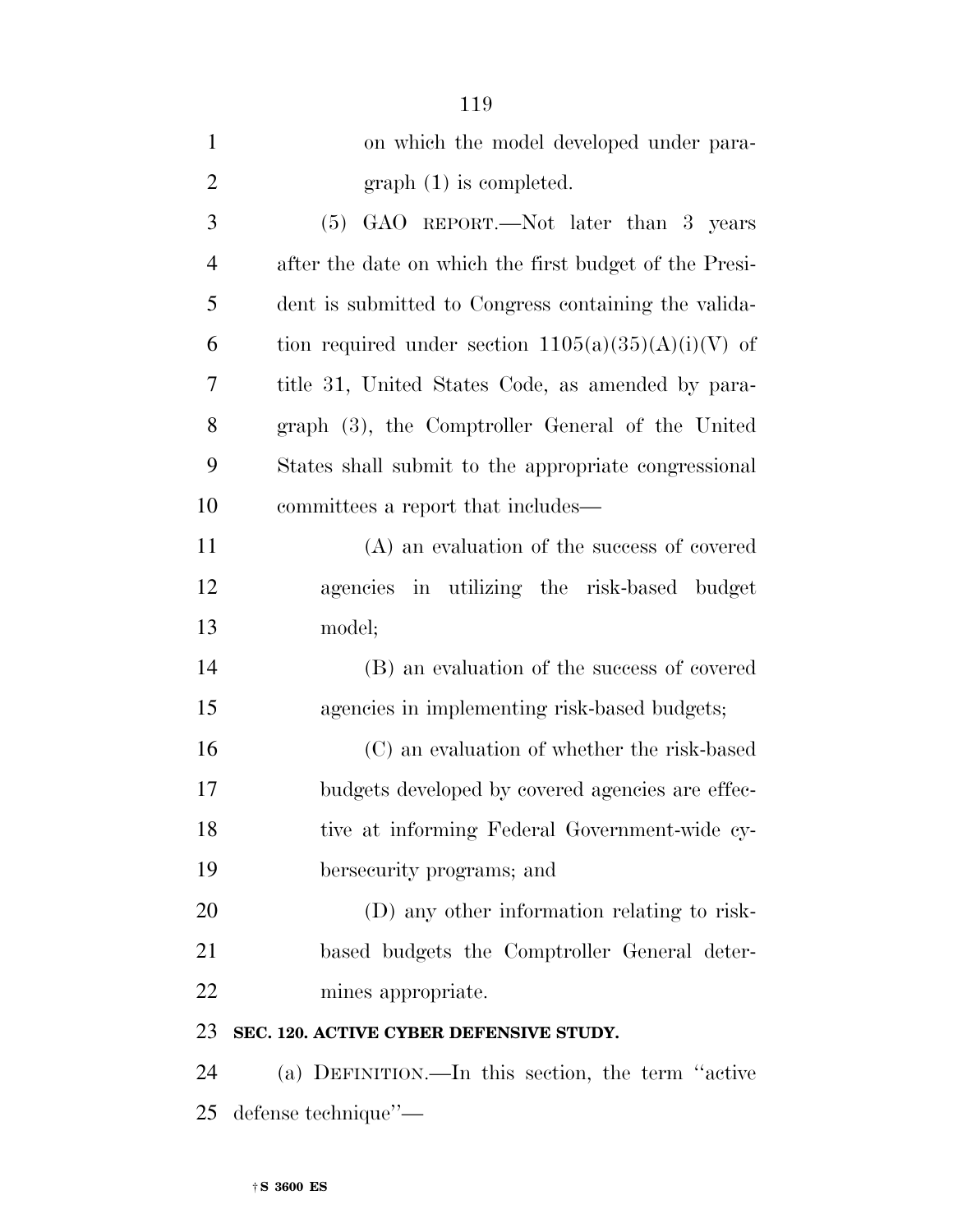(1) means an action taken on the systems of an entity to increase the security of information on the network of an agency by misleading an adversary; and

 (2) includes a honeypot, deception, or purpose- fully feeding false or misleading data to an adver- sary when the adversary is on the systems of the en-tity.

 (b) STUDY.—Not later than 180 days after the date of enactment of this Act, the Director of the Cybersecurity and Infrastructure Security Agency, in coordination with the Director and the National Cyber Director, shall per- form a study on the use of active defense techniques to enhance the security of agencies, which shall include—

 (1) a review of legal restrictions on the use of different active cyber defense techniques in Federal environments, in consultation with the Department of Justice;

(2) an evaluation of—

 (A) the efficacy of a selection of active de- fense techniques determined by the Director of the Cybersecurity and Infrastructure Security Agency; and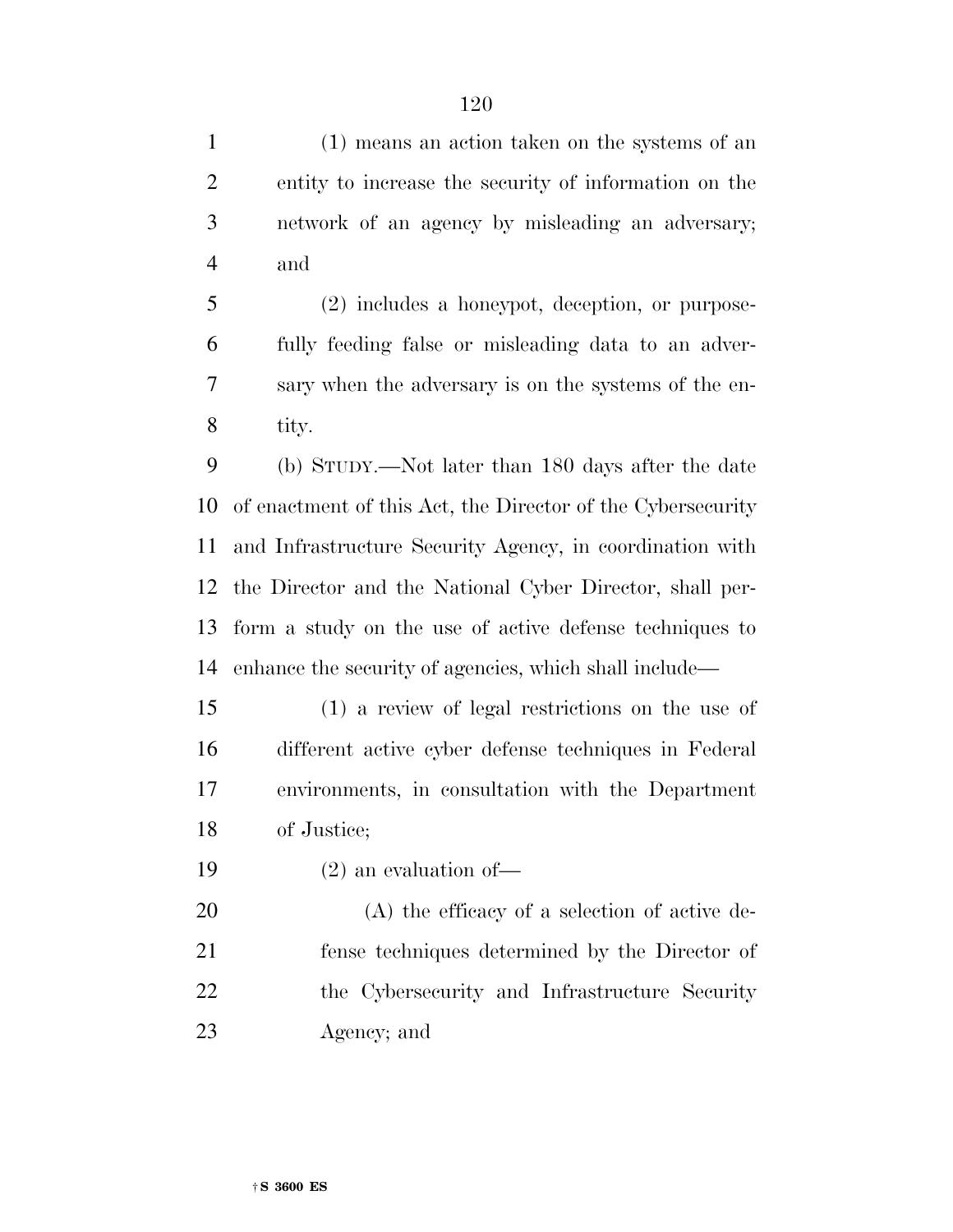| $\mathbf{1}$   | (B) factors that impact the efficacy of the             |
|----------------|---------------------------------------------------------|
| $\overline{2}$ | active defense techniques evaluated under sub-          |
| 3              | paragraph $(A)$ ;                                       |
| $\overline{4}$ | (3) recommendations on safeguards and proce-            |
| 5              | dures that shall be established to require that active  |
| 6              | defense techniques are adequately coordinated to en-    |
| 7              | sure that active defense techniques do not impede       |
| 8              | agency operations and mission delivery, threat re-      |
| 9              | sponse efforts, criminal investigations, and national   |
| 10             | security activities, including intelligence collection; |
| 11             | and                                                     |
| 12             | $(4)$ the development of a framework for the use        |
| 13             | of different active defense techniques by agencies.     |
| 14             | SEC. 121. SECURITY OPERATIONS CENTER AS A SERVICE       |

## **PILOT.**

 (a) PURPOSE.—The purpose of this section is for the Cybersecurity and Infrastructure Security Agency to run a security operation center on behalf of another agency, alleviating the need to duplicate this function at every agency, and empowering a greater centralized cybersecu-rity capability.

 (b) PLAN.—Not later than 1 year after the date of enactment of this Act, the Director of the Cybersecurity and Infrastructure Security Agency shall develop a plan to establish a centralized Federal security operations cen-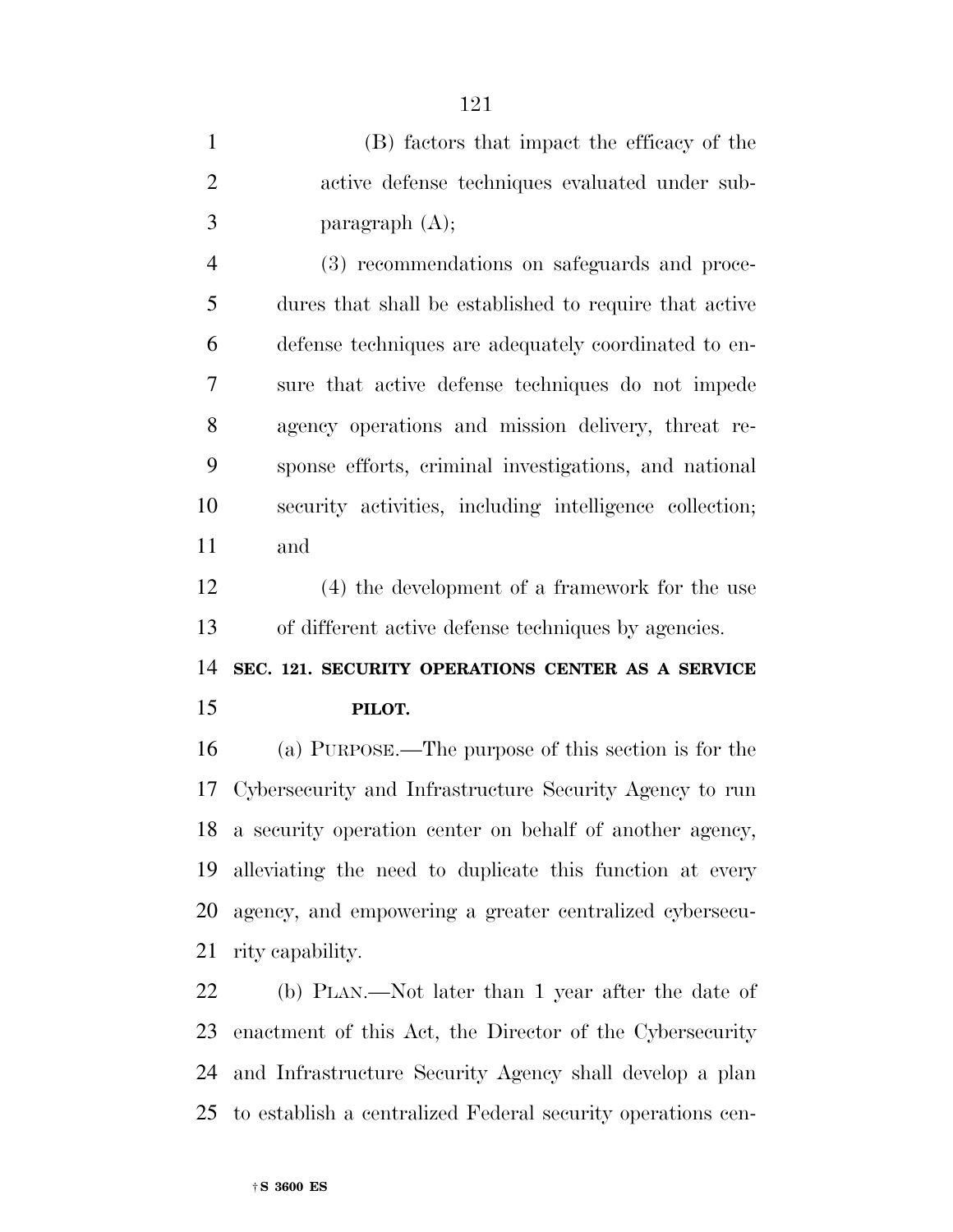| $\mathbf{1}$   | ter shared service offering within the Cybersecurity and |
|----------------|----------------------------------------------------------|
| $\overline{2}$ | Infrastructure Security Agency.                          |
| 3              | (c) CONTENTS.—The plan required under subsection         |
| 4              | (b) shall include considerations for—                    |
| 5              | (1) collecting, organizing, and analyzing agency         |
| 6              | information system data in real time;                    |
| 7              | $(2)$ staffing and resources; and                        |
| 8              | (3) appropriate interagency agreements, con-             |
| 9              | cepts of operations, and governance plans.               |
| 10             | (d) PILOT PROGRAM.—                                      |
| 11             | (1) IN GENERAL.—Not later than 180 days                  |
| 12             | after the date on which the plan required under sub-     |
| 13             | section (b) is developed, the Director of the Cyberse-   |
| 14             | curity and Infrastructure Security Agency, in con-       |
| 15             | sultation with the Director, shall enter into a 1-year   |
| 16             | agreement with not less than 2 agencies to offer a       |
| $17\,$         | security operations center as a shared service.          |
| 18             | (2) ADDITIONAL AGREEMENTS.—After the date                |
| 19             | on which the briefing required under subsection          |
| 20             | $(e)(1)$ is provided, the Director of the Cybersecurity  |
| 21             | and Infrastructure Security Agency, in consultation      |
| 22             | with the Director, may enter into additional 1-year      |
| 23             | agreements described in paragraph (1) with agen-         |
| 24             | cies.                                                    |
| 25             | (e) BRIEFING AND REPORT.—                                |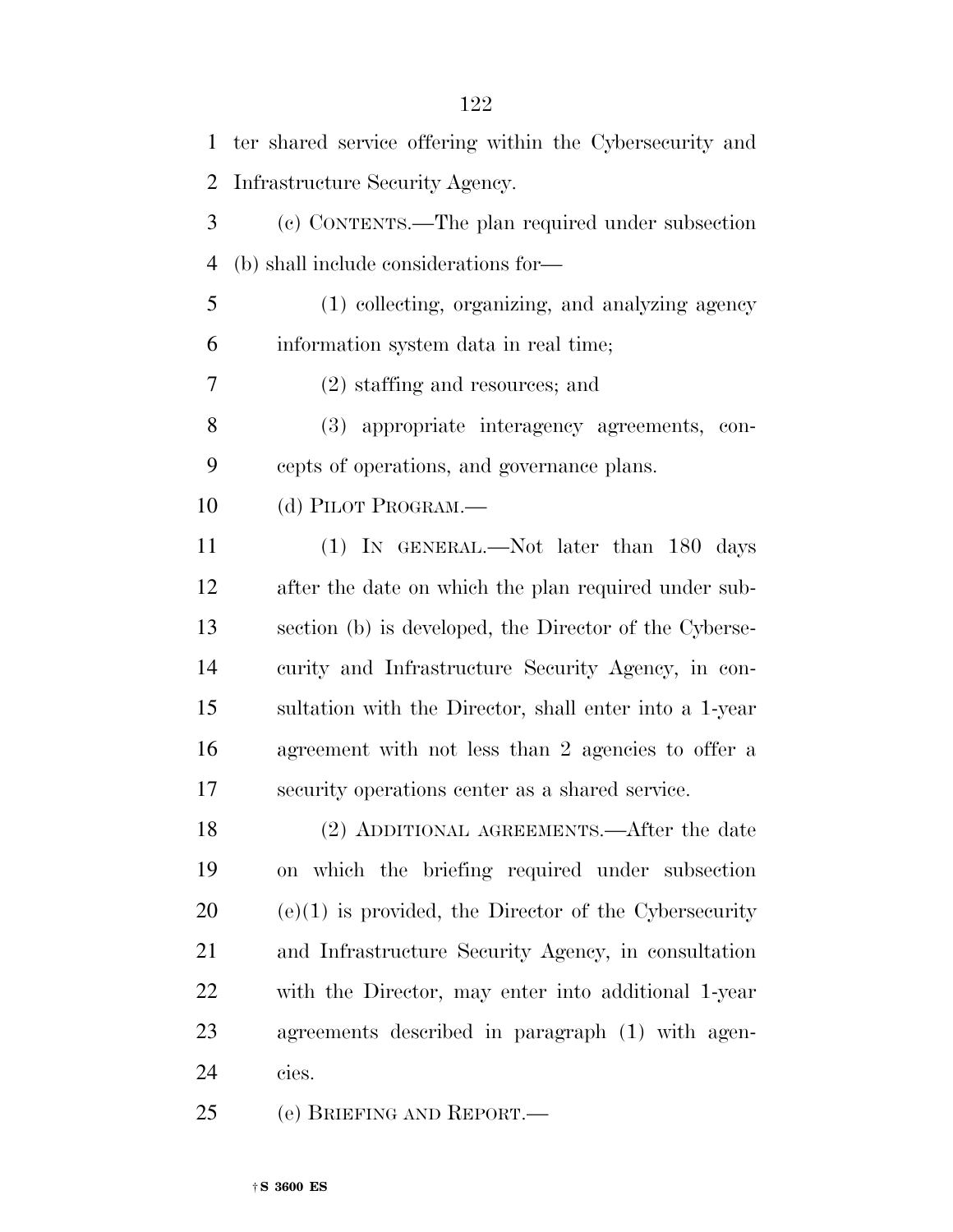| $\mathbf{1}$   | (1) BRIEFING.—Not later than 270 days after               |
|----------------|-----------------------------------------------------------|
| $\overline{2}$ | the date of enactment of this Act, the Director of        |
| 3              | the Cybersecurity and Infrastructure Security Agen-       |
| $\overline{4}$ | cy shall provide to the Committee on Homeland Se-         |
| 5              | curity and Governmental Affairs of the Senate and         |
| 6              | the Committee on Homeland Security and the Com-           |
| 7              | mittee on Oversight and Reform of the House of            |
| 8              | Representatives a briefing on the parameters of any       |
| 9              | 1-year agreements entered into under subsection           |
| 10             | (d)(1).                                                   |
| 11             | $(2)$ REPORT.—Not later than 90 days after the            |
| 12             | date on which the first 1-year agreement entered          |
| 13             | into under subsection (d) expires, the Director of the    |
| 14             | Cybersecurity and Infrastructure Security Agency          |
| 15             | shall submit to the Committee on Homeland Secu-           |
| 16             | rity and Governmental Affairs of the Senate and the       |
| 17             | Committee on Homeland Security and the Com-               |
| 18             | mittee on Oversight and Reform of the House of            |
| 19             | Representatives a report on—                              |
| 20             | $(A)$ the agreement; and                                  |
| 21             | (B) any additional agreements entered into                |
| 22             | with agencies under subsection (d).                       |
| 23             | SEC. 122. EXTENSION OF CHIEF DATA OFFICER COUNCIL.        |
| 24             | Section $3520A(e)(2)$ of title 44, United States Code,    |
| 25             | is amended by striking "upon the expiration of the 2-year |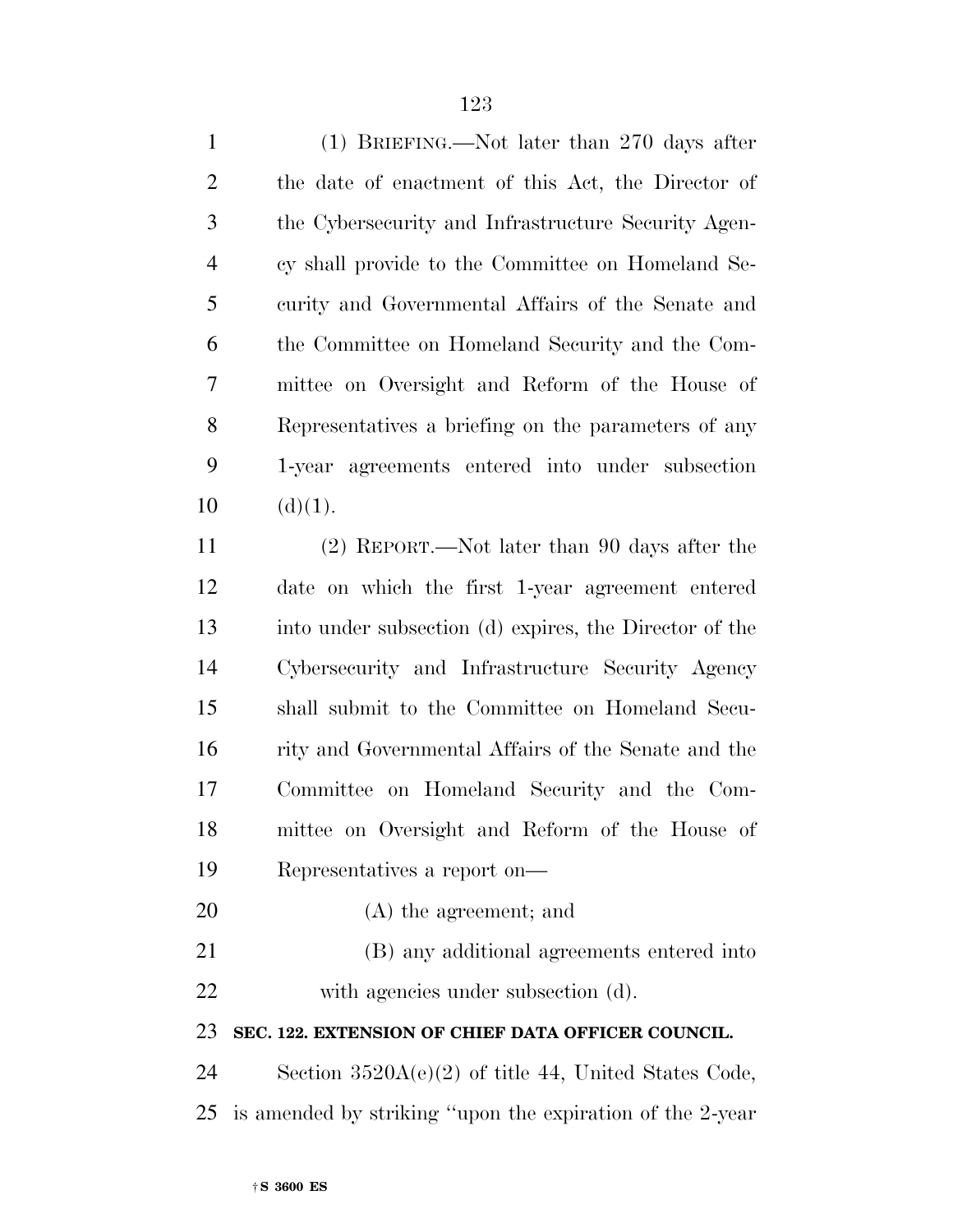period that begins on the date the Comptroller General submits the report under paragraph (1) to Congress'' and inserting ''January 31, 2030''.

## **SEC. 123. FEDERAL CYBERSECURITY REQUIREMENTS.**

 (a) EXEMPTION FROM FEDERAL REQUIREMENTS.— Section 225(b)(2) of the Federal Cybersecurity Enhance- ment Act of 2015 (6 U.S.C. 1523(b)(2)) is amended to read as follows:

9  $((2)$  EXCEPTION.—

10 "(A) IN GENERAL.—A particular require- ment under paragraph (1) shall not apply to an agency information system of an agency if—

 $\frac{1}{2}$  i) with respect to the agency infor- mation system, the head of the agency sub- mits to the Director an application for an exemption from the particular requirement, 17 in which the head of the agency personally certifies to the Director with particularity that—

20  $\text{``(I) operational requirements are}$ 21 ticulated in the certification and re-22 lated to the agency information sys- tem would make it excessively burden- some to implement the particular re-25 quirement;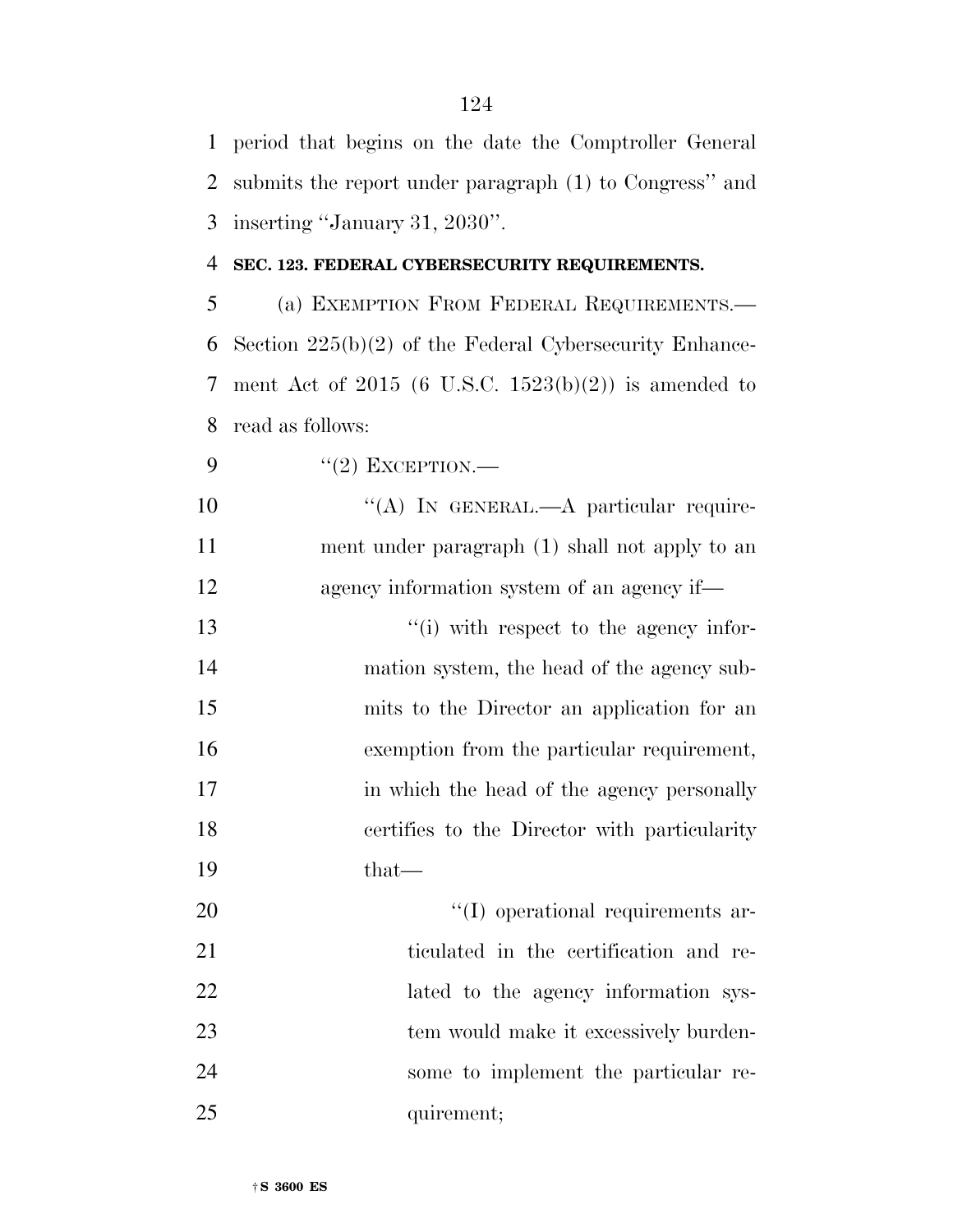| $\mathbf{1}$   | $\lq$ (II) the particular requirement       |
|----------------|---------------------------------------------|
| $\overline{2}$ | is not necessary to secure the agency       |
| 3              | information system or agency infor-         |
| $\overline{4}$ | mation stored on or transiting the          |
| 5              | agency information system; and              |
| 6              | "(III) the agency has taken all             |
| 7              | necessary steps to secure the agency        |
| 8              | information system and agency infor-        |
| 9              | mation stored on or transiting the          |
| 10             | agency information system;                  |
| 11             | "(ii) the head of the agency or the         |
| 12             | designee of the head of the agency has      |
| 13             | submitted the certification described in    |
| 14             | clause (i) to the appropriate congressional |
| 15             | committees and any other congressional      |
| 16             | committee with jurisdiction over the agen-  |
| 17             | cy; and                                     |
| 18             | "(iii) the Director grants the exemp-       |
| 19             | tion from the particular requirement.       |
| 20             | "(B) DURATION OF EXEMPTION.-                |
| 21             | "(i) IN GENERAL.—An exemption               |
| 22             | granted under subparagraph (A) shall ex-    |
| 23             | pire on the date that is 1 year after the   |
| 24             | date on which the Director granted the ex-  |
| 25             | emption.                                    |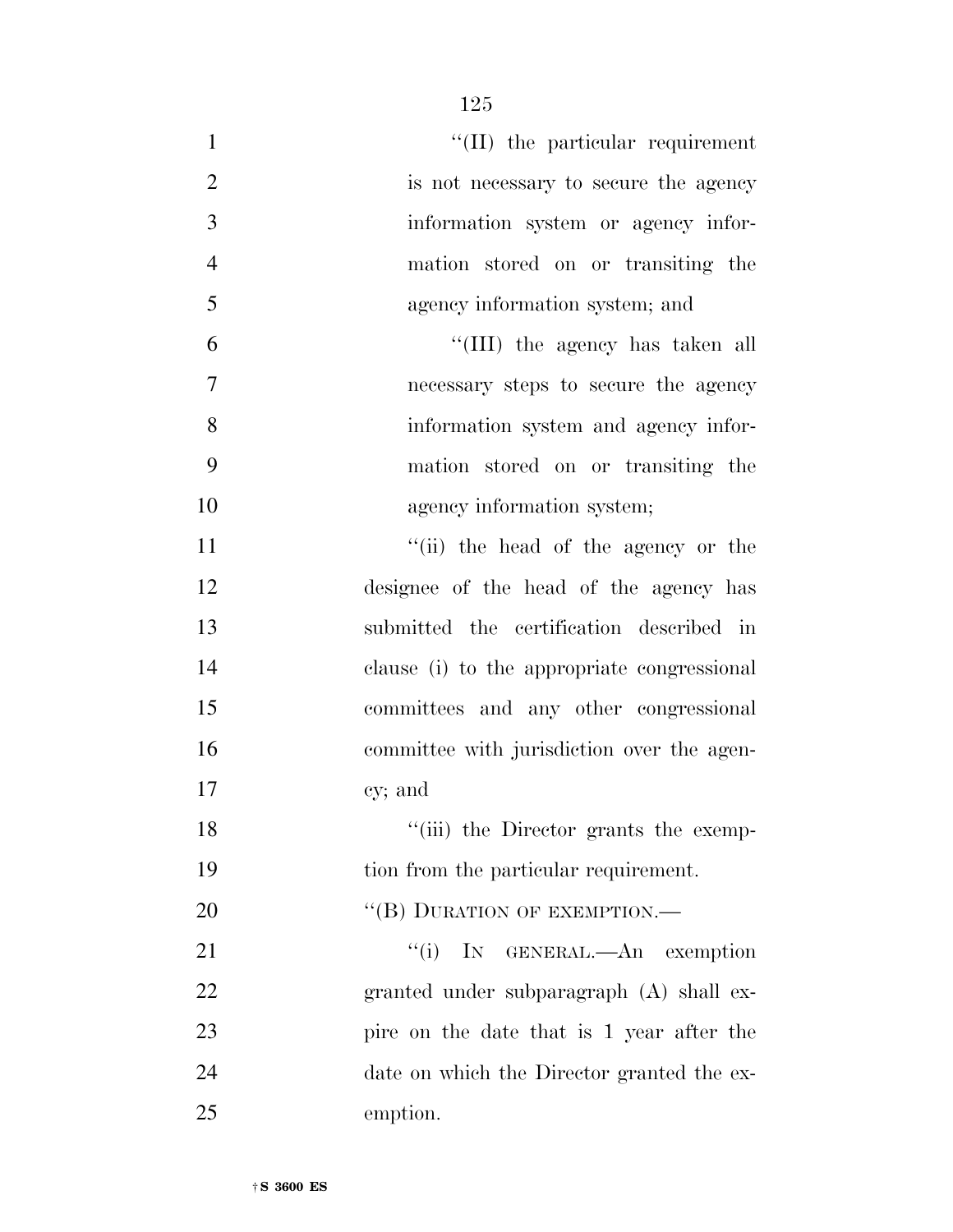| $\mathbf{1}$   | "(ii) RENEWAL.—Upon the expiration                     |
|----------------|--------------------------------------------------------|
| $\overline{2}$ | of an exemption granted to an agency                   |
| 3              | under subparagraph $(A)$ , the head of the             |
| $\overline{4}$ | agency may apply for an additional exemp-              |
| 5              | tion.".                                                |
| 6              | (b) REPORT ON EXEMPTIONS.—Section $3554(c)(1)$         |
| 7              | of title 44, United States Code, as amended by section |
| 8              | $103(c)$ of this title, is amended—                    |
| 9              | $(1)$ in subparagraph $(C)$ , by striking "and" at     |
| 10             | the end;                                               |
| 11             | $(2)$ in subparagraph $(D)$ , by striking the period   |
| 12             | at the end and inserting "; and"; and                  |
| 13             | $(3)$ by adding at the end the following:              |
| 14             | $\lq\lq(E)$ with respect to any exemption the Di-      |
| 15             | rector of the Office of Management and Budget          |
| 16             | has granted the agency under section $225(b)(2)$       |
| 17             | of the Federal Cybersecurity Enhancement Act           |
| 18             | of 2015 (6 U.S.C. 1523(b)(2)) that is effective        |
| 19             | on the date of submission of the report—               |
| 20             | "(i) an identification of each par-                    |
| 21             | ticular requirement from which any agency              |
| 22             | information system (as defined in section)             |
| 23             | 2210 of the Homeland Security Act of                   |
| 24             | $2002$ (6 U.S.C. 660)) is exempted; and                |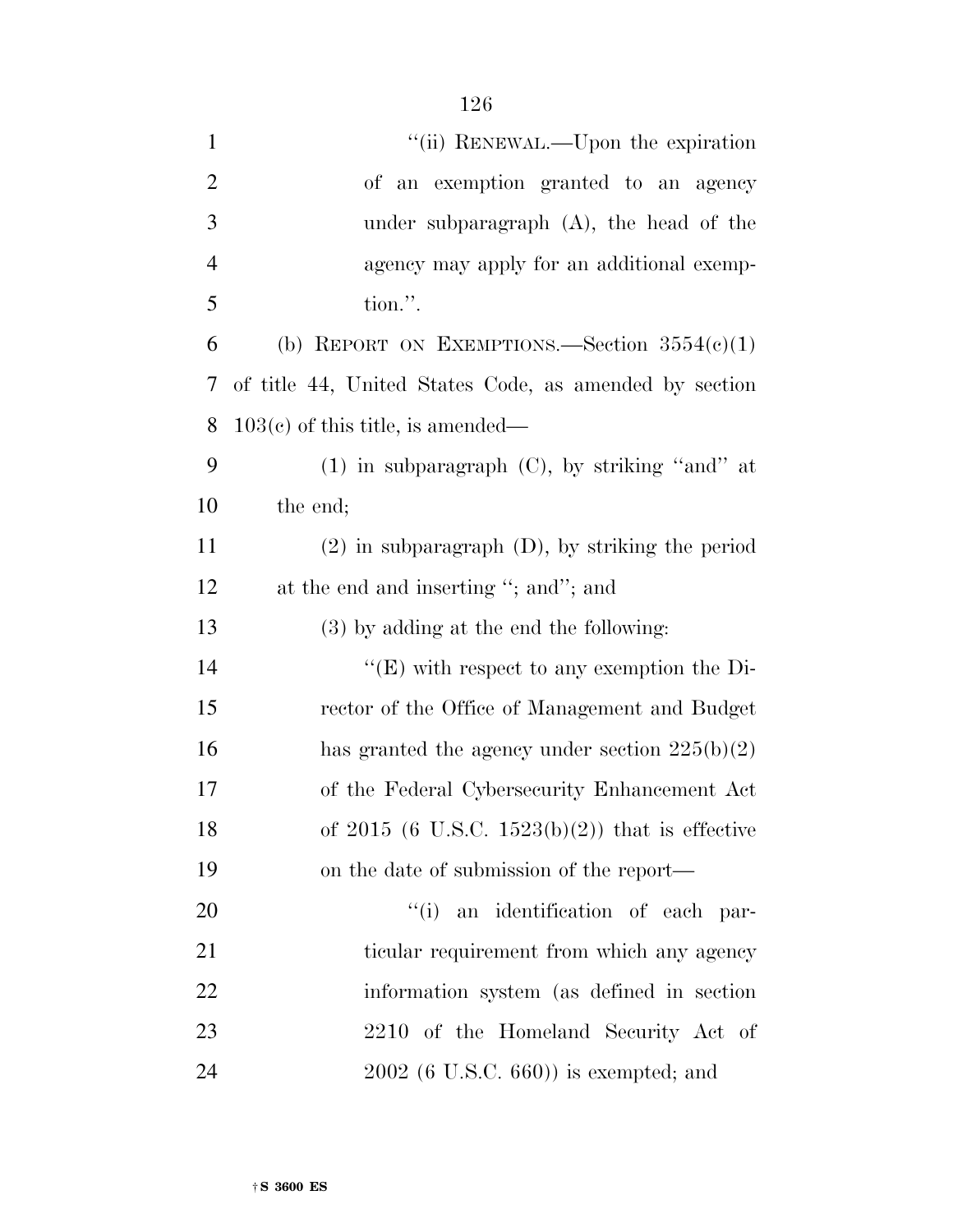|                | 127                                                       |
|----------------|-----------------------------------------------------------|
| $\mathbf{1}$   | "(ii) for each requirement identified                     |
| $\overline{2}$ | under clause (i)—                                         |
| 3              | $\lq\lq$ (I) an identification of the agen-               |
| $\overline{4}$ | cy information system described in                        |
| 5              | clause (i) exempted from the require-                     |
| 6              | ment; and                                                 |
| 7              | $\lq$ (II) an estimate of the date on                     |
| 8              | which the agency will to be able to                       |
| 9              | comply with the requirement.".                            |
| 10             | (c) EFFECTIVE DATE.—The amendments made by                |
| 11             | this section shall take effect on the date that is 1 year |
| 12             | after the date of enactment of this Act.                  |
|                |                                                           |
| 13             | TITLE II—CYBER INCIDENT RE-                               |
|                | PORTING FOR CRITICAL IN-                                  |
| 14<br>15       | <b>FRASTRUCTURE ACT OF 2022</b>                           |
| 16             | SEC. 201. SHORT TITLE.                                    |
|                | 17 This title may be cited as the "Cyber Incident Re-     |
|                | 18 porting for Critical Infrastructure Act of 2022".      |
| 19             | SEC. 202. DEFINITIONS.                                    |
| 20             | In this title:                                            |
| 21             | (1) COVERED CYBER INCIDENT; COVERED ENTI-                 |
| 22             | TY; CYBER INCIDENT; INFORMATION SYSTEM; RAN-              |
| 23             | SOM PAYMENT; RANSOMWARE ATTACK; SECURITY                  |
| 24             | VULNERABILITY.—The terms "covered cyber inci-             |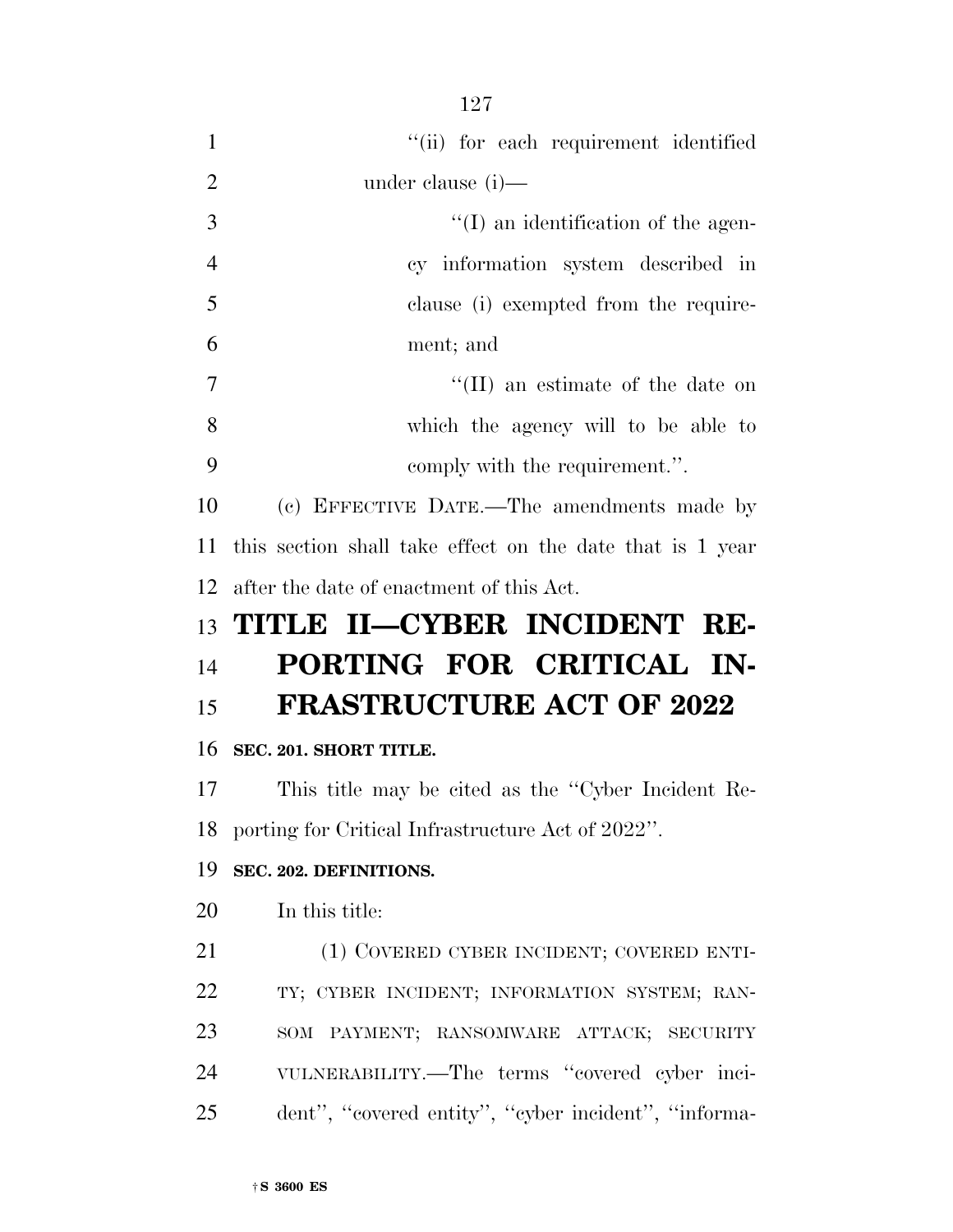| $\mathbf{1}$   | tion system", "ransom payment", "ransomware at-          |
|----------------|----------------------------------------------------------|
| $\overline{2}$ | tack", and "security vulnerability" have the mean-       |
| 3              | ings given those terms in section 2240 of the Home-      |
| $\overline{4}$ | land Security Act of 2002, as added by section 203       |
| 5              | of this title.                                           |
| 6              | (2) DIRECTOR.—The term "Director" means                  |
| 7              | the Director of the Cybersecurity and Infrastructure     |
| 8              | Security Agency.                                         |
| 9              | SEC. 203. CYBER INCIDENT REPORTING.                      |
| 10             | (a) CYBER INCIDENT REPORTING.—Title XXII of              |
| <sup>11</sup>  | the Homeland Security Act of 2002 (6 U.S.C. 651 et seq.) |
| 12             | is amended—                                              |
| 13             | (1) in section 2209(c) (6 U.S.C. 659(c))—                |
| 14             | $(A)$ in paragraph $(11)$ , by striking "; and"          |
| 15             | and inserting a semicolon;                               |
| 16             | $(B)$ in paragraph $(12)$ , by striking the pe-          |
| 17             | riod at the end and inserting "; and"; and               |
| 18             | (C) by adding at the end the following:                  |
| 19             | $"(13)$ receiving, aggregating, and analyzing re-        |
| 20             | ports related to covered cyber incidents (as defined     |
| 21             | in section 2240) submitted by covered entities (as       |
| 22             | defined in section 2240) and reports related to ran-     |
| 23             | som payments (as defined in section 2240) sub-           |
| 24             | mitted by covered entities (as defined in section        |
| 25             | 2240) in furtherance of the activities specified in      |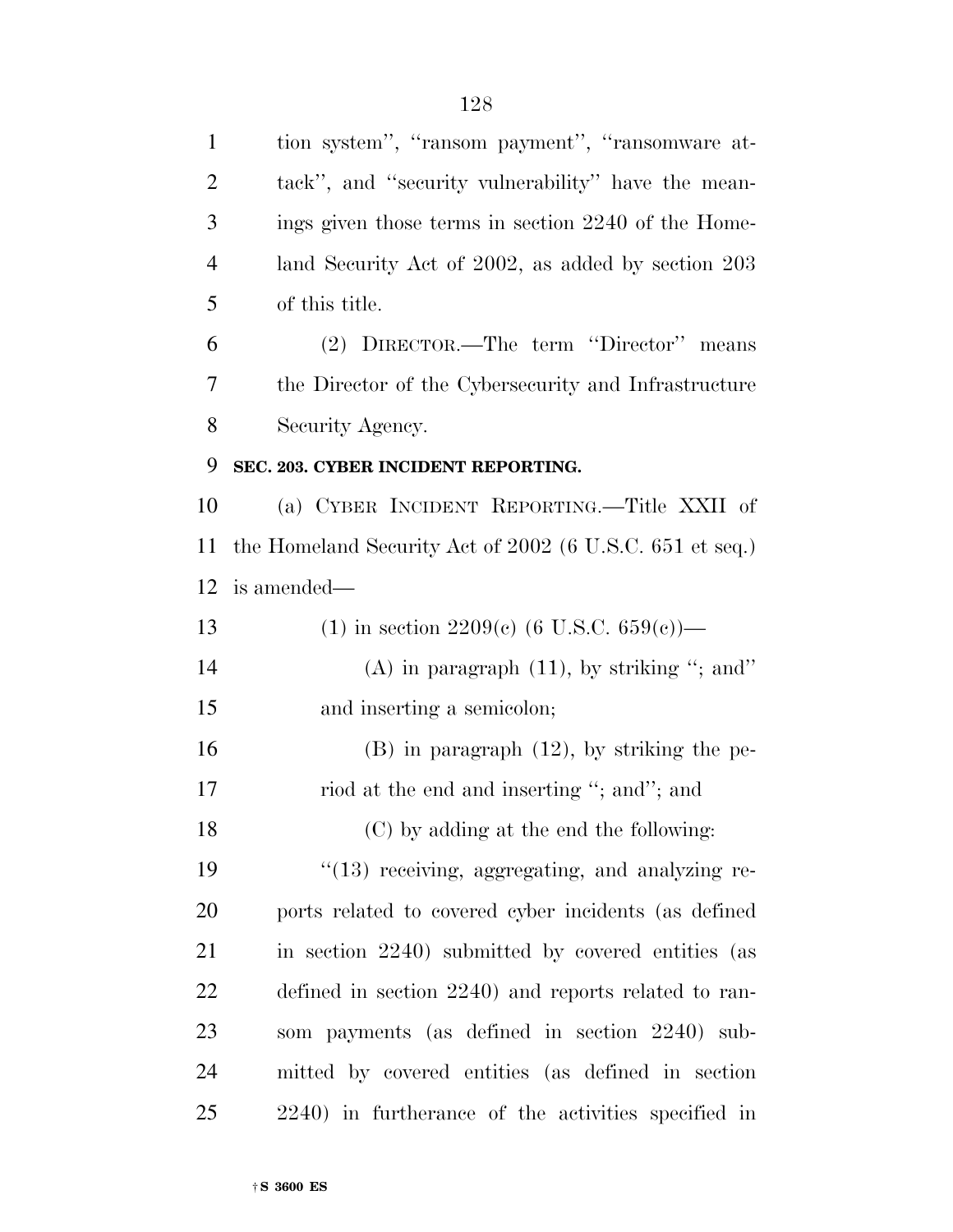| $\mathbf{1}$   | sections $2202(e)$ , $2203$ , and $2241$ , this subsection, |
|----------------|-------------------------------------------------------------|
| $\overline{2}$ | and any other authorized activity of the Director, to       |
| 3              | enhance the situational awareness of cybersecurity          |
| $\overline{4}$ | threats across critical infrastructure sectors."; and       |
| 5              | $(2)$ by adding at the end the following:                   |
| 6              | "Subtitle D—Cyber Incident"                                 |
| 7              | Reporting                                                   |
| 8              | "SEC. 2240. DEFINITIONS.                                    |
| 9              | "In this subtitle:                                          |
| 10             | "(1) CENTER.—The term 'Center' means the                    |
| 11             | center established under section 2209.                      |
| 12             | "(2) $C_{\text{LOUD}}$ SERVICE PROVIDER.—The term           |
| 13             | 'cloud service provider' means an entity offering           |
| 14             | products or services related to cloud computing, as         |
| 15             | defined by the National Institute of Standards and          |
| 16             | Technology in NIST Special Publication 800–145              |
| 17             | and any amendatory or superseding document relat-           |
| 18             | ing thereto.                                                |
| 19             | "(3) COUNCIL.—The term 'Council' means the                  |
| 20             | Cyber Incident Reporting Council described in sec-          |
| 21             | tion 2246.                                                  |
| 22             | $``(4)$ COVERED CYBER INCIDENT.—The term                    |
| 23             | 'covered cyber incident' means a substantial cyber          |
| 24             | incident experienced by a covered entity that satis-        |
| 25             | fies the definition and criteria established by the Di-     |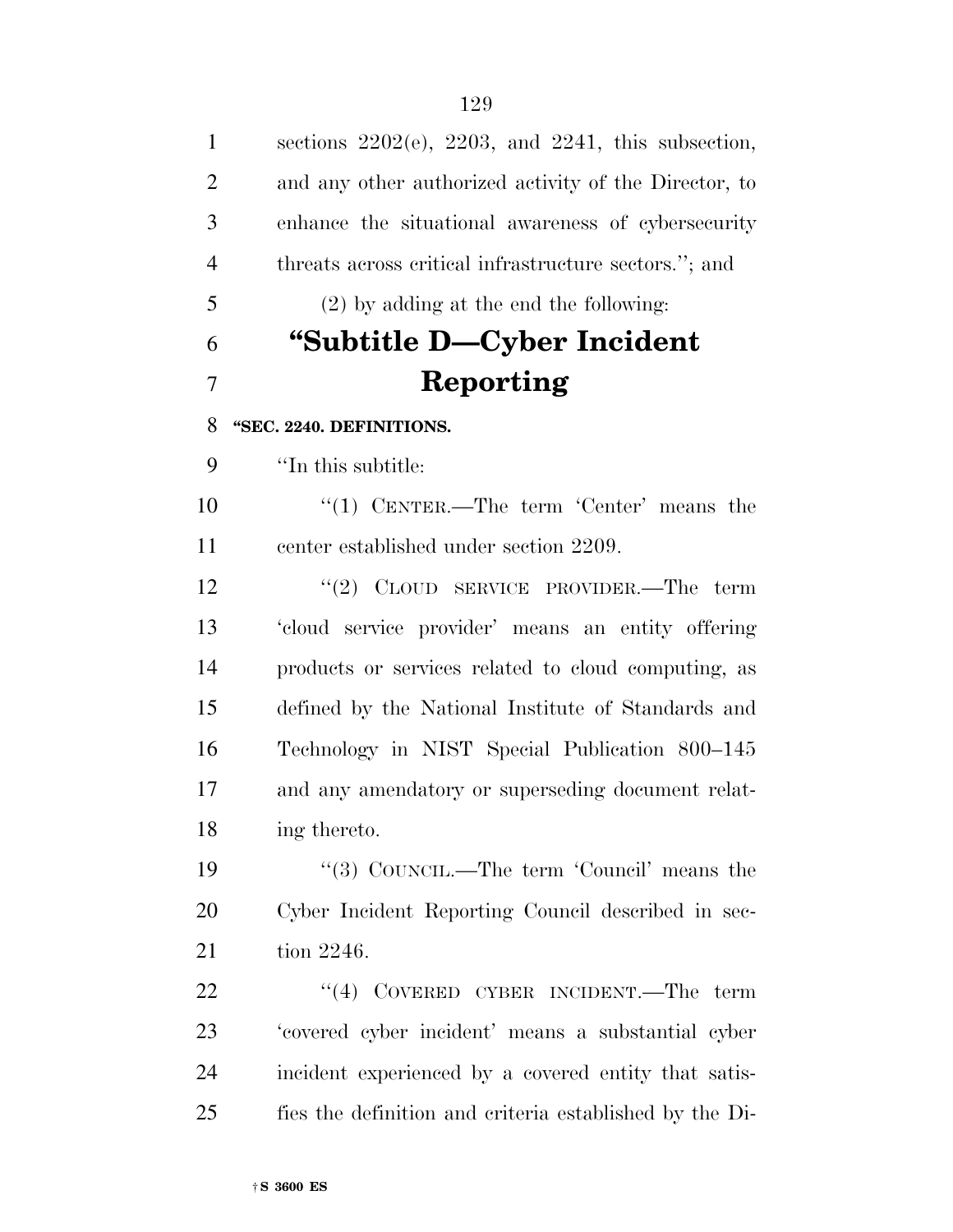| $\mathbf{1}$   | rector in the final rule issued pursuant to section     |
|----------------|---------------------------------------------------------|
| $\overline{2}$ | 2242(b).                                                |
| 3              | " $(5)$ COVERED ENTITY.—The term 'covered en-           |
| $\overline{4}$ | tity' means an entity in a critical infrastructure sec- |
| 5              | tor, as defined in Presidential Policy Directive 21,    |
| 6              | that satisfies the definition established by the Direc- |
| $\overline{7}$ | tor in the final rule issued pursuant to section        |
| 8              | 2242(b).                                                |
| 9              | "(6) CYBER INCIDENT.—The term 'cyber inci-              |
| 10             | $d$ ent'—                                               |
| 11             | $\lq\lq$ has the meaning given the term 'inci-          |
| 12             | dent' in section $2209$ ; and                           |
| 13             | $\lq\lq$ does not include an occurrence that            |
| 14             | imminently, but not actually, jeopardizes—              |
| 15             | "(i) information on information sys-                    |
| 16             | tems; or                                                |
| 17             | "(ii) information systems.                              |
| 18             | " $(7)$ CYBER THREAT.—The term 'cyber threat'           |
| 19             | has the meaning given the term 'cybersecurity           |
| 20             | threat' in section 2201.                                |
| 21             | "(8) CYBER THREAT INDICATOR; CYBERSECU-                 |
| 22             | RITY PURPOSE; DEFENSIVE MEASURE; FEDERAL EN-            |
| 23             | TITY; SECURITY VULNERABILITY.—The terms 'cyber          |
| 24             | threat indicator', 'cybersecurity purpose', 'defensive  |
| 25             | measure', 'Federal entity', and 'security vulner-       |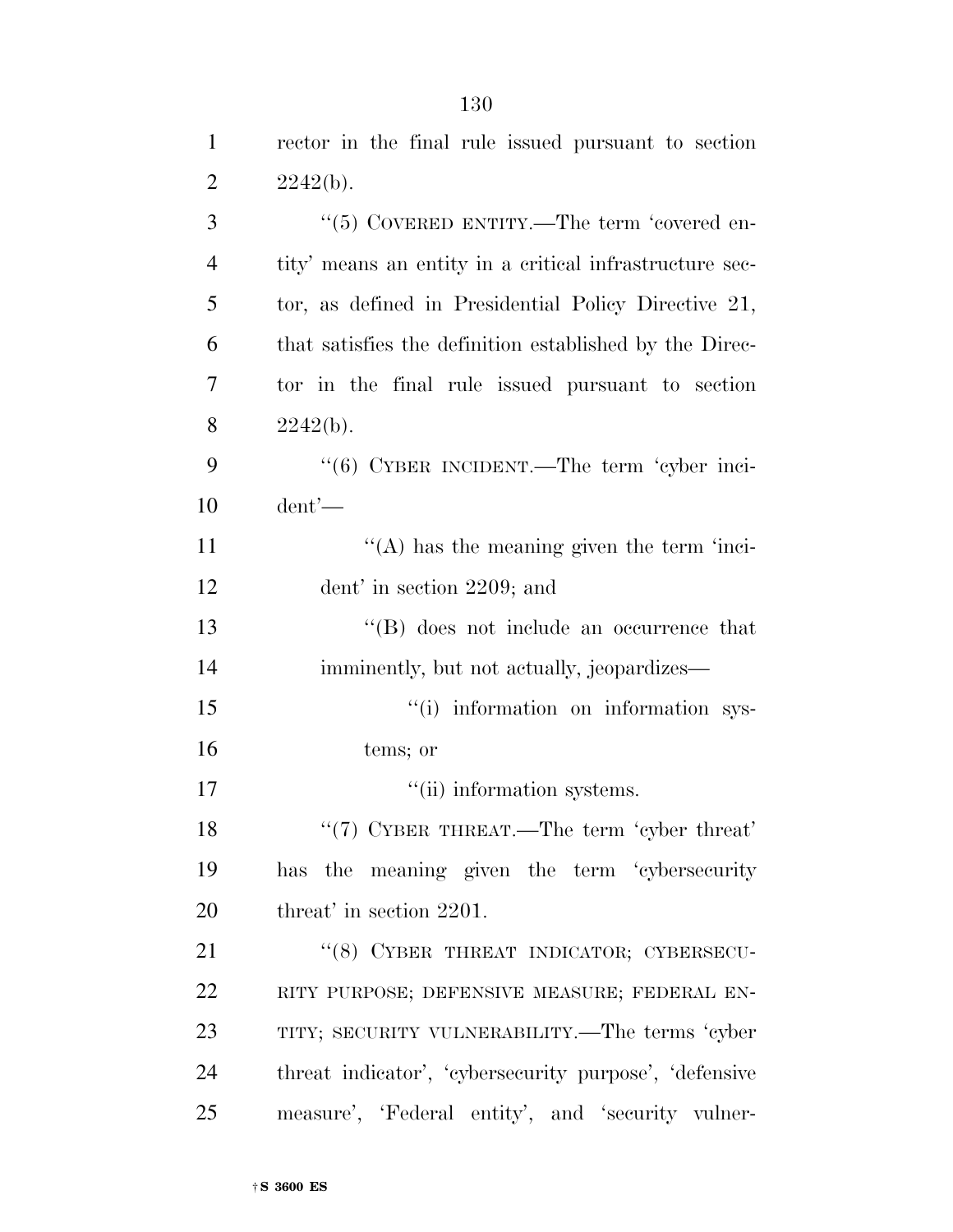| $\mathbf{1}$   | ability' have the meanings given those terms in sec-  |
|----------------|-------------------------------------------------------|
| $\overline{2}$ | tion 102 of the Cybersecurity Act of 2015 (6 U.S.C.   |
| 3              | $1501$ ).                                             |
| $\overline{4}$ | "(9) INCIDENT; SHARING.—The terms 'inci-              |
| 5              | dent' and 'sharing' have the meanings given those     |
| 6              | terms in section 2209.                                |
| 7              | $``(10)$ INFORMATION SHARING AND ANALYSIS             |
| 8              | ORGANIZATION.—The term 'Information Sharing           |
| 9              | and Analysis Organization' has the meaning given      |
| 10             | the term in section 2222.                             |
| 11             | $"$ (11) INFORMATION SYSTEM.—The term 'infor-         |
| 12             | mation system'—                                       |
| 13             | $\lq\lq$ has the meaning given the term in            |
| 14             | section 3502 of title 44, United States Code;         |
| 15             | and                                                   |
| 16             | "(B) includes industrial control systems,             |
| 17             | such as supervisory control and data acquisition      |
| 18             | systems, distributed control systems, and pro-        |
| 19             | grammable logic controllers.                          |
| 20             | (12)<br>MANAGED SERVICE PROVIDER.—The                 |
| 21             | term 'managed service provider' means an entity       |
| 22             | that delivers services, such as network, application, |
| 23             | infrastructure, or security services, via ongoing and |
| 24             | regular support and active administration on the      |
| 25             | premises of a customer, in the data center of the en- |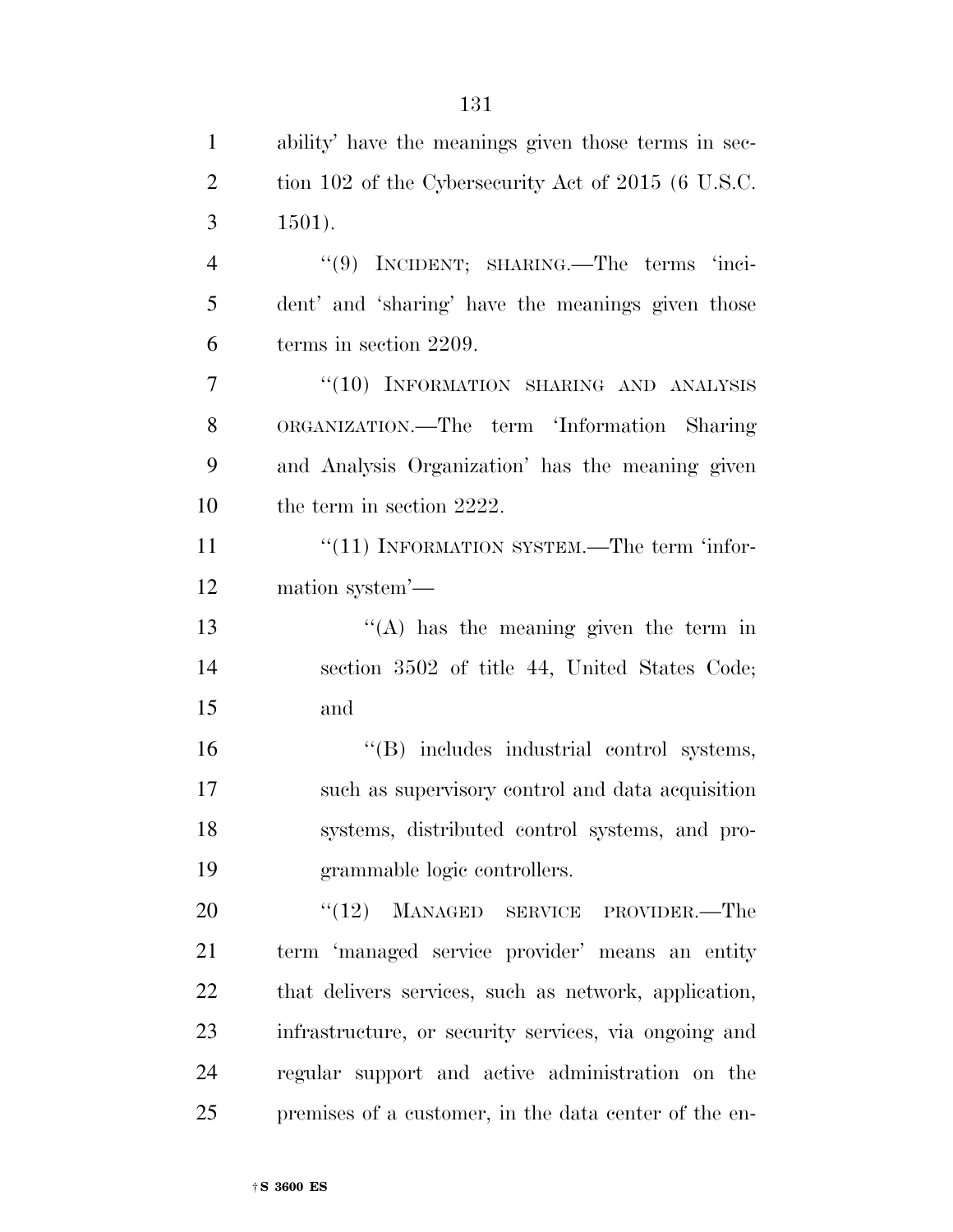tity (such as hosting), or in a third party data cen-2 ter.

 ''(13) RANSOM PAYMENT.—The term 'ransom payment' means the transmission of any money or other property or asset, including virtual currency, or any portion thereof, which has at any time been delivered as ransom in connection with a ransomware attack. 9 "(14) RANSOMWARE ATTACK.—The term 'ransomware attack'—  $"({\rm A})$  means an incident that includes the use or threat of use of unauthorized or mali- cious code on an information system, or the use or threat of use of another digital mechanism such as a denial of service attack, to interrupt or disrupt the operations of an information sys- tem or compromise the confidentiality, avail- ability, or integrity of electronic data stored on, processed by, or transiting an information sys- tem to extort a demand for a ransom payment; and 22 ''(B) does not include any such event

24  $(1)$  not genuine; or

where the demand for payment is—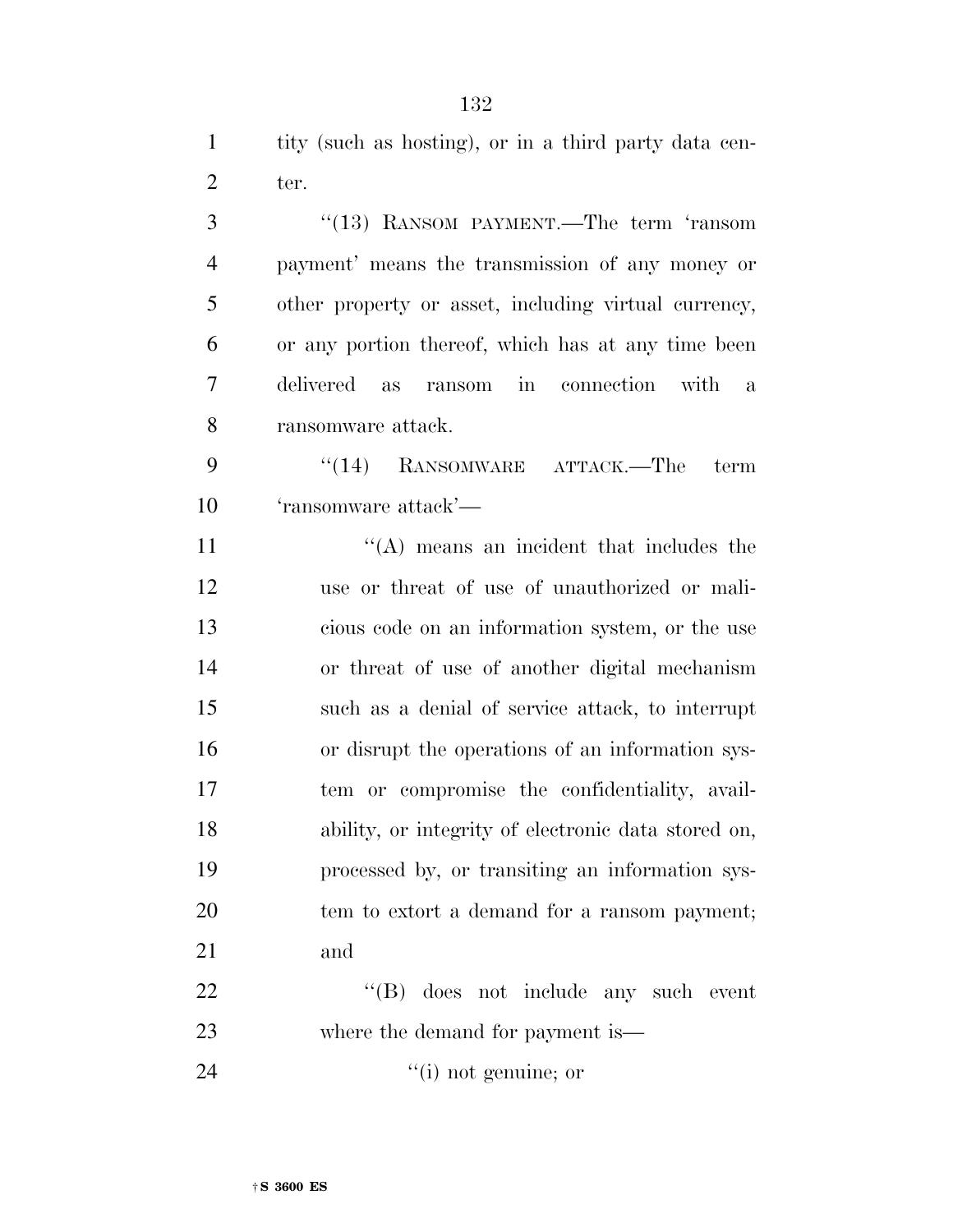1 ''(ii) made in good faith by an entity in response to a specific request by the owner or operator of the information sys- tem. 5 "(15) SECTOR RISK MANAGEMENT AGENCY.— The term 'Sector Risk Management Agency' has the meaning given the term in section 2201. 8 "(16) SIGNIFICANT CYBER INCIDENT.—The term 'significant cyber incident' means a cyber inci- dent, or a group of related cyber incidents, that the Secretary determines is likely to result in demon- strable harm to the national security interests, for- eign relations, or economy of the United States or to the public confidence, civil liberties, or public health and safety of the people of the United States. 16 "(17) SUPPLY CHAIN COMPROMISE.—The term 'supply chain compromise' means an incident within the supply chain of an information system that an adversary can leverage or does leverage to jeopardize the confidentiality, integrity, or availability of the in- formation system or the information the system processes, stores, or transmits, and can occur at any

24 "(18) VIRTUAL CURRENCY.—The term 'virtual currency' means the digital representation of value

point during the life cycle.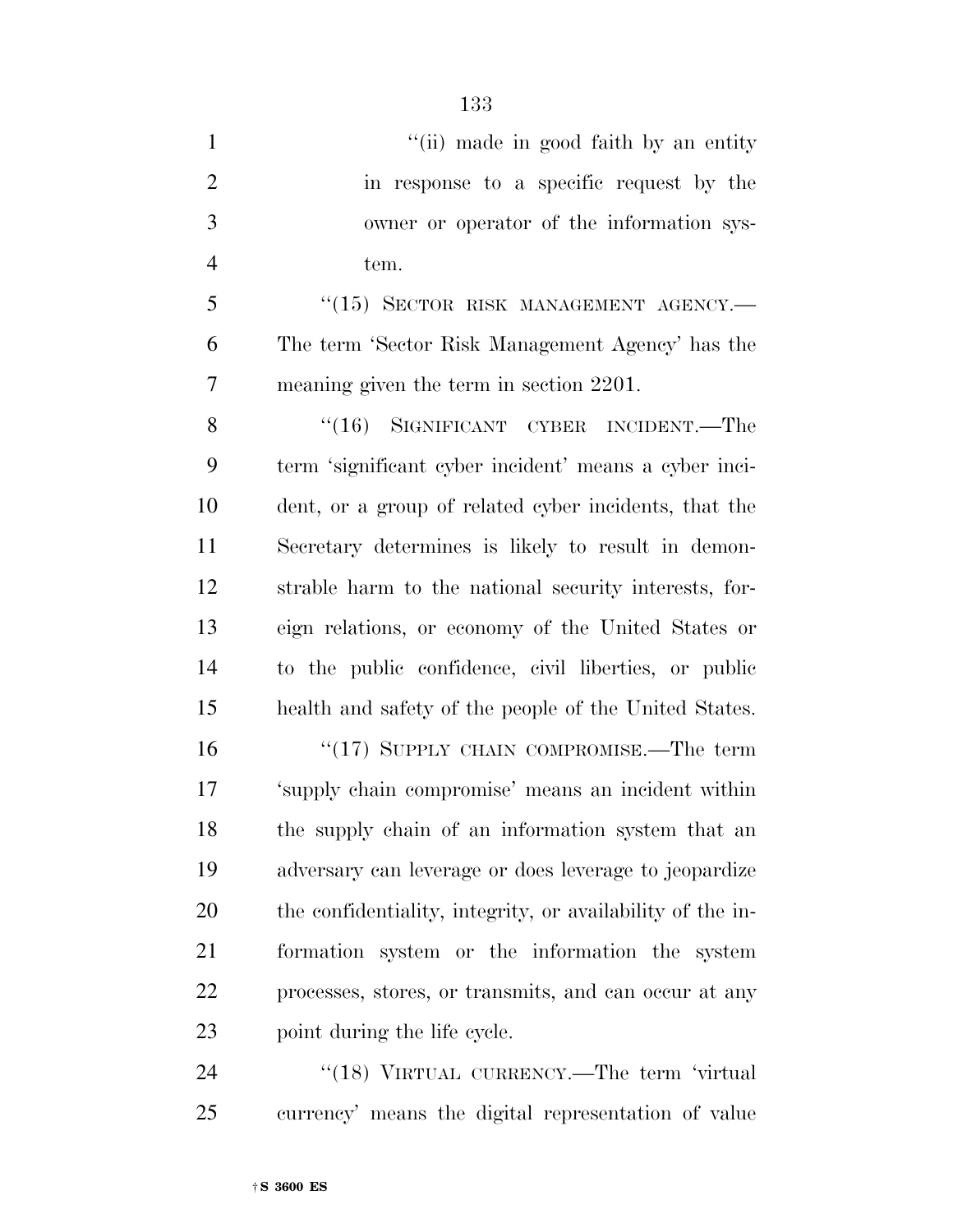that functions as a medium of exchange, a unit of account, or a store of value. 3 "(19) VIRTUAL CURRENCY ADDRESS.—The term 'virtual currency address' means a unique pub- lic cryptographic key identifying the location to which a virtual currency payment can be made. **''SEC. 2241. CYBER INCIDENT REVIEW.**  8 "(a) ACTIVITIES.—The Center shall— 9 "(1) receive, aggregate, analyze, and secure, using processes consistent with the processes devel- oped pursuant to the Cybersecurity Information Sharing Act of 2015 (6 U.S.C. 1501 et seq.) reports from covered entities related to a covered cyber inci- dent to assess the effectiveness of security controls, identify tactics, techniques, and procedures adver- saries use to overcome those controls and other cy- bersecurity purposes, including to assess potential impact of cyber incidents on public health and safety and to enhance situational awareness of cyber 20 threats across critical infrastructure sectors;

21 ''(2) coordinate and share information with ap- propriate Federal departments and agencies to iden- tify and track ransom payments, including those uti-lizing virtual currencies;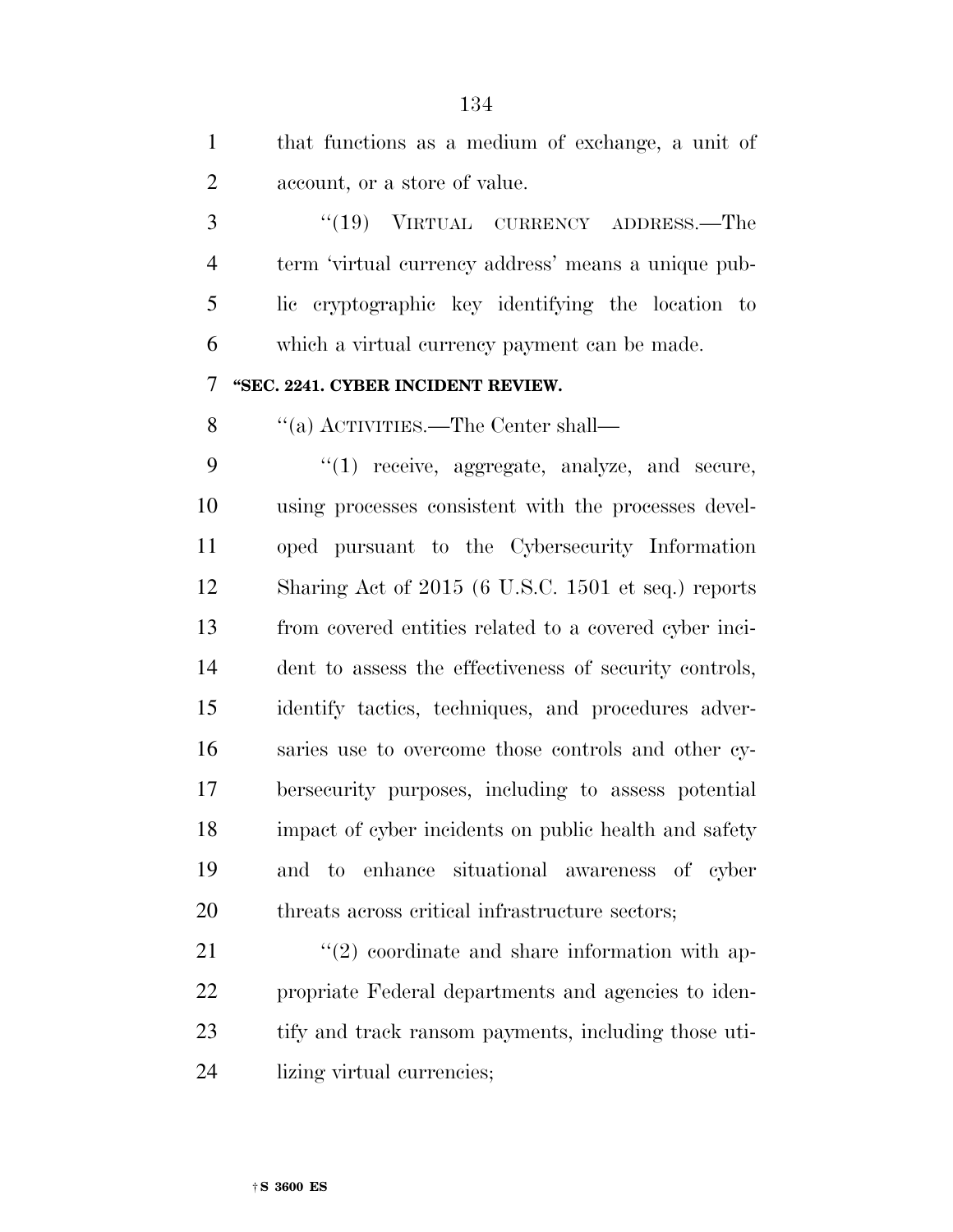1 ''(3) leverage information gathered about cyber incidents to—

 $\langle (A) \rangle$  enhance the quality and effectiveness of information sharing and coordination efforts with appropriate entities, including agencies, sector coordinating councils, Information Shar- ing and Analysis Organizations, State, local, Tribal, and territorial governments, technology providers, critical infrastructure owners and op- erators, cybersecurity and cyber incident re-sponse firms, and security researchers; and

 $\langle (B) \rangle$  provide appropriate entities, including sector coordinating councils, Information Shar- ing and Analysis Organizations, State, local, Tribal, and territorial governments, technology providers, cybersecurity and cyber incident re- sponse firms, and security researchers, with timely, actionable, and anonymized reports of cyber incident campaigns and trends, including, to the maximum extent practicable, related con- textual information, cyber threat indicators, and defensive measures, pursuant to section 2245;

23 ''(4) establish mechanisms to receive feedback from stakeholders on how the Agency can most ef-fectively receive covered cyber incident reports, ran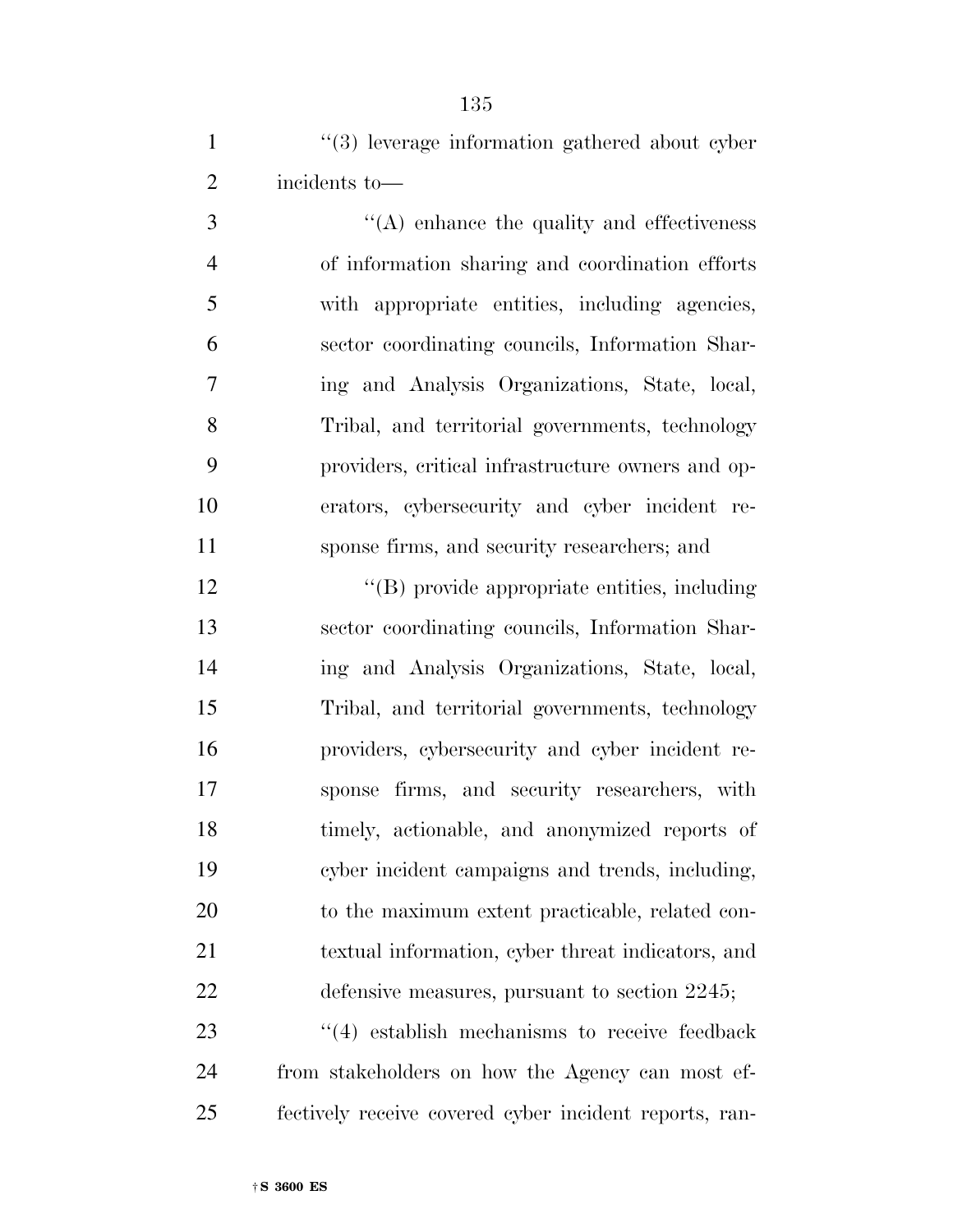som payment reports, and other voluntarily provided information, and how the Agency can most effec-tively support private sector cybersecurity;

 ''(5) facilitate the timely sharing, on a vol- untary basis, between relevant critical infrastructure owners and operators of information relating to cov- ered cyber incidents and ransom payments, particu- larly with respect to ongoing cyber threats or secu- rity vulnerabilities and identify and disseminate ways to prevent or mitigate similar cyber incidents in the future;

12 ''(6) for a covered cyber incident, including a ransomware attack, that also satisfies the definition of a significant cyber incident, or is part of a group of related cyber incidents that together satisfy such definition, conduct a review of the details sur- rounding the covered cyber incident or group of those incidents and identify and disseminate ways to prevent or mitigate similar incidents in the future;

 $\frac{1}{20}$   $\frac{1}{20}$  with respect to covered cyber incident re- ports under section 2242(a) and 2243 involving an ongoing cyber threat or security vulnerability, imme- diately review those reports for cyber threat indica- tors that can be anonymized and disseminated, with defensive measures, to appropriate stakeholders, in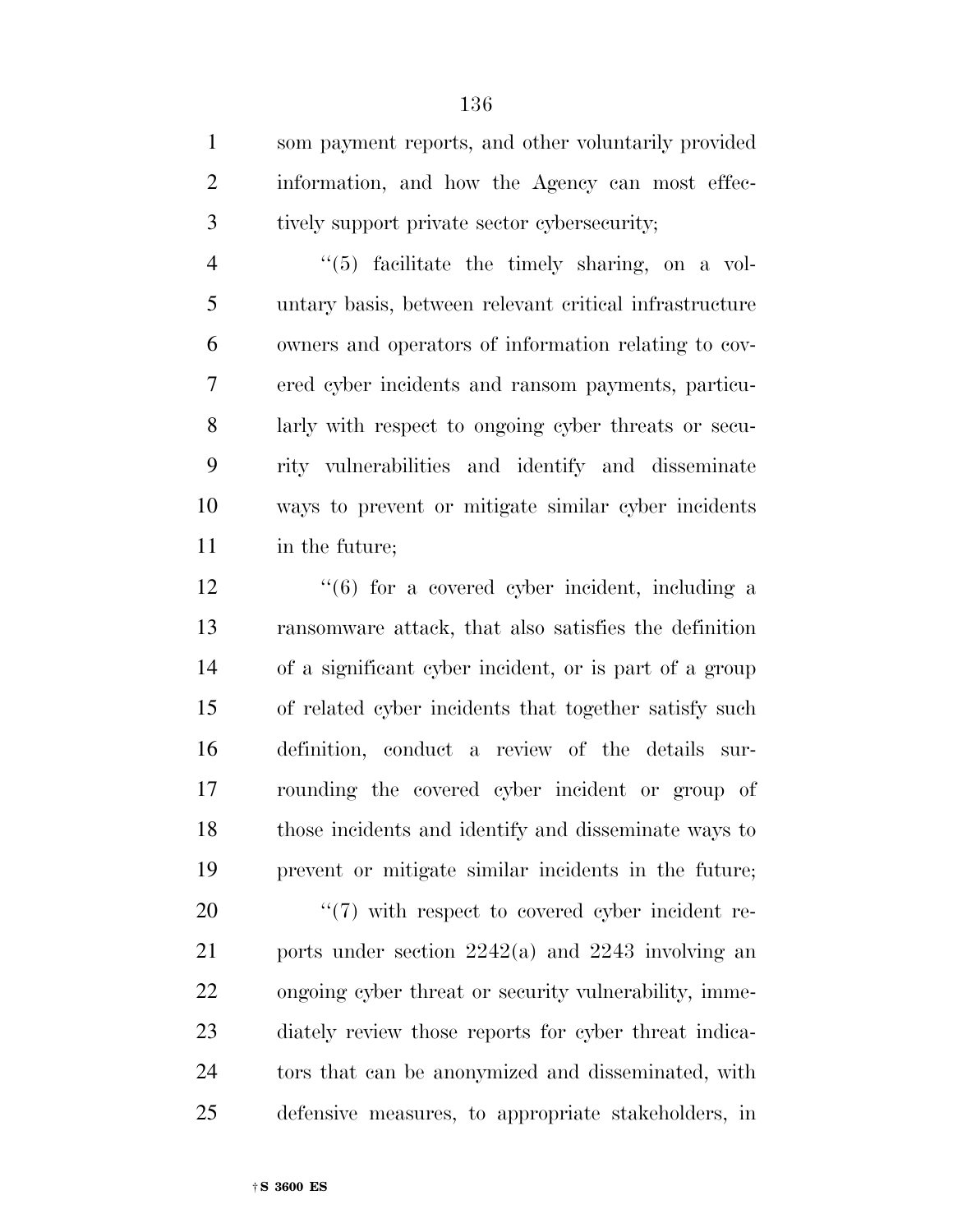| $\mathbf{1}$   | coordination with other divisions within the Agency,    |
|----------------|---------------------------------------------------------|
| $\overline{2}$ | as appropriate;                                         |
| 3              | "(8) publish quarterly unclassified, public re-         |
| $\overline{4}$ | ports that describe aggregated, anonymized observa-     |
| 5              | tions, findings, and recommendations based on cov-      |
| 6              | ered cyber incident reports, which may be based on      |
| 7              | the unclassified information contained in the brief-    |
| 8              | ings required under subsection (c);                     |
| 9              | "(9) proactively identify opportunities, con-           |
| 10             | sistent with the protections in section 2245, to lever- |
| 11             | age and utilize data on cyber incidents in a manner     |
| 12             | that enables and strengthens cybersecurity research     |
| 13             | carried out by academic institutions and other pri-     |
| 14             | vate sector organizations, to the greatest extent       |
| 15             | practicable; and                                        |
| 16             | $\degree$ (10) in accordance with section 2245 and sub- |
| 17             | section (b) of this section, as soon as possible but    |
| 18             | not later than 24 hours after receiving a covered       |
| 19             | cyber incident report, ransom payment report, volun-    |
| 20             | tarily submitted information pursuant to section        |
| 21             | 2243, or information received pursuant to a request     |
| 22             | for information or subpoena under section 2244,         |
| 23             | make available the information to appropriate Sector    |
| 24             | Risk Management Agencies and other appropriate          |
| 25             | Federal agencies.                                       |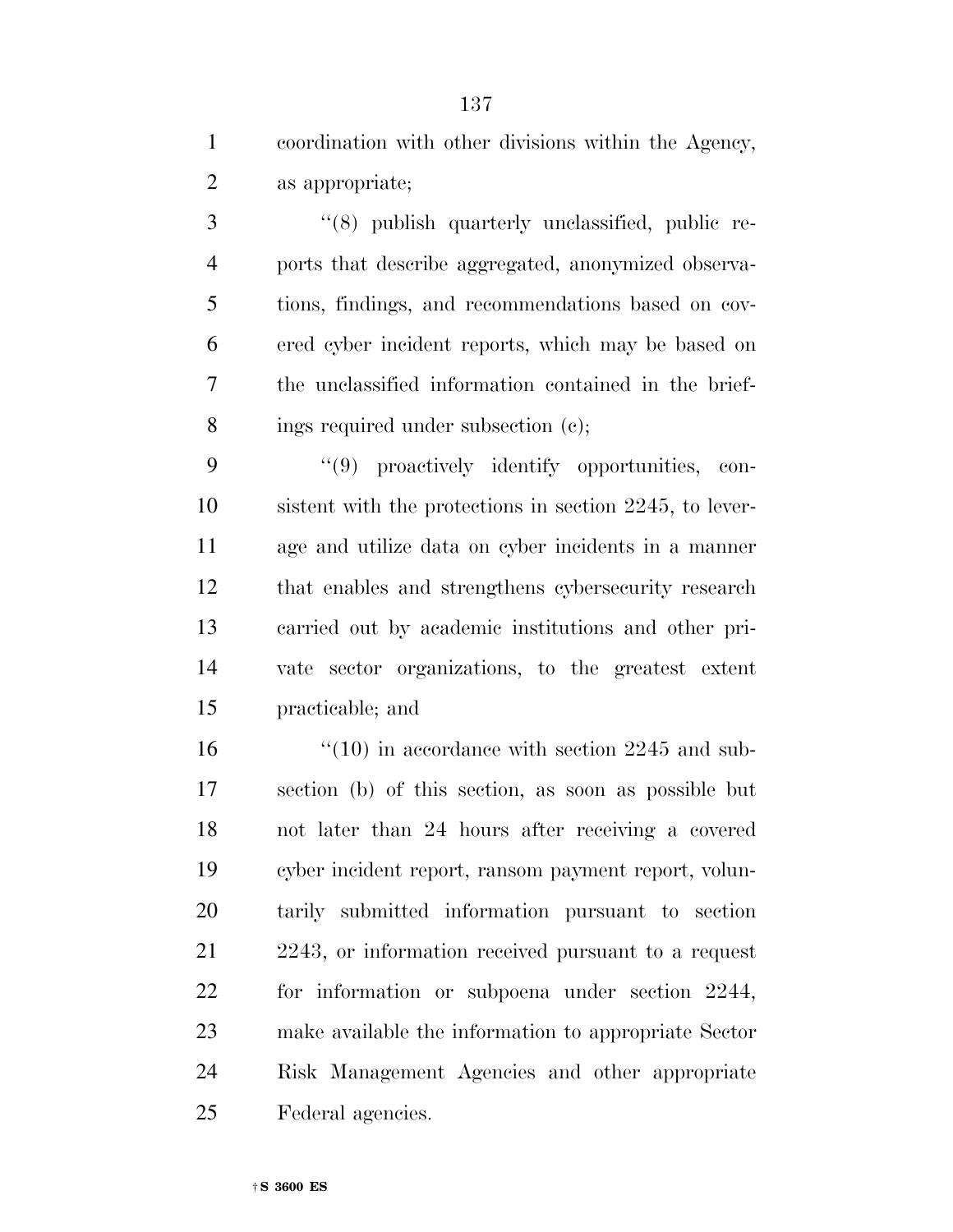''(b) INTERAGENCY SHARING.—The President or a designee of the President—

 ''(1) may establish a specific time requirement for sharing information under subsection (a)(11); and

 $(2)$  shall determine the appropriate Federal agencies under subsection (a)(11).

8 "(c) PERIODIC BRIEFING.—Not later than 60 days after the effective date of the final rule required under section 2242(b), and on the first day of each month there- after, the Director, in consultation with the National Cyber Director, the Attorney General, and the Director of National Intelligence, shall provide to the majority lead- er of the Senate, the minority leader of the Senate, the Speaker of the House of Representatives, the minority leader of the House of Representatives, the Committee on Homeland Security and Governmental Affairs of the Sen- ate, and the Committee on Homeland Security of the House of Representatives a briefing that characterizes the national cyber threat landscape, including the threat fac- ing Federal agencies and covered entities, and applicable intelligence and law enforcement information, covered cyber incidents, and ransomware attacks, as of the date of the briefing, which shall—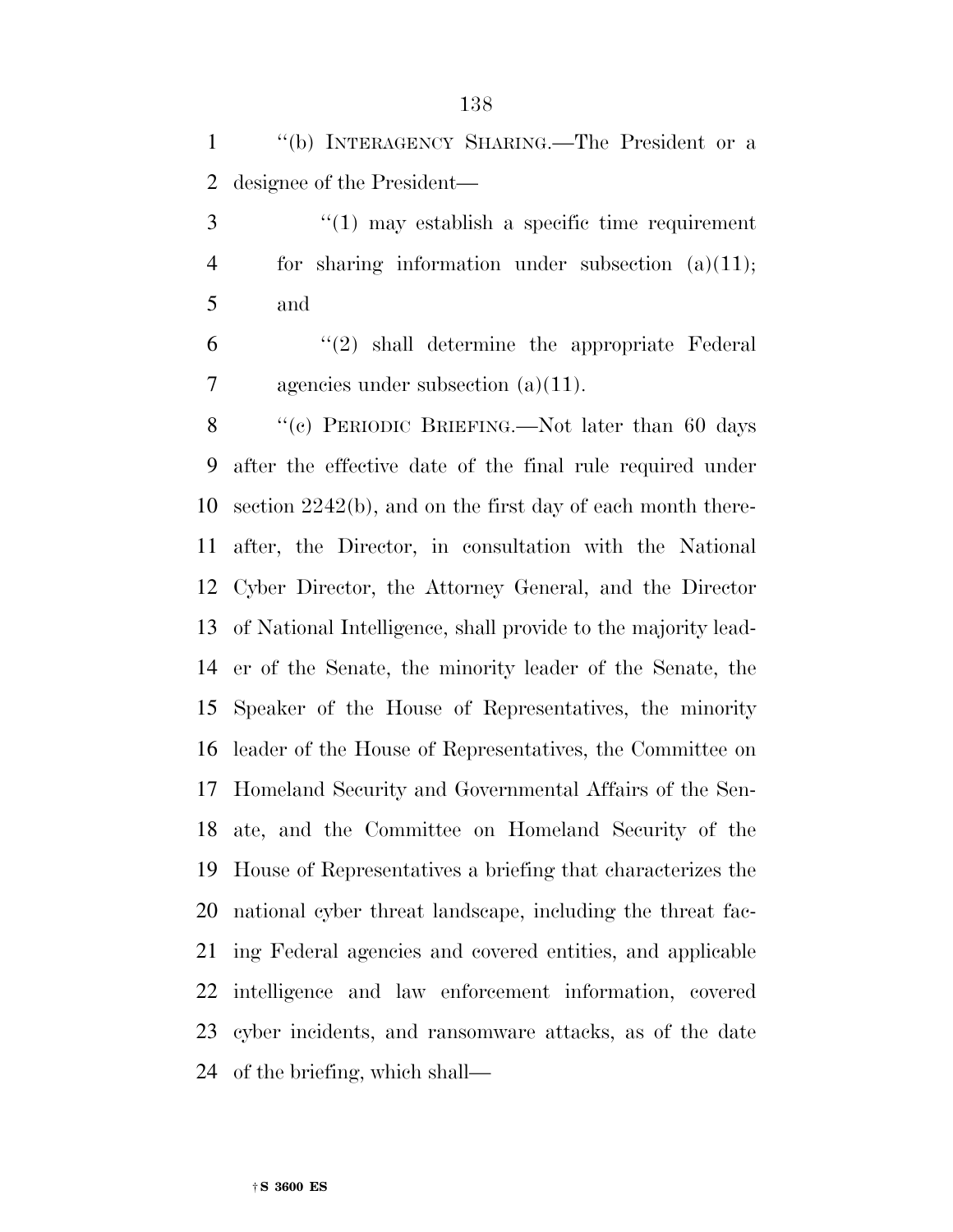| $\mathbf{1}$   | $\lq(1)$ include the total number of reports sub-     |
|----------------|-------------------------------------------------------|
| $\overline{2}$ | mitted under sections 2242 and 2243 during the        |
| 3              | preceding month, including a breakdown of required    |
| $\overline{4}$ | and voluntary reports;                                |
| 5              | $"(2)$ include any identified trends in covered       |
| 6              | cyber incidents and ransomware attacks over the       |
| 7              | course of the preceding month and as compared to      |
| 8              | previous reports, including any trends related to the |
| 9              | information collected in the reports submitted under  |
| 10             | sections 2242 and 2243, including—                    |
| 11             | $\lq\lq$ the infrastructure, tactics, and tech-       |
| 12             | niques malicious cyber actors commonly use;           |
| 13             | and                                                   |
| 14             | $\lq\lq$ . Intelligence gaps that have impeded,       |
| 15             | or currently are impeding, the ability to counter     |
| 16             | covered cyber incidents and ransomware                |
| 17             | threats;                                              |
| 18             | $(3)$ include a summary of the known uses of          |
| 19             | the information in reports submitted under sections   |
| 20             | $2242$ and $2243$ ; and                               |
| 21             | $(4)$ include an unclassified portion, but may        |
| 22             | include a classified component.                       |
| 23             | "SEC. 2242. REQUIRED REPORTING OF CERTAIN CYBER IN-   |
| 24             | <b>CIDENTS.</b>                                       |
| 25             | $``(a)$ In GENERAL.—                                  |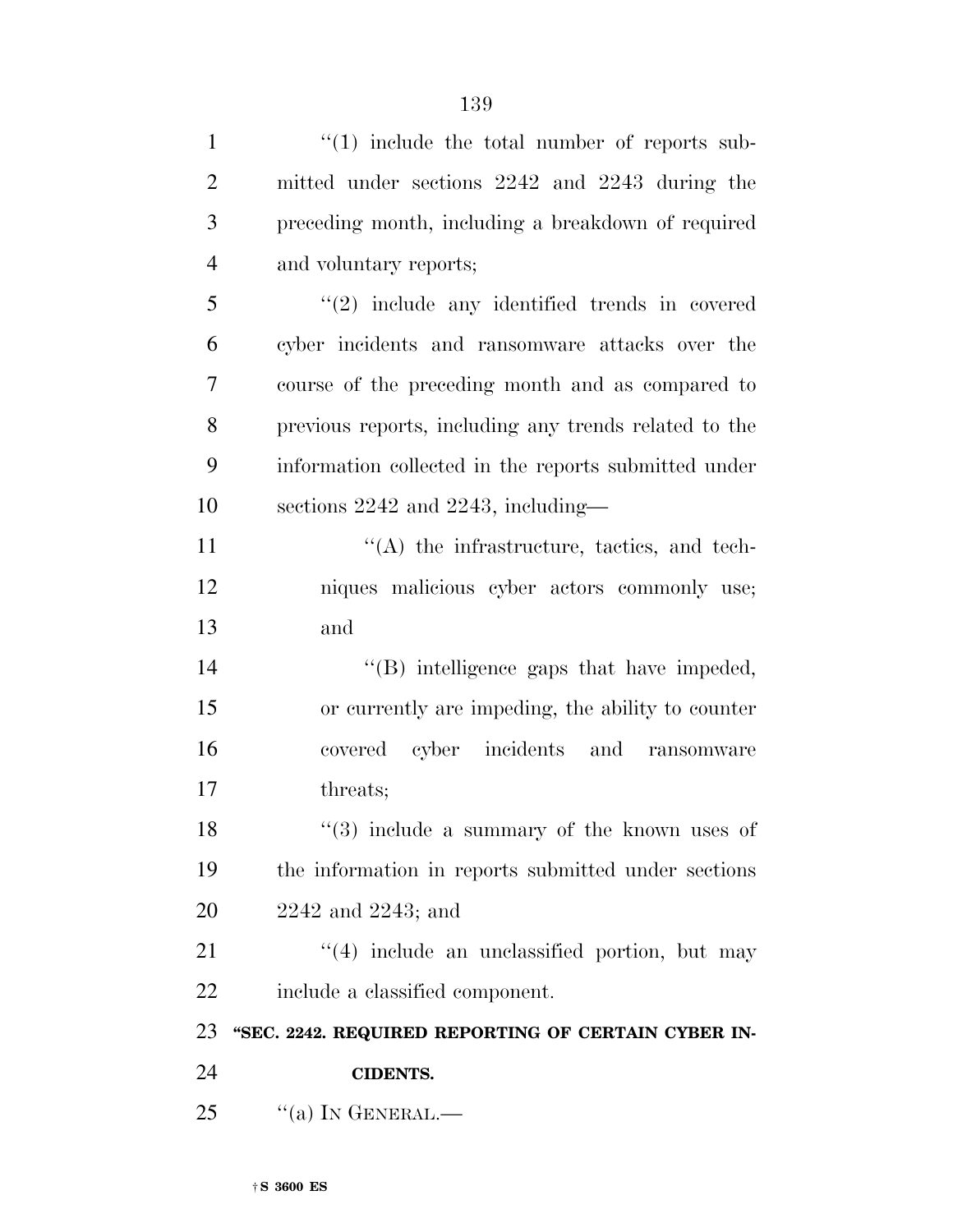1 ''(1) COVERED CYBER INCIDENT REPORTS.—

2 "(A) IN GENERAL.—A covered entity that experiences a covered cyber incident shall report the covered cyber incident to the Agency not later than 72 hours after the covered entity rea- sonably believes that the covered cyber incident has occurred.

 ''(B) LIMITATION.—The Director may not require reporting under subparagraph (A) any earlier than 72 hours after the covered entity reasonably believes that a covered cyber inci-dent has occurred.

''(2) RANSOM PAYMENT REPORTS.—

14 "(A) IN GENERAL.—A covered entity that makes a ransom payment as the result of a ransomware attack against the covered entity shall report the payment to the Agency not later than 24 hours after the ransom payment has been made.

20 "(B) APPLICATION.—The requirements under subparagraph (A) shall apply even if the ransomware attack is not a covered cyber inci- dent subject to the reporting requirements under paragraph (1).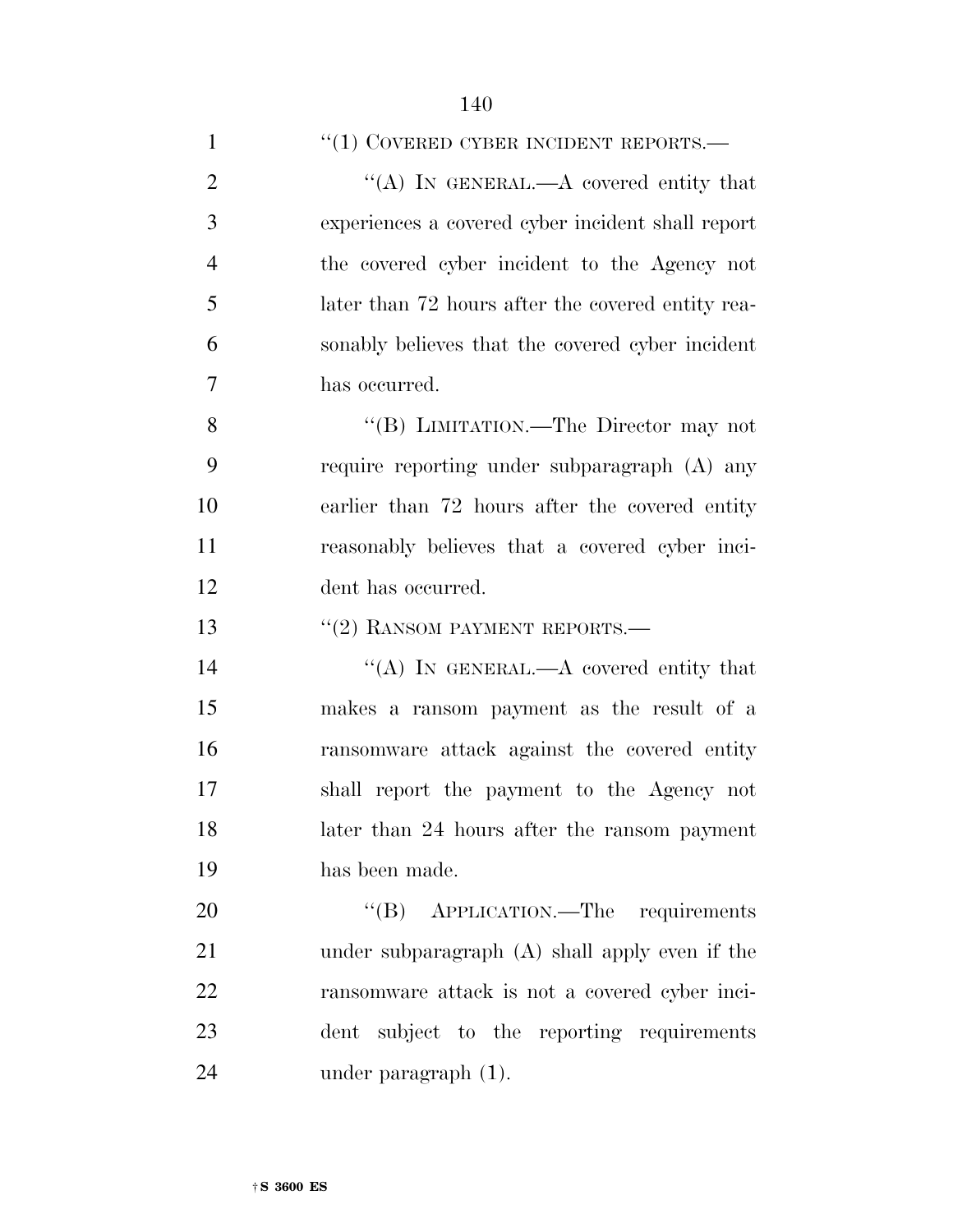| "(3) SUPPLEMENTAL REPORTS.—A covered en-                 |
|----------------------------------------------------------|
| tity shall promptly submit to the Agency an update       |
| or supplement to a previously submitted covered          |
| cyber incident report if substantial new or different    |
| information becomes available or if the covered enti-    |
| ty makes a ransom payment after submitting a cov-        |
| ered cyber incident report required under paragraph      |
| (1), until such date that such covered entity notifies   |
| the Agency that the covered cyber incident at issue      |
| has concluded and has been fully mitigated and re-       |
| solved.                                                  |
| "(4) PRESERVATION OF INFORMATION.—Any                    |
| covered entity subject to requirements of paragraph      |
| $(1), (2),$ or $(3)$ shall preserve data relevant to the |
| covered cyber incident or ransom payment in accord-      |
| ance with procedures established in the final rule       |
| issued pursuant to subsection (b).                       |
| $\lq(5)$ EXCEPTIONS.—                                    |
| "(A) REPORTING OF COVERED CYBER IN-                      |
| CIDENT WITH RANSOM PAYMENT.—If a covered                 |
| entity is the victim of a covered cyber incident         |
| and makes a ransom payment prior to the 72               |
| hour requirement under paragraph (1), such               |
|                                                          |

that the reporting requirements under para-

graphs (1) and (2) both apply, the covered enti-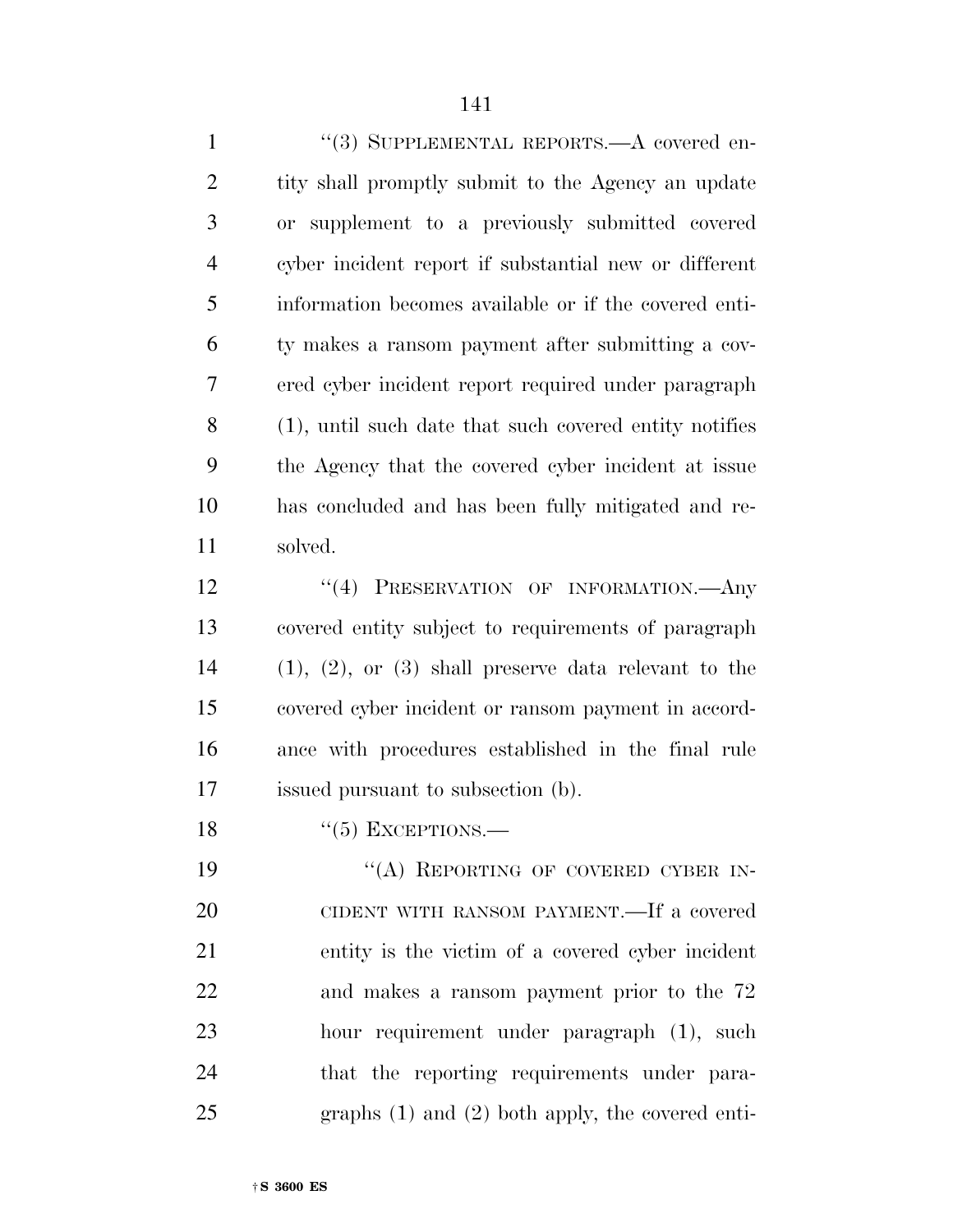| $\mathbf{1}$   | ty may submit a single report to satisfy the re- |
|----------------|--------------------------------------------------|
| $\overline{2}$ | quirements of both paragraphs in accordance      |
| 3              | with procedures established in the final rule    |
| $\overline{4}$ | issued pursuant to subsection (b).               |
| 5              | "(B) SUBSTANTIALLY SIMILAR REPORTED              |
| 6              | INFORMATION.                                     |
| 7              | "(i) IN GENERAL.—Subject to the                  |
| 8              | limitation described in clause (ii), where       |
| 9              | the Agency has an agreement in place that        |
| 10             | satisfies the requirements of section $4(a)$ of  |
| 11             | the Cyber Incident Reporting for Critical        |
| 12             | Infrastructure Act of 2022, the require-         |
| 13             | ments under paragraphs $(1)$ , $(2)$ , and $(3)$ |
| 14             | shall not apply to a covered entity required     |
| 15             | by law, regulation, or contract to report        |
| 16             | substantially similar information to an-         |
| 17             | other Federal agency within a substantially      |
| 18             | similar timeframe.                               |
| 19             | "(ii) LIMITATION.—The exemption in               |
| 20             | clause (i) shall take effect with respect to     |
| 21             | a covered entity once an agency agreement        |
| 22             | and sharing mechanism is in place between        |
| 23             | the Agency and the respective Federal            |
| 24             | agency, pursuant to section $4(a)$ of the        |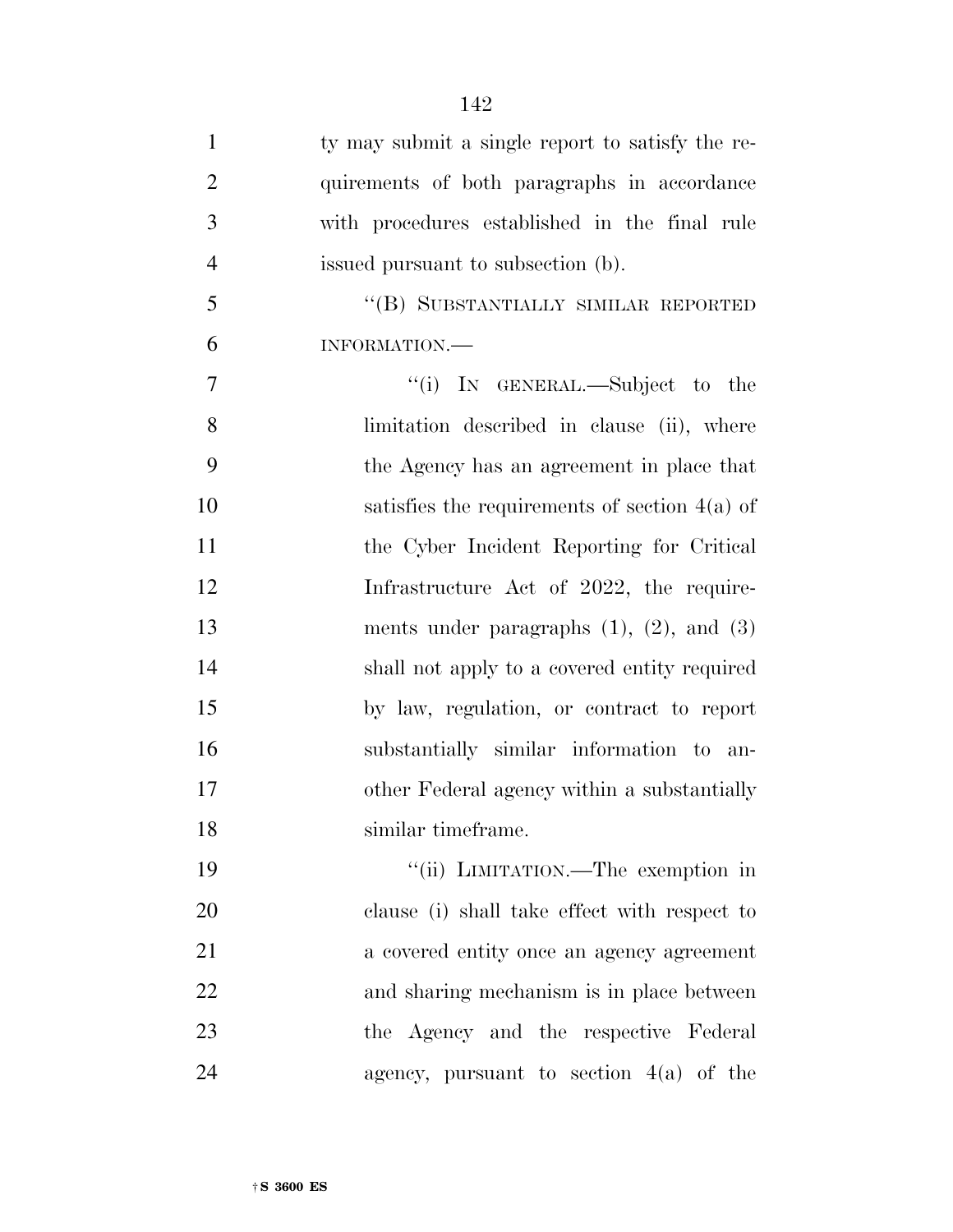| $\mathbf{1}$   | Cyber Incident Reporting for Critical In-            |
|----------------|------------------------------------------------------|
| $\overline{2}$ | frastructure Act of 2022.                            |
| 3              | "(iii) RULES OF CONSTRUCTION.-                       |
| $\overline{4}$ | Nothing in this paragraph shall be con-              |
| 5              | strued to-                                           |
| 6              | $\lq\lq$ (I) exempt a covered entity                 |
| 7              | from the reporting requirements                      |
| 8              | under paragraph $(3)$ unless the sup-                |
| 9              | plemental report also meets the re-                  |
| 10             | quirements of clauses (i) and (ii) of                |
| 11             | this paragraph;                                      |
| 12             | $\lq\lq$ (II) prevent the Agency from                |
| 13             | contacting an entity submitting infor-               |
| 14             | mation to another Federal agency                     |
| 15             | that is provided to the Agency pursu-                |
| 16             | ant to section 4 of the Cyber Incident               |
| 17             | Reporting for Critical Infrastructure                |
| 18             | Act of 2022; or                                      |
| 19             | "(III) prevent an entity from                        |
| 20             | communicating with the Agency.                       |
| 21             | $``(C)$ DOMAIN NAME SYSTEM.—The<br>re-               |
| 22             | quirements under paragraphs $(1)$ , $(2)$ and $(3)$  |
| 23             | shall not apply to a covered entity or the func-     |
| 24             | tions of a covered entity that the Director de-      |
| 25             | constitute<br>critical<br>termines<br>infrastructure |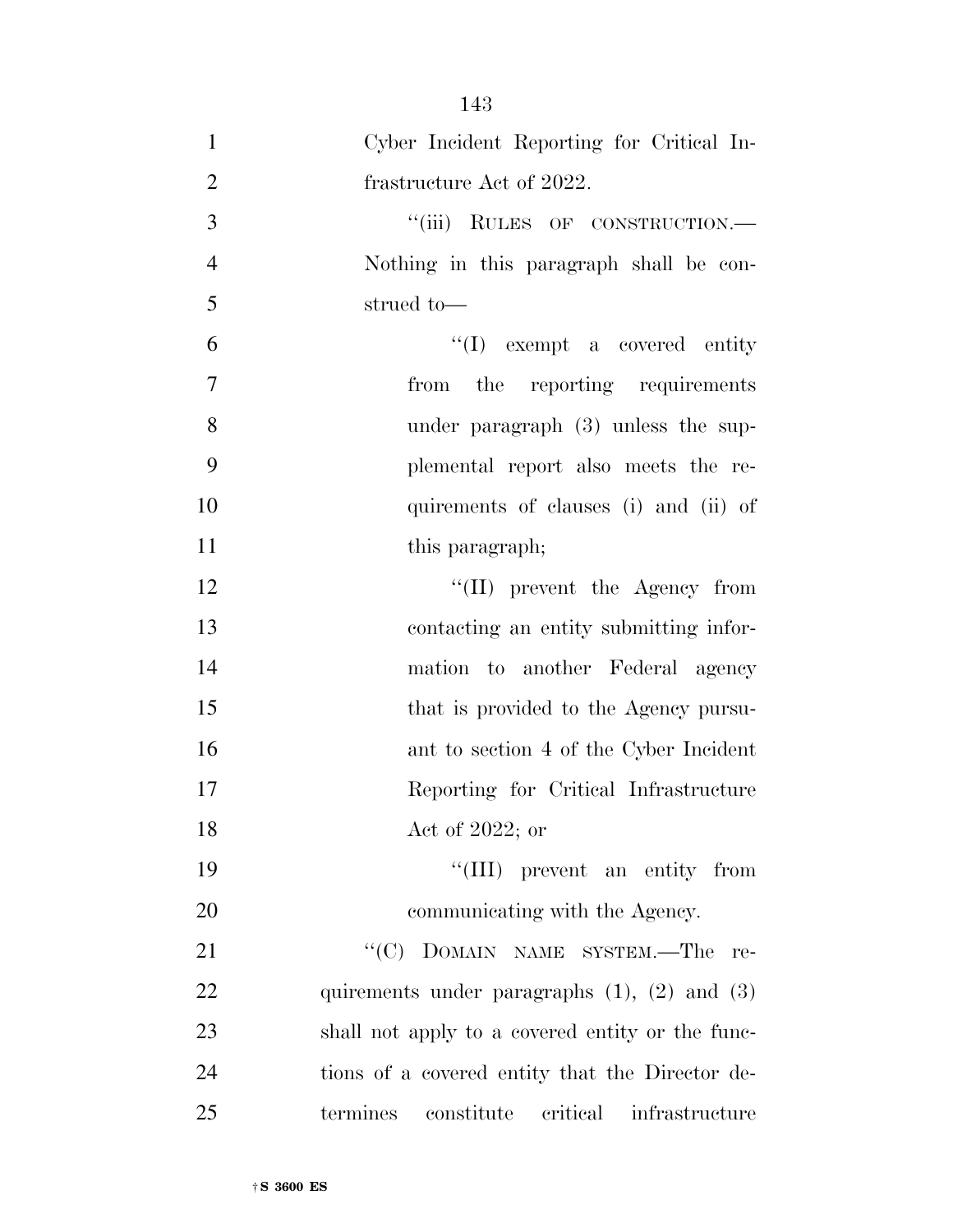| $\mathbf{1}$   | owned, operated, or governed by multi-stake-            |
|----------------|---------------------------------------------------------|
| $\overline{2}$ | holder organizations that develop, implement,           |
| 3              | and enforce policies concerning the Domain              |
| $\overline{4}$ | Name System, such as the Internet Corporation           |
| 5              | for Assigned Names and Numbers or the Inter-            |
| 6              | net Assigned Numbers Authority.                         |
| 7              | "(6) MANNER, TIMING, AND FORM OF RE-                    |
| 8              | PORTS.—Reports made under paragraphs (1), (2),          |
| 9              | and (3) shall be made in the manner and form, and       |
| 10             | within the time period in the case of reports made      |
| 11             | under paragraph $(3)$ , prescribed in the final rule    |
| 12             | issued pursuant to subsection (b).                      |
| 13             | " $(7)$ EFFECTIVE DATE.—Paragraphs $(1)$                |
| 14             | through (4) shall take effect on the dates prescribed   |
| 15             | in the final rule issued pursuant to subsection (b).    |
| 16             | $``$ (b) RULEMAKING.—                                   |
| 17             | "(1) NOTICE OF PROPOSED RULEMAKING.—Not                 |
| 18             | later than 24 months after the date of enactment of     |
| 19             | this section, the Director, in consultation with Sector |
| 20             | Risk Management Agencies, the Department of Jus-        |
| 21             | tice, and other Federal agencies, shall publish in the  |
| 22             | Federal Register a notice of proposed rulemaking to     |
| 23             | implement subsection (a).                               |
| 24             | FINAL RULE.—Not later than 18 months<br>(2)             |

after publication of the notice of proposed rule-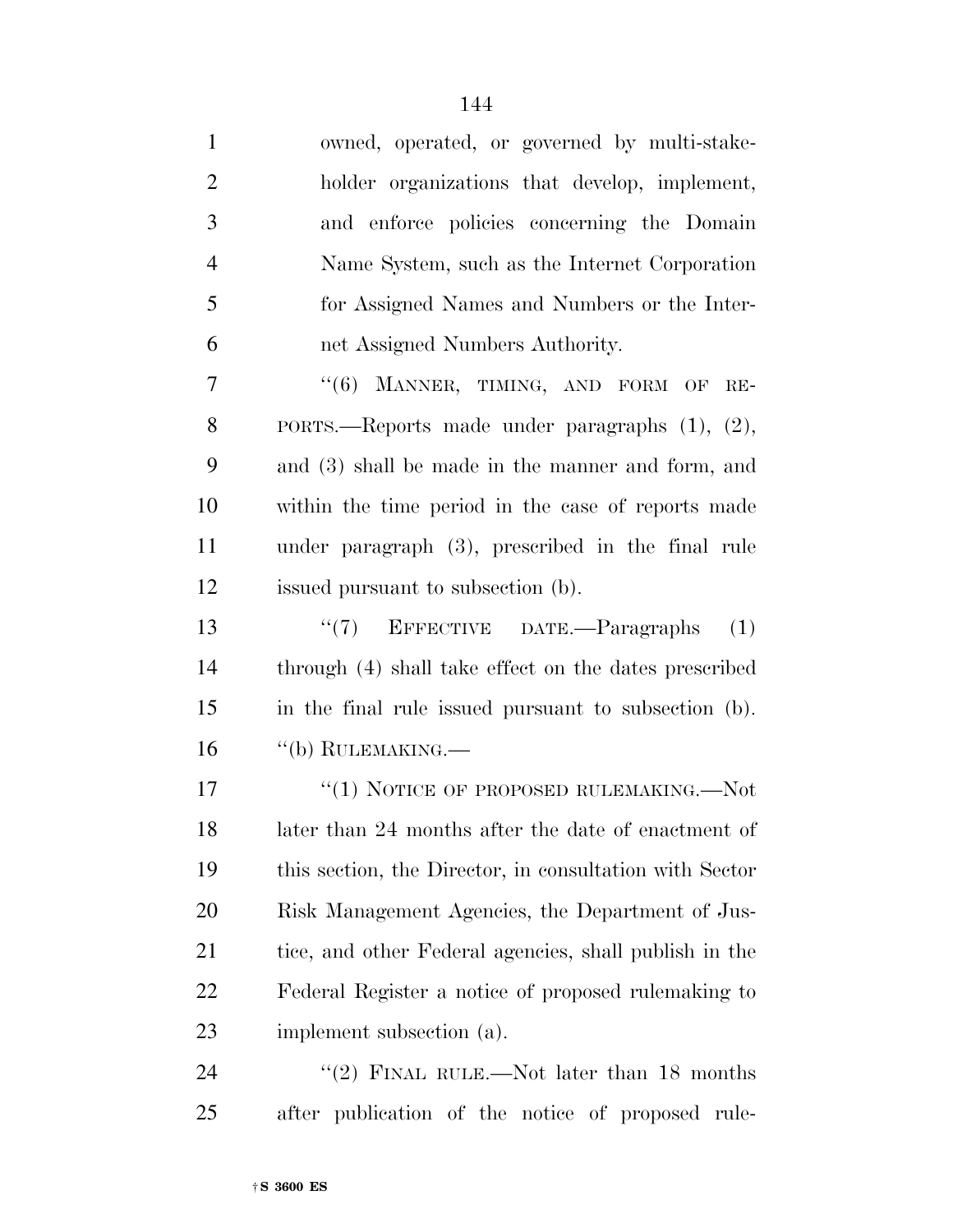| $\mathbf{1}$   | making under paragraph (1), the Director shall              |
|----------------|-------------------------------------------------------------|
| $\overline{2}$ | issue a final rule to implement subsection (a).             |
| 3              | "(3) SUBSEQUENT RULEMAKINGS.—                               |
| $\overline{4}$ | "(A) IN GENERAL.—The Director is au-                        |
| 5              | thorized to issue regulations to amend or revise            |
| 6              | the final rule issued pursuant to paragraph $(2)$ .         |
| 7              | "(B) PROCEDURES.—Any subsequent rules                       |
| 8              | issued under subparagraph (A) shall comply                  |
| 9              | with the requirements under chapter 5 of title              |
| 10             | 5, United States Code, including the issuance of            |
| 11             | a notice of proposed rulemaking under section               |
| 12             | 553 of such title.                                          |
| 13             | "(c) ELEMENTS.—The final rule issued pursuant to            |
| 14             | subsection (b) shall be composed of the following elements: |
| 15             | $\lq(1)$ A clear description of the types of entities       |
| 16             | that constitute covered entities, based on—                 |
| 17             | $\lq\lq$ the consequences that disruption to                |
| 18             | or compromise of such an entity could cause to              |
| 19             | national security, economic security, or public             |
| 20             | health and safety;                                          |
| 21             | "(B) the likelihood that such an entity                     |
| 22             | may be targeted by a malicious cyber actor, in-             |
| 23             | cluding a foreign country; and                              |
| 24             | "(C) the extent to which damage, disrup-                    |
| 25             | tion, or unauthorized access to such an entity,             |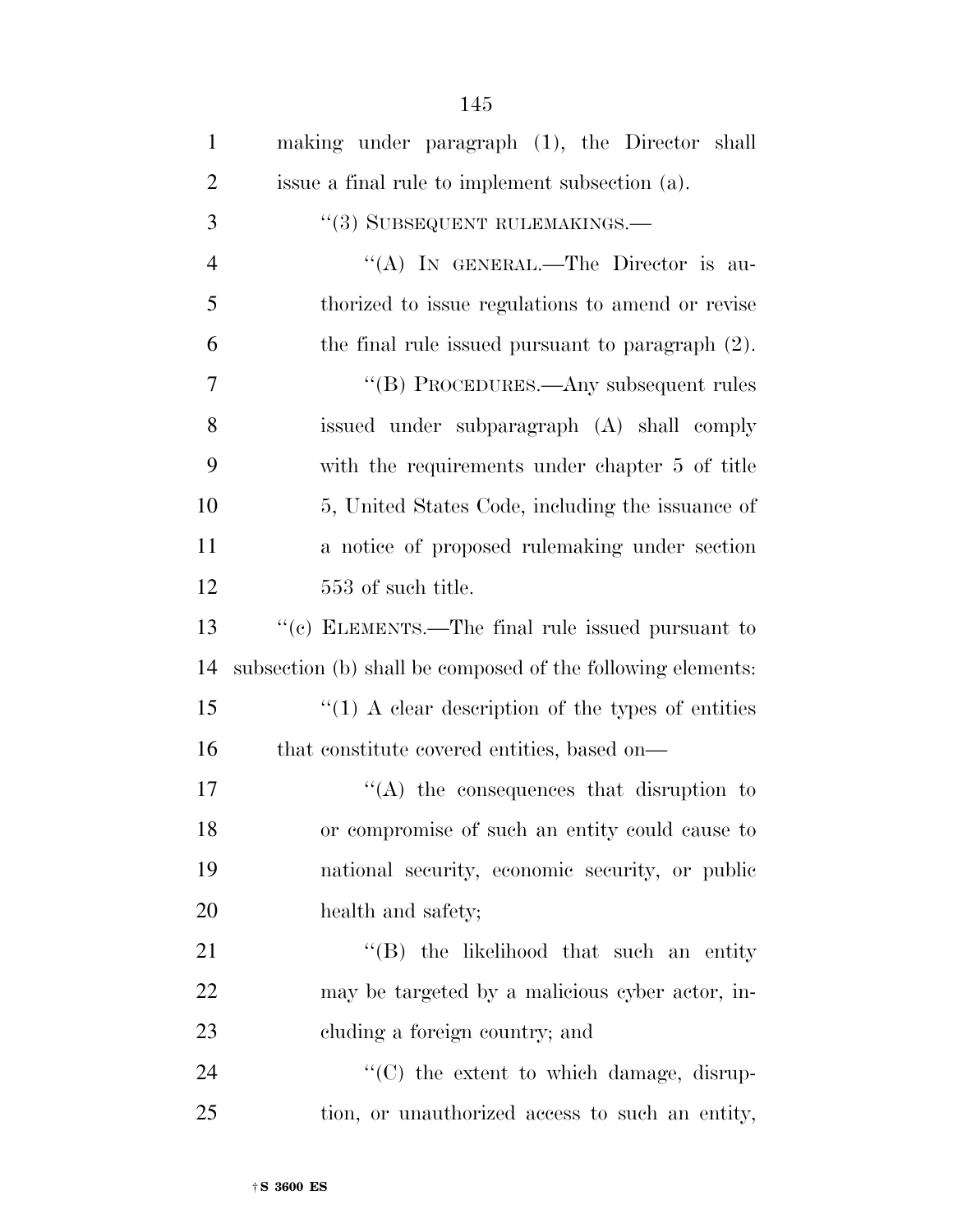| $\mathbf{1}$   | including the accessing of sensitive cybersecu-        |
|----------------|--------------------------------------------------------|
| $\overline{2}$ | rity vulnerability information or penetration          |
| 3              | testing tools or techniques, will likely enable the    |
| $\overline{4}$ | disruption of the reliable operation of critical       |
| 5              | infrastructure.                                        |
| 6              | $\lq(2)$ A clear description of the types of substan-  |
| 7              | tial cyber incidents that constitute covered cyber in- |
| 8              | cidents, which shall—                                  |
| 9              | $\cdot$ (A) at a minimum, require the occurrence       |
| 10             | $of$ —                                                 |
| 11             | "(i) a cyber incident that leads to sub-               |
| 12             | stantial loss of confidentiality, integrity, or        |
| 13             | availability of such information system or             |
| 14             | network, or a serious impact on the safety             |
| 15             | and resiliency of operational systems and              |
| 16             | processes;                                             |
| 17             | "(ii) a disruption of business or indus-               |
| 18             | trial operations, including due to a denial            |
| 19             | of service attack, ransomware attack, or               |
| 20             | exploitation of a zero day vulnerability,              |
| 21             | against                                                |
| 22             | $\lq(1)$ an information system or                      |
| 23             | network; or                                            |
| 24             | "(II) an operational technology                        |
| 25             | system or process; or                                  |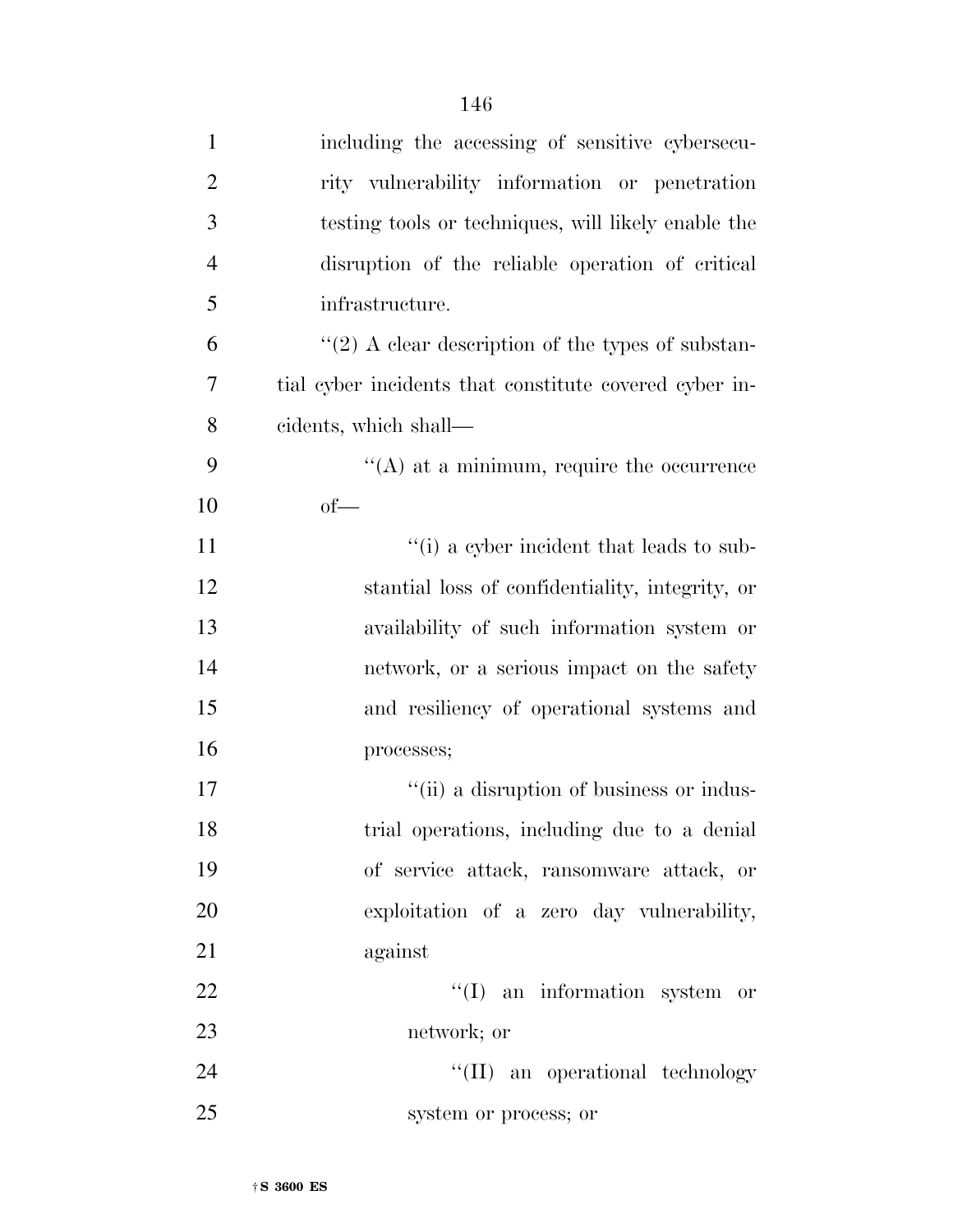| $\mathbf{1}$   | "(iii) unauthorized access or disrup-         |
|----------------|-----------------------------------------------|
| $\overline{2}$ | tion of business or industrial operations     |
| 3              | due to loss of service facilitated through,   |
| $\overline{4}$ | or caused by, a compromise of a cloud         |
| 5              | service provider, managed service provider,   |
| 6              | or other third-party data hosting provider    |
| 7              | or by a supply chain compromise;              |
| 8              | $\lq\lq(B)$ consider—                         |
| 9              | "(i) the sophistication or novelty of         |
| 10             | the tactics used to perpetrate such a cyber   |
| 11             | incident, as well as the type, volume, and    |
| 12             | sensitivity of the data at issue;             |
| 13             | "(ii) the number of individuals di-           |
| 14             | rectly or indirectly affected or potentially  |
| 15             | affected by such a cyber incident; and        |
| 16             | "(iii) potential impacts on industrial        |
| 17             | control systems, such as supervisory con-     |
| 18             | trol and data acquisition systems, distrib-   |
| 19             | uted control systems, and programmable        |
| 20             | logic controllers; and                        |
| 21             | $\lq\lq$ (C) exclude—                         |
| 22             | $f'(i)$ any event where the cyber inci-       |
| 23             | dent is perpetrated in good faith by an en-   |
| 24             | tity in response to a specific request by the |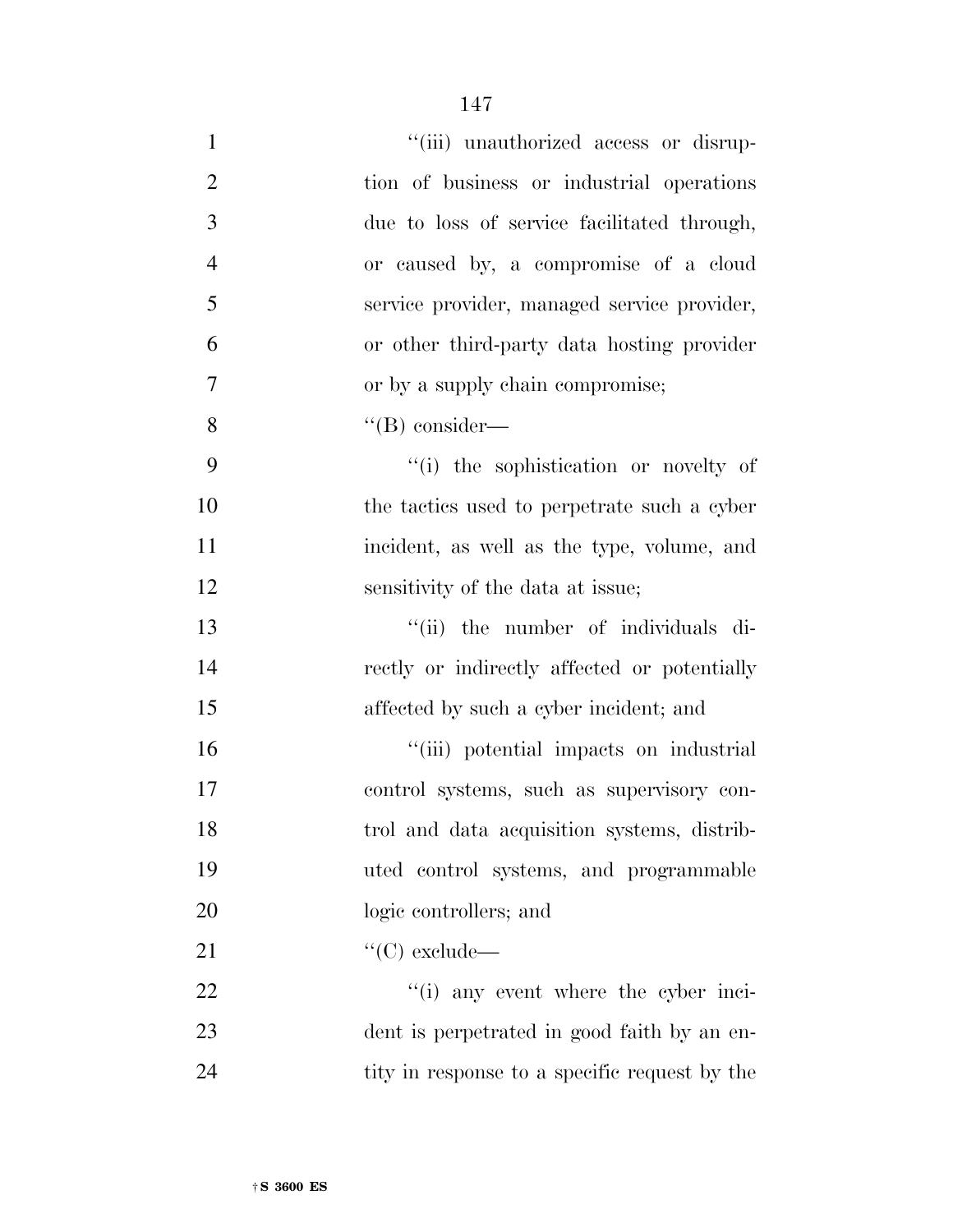| $\mathbf{1}$   | owner or operator of the information sys-                     |
|----------------|---------------------------------------------------------------|
| $\overline{2}$ | tem; and                                                      |
| 3              | "(ii) the threat of disruption as extor-                      |
| $\overline{4}$ | tion, as described in section $2240(14)(A)$ .                 |
| 5              | $\cdot\cdot$ (3) A requirement that, if a covered cyber inci- |
| 6              | dent or a ransom payment occurs following an ex-              |
| $\overline{7}$ | empted threat described in paragraph $(2)(C)(ii)$ , the       |
| 8              | covered entity shall comply with the requirements in          |
| 9              | this subtitle in reporting the covered cyber incident         |
| 10             | or ransom payment.                                            |
| 11             | $\cdot$ (4) A clear description of the specific required      |
| 12             | contents of a report pursuant to subsection $(a)(1)$ ,        |
| 13             | which shall include the following information, to the         |
| 14             | extent applicable and available, with respect to a            |
| 15             | covered cyber incident:                                       |
| 16             | "(A) A description of the covered cyber in-                   |
| 17             | cident, including—                                            |
| 18             | "(i) identification and a description of                      |
| 19             | the function of the affected information                      |
| <b>20</b>      | systems, networks, or devices that were, or                   |
| 21             | are reasonably believed to have been, af-                     |
| 22             | fected by such cyber incident;                                |
| 23             | "(ii) a description of the unauthorized                       |
| 24             | access with substantial loss of confiden-                     |
| 25             | tiality, integrity, or availability of the af-                |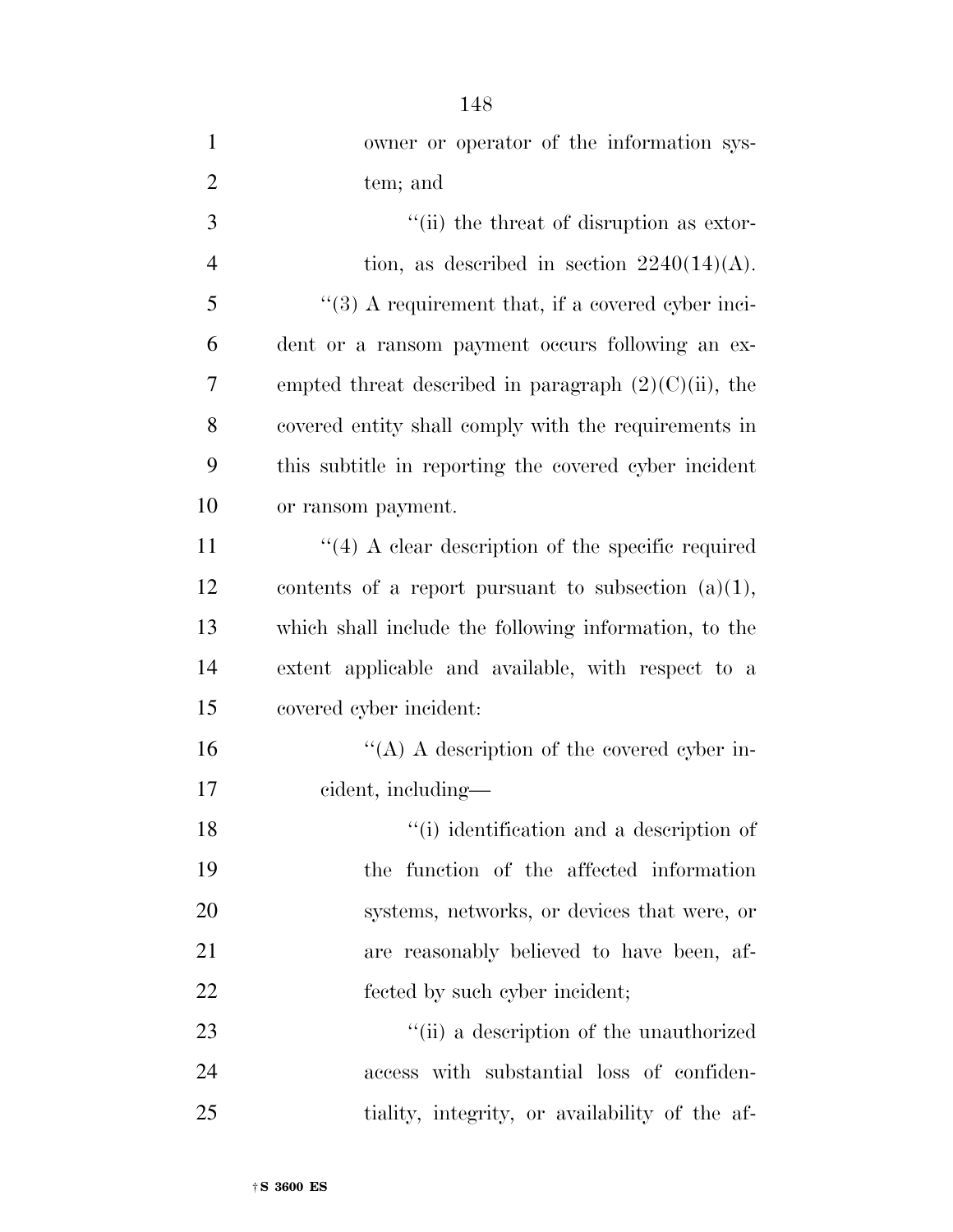| $\mathbf{1}$   | fected information system or network or             |
|----------------|-----------------------------------------------------|
| $\overline{2}$ | disruption of business or industrial oper-          |
| 3              | ations;                                             |
| $\overline{4}$ | "(iii) the estimated date range of such             |
| 5              | incident; and                                       |
| 6              | "(iv) the impact to the operations of               |
| 7              | the covered entity.                                 |
| 8              | $\lq\lq$ (B) Where applicable, a description of the |
| 9              | vulnerabilities exploited and the security de-      |
| 10             | fenses that were in place, as well as the tactics,  |
| 11             | techniques, and procedures used to perpetrate       |
| 12             | the covered cyber incident.                         |
| 13             | "(C) Where applicable, any identifying or           |
| 14             | contact information related to each actor rea-      |
| 15             | sonably believed to be responsible for such cyber   |
| 16             | incident.                                           |
| 17             | $\lq\lq$ . Where applicable, identification of      |
| 18             | the category or categories of information that      |
| 19             | were, or are reasonably believed to have been,      |
| 20             | accessed or acquired by an unauthorized per-        |
| 21             | son.                                                |
| 22             | $\lq\lq(E)$ The name and other information that     |
| 23             | clearly identifies the covered entity impacted by   |
| 24             | the covered cyber incident, including, as appli-    |
| 25             | cable, the State of incorporation or formation of   |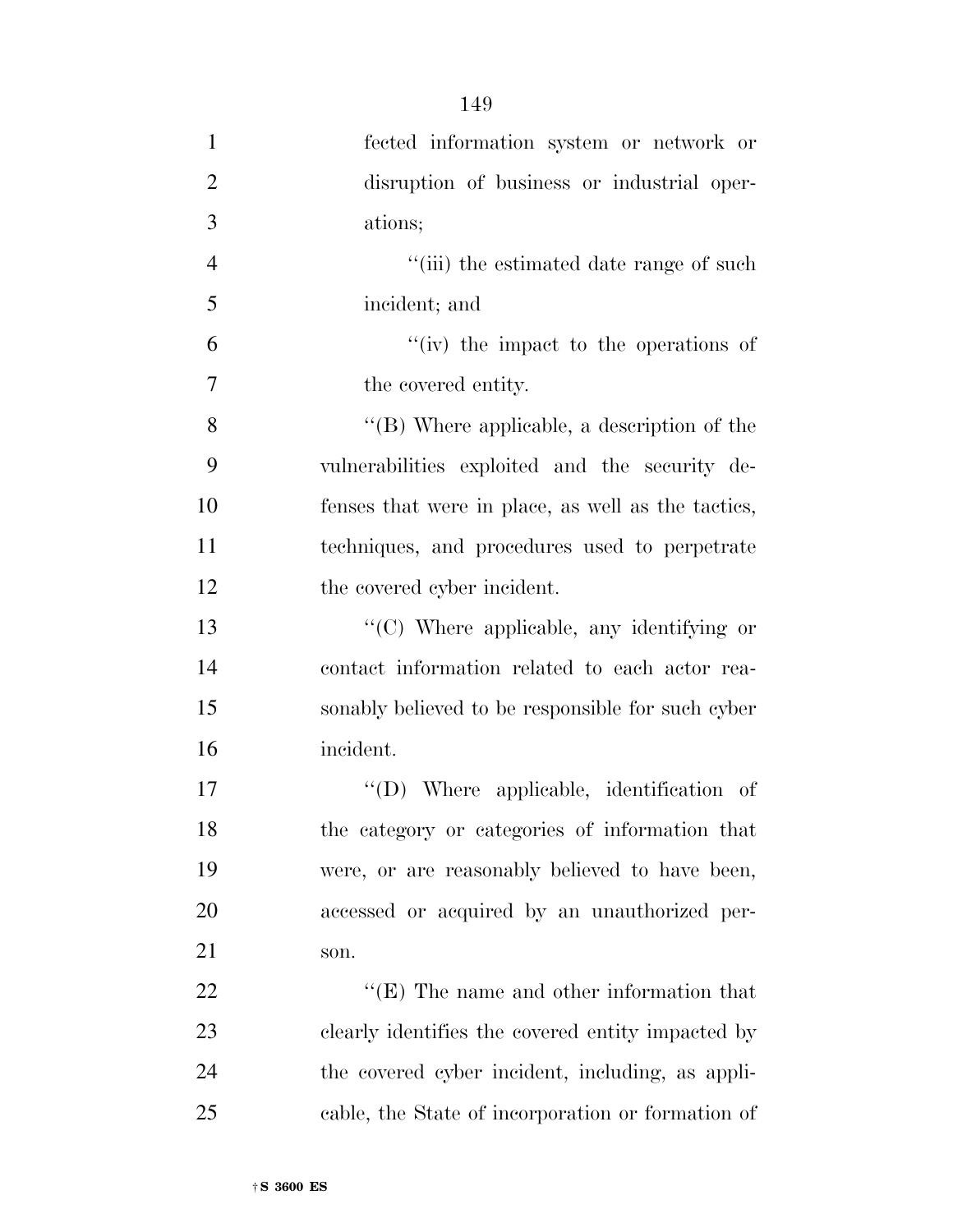| $\mathbf{1}$   | the covered entity, trade names, legal names, or         |
|----------------|----------------------------------------------------------|
| $\overline{2}$ | other identifiers.                                       |
| 3              | "(F) Contact information, such as tele-                  |
| $\overline{4}$ | phone number or electronic mail address, that            |
| 5              | the Agency may use to contact the covered enti-          |
| 6              | ty or an authorized agent of such covered enti-          |
| 7              | ty, or, where applicable, the service provider of        |
| 8              | such covered entity acting with the express per-         |
| 9              | mission of, and at the direction of, the covered         |
| 10             | entity to assist with compliance with the re-            |
| 11             | quirements of this subtitle.                             |
| 12             | $\cdot$ (5) A clear description of the specific required |
| 13             | contents of a report pursuant to subsection $(a)(2)$ ,   |
| 14             | which shall be the following information, to the ex-     |
| 15             | tent applicable and available, with respect to a ran-    |
| 16             | som payment:                                             |
| 17             | "(A) A description of the ransom ware at-                |
| 18             | tack, including the estimated date range of the          |
| 19             | attack.                                                  |
| 20             | $\lq\lq$ (B) Where applicable, a description of the      |
| 21             | vulnerabilities, tactics, techniques, and proce-         |
| 22             | dures used to perpetrate the ransomware at-              |
| 23             | tack.                                                    |
| 24             | "(C) Where applicable, any identifying or                |
| 25             | contact information related to the actor or ac-          |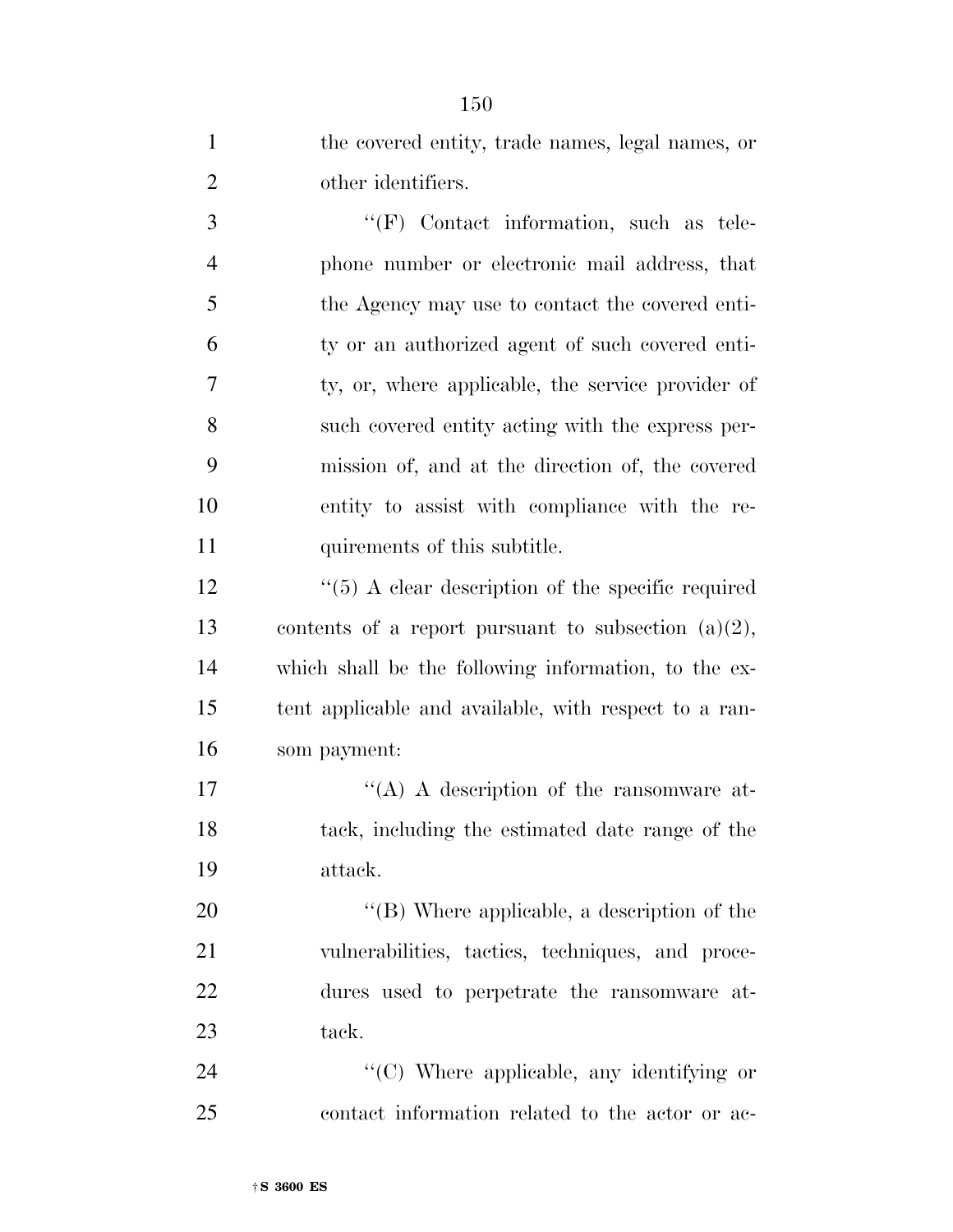| $\mathbf{1}$   | tors reasonably believed to be responsible for     |
|----------------|----------------------------------------------------|
| $\overline{2}$ | the ransomware attack.                             |
| 3              | $\lq\lq$ (D) The name and other information that   |
| $\overline{4}$ | clearly identifies the covered entity that made    |
| 5              | the ransom payment or on whose behalf the          |
| 6              | payment was made.                                  |
| 7              | $\lq\lq$ (E) Contact information, such as tele-    |
| 8              | phone number or electronic mail address, that      |
| 9              | the Agency may use to contact the covered enti-    |
| 10             | ty that made the ransom payment or an author-      |
| 11             | ized agent of such covered entity, or, where ap-   |
| 12             | plicable, the service provider of such covered en- |
| 13             | tity acting with the express permission of, and    |
| 14             | at the direction of, that covered entity to assist |
| 15             | with compliance with the requirements of this      |
| 16             | subtitle.                                          |
| 17             | "(F) The date of the ransom payment.               |
| 18             | $\lq\lq(G)$ The ransom payment demand, includ-     |
| 19             | ing the type of virtual currency or other com-     |
| 20             | modity requested, if applicable.                   |
| 21             | "(H) The ransom payment instructions,              |
| 22             | including information regarding where to send      |
| 23             | the payment, such as the virtual currency ad-      |
| 24             | dress or physical address the funds were re-       |
| 25             | quested to be sent to, if applicable.              |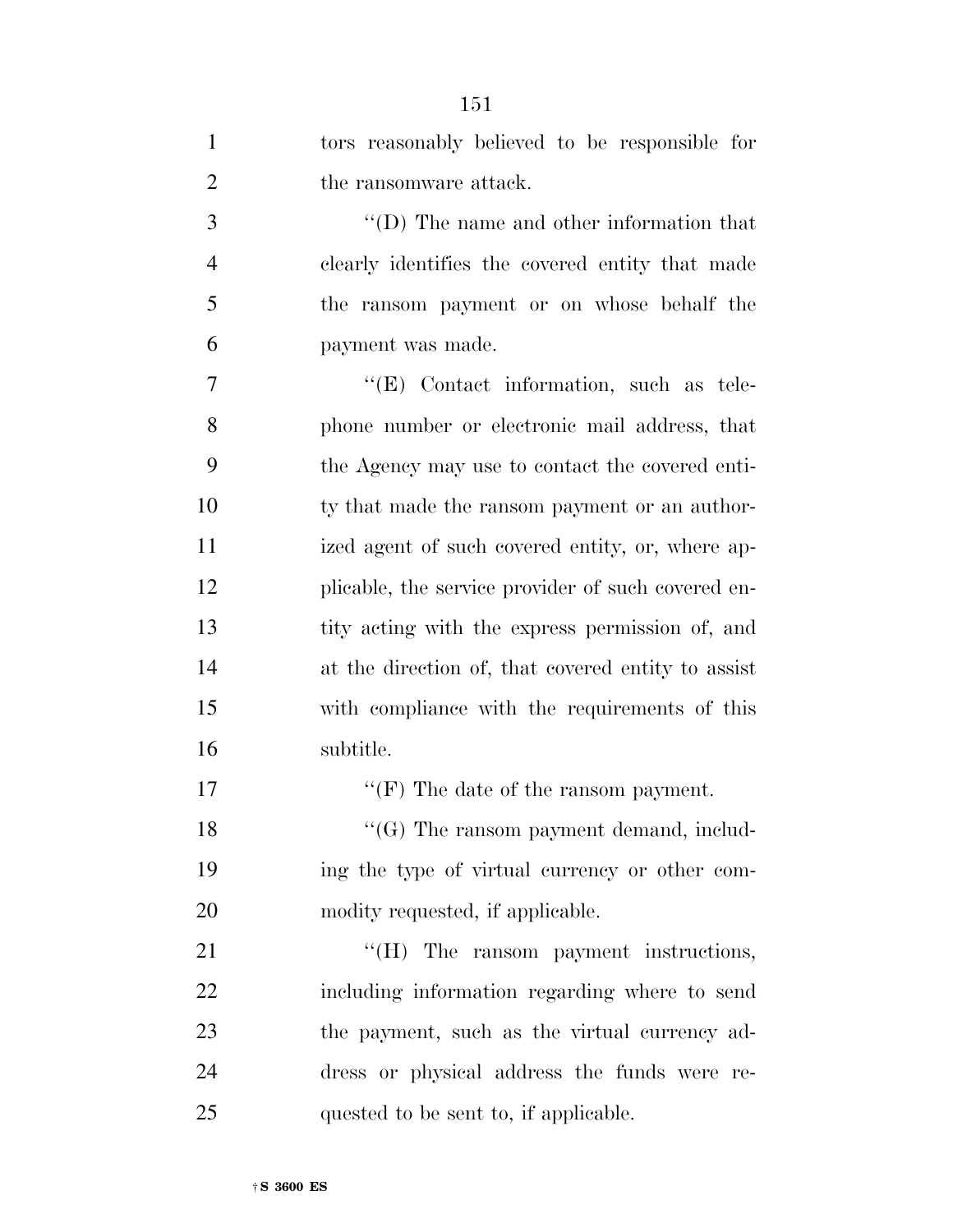| $\mathbf{1}$   | "(I) The amount of the ransom payment.                   |
|----------------|----------------------------------------------------------|
| $\overline{2}$ | " $(6)$ A clear description of the types of data re-     |
| 3              | quired to be preserved pursuant to subsection $(a)(4)$ , |
| $\overline{4}$ | the period of time for which the data is required to     |
| 5              | be preserved, and allowable uses, processes, and pro-    |
| 6              | cedures.                                                 |
| 7              | "(7) Deadlines and criteria for submitting sup-          |
| 8              | plemental reports to the Agency required under sub-      |
| 9              | section $(a)(3)$ , which shall—                          |
| 10             | $\lq\lq$ be established by the Director in con-          |
| 11             | sultation with the Council;                              |
| 12             | "(B) consider any existing regulatory re-                |
| 13             | porting requirements similar in scope, purpose,          |
| 14             | and timing to the reporting requirements to              |
| 15             | which such a covered entity may also be sub-             |
| 16             | ject, and make efforts to harmonize the timing           |
| 17             | and contents of any such reports to the max-             |
| 18             | imum extent practicable;                                 |
| 19             | $\lq\lq$ balance the need for situational                |
| 20             | awareness with the ability of the covered entity         |
| 21             | to conduct cyber incident response and inves-            |
| 22             | tigations; and                                           |
| 23             | $\lq\lq$ (D) provide a clear description of what         |
| 24             | constitutes substantial new or different infor-          |
| 25             | mation.                                                  |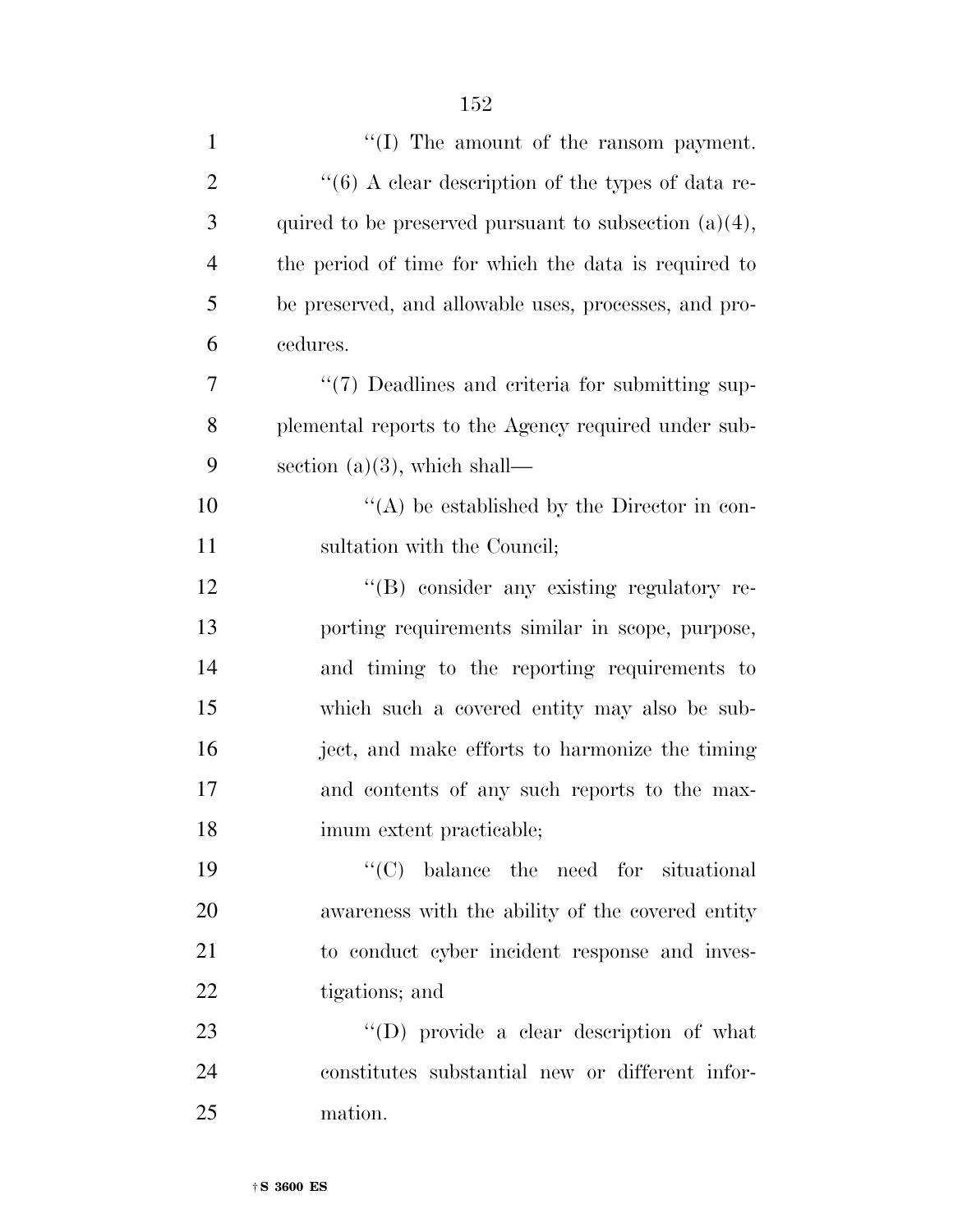| $\mathbf{1}$   | $\lq(8)$ Procedures for-                                |
|----------------|---------------------------------------------------------|
| $\overline{2}$ | "(A) entities, including third parties pur-             |
| 3              | suant to subsection $(d)(1)$ , to submit reports re-    |
| $\overline{4}$ | quired by paragraphs $(1)$ , $(2)$ , and $(3)$ of sub-  |
| 5              | section (a), including the manner and form              |
| 6              | thereof, which shall include, at a minimum, a           |
| 7              | concise, user-friendly web-based form;                  |
| 8              | "(B) the Agency to carry out—                           |
| 9              | "(i) the enforcement provisions of sec-                 |
| 10             | tion 2244, including with respect to the                |
| 11             | issuance, service, withdrawal, referral proc-           |
| 12             | ess, and enforcement of subpoenas, appeals              |
| 13             | and due process procedures;                             |
| 14             | "(ii) other available enforcement                       |
| 15             | mechanisms including acquisition, suspen-               |
| 16             | sion and debarment procedures; and                      |
| 17             | "(iii) other aspects of noncompliance;                  |
| 18             | $\cdot\cdot$ (C) implementing the exceptions provided   |
| 19             | in subsection $(a)(5)$ ; and                            |
| 20             | $\lq\lq$ (D) protecting privacy and civil liberties     |
| 21             | consistent with processes adopted pursuant to           |
| 22             | section $105(b)$ of the Cybersecurity Act of $2015$     |
| 23             | $(6 \text{ U.S.C. } 1504(b))$ and anonymizing and safe- |
| 24             | guarding, or no longer retaining, information           |
| 25             | received and disclosed through covered cyber in-        |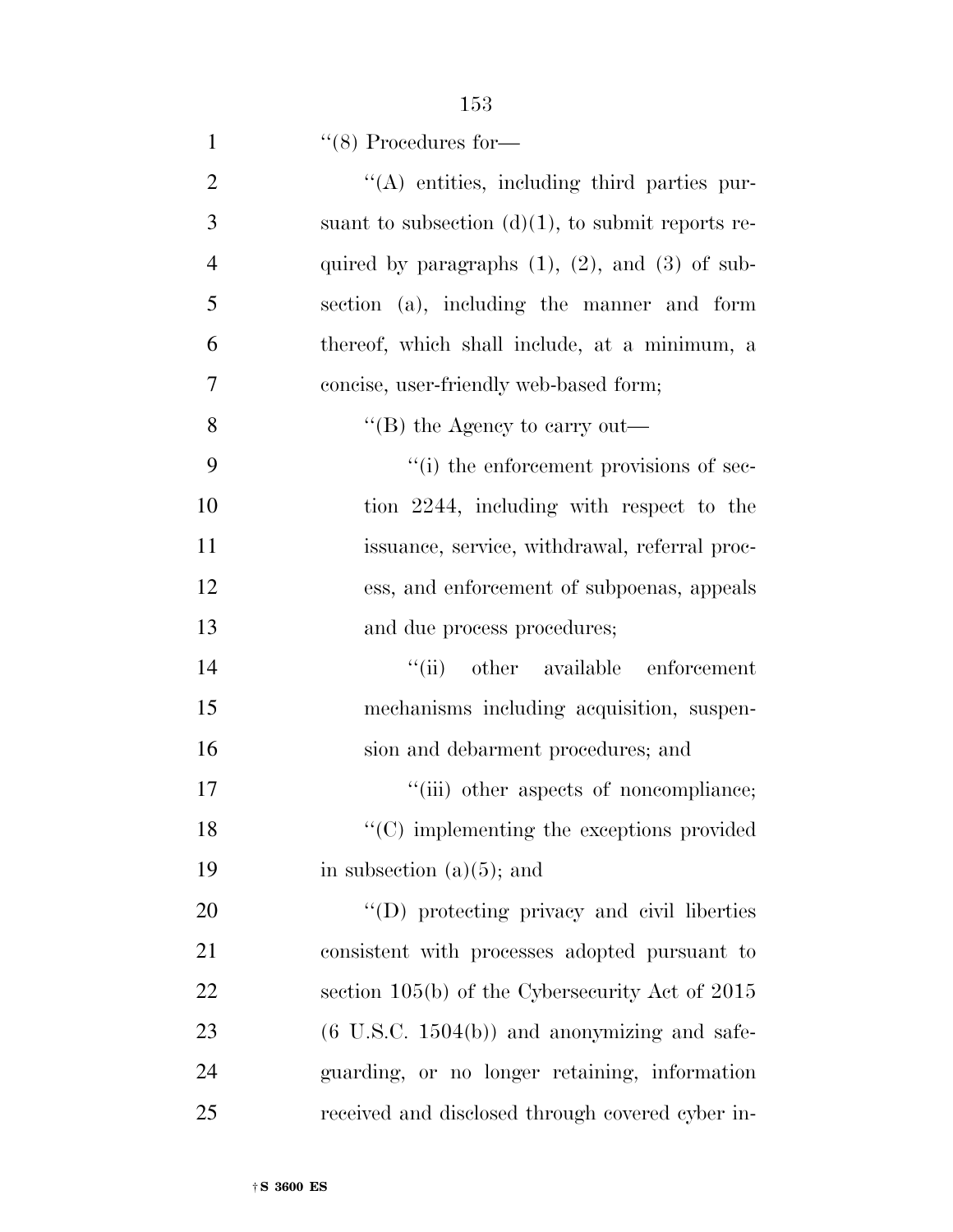| $\mathbf{1}$   | cident reports and ransom payment reports that       |
|----------------|------------------------------------------------------|
| $\overline{2}$ | is known to be personal information of a spe-        |
| 3              | cific individual or information that identifies a    |
| $\overline{4}$ | specific individual that is not directly related to  |
| 5              | a cybersecurity threat.                              |
| 6              | "(9) Other procedural measures directly nec-         |
| 7              | essary to implement subsection (a).                  |
| 8              | "(d) THIRD PARTY REPORT SUBMISSION AND RAN-          |
| 9              | SOM PAYMENT.                                         |
| 10             | "(1) REPORT SUBMISSION.—A covered entity             |
| 11             | that is required to submit a covered cyber incident  |
| 12             | report or a ransom payment report may use a third    |
| 13             | party, such as an incident response company, insur-  |
| 14             | ance provider, service provider, Information Sharing |
| 15             | and Analysis Organization, or law firm, to submit    |
| 16             | the required report under subsection (a).            |
| 17             | "(2) RANSOM PAYMENT.—If a covered entity             |
| 18             | impacted by a ransomware attack uses a third party   |
| 19             | to make a ransom payment, the third party shall not  |
| 20             | be required to submit a ransom payment report for    |
| 21             | itself under subsection $(a)(2)$ .                   |
| 22             | "(3) DUTY TO REPORT.—Third-party reporting           |
| 23             | under this subparagraph does not relieve a covered   |

entity from the duty to comply with the require-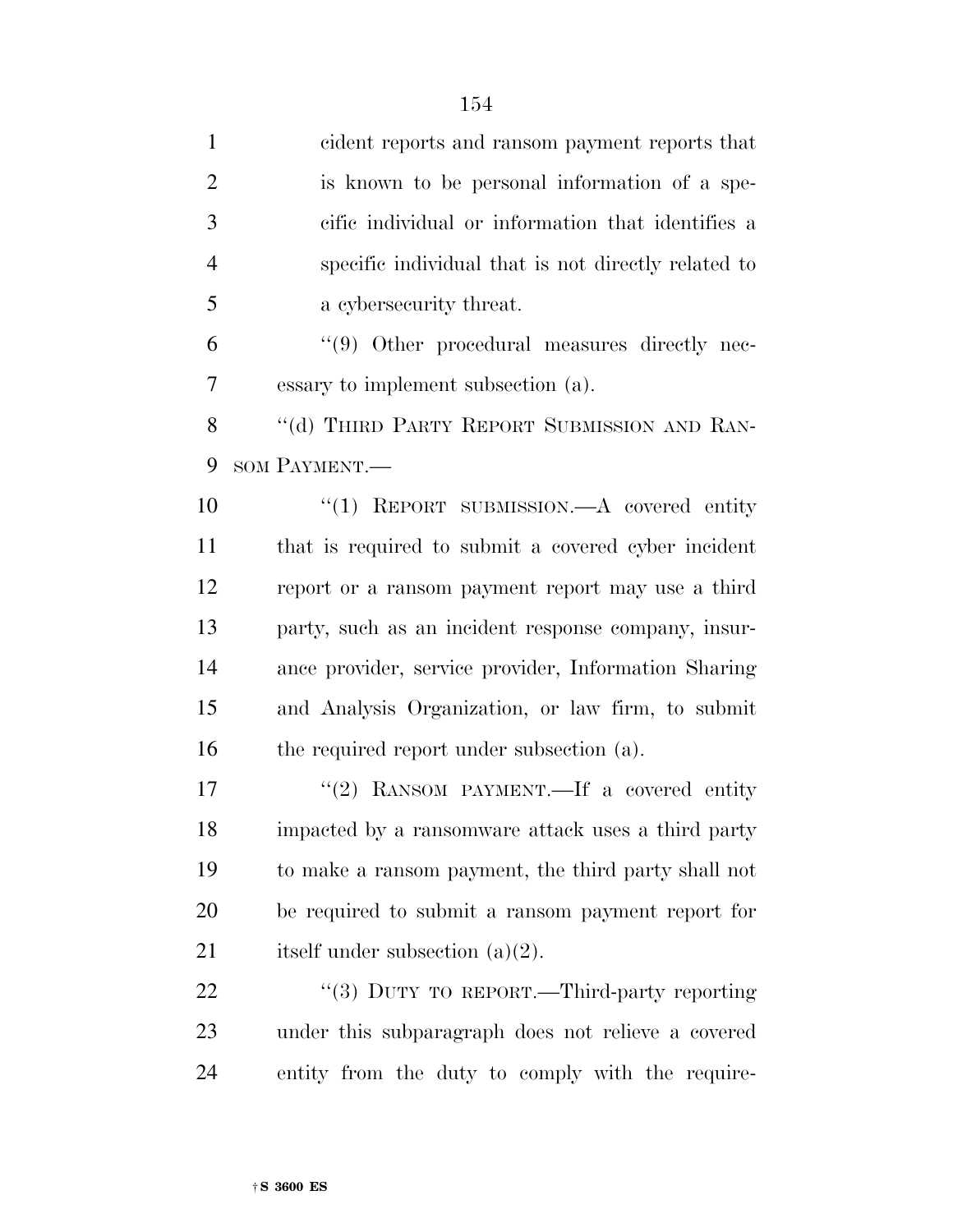| $\mathbf{1}$   | ments for covered cyber incident report or ransom           |
|----------------|-------------------------------------------------------------|
| $\overline{2}$ | payment report submission.                                  |
| 3              | "(4) RESPONSIBILITY TO ADVISE.—Any third                    |
| $\overline{4}$ | party used by a covered entity that knowingly makes         |
| 5              | a ransom payment on behalf of a covered entity im-          |
| 6              | pacted by a ransomware attack shall advise the im-          |
| 7              | pacted covered entity of the responsibilities of the        |
| 8              | impacted covered entity regarding reporting ransom          |
| 9              | payments under this section.                                |
| 10             | "(e) OUTREACH TO COVERED ENTITIES.-                         |
| 11             | "(1) IN GENERAL.—The Agency shall conduct                   |
| 12             | an outreach and education campaign to inform likely         |
| 13             | covered entities, entities that offer or advertise as a     |
| 14             | service to customers to make or facilitate ransom           |
| 15             | payments on behalf of covered entities impacted by          |
| 16             | ransomware attacks and other appropriate entities           |
| 17             | of the requirements of paragraphs $(1)$ , $(2)$ , and $(3)$ |
| 18             | of subsection (a).                                          |
| 19             | "(2) ELEMENTS.—The outreach and education                   |
| 20             | campaign under paragraph (1) shall include the fol-         |
| 21             | lowing:                                                     |
| 22             | $\lq\lq$ An overview of the final rule issued               |
| 23             | pursuant to subsection (b).                                 |
| 24             | $\lq\lq$ (B) An overview of mechanisms to submit            |
| 25             | to the Agency covered cyber incident reports,               |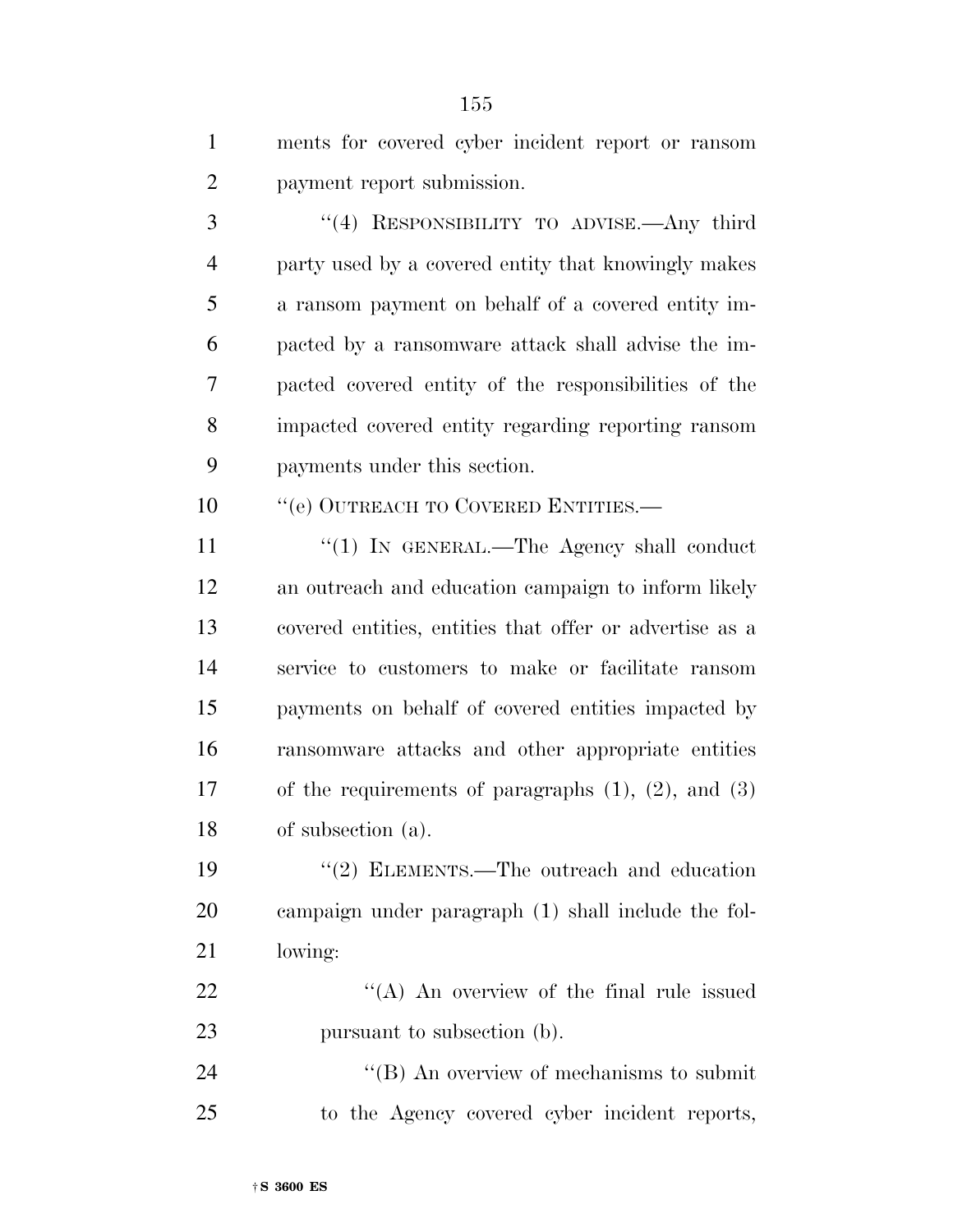| $\mathbf{1}$   | ransom payment reports, and information relat-     |
|----------------|----------------------------------------------------|
| $\overline{2}$ | ing to the disclosure, retention, and use of cov-  |
| 3              | ered cyber incident reports and ransom pay-        |
| $\overline{4}$ | ment reports under this section.                   |
| 5              | "(C) An overview of the protections af-            |
| 6              | forded to covered entities for complying with      |
| 7              | the requirements under paragraphs $(1)$ , $(2)$ ,  |
| 8              | and $(3)$ of subsection $(a)$ .                    |
| 9              | "(D) An overview of the steps taken under          |
| 10             | section 2244 when a covered entity is not in       |
| 11             | compliance with the reporting requirements         |
| 12             | under subsection (a).                              |
| 13             | "(E) Specific outreach to cybersecurity            |
| 14             | vendors, cyber incident response providers, cy-    |
| 15             | bersecurity insurance entities, and other entities |
| 16             | that may support covered entities.                 |
| 17             | "(F) An overview of the privacy and civil          |
| 18             | liberties requirements in this subtitle.           |
| 19             | "(3) COORDINATION.—In conducting the out-          |
| 20             | reach and education campaign required under para-  |
| 21             | $graph(1)$ , the Agency may coordinate with—       |
| 22             | "(A) the Critical Infrastructure Partner-          |
| 23             | ship Advisory Council established under section    |
| 24             | 871;                                               |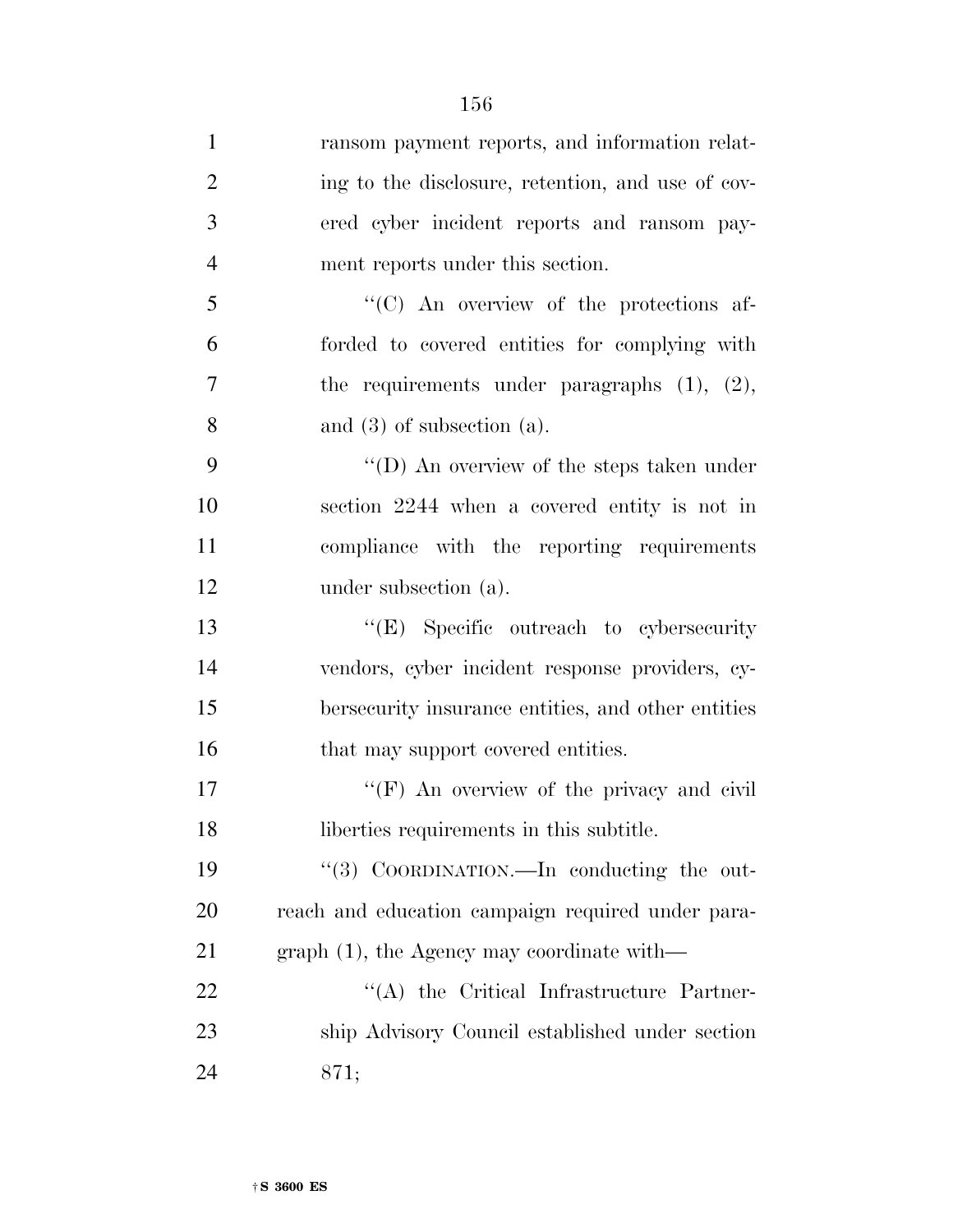| $\mathbf{1}$   | "(B) Information Sharing and Analysis                              |
|----------------|--------------------------------------------------------------------|
| $\overline{2}$ | Organizations;                                                     |
| 3              | $\lq\lq$ (C) trade associations;                                   |
| $\overline{4}$ | $\lq\lq$ (D) information sharing and analysis cen-                 |
| 5              | ters;                                                              |
| 6              | $\lq\lq(E)$ sector coordinating councils; and                      |
| 7              | $\lq\lq(F)$ any other entity as determined appro-                  |
| 8              | priate by the Director.                                            |
| 9              | "(f) EXEMPTION.—Sections $3506(c)$ , $3507$ , $3508$ ,             |
| 10             | and 3509 of title 44, United States Code, shall not apply          |
| 11             | to any action to carry out this section.                           |
| 12             | "(g) RULE OF CONSTRUCTION.—Nothing in this sec-                    |
| 13             | tion shall affect the authorities of the Federal Government        |
| 14             | to implement the requirements of Executive Order 14028             |
| 15             | $(86 \text{ Fed. Reg. } 26633;$ relating to improving the nation's |
| 16             | cybersecurity), including changes to the Federal Acquisi-          |
| 17             | tion Regulations and remedies to include suspension and            |
| 18             | debarment.                                                         |
| 19             | "(h) SAVINGS PROVISION.—Nothing in this section                    |
| 20             | shall be construed to supersede or to abrogate, modify,            |
|                |                                                                    |

 or otherwise limit the authority that is vested in any offi- cer or any agency of the United States Government to reg- ulate or take action with respect to the cybersecurity of an entity.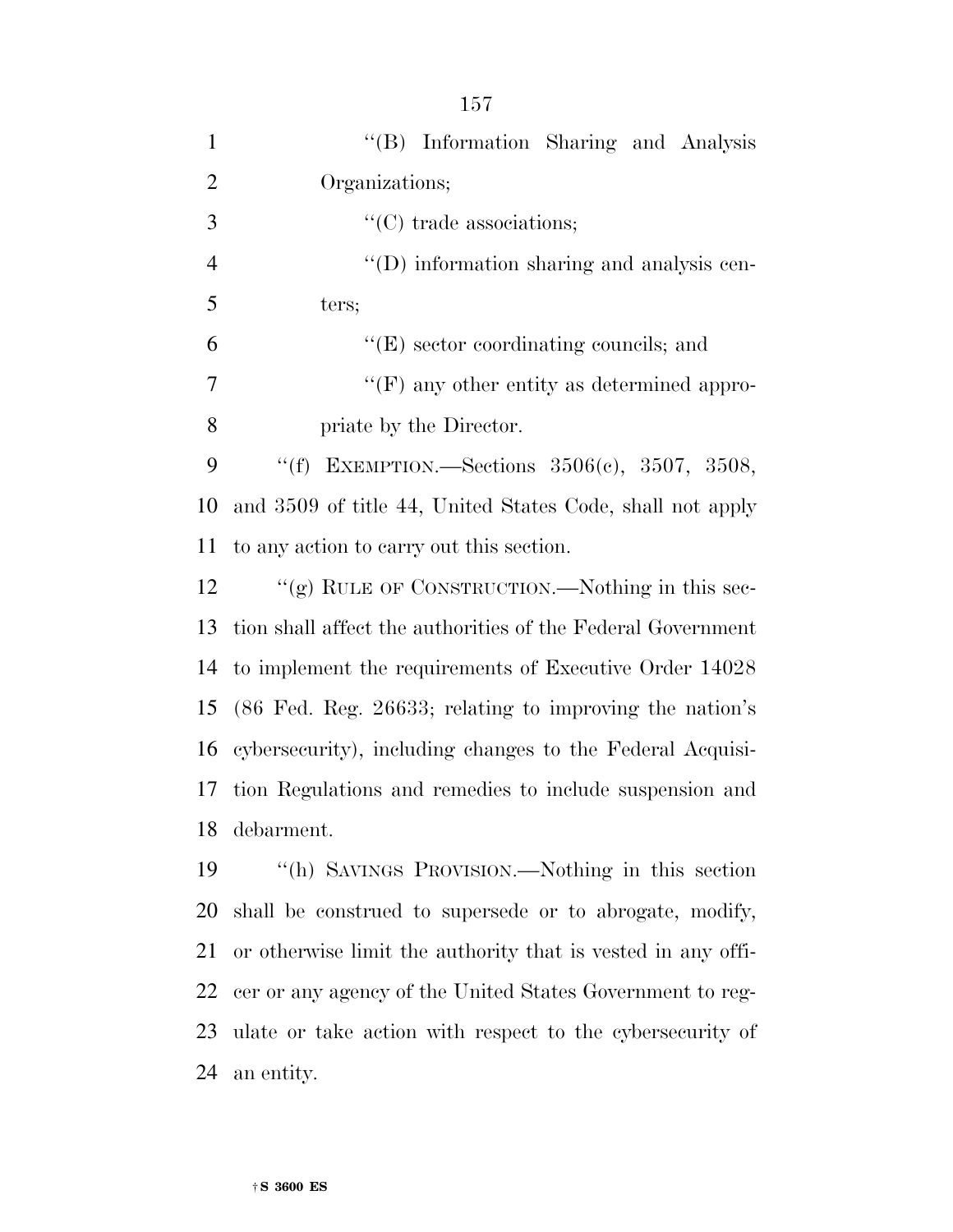## **''SEC. 2243. VOLUNTARY REPORTING OF OTHER CYBER IN-**

#### **CIDENTS.**

 ''(a) IN GENERAL.—Entities may voluntarily report cyber incidents or ransom payments to the Agency that 5 are not required under paragraph  $(1)$ ,  $(2)$ , or  $(3)$  of sec- tion 2242(a), but may enhance the situational awareness of cyber threats.

8 "(b) VOLUNTARY PROVISION OF ADDITIONAL INFOR- MATION IN REQUIRED REPORTS.—Covered entities may voluntarily include in reports required under paragraph 11 (1), (2), or (3) of section  $2242(a)$  information that is not required to be included, but may enhance the situational awareness of cyber threats.

 ''(c) APPLICATION OF PROTECTIONS.—The protec- tions under section 2245 applicable to reports made under section 2242 shall apply in the same manner and to the same extent to reports and information submitted under subsections (a) and (b).

### **''SEC. 2244. NONCOMPLIANCE WITH REQUIRED REPORTING.**

20 "(a) PURPOSE.—In the event that a covered entity that is required to submit a report under section 2242(a) fails to comply with the requirement to report, the Direc- tor may obtain information about the cyber incident or ransom payment by engaging the covered entity directly to request information about the cyber incident or ransom payment, and if the Director is unable to obtain informa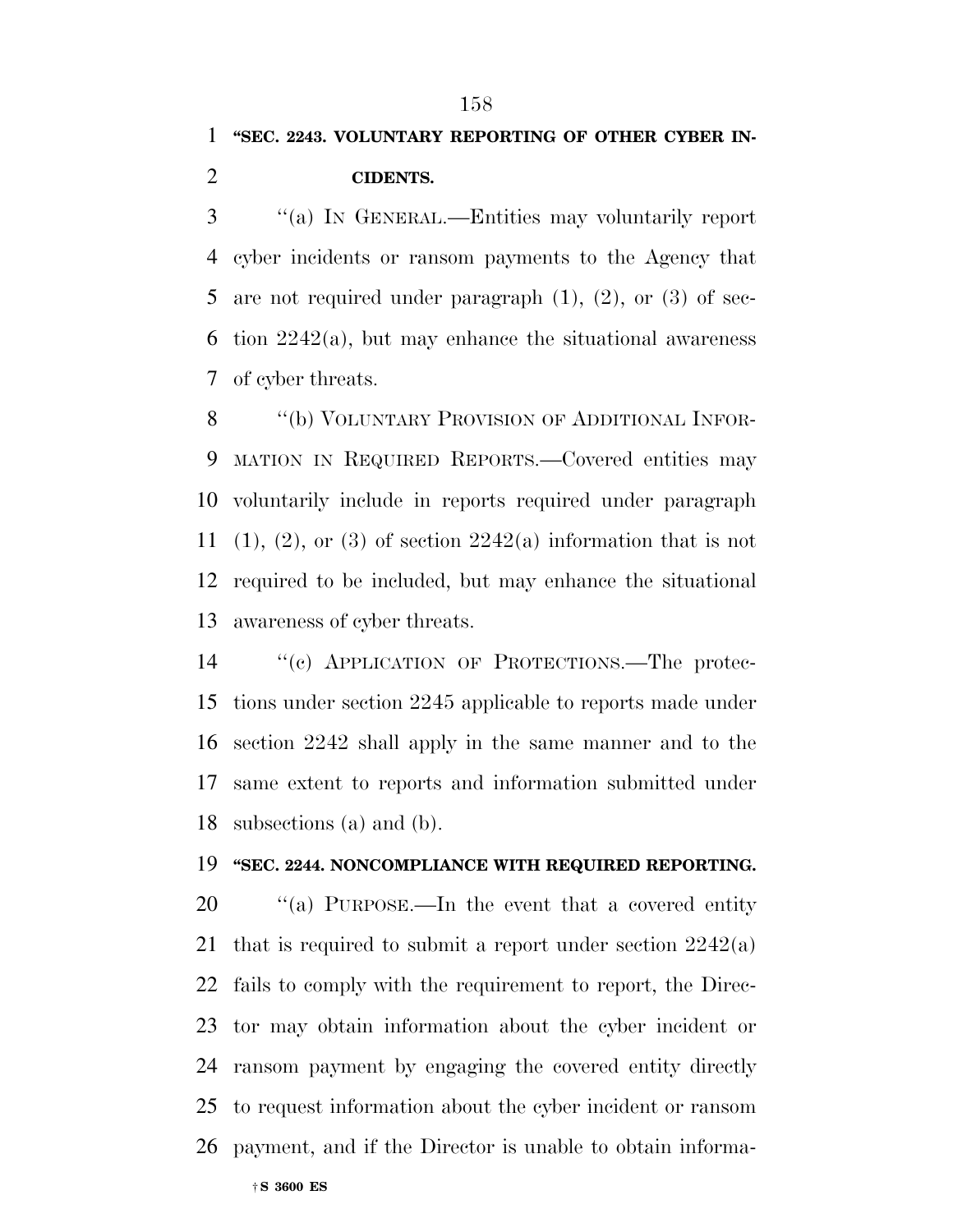tion through such engagement, by issuing a subpoena to the covered entity, pursuant to subsection (c), to gather information sufficient to determine whether a covered cyber incident or ransom payment has occurred.

# ''(b) INITIAL REQUEST FOR INFORMATION.—

 ''(1) IN GENERAL.—If the Director has reason to believe, whether through public reporting or other information in the possession of the Federal Govern- ment, including through analysis performed pursu-10 ant to paragraph (1) or (2) of section  $2241(a)$ , that a covered entity has experienced a covered cyber in- cident or made a ransom payment but failed to re- port such cyber incident or payment to the Agency in accordance with section 2242(a), the Director may request additional information from the covered entity to confirm whether or not a covered cyber in-cident or ransom payment has occurred.

18 "(2) TREATMENT.—Information provided to the Agency in response to a request under paragraph (1) shall be treated as if it was submitted through 21 the reporting procedures established in section 2242. 22 "(c) ENFORCEMENT.—

23  $\frac{4}{1}$  IN GENERAL.—If, after the date that is 72 hours from the date on which the Director made the request for information in subsection (b), the Direc-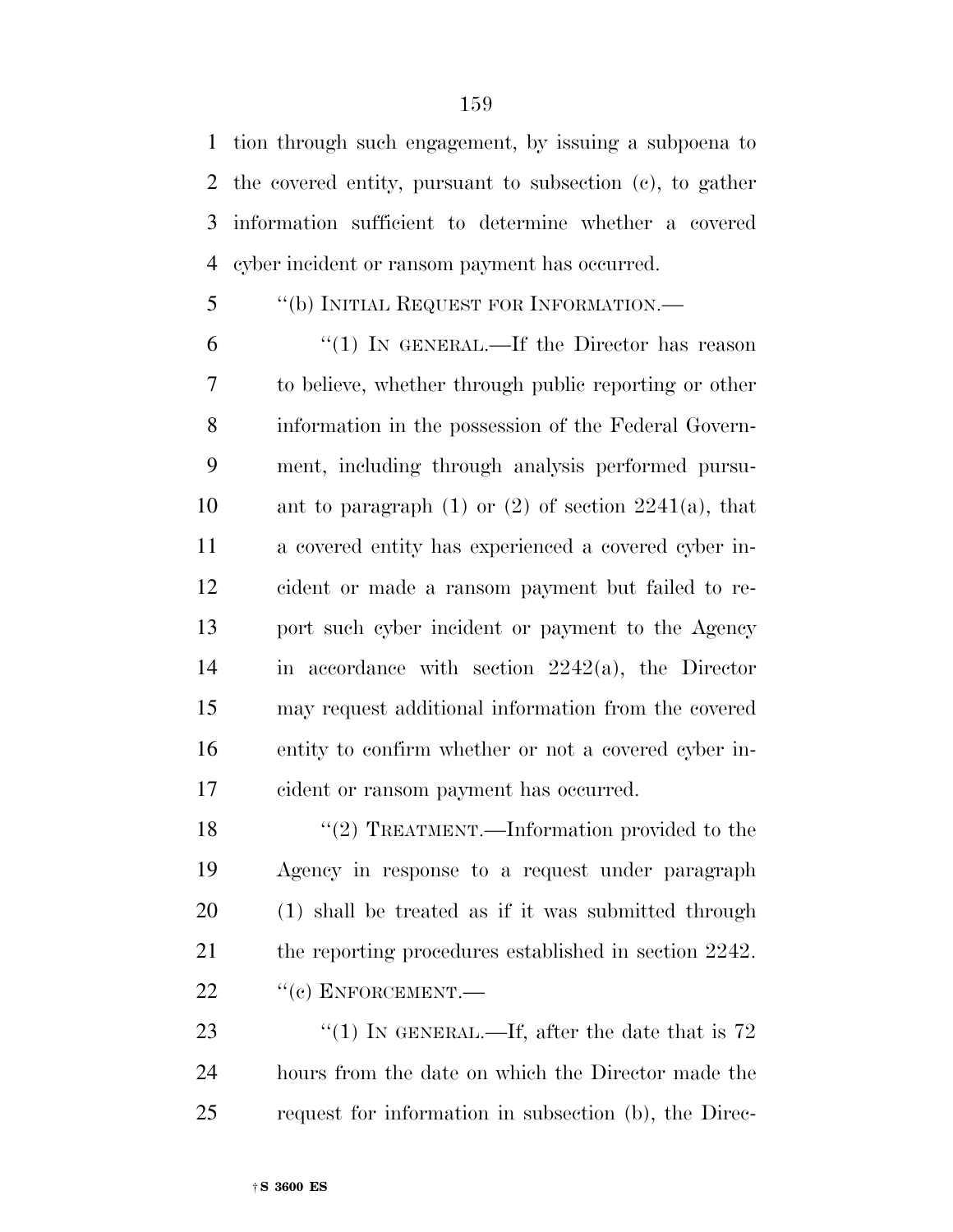| $\mathbf{1}$   | tor has received no response from the covered entity     |
|----------------|----------------------------------------------------------|
| $\overline{2}$ | from which such information was requested, or re-        |
| 3              | ceived an inadequate response, the Director may          |
| 4              | issue to such covered entity a subpoena to compel        |
| 5              | disclosure of information the Director deems nec-        |
| 6              | essary to determine whether a covered cyber incident     |
| 7              | or ransom payment has occurred and obtain the in-        |
| 8              | formation required to be reported pursuant to sec-       |
| 9              | tion 2242 and any implementing regulations, and as-      |
| 10             | sess potential impacts to national security, economic    |
| 11             | security, or public health and safety.                   |
| 12             | "(2) CIVIL ACTION.—                                      |
| 13             | "(A) IN GENERAL.—If a covered entity                     |
| 14             | fails to comply with a subpoena, the Director            |
| 15             | may refer the matter to the Attorney General             |
| 16             | to bring a civil action in a district court of the       |
| 17             | United States to enforce such subpoena.                  |
| 18             | $\lq$ <sup>"</sup> (B) VENUE.—An action under this para- |
| 19             | graph may be brought in the judicial district in         |
| 20             | which the covered entity against which the ac-           |
| 21             | tion is brought resides, is found, or does busi-         |
| 22             | ness.                                                    |
| 23             | "(C) CONTEMPT OF COURT.— $A$ court may                   |
| 24             | punish a failure to comply with a subpoena               |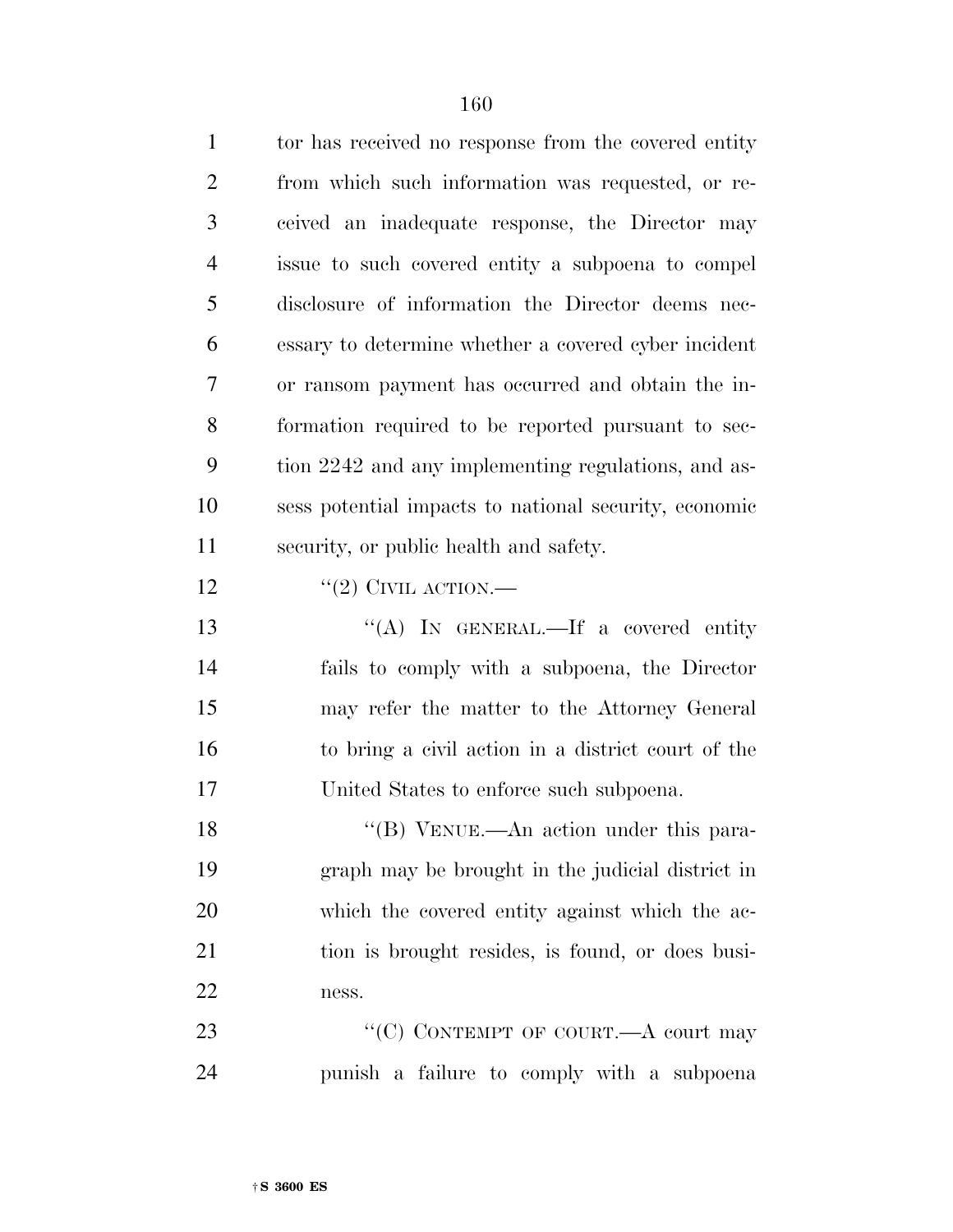| $\mathbf{1}$   | issued under this subsection as contempt of           |
|----------------|-------------------------------------------------------|
| $\overline{2}$ | court.                                                |
| 3              | "(3) NON-DELEGATION.—The authority of the             |
| $\overline{4}$ | Director to issue a subpoena under this subsection    |
| 5              | may not be delegated.                                 |
| 6              | $``(4)$ AUTHENTICATION.—                              |
| 7              | "(A) IN GENERAL.—Any subpoena issued                  |
| 8              | electronically pursuant to this subsection shall      |
| 9              | be authenticated with a cryptographic digital         |
| 10             | signature of an authorized representative of the      |
| 11             | Agency, or other comparable successor tech-           |
| 12             | nology, that allows the Agency to demonstrate         |
| 13             | that such subpoena was issued by the Agency           |
| 14             | and has not been altered or modified since such       |
| 15             | issuance.                                             |
| 16             | "(B) INVALID IF NOT AUTHENTICATED.-                   |
| 17             | Any subpoena issued electronically pursuant to        |
| 18             | this subsection that is not authenticated in ac-      |
| 19             | cordance with subparagraph (A) shall not be           |
| 20             | considered to be valid by the recipient of such       |
| 21             | subpoena.                                             |
| 22             | "(d) PROVISION OF CERTAIN INFORMATION TO AT-          |
| 23             | TORNEY GENERAL.-                                      |
| 24             | "(1) IN GENERAL.—Notwithstanding section              |
| 25             | $2245(a)(5)$ and paragraph (b)(2) of this section, if |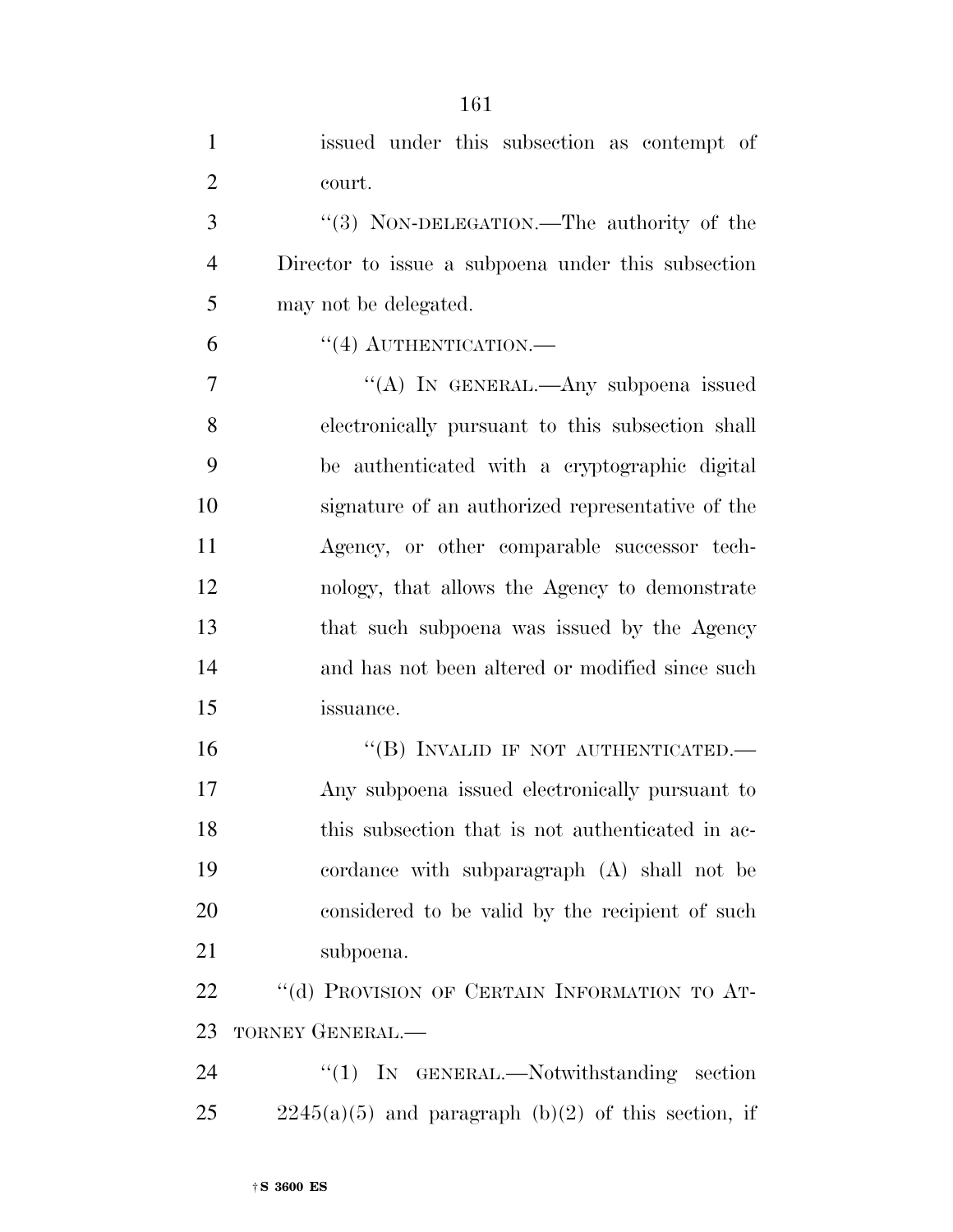| $\mathbf{1}$   | the Director determines, based on the information            |
|----------------|--------------------------------------------------------------|
| $\overline{2}$ | provided in response to a subpoena issued pursuant           |
| 3              | to subsection (c), that the facts relating to the cyber      |
| $\overline{4}$ | incident or ransom payment at issue may constitute           |
| 5              | grounds for a regulatory enforcement action or               |
| 6              | criminal prosecution, the Director may provide such          |
| 7              | information to the Attorney General or the head of           |
| 8              | the appropriate Federal regulatory agency, who may           |
| 9              | use such information for a regulatory enforcement            |
| 10             | action or criminal prosecution.                              |
| 11             | "(2) CONSULTATION.—The Director may con-                     |
| 12             | sult with the Attorney General or the head of the            |
| 13             | appropriate Federal regulatory agency when making            |
| 14             | the determination under paragraph (1).                       |
| 15             | "(e) CONSIDERATIONS.—When determining whether                |
| 16             | to exercise the authorities provided under this section, the |
| 17             | Director shall take into consideration—                      |
| 18             | $\lq(1)$ the complexity in determining if a covered          |
| 19             | cyber incident has occurred; and                             |
| 20             | (2)<br>prior interaction with the Agency or                  |
| 21             | awareness of the covered entity of the policies and          |
| 22             | procedures of the Agency for reporting covered cyber         |
| 23             | incidents and ransom payments.                               |
| 24             | "(f) EXCLUSIONS.—This section shall not apply to a           |
| 25             | State, local, Tribal, or territorial government entity.      |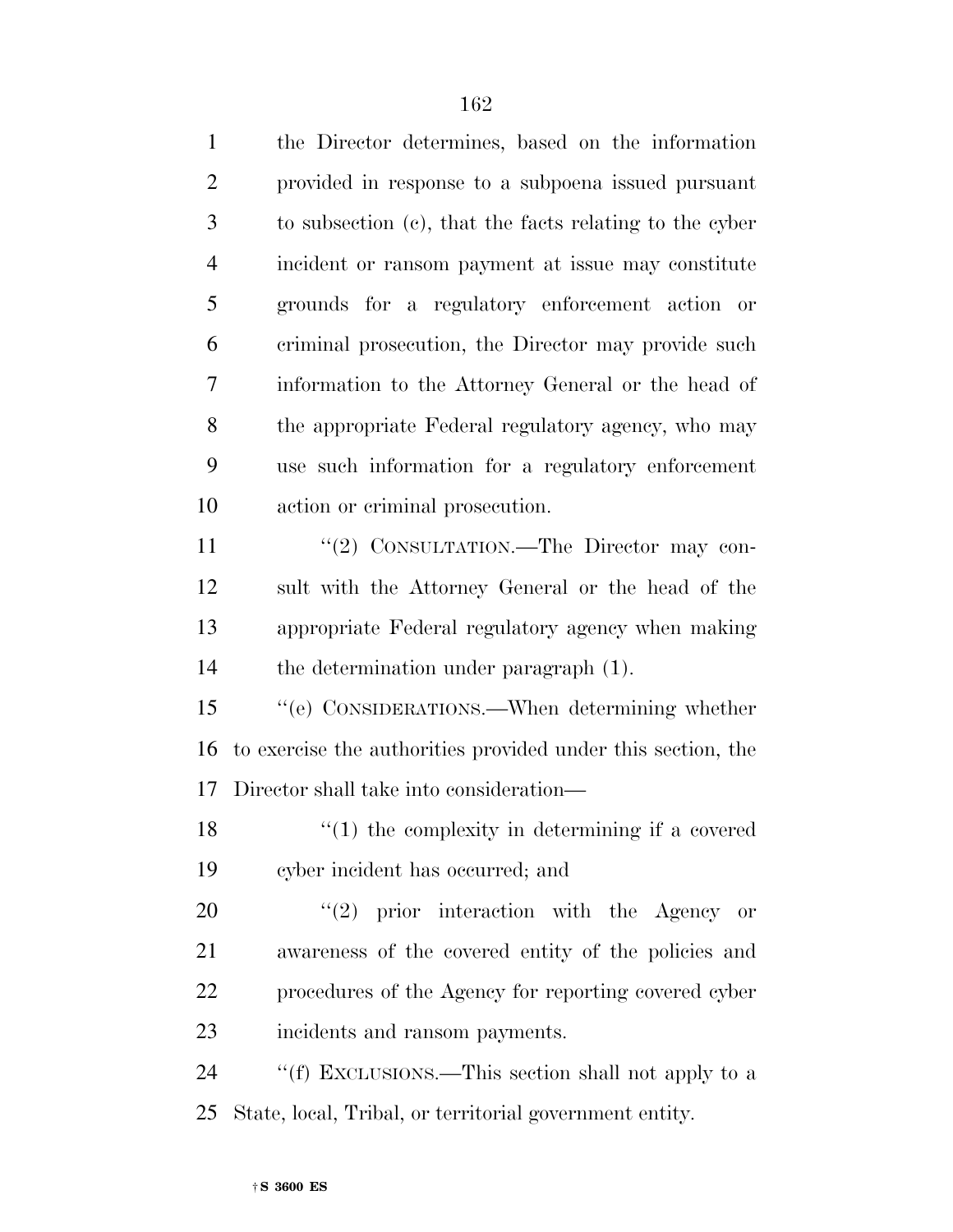|                | "(g) REPORT TO CONGRESS.—The Director shall            |
|----------------|--------------------------------------------------------|
|                | 2 submit to Congress an annual report on the number of |
|                | 3 times the Director—                                  |
| $\overline{4}$ | $\lq(1)$ issued an initial request for information     |
| -5             | pursuant to subsection (b);                            |
| 6              | $\lq(2)$ issued a subpoena pursuant to subsection      |
| $\tau$         | $(e)$ ; or                                             |
|                |                                                        |

8 ''(3) referred a matter to the Attorney General 9 for a civil action pursuant to subsection  $(c)(2)$ .

10 <sup>"</sup>(h) PUBLICATION OF THE ANNUAL REPORT.—The Director shall publish a version of the annual report re- quired under subsection (g) on the website of the Agency, which shall include, at a minimum, the number of times the Director—

 ''(1) issued an initial request for information pursuant to subsection (b); or

 $\binom{17}{2}$  issued a subpoena pursuant to subsection (c).

 ''(i) ANONYMIZATION OF REPORTS.—The Director shall ensure any victim information contained in a report required to be published under subsection (h) be anonymized before the report is published.

**''SEC. 2245. INFORMATION SHARED WITH OR PROVIDED TO** 

## **THE FEDERAL GOVERNMENT.**

25 "(a) DISCLOSURE, RETENTION, AND USE.—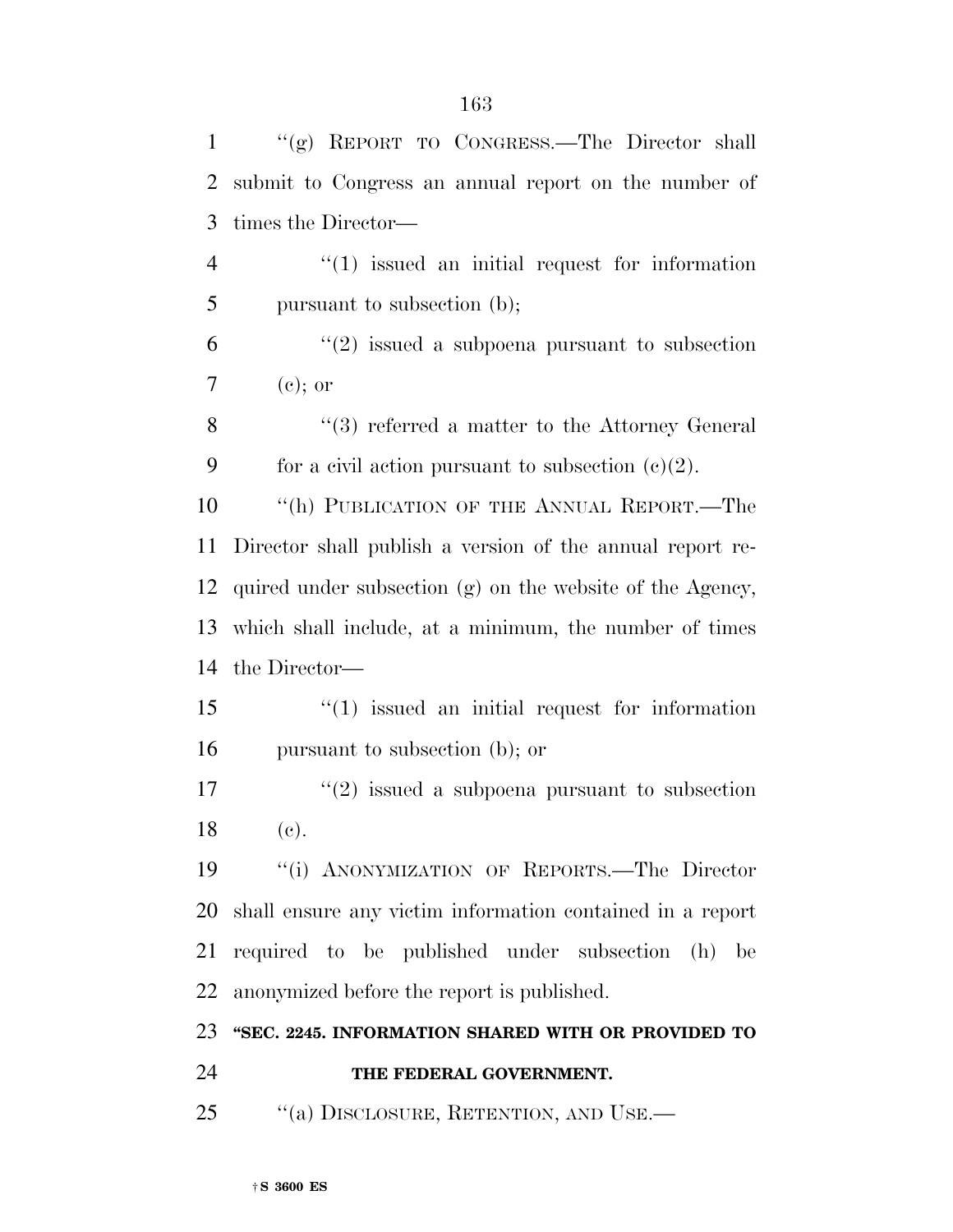| $\mathbf{1}$   | "(1) AUTHORIZED ACTIVITIES. - Information           |
|----------------|-----------------------------------------------------|
| $\overline{2}$ | provided to the Agency pursuant to section 2242 or  |
| 3              | 2243 may be disclosed to, retained by, and used by, |
| $\overline{4}$ | consistent with otherwise applicable provisions of  |
| 5              | Federal law, any Federal agency or department,      |
| 6              | component, officer, employee, or agent of the Fed-  |
| 7              | eral Government solely for-                         |
| 8              | $\lq\lq$ a cybersecurity purpose;                   |
| 9              | $\lq$ (B) the purpose of identifying—               |
| 10             | $f(i)$ a cyber threat, including<br>the             |
| 11             | source of the cyber threat; or                      |
| 12             | "(ii) a security vulnerability;                     |
| 13             | $\lq\lq$ (C) the purpose of responding to, or oth-  |
| 14             | erwise preventing or mitigating, a specific         |
| 15             | threat of death, a specific threat of serious bod-  |
| 16             | ily harm, or a specific threat of serious eco-      |
| 17             | nomic harm, including a terrorist act or use of     |
| 18             | a weapon of mass destruction;                       |
| 19             | $\lq\lq$ the purpose of responding to, inves-       |
| 20             | tigating, prosecuting, or otherwise preventing or   |
| 21             | mitigating, a serious threat to a minor, includ-    |
| 22             | ing sexual exploitation and threats to physical     |
| 23             | safety; or                                          |
| 24             | $\lq\lq(E)$ the purpose of preventing, inves-       |
| 25             | tigating, disrupting, or prosecuting an offense     |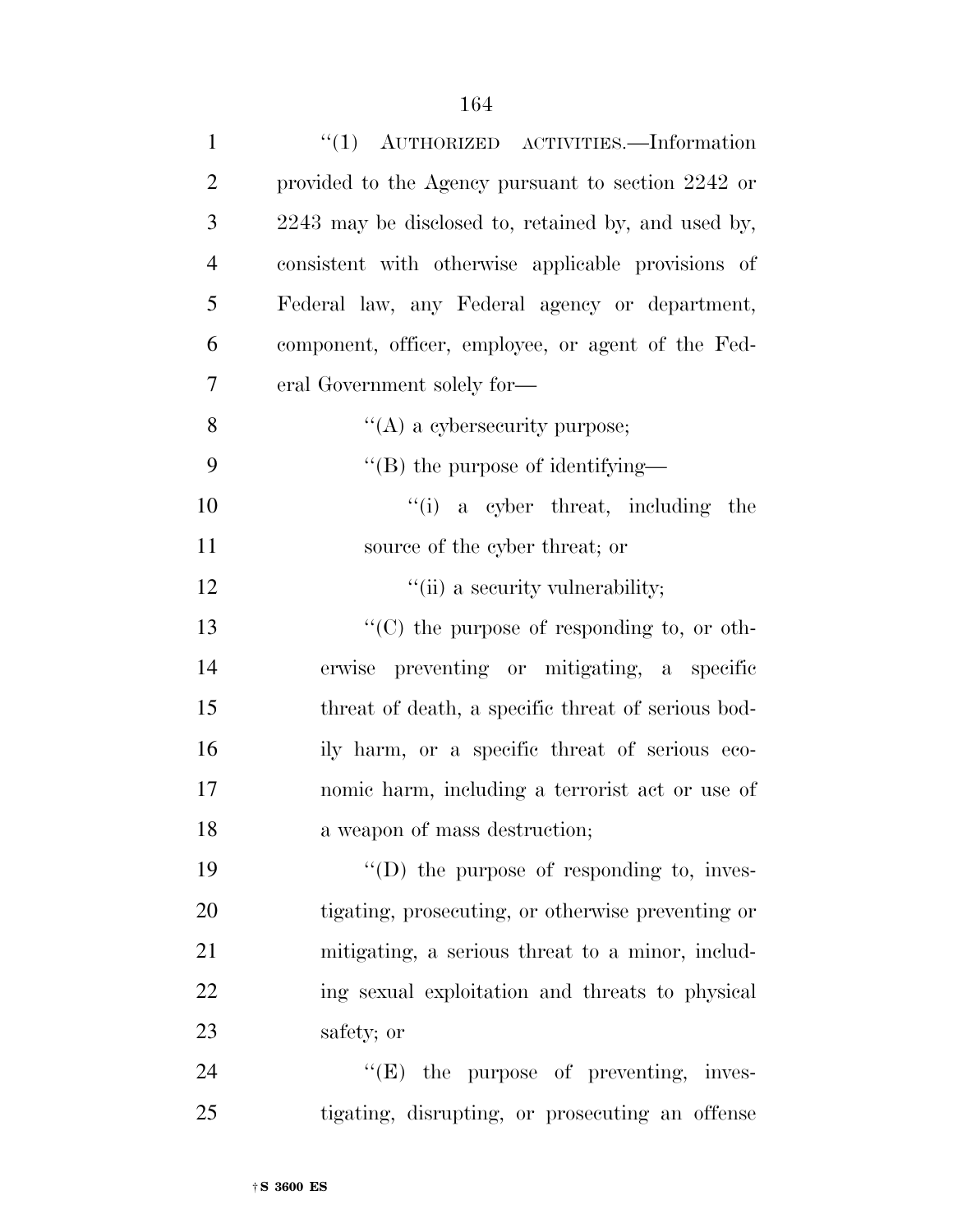| $\mathbf{1}$   | arising out of a cyber incident reported pursu-      |
|----------------|------------------------------------------------------|
| $\overline{2}$ | ant to section 2242 or 2243 or any of the of-        |
| 3              | fenses listed in section $105(d)(5)(A)(v)$ of the    |
| $\overline{4}$ | Cybersecurity Act of $2015$ (6 U.S.C.                |
| 5              | $1504(d)(5)(A)(v)$ .                                 |
| 6              | $``(2)$ AGENCY ACTIONS AFTER RECEIPT.                |
| $\tau$         | "(A) RAPID, CONFIDENTIAL SHARING OF                  |
| 8              | CYBER THREAT INDICATORS.—Upon receiving a            |
| 9              | covered cyber incident or ransom payment re-         |
| 10             | port submitted pursuant to this section, the         |
| 11             | Agency shall immediately review the report to        |
| 12             | determine whether the cyber incident that is the     |
| 13             | subject of the report is connected to an ongoing     |
| 14             | cyber threat or security vulnerability and where     |
| 15             | applicable, use such report to identify, develop,    |
| 16             | and rapidly disseminate to appropriate stake-        |
| 17             | holders actionable, anonymized cyber threat in-      |
| 18             | dicators and defensive measures.                     |
| 19             | "(B) PRINCIPLES FOR SHARING SECURITY                 |
| 20             | VULNERABILITIES.—With respect to informa-            |
| 21             | tion in a covered cyber incident or ransom pay-      |
| 22             | ment report regarding a security vulnerability       |
| 23             | referred to in paragraph $(1)(B)(ii)$ , the Director |
| 24             | shall develop principles that govern the timing      |
| 25             | and manner in which information relating to se-      |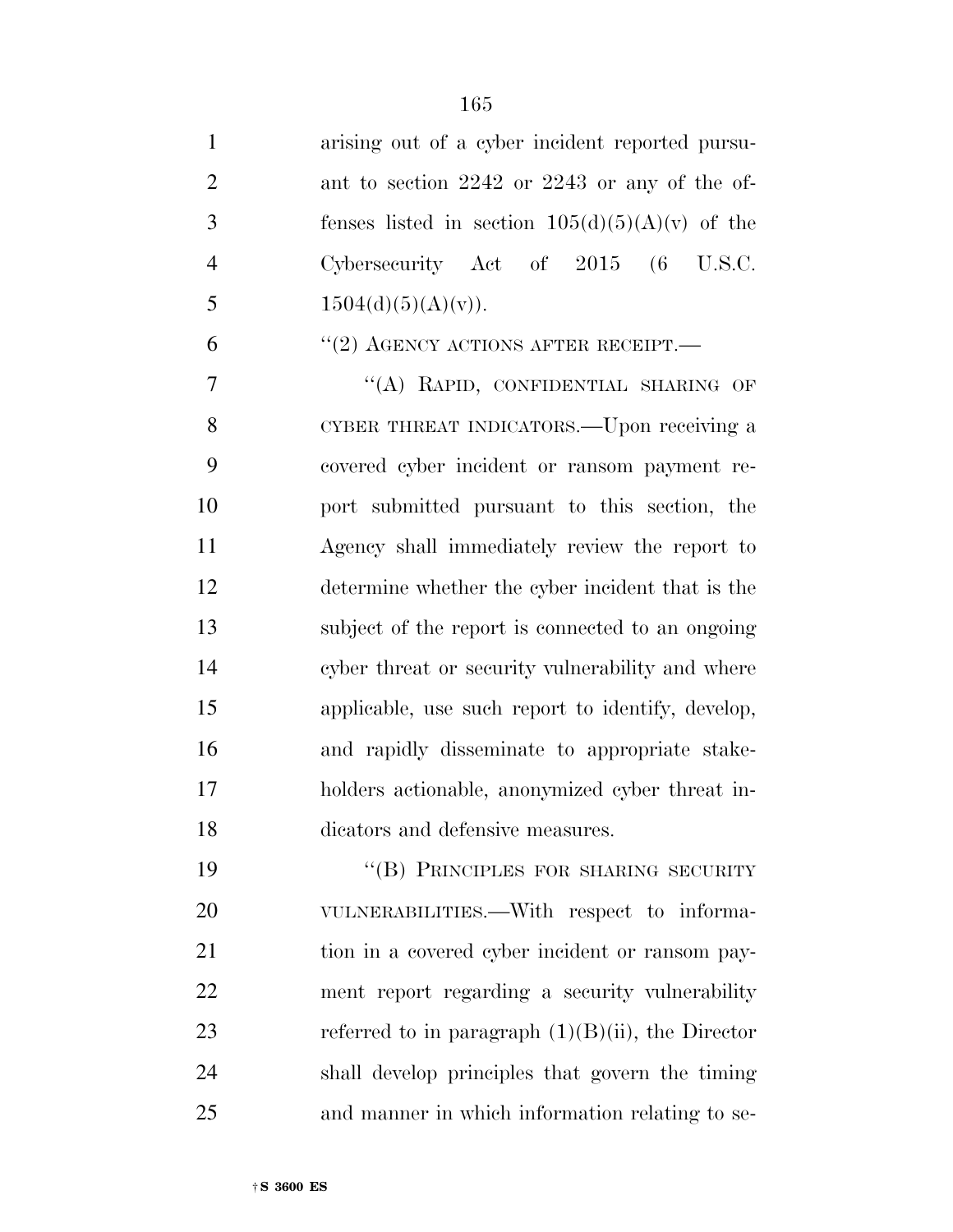curity vulnerabilities may be shared, consistent with common industry best practices and United States and international standards.

4 "(3) PRIVACY AND CIVIL LIBERTIES.—Informa- tion contained in covered cyber incident and ransom payment reports submitted to the Agency pursuant to section 2242 shall be retained, used, and dissemi- nated, where permissible and appropriate, by the Federal Government in accordance with processes to be developed for the protection of personal informa- tion consistent with processes adopted pursuant to section 105 of the Cybersecurity Act of 2015 (6 U.S.C. 1504) and in a manner that protects from unauthorized use or disclosure any information that may contain—

16  $\langle A \rangle$  personal information of a specific in- dividual that is not directly related to a cyberse-curity threat; or

19 ''(B) information that identifies a specific individual that is not directly related to a cyber-21 security threat.

22 "(4) DIGITAL SECURITY.—The Agency shall en- sure that reports submitted to the Agency pursuant to section 2242, and any information contained in those reports, are collected, stored, and protected at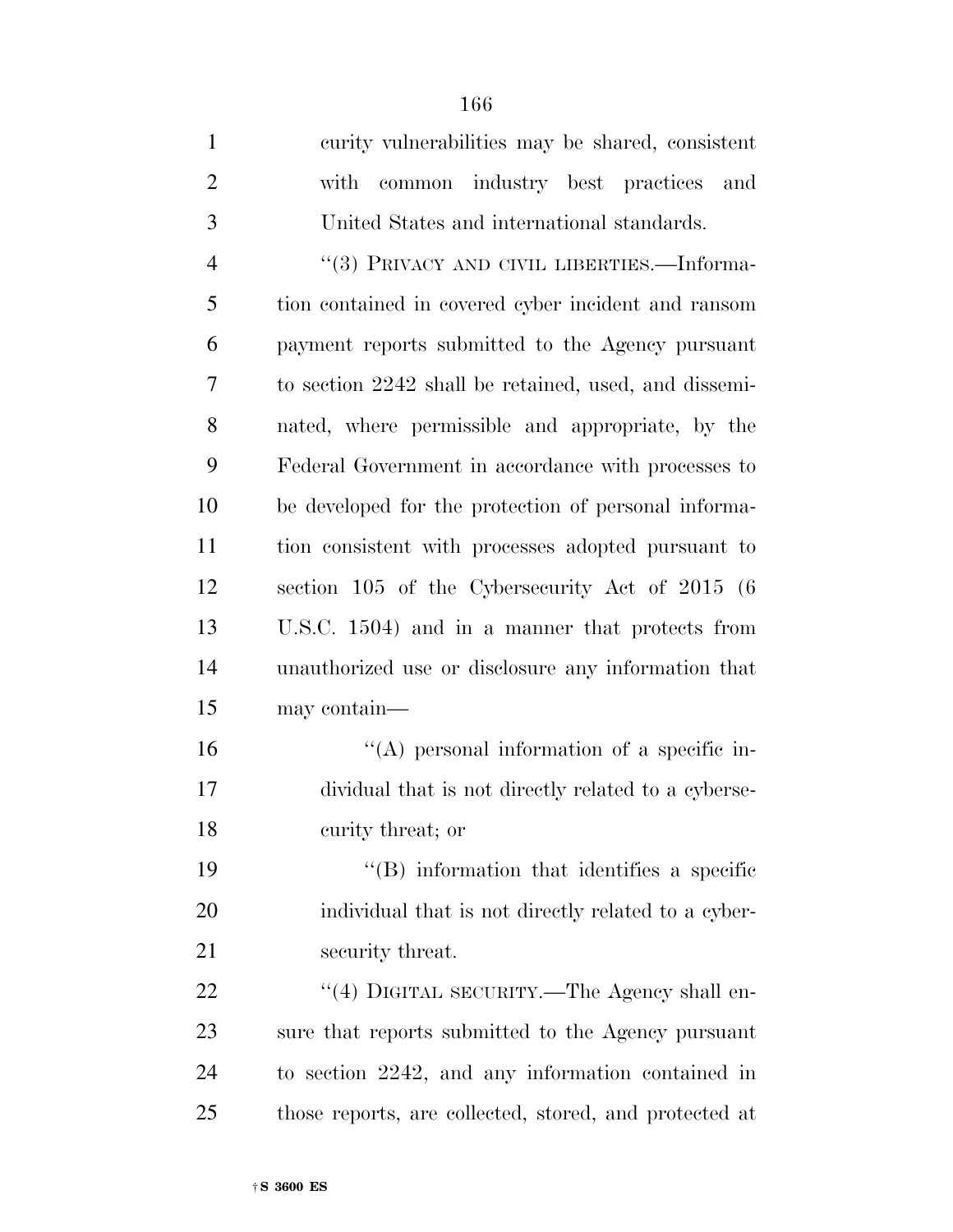| $\mathbf{1}$   | a minimum in accordance with the requirements for  |
|----------------|----------------------------------------------------|
| $\overline{2}$ | moderate impact Federal information systems, as    |
| 3              | described in Federal Information Processing Stand- |
| $\overline{4}$ | ards Publication 199, or any successor document.   |
| 5              | "(5) PROHIBITION ON USE OF INFORMATION IN          |
| 6              | REGULATORY ACTIONS.                                |
| 7              | "(A) IN GENERAL.—A Federal, State,                 |
| 8              | local, or Tribal government shall not use infor-   |
| 9              | mation about a covered cyber incident or ran-      |
| 10             | som payment obtained solely through reporting      |
| 11             | directly to the Agency in accordance with this     |
| 12             | subtitle to regulate, including through an en-     |
| 13             | forcement action, the activities of the covered    |
| 14             | entity or entity that made a ransom payment,       |
| 15             | unless the government entity expressly allows      |
| 16             | entities to submit reports to the Agency to meet   |
| 17             | regulatory reporting obligations of the entity.    |
| 18             | "(B) CLARIFICATION.—A report submitted             |
| 19             | to the Agency pursuant to section 2242 or 2243     |
| 20             | may, consistent with Federal or State regu-        |
| 21             | latory authority specifically relating to the pre- |
| 22             | vention and mitigation of cybersecurity threats    |
| 23             | to information systems, inform the development     |
| 24             | or implementation of regulations relating to       |
| 25             | such systems.                                      |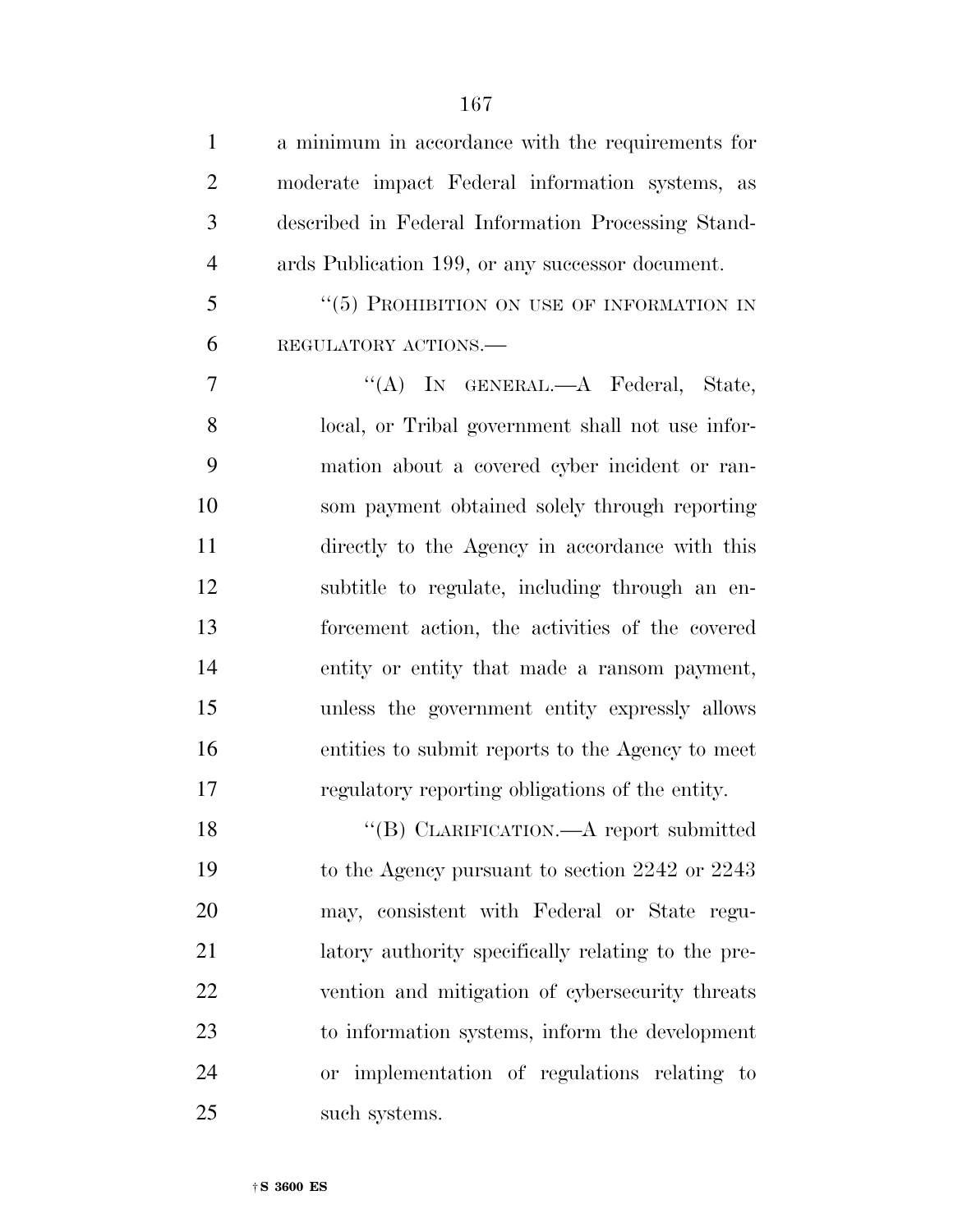''(b) PROTECTIONS FOR REPORTING ENTITIES AND INFORMATION.—Reports describing covered cyber inci- dents or ransom payments submitted to the Agency by en- tities in accordance with section 2242, as well as volun- tarily-submitted cyber incident reports submitted to the Agency pursuant to section 2243, shall—

7  $\frac{1}{1}$  be considered the commercial, financial, and proprietary information of the covered entity when so designated by the covered entity;

 $(2)$  be exempt from disclosure under section 552(b)(3) of title 5, United States Code (commonly known as the 'Freedom of Information Act'), as well as any provision of State, Tribal, or local freedom of information law, open government law, open meet- ings law, open records law, sunshine law, or similar law requiring disclosure of information or records;

 $\frac{17}{2}$  ''(3) be considered not to constitute a waiver of any applicable privilege or protection provided by law, including trade secret protection; and

 ''(4) not be subject to a rule of any Federal agency or department or any judicial doctrine re- garding ex parte communications with a decision-making official.

24 "(c) LIABILITY PROTECTIONS.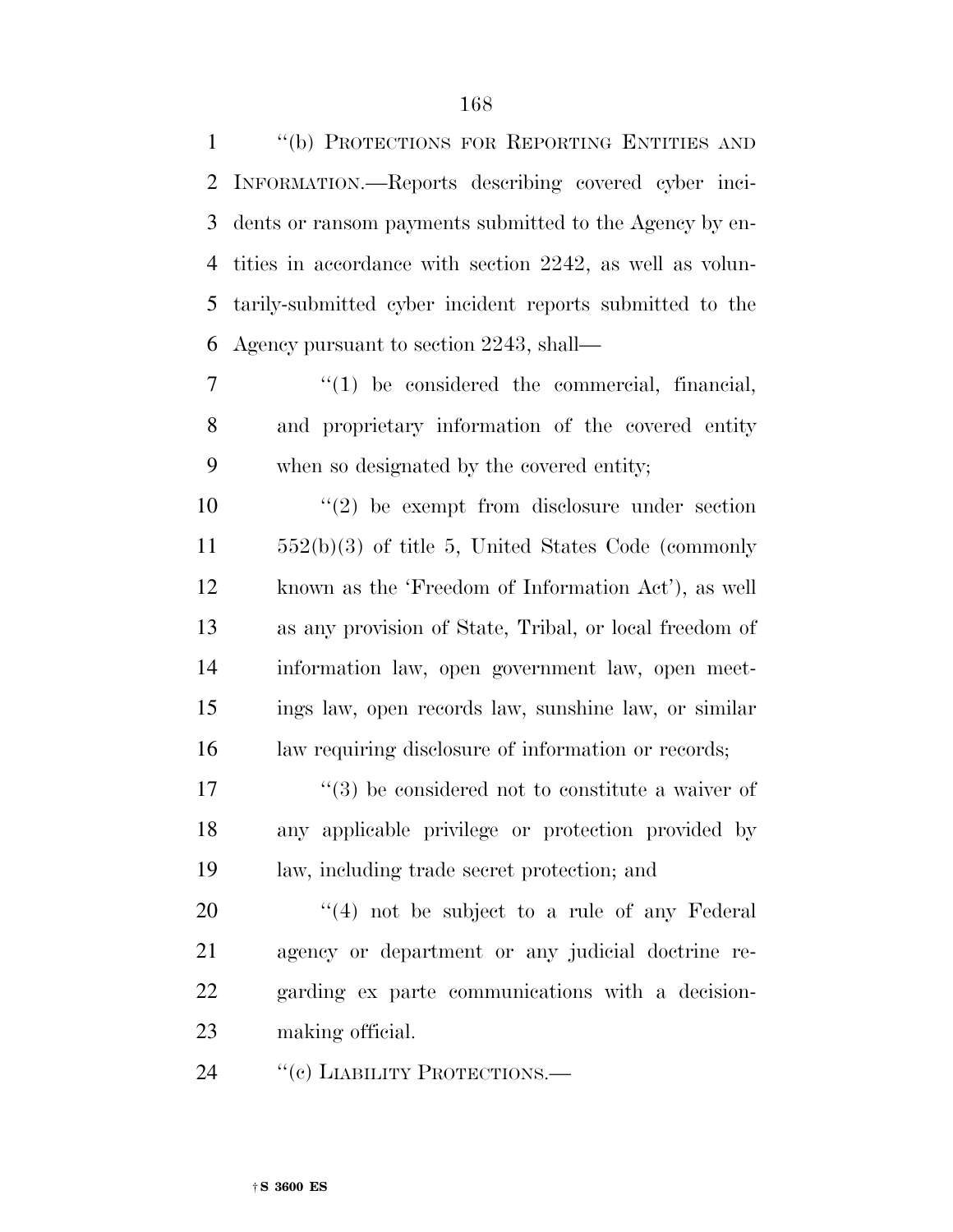| $\mathbf{1}$   | "(1) IN GENERAL.—No cause of action shall lie            |
|----------------|----------------------------------------------------------|
| $\overline{2}$ | or be maintained in any court by any person or enti-     |
| 3              | ty and any such action shall be promptly dismissed       |
| $\overline{4}$ | for the submission of a report pursuant to section       |
| 5              | $2242(a)$ that is submitted in conformance with this     |
| 6              | subtitle and the rule promulgated under section          |
| 7              | $2242(b)$ , except that this subsection shall not apply  |
| 8              | with regard to an action by the Federal Government       |
| 9              | pursuant to section $2244(c)(2)$ .                       |
| 10             | "(2) SCOPE.—The liability protections provided           |
| 11             | in this subsection shall only apply to or affect litiga- |
| 12             | tion that is solely based on the submission of a cov-    |

 tion that is solely based on the submission of a cov- ered cyber incident report or ransom payment report to the Agency.

 ''(3) RESTRICTIONS.—Notwithstanding para- graph (2), no report submitted to the Agency pursu- ant to this subtitle or any communication, document, material, or other record, created for the sole pur- pose of preparing, drafting, or submitting such re- port, may be received in evidence, subject to dis- covery, or otherwise used in any trial, hearing, or other proceeding in or before any court, regulatory body, or other authority of the United States, a State, or a political subdivision thereof, provided that nothing in this subtitle shall create a defense to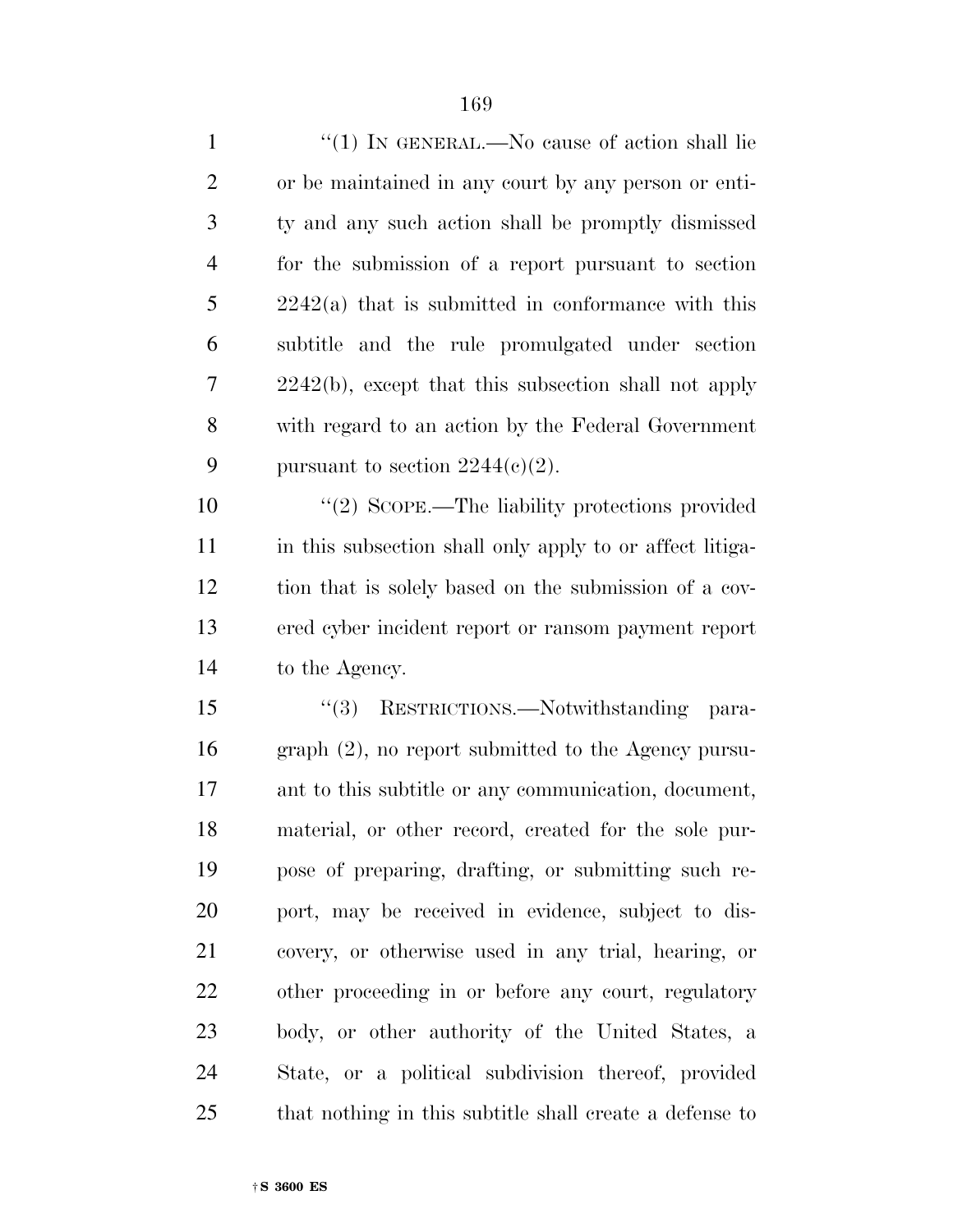discovery or otherwise affect the discovery of any communication, document, material, or other record not created for the sole purpose of preparing, draft-ing, or submitting such report.

 ''(d) SHARING WITH NON-FEDERAL ENTITIES.— The Agency shall anonymize the victim who reported the information when making information provided in reports received under section 2242 available to critical infrastruc-ture owners and operators and the general public.

 ''(e) STORED COMMUNICATIONS ACT.—Nothing in this subtitle shall be construed to permit or require disclo- sure by a provider of a remote computing service or a pro- vider of an electronic communication service to the public of information not otherwise permitted or required to be disclosed under chapter 121 of title 18, United States Code (commonly known as the 'Stored Communications Act').

#### **''SEC. 2246. CYBER INCIDENT REPORTING COUNCIL.**

 ''(a) RESPONSIBILITY OF THE SECRETARY.—The Secretary shall lead an intergovernmental Cyber Incident Reporting Council, in consultation with the Director of the Office of Management and Budget, the Attorney General, the National Director Cyber Director, Sector Risk Man- agement Agencies, and other appropriate Federal agen-cies, to coordinate, deconflict, and harmonize Federal inci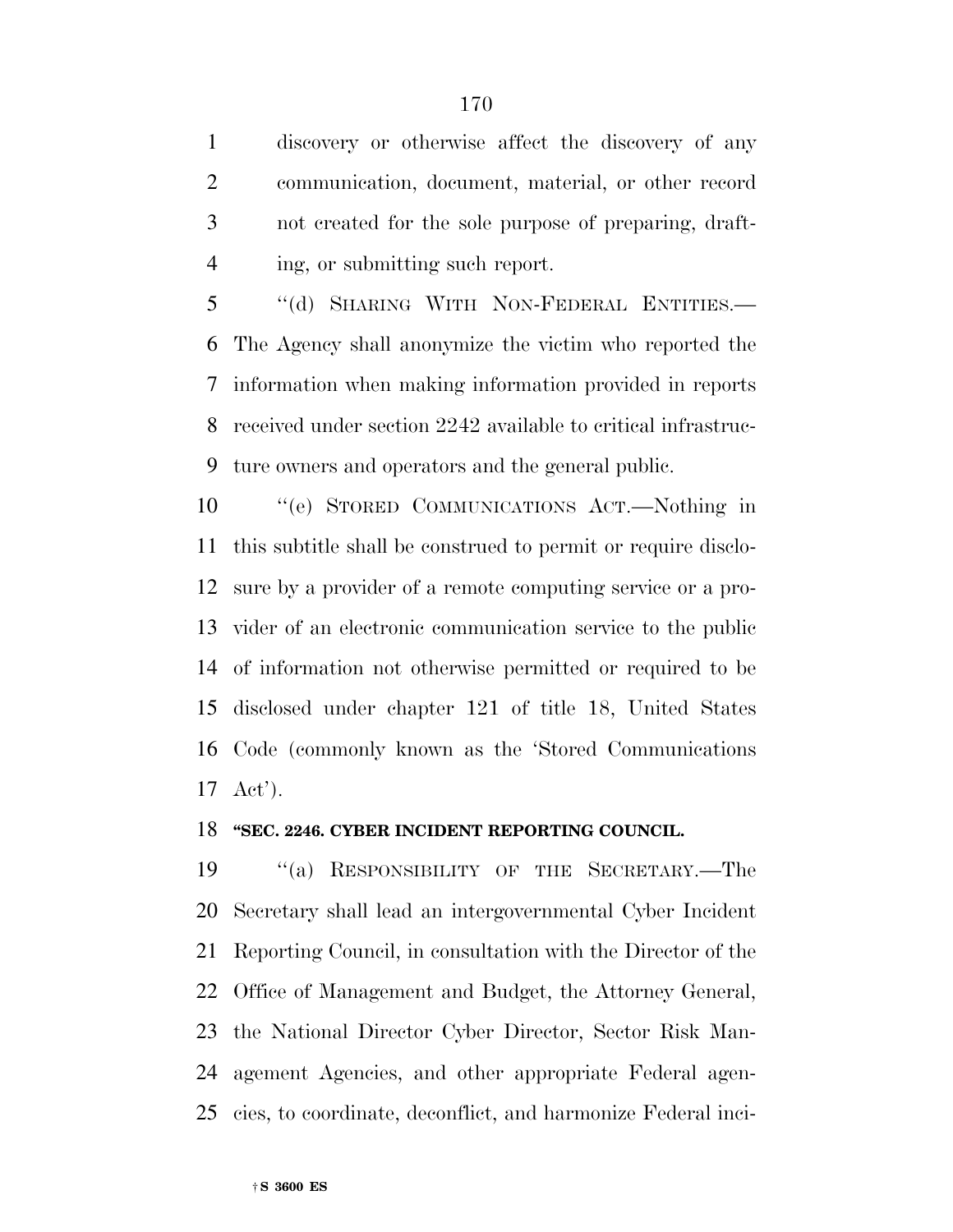dent reporting requirements, including those issued through regulations.

 ''(b) RULE OF CONSTRUCTION.—Nothing in sub- section (a) shall be construed to provide any additional regulatory authority to any Federal entity.''.

 (b) TECHNICAL AND CONFORMING AMENDMENT.— The table of contents in section 1(b) of the Homeland Se- curity Act of 2002 (Public Law 107–296; 116 Stat. 2135) is amended by inserting after the items relating to subtitle

C of title XXII the following:

''Subtitle D—Cyber Incident Reporting

''Sec. 2240. Definitions.

|  |  | "Sec. 2241. Cyber Incident Review. |  |
|--|--|------------------------------------|--|
|--|--|------------------------------------|--|

''Sec. 2242. Required reporting of certain cyber incidents.

''Sec. 2243. Voluntary reporting of other cyber incidents.

''Sec. 2244. Noncompliance with required reporting.

''Sec. 2245. Information shared with or provided to the Federal Government.

''Sec. 2246. Cyber Incident Reporting Council.''.

#### **SEC. 204. FEDERAL SHARING OF INCIDENT REPORTS.**

(a) CYBER INCIDENT REPORTING SHARING.—

 (1) IN GENERAL.—Notwithstanding any other provision of law or regulation, any Federal agency, including any independent establishment (as defined in section 104 of title 5, United States Code), that receives a report from an entity of a cyber incident, including a ransomware attack, shall provide the re- port to the Agency as soon as possible, but not later than 24 hours after receiving the report, unless a shorter period is required by an agreement made be-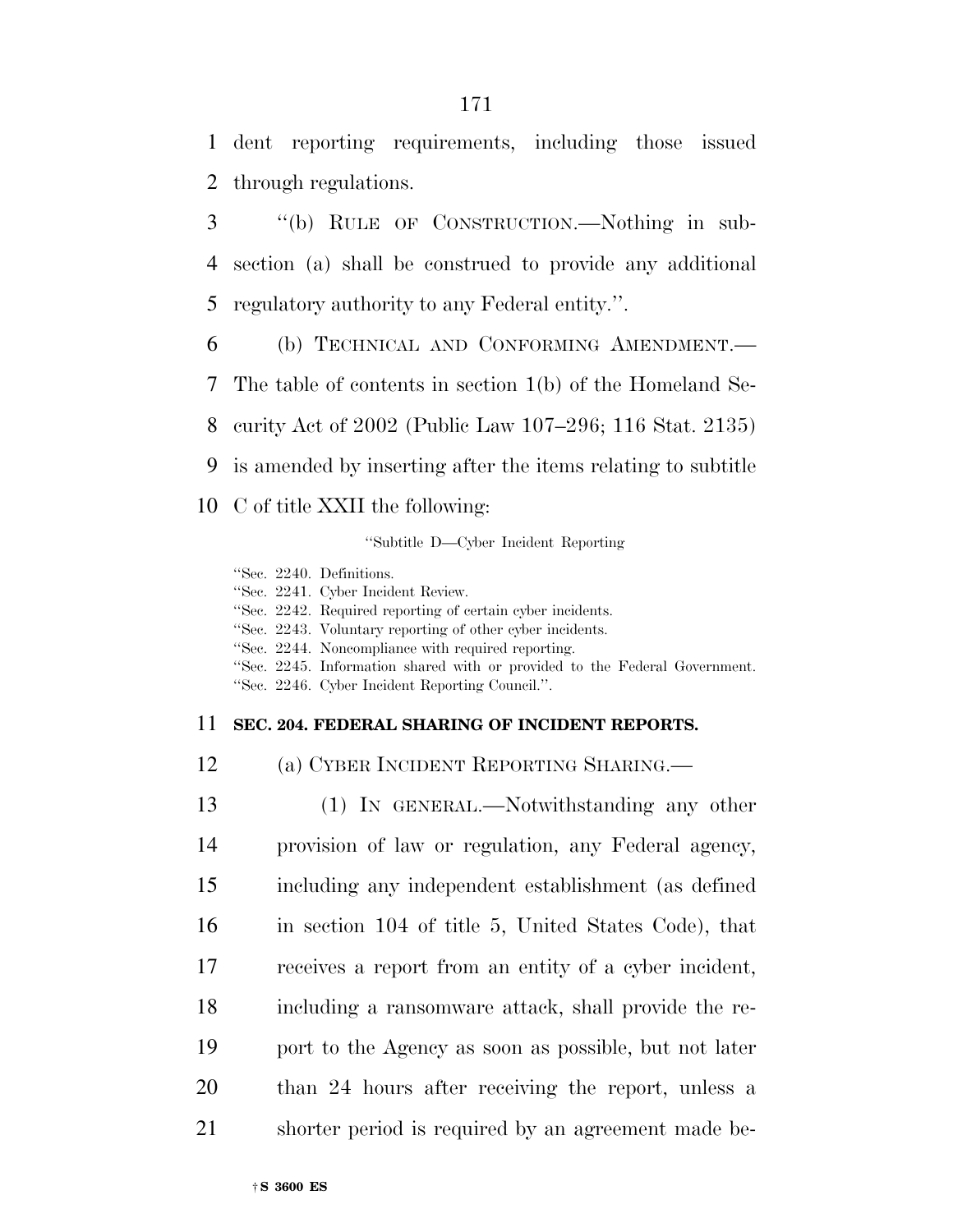| $\mathbf{1}$   | tween the Department of Homeland Security (in-           |
|----------------|----------------------------------------------------------|
| $\mathfrak{2}$ | cluding the Cybersecurity and Infrastructure Secu-       |
| 3              | rity Agency) and the recipient Federal agency. The       |
| $\overline{4}$ | Director shall share and coordinate each report pur-     |
| 5              | suant to section $2241(b)$ of the Homeland Security      |
| 6              | Act of 2002, as added by section 203 of this title.      |
| 7              | (2) RULE OF CONSTRUCTION.—The require-                   |
| 8              | ments described in paragraph (1) and section             |
| 9              | $2245(d)$ of the Homeland Security Act of 2002, as       |
| 10             | added by section 203 of this title, may not be con-      |
| 11             | strued to be a violation of any provision of law or      |
| 12             | policy that would otherwise prohibit disclosure or       |
| 13             | provision of information within the executive branch.    |
| 14             | (3) PROTECTION OF INFORMATION.-The Di-                   |
| 15             | rector shall comply with any obligations of the re-      |
| 16             | cipient Federal agency described in paragraph (1) to     |
| 17             | protect information, including with respect to pri-      |
| 18             | vacy, confidentiality, or information security, if those |
| 19             | obligations would impose greater protection require-     |
| 20             | ments than this Act or the amendments made by            |
| 21             | this Act.                                                |
|                |                                                          |

 (4) EFFECTIVE DATE.—This subsection shall take effect on the effective date of the final rule issued pursuant to section 2242(b) of the Homeland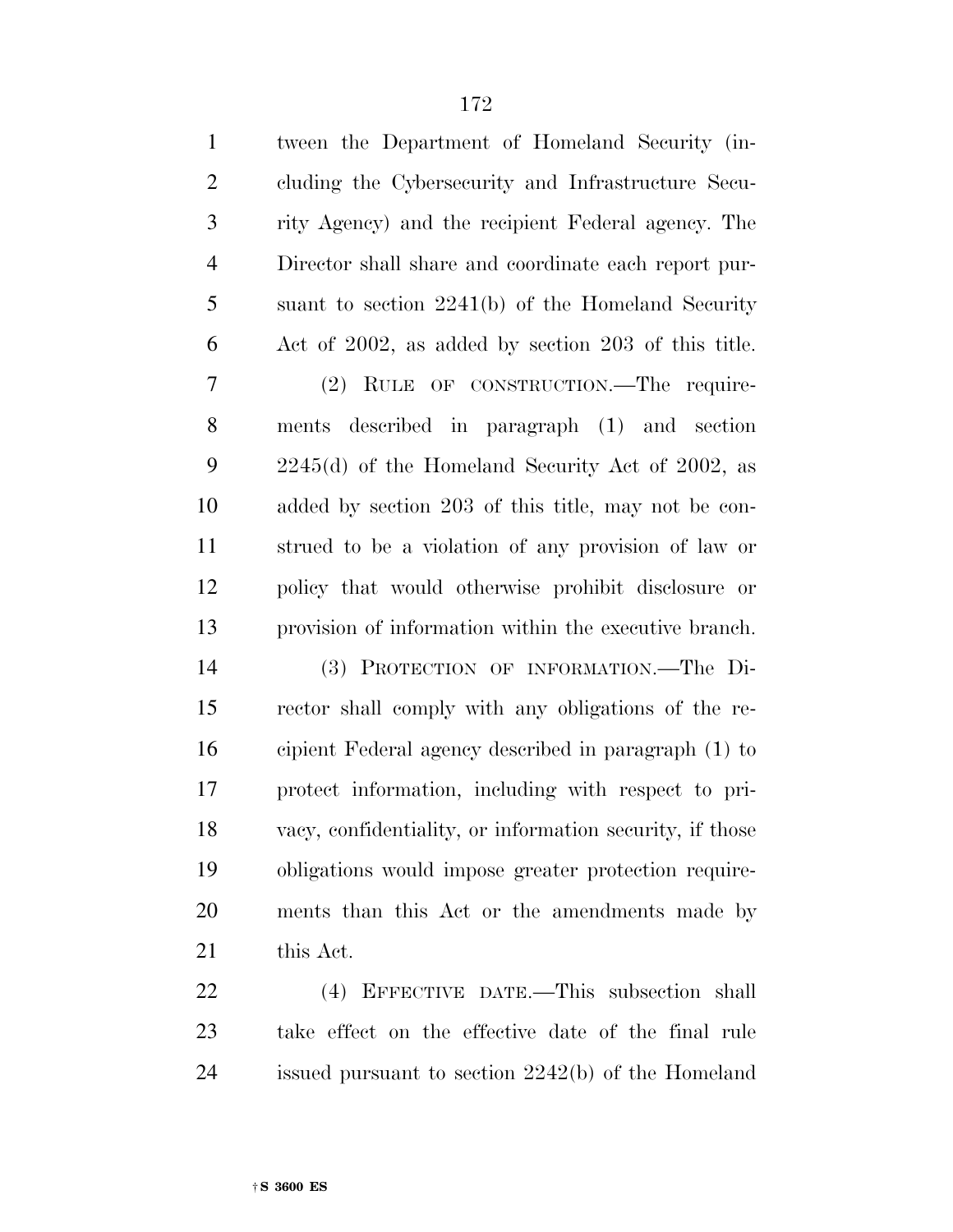(5) AGENCY AGREEMENTS.—

 (A) IN GENERAL.—The Agency and any Federal agency, including any independent es- tablishment (as defined in section 104 of title 5, United States Code) that receives incident reports from entities, including due to ransomware attacks, shall, as appropriate, enter into a documented agreement to establish poli- cies, processes, procedures, and mechanisms to ensure reports are shared with the Agency pur-suant to paragraph (1).

 (B) AVAILABILITY.—To the maximum ex- tent practicable, each documented agreement required under subparagraph (A) shall be made publicly available.

 (C) REQUIREMENT.—The documented agreements required by subparagraph (A) shall require reports be shared from Federal agencies with the Agency in such time as to meet the overall timeline for covered entity reporting of covered cyber incidents and ransom payments established in section 2242 of the Homeland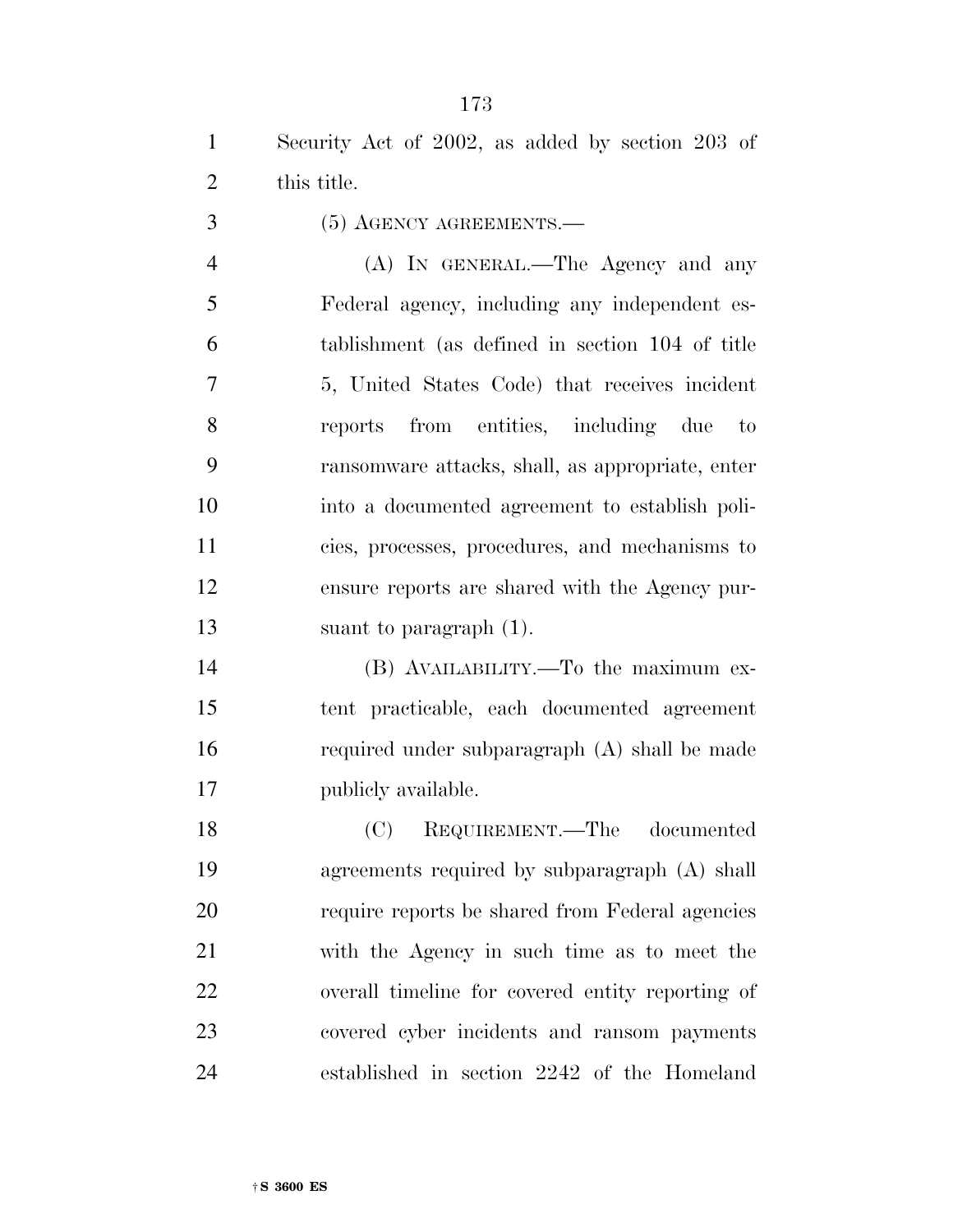| Security Act of 2002, as added by section 203 |
|-----------------------------------------------|
| of this title.                                |

 (b) HARMONIZING REPORTING REQUIREMENTS.— The Secretary of Homeland Security, acting through the Director, shall, in consultation with the Cyber Incident Reporting Council described in section 2246 of the Home- land Security Act of 2002, as added by section 203 of this title, to the maximum extent practicable—

 (1) periodically review existing regulatory re- quirements, including the information required in such reports, to report incidents and ensure that any such reporting requirements and procedures avoid conflicting, duplicative, or burdensome requirements; and

 (2) coordinate with appropriate Federal part- ners and regulatory authorities that receive reports relating to incidents to identify opportunities to streamline reporting processes, and where feasible, facilitate interagency agreements between such au- thorities to permit the sharing of such reports, con- sistent with applicable law and policy, without im- pacting the ability of the Agency to gain timely situ- ational awareness of a covered cyber incident or ran-som payment.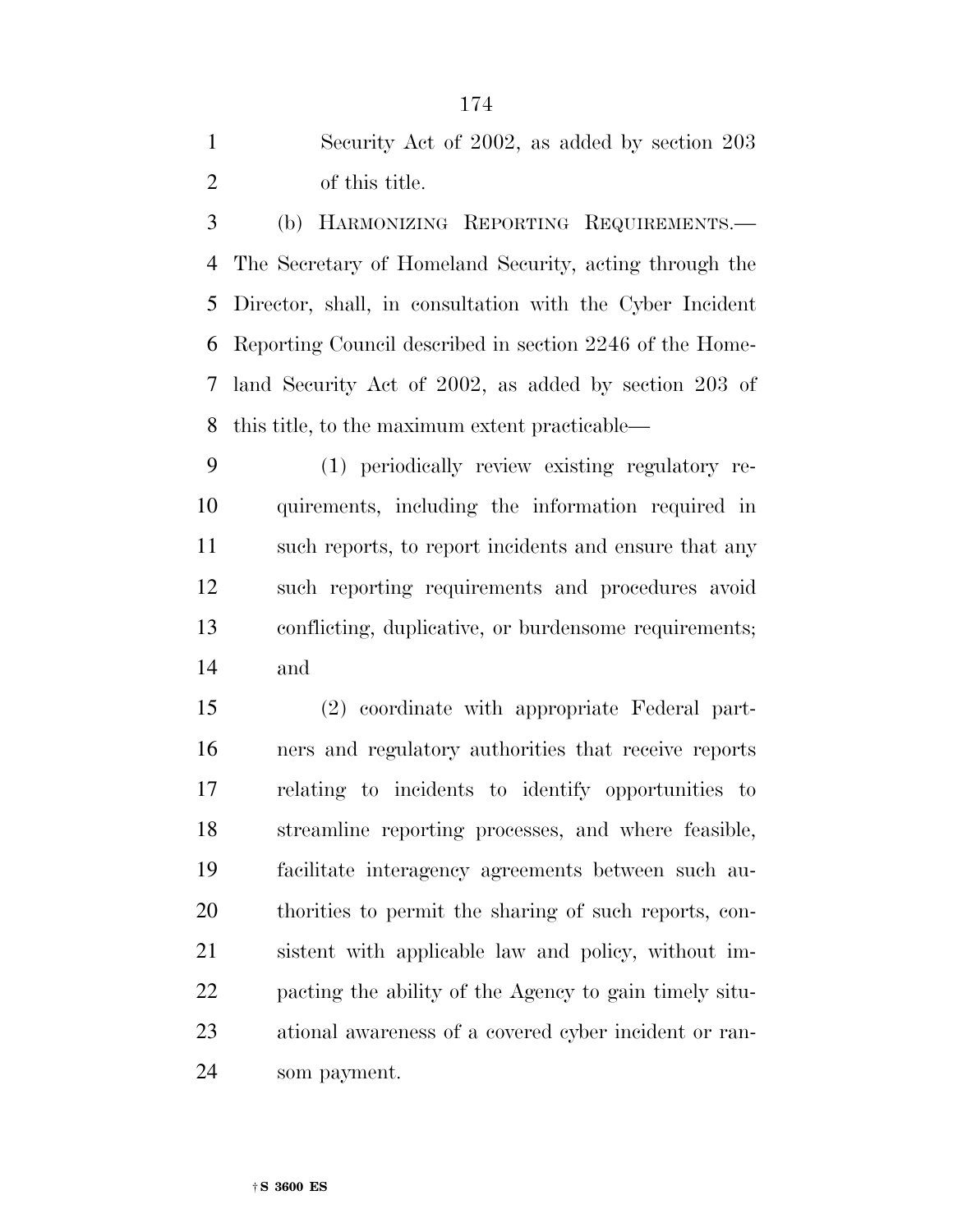## **SEC. 205. RANSOMWARE VULNERABILITY WARNING PILOT**

### **PROGRAM.**

 (a) PROGRAM.—Not later than 1 year after the date of enactment of this Act, the Director shall establish a ransomware vulnerability warning pilot program to lever- age existing authorities and technology to specifically de- velop processes and procedures for, and to dedicate re- sources to, identifying information systems that contain security vulnerabilities associated with common ransomware attacks, and to notify the owners of those vul-nerable systems of their security vulnerability.

 (b) IDENTIFICATION OF VULNERABLE SYSTEMS.— The pilot program established under subsection (a) shall—

 (1) identify the most common security vulnerabilities utilized in ransomware attacks and mitigation techniques; and

 (2) utilize existing authorities to identify infor- mation systems that contain the security vulnerabilities identified in paragraph (1).

20 (c) ENTITY NOTIFICATION.—

 (1) IDENTIFICATION.—If the Director is able to identify the entity at risk that owns or operates a vulnerable information system identified in sub- section (b), the Director may notify the owner of the information system.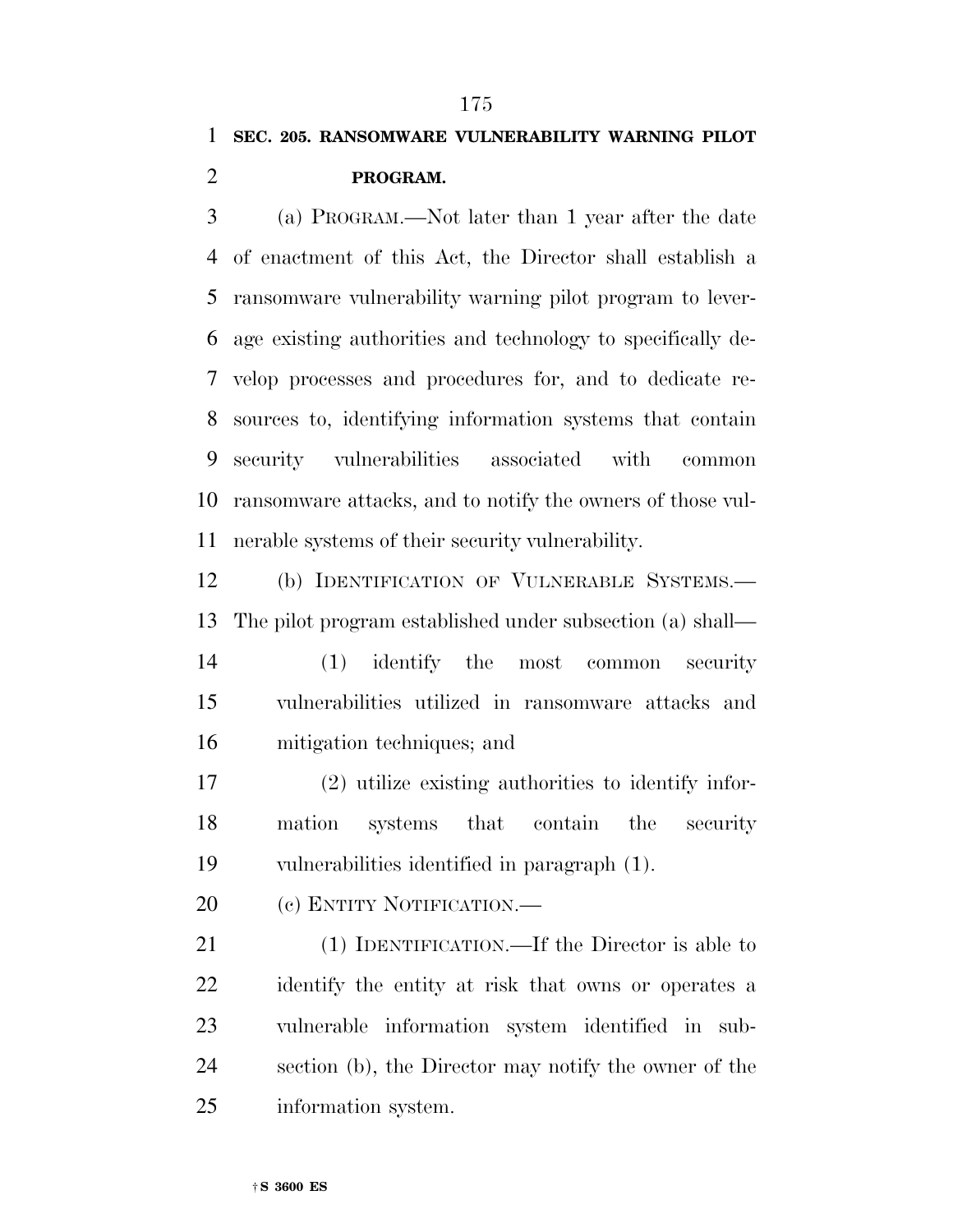| $\mathbf{1}$   | (2) NO IDENTIFICATION.—If the Director is not          |
|----------------|--------------------------------------------------------|
| 2              | able to identify the entity at risk that owns or oper- |
| $\overline{3}$ | ates a vulnerable information system identified in     |
| $\overline{4}$ | subsection (b), the Director may utilize the subpoena  |
| 5              | authority pursuant to section 2209 of the Homeland     |
| 6              | Security Act of 2002 (6 U.S.C. 659) to identify and    |
| 7              | notify the entity at risk pursuant to the procedures   |
| 8              | under that section.                                    |

 (3) REQUIRED INFORMATION.—A notification made under paragraph (1) shall include information on the identified security vulnerability and mitiga-tion techniques.

 (d) PRIORITIZATION OF NOTIFICATIONS.—To the ex- tent practicable, the Director shall prioritize covered enti- ties for identification and notification activities under the pilot program established under this section.

 (e) LIMITATION ON PROCEDURES.—No procedure, notification, or other authorities utilized in the execution of the pilot program established under subsection (a) shall require an owner or operator of a vulnerable information system to take any action as a result of a notice of a secu-rity vulnerability made pursuant to subsection (c).

 (f) RULE OF CONSTRUCTION.—Nothing in this sec-tion shall be construed to provide additional authorities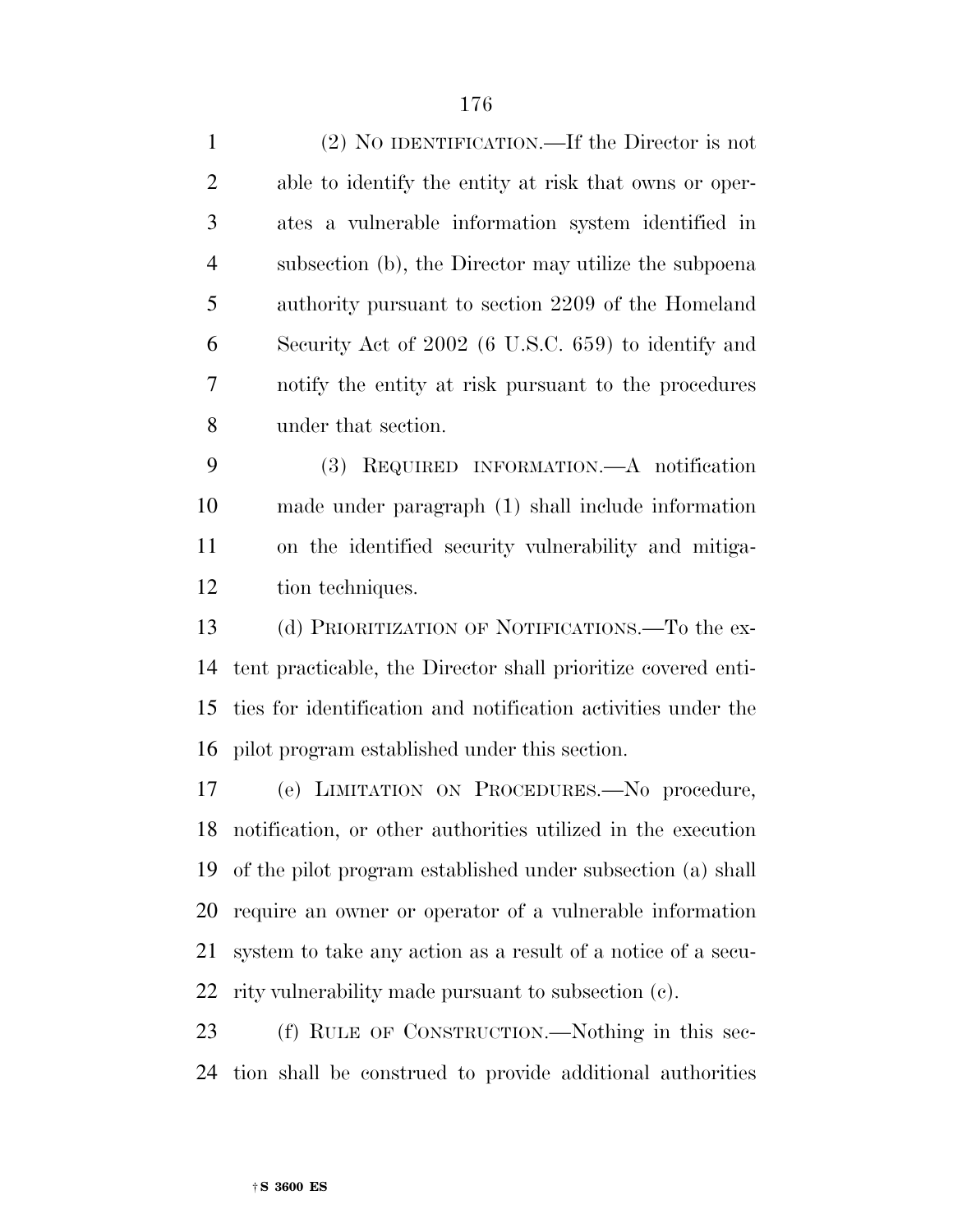to the Director to identify vulnerabilities or vulnerable sys-tems.

 (g) TERMINATION.—The pilot program established under subsection (a) shall terminate on the date that is 4 years after the date of enactment of this Act.

### **SEC. 206. RANSOMWARE THREAT MITIGATION ACTIVITIES.**

(a) JOINT RANSOMWARE TASK FORCE.—

 (1) IN GENERAL.—Not later than 180 days after the date of enactment of this Act, the Director, in consultation with the National Cyber Director, the Attorney General, and the Director of the Fed- eral Bureau of Investigation, shall establish and chair the Joint Ransomware Task Force to coordi- nate an ongoing nationwide campaign against ransomware attacks, and identify and pursue oppor-tunities for international cooperation.

 (2) COMPOSITION.—The Joint Ransomware Task Force shall consist of participants from Fed- eral agencies, as determined appropriate by the Na- tional Cyber Director in consultation with the Sec-21 retary of Homeland Security.

 (3) RESPONSIBILITIES.—The Joint Ransomware Task Force, utilizing only existing au-thorities of each participating Federal agency, shall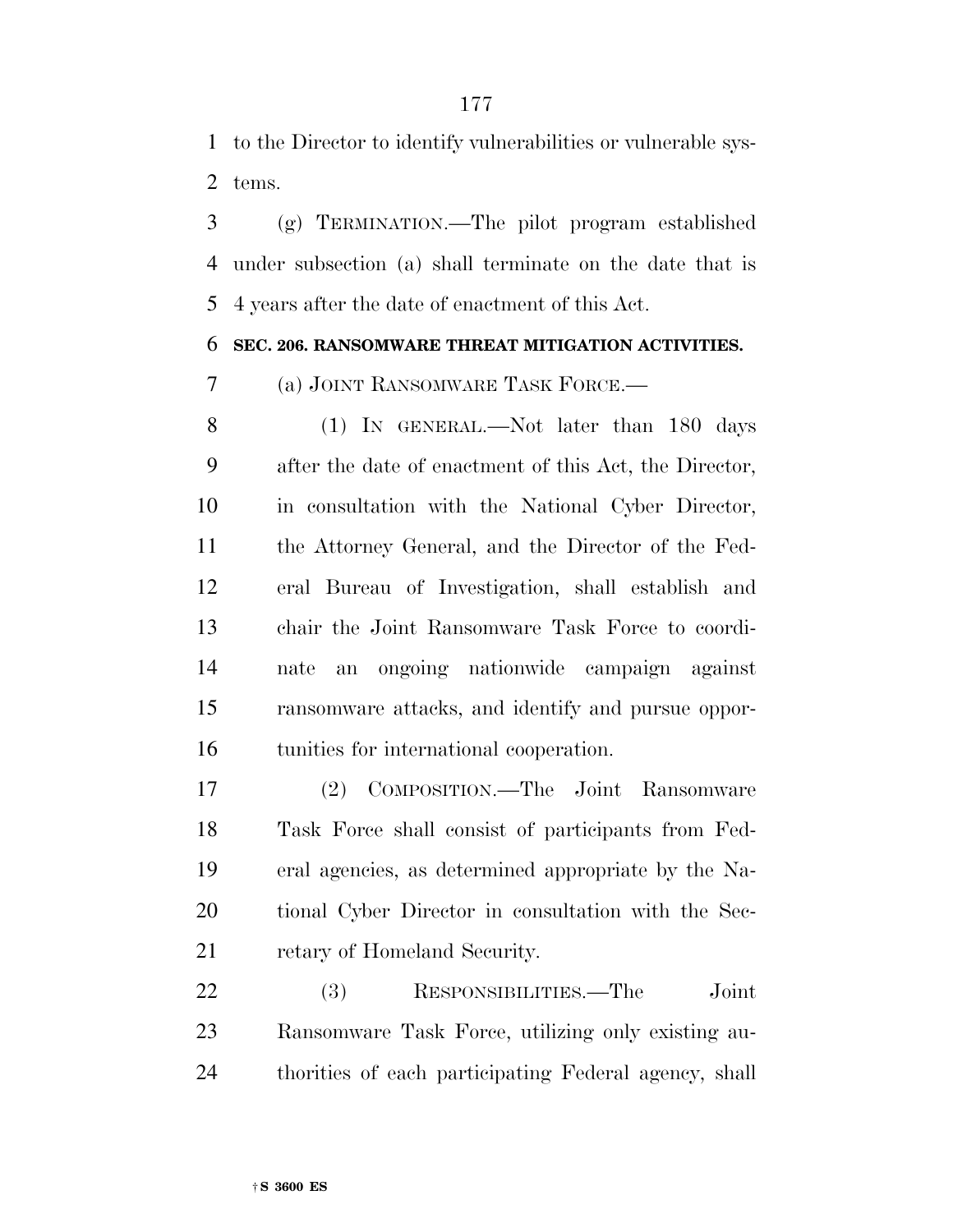| $\mathbf{1}$   | coordinate across the Federal Government the fol- |
|----------------|---------------------------------------------------|
| $\overline{2}$ | lowing activities:                                |
| 3              | (A) Prioritization of intelligence-driven op-     |
| $\overline{4}$ | erations to disrupt specific ransomware actors.   |
| 5              | (B) Consult with relevant private sector,         |
| 6              | State, local, Tribal, and territorial governments |
| 7              | and international stakeholders to identify needs  |
| 8              | and establish mechanisms for providing input      |
| 9              | into the Joint Ransomware Task Force.             |
| 10             | (C) Identifying, in consultation with rel-        |
| 11             | entities, a list of highest threat<br>evant       |
| 12             | ransomware entities updated on an ongoing         |
| 13             | basis, in order to facilitate—                    |
| 14             | (i) prioritization for Federal action by          |
| 15             | appropriate Federal agencies; and                 |
| 16             | (ii) identify metrics for success of said         |
| 17             | actions.                                          |
| 18             | (D) Disrupting ransomware criminal ac-            |
| 19             | tors, associated infrastructure, and their fi-    |
| 20             | nances.                                           |
| 21             | (E) Facilitating coordination and collabo-        |
| 22             | ration between Federal entities and relevant en-  |
| 23             | tities, including the private sector, to improve  |
| 24             | Federal actions against ransomware threats.       |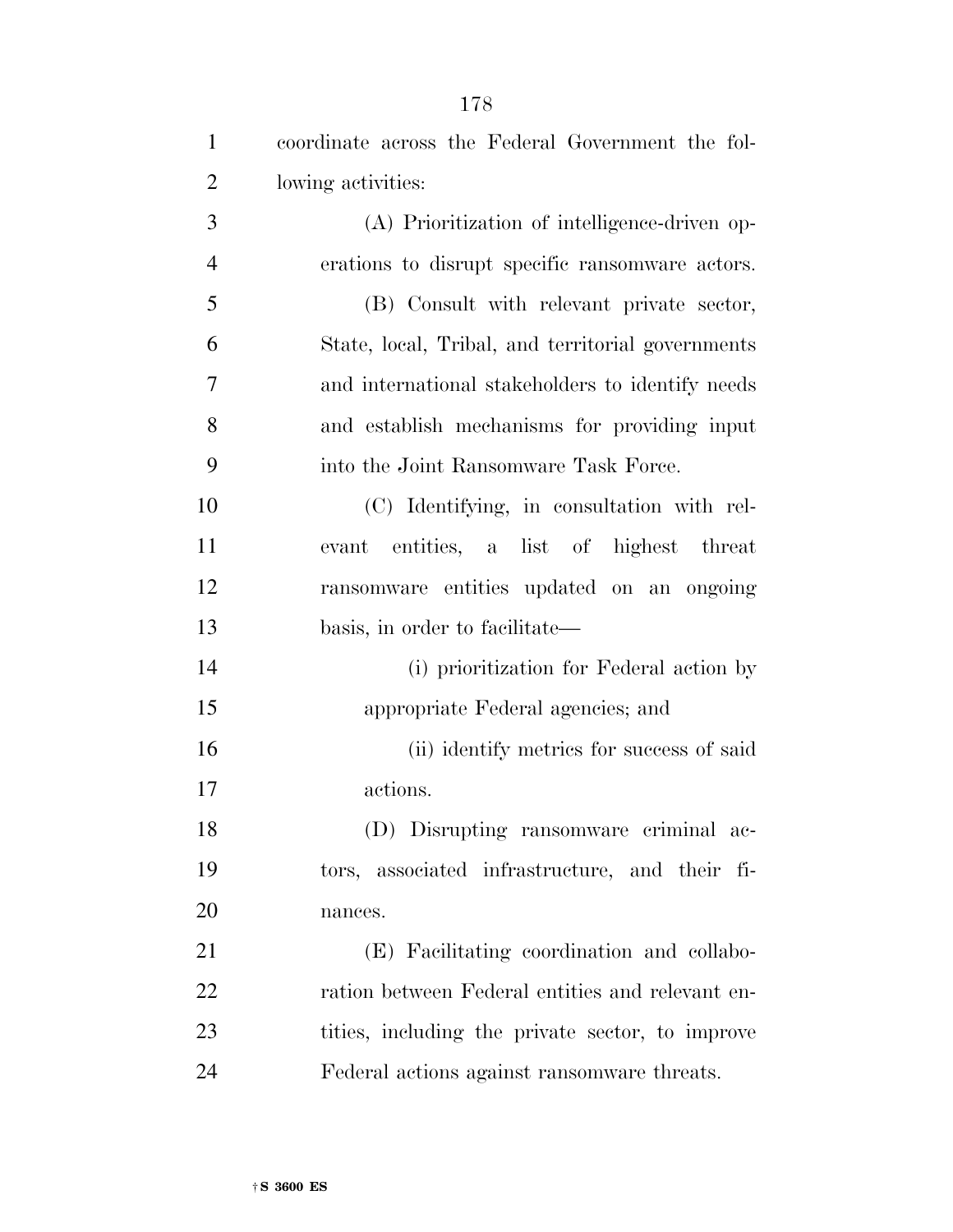| $\mathbf{1}$   | (F) Collection, sharing, and analysis of                    |
|----------------|-------------------------------------------------------------|
| $\overline{2}$ | ransomware trends to inform Federal actions.                |
| 3              | (G) Creation of after-action reports and                    |
| $\overline{4}$ | other lessons learned from Federal actions that             |
| 5              | identify successes and failures to improve sub-             |
| 6              | sequent actions.                                            |
| $\overline{7}$ | (H) Any other activities determined appro-                  |
| 8              | priate by the Joint Ransomware Task Force to                |
| 9              | mitigate the threat of ransom ware attacks.                 |
| 10             | (b) RULE OF CONSTRUCTION.—Nothing in this sec-              |
| 11             | tion shall be construed to provide any additional authority |
|                | 12 to any Federal agency.                                   |
|                | 13 SEC. 207. CONGRESSIONAL REPORTING.                       |
|                | $14 \cdot \sqrt{N}$                                         |

 (a) REPORT ON STAKEHOLDER ENGAGEMENT.—Not later than 30 days after the date on which the Director issues the final rule under section 2242(b) of the Home- land Security Act of 2002, as added by section 203(b) of this title, the Director shall submit to the Committee on Homeland Security and Governmental Affairs of the Sen- ate and the Committee on Homeland Security of the House of Representatives a report that describes how the Director engaged stakeholders in the development of the final rule.

 (b) REPORT ON OPPORTUNITIES TO STRENGTHEN SECURITY RESEARCH.—Not later than 1 year after the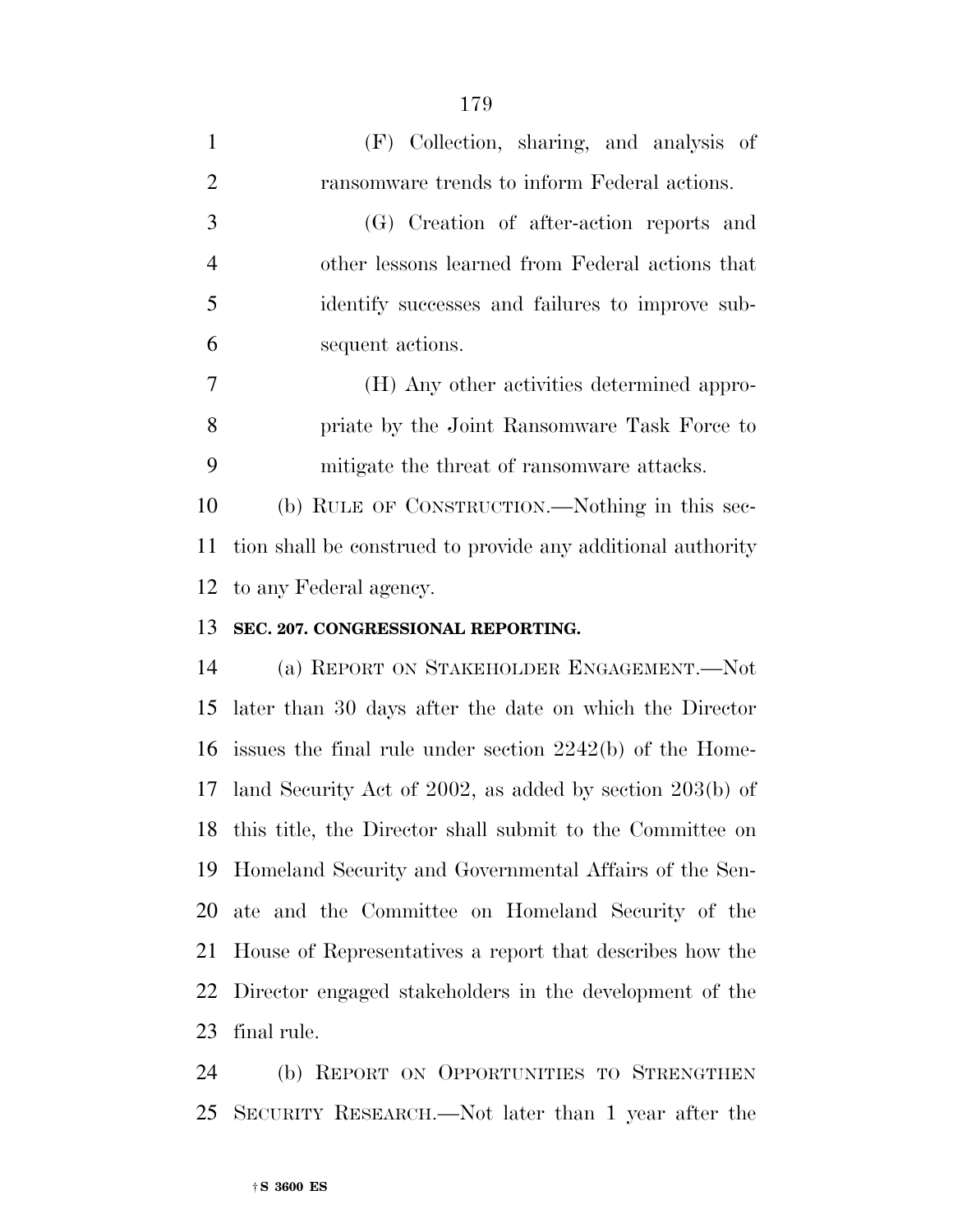date of enactment of this Act, the Director shall submit to the Committee on Homeland Security and Govern- mental Affairs of the Senate and the Committee on Home- land Security of the House of Representatives a report de- scribing how the National Cybersecurity and Communica- tions Integration Center established under section 2209 of the Homeland Security Act of 2002 (6 U.S.C. 659) has 8 carried out activities under section  $2241(a)(9)$  of the Homeland Security Act of 2002, as added by section 203(a) of this title, by proactively identifying opportunities to use cyber incident data to inform and enable cybersecu-rity research within the academic and private sector.

 (c) REPORT ON RANSOMWARE VULNERABILITY WARNING PILOT PROGRAM.—Not later than 1 year after the date of enactment of this Act, and annually thereafter for the duration of the pilot program established under section 205, the Director shall submit to the Committee on Homeland Security and Governmental Affairs of the Senate and the Committee on Homeland Security of the House of Representatives a report, which may include a classified annex, on the effectiveness of the pilot program, which shall include a discussion of the following:

 (1) The effectiveness of the notifications under section 205(c) in mitigating security vulnerabilities and the threat of ransomware.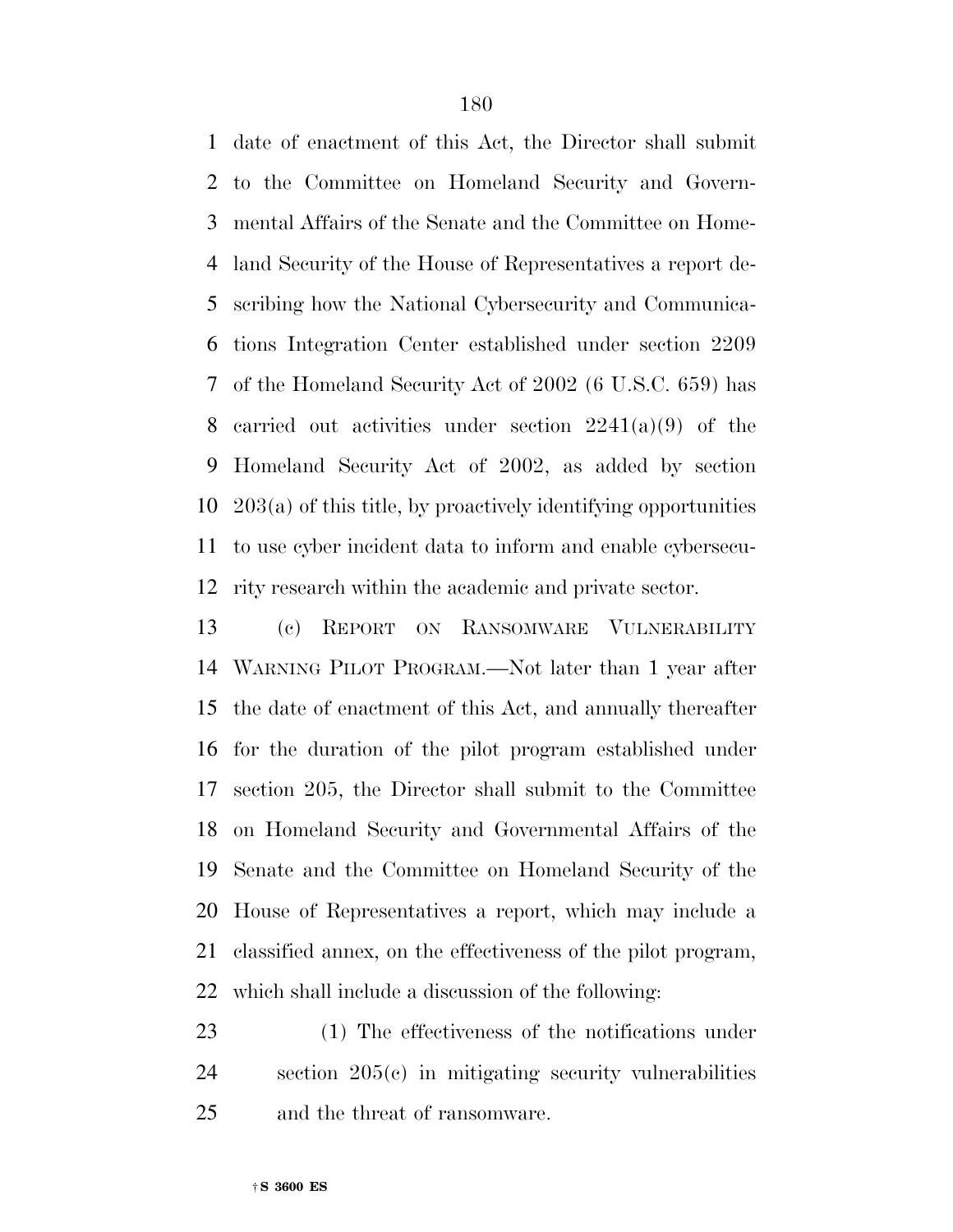(2) Identification of the most common vulnerabilities utilized in ransomware.

 (3) The number of notifications issued during the preceding year.

 (4) To the extent practicable, the number of vulnerable devices or systems mitigated under the pilot program by the Agency during the preceding year.

 (d) REPORT ON HARMONIZATION OF REPORTING REGULATIONS.—

 (1) IN GENERAL.—Not later than 180 days after the date on which the Secretary of Homeland Security convenes the Cyber Incident Reporting Council described in section 2246 of the Homeland Security Act of 2002, as added by section 203 of this title, the Secretary of Homeland Security shall submit to the appropriate congressional committees a report that includes—

 (A) a list of duplicative Federal cyber inci- dent reporting requirements on covered entities; (B) a description of any challenges in har- monizing the duplicative reporting require-ments;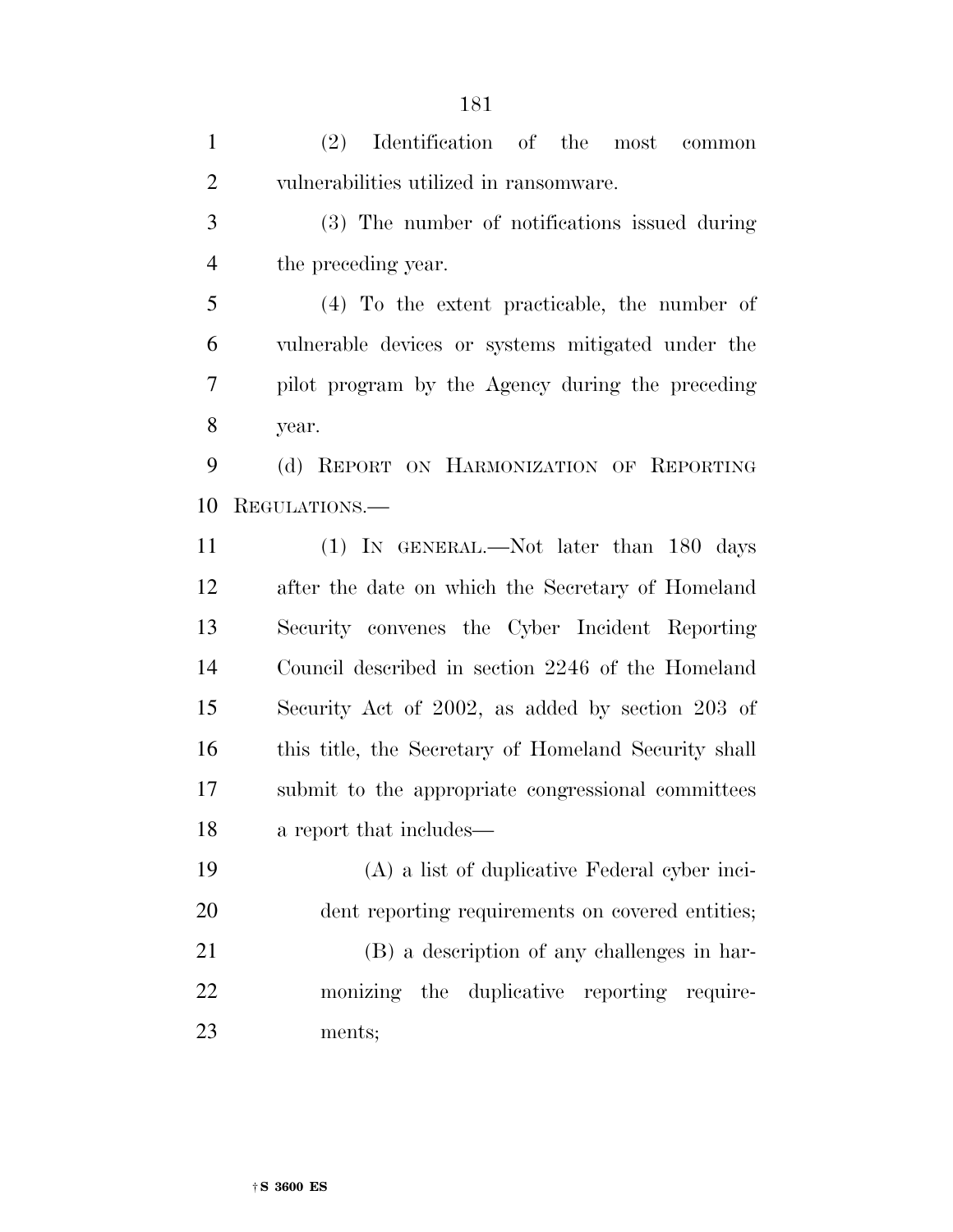(C) any actions the Director intends to take to facilitate harmonizing the duplicative reporting requirements; and (D) any proposed legislative changes nec- essary to address the duplicative reporting. (2) RULE OF CONSTRUCTION.—Nothing in paragraph (1) shall be construed to provide any ad- ditional regulatory authority to any Federal agency. (e) GAO REPORTS.— (1) IMPLEMENTATION OF THIS ACT.—Not later 11 than 2 years after the date of enactment of this Act, the Comptroller General of the United States shall submit to the Committee on Homeland Security and Governmental Affairs of the Senate and the Com- mittee on Homeland Security of the House of Rep- resentatives a report on the implementation of this Act and the amendments made by this Act. (2) EXEMPTIONS TO REPORTING.—Not later than 1 year after the date on which the Director issues the final rule required under section 2242(b) of the Homeland Security Act of 2002, as added by section 203 of this title, the Comptroller General of the United States shall submit to the Committee on Homeland Security and Governmental Affairs of the Senate and the Committee on Homeland Security of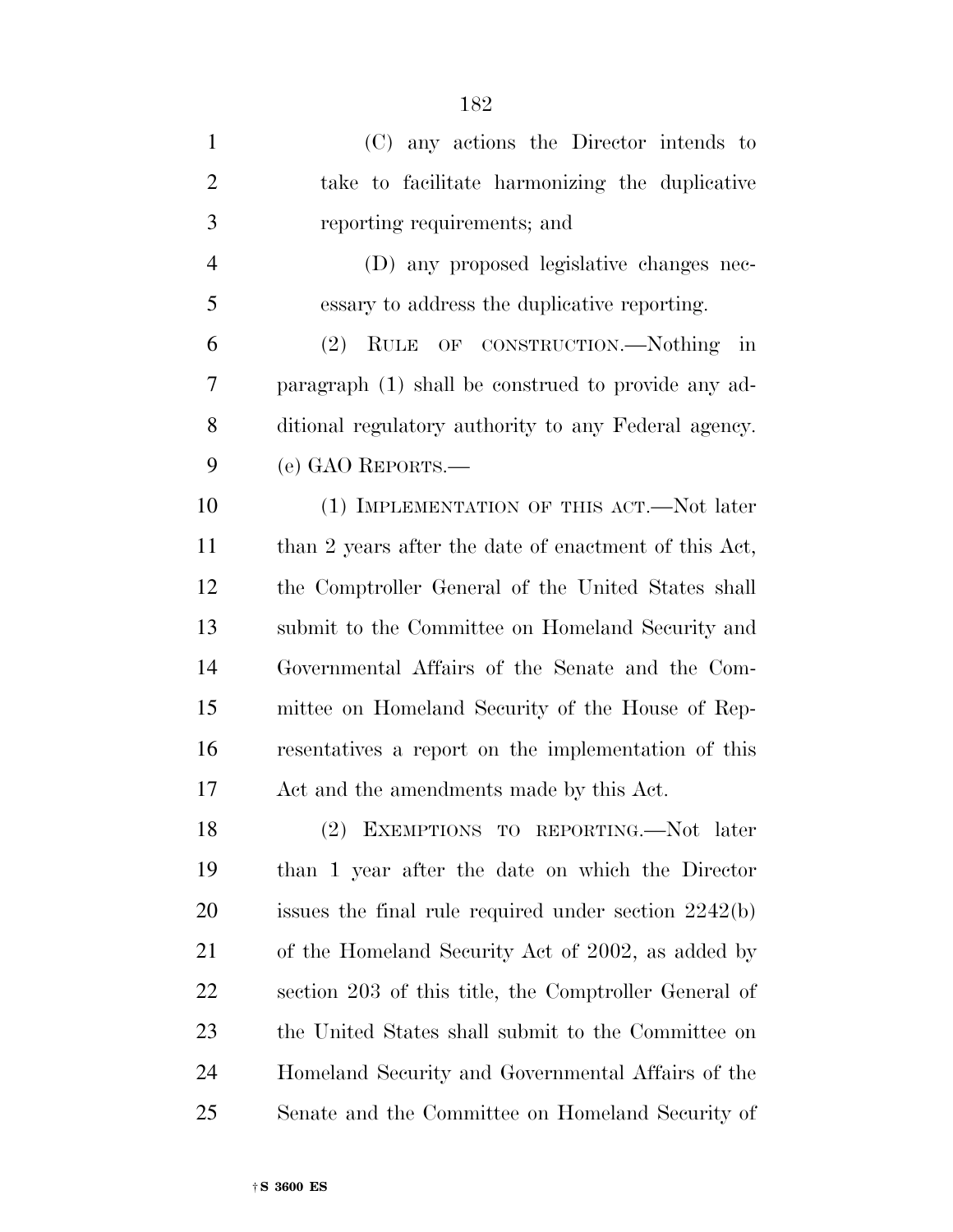| $\mathbf{1}$   | the House of Representatives a report on the exemp-     |
|----------------|---------------------------------------------------------|
| $\overline{2}$ | tions to reporting under paragraphs $(2)$ and $(5)$ of  |
| 3              | section $2242(a)$ of the Homeland Security Act of       |
| $\overline{4}$ | $2002$ , as added by section $203$ of this title, which |
| 5              | shall include—                                          |
| 6              | $(A)$ to the extent practicable, an evaluation          |
| 7              | of the quantity of cyber incidents not reported         |
| 8              | to the Federal Government;                              |
| 9              | (B) an evaluation of the impact on im-                  |
| 10             | pacted entities, homeland security, and the na-         |
| 11             | tional economy due to cyber incidents,                  |
| 12             | ransomware attacks, and ransom payments, in-            |
| 13             | cluding a discussion on the scope of impact of          |
| 14             | cyber incidents that were not reported to the           |
| 15             | Federal Government;                                     |
| 16             | (C) an evaluation of the burden, financial              |
| 17             | and otherwise, on entities required to report           |
| 18             | cyber incidents under this Act, including an            |
| 19             | analysis of entities that meet the definition of        |
| 20             | a small business concern under section 3 of the         |
| 21             | Small Business Act (15 U.S.C. 632); and                 |
| 22             | (D) a description of the consequences and               |
| 23             | effects of limiting covered cyber incident and          |
| 24             | ransom payment reporting to only covered enti-          |
| 25             | ties.                                                   |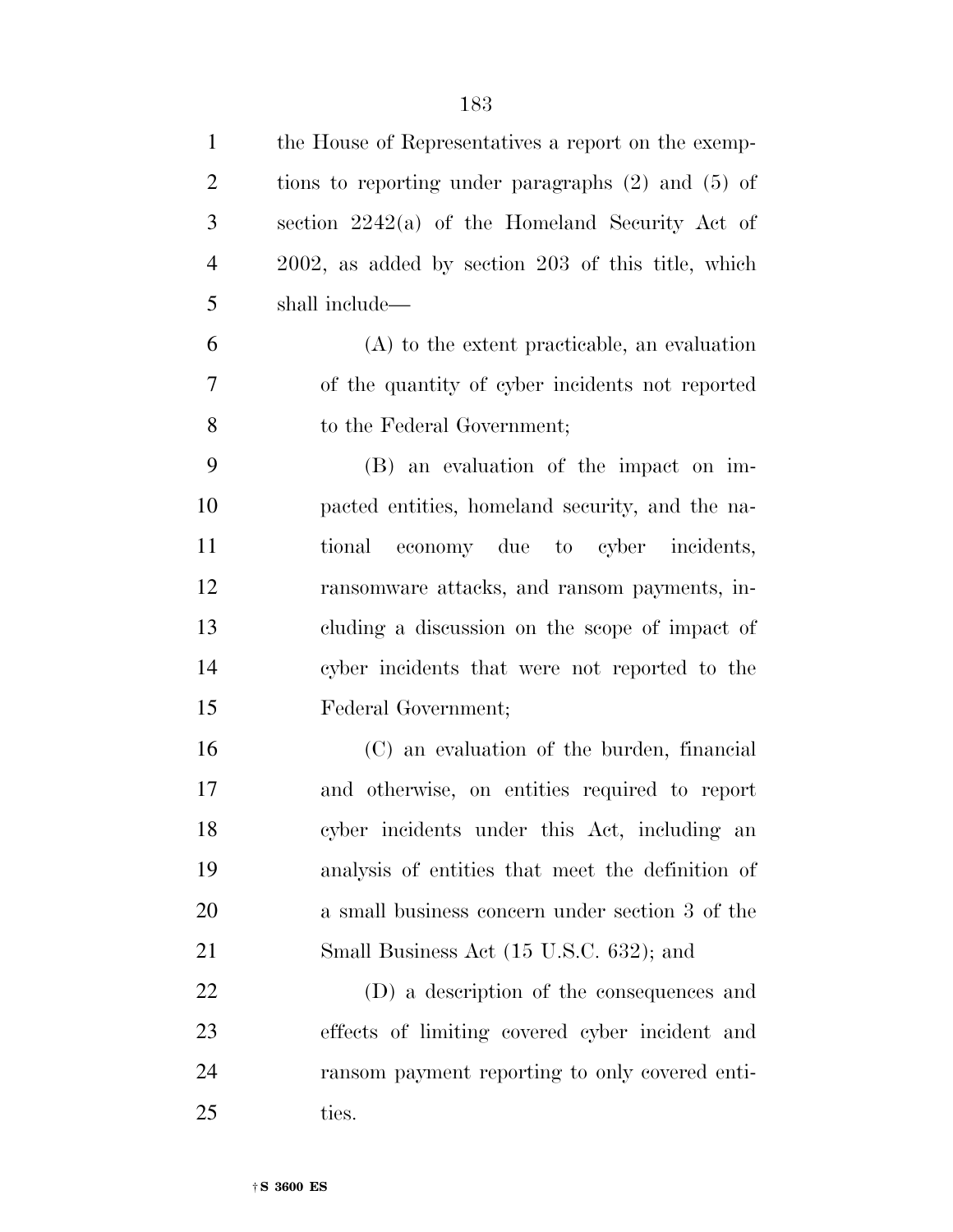(f) REPORT ON EFFECTIVENESS OF ENFORCEMENT MECHANISMS.—Not later than 1 year after the date on which the Director issues the final rule required under sec- tion 2242(b) of the Homeland Security Act of 2002, as added by section 203 of this title, the Director shall sub- mit to the Committee on Homeland Security and Govern- mental Affairs of the Senate and the Committee on Home- land Security of the House of Representatives a report on the effectiveness of the enforcement mechanisms within section 2244 of the Homeland Security Act of 2002, as added by section 203 of this title.

# **TITLE III—FEDERAL SECURE CLOUD IMPROVEMENT AND JOBS ACT OF 2022**

### **SEC. 301. SHORT TITLE.**

 This title may be cited as the ''Federal Secure Cloud Improvement and Jobs Act of 2022''.

### **SEC. 302. FINDINGS.**

Congress finds the following:

 (1) Ensuring that the Federal Government can securely leverage cloud computing products and serv- ices is key to expediting the modernization of legacy information technology systems, increasing cyberse- curity within and across departments and agencies, and supporting the continued leadership of the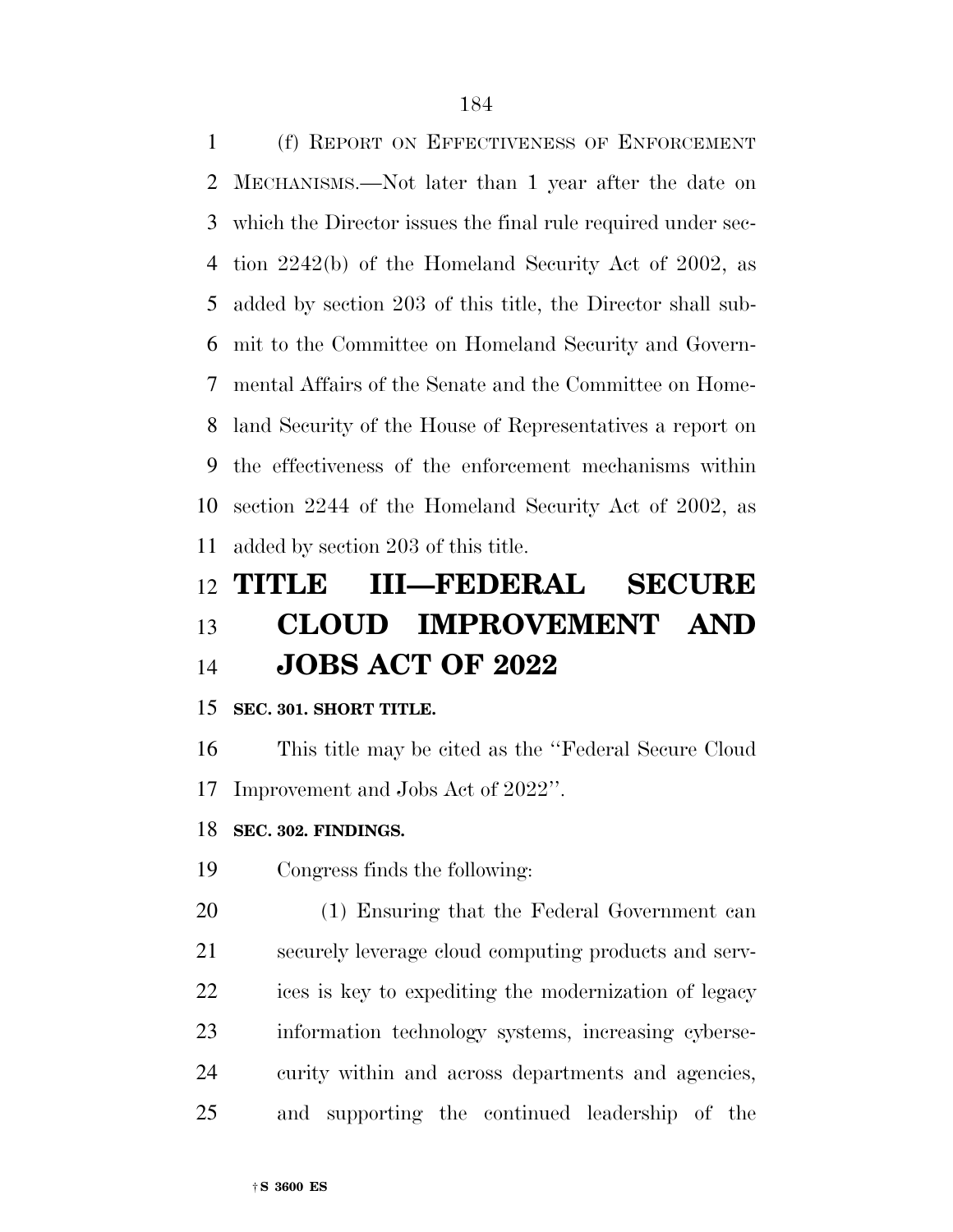|        |  | United States in technology innovation and job cre- |  |  |
|--------|--|-----------------------------------------------------|--|--|
| ation. |  |                                                     |  |  |

 (2) According to independent analysis, as of calendar year 2019, the size of the cloud computing market had tripled since 2004, enabling more than 2,000,000 jobs and adding more than \$200,000,000,000 to the gross domestic product of the United States.

 (3) The Federal Government, across multiple presidential administrations and Congresses, has continued to support the ability of agencies to move to the cloud, including through—

 (A) President Barack Obama's ''Cloud First Strategy'';

 (B) President Donald Trump's ''Cloud Smart Strategy'';

 (C) the prioritization of cloud security in Executive Order 14028 (86 Fed. Reg. 26633; relating to improving the nation's cybersecu-20 rity), which was issued by President Joe Biden; and

 (D) more than a decade of appropriations and authorization legislation that provides agencies with relevant authorities and appro-priations to modernize on-premises information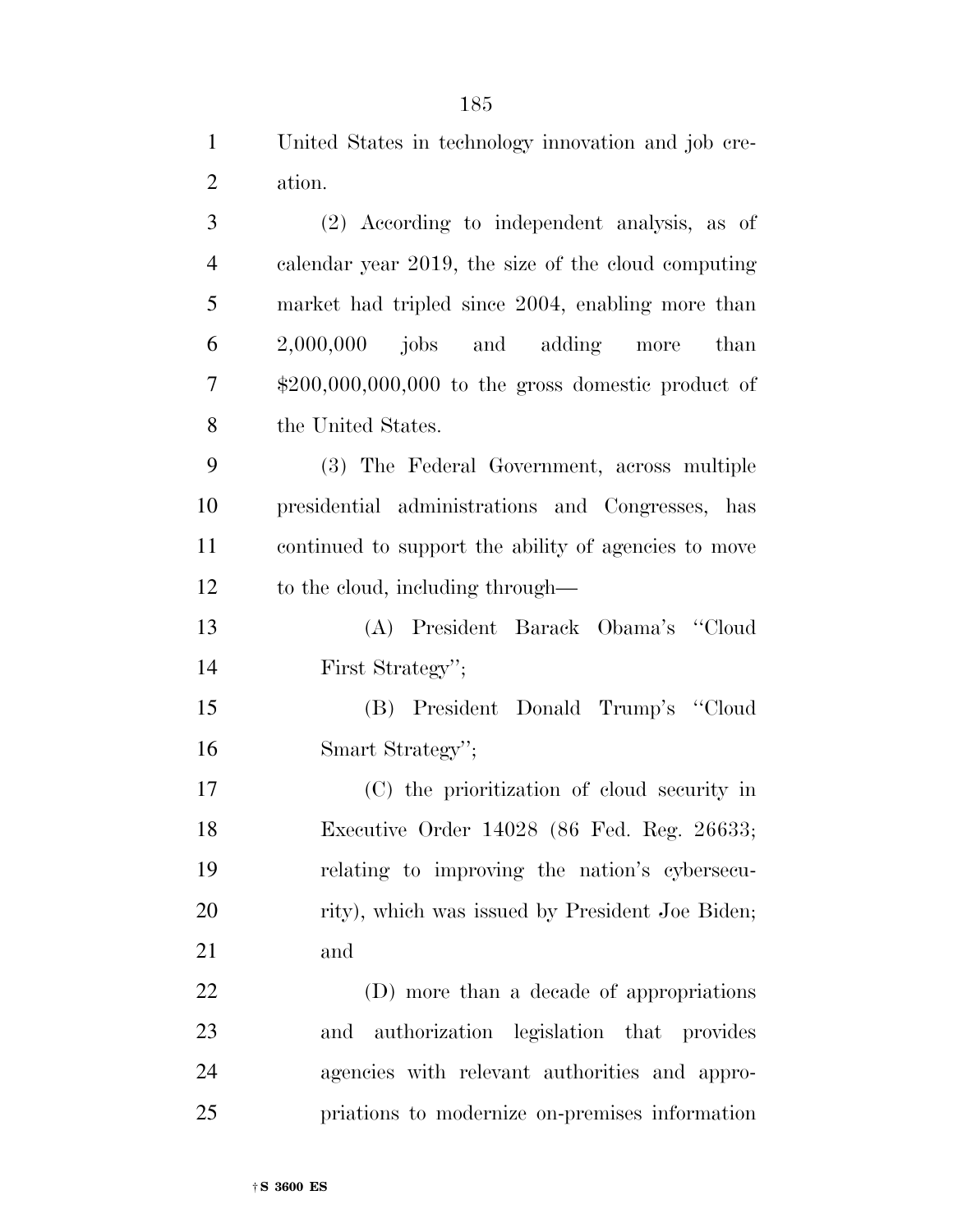technology systems and more readily adopt cloud computing products and services.

 (4) Since it was created in 2011, the Federal Risk and Authorization Management Program (re- ferred to in this section as ''FedRAMP'') at the General Services Administration has made steady and sustained improvements in supporting the se- cure authorization and reuse of cloud computing products and services within the Federal Govern- ment, including by reducing the costs and burdens on both agencies and cloud companies to quickly and securely enter the Federal market.

 (5) According to data from the General Services Administration, as of the end of fiscal year 2021, there were 239 cloud providers with FedRAMP au- thorizations, and those authorizations had been re- used more than 2,700 times across various agencies. (6) Providing a legislative framework for FedRAMP and new authorities to the General Serv-

 ices Administration, the Office of Management and Budget, and Federal agencies will—

 (A) improve the speed at which new cloud computing products and services can be se-curely authorized;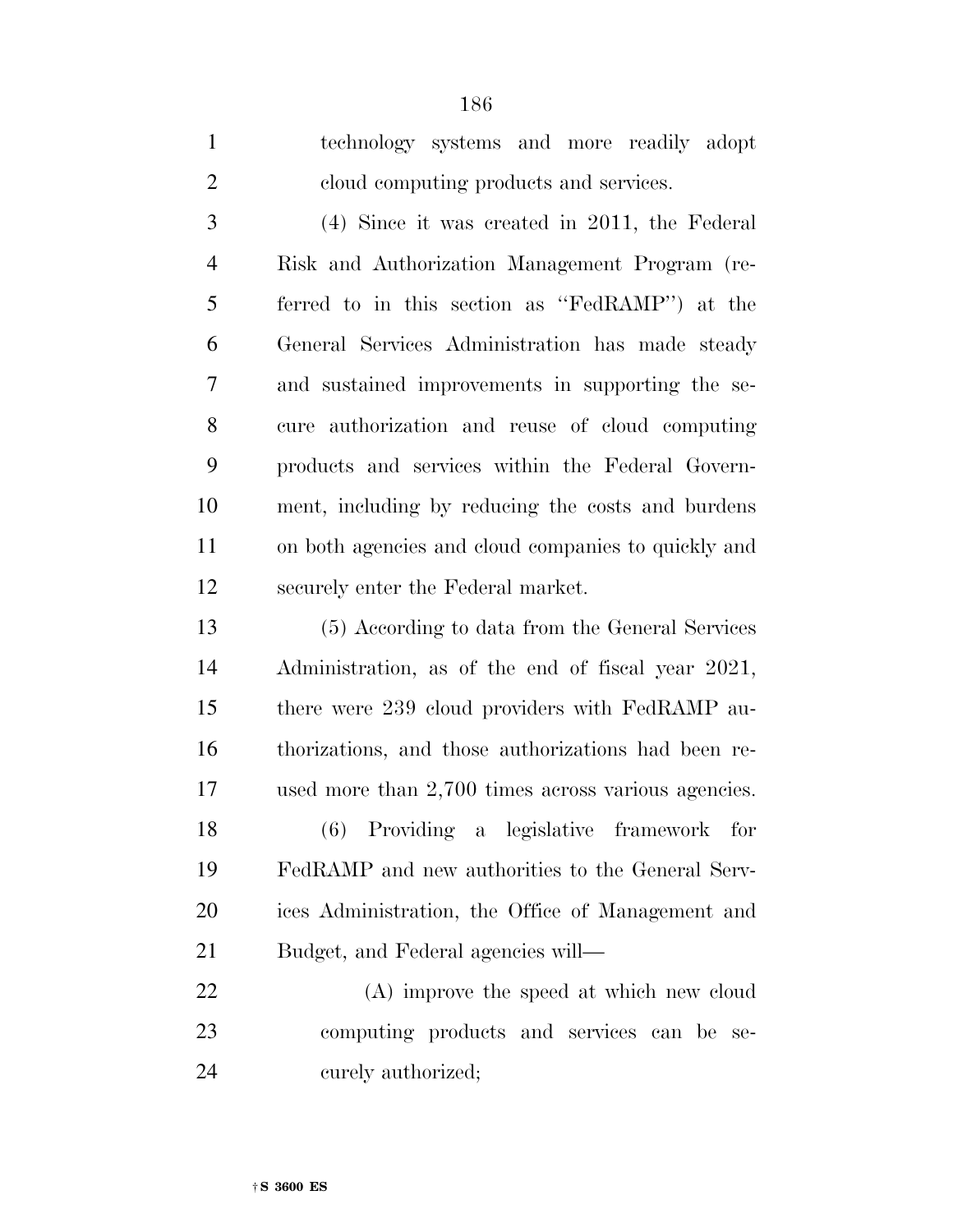| 1              | (B) enhance the ability of agencies to ef-       |
|----------------|--------------------------------------------------|
| 2              | fectively evaluate FedRAMP authorized pro-       |
| 3              | viders for reuse;                                |
| $\overline{4}$ | (C) reduce the costs and burdens to cloud        |
| 5              | providers seeking a FedRAMP authorization;       |
| 6              | and                                              |
| $\overline{7}$ | (D) provide for more robust transparency         |
| 8              | and dialogue between industry and the Federal    |
| 9              | Government to drive stronger adoption of se-     |
| 10             | cure cloud capabilities, create jobs, and reduce |
| 11             | wasteful legacy information technology.          |
| 12             | SEC. 303. TITLE 44 AMENDMENTS.                   |

 (a) AMENDMENT.—Chapter 36 of title 44, United States Code, is amended by adding at the end the fol-lowing:

### **''§ 3607. Definitions**

17 "(a) IN GENERAL.—Except as provided under sub- section (b), the definitions under sections 3502 and 3552 apply to this section through section 3616.

 ''(b) ADDITIONAL DEFINITIONS.—In this section through section 3616:

22 "(1) ADMINISTRATOR.—The term 'Adminis- trator' means the Administrator of General Services. 24 "(2) APPROPRIATE CONGRESSIONAL COMMIT-TEES.—The term 'appropriate congressional com-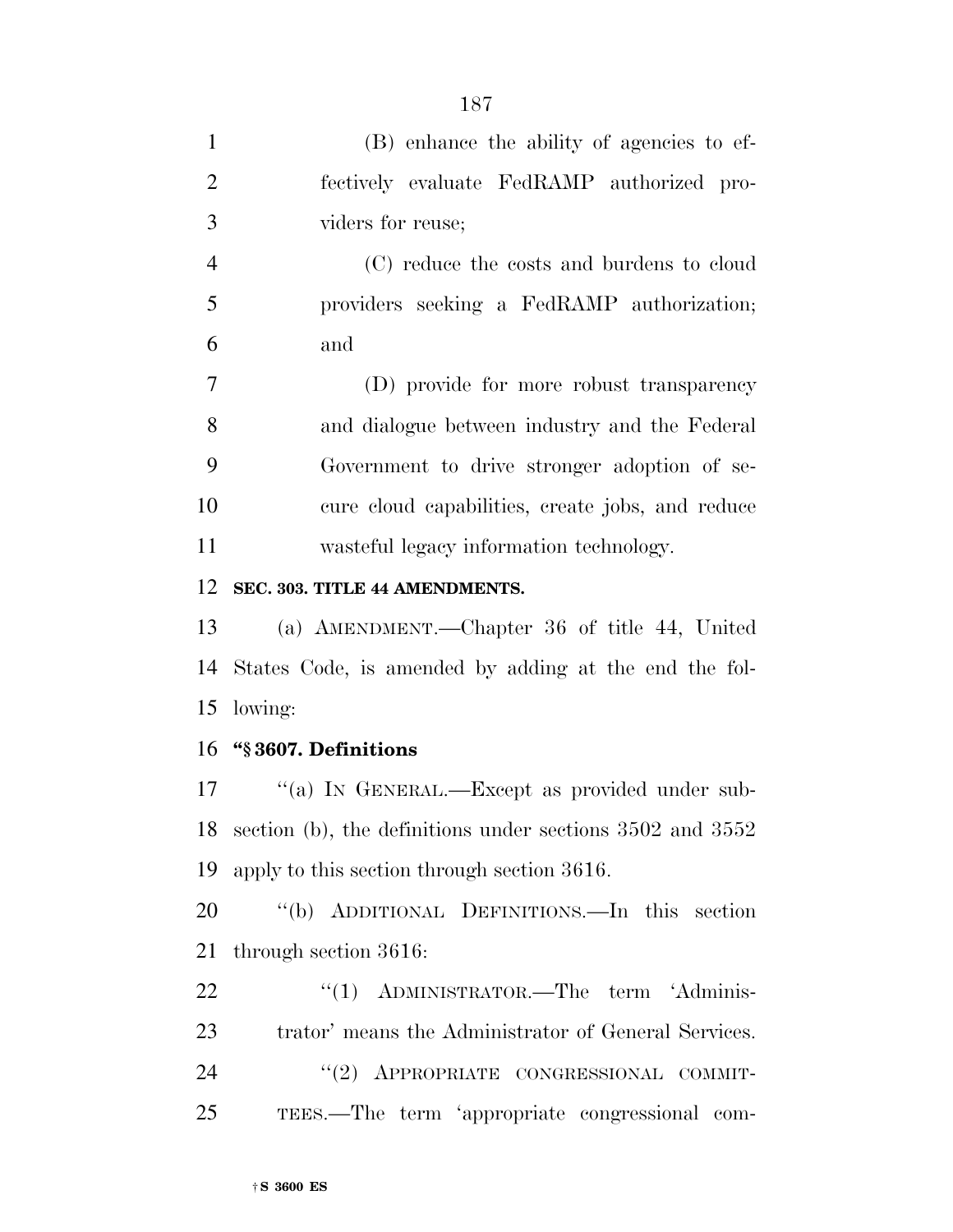mittees' means the Committee on Homeland Secu- rity and Governmental Affairs of the Senate and the Committee on Oversight and Reform of the House of Representatives. ''(3) AUTHORIZATION TO OPERATE; FEDERAL INFORMATION.—The terms 'authorization to oper- ate' and 'Federal information' have the meaning given those term in Circular A–130 of the Office of Management and Budget entitled 'Managing Infor- mation as a Strategic Resource', or any successor document. 12 ''(4) CLOUD COMPUTING.—The term 'cloud computing' has the meaning given the term in Spe-

 cial Publication 800–145 of the National Institute of Standards and Technology, or any successor docu-ment.

17 "(5) CLOUD SERVICE PROVIDER.—The term 'cloud service provider' means an entity offering cloud computing products or services to agencies.

20  $\textdegree{(6)}$  FEDRAMP.—The term 'FedRAMP' means the Federal Risk and Authorization Manage-ment Program established under section 3608.

23 "(7) FEDRAMP AUTHORIZATION.—The term 'FedRAMP authorization' means a certification that a cloud computing product or service has—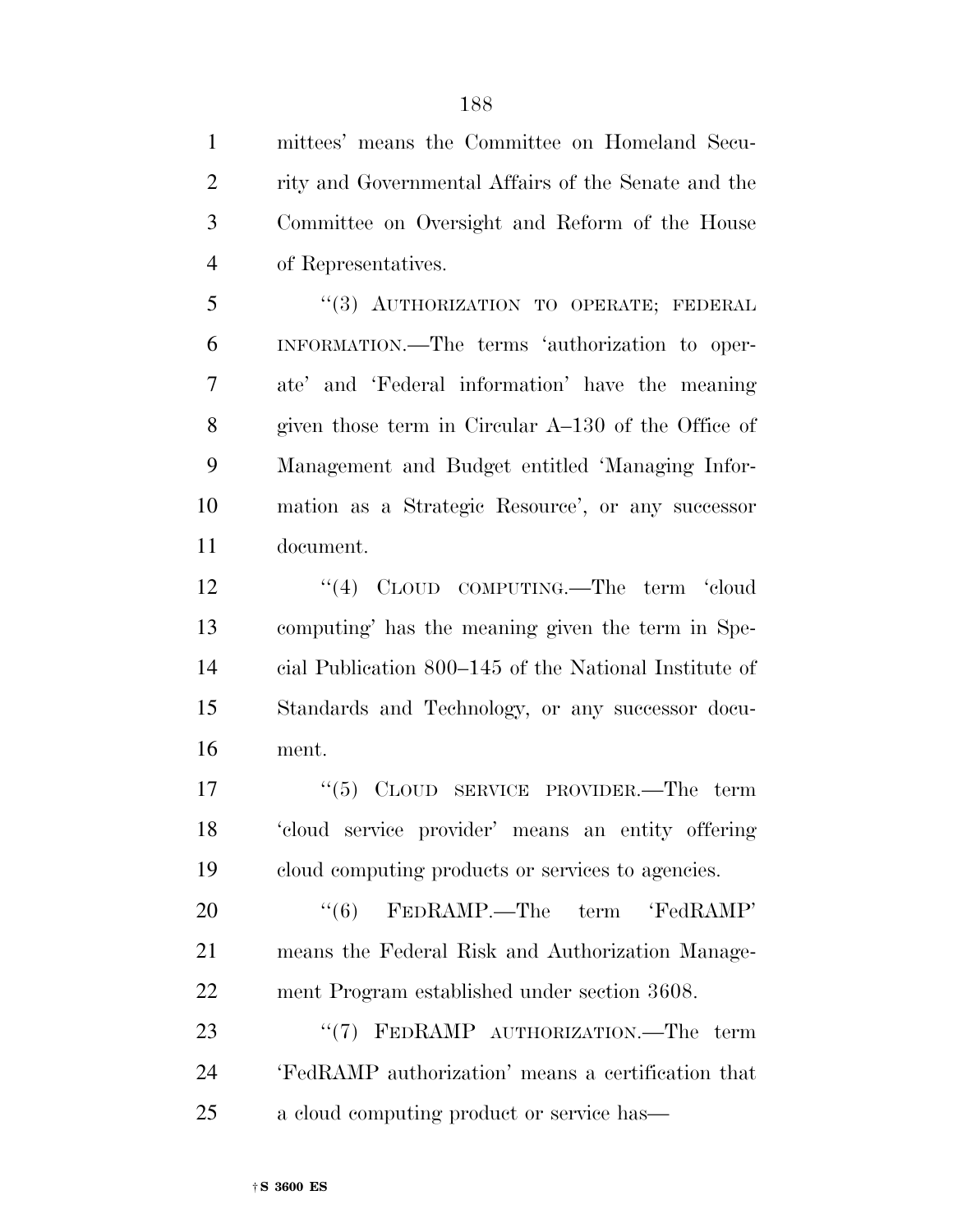| $\mathbf{1}$   | "(A) completed a FedRAMP authorization              |
|----------------|-----------------------------------------------------|
| $\overline{2}$ | process, as determined by the Administrator; or     |
| 3              | "(B) received a FedRAMP provisional au-             |
| $\overline{4}$ | thorization to operate, as determined by the        |
| 5              | FedRAMP Board.                                      |
| 6              | "(8) FEDRAMP AUTHORIZATION PACKAGE.-                |
| 7              | The term 'FedRAMP authorization package' means      |
| 8              | the essential information that can be used by an    |
| 9              | agency to determine whether to authorize the oper-  |
| 10             | ation of an information system or the use of a des- |
| 11             | ignated set of common controls for all cloud com-   |
| 12             | puting products and services authorized by          |
| 13             | FedRAMP.                                            |
| 14             | "(9) FEDRAMP BOARD.—The term 'FedRAMP               |
| 15             | Board' means the board established under section    |
| 16             | 3610.                                               |
| 17             | $``(10)$ INDEPENDENT ASSESSMENT SERVICE.-           |
| 18             | The term 'independent assessment service' means a   |
| 19             | third-party organization accredited by the Adminis- |
| 20             | trator to undertake conformity assessments of cloud |
| 21             | service providers and the products or services of   |
| 22             | cloud service providers.                            |
| 23             | "(11) SECRETARY.—The term 'Secretary'               |
| 24             | means the Secretary of Homeland Security.           |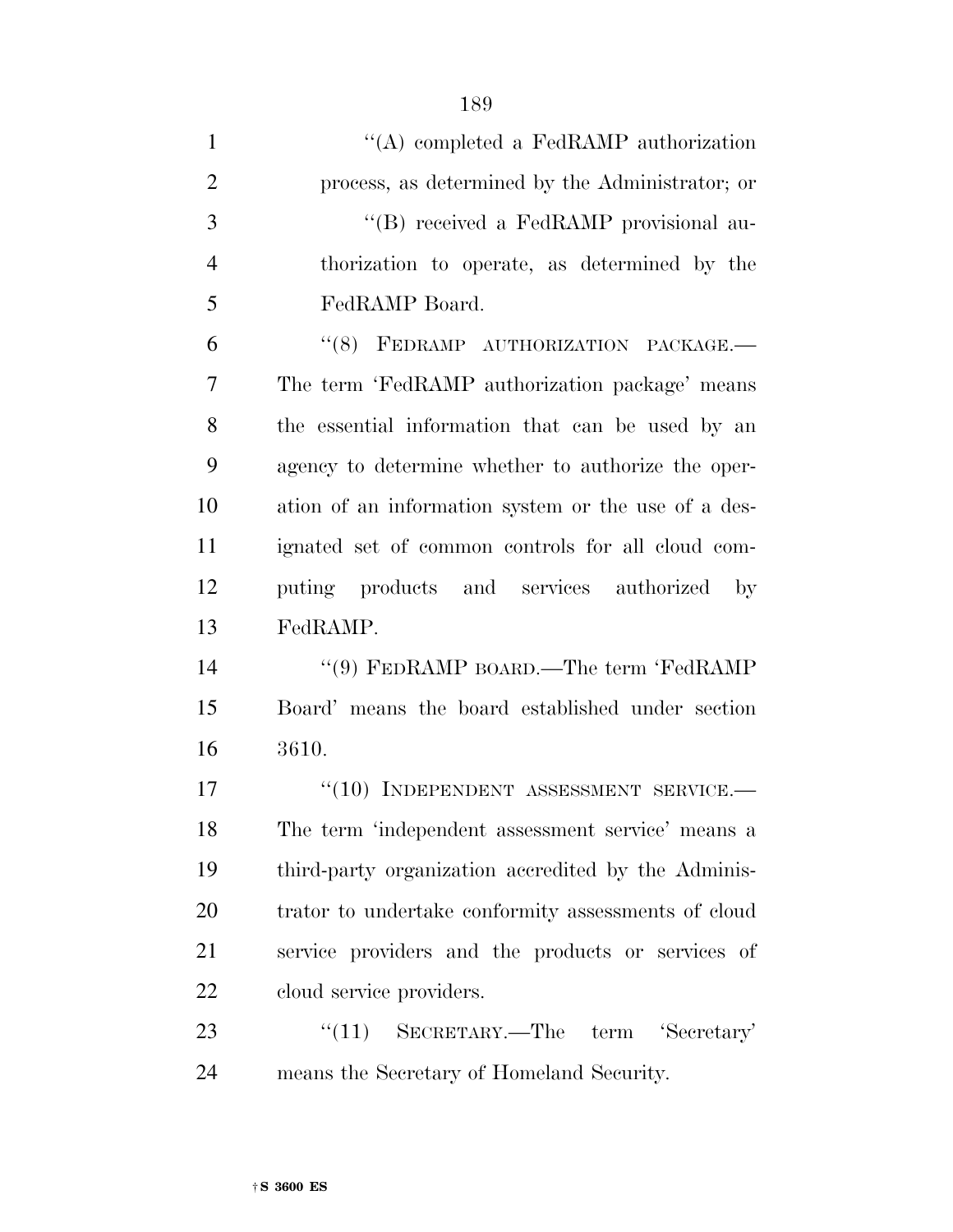## **''§ 3608. Federal Risk and Authorization Management Program**

 ''There is established within the General Services Ad- ministration the Federal Risk and Authorization Manage- ment Program. The Administrator, subject to section 3614, shall establish a Government-wide program that provides a standardized, reusable approach to security as- sessment and authorization for cloud computing products and services that process unclassified information used by agencies.

### **''§ 3609. Roles and responsibilities of the General Services Administration**

 ''(a) ROLES AND RESPONSIBILITIES.—The Adminis-trator shall—

 ''(1) in consultation with the Secretary, develop, coordinate, and implement a process to support agency review, reuse, and standardization, where ap- propriate, of security assessments of cloud com- puting products and services, including, as appro- priate, oversight of continuous monitoring of cloud computing products and services, pursuant to guid- ance issued by the Director pursuant to section 3614;

 ''(2) establish processes and identify criteria consistent with guidance issued by the Director under section 3614 to make a cloud computing prod-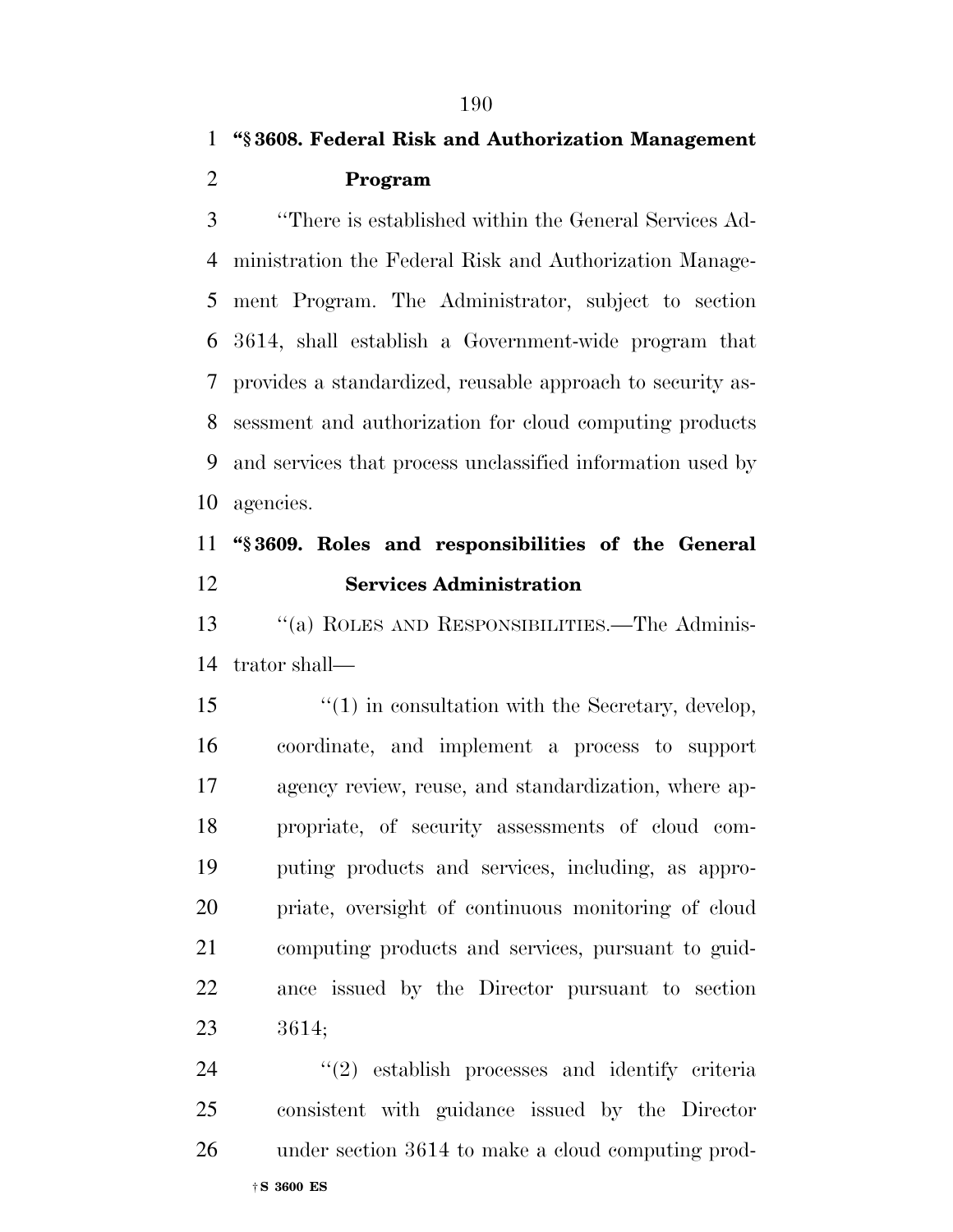| $\mathbf{1}$   | uct or service eligible for a FedRAMP authorization          |
|----------------|--------------------------------------------------------------|
| $\overline{2}$ | and validate whether a cloud computing product or            |
| 3              | service has a FedRAMP authorization;                         |
| $\overline{4}$ | "(3) develop and publish templates, best prac-               |
| 5              | tices, technical assistance, and other materials to          |
| 6              | support the authorization of cloud computing prod-           |
| 7              | ucts and services and increase the speed, effective-         |
| 8              | ness, and transparency of the authorization process,         |
| 9              | consistent with standards and guidelines established         |
| 10             | by the Director of the National Institute of Stand-          |
| 11             | ards and Technology and relevant statutes;                   |
| 12             | $\lq(4)$ establish and update guidance on the                |
| 13             | boundaries of FedRAMP authorization packages to              |
| 14             | enhance the security and protection of Federal infor-        |
| 15             | mation and promote transparency for agencies and             |
| 16             | users as to which services are included in the scope         |
| 17             | of a FedRAMP authorization;                                  |
| 18             | $\cdot\cdot$ (5) grant FedRAMP authorizations to cloud       |
| 19             | computing products and services consistent with the          |
| 20             | guidance and direction of the FedRAMP Board;                 |
| 21             | $\cdot\cdot\cdot(6)$ establish and maintain a public comment |
| 22             | process for proposed guidance and other FedRAMP              |
| 23             | directives that may have a direct impact on cloud            |
| 24             | service providers and agencies before the issuance of        |
| 25             | such guidance or other FedRAMP directives;                   |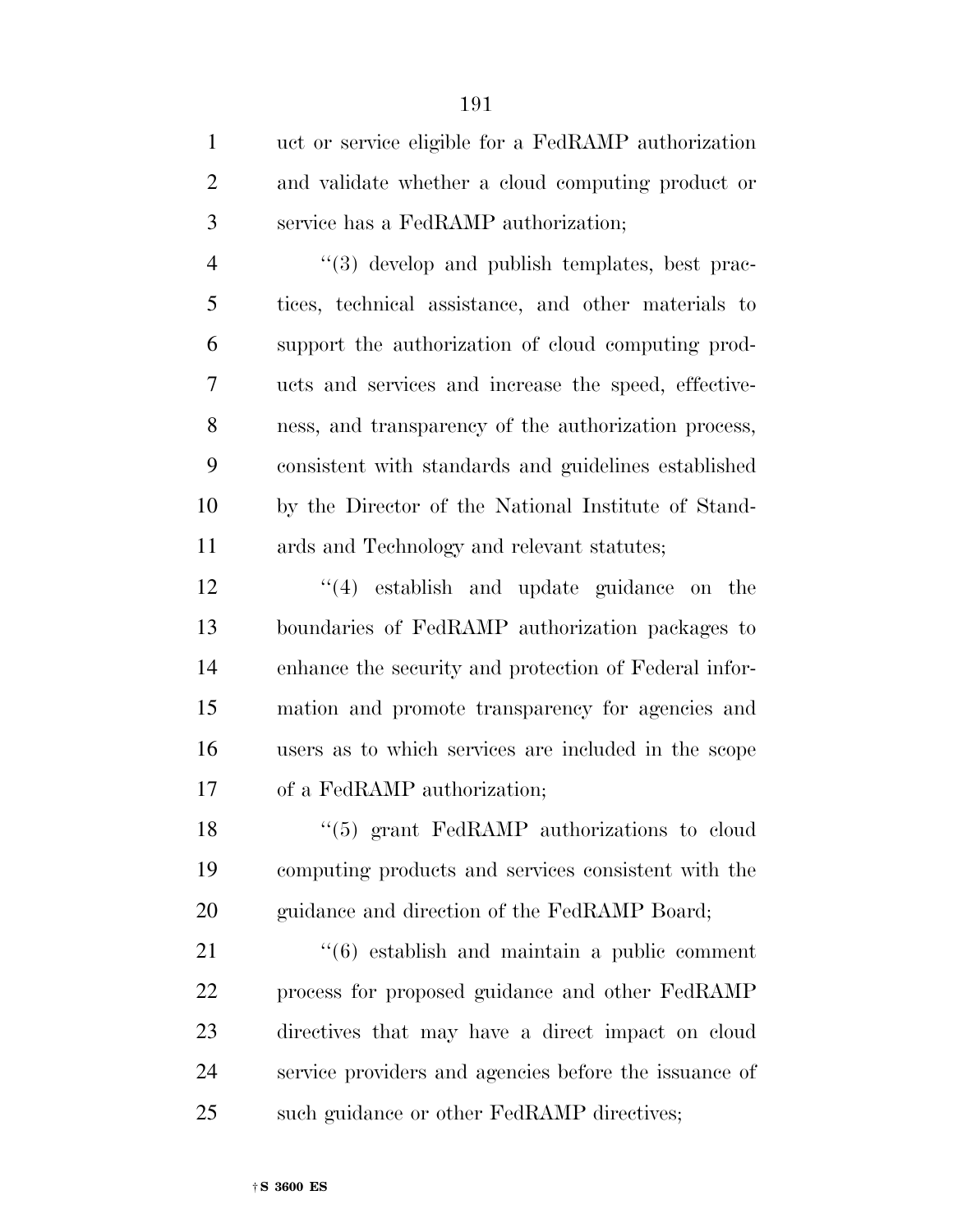1 ''(7) coordinate with the FedRAMP Board, the Director of the Cybersecurity and Infrastructure Se- curity Agency, and other entities identified by the Administrator, with the concurrence of the Director and the Secretary, to establish and regularly update a framework for continuous monitoring under sec-tion 3553;

8 ''(8) provide a secure mechanism for storing and sharing necessary data, including FedRAMP authorization packages, to enable better reuse of such packages across agencies, including making available any information and data necessary for agencies to fulfill the requirements of section 3613;

 ''(9) provide regular updates to applicant cloud service providers on the status of any cloud com- puting product or service during an assessment process;

18 ''(10) regularly review, in consultation with the FedRAMP Board—

20  $\text{``(A)}$  the costs associated with the inde- pendent assessment services described in section 3611; and

23  $\text{``(B)}$  the information relating to foreign in-24 terests submitted pursuant to section 3612;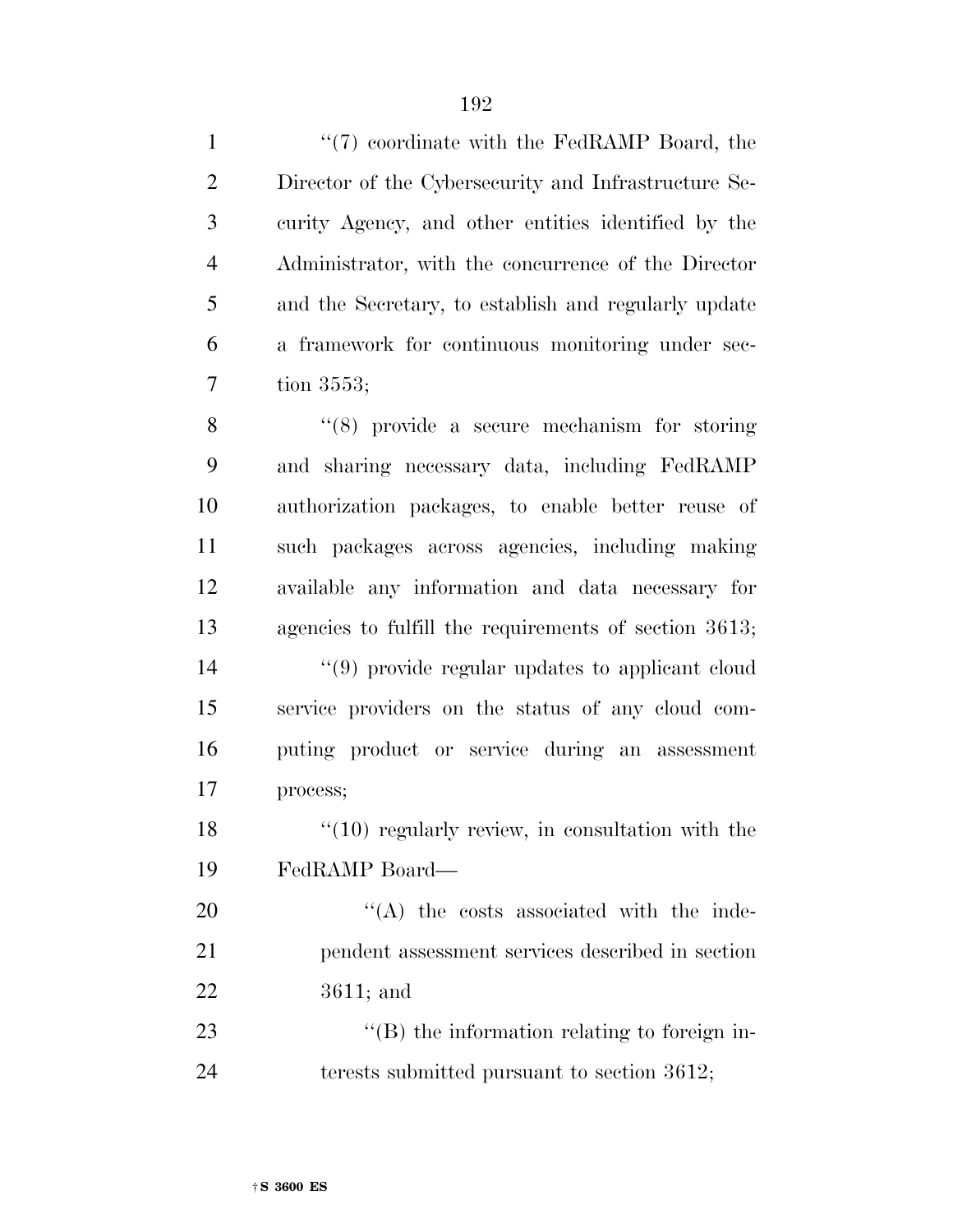| $\mathbf{1}$   | $\lq(11)$ in coordination with the Director of the       |
|----------------|----------------------------------------------------------|
| $\overline{2}$ | National Institute of Standards and Technology, the      |
| 3              | Director, the Secretary, and other stakeholders, as      |
| $\overline{4}$ | appropriate, determine the sufficiency of underlying     |
| 5              | standards and requirements to identify and assess        |
| 6              | the provenance of the software in cloud services and     |
| 7              | products;                                                |
| 8              | $\lq(12)$ support the Federal Secure Cloud Advi-         |
| 9              | sory Committee established pursuant to section           |
| 10             | $3616$ ; and                                             |
| 11             | $\cdot\cdot(13)$ take such other actions as the Adminis- |
| 12             | trator may determine necessary to carry out              |
| 13             | FedRAMP.                                                 |
| 14             | $``$ (b) WEBSITE.—                                       |
| 15             | "(1) IN GENERAL.—The Administrator shall                 |
| 16             | maintain a public website to serve as the authori-       |
| 17             | tative repository for FedRAMP, including the timely      |
| 18             | publication and updates for all relevant information,    |
| 19             | guidance, determinations, and other materials re-        |
| 20             | quired under subsection (a).                             |
| 21             | "(2) CRITERIA AND PROCESS FOR FEDRAMP                    |
| 22             | AUTHORIZATION PRIORITIES.—The Administrator              |
| 23             | shall develop and make publicly available on the         |
| 24             | website described in paragraph (1) the criteria and      |
| 25             | process for prioritizing and selecting cloud com-        |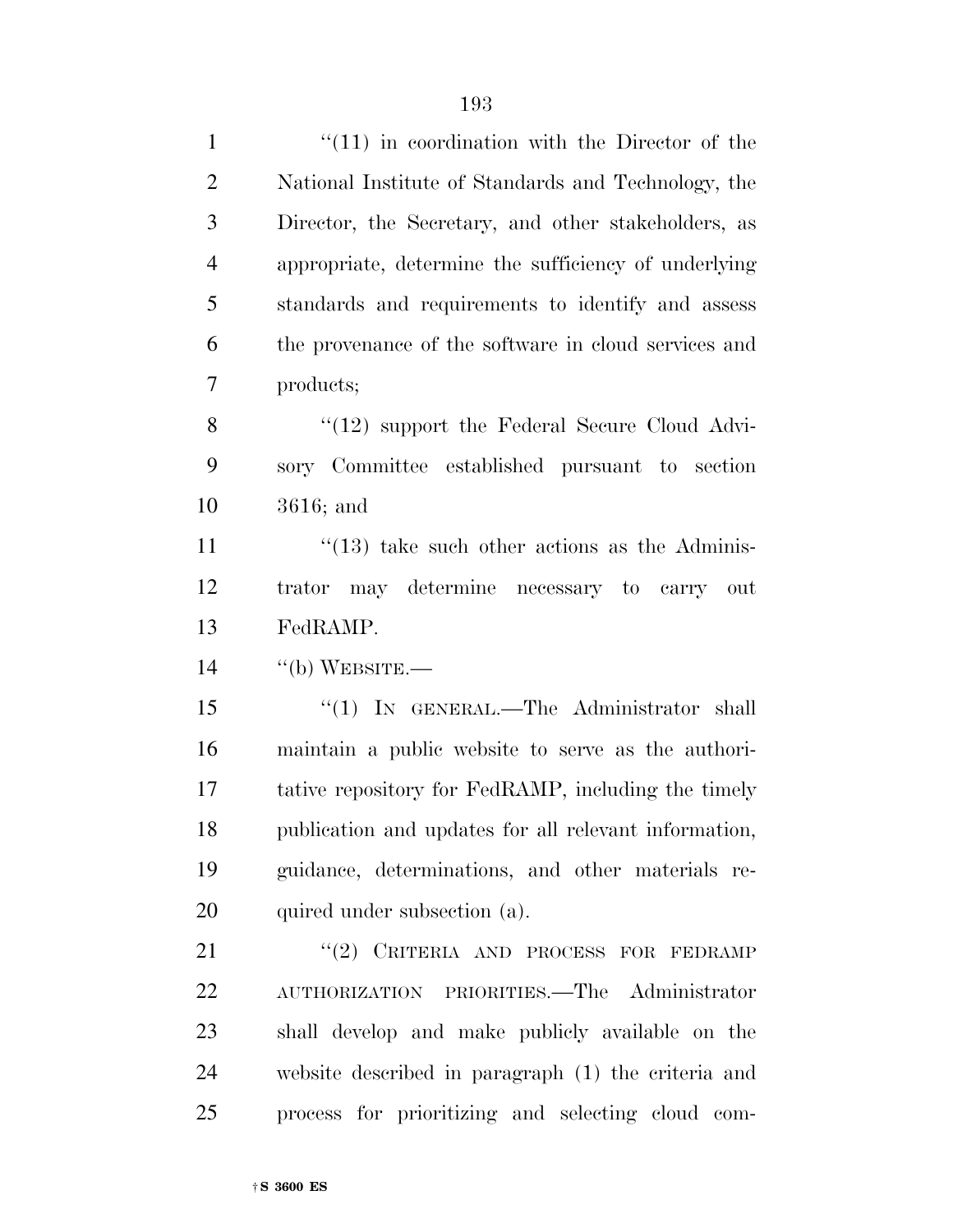puting products and services that will receive a FedRAMP authorization, in consultation with the FedRAMP Board and the Chief Information Offi-cers Council.

5 "(c) EVALUATION OF AUTOMATION PROCEDURES.— ''(1) IN GENERAL.—The Administrator, in co- ordination with the Secretary, shall assess and evaluate available automation capabilities and proce- dures to improve the efficiency and effectiveness of the issuance of FedRAMP authorizations, including continuous monitoring of cloud computing products and services.

13 ''(2) MEANS FOR AUTOMATION.—Not later than 1 year after the date of enactment of this section, and updated regularly thereafter, the Administrator shall establish a means for the automation of secu-17 rity assessments and reviews.

 ''(d) METRICS FOR AUTHORIZATION.—The Adminis- trator shall establish annual metrics regarding the time and quality of the assessments necessary for completion of a FedRAMP authorization process in a manner that can be consistently tracked over time in conjunction with the periodic testing and evaluation process pursuant to section 3554 in a manner that minimizes the agency re-porting burden.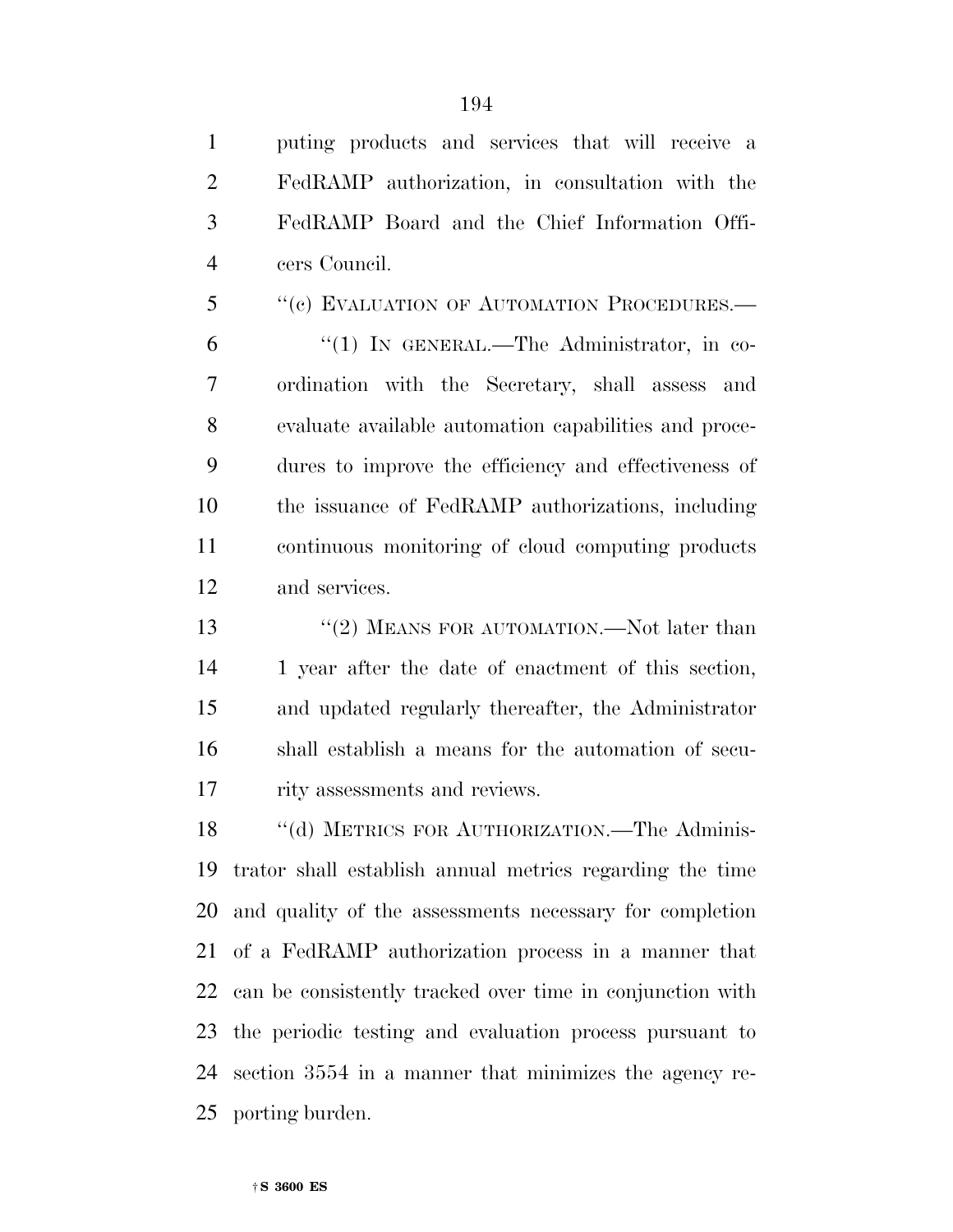### **''§ 3610. FedRAMP Board**

| 2              | "(a) ESTABLISHMENT.—There is established<br>- a             |
|----------------|-------------------------------------------------------------|
| 3              | FedRAMP Board to provide input and recommendations          |
| $\overline{4}$ | to the Administrator regarding the requirements and         |
| 5              | guidelines for, and the prioritization of, security assess- |
| 6              | ments of cloud computing products and services.             |
| 7              | "(b) MEMBERSHIP.—The FedRAMP Board shall                    |
| 8              | consist of not more than 7 senior officials or experts from |
| 9              | agencies appointed by the Director, in consultation with    |
| 10             | the Administrator, from each of the following:              |
| 11             | $\lq(1)$ The Department of Defense.                         |
| 12             | $\lq(2)$ The Department of Homeland Security.               |
| 13             | $\lq(3)$ The General Services Administration.               |
| 14             | $\cdot$ (4) Such other agencies as determined by the        |
| 15             | Director, in consultation with the Administrator.           |
| 16             | "(c) QUALIFICATIONS.—Members of the FedRAMP                 |
| 17             | Board appointed under subsection (b) shall have technical   |
| 18             | expertise in domains relevant to FedRAMP, such as—          |
| 19             | $\lq(1)$ cloud computing;                                   |
| 20             | $"(2)$ cybersecurity;                                       |
| 21             | $"(3)$ privacy;                                             |
| 22             | $\lq(4)$ risk management; and                               |
| 23             | $\lq(5)$ other competencies identified by the Direc-        |
| 24             | tor to support the secure authorization of cloud serv-      |
| 25             | ices and products.                                          |
| 26             | "(d) DUTIES.—The FedRAMP Board shall—                       |
|                | $\dagger$ S 3600 ES                                         |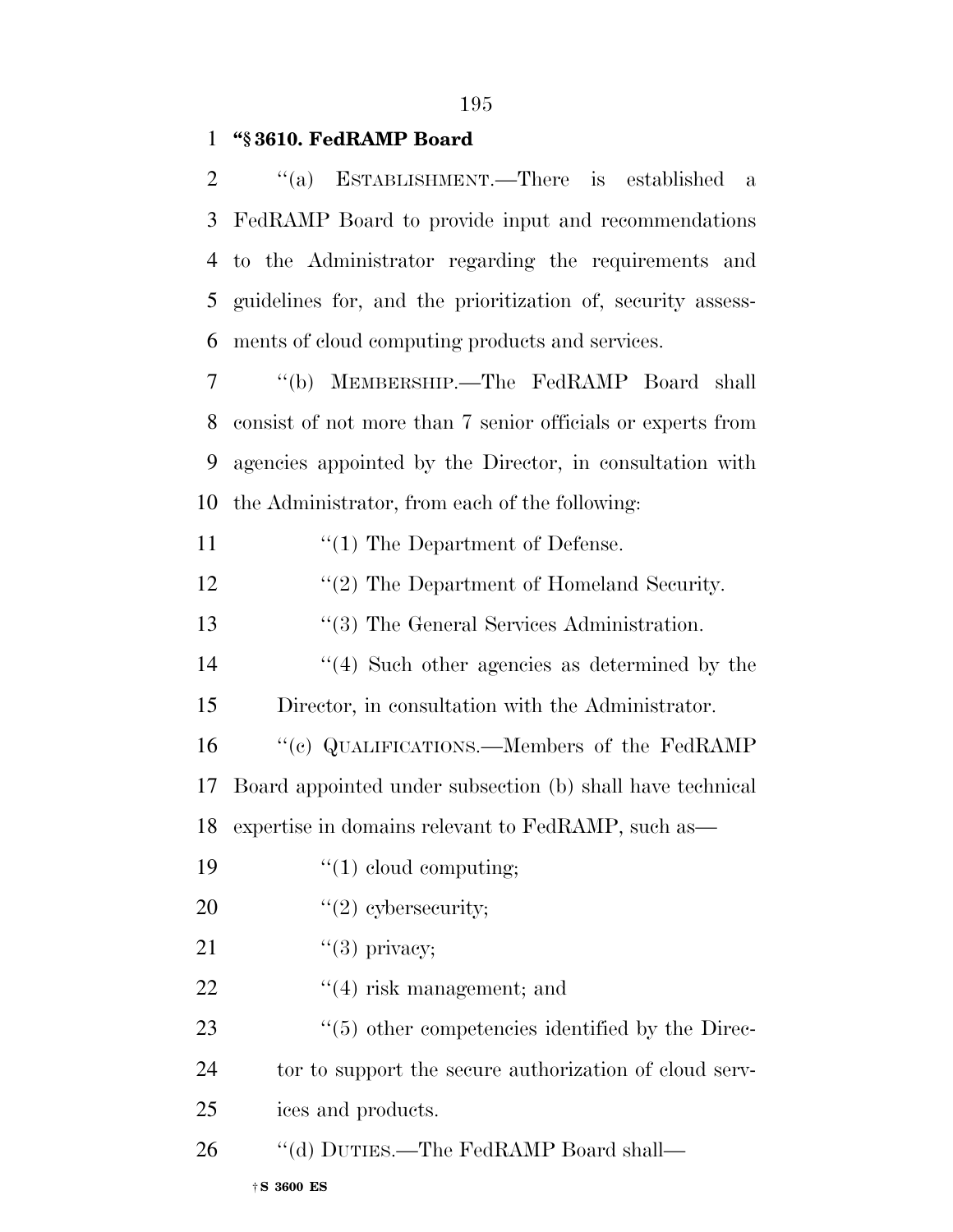| $\mathbf{1}$   | $f'(1)$ in consultation with the Administrator,         |
|----------------|---------------------------------------------------------|
| $\overline{2}$ | serve as a resource for best practices to accelerate    |
| 3              | the process for obtaining a FedRAMP authorization;      |
| $\overline{4}$ | "(2) establish and regularly update require-            |
| 5              | ments and guidelines for security authorizations of     |
| 6              | cloud computing products and services, consistent       |
| 7              | with standards and guidelines established by the Di-    |
| 8              | rector of the National Institute of Standards and       |
| 9              | Technology, to be used in the determination of          |
| 10             | FedRAMP authorizations;                                 |
| 11             | $\cdot$ (3) monitor and oversee, to the greatest extent |
| 12             | practicable, the processes and procedures by which      |
| 13             | agencies determine and validate requirements for a      |
| 14             | FedRAMP authorization, including periodic review        |
| 15             | of the agency determinations described in section       |
| 16             | 3613(b);                                                |
| 17             | $\cdot$ (4) ensure consistency and transparency be-     |
| 18             | tween agencies and cloud service providers in a man-    |
| 19             | ner that minimizes confusion and engenders trust;       |
| 20             | and                                                     |
| 21             | "(5) perform such other roles and responsibil-          |
| 22             | ities as the Director may assign, with concurrence      |
| 23             | from the Administrator.                                 |
| 24             | "(e) DETERMINATIONS OF DEMAND FOR CLOUD                 |
| 25             | COMPUTING PRODUCTS AND SERVICES.—The FedRAMP            |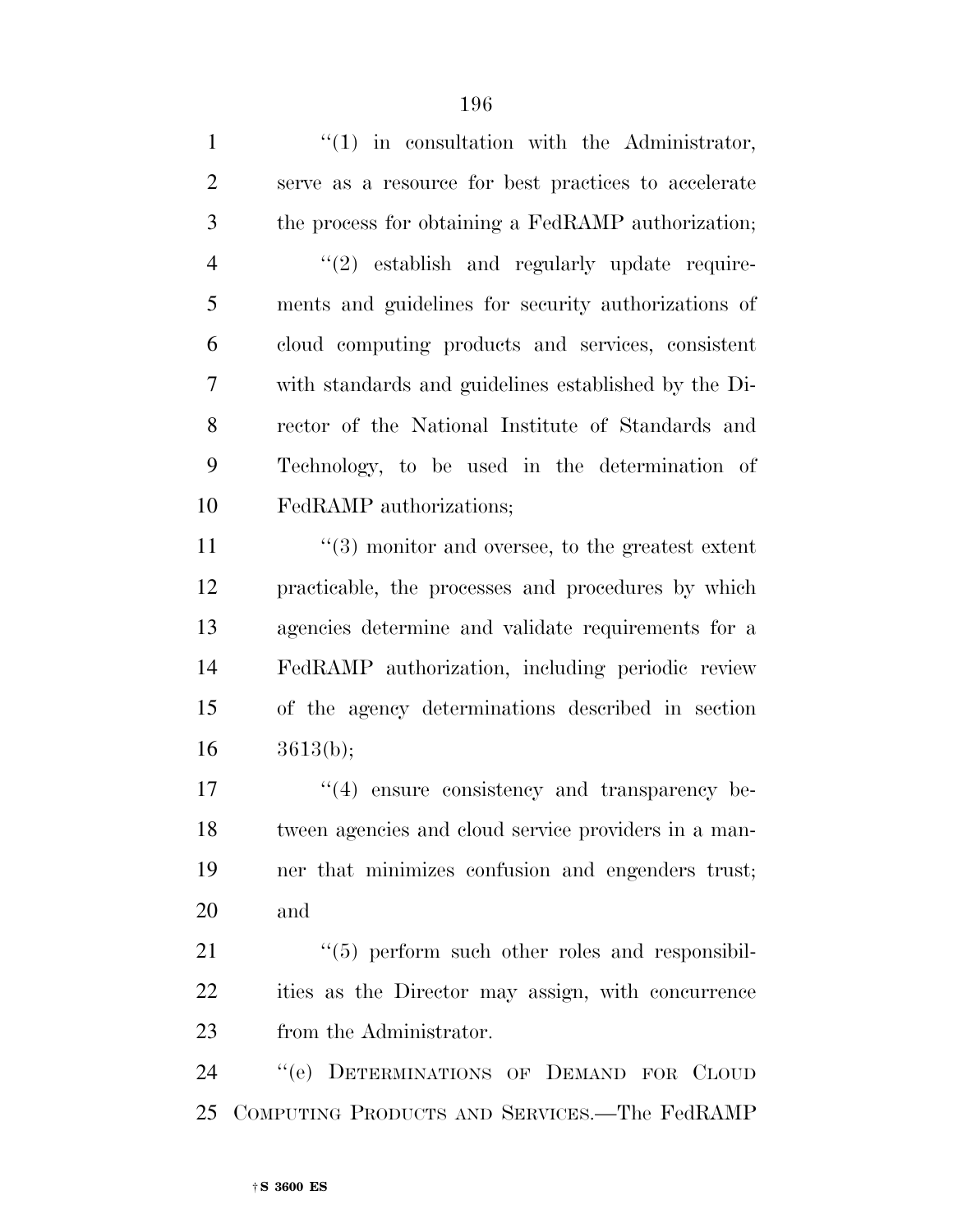Board may consult with the Chief Information Officers Council to establish a process, which may be made avail- able on the website maintained under section 3609(b), for prioritizing and accepting the cloud computing products and services to be granted a FedRAMP authorization.

#### **''§ 3611. Independent assessment**

 ''The Administrator may determine whether FedRAMP may use an independent assessment service to analyze, validate, and attest to the quality and compliance of security assessment materials provided by cloud service providers during the course of a determination of whether to use a cloud computing product or service.

### **''§ 3612. Declaration of foreign interests**

 ''(a) IN GENERAL.—An independent assessment serv- ice that performs services described in section 3611 shall annually submit to the Administrator information relating to any foreign interest, foreign influence, or foreign con-trol of the independent assessment service.

 ''(b) UPDATES.—Not later than 48 hours after there is a change in foreign ownership or control of an inde- pendent assessment service that performs services de- scribed in section 3611, the independent assessment serv- ice shall submit to the Administrator an update to the in-formation submitted under subsection (a).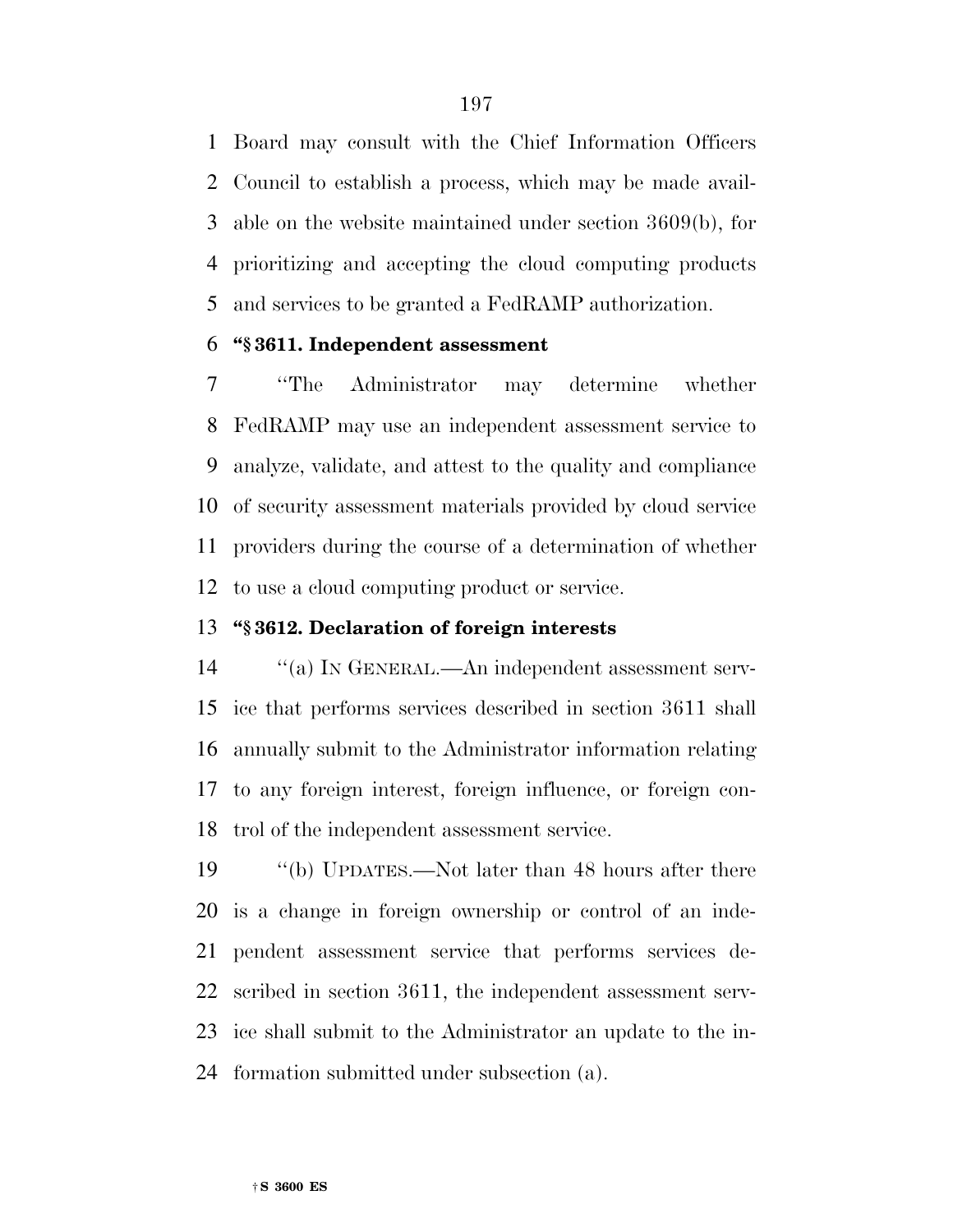''(c) CERTIFICATION.—The Administrator may re- quire a representative of an independent assessment serv- ice to certify the accuracy and completeness of any infor-mation submitted under this section.

### **''§ 3613. Roles and responsibilities of agencies**

 ''(a) IN GENERAL.—In implementing the require- ments of FedRAMP, the head of each agency shall, con- sistent with guidance issued by the Director pursuant to section 3614—

 $\frac{10}{10}$  promote the use of cloud computing prod- ucts and services that meet FedRAMP security re- quirements and other risk-based performance re- quirements as determined by the Director, in con-sultation with the Secretary;

 $\frac{1}{2}$  confirm whether there is a FedRAMP au- thorization in the secure mechanism provided under section 3609(a)(8) before beginning the process of granting a FedRAMP authorization for a cloud com-puting product or service;

 $\frac{1}{20}$  to the extent practicable, for any cloud computing product or service the agency seeks to au- thorize that has received a FedRAMP authorization, use the existing assessments of security controls and materials within any FedRAMP authorization pack-age for that cloud computing product or service; and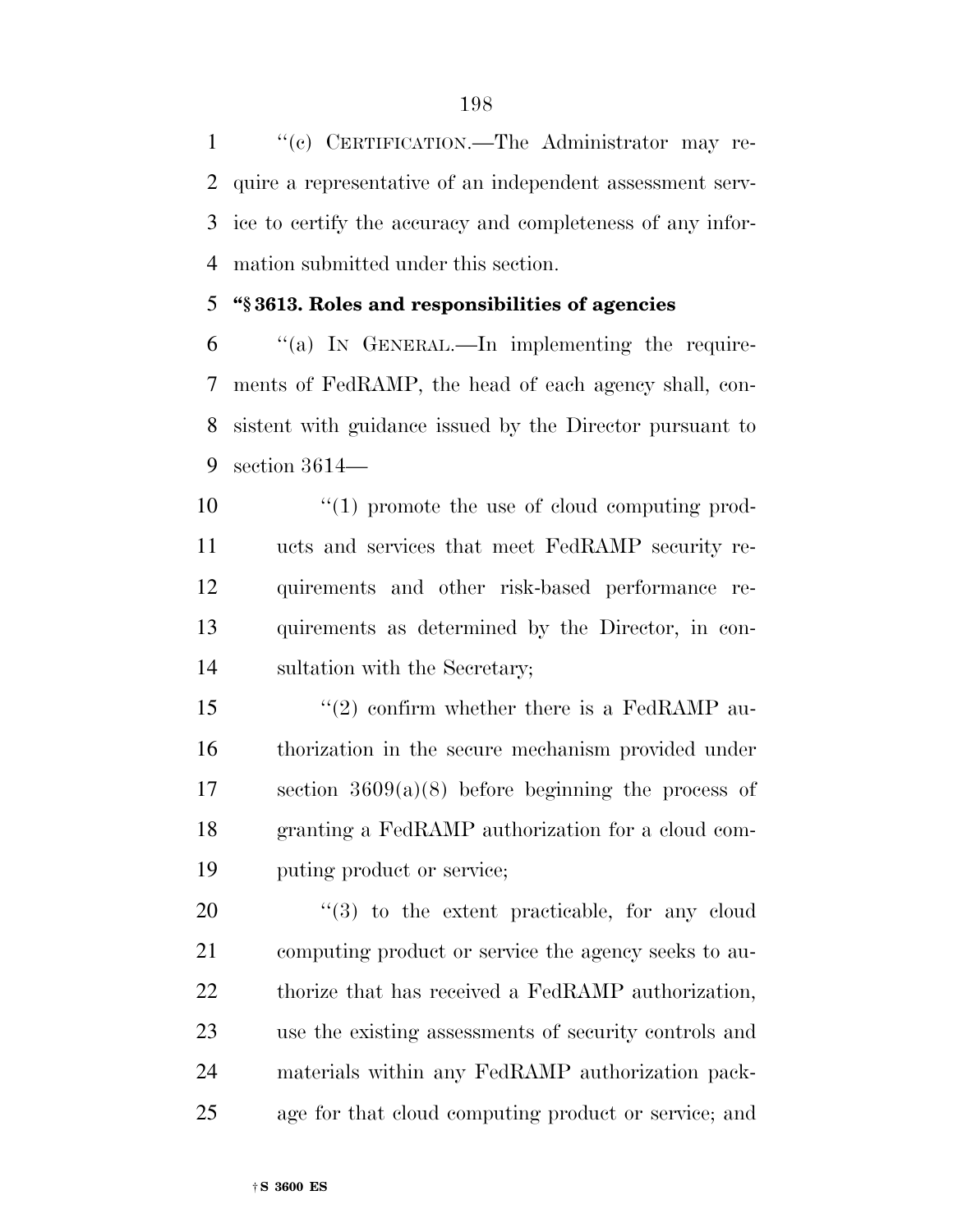1 ''(4) provide to the Director data and informa- tion required by the Director pursuant to section 3614 to determine how agencies are meeting metrics established by the Administrator.

 ''(b) ATTESTATION.—Upon completing an assess- ment or authorization activity with respect to a particular cloud computing product or service, if an agency deter- mines that the information and data the agency has re- viewed under paragraph (2) or (3) of subsection (a) is wholly or substantially deficient for the purposes of per- forming an authorization of the cloud computing product or service, the head of the agency shall document as part of the resulting FedRAMP authorization package the rea-sons for this determination.

15 "(c) SUBMISSION OF AUTHORIZATIONS TO OPERATE REQUIRED.—Upon issuance of an agency authorization to operate based on a FedRAMP authorization, the head of the agency shall provide a copy of its authorization to op- erate letter and any supplementary information required pursuant to section 3609(a) to the Administrator.

 ''(d) SUBMISSION OF POLICIES REQUIRED.—Not later than 180 days after the date on which the Director issues guidance in accordance with section 3614(1), the head of each agency, acting through the chief information officer of the agency, shall submit to the Director all agen-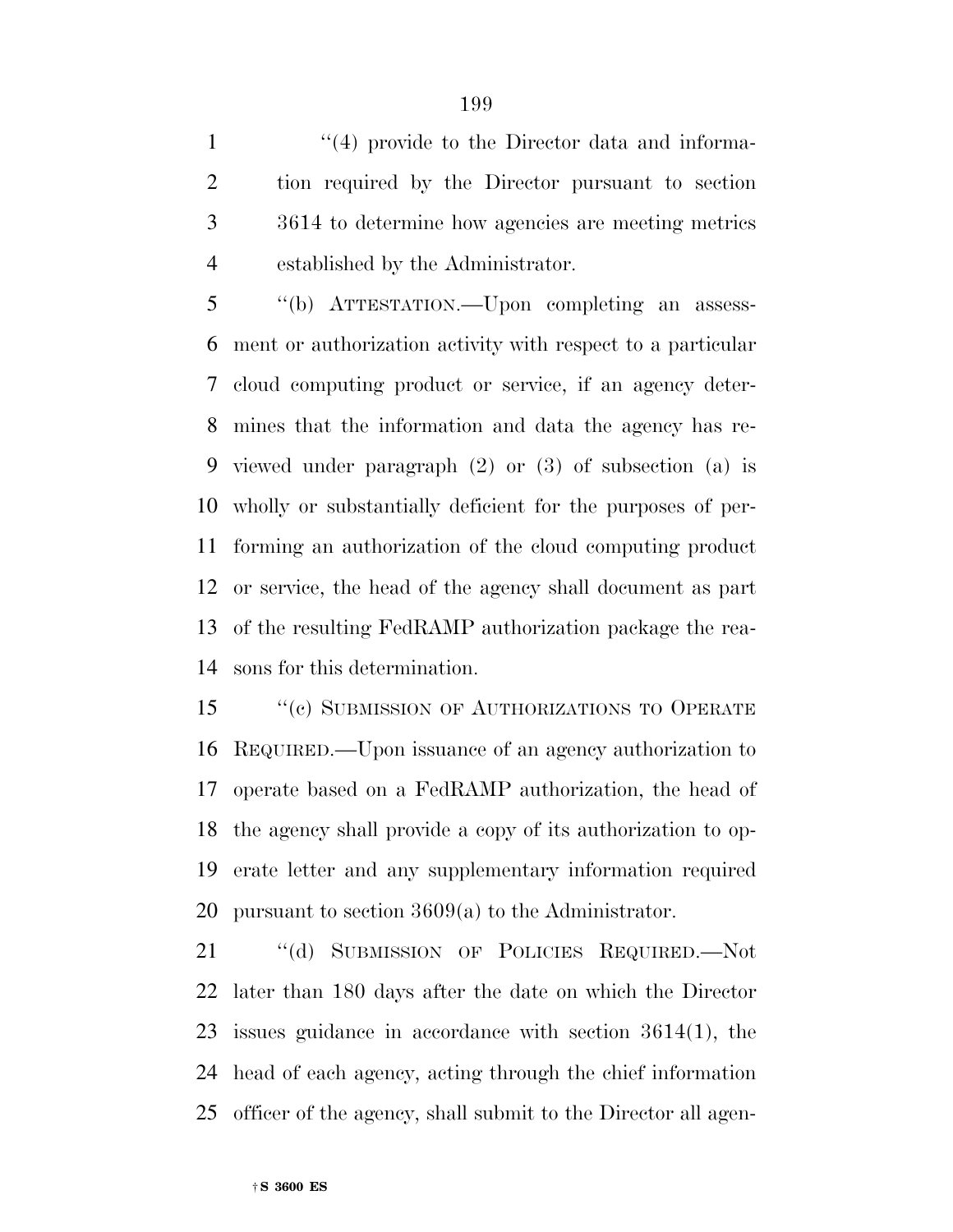| $\mathbf{1}$   | cy policies relating to the authorization of cloud computing |
|----------------|--------------------------------------------------------------|
| $\overline{2}$ | products and services.                                       |
| 3              | "(e) PRESUMPTION OF ADEQUACY.-                               |
| $\overline{4}$ | "(1) IN GENERAL.—The assessment of security                  |
| 5              | controls and materials within the authorization              |
| 6              | package for a FedRAMP authorization shall be pre-            |
| 7              | sumed adequate for use in an agency authorization            |
| 8              | to operate cloud computing products and services.            |
| 9              | (2)<br>INFORMATION SECURITY<br>REQUIRE-                      |
| 10             | MENTS.—The presumption under paragraph (1)                   |
| 11             | does not modify or alter—                                    |
| 12             | "(A) the responsibility of any agency to en-                 |
| 13             | sure compliance with subchapter II of chapter                |
| 14             | 35 for any cloud computing product or service                |
| 15             | used by the agency; or                                       |
| 16             | "(B) the authority of the head of any                        |
| 17             | agency to make a determination that there is a               |
| 18             | demonstrable need for additional security re-                |
| 19             | quirements beyond the security requirements                  |
| 20             | included in a FedRAMP authorization for a                    |
| 21             | particular control implementation.                           |
| 22             | "§3614. Roles and responsibilities of the Office of          |
| 23             | <b>Management and Budget</b>                                 |
| 24             | "The Director shall—                                         |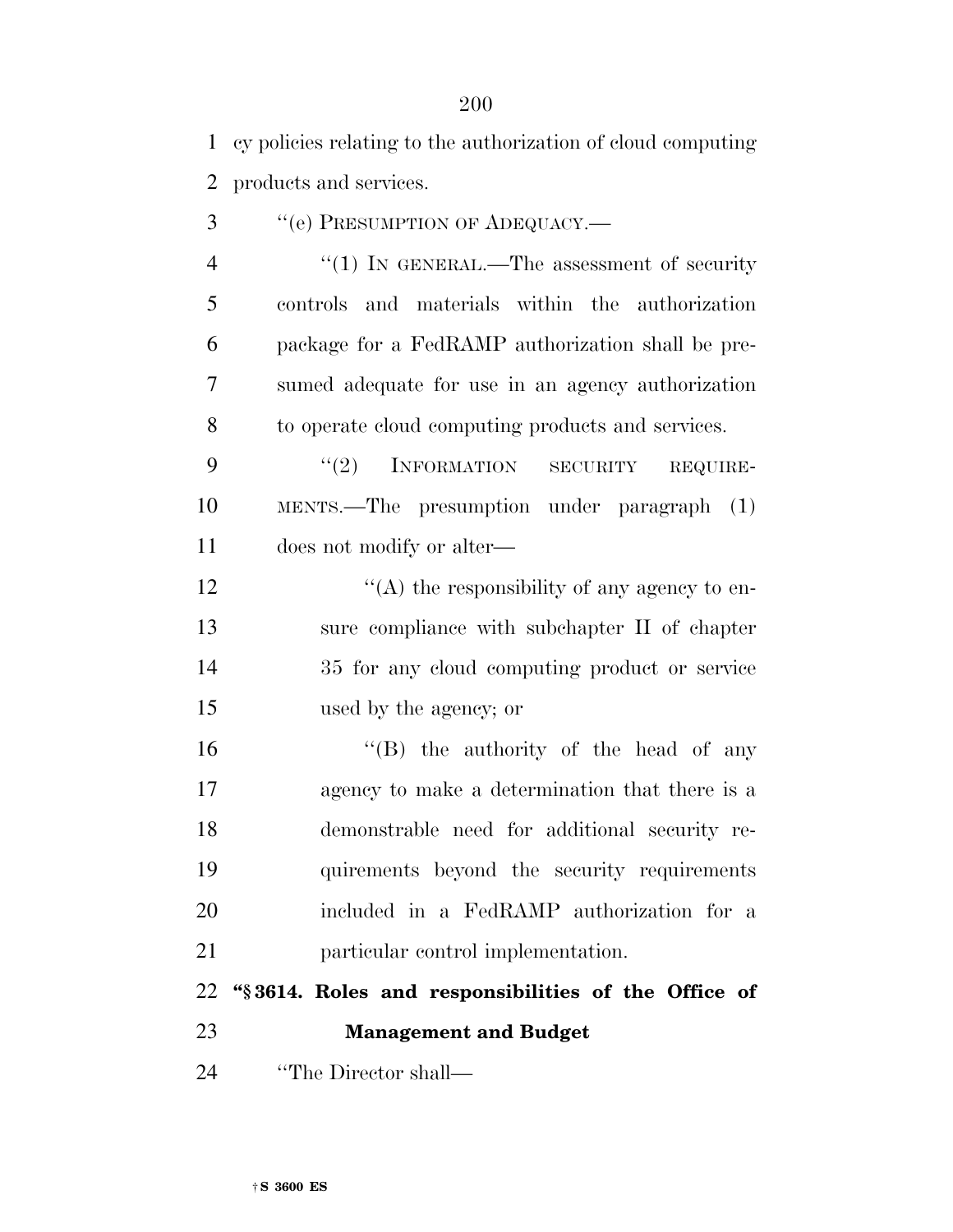| $\mathbf{1}$   | $f'(1)$ in consultation with the Administrator and      |
|----------------|---------------------------------------------------------|
| $\overline{2}$ | the Secretary, issue guidance that—                     |
| 3              | $\cdot$ (A) specifies the categories or characteris-    |
| $\overline{4}$ | ties of cloud computing products and services           |
| 5              | that are within the scope of FedRAMP;                   |
| 6              | $\lq\lq$ ) includes requirements for agencies to        |
| 7              | obtain a FedRAMP authorization when oper-               |
| 8              | ating a cloud computing product or service de-          |
| 9              | scribed in subparagraph $(A)$ as a Federal infor-       |
| 10             | mation system; and                                      |
| 11             | "(C) encompasses, to the greatest extent                |
| 12             | practicable, all necessary and appropriate cloud        |
| 13             | computing products and services;                        |
| 14             | $"(2)$ issue guidance describing additional re-         |
| 15             | sponsibilities of FedRAMP and the FedRAMP               |
| 16             | Board to accelerate the adoption of secure cloud        |
| 17             | computing products and services by the Federal          |
| 18             | Government;                                             |
| 19             | $\cdot$ (3) in consultation with the Administrator, es- |
| 20             | tablish a process to periodically review FedRAMP        |
| 21             | authorization packages to support the secure author-    |
| 22             | ization and reuse of secure cloud products and serv-    |
| 23             | ices;                                                   |
| 24             | $\cdot$ (4) oversee the effectiveness of FedRAMP and    |
| 25             | the FedRAMP Board, including the compliance by          |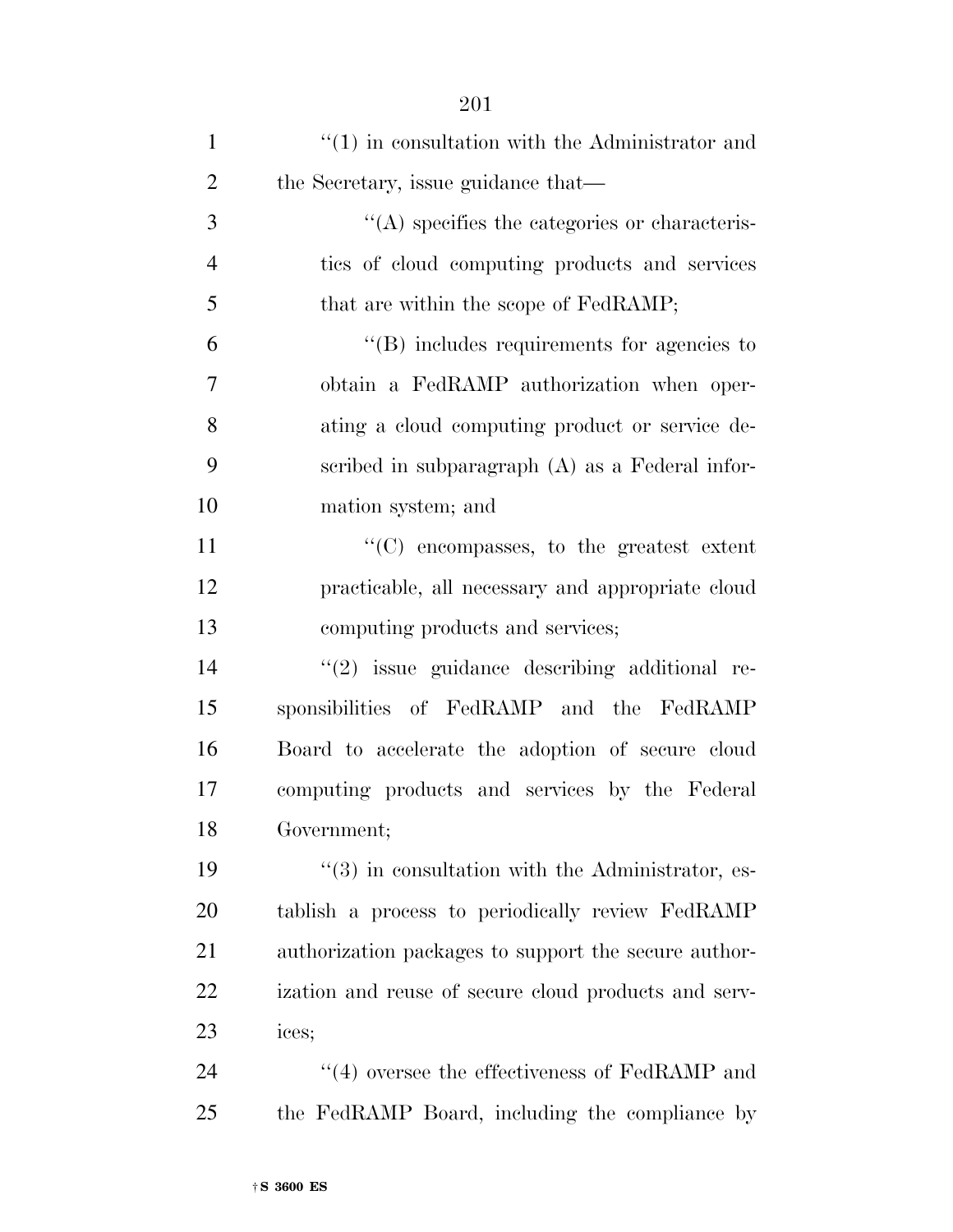the FedRAMP Board with the duties described in 2 section  $3610(d)$ ; and

3 (5) to the greatest extent practicable, encour- age and promote consistency of the assessment, au- thorization, adoption, and use of secure cloud com- puting products and services within and across agen-cies.

### **''§ 3615. Reports to Congress; GAO report**

 ''(a) REPORTS TO CONGRESS.—Not later than 1 year after the date of enactment of this section, and annually thereafter, the Director shall submit to the appropriate congressional committees a report that includes the fol-lowing:

 $\frac{1}{2}$   $\frac{1}{2}$  During the preceding year, the status, effi- ciency, and effectiveness of the General Services Ad- ministration under section 3609 and agencies under section 3613 and in supporting the speed, effective- ness, sharing, reuse, and security of authorizations to operate for secure cloud computing products and services.

21 ''(2) Progress towards meeting the metrics re-22 quired under section 3609(d).

23 "(3) Data on FedRAMP authorizations.

24  $\frac{1}{4}$  The average length of time to issue FedRAMP authorizations.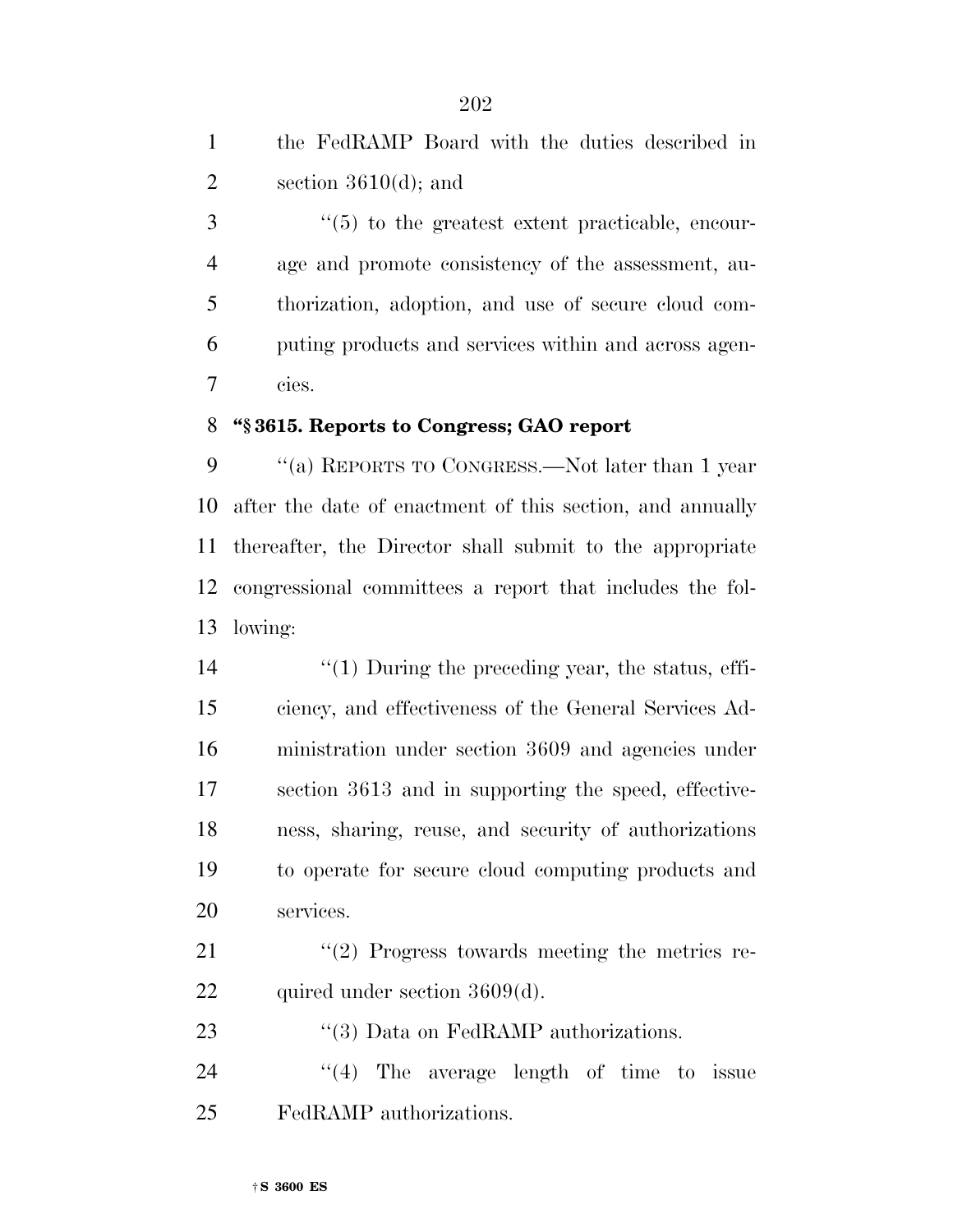| $\mathbf{1}$   | $\cdot\cdot$ (5) The number of FedRAMP authorizations           |
|----------------|-----------------------------------------------------------------|
| $\overline{2}$ | submitted, issued, and denied for the preceding year.           |
| 3              | $\cdot\cdot\cdot$ (6) A review of progress made during the pre- |
| $\overline{4}$ | ceding year in advancing automation techniques to               |
| 5              | securely automate FedRAMP processes and to accel-               |
| 6              | erate reporting under this section.                             |
| 7              | $\lq(7)$ The number and characteristics of author-              |
| 8              | ized cloud computing products and services in use at            |
| 9              | each agency consistent with guidance provided by                |
| 10             | the Director under section 3614.                                |
| 11             | " $(8)$ A review of FedRAMP measures to ensure                  |
| 12             | the security of data stored or processed by cloud               |
| 13             | service providers, which may include—                           |
| 14             | "(A) geolocation restrictions for provided                      |
| 15             | products or services;                                           |
| 16             | "(B) disclosures of foreign elements of                         |
| 17             | supply chains of acquired products or services;                 |
| 18             | $\lq\lq$ continued disclosures of ownership of                  |
| 19             | cloud service providers by foreign entities; and                |
| <b>20</b>      | $\lq\lq$ eneryption for data processed, stored,                 |
| 21             | or transmitted by cloud service providers.                      |
| 22             | "(b) GAO REPORT.—Not later than 180 days after                  |
| 23             | the date of enactment of this section, the Comptroller          |
| 24             | General of the United States shall report to the appro-         |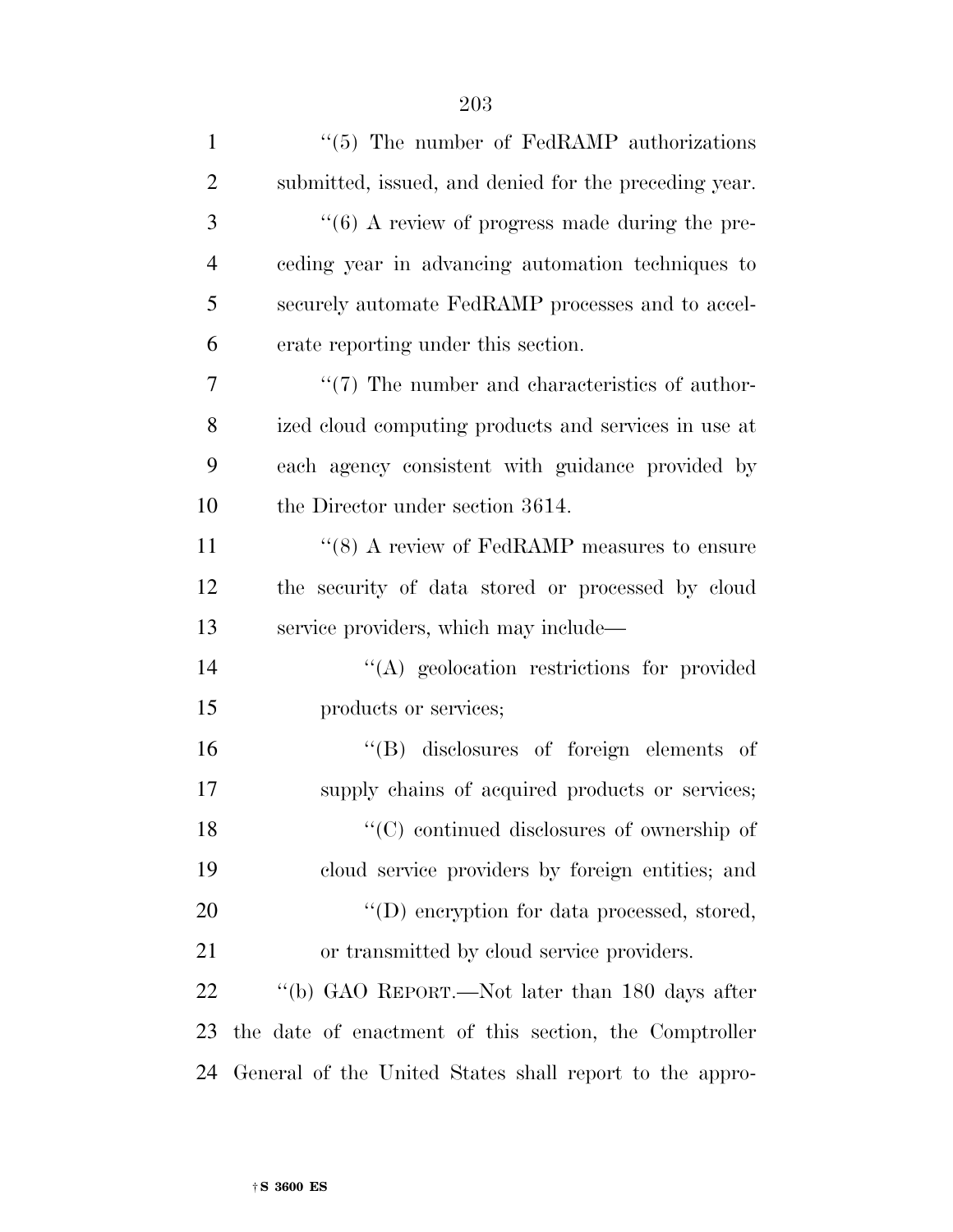priate congressional committees an assessment of the fol-lowing:

3 "(1) The costs incurred by agencies and cloud service providers relating to the issuance of FedRAMP authorizations.

 $^{\prime\prime}(2)$  The extent to which agencies have proc- esses in place to continuously monitor the implemen- tation of cloud computing products and services op-erating as Federal information systems.

10  $\frac{10}{3}$  How often and for which categories of products and services agencies use FedRAMP au-thorizations.

13 ''(4) The unique costs and potential burdens in- curred by cloud computing companies that are small business concerns (as defined in section 3(a) of the Small Business Act (15 U.S.C. 632(a)) as a part of the FedRAMP authorization process.

**''§ 3616. Federal Secure Cloud Advisory Committee** 

19 "(a) ESTABLISHMENT, PURPOSES, AND DUTIES.—

20 "(1) ESTABLISHMENT.—There is established a Federal Secure Cloud Advisory Committee (referred to in this section as the 'Committee') to ensure ef- fective and ongoing coordination of agency adoption, use, authorization, monitoring, acquisition, and secu-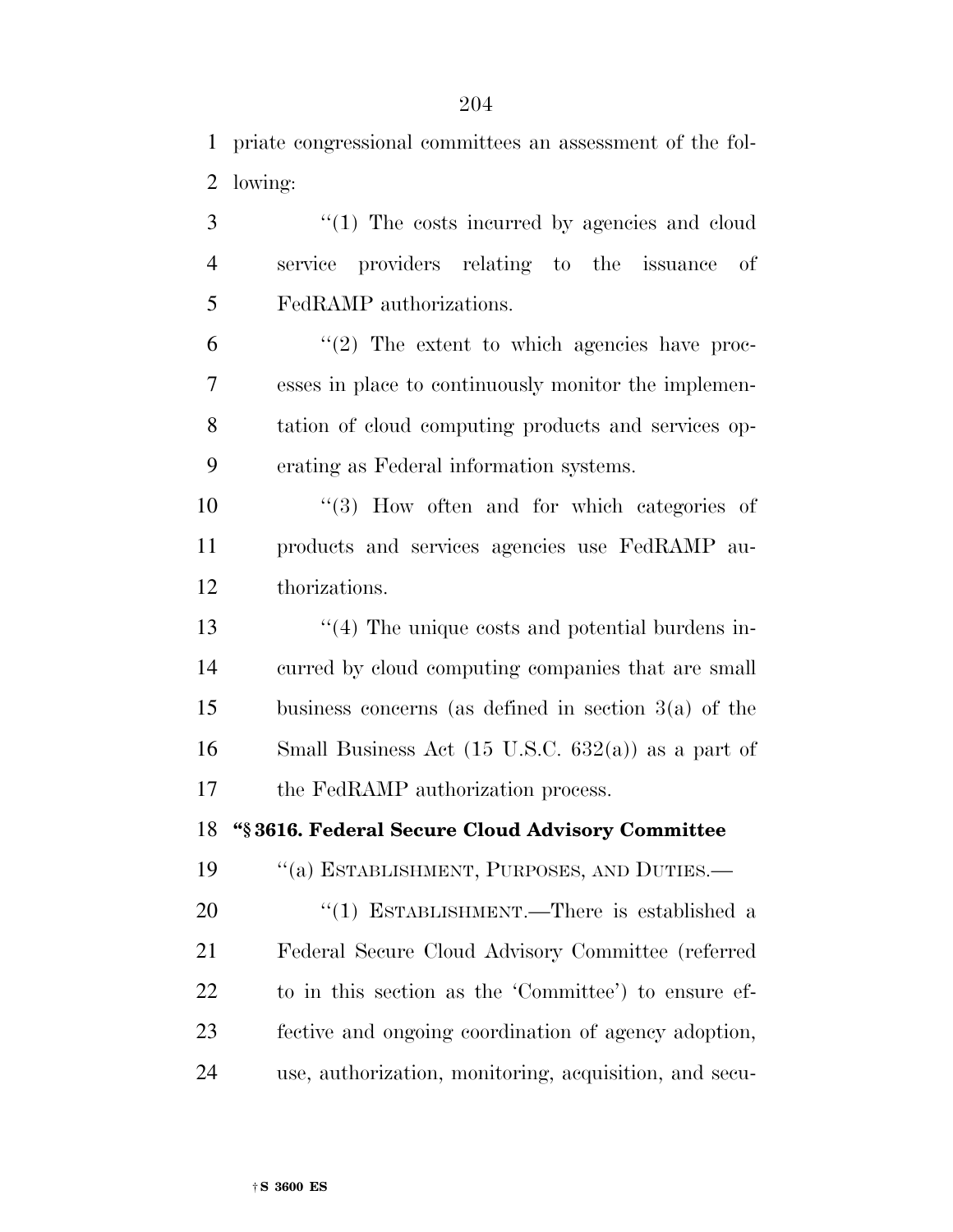| $\mathbf{1}$   | rity of cloud computing products and services to en- |
|----------------|------------------------------------------------------|
| $\overline{2}$ | able agency mission and administrative priorities.   |
| 3              | "(2) PURPOSES.—The purposes of the Com-              |
| $\overline{4}$ | mittee are the following:                            |
| 5              | $\lq\lq$ (A) To examine the operations<br>- of       |
| 6              | FedRAMP and determine ways that authoriza-           |
| 7              | tion processes can continuously be improved, in-     |
| 8              | cluding the following:                               |
| 9              | "(i) Measures to increase agency                     |
| 10             | reuse of FedRAMP authorizations.                     |
| 11             | "(ii) Proposed actions that can be                   |
| 12             | adopted to reduce the burden, confusion,             |
| 13             | and cost associated with FedRAMP au-                 |
| 14             | thorizations for cloud service providers.            |
| 15             | "(iii) Measures to increase the num-                 |
| 16             | ber of FedRAMP authorizations for cloud              |
| 17             | computing products and services offered by           |
| 18             | small businesses concerns (as defined by             |
| 19             | section $3(a)$ of the Small Business Act $(15)$      |
| 20             | U.S.C. $632(a)$ ).                                   |
| 21             | "(iv) Proposed actions that can be                   |
| 22             | adopted to reduce the burden and cost of             |
| 23             | FedRAMP authorizations for agencies.                 |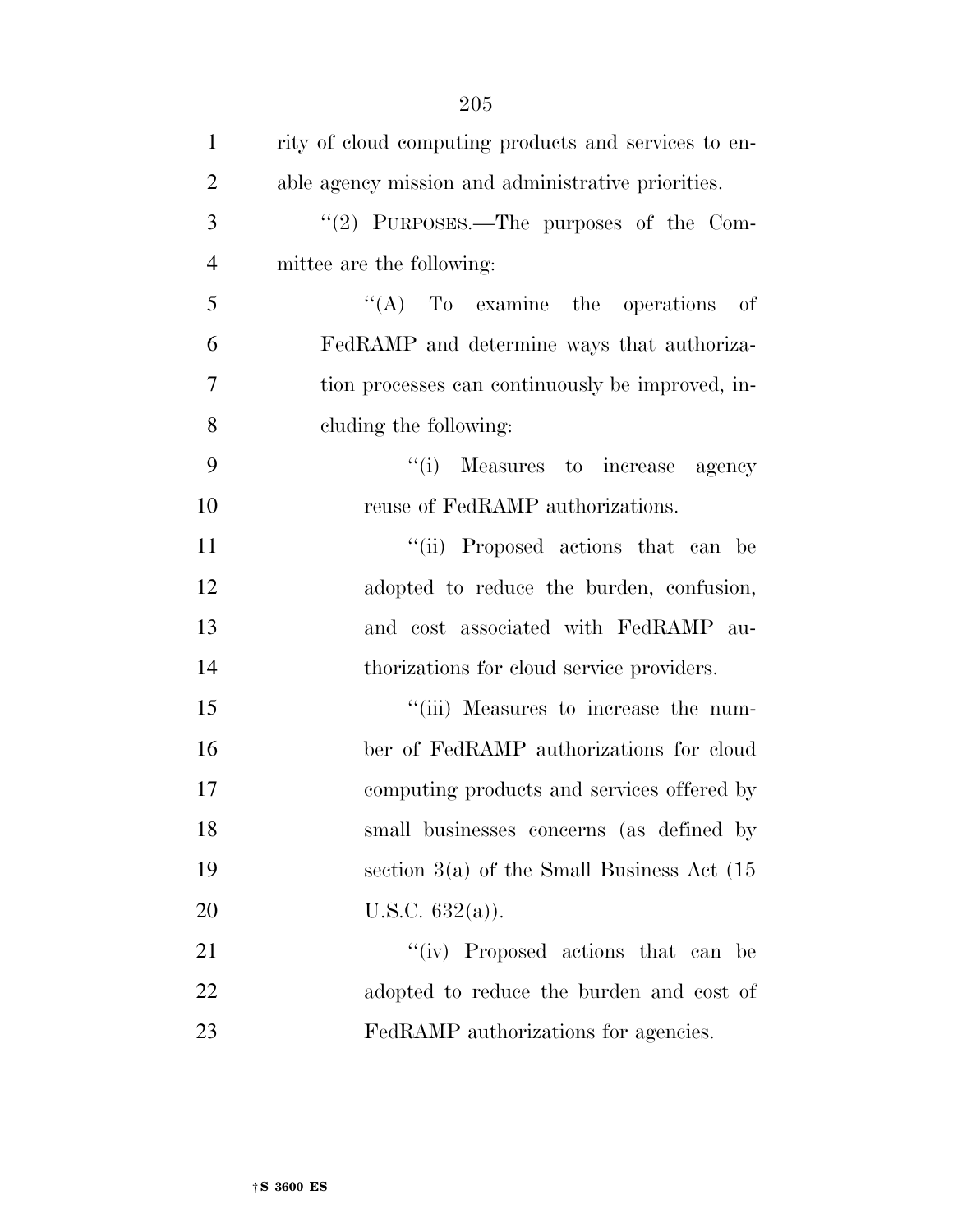| $\mathbf{1}$   | "(B) Collect information and feedback on                         |
|----------------|------------------------------------------------------------------|
| $\overline{2}$ | agency compliance with and implementation of                     |
| 3              | FedRAMP requirements.                                            |
| $\overline{4}$ | $\lq\lq$ <sup>c</sup> (C) Serve as a forum that facilitates com- |
| 5              | munication and collaboration among<br>the                        |
| 6              | FedRAMP stakeholder community.                                   |
| 7              | "(3) DUTIES.—The duties of the Committee in-                     |
| 8              | clude providing advice and recommendations to the                |
| 9              | Administrator, the FedRAMP Board, and agencies                   |
| 10             | on technical, financial, programmatic, and oper-                 |
| 11             | ational matters regarding secure adoption of cloud               |
| 12             | computing products and services.                                 |
| 13             | $``$ (b) MEMBERS.—                                               |
| 14             | "(1) COMPOSITION.—The Committee shall be                         |
| 15             | comprised of not more than 15 members who are                    |
| 16             | qualified representatives from the public and private            |
| 17             | sectors, appointed by the Administrator, in consulta-            |
| 18             | tion with the Director, as follows:                              |
| 19             | "(A) The Administrator or the Administra-                        |
| 20             | tor's designee, who shall be the Chair of the                    |
| 21             | Committee.                                                       |
| 22             | "(B) At least 1 representative each from                         |
| 23             | the Cybersecurity and Infrastructure Security                    |
| 24             | Agency and the National Institute of Standards                   |
| 25             | and Technology.                                                  |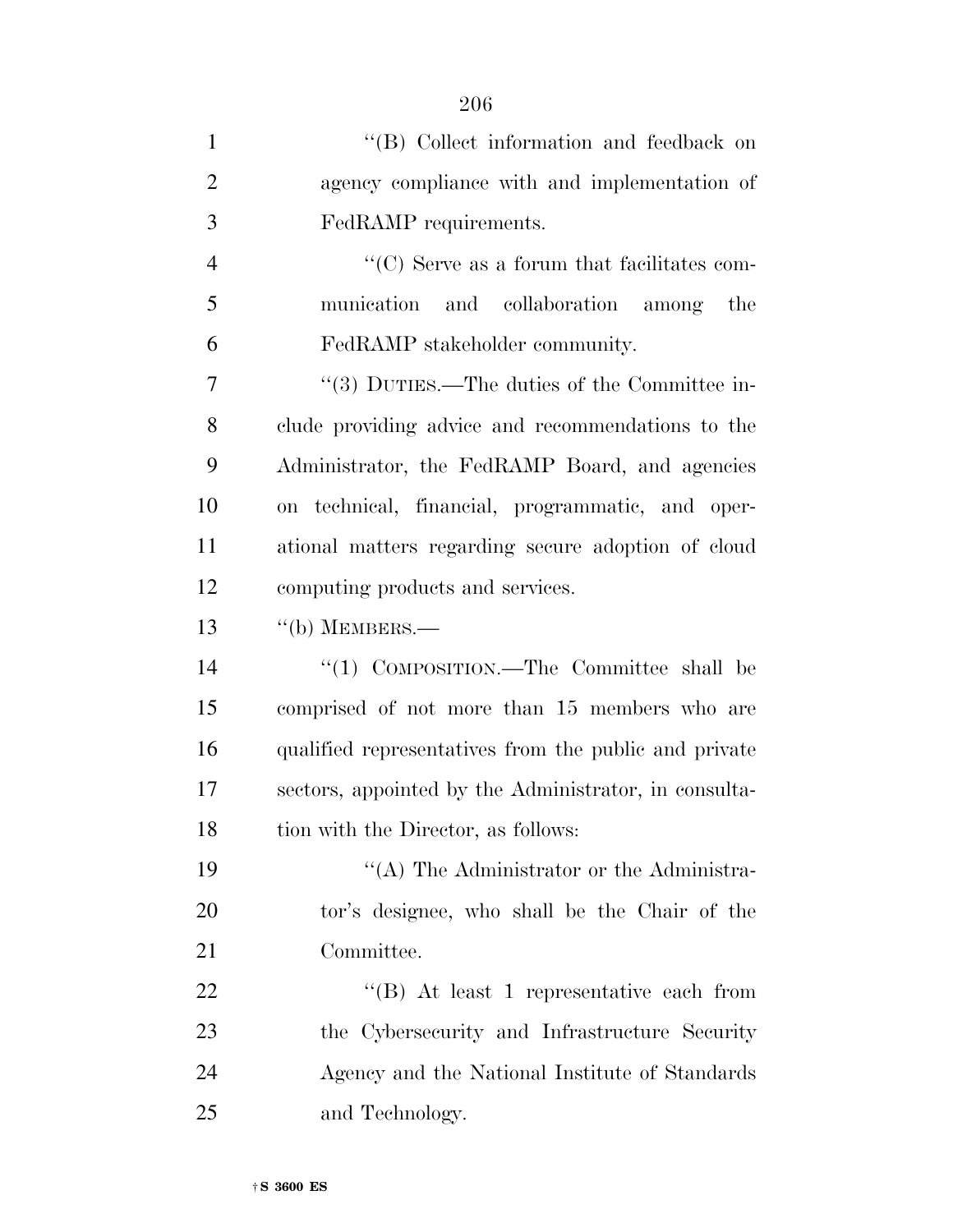| $\mathbf{1}$   | "(C) At least 2 officials who serve as the         |
|----------------|----------------------------------------------------|
| $\overline{2}$ | Chief Information Security Officer within an       |
| 3              | agency, who shall be required to maintain such     |
| $\overline{4}$ | a position throughout the duration of their serv-  |
| 5              | ice on the Committee.                              |
| 6              | "(D) At least 1 official serving as Chief          |
| 7              | Procurement Officer (or equivalent) in an agen-    |
| 8              | cy, who shall be required to maintain such a po-   |
| 9              | sition throughout the duration of their service    |
| 10             | on the Committee.                                  |
| 11             | "(E) At least 1 individual representing an         |
| 12             | independent assessment service.                    |
| 13             | "(F) At least 5 representatives from               |
| 14             | unique businesses that primarily provide cloud     |
| 15             | computing services or products, including at       |
| 16             | least 2 representatives from a small business      |
| 17             | concern (as defined by section $3(a)$ of the Small |
| 18             | Business Act $(15 \text{ U.S.C. } 632(a))$ ).      |
| 19             | "(G) At least 2 other representatives of the       |
| 20             | Federal Government as the Administrator de-        |
| 21             | termines necessary to provide sufficient balance,  |
| 22             | insights, or expertise to the Committee.           |
| 23             | (2)<br>DEADLINE FOR APPOINTMENT.-Each              |
| 24             | member of the Committee shall be appointed not     |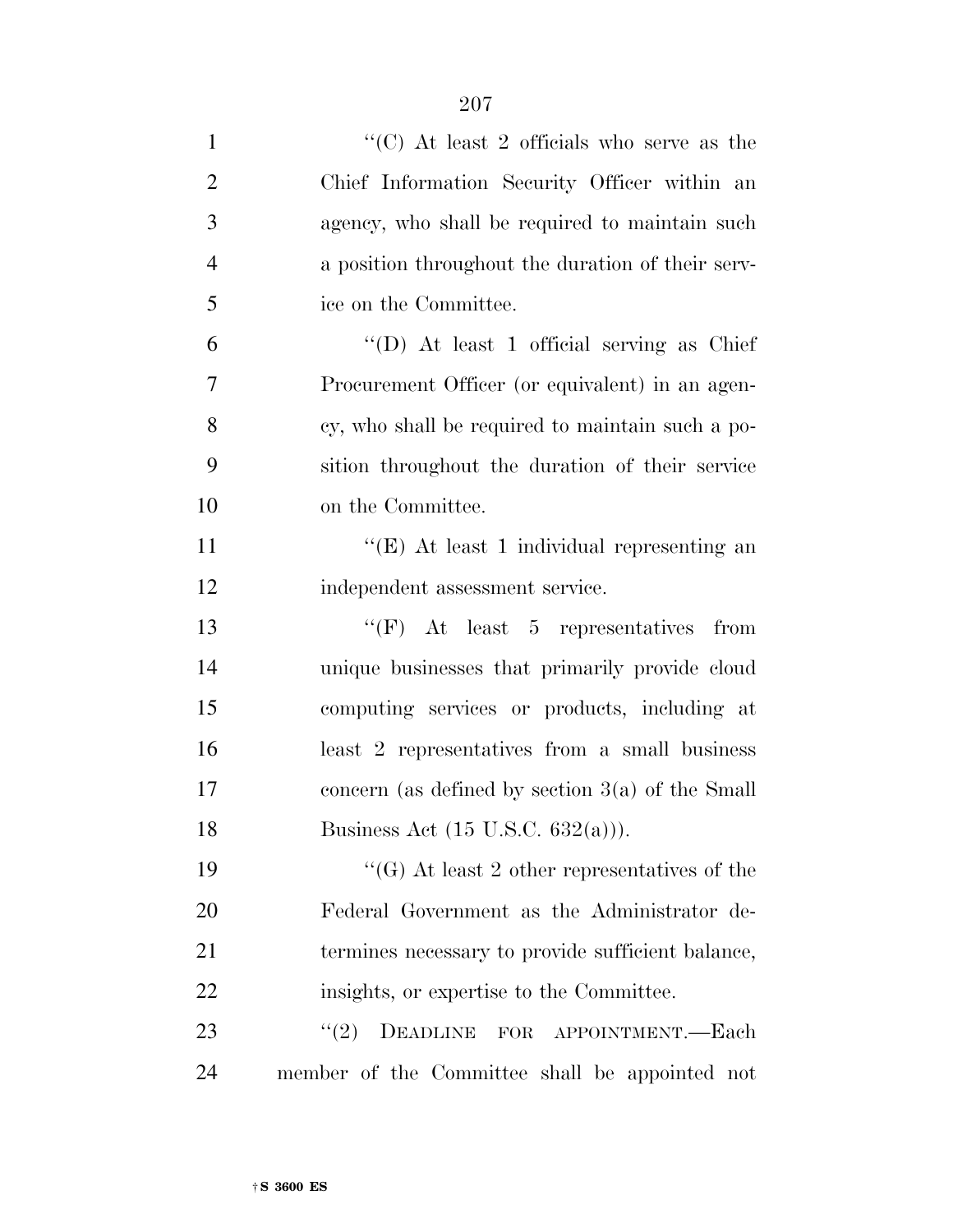later than 90 days after the date of enactment of this section.

3 "(3) PERIOD OF APPOINTMENT; VACANCIES.—

 ''(A) IN GENERAL.—Each non-Federal member of the Committee shall be appointed for a term of 3 years, except that the initial terms for members may be staggered 1-, 2-, or 3-year terms to establish a rotation in which one-third of the members are selected each year. Any such member may be appointed for 11 not more than 2 consecutive terms.

12 "(B) VACANCIES.—Any vacancy in the Committee shall not affect its powers, but shall be filled in the same manner in which the origi- nal appointment was made. Any member ap- pointed to fill a vacancy occurring before the expiration of the term for which the member's predecessor was appointed shall be appointed only for the remainder of that term. A member may serve after the expiration of that member's 21 term until a successor has taken office.

22 "(c) MEETINGS AND RULES OF PROCEDURES.—

23 "(1) MEETINGS.—The Committee shall hold not fewer than 3 meetings in a calendar year, at such time and place as determined by the Chair.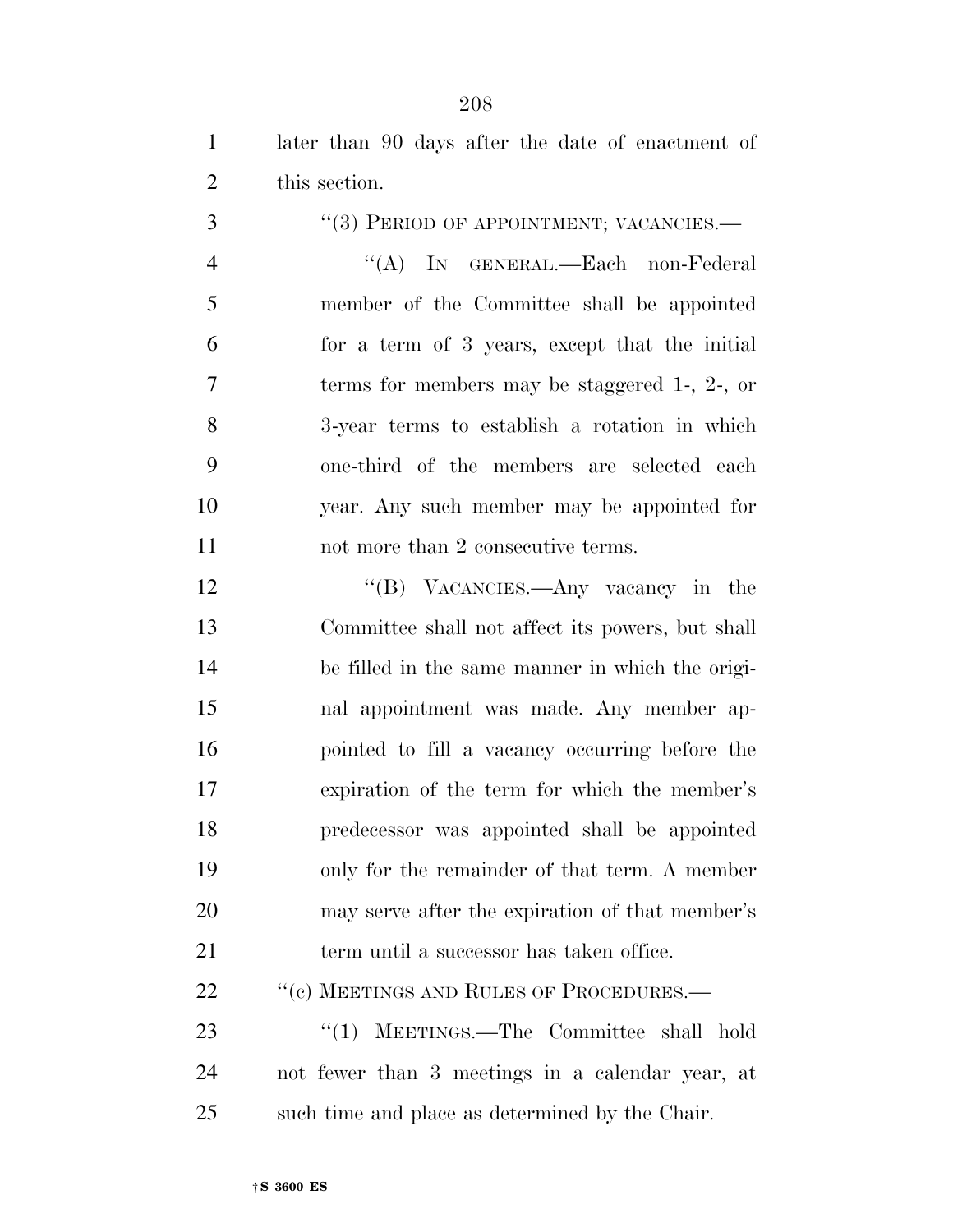| $\mathbf{1}$   | "(2) INITIAL MEETING.—Not later than $120$            |
|----------------|-------------------------------------------------------|
| $\overline{2}$ | days after the date of enactment of this section, the |
| 3              | Committee shall meet and begin the operations of      |
| 4              | the Committee.                                        |
| 5              | $\lq(3)$ RULES OF PROCEDURE.—The Committee            |
| 6              | may establish rules for the conduct of the business   |
| 7              | of the Committee if such rules are not inconsistent   |
| 8              | with this section or other applicable law.            |
| 9              | "(d) EMPLOYEE STATUS.—                                |
| 10             | "(1) IN GENERAL.—A member of the Com-                 |
| 11             | mittee (other than a member who is appointed to the   |
| 12             | Committee in connection with another Federal ap-      |
| 13             | pointment) shall not be considered an employee of     |
| 14             | the Federal Government by reason of any service as    |
| 15             | such a member, except for the purposes of section     |
| 16             | 5703 of title 5, relating to travel expenses.         |
| 17             | "(2) PAY NOT PERMITTED.—A member of the               |
| 18             | Committee covered by paragraph (1) may not receive    |
| 19             | pay by reason of service on the Committee.            |
| 20             | "(e) APPLICABILITY TO THE FEDERAL ADVISORY            |
| 21             | COMMITTEE ACT.—Section 14 of the Federal Advisory     |
| 22             | Committee Act (5 U.S.C. App.) shall not apply to the  |
| 23             | Committee.                                            |
| 24             | "(f) DETAIL OF EMPLOYEES.—Any Federal Govern-         |

ment employee may be detailed to the Committee without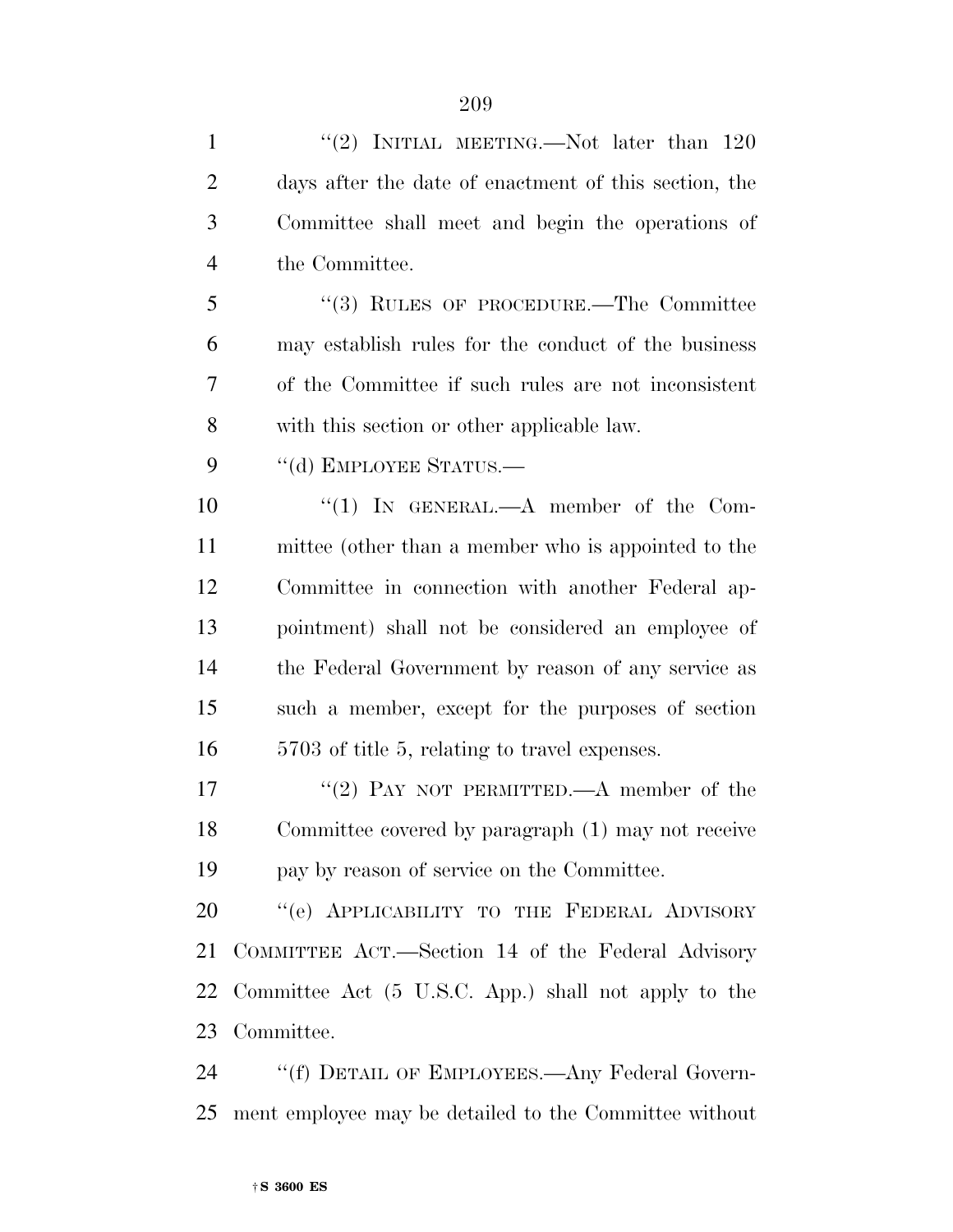reimbursement from the Committee, and such detailee shall retain the rights, status, and privileges of his or her regular employment without interruption.

 ''(g) POSTAL SERVICES.—The Committee may use the United States mails in the same manner and under the same conditions as agencies.

7 "(h) REPORTS.—

8 "(1) INTERIM REPORTS.—The Committee may submit to the Administrator and Congress interim reports containing such findings, conclusions, and recommendations as have been agreed to by the Committee.

13 "(2) ANNUAL REPORTS.—Not later than 540 days after the date of enactment of this section, and annually thereafter, the Committee shall submit to the Administrator and Congress a report containing such findings, conclusions, and recommendations as have been agreed to by the Committee.''.

 (b) TECHNICAL AND CONFORMING AMENDMENT.— The table of sections for chapter 36 of title 44, United States Code, is amended by adding at the end the fol-lowing new items:

''3607. Definitions.

''3608. Federal Risk and Authorization Management Program.

- ''3609. Roles and responsibilities of the General Services Administration.
- ''3610. FedRAMP Board.
- ''3611. Independent assessment.
- ''3612. Declaration of foreign interests.
- ''3613. Roles and responsibilities of agencies.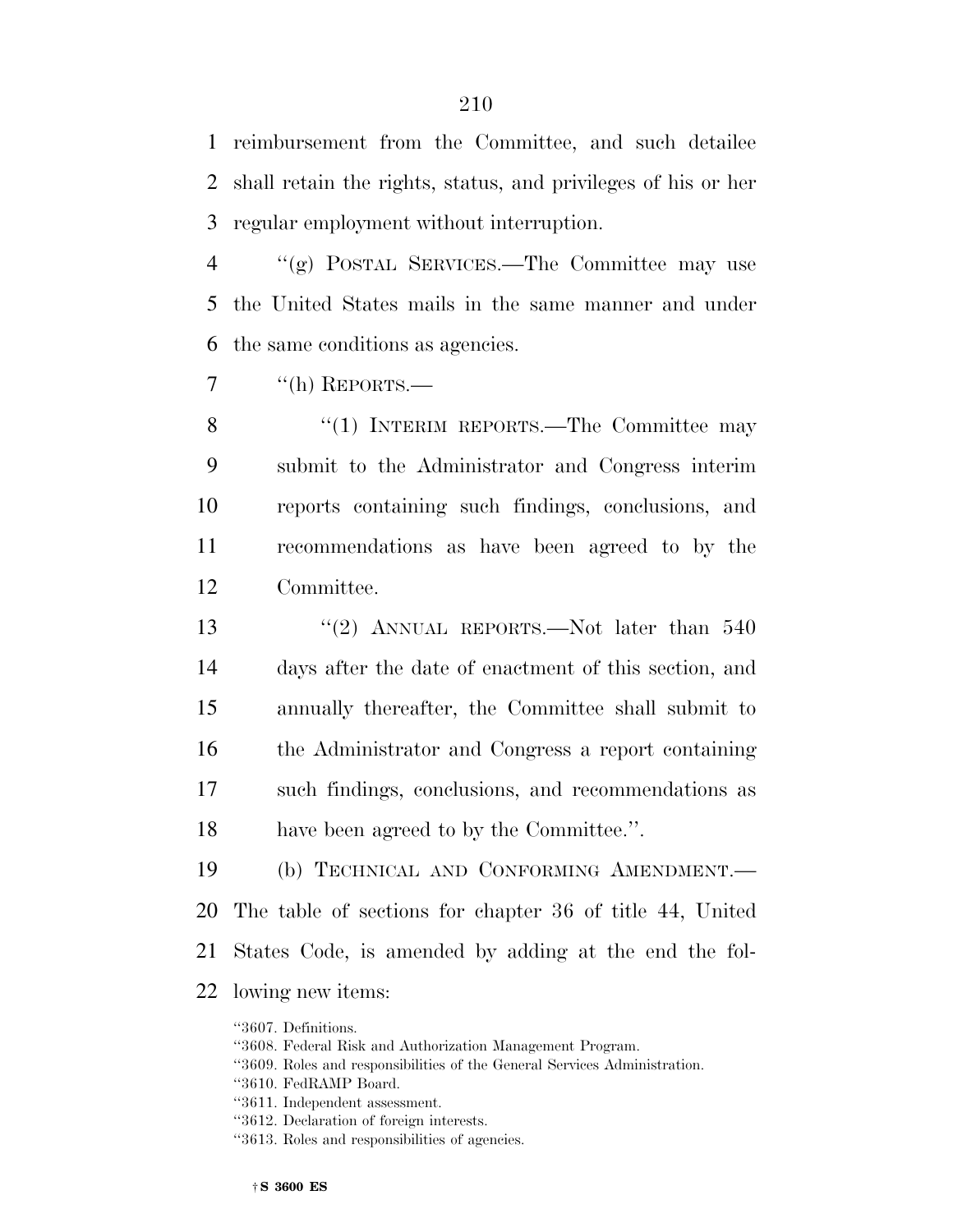''3614. Roles and responsibilities of the Office of Management and Budget. ''3615. Reports to Congress; GAO report.

''3616. Federal Secure Cloud Advisory Committee.''.

- (c) SUNSET.—
- 2 (1) IN GENERAL.—Effective on the date that is 5 years after the date of enactment of this Act, chapter 36 of title 44, United States Code, is amended by striking sections 3607 through 3616.

 (2) CONFORMING AMENDMENT.—Effective on the date that is 5 years after the date of enactment of this Act, the table of sections for chapter 36 of title 44, United States Code, is amended by striking the items relating to sections 3607 through 3616.

 (d) RULE OF CONSTRUCTION.—Nothing in this sec- tion or any amendment made by this section shall be con- strued as altering or impairing the authorities of the Di- rector of the Office of Management and Budget or the Secretary of Homeland Security under subchapter II of chapter 35 of title 44, United States Code.

> Passed the Senate March 1, 2022. Attest:

> > *Secretary.*